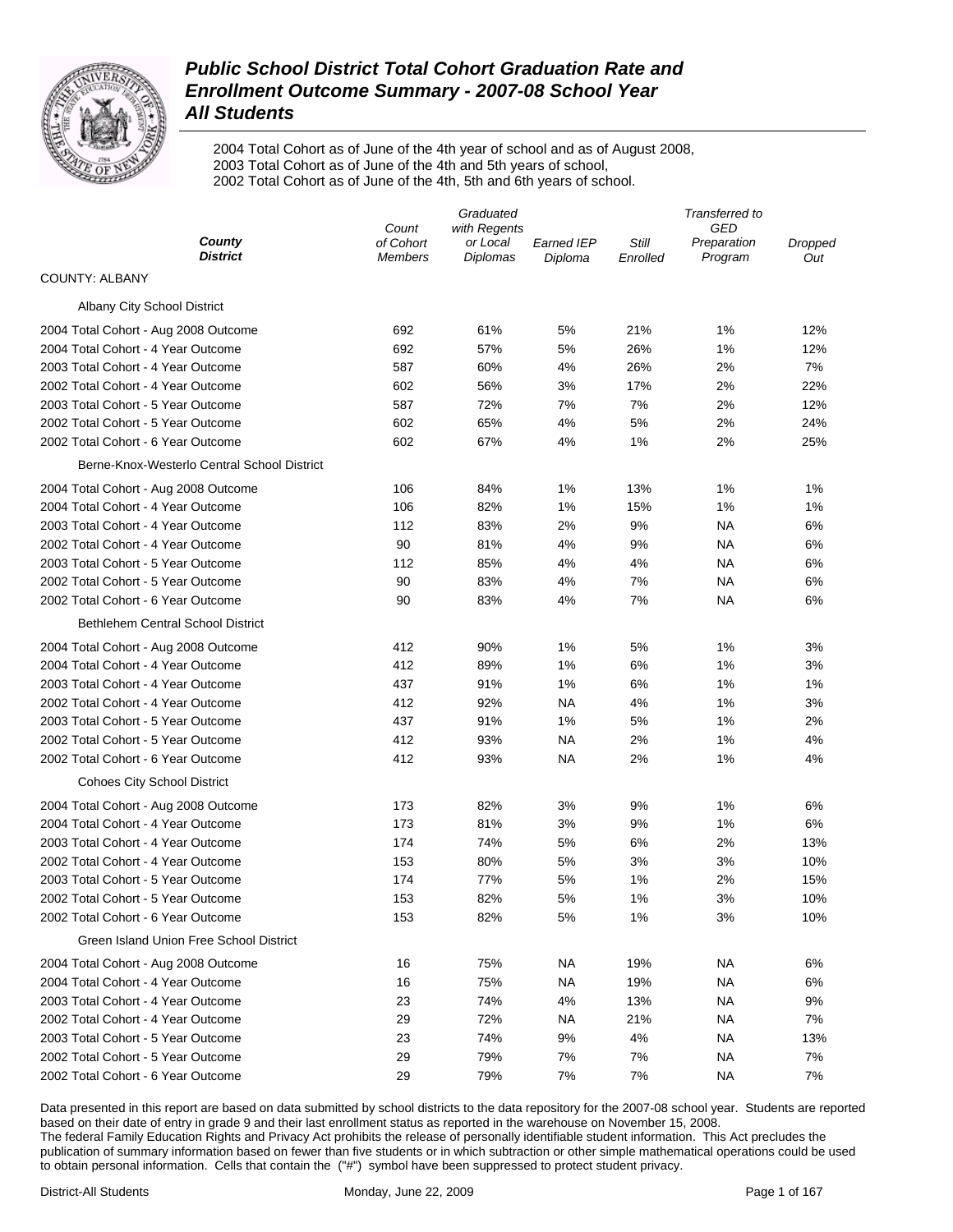

2004 Total Cohort as of June of the 4th year of school and as of August 2008, 2003 Total Cohort as of June of the 4th and 5th years of school, 2002 Total Cohort as of June of the 4th, 5th and 6th years of school.

|                                                 |                             | Graduated                   |                       |                   | Transferred to         |                |  |
|-------------------------------------------------|-----------------------------|-----------------------------|-----------------------|-------------------|------------------------|----------------|--|
|                                                 | Count                       | with Regents                |                       |                   | GED                    |                |  |
| County<br><b>District</b>                       | of Cohort<br><b>Members</b> | or Local<br><b>Diplomas</b> | Earned IEP<br>Diploma | Still<br>Enrolled | Preparation<br>Program | Dropped<br>Out |  |
| <b>COUNTY: ALBANY</b>                           |                             |                             |                       |                   |                        |                |  |
| <b>Guilderland Central School District</b>      |                             |                             |                       |                   |                        |                |  |
| 2004 Total Cohort - Aug 2008 Outcome            | 490                         | 89%                         | 1%                    | 6%                | 0%                     | 5%             |  |
| 2004 Total Cohort - 4 Year Outcome              | 490                         | 86%                         | 1%                    | 8%                | 0%                     | 5%             |  |
| 2003 Total Cohort - 4 Year Outcome              | 468                         | 84%                         | 1%                    | 9%                | 0%                     | 5%             |  |
| 2002 Total Cohort - 4 Year Outcome              | 454                         | 86%                         | 1%                    | 9%                | ΝA                     | 4%             |  |
| 2003 Total Cohort - 5 Year Outcome              | 468                         | 90%                         | 1%                    | 2%                | 0%                     | 6%             |  |
| 2002 Total Cohort - 5 Year Outcome              | 454                         | 91%                         | 2%                    | 2%                | ΝA                     | 5%             |  |
| 2002 Total Cohort - 6 Year Outcome              | 454                         | 91%                         | 2%                    | 2%                | ΝA                     | 6%             |  |
| North Colonie Central School District           |                             |                             |                       |                   |                        |                |  |
| 2004 Total Cohort - Aug 2008 Outcome            | 527                         | 93%                         | 1%                    | 2%                | 0%                     | 4%             |  |
| 2004 Total Cohort - 4 Year Outcome              | 527                         | 93%                         | 1%                    | 3%                | 0%                     | 4%             |  |
| 2003 Total Cohort - 4 Year Outcome              | 471                         | 89%                         | 1%                    | 4%                | ΝA                     | 5%             |  |
| 2002 Total Cohort - 4 Year Outcome              | 484                         | 89%                         | NA                    | 5%                | ΝA                     | 6%             |  |
| 2003 Total Cohort - 5 Year Outcome              | 471                         | 91%                         | 2%                    | 1%                | ΝA                     | 7%             |  |
| 2002 Total Cohort - 5 Year Outcome              | 484                         | 90%                         | 1%                    | 3%                | ΝA                     | 6%             |  |
| 2002 Total Cohort - 6 Year Outcome              | 484                         | 90%                         | 1%                    | 2%                | ΝA                     | 6%             |  |
| Ravena-Coeymans-Selkirk Central School District |                             |                             |                       |                   |                        |                |  |
| 2004 Total Cohort - Aug 2008 Outcome            | 178                         | 82%                         | 6%                    | 7%                | ΝA                     | 5%             |  |
| 2004 Total Cohort - 4 Year Outcome              | 178                         | 81%                         | 6%                    | 8%                | ΝA                     | 5%             |  |
| 2003 Total Cohort - 4 Year Outcome              | 181                         | 82%                         | 3%                    | 5%                | 1%                     | 9%             |  |
| 2002 Total Cohort - 4 Year Outcome              | 215                         | 73%                         | 5%                    | 4%                | 1%                     | 16%            |  |
| 2003 Total Cohort - 5 Year Outcome              | 181                         | 82%                         | 4%                    | 4%                | 1%                     | 9%             |  |
| 2002 Total Cohort - 5 Year Outcome              | 215                         | 75%                         | 5%                    | 1%                | 1%                     | 18%            |  |
| 2002 Total Cohort - 6 Year Outcome              | 215                         | 75%                         | 5%                    | 1%                | 1%                     | 18%            |  |
| South Colonie Central School District           |                             |                             |                       |                   |                        |                |  |
| 2004 Total Cohort - Aug 2008 Outcome            | 549                         | 87%                         | 0%                    | 6%                | 0%                     | 7%             |  |
| 2004 Total Cohort - 4 Year Outcome              | 549                         | 84%                         | 0%                    | 9%                | 0%                     | 7%             |  |
| 2003 Total Cohort - 4 Year Outcome              | 475                         | 84%                         | 1%                    | 9%                | ΝA                     | 7%             |  |
| 2002 Total Cohort - 4 Year Outcome              | 484                         | 83%                         | NA                    | 9%                | ΝA                     | 8%             |  |
| 2003 Total Cohort - 5 Year Outcome              | 475                         | 89%                         | 1%                    | 2%                | 0%                     | 8%             |  |
| 2002 Total Cohort - 5 Year Outcome              | 484                         | 87%                         | 0%                    | 3%                | ΝA                     | 10%            |  |
| 2002 Total Cohort - 6 Year Outcome              | 484                         | 88%                         | 0%                    | 2%                | ΝA                     | 10%            |  |
| <b>Voorheesville Central School District</b>    |                             |                             |                       |                   |                        |                |  |
| 2004 Total Cohort - Aug 2008 Outcome            | 118                         | 91%                         | NA.                   | 3%                | 2%                     | 5%             |  |
| 2004 Total Cohort - 4 Year Outcome              | 118                         | 91%                         | NA.                   | 3%                | 2%                     | 5%             |  |
| 2003 Total Cohort - 4 Year Outcome              | 123                         | 97%                         | NA                    | 2%                | ΝA                     | 2%             |  |
| 2002 Total Cohort - 4 Year Outcome              | 125                         | 94%                         | NA                    | 3%                | 1%                     | 2%             |  |
| 2003 Total Cohort - 5 Year Outcome              | 123                         | 98%                         | NA                    | ΝA                | ΝA                     | 2%             |  |
| 2002 Total Cohort - 5 Year Outcome              | 125                         | 94%                         | NA                    | 2%                | 1%                     | 2%             |  |
| 2002 Total Cohort - 6 Year Outcome              | 125                         | 94%                         | <b>NA</b>             | 2%                | 1%                     | 2%             |  |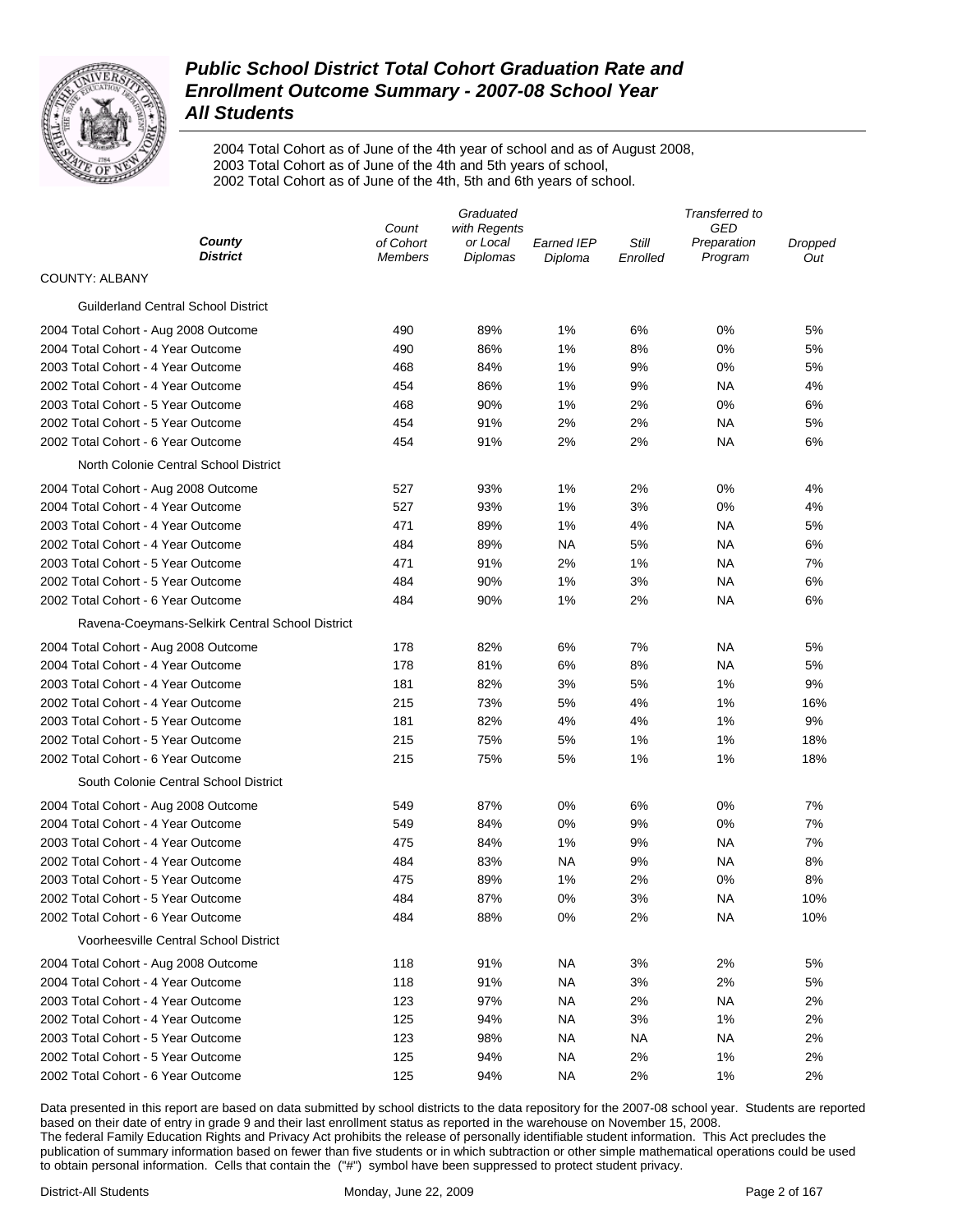

2004 Total Cohort as of June of the 4th year of school and as of August 2008, 2003 Total Cohort as of June of the 4th and 5th years of school, 2002 Total Cohort as of June of the 4th, 5th and 6th years of school.

|                                        | Count                       | Graduated<br>with Regents |                              |                          | Transferred to<br>GED  |                |
|----------------------------------------|-----------------------------|---------------------------|------------------------------|--------------------------|------------------------|----------------|
| County<br><b>District</b>              | of Cohort<br><b>Members</b> | or Local<br>Diplomas      | <b>Earned IEP</b><br>Diploma | <b>Still</b><br>Enrolled | Preparation<br>Program | Dropped<br>Out |
| <b>COUNTY: ALBANY</b>                  |                             |                           |                              |                          |                        |                |
| <b>Watervliet City School District</b> |                             |                           |                              |                          |                        |                |
| 2004 Total Cohort - Aug 2008 Outcome   | 116                         | 66%                       | 3%                           | 10%                      | NA.                    | 22%            |
| 2004 Total Cohort - 4 Year Outcome     | 116                         | 62%                       | 3%                           | 14%                      | <b>NA</b>              | 22%            |
| 2003 Total Cohort - 4 Year Outcome     | 115                         | 67%                       | 5%                           | 13%                      | <b>NA</b>              | 15%            |
| 2002 Total Cohort - 4 Year Outcome     | 112                         | 59%                       | 4%                           | 13%                      | <b>NA</b>              | 24%            |
| 2003 Total Cohort - 5 Year Outcome     | 115                         | 72%                       | 7%                           | 1%                       | <b>NA</b>              | 20%            |
| 2002 Total Cohort - 5 Year Outcome     | 112                         | 63%                       | 4%                           | 3%                       | <b>NA</b>              | 31%            |
| 2002 Total Cohort - 6 Year Outcome     | 112                         | 64%                       | 4%                           | 1%                       | <b>NA</b>              | 31%            |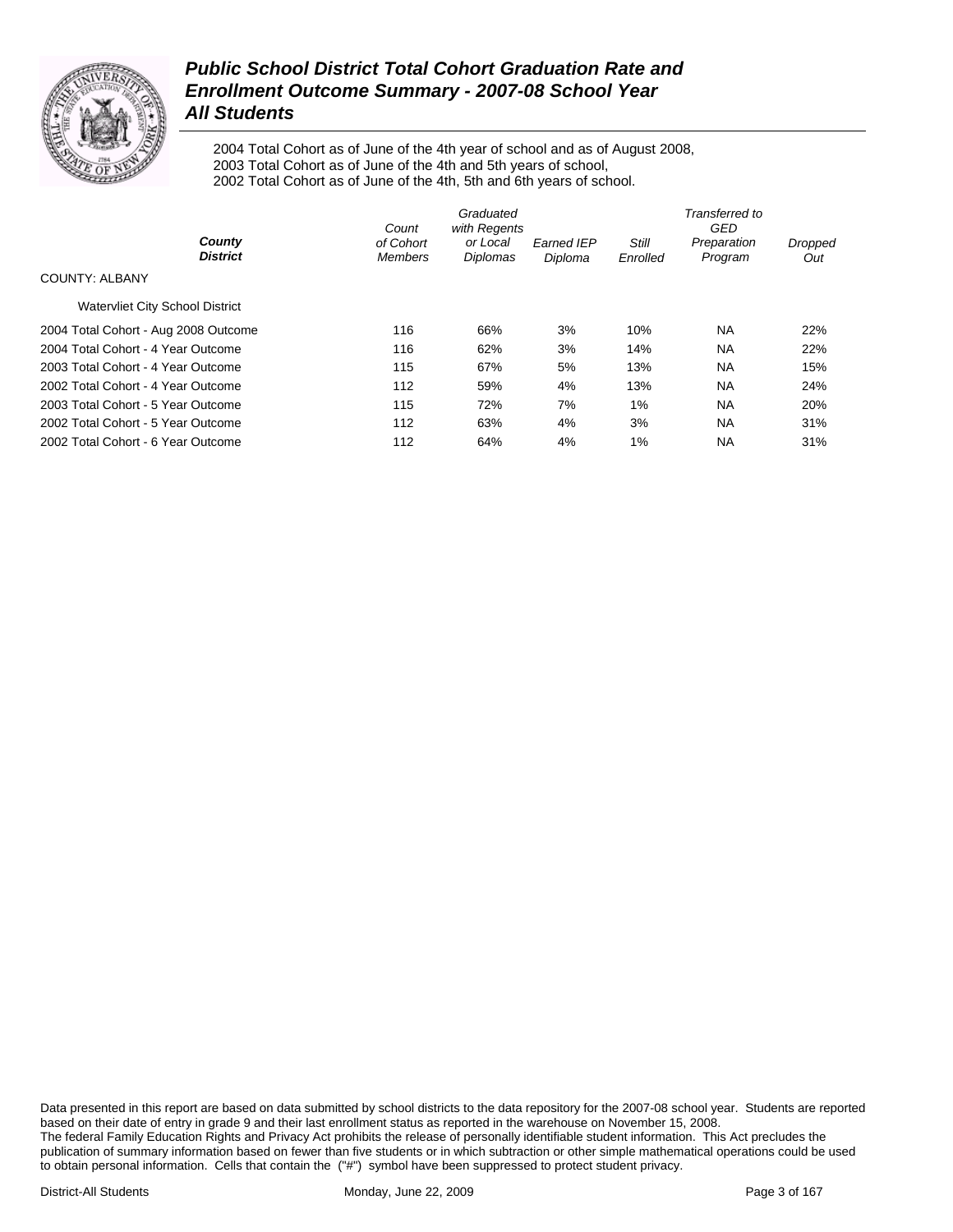

2004 Total Cohort as of June of the 4th year of school and as of August 2008, 2003 Total Cohort as of June of the 4th and 5th years of school, 2002 Total Cohort as of June of the 4th, 5th and 6th years of school.

|                                          |                    | Graduated                |                   |           | Transferred to     |                |
|------------------------------------------|--------------------|--------------------------|-------------------|-----------|--------------------|----------------|
| County                                   | Count<br>of Cohort | with Regents<br>or Local | <b>Earned IEP</b> | Still     | GED<br>Preparation | <b>Dropped</b> |
| <b>District</b>                          | Members            | Diplomas                 | Diploma           | Enrolled  | Program            | Out            |
| COUNTY: ALLEGANY                         |                    |                          |                   |           |                    |                |
| Alfred-Almond Central School District    |                    |                          |                   |           |                    |                |
| 2004 Total Cohort - Aug 2008 Outcome     | 57                 | 88%                      | <b>NA</b>         | 9%        | ΝA                 | 4%             |
| 2004 Total Cohort - 4 Year Outcome       | 57                 | 88%                      | ΝA                | 9%        | ΝA                 | 4%             |
| 2003 Total Cohort - 4 Year Outcome       | 56                 | 86%                      | NA                | 7%        | NA                 | 7%             |
| 2002 Total Cohort - 4 Year Outcome       | 57                 | 82%                      | 4%                | 9%        | ΝA                 | 5%             |
| 2003 Total Cohort - 5 Year Outcome       | 56                 | 91%                      | 2%                | NA        | NA                 | 7%             |
| 2002 Total Cohort - 5 Year Outcome       | 57                 | 86%                      | 4%                | 5%        | NA                 | 5%             |
| 2002 Total Cohort - 6 Year Outcome       | 57                 | 88%                      | 4%                | 4%        | ΝA                 | 5%             |
| Andover Central School District          |                    |                          |                   |           |                    |                |
| 2004 Total Cohort - Aug 2008 Outcome     | 29                 | 86%                      | <b>NA</b>         | 7%        | ΝA                 | 7%             |
| 2004 Total Cohort - 4 Year Outcome       | 29                 | 83%                      | <b>NA</b>         | 10%       | ΝA                 | 7%             |
| 2003 Total Cohort - 4 Year Outcome       | 37                 | 81%                      | 5%                | 5%        | 3%                 | 5%             |
| 2002 Total Cohort - 4 Year Outcome       | 35                 | 66%                      | 11%               | 14%       | 3%                 | 6%             |
| 2003 Total Cohort - 5 Year Outcome       | 37                 | 84%                      | $5\%$             | 3%        | 3%                 | 5%             |
| 2002 Total Cohort - 5 Year Outcome       | 35                 | 74%                      | 11%               | 6%        | 3%                 | 6%             |
| 2002 Total Cohort - 6 Year Outcome       | 35                 | 80%                      | 11%               | NA        | 3%                 | 6%             |
| <b>Belfast Central School District</b>   |                    |                          |                   |           |                    |                |
| 2004 Total Cohort - Aug 2008 Outcome     | 35                 | 83%                      | <b>NA</b>         | 9%        | 3%                 | 6%             |
| 2004 Total Cohort - 4 Year Outcome       | 35                 | 83%                      | <b>NA</b>         | 9%        | 3%                 | 6%             |
| 2003 Total Cohort - 4 Year Outcome       | 35                 | 91%                      | NA                | 3%        | 3%                 | 3%             |
| 2002 Total Cohort - 4 Year Outcome       | 42                 | 74%                      | 2%                | 10%       | 5%                 | 10%            |
| 2003 Total Cohort - 5 Year Outcome       | 35                 | 91%                      | <b>NA</b>         | NA        | 6%                 | 3%             |
| 2002 Total Cohort - 5 Year Outcome       | 42                 | 74%                      | 2%                | 10%       | 5%                 | 10%            |
| 2002 Total Cohort - 6 Year Outcome       | 42                 | 74%                      | 2%                | 7%        | 5%                 | 12%            |
| Bolivar-Richburg Central School District |                    |                          |                   |           |                    |                |
| 2004 Total Cohort - Aug 2008 Outcome     | 78                 | 86%                      | 6%                | <b>NA</b> | <b>NA</b>          | 8%             |
| 2004 Total Cohort - 4 Year Outcome       | 78                 | 86%                      | 6%                | NA        | ΝA                 | 8%             |
| 2003 Total Cohort - 4 Year Outcome       | 74                 | 78%                      | 4%                | 7%        | 1%                 | 9%             |
| 2002 Total Cohort - 4 Year Outcome       | 79                 | 77%                      | 1%                | 5%        | 1%                 | 15%            |
| 2003 Total Cohort - 5 Year Outcome       | 74                 | 84%                      | 4%                | 1%        | 1%                 | 9%             |
| 2002 Total Cohort - 5 Year Outcome       | 79                 | 82%                      | 1%                | ΝA        | 1%                 | 15%            |
| 2002 Total Cohort - 6 Year Outcome       | 79                 | 82%                      | 1%                | <b>NA</b> | 1%                 | 15%            |
| Canaseraga Central School District       |                    |                          |                   |           |                    |                |
| 2004 Total Cohort - Aug 2008 Outcome     | 28                 | 86%                      | <b>NA</b>         | 11%       | NA                 | 4%             |
| 2004 Total Cohort - 4 Year Outcome       | 28                 | 82%                      | <b>NA</b>         | 14%       | NA                 | 4%             |
| 2003 Total Cohort - 4 Year Outcome       | 27                 | 89%                      | <b>NA</b>         | 7%        | <b>NA</b>          | 4%             |
| 2002 Total Cohort - 4 Year Outcome       | 30                 | 87%                      | <b>NA</b>         | NA        | ΝA                 | 13%            |
| 2003 Total Cohort - 5 Year Outcome       | 27                 | 93%                      | <b>NA</b>         | <b>NA</b> | <b>NA</b>          | 7%             |
| 2002 Total Cohort - 5 Year Outcome       | 30                 | 87%                      | <b>NA</b>         | NА        | <b>NA</b>          | 13%            |
| 2002 Total Cohort - 6 Year Outcome       | 30                 | 87%                      | <b>NA</b>         | <b>NA</b> | <b>NA</b>          | 13%            |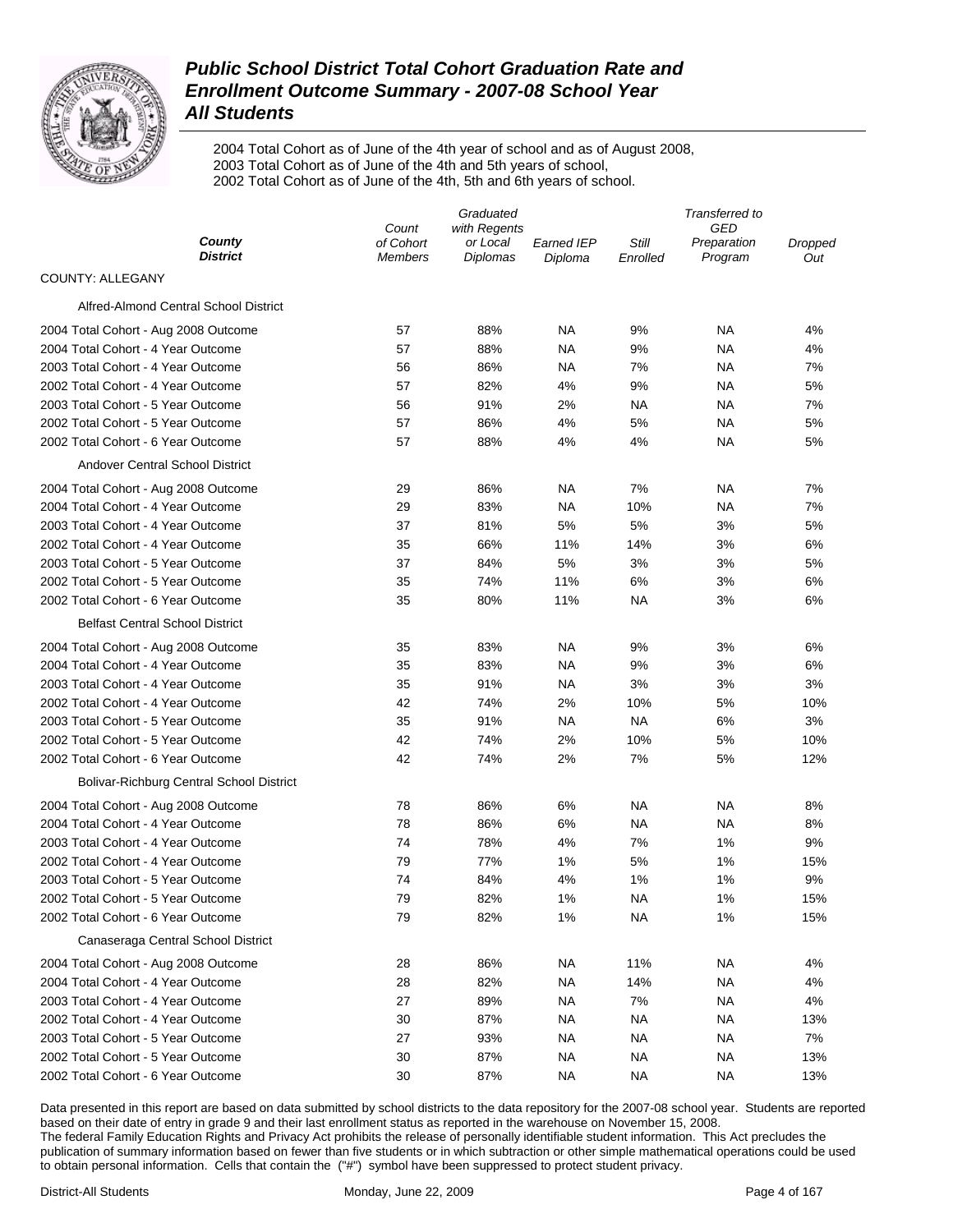

2004 Total Cohort as of June of the 4th year of school and as of August 2008, 2003 Total Cohort as of June of the 4th and 5th years of school, 2002 Total Cohort as of June of the 4th, 5th and 6th years of school.

| GED<br>Count<br>with Regents<br>County<br>of Cohort<br>or Local<br>Still<br>Earned IEP<br>Preparation<br>Dropped<br><b>District</b><br><b>Diplomas</b><br>Program<br><b>Members</b><br>Diploma<br>Enrolled<br>Out<br>COUNTY: ALLEGANY<br><b>Cuba-Rushford Central School District</b><br>73%<br>7%<br>2004 Total Cohort - Aug 2008 Outcome<br>96<br>5%<br>14%<br>1%<br>73%<br>5%<br>14%<br>1%<br>7%<br>2004 Total Cohort - 4 Year Outcome<br>96<br>2003 Total Cohort - 4 Year Outcome<br>86<br>81%<br>6%<br>7%<br>ΝA<br>6%<br>70<br>79%<br>6%<br>4%<br>1%<br>2002 Total Cohort - 4 Year Outcome<br>10%<br>2003 Total Cohort - 5 Year Outcome<br>86<br>84%<br>6%<br>3%<br>ΝA<br>7%<br>2002 Total Cohort - 5 Year Outcome<br>70<br>80%<br>6%<br>1%<br>1%<br>11%<br>2002 Total Cohort - 6 Year Outcome<br>70<br>80%<br>6%<br>1%<br>1%<br>11%<br><b>Fillmore Central School District</b><br>77%<br>7%<br>7%<br>2%<br>7%<br>2004 Total Cohort - Aug 2008 Outcome<br>57<br>2004 Total Cohort - 4 Year Outcome<br>57<br>77%<br>7%<br>7%<br>2%<br>7%<br>2003 Total Cohort - 4 Year Outcome<br>85%<br>6%<br>4%<br>4%<br>2%<br>54<br>2002 Total Cohort - 4 Year Outcome<br>55<br>91%<br>NA<br>5%<br>ΝA<br>2%<br>2003 Total Cohort - 5 Year Outcome<br>85%<br>6%<br>4%<br>4%<br>2%<br>54<br>2002 Total Cohort - 5 Year Outcome<br>55<br>93%<br>NA<br>ΝA<br>2%<br>4%<br>2002 Total Cohort - 6 Year Outcome<br>55<br>93%<br>NA<br>NA<br>2%<br>4%<br><b>Friendship Central School District</b><br>62%<br>2004 Total Cohort - Aug 2008 Outcome<br>26<br>4%<br>8%<br>8%<br>19%<br>62%<br>8%<br>8%<br>19%<br>2004 Total Cohort - 4 Year Outcome<br>26<br>4%<br>2003 Total Cohort - 4 Year Outcome<br>33<br>70%<br>6%<br>6%<br>9%<br>9%<br>2002 Total Cohort - 4 Year Outcome<br>23<br>78%<br>13%<br>NA<br>9%<br>NA<br>$6\%$<br>2003 Total Cohort - 5 Year Outcome<br>33<br>73%<br>3%<br>9%<br>9%<br>23<br>78%<br>13%<br>2002 Total Cohort - 5 Year Outcome<br><b>NA</b><br>9%<br>ΝA<br>23<br>78%<br>13%<br>2002 Total Cohort - 6 Year Outcome<br>NA<br>9%<br>NA<br>Genesee Valley Central School District At Angelica-Belmont<br>76%<br>9%<br>2%<br>NA<br>13%<br>2004 Total Cohort - Aug 2008 Outcome<br>54<br>2004 Total Cohort - 4 Year Outcome<br>54<br>76%<br>9%<br>2%<br><b>NA</b><br>13%<br>5%<br>2%<br>2003 Total Cohort - 4 Year Outcome<br>86%<br><b>NA</b><br>8%<br>64<br>2002 Total Cohort - 4 Year Outcome<br>50<br>86%<br>NA<br>4%<br><b>NA</b><br>10%<br>2%<br>2%<br>8%<br>2003 Total Cohort - 5 Year Outcome<br>64<br>88%<br>2%<br>2002 Total Cohort - 5 Year Outcome<br>50<br>90%<br><b>NA</b><br><b>NA</b><br>ΝA<br>10% |
|-------------------------------------------------------------------------------------------------------------------------------------------------------------------------------------------------------------------------------------------------------------------------------------------------------------------------------------------------------------------------------------------------------------------------------------------------------------------------------------------------------------------------------------------------------------------------------------------------------------------------------------------------------------------------------------------------------------------------------------------------------------------------------------------------------------------------------------------------------------------------------------------------------------------------------------------------------------------------------------------------------------------------------------------------------------------------------------------------------------------------------------------------------------------------------------------------------------------------------------------------------------------------------------------------------------------------------------------------------------------------------------------------------------------------------------------------------------------------------------------------------------------------------------------------------------------------------------------------------------------------------------------------------------------------------------------------------------------------------------------------------------------------------------------------------------------------------------------------------------------------------------------------------------------------------------------------------------------------------------------------------------------------------------------------------------------------------------------------------------------------------------------------------------------------------------------------------------------------------------------------------------------------------------------------------------------------------------------------------------------------------------------------------------------------------------------------------------------------------------------------------------------------------------------------------------------------------------------------------------------------|
|                                                                                                                                                                                                                                                                                                                                                                                                                                                                                                                                                                                                                                                                                                                                                                                                                                                                                                                                                                                                                                                                                                                                                                                                                                                                                                                                                                                                                                                                                                                                                                                                                                                                                                                                                                                                                                                                                                                                                                                                                                                                                                                                                                                                                                                                                                                                                                                                                                                                                                                                                                                                                         |
|                                                                                                                                                                                                                                                                                                                                                                                                                                                                                                                                                                                                                                                                                                                                                                                                                                                                                                                                                                                                                                                                                                                                                                                                                                                                                                                                                                                                                                                                                                                                                                                                                                                                                                                                                                                                                                                                                                                                                                                                                                                                                                                                                                                                                                                                                                                                                                                                                                                                                                                                                                                                                         |
|                                                                                                                                                                                                                                                                                                                                                                                                                                                                                                                                                                                                                                                                                                                                                                                                                                                                                                                                                                                                                                                                                                                                                                                                                                                                                                                                                                                                                                                                                                                                                                                                                                                                                                                                                                                                                                                                                                                                                                                                                                                                                                                                                                                                                                                                                                                                                                                                                                                                                                                                                                                                                         |
|                                                                                                                                                                                                                                                                                                                                                                                                                                                                                                                                                                                                                                                                                                                                                                                                                                                                                                                                                                                                                                                                                                                                                                                                                                                                                                                                                                                                                                                                                                                                                                                                                                                                                                                                                                                                                                                                                                                                                                                                                                                                                                                                                                                                                                                                                                                                                                                                                                                                                                                                                                                                                         |
|                                                                                                                                                                                                                                                                                                                                                                                                                                                                                                                                                                                                                                                                                                                                                                                                                                                                                                                                                                                                                                                                                                                                                                                                                                                                                                                                                                                                                                                                                                                                                                                                                                                                                                                                                                                                                                                                                                                                                                                                                                                                                                                                                                                                                                                                                                                                                                                                                                                                                                                                                                                                                         |
|                                                                                                                                                                                                                                                                                                                                                                                                                                                                                                                                                                                                                                                                                                                                                                                                                                                                                                                                                                                                                                                                                                                                                                                                                                                                                                                                                                                                                                                                                                                                                                                                                                                                                                                                                                                                                                                                                                                                                                                                                                                                                                                                                                                                                                                                                                                                                                                                                                                                                                                                                                                                                         |
|                                                                                                                                                                                                                                                                                                                                                                                                                                                                                                                                                                                                                                                                                                                                                                                                                                                                                                                                                                                                                                                                                                                                                                                                                                                                                                                                                                                                                                                                                                                                                                                                                                                                                                                                                                                                                                                                                                                                                                                                                                                                                                                                                                                                                                                                                                                                                                                                                                                                                                                                                                                                                         |
|                                                                                                                                                                                                                                                                                                                                                                                                                                                                                                                                                                                                                                                                                                                                                                                                                                                                                                                                                                                                                                                                                                                                                                                                                                                                                                                                                                                                                                                                                                                                                                                                                                                                                                                                                                                                                                                                                                                                                                                                                                                                                                                                                                                                                                                                                                                                                                                                                                                                                                                                                                                                                         |
|                                                                                                                                                                                                                                                                                                                                                                                                                                                                                                                                                                                                                                                                                                                                                                                                                                                                                                                                                                                                                                                                                                                                                                                                                                                                                                                                                                                                                                                                                                                                                                                                                                                                                                                                                                                                                                                                                                                                                                                                                                                                                                                                                                                                                                                                                                                                                                                                                                                                                                                                                                                                                         |
|                                                                                                                                                                                                                                                                                                                                                                                                                                                                                                                                                                                                                                                                                                                                                                                                                                                                                                                                                                                                                                                                                                                                                                                                                                                                                                                                                                                                                                                                                                                                                                                                                                                                                                                                                                                                                                                                                                                                                                                                                                                                                                                                                                                                                                                                                                                                                                                                                                                                                                                                                                                                                         |
|                                                                                                                                                                                                                                                                                                                                                                                                                                                                                                                                                                                                                                                                                                                                                                                                                                                                                                                                                                                                                                                                                                                                                                                                                                                                                                                                                                                                                                                                                                                                                                                                                                                                                                                                                                                                                                                                                                                                                                                                                                                                                                                                                                                                                                                                                                                                                                                                                                                                                                                                                                                                                         |
|                                                                                                                                                                                                                                                                                                                                                                                                                                                                                                                                                                                                                                                                                                                                                                                                                                                                                                                                                                                                                                                                                                                                                                                                                                                                                                                                                                                                                                                                                                                                                                                                                                                                                                                                                                                                                                                                                                                                                                                                                                                                                                                                                                                                                                                                                                                                                                                                                                                                                                                                                                                                                         |
|                                                                                                                                                                                                                                                                                                                                                                                                                                                                                                                                                                                                                                                                                                                                                                                                                                                                                                                                                                                                                                                                                                                                                                                                                                                                                                                                                                                                                                                                                                                                                                                                                                                                                                                                                                                                                                                                                                                                                                                                                                                                                                                                                                                                                                                                                                                                                                                                                                                                                                                                                                                                                         |
|                                                                                                                                                                                                                                                                                                                                                                                                                                                                                                                                                                                                                                                                                                                                                                                                                                                                                                                                                                                                                                                                                                                                                                                                                                                                                                                                                                                                                                                                                                                                                                                                                                                                                                                                                                                                                                                                                                                                                                                                                                                                                                                                                                                                                                                                                                                                                                                                                                                                                                                                                                                                                         |
|                                                                                                                                                                                                                                                                                                                                                                                                                                                                                                                                                                                                                                                                                                                                                                                                                                                                                                                                                                                                                                                                                                                                                                                                                                                                                                                                                                                                                                                                                                                                                                                                                                                                                                                                                                                                                                                                                                                                                                                                                                                                                                                                                                                                                                                                                                                                                                                                                                                                                                                                                                                                                         |
|                                                                                                                                                                                                                                                                                                                                                                                                                                                                                                                                                                                                                                                                                                                                                                                                                                                                                                                                                                                                                                                                                                                                                                                                                                                                                                                                                                                                                                                                                                                                                                                                                                                                                                                                                                                                                                                                                                                                                                                                                                                                                                                                                                                                                                                                                                                                                                                                                                                                                                                                                                                                                         |
|                                                                                                                                                                                                                                                                                                                                                                                                                                                                                                                                                                                                                                                                                                                                                                                                                                                                                                                                                                                                                                                                                                                                                                                                                                                                                                                                                                                                                                                                                                                                                                                                                                                                                                                                                                                                                                                                                                                                                                                                                                                                                                                                                                                                                                                                                                                                                                                                                                                                                                                                                                                                                         |
|                                                                                                                                                                                                                                                                                                                                                                                                                                                                                                                                                                                                                                                                                                                                                                                                                                                                                                                                                                                                                                                                                                                                                                                                                                                                                                                                                                                                                                                                                                                                                                                                                                                                                                                                                                                                                                                                                                                                                                                                                                                                                                                                                                                                                                                                                                                                                                                                                                                                                                                                                                                                                         |
|                                                                                                                                                                                                                                                                                                                                                                                                                                                                                                                                                                                                                                                                                                                                                                                                                                                                                                                                                                                                                                                                                                                                                                                                                                                                                                                                                                                                                                                                                                                                                                                                                                                                                                                                                                                                                                                                                                                                                                                                                                                                                                                                                                                                                                                                                                                                                                                                                                                                                                                                                                                                                         |
|                                                                                                                                                                                                                                                                                                                                                                                                                                                                                                                                                                                                                                                                                                                                                                                                                                                                                                                                                                                                                                                                                                                                                                                                                                                                                                                                                                                                                                                                                                                                                                                                                                                                                                                                                                                                                                                                                                                                                                                                                                                                                                                                                                                                                                                                                                                                                                                                                                                                                                                                                                                                                         |
|                                                                                                                                                                                                                                                                                                                                                                                                                                                                                                                                                                                                                                                                                                                                                                                                                                                                                                                                                                                                                                                                                                                                                                                                                                                                                                                                                                                                                                                                                                                                                                                                                                                                                                                                                                                                                                                                                                                                                                                                                                                                                                                                                                                                                                                                                                                                                                                                                                                                                                                                                                                                                         |
|                                                                                                                                                                                                                                                                                                                                                                                                                                                                                                                                                                                                                                                                                                                                                                                                                                                                                                                                                                                                                                                                                                                                                                                                                                                                                                                                                                                                                                                                                                                                                                                                                                                                                                                                                                                                                                                                                                                                                                                                                                                                                                                                                                                                                                                                                                                                                                                                                                                                                                                                                                                                                         |
|                                                                                                                                                                                                                                                                                                                                                                                                                                                                                                                                                                                                                                                                                                                                                                                                                                                                                                                                                                                                                                                                                                                                                                                                                                                                                                                                                                                                                                                                                                                                                                                                                                                                                                                                                                                                                                                                                                                                                                                                                                                                                                                                                                                                                                                                                                                                                                                                                                                                                                                                                                                                                         |
|                                                                                                                                                                                                                                                                                                                                                                                                                                                                                                                                                                                                                                                                                                                                                                                                                                                                                                                                                                                                                                                                                                                                                                                                                                                                                                                                                                                                                                                                                                                                                                                                                                                                                                                                                                                                                                                                                                                                                                                                                                                                                                                                                                                                                                                                                                                                                                                                                                                                                                                                                                                                                         |
|                                                                                                                                                                                                                                                                                                                                                                                                                                                                                                                                                                                                                                                                                                                                                                                                                                                                                                                                                                                                                                                                                                                                                                                                                                                                                                                                                                                                                                                                                                                                                                                                                                                                                                                                                                                                                                                                                                                                                                                                                                                                                                                                                                                                                                                                                                                                                                                                                                                                                                                                                                                                                         |
|                                                                                                                                                                                                                                                                                                                                                                                                                                                                                                                                                                                                                                                                                                                                                                                                                                                                                                                                                                                                                                                                                                                                                                                                                                                                                                                                                                                                                                                                                                                                                                                                                                                                                                                                                                                                                                                                                                                                                                                                                                                                                                                                                                                                                                                                                                                                                                                                                                                                                                                                                                                                                         |
|                                                                                                                                                                                                                                                                                                                                                                                                                                                                                                                                                                                                                                                                                                                                                                                                                                                                                                                                                                                                                                                                                                                                                                                                                                                                                                                                                                                                                                                                                                                                                                                                                                                                                                                                                                                                                                                                                                                                                                                                                                                                                                                                                                                                                                                                                                                                                                                                                                                                                                                                                                                                                         |
|                                                                                                                                                                                                                                                                                                                                                                                                                                                                                                                                                                                                                                                                                                                                                                                                                                                                                                                                                                                                                                                                                                                                                                                                                                                                                                                                                                                                                                                                                                                                                                                                                                                                                                                                                                                                                                                                                                                                                                                                                                                                                                                                                                                                                                                                                                                                                                                                                                                                                                                                                                                                                         |
|                                                                                                                                                                                                                                                                                                                                                                                                                                                                                                                                                                                                                                                                                                                                                                                                                                                                                                                                                                                                                                                                                                                                                                                                                                                                                                                                                                                                                                                                                                                                                                                                                                                                                                                                                                                                                                                                                                                                                                                                                                                                                                                                                                                                                                                                                                                                                                                                                                                                                                                                                                                                                         |
|                                                                                                                                                                                                                                                                                                                                                                                                                                                                                                                                                                                                                                                                                                                                                                                                                                                                                                                                                                                                                                                                                                                                                                                                                                                                                                                                                                                                                                                                                                                                                                                                                                                                                                                                                                                                                                                                                                                                                                                                                                                                                                                                                                                                                                                                                                                                                                                                                                                                                                                                                                                                                         |
|                                                                                                                                                                                                                                                                                                                                                                                                                                                                                                                                                                                                                                                                                                                                                                                                                                                                                                                                                                                                                                                                                                                                                                                                                                                                                                                                                                                                                                                                                                                                                                                                                                                                                                                                                                                                                                                                                                                                                                                                                                                                                                                                                                                                                                                                                                                                                                                                                                                                                                                                                                                                                         |
|                                                                                                                                                                                                                                                                                                                                                                                                                                                                                                                                                                                                                                                                                                                                                                                                                                                                                                                                                                                                                                                                                                                                                                                                                                                                                                                                                                                                                                                                                                                                                                                                                                                                                                                                                                                                                                                                                                                                                                                                                                                                                                                                                                                                                                                                                                                                                                                                                                                                                                                                                                                                                         |
|                                                                                                                                                                                                                                                                                                                                                                                                                                                                                                                                                                                                                                                                                                                                                                                                                                                                                                                                                                                                                                                                                                                                                                                                                                                                                                                                                                                                                                                                                                                                                                                                                                                                                                                                                                                                                                                                                                                                                                                                                                                                                                                                                                                                                                                                                                                                                                                                                                                                                                                                                                                                                         |
|                                                                                                                                                                                                                                                                                                                                                                                                                                                                                                                                                                                                                                                                                                                                                                                                                                                                                                                                                                                                                                                                                                                                                                                                                                                                                                                                                                                                                                                                                                                                                                                                                                                                                                                                                                                                                                                                                                                                                                                                                                                                                                                                                                                                                                                                                                                                                                                                                                                                                                                                                                                                                         |
| 2002 Total Cohort - 6 Year Outcome<br>50<br>90%<br><b>NA</b><br><b>NA</b><br><b>NA</b><br>10%                                                                                                                                                                                                                                                                                                                                                                                                                                                                                                                                                                                                                                                                                                                                                                                                                                                                                                                                                                                                                                                                                                                                                                                                                                                                                                                                                                                                                                                                                                                                                                                                                                                                                                                                                                                                                                                                                                                                                                                                                                                                                                                                                                                                                                                                                                                                                                                                                                                                                                                           |
| Scio Central School District                                                                                                                                                                                                                                                                                                                                                                                                                                                                                                                                                                                                                                                                                                                                                                                                                                                                                                                                                                                                                                                                                                                                                                                                                                                                                                                                                                                                                                                                                                                                                                                                                                                                                                                                                                                                                                                                                                                                                                                                                                                                                                                                                                                                                                                                                                                                                                                                                                                                                                                                                                                            |
| 2004 Total Cohort - Aug 2008 Outcome<br>47<br>91%<br>4%<br>2%<br><b>NA</b><br>2%                                                                                                                                                                                                                                                                                                                                                                                                                                                                                                                                                                                                                                                                                                                                                                                                                                                                                                                                                                                                                                                                                                                                                                                                                                                                                                                                                                                                                                                                                                                                                                                                                                                                                                                                                                                                                                                                                                                                                                                                                                                                                                                                                                                                                                                                                                                                                                                                                                                                                                                                        |
| 2004 Total Cohort - 4 Year Outcome<br>91%<br>4%<br>2%<br><b>NA</b><br>2%<br>47                                                                                                                                                                                                                                                                                                                                                                                                                                                                                                                                                                                                                                                                                                                                                                                                                                                                                                                                                                                                                                                                                                                                                                                                                                                                                                                                                                                                                                                                                                                                                                                                                                                                                                                                                                                                                                                                                                                                                                                                                                                                                                                                                                                                                                                                                                                                                                                                                                                                                                                                          |
| 2003 Total Cohort - 4 Year Outcome<br>89%<br><b>NA</b><br><b>NA</b><br>11%<br>35<br>NA.                                                                                                                                                                                                                                                                                                                                                                                                                                                                                                                                                                                                                                                                                                                                                                                                                                                                                                                                                                                                                                                                                                                                                                                                                                                                                                                                                                                                                                                                                                                                                                                                                                                                                                                                                                                                                                                                                                                                                                                                                                                                                                                                                                                                                                                                                                                                                                                                                                                                                                                                 |
| 2002 Total Cohort - 4 Year Outcome<br>32<br>81%<br>3%<br>3%<br>6%<br>6%                                                                                                                                                                                                                                                                                                                                                                                                                                                                                                                                                                                                                                                                                                                                                                                                                                                                                                                                                                                                                                                                                                                                                                                                                                                                                                                                                                                                                                                                                                                                                                                                                                                                                                                                                                                                                                                                                                                                                                                                                                                                                                                                                                                                                                                                                                                                                                                                                                                                                                                                                 |
| 2003 Total Cohort - 5 Year Outcome<br>35<br>89%<br><b>NA</b><br><b>NA</b><br><b>NA</b><br>11%                                                                                                                                                                                                                                                                                                                                                                                                                                                                                                                                                                                                                                                                                                                                                                                                                                                                                                                                                                                                                                                                                                                                                                                                                                                                                                                                                                                                                                                                                                                                                                                                                                                                                                                                                                                                                                                                                                                                                                                                                                                                                                                                                                                                                                                                                                                                                                                                                                                                                                                           |
| 2002 Total Cohort - 5 Year Outcome<br>32<br>81%<br>3%<br>6%<br>3%<br>6%                                                                                                                                                                                                                                                                                                                                                                                                                                                                                                                                                                                                                                                                                                                                                                                                                                                                                                                                                                                                                                                                                                                                                                                                                                                                                                                                                                                                                                                                                                                                                                                                                                                                                                                                                                                                                                                                                                                                                                                                                                                                                                                                                                                                                                                                                                                                                                                                                                                                                                                                                 |
| 2002 Total Cohort - 6 Year Outcome<br>32<br>81%<br>3%<br>6%<br>3%<br>6%                                                                                                                                                                                                                                                                                                                                                                                                                                                                                                                                                                                                                                                                                                                                                                                                                                                                                                                                                                                                                                                                                                                                                                                                                                                                                                                                                                                                                                                                                                                                                                                                                                                                                                                                                                                                                                                                                                                                                                                                                                                                                                                                                                                                                                                                                                                                                                                                                                                                                                                                                 |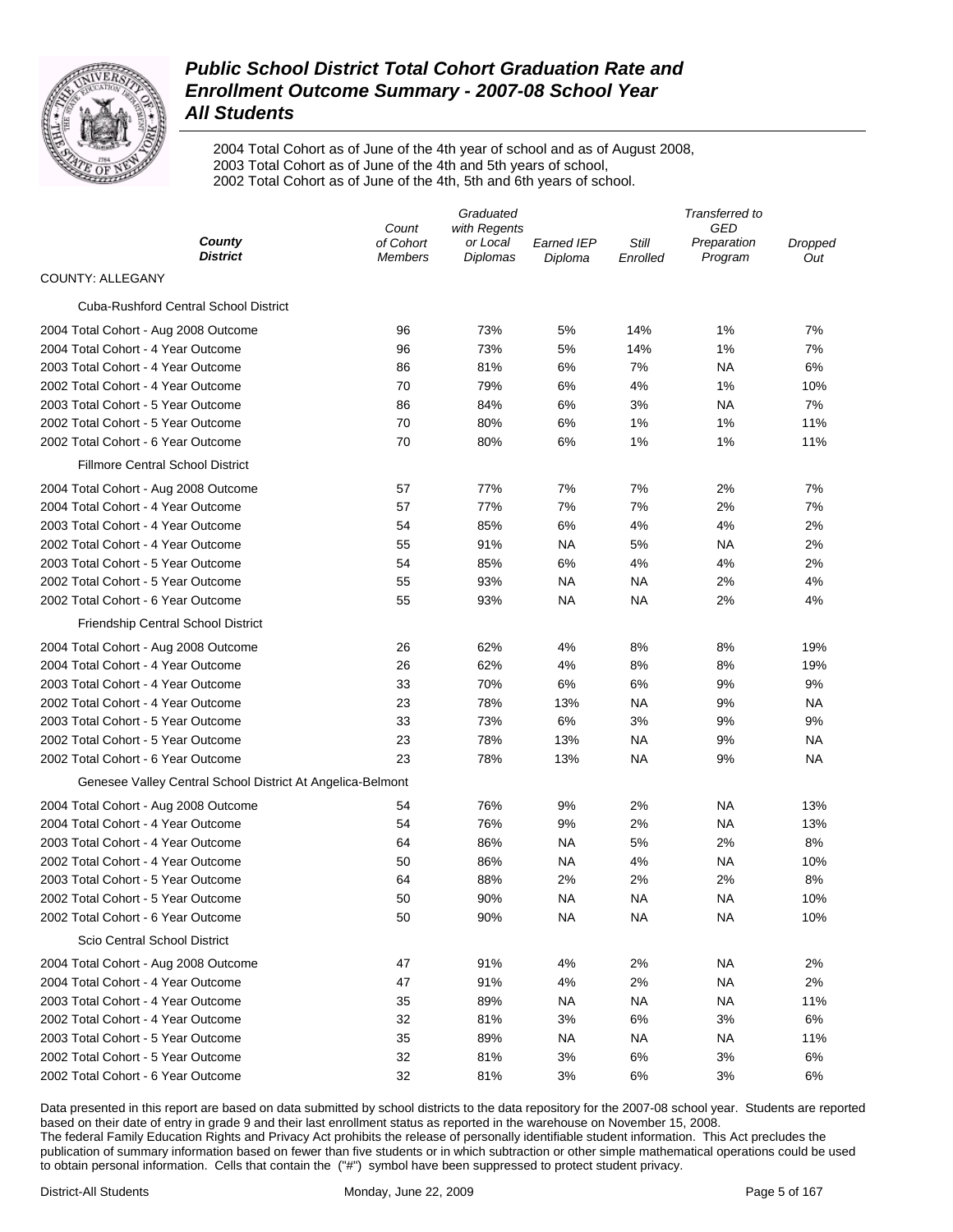

2004 Total Cohort as of June of the 4th year of school and as of August 2008, 2003 Total Cohort as of June of the 4th and 5th years of school, 2002 Total Cohort as of June of the 4th, 5th and 6th years of school.

|                                      | Count          | Graduated<br>with Regents |                   |           | Transferred to<br><b>GED</b> |         |
|--------------------------------------|----------------|---------------------------|-------------------|-----------|------------------------------|---------|
| County<br><b>District</b>            | of Cohort      | or Local                  | <b>Earned IEP</b> | Still     | Preparation                  | Dropped |
| <b>COUNTY: ALLEGANY</b>              | <b>Members</b> | Diplomas                  | Diploma           | Enrolled  | Program                      | Out     |
| Wellsville Central School District   |                |                           |                   |           |                              |         |
| 2004 Total Cohort - Aug 2008 Outcome | 99             | 72%                       | 4%                | 10%       | 1%                           | 13%     |
| 2004 Total Cohort - 4 Year Outcome   | 99             | 68%                       | 4%                | 14%       | $1\%$                        | 13%     |
| 2003 Total Cohort - 4 Year Outcome   | 115            | 84%                       | 2%                | 5%        | 1%                           | 8%      |
| 2002 Total Cohort - 4 Year Outcome   | 113            | 82%                       | 1%                | 5%        | 2%                           | 10%     |
| 2003 Total Cohort - 5 Year Outcome   | 115            | 89%                       | 3%                | NA        | 1%                           | 8%      |
| 2002 Total Cohort - 5 Year Outcome   | 113            | 84%                       | 1%                | 2%        | 2%                           | 12%     |
| 2002 Total Cohort - 6 Year Outcome   | 113            | 84%                       | 1%                | 2%        | 2%                           | 12%     |
| Whitesville Central School District  |                |                           |                   |           |                              |         |
| 2004 Total Cohort - Aug 2008 Outcome | 18             | 83%                       | 11%               | <b>NA</b> | <b>NA</b>                    | 6%      |
| 2004 Total Cohort - 4 Year Outcome   | 18             | 78%                       | 11%               | 6%        | <b>NA</b>                    | 6%      |
| 2003 Total Cohort - 4 Year Outcome   | 27             | 81%                       | NA.               | 11%       | NA                           | 4%      |
| 2002 Total Cohort - 4 Year Outcome   | 31             | 90%                       | <b>NA</b>         | 6%        | <b>NA</b>                    | 3%      |
| 2003 Total Cohort - 5 Year Outcome   | 27             | 85%                       | 4%                | <b>NA</b> | <b>NA</b>                    | 7%      |
| 2002 Total Cohort - 5 Year Outcome   | 31             | 90%                       | <b>NA</b>         | 6%        | <b>NA</b>                    | 3%      |
| 2002 Total Cohort - 6 Year Outcome   | 31             | 94%                       | <b>NA</b>         | 3%        | NA                           | 3%      |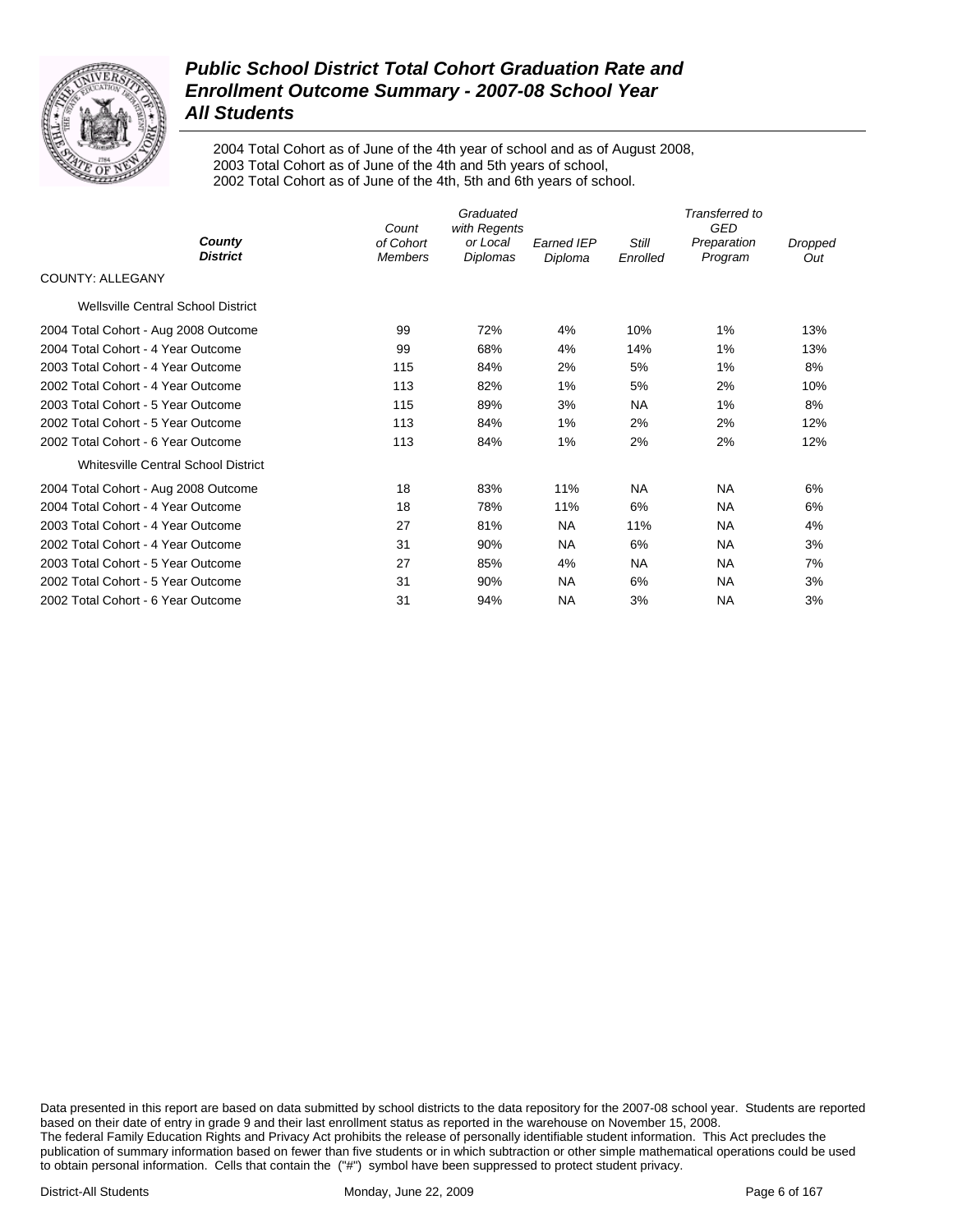

2004 Total Cohort as of June of the 4th year of school and as of August 2008, 2003 Total Cohort as of June of the 4th and 5th years of school, 2002 Total Cohort as of June of the 4th, 5th and 6th years of school.

|                                         |                             | Graduated            |                       |                   | Transferred to         |                |
|-----------------------------------------|-----------------------------|----------------------|-----------------------|-------------------|------------------------|----------------|
|                                         | Count                       | with Regents         |                       |                   | GED                    |                |
| County<br><b>District</b>               | of Cohort<br><b>Members</b> | or Local<br>Diplomas | Earned IEP<br>Diploma | Still<br>Enrolled | Preparation<br>Program | Dropped<br>Out |
| <b>COUNTY: BROOME</b>                   |                             |                      |                       |                   |                        |                |
| <b>Binghamton City School District</b>  |                             |                      |                       |                   |                        |                |
| 2004 Total Cohort - Aug 2008 Outcome    | 461                         | 63%                  | 3%                    | 9%                | 11%                    | 14%            |
| 2004 Total Cohort - 4 Year Outcome      | 461                         | 54%                  | 3%                    | 18%               | 11%                    | 14%            |
| 2003 Total Cohort - 4 Year Outcome      | 419                         | 55%                  | 3%                    | 23%               | 10%                    | 9%             |
| 2002 Total Cohort - 4 Year Outcome      | 477                         | 52%                  | 5%                    | 24%               | 5%                     | 14%            |
| 2003 Total Cohort - 5 Year Outcome      | 419                         | 65%                  | 4%                    | 6%                | 12%                    | 12%            |
| 2002 Total Cohort - 5 Year Outcome      | 477                         | 63%                  | 5%                    | 7%                | 8%                     | 17%            |
| 2002 Total Cohort - 6 Year Outcome      | 477                         | 64%                  | 5%                    | 5%                | 8%                     | 18%            |
| Chenango Forks Central School District  |                             |                      |                       |                   |                        |                |
| 2004 Total Cohort - Aug 2008 Outcome    | 157                         | 85%                  | 2%                    | 7%                | 2%                     | 4%             |
| 2004 Total Cohort - 4 Year Outcome      | 157                         | 80%                  | 2%                    | 13%               | 2%                     | 4%             |
| 2003 Total Cohort - 4 Year Outcome      | 148                         | 76%                  | 4%                    | 9%                | 3%                     | 9%             |
| 2002 Total Cohort - 4 Year Outcome      | 166                         | 83%                  | 1%                    | 7%                | 1%                     | 8%             |
| 2003 Total Cohort - 5 Year Outcome      | 148                         | 82%                  | 4%                    | 2%                | 3%                     | 9%             |
| 2002 Total Cohort - 5 Year Outcome      | 166                         | 89%                  | 1%                    | 1%                | 2%                     | 8%             |
| 2002 Total Cohort - 6 Year Outcome      | 166                         | 89%                  | 1%                    | 1%                | 2%                     | 8%             |
| Chenango Valley Central School District |                             |                      |                       |                   |                        |                |
| 2004 Total Cohort - Aug 2008 Outcome    | 175                         | 93%                  | 1%                    | 3%                | 1%                     | 2%             |
| 2004 Total Cohort - 4 Year Outcome      | 175                         | 90%                  | 1%                    | 6%                | 1%                     | 2%             |
| 2003 Total Cohort - 4 Year Outcome      | 179                         | 86%                  | 1%                    | 7%                | 3%                     | 3%             |
| 2002 Total Cohort - 4 Year Outcome      | 159                         | 86%                  | 2%                    | 4%                | 3%                     | 6%             |
| 2003 Total Cohort - 5 Year Outcome      | 179                         | 89%                  | 2%                    | 1%                | 4%                     | 4%             |
| 2002 Total Cohort - 5 Year Outcome      | 159                         | 88%                  | 3%                    | 1%                | 3%                     | 6%             |
| 2002 Total Cohort - 6 Year Outcome      | 159                         | 88%                  | 3%                    | 1%                | 3%                     | 6%             |
| Deposit Central School District         |                             |                      |                       |                   |                        |                |
| 2004 Total Cohort - Aug 2008 Outcome    | 65                          | 82%                  | 2%                    | 5%                | 5%                     | 8%             |
| 2004 Total Cohort - 4 Year Outcome      | 65                          | 82%                  | 2%                    | 5%                | 5%                     | 8%             |
| 2003 Total Cohort - 4 Year Outcome      | 54                          | 87%                  | 2%                    | 4%                | 2%                     | 6%             |
| 2002 Total Cohort - 4 Year Outcome      | 61                          | 80%                  | 5%                    | ΝA                | 3%                     | 11%            |
| 2003 Total Cohort - 5 Year Outcome      | 54                          | 89%                  | 4%                    | ΝA                | 2%                     | 6%             |
| 2002 Total Cohort - 5 Year Outcome      | 61                          | 80%                  | 5%                    | NA                | 3%                     | 11%            |
| 2002 Total Cohort - 6 Year Outcome      | 61                          | 80%                  | 5%                    | ΝA                | 3%                     | 11%            |
| Harpursville Central School District    |                             |                      |                       |                   |                        |                |
| 2004 Total Cohort - Aug 2008 Outcome    | 93                          | 77%                  | 4%                    | 11%               | 1%                     | 6%             |
| 2004 Total Cohort - 4 Year Outcome      | 93                          | 76%                  | 4%                    | 12%               | 1%                     | 6%             |
| 2003 Total Cohort - 4 Year Outcome      | 90                          | 82%                  | 4%                    | 4%                | ΝA                     | 9%             |
| 2002 Total Cohort - 4 Year Outcome      | 118                         | 81%                  | 3%                    | 5%                | ΝA                     | 12%            |
| 2003 Total Cohort - 5 Year Outcome      | 90                          | 82%                  | 4%                    | 4%                | ΝA                     | 9%             |
| 2002 Total Cohort - 5 Year Outcome      | 118                         | 84%                  | 3%                    | 1%                | ΝA                     | 12%            |
| 2002 Total Cohort - 6 Year Outcome      | 118                         | 84%                  | 3%                    | 1%                | ΝA                     | 12%            |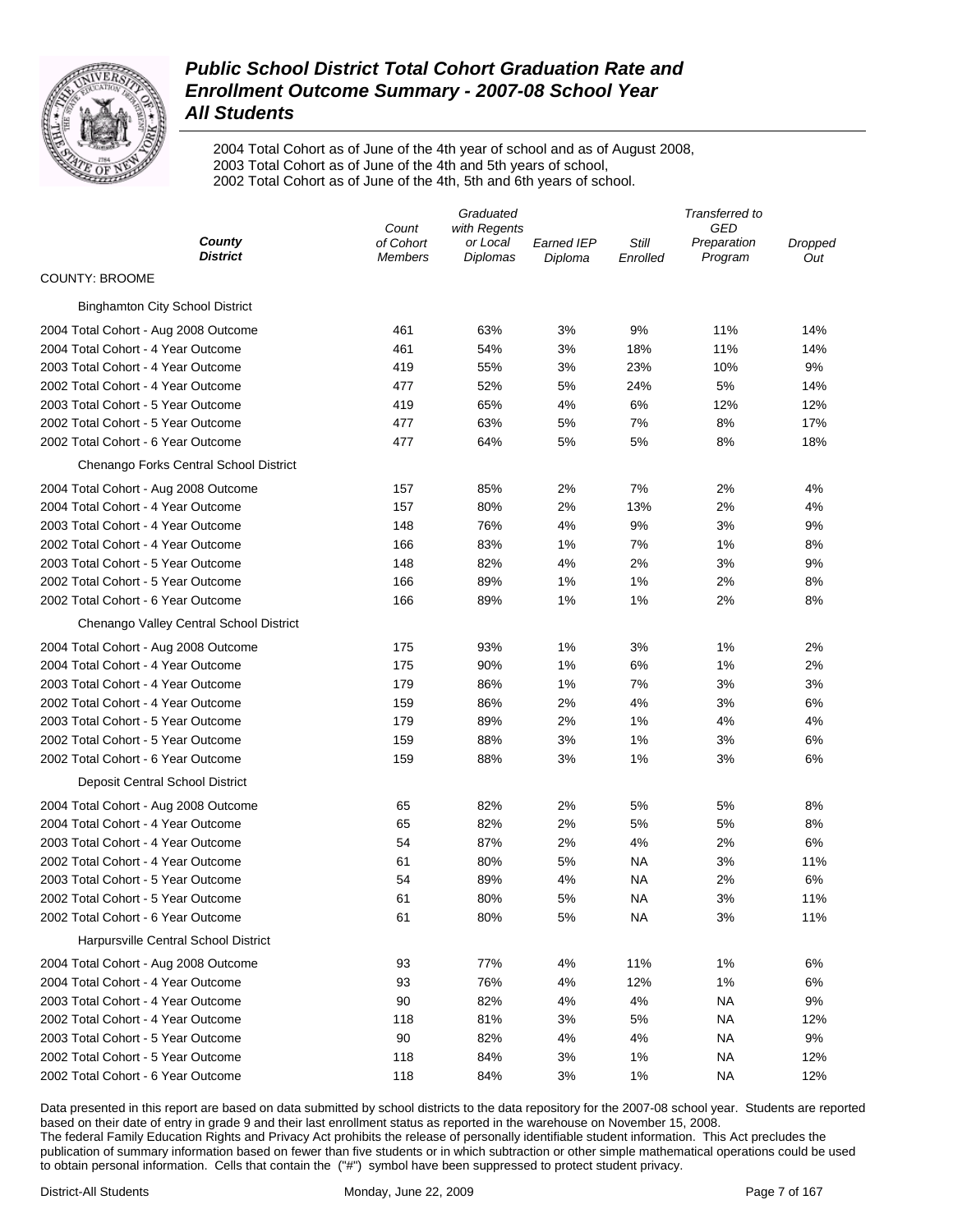

2004 Total Cohort as of June of the 4th year of school and as of August 2008, 2003 Total Cohort as of June of the 4th and 5th years of school, 2002 Total Cohort as of June of the 4th, 5th and 6th years of school.

|                                            |                             | Graduated                   |                       |                   | Transferred to         |                |
|--------------------------------------------|-----------------------------|-----------------------------|-----------------------|-------------------|------------------------|----------------|
|                                            | Count                       | with Regents                |                       |                   | GED                    |                |
| County<br><b>District</b>                  | of Cohort<br><b>Members</b> | or Local<br><b>Diplomas</b> | Earned IEP<br>Diploma | Still<br>Enrolled | Preparation<br>Program | Dropped<br>Out |
| <b>COUNTY: BROOME</b>                      |                             |                             |                       |                   |                        |                |
| Johnson City Central School District       |                             |                             |                       |                   |                        |                |
| 2004 Total Cohort - Aug 2008 Outcome       | 240                         | 80%                         | 4%                    | 6%                | 3%                     | 6%             |
| 2004 Total Cohort - 4 Year Outcome         | 240                         | 80%                         | 4%                    | 6%                | 3%                     | 6%             |
| 2003 Total Cohort - 4 Year Outcome         | 206                         | 77%                         | 2%                    | 9%                | 2%                     | 9%             |
| 2002 Total Cohort - 4 Year Outcome         | 249                         | 78%                         | 3%                    | 10%               | 2%                     | 7%             |
| 2003 Total Cohort - 5 Year Outcome         | 206                         | 80%                         | 6%                    | 0%                | 2%                     | 12%            |
| 2002 Total Cohort - 5 Year Outcome         | 249                         | 82%                         | 4%                    | 2%                | 2%                     | 10%            |
| 2002 Total Cohort - 6 Year Outcome         | 249                         | 82%                         | 4%                    | 1%                | 2%                     | 10%            |
| Maine-Endwell Central School District      |                             |                             |                       |                   |                        |                |
| 2004 Total Cohort - Aug 2008 Outcome       | 210                         | 86%                         | 2%                    | 4%                | 4%                     | 4%             |
| 2004 Total Cohort - 4 Year Outcome         | 210                         | 84%                         | 2%                    | 7%                | 4%                     | 4%             |
| 2003 Total Cohort - 4 Year Outcome         | 211                         | 79%                         | <b>NA</b>             | 12%               | 4%                     | 4%             |
| 2002 Total Cohort - 4 Year Outcome         | 238                         | 77%                         | 3%                    | 10%               | 4%                     | 6%             |
| 2003 Total Cohort - 5 Year Outcome         | 211                         | 87%                         | 0%                    | 2%                | 5%                     | 5%             |
| 2002 Total Cohort - 5 Year Outcome         | 238                         | 80%                         | 5%                    | 3%                | 4%                     | 8%             |
| 2002 Total Cohort - 6 Year Outcome         | 238                         | 81%                         | 5%                    | 2%                | 4%                     | 9%             |
| Susquehanna Valley Central School District |                             |                             |                       |                   |                        |                |
| 2004 Total Cohort - Aug 2008 Outcome       | 186                         | 81%                         | 1%                    | 5%                | 2%                     | 12%            |
| 2004 Total Cohort - 4 Year Outcome         | 186                         | 80%                         | 1%                    | 6%                | 2%                     | 12%            |
| 2003 Total Cohort - 4 Year Outcome         | 164                         | 74%                         | 2%                    | 13%               | 3%                     | 7%             |
| 2002 Total Cohort - 4 Year Outcome         | 208                         | 73%                         | 0%                    | 13%               | 1%                     | 12%            |
| 2003 Total Cohort - 5 Year Outcome         | 164                         | 82%                         | 3%                    | 4%                | 3%                     | 8%             |
| 2002 Total Cohort - 5 Year Outcome         | 208                         | 80%                         | 1%                    | 2%                | 1%                     | 15%            |
| 2002 Total Cohort - 6 Year Outcome         | 208                         | 80%                         | 1%                    | 1%                | 1%                     | 16%            |
| Union-Endicott Central School District     |                             |                             |                       |                   |                        |                |
| 2004 Total Cohort - Aug 2008 Outcome       | 389                         | 79%                         | 2%                    | 7%                | 3%                     | 10%            |
| 2004 Total Cohort - 4 Year Outcome         | 389                         | 72%                         | 2%                    | 14%               | 3%                     | 10%            |
| 2003 Total Cohort - 4 Year Outcome         | 373                         | 77%                         | 2%                    | 10%               | 5%                     | 5%             |
| 2002 Total Cohort - 4 Year Outcome         | 368                         | 70%                         | 2%                    | 11%               | 4%                     | 14%            |
| 2003 Total Cohort - 5 Year Outcome         | 373                         | 84%                         | 3%                    | 1%                | 5%                     | 7%             |
| 2002 Total Cohort - 5 Year Outcome         | 368                         | 76%                         | 2%                    | 2%                | 4%                     | 15%            |
| 2002 Total Cohort - 6 Year Outcome         | 368                         | 77%                         | 2%                    | 1%                | 4%                     | 15%            |
| <b>Vestal Central School District</b>      |                             |                             |                       |                   |                        |                |
| 2004 Total Cohort - Aug 2008 Outcome       | 373                         | 91%                         | 0%                    | 3%                | 3%                     | 2%             |
| 2004 Total Cohort - 4 Year Outcome         | 373                         | 90%                         | 0%                    | 5%                | 3%                     | 2%             |
| 2003 Total Cohort - 4 Year Outcome         | 352                         | 82%                         | 3%                    | 7%                | 5%                     | 3%             |
| 2002 Total Cohort - 4 Year Outcome         | 395                         | 82%                         | 0%                    | 9%                | 3%                     | 5%             |
| 2003 Total Cohort - 5 Year Outcome         | 352                         | 87%                         | 3%                    | 1%                | 6%                     | 4%             |
| 2002 Total Cohort - 5 Year Outcome         | 395                         | 88%                         | 1%                    | 1%                | 4%                     | 6%             |
| 2002 Total Cohort - 6 Year Outcome         | 395                         | 88%                         | 1%                    | 1%                | 4%                     | 6%             |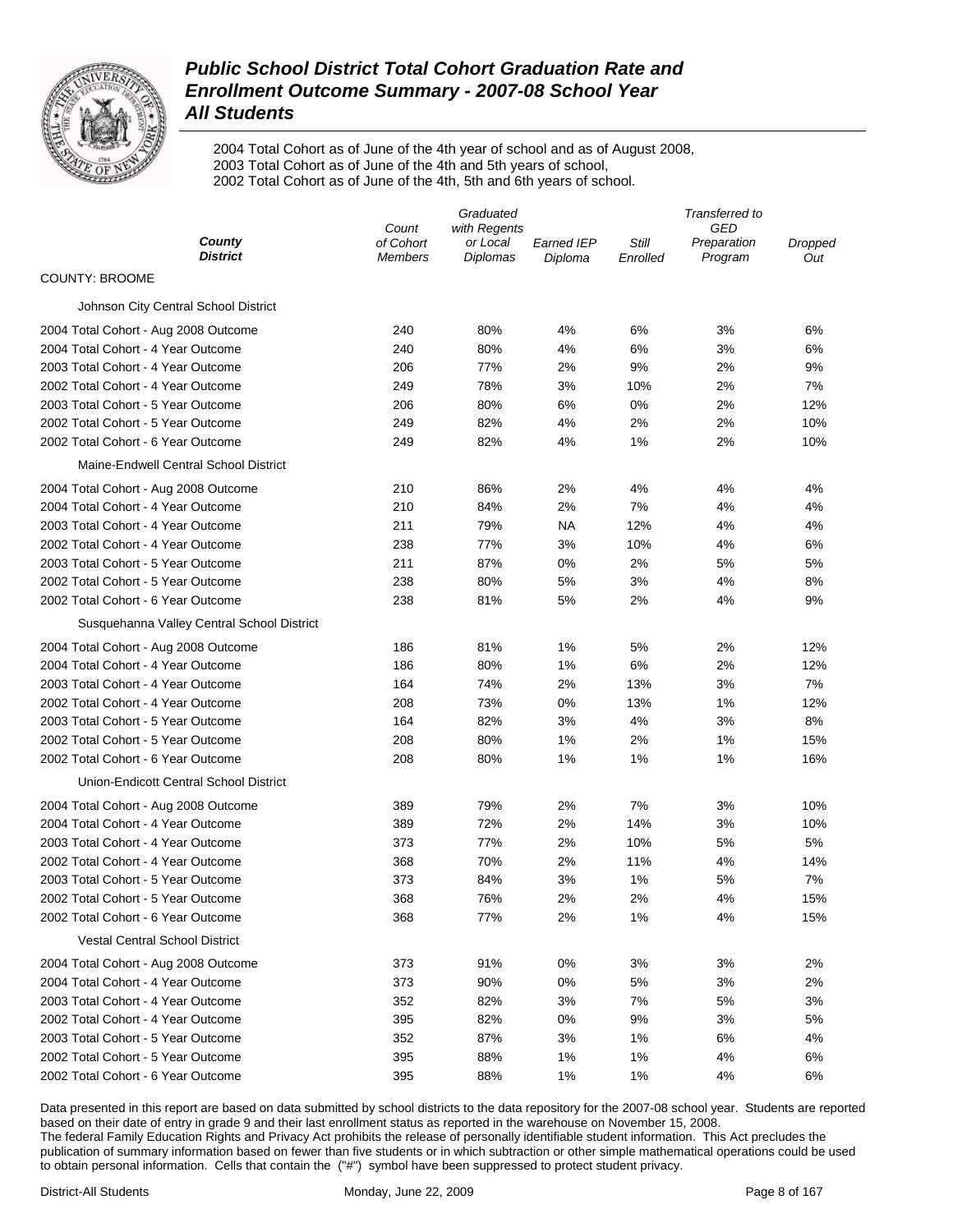

2004 Total Cohort as of June of the 4th year of school and as of August 2008, 2003 Total Cohort as of June of the 4th and 5th years of school, 2002 Total Cohort as of June of the 4th, 5th and 6th years of school.

|                                              | Count                       | Graduated<br>with Regents |                              |                          | Transferred to<br><b>GED</b> |                |
|----------------------------------------------|-----------------------------|---------------------------|------------------------------|--------------------------|------------------------------|----------------|
| County<br><b>District</b>                    | of Cohort<br><b>Members</b> | or Local<br>Diplomas      | <b>Earned IEP</b><br>Diploma | <b>Still</b><br>Enrolled | Preparation<br>Program       | Dropped<br>Out |
| <b>COUNTY: BROOME</b>                        |                             |                           |                              |                          |                              |                |
| <b>Whitney Point Central School District</b> |                             |                           |                              |                          |                              |                |
| 2004 Total Cohort - Aug 2008 Outcome         | 176                         | 78%                       | 3%                           | 8%                       | 5%                           | 6%             |
| 2004 Total Cohort - 4 Year Outcome           | 176                         | 75%                       | 3%                           | 11%                      | 5%                           | 6%             |
| 2003 Total Cohort - 4 Year Outcome           | 147                         | 81%                       | 2%                           | 7%                       | 5%                           | 4%             |
| 2002 Total Cohort - 4 Year Outcome           | 155                         | 67%                       | 3%                           | 15%                      | 8%                           | 6%             |
| 2003 Total Cohort - 5 Year Outcome           | 147                         | 84%                       | 3%                           | $1\%$                    | 6%                           | 6%             |
| 2002 Total Cohort - 5 Year Outcome           | 155                         | 76%                       | 3%                           | 2%                       | 9%                           | 10%            |
| 2002 Total Cohort - 6 Year Outcome           | 155                         | 77%                       | 3%                           | $1\%$                    | 9%                           | 10%            |
| <b>Windsor Central School District</b>       |                             |                           |                              |                          |                              |                |
| 2004 Total Cohort - Aug 2008 Outcome         | 156                         | 79%                       | 6%                           | 4%                       | 6%                           | 4%             |
| 2004 Total Cohort - 4 Year Outcome           | 156                         | 76%                       | 6%                           | 7%                       | 6%                           | 4%             |
| 2003 Total Cohort - 4 Year Outcome           | 160                         | 81%                       | 3%                           | 8%                       | 3%                           | 6%             |
| 2002 Total Cohort - 4 Year Outcome           | 161                         | 81%                       | 2%                           | 8%                       | 1%                           | 7%             |
| 2003 Total Cohort - 5 Year Outcome           | 160                         | 84%                       | 3%                           | 2%                       | 3%                           | 8%             |
| 2002 Total Cohort - 5 Year Outcome           | 161                         | 86%                       | 2%                           | $1\%$                    | 2%                           | 9%             |
| 2002 Total Cohort - 6 Year Outcome           | 161                         | 86%                       | 3%                           | NA                       | 2%                           | 9%             |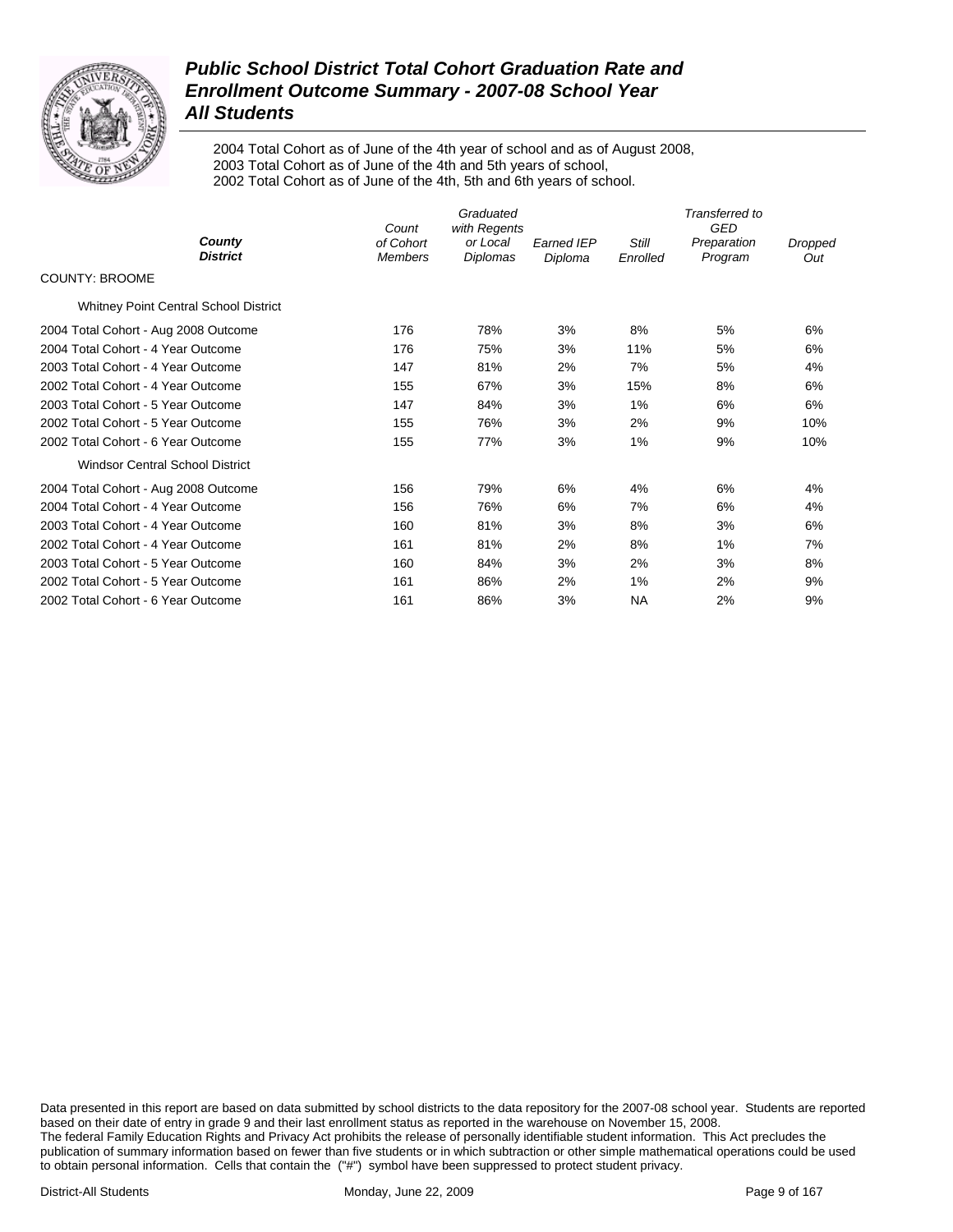

2004 Total Cohort as of June of the 4th year of school and as of August 2008, 2003 Total Cohort as of June of the 4th and 5th years of school, 2002 Total Cohort as of June of the 4th, 5th and 6th years of school.

|                                                   |                    | Graduated                |                   |           | Transferred to     |                |
|---------------------------------------------------|--------------------|--------------------------|-------------------|-----------|--------------------|----------------|
| County                                            | Count<br>of Cohort | with Regents<br>or Local | <b>Earned IEP</b> | Still     | GED<br>Preparation | <b>Dropped</b> |
| <b>District</b>                                   | Members            | Diplomas                 | Diploma           | Enrolled  | Program            | Out            |
| <b>COUNTY: CATTARAUGUS</b>                        |                    |                          |                   |           |                    |                |
| Allegany-Limestone Central School District        |                    |                          |                   |           |                    |                |
| 2004 Total Cohort - Aug 2008 Outcome              | 104                | 79%                      | 4%                | 11%       | ΝA                 | 7%             |
| 2004 Total Cohort - 4 Year Outcome                | 104                | 69%                      | 4%                | 20%       | ΝA                 | 7%             |
| 2003 Total Cohort - 4 Year Outcome                | 123                | 82%                      | 2%                | 8%        | 1%                 | 7%             |
| 2002 Total Cohort - 4 Year Outcome                | 103                | 86%                      | 4%                | 2%        | 1%                 | 7%             |
| 2003 Total Cohort - 5 Year Outcome                | 123                | 88%                      | 3%                | 1%        | 1%                 | 7%             |
| 2002 Total Cohort - 5 Year Outcome                | 103                | 86%                      | 4%                | 1%        | 1%                 | 8%             |
| 2002 Total Cohort - 6 Year Outcome                | 103                | 86%                      | 4%                | 1%        | 1%                 | 8%             |
| Cattaraugus-Little Valley Central School District |                    |                          |                   |           |                    |                |
| 2004 Total Cohort - Aug 2008 Outcome              | 98                 | 79%                      | 3%                | 6%        | 3%                 | 9%             |
| 2004 Total Cohort - 4 Year Outcome                | 98                 | 76%                      | 3%                | 9%        | 3%                 | 9%             |
| 2003 Total Cohort - 4 Year Outcome                | 83                 | 72%                      | NA                | 11%       | 2%                 | 14%            |
| 2002 Total Cohort - 4 Year Outcome                | 86                 | 67%                      | 2%                | 16%       | 3%                 | 10%            |
| 2003 Total Cohort - 5 Year Outcome                | 83                 | 76%                      | 1%                | 4%        | 2%                 | 17%            |
| 2002 Total Cohort - 5 Year Outcome                | 86                 | 72%                      | 3%                | 5%        | 3%                 | 16%            |
| 2002 Total Cohort - 6 Year Outcome                | 86                 | 73%                      | 3%                | 2%        | 3%                 | 17%            |
| <b>Ellicottville Central School District</b>      |                    |                          |                   |           |                    |                |
| 2004 Total Cohort - Aug 2008 Outcome              | 60                 | 87%                      | 3%                | 3%        | 3%                 | 3%             |
| 2004 Total Cohort - 4 Year Outcome                | 60                 | 85%                      | 3%                | 5%        | 3%                 | 3%             |
| 2003 Total Cohort - 4 Year Outcome                | 58                 | 84%                      | NA                | 9%        | 3%                 | 3%             |
| 2002 Total Cohort - 4 Year Outcome                | 56                 | 79%                      | 2%                | 5%        | 2%                 | 13%            |
| 2003 Total Cohort - 5 Year Outcome                | 58                 | 88%                      | 2%                | 2%        | 3%                 | 5%             |
| 2002 Total Cohort - 5 Year Outcome                | 56                 | 80%                      | 2%                | <b>NA</b> | 2%                 | 16%            |
| 2002 Total Cohort - 6 Year Outcome                | 56                 | 80%                      | 2%                | <b>NA</b> | 2%                 | 16%            |
| Franklinville Central School District             |                    |                          |                   |           |                    |                |
| 2004 Total Cohort - Aug 2008 Outcome              | 73                 | 85%                      | NA                | 7%        | 4%                 | 4%             |
| 2004 Total Cohort - 4 Year Outcome                | 73                 | 81%                      | ΝA                | 11%       | 4%                 | 4%             |
| 2003 Total Cohort - 4 Year Outcome                | 70                 | 80%                      | 1%                | 1%        | 6%                 | 11%            |
| 2002 Total Cohort - 4 Year Outcome                | 76                 | 75%                      | ΝA                | 9%        | 5%                 | 11%            |
| 2003 Total Cohort - 5 Year Outcome                | 70                 | 81%                      | 1%                | ΝA        | 6%                 | 11%            |
| 2002 Total Cohort - 5 Year Outcome                | 76                 | 79%                      | 1%                | 1%        | 7%                 | 12%            |
| 2002 Total Cohort - 6 Year Outcome                | 76                 | 79%                      | 1%                | 1%        | 7%                 | 12%            |
| Gowanda Central School District                   |                    |                          |                   |           |                    |                |
| 2004 Total Cohort - Aug 2008 Outcome              | 120                | 73%                      | 2%                | 8%        | ΝA                 | 18%            |
| 2004 Total Cohort - 4 Year Outcome                | 120                | 67%                      | 2%                | 14%       | ΝA                 | 18%            |
| 2003 Total Cohort - 4 Year Outcome                | 143                | 72%                      | NA                | 15%       | ΝA                 | 13%            |
| 2002 Total Cohort - 4 Year Outcome                | 120                | 61%                      | NA                | 18%       | 1%                 | 21%            |
| 2003 Total Cohort - 5 Year Outcome                | 143                | 81%                      | 1%                | 1%        | NА                 | 16%            |
| 2002 Total Cohort - 5 Year Outcome                | 120                | 71%                      | 1%                | 4%        | 1%                 | 23%            |
| 2002 Total Cohort - 6 Year Outcome                | 120                | 73%                      | 1%                | 2%        | 1%                 | 24%            |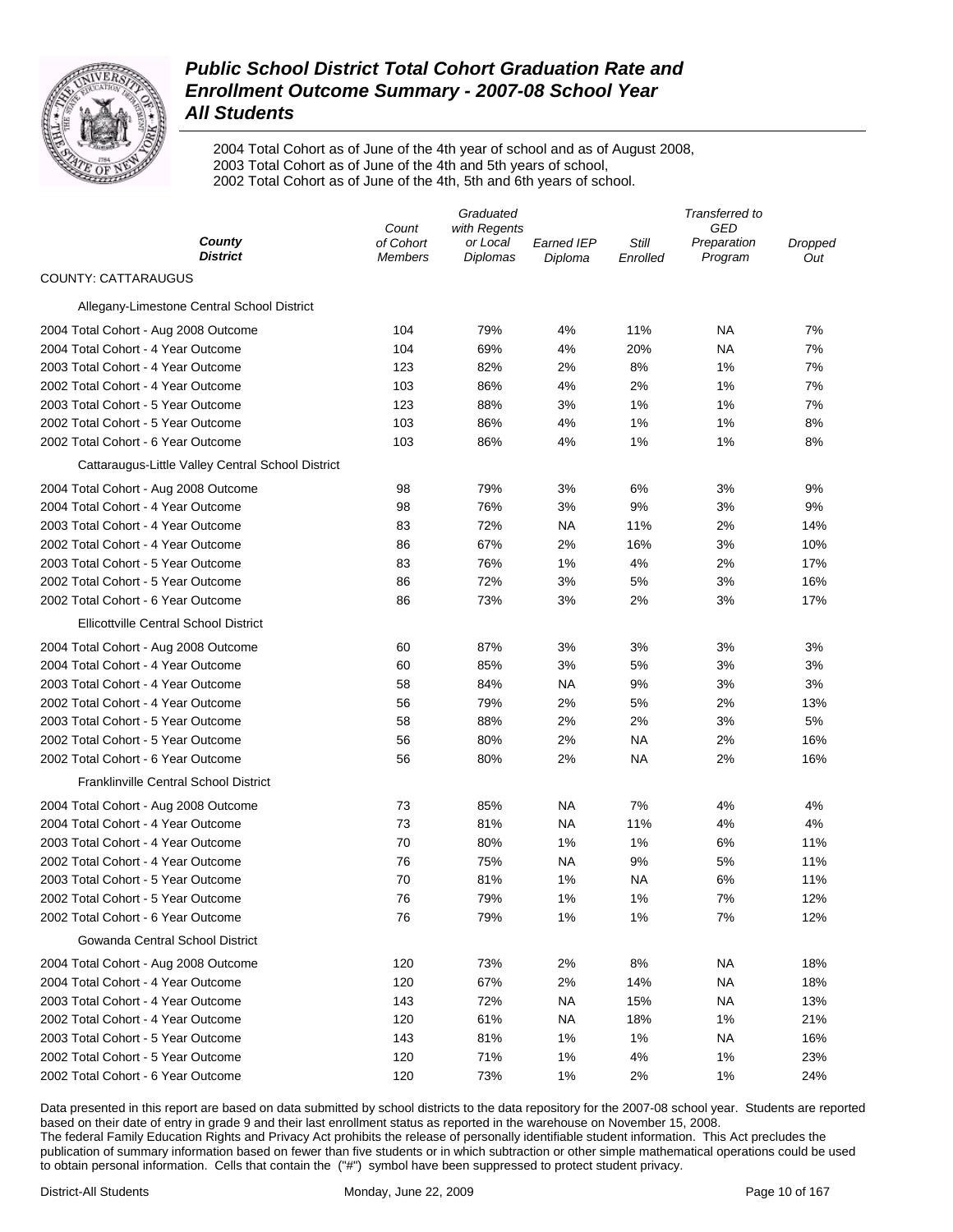

2004 Total Cohort as of June of the 4th year of school and as of August 2008, 2003 Total Cohort as of June of the 4th and 5th years of school, 2002 Total Cohort as of June of the 4th, 5th and 6th years of school.

|                                             |                             | Graduated                   |                       |                   | Transferred to         |                |
|---------------------------------------------|-----------------------------|-----------------------------|-----------------------|-------------------|------------------------|----------------|
|                                             | Count                       | with Regents                |                       |                   | GED                    |                |
| County<br><b>District</b>                   | of Cohort<br><b>Members</b> | or Local<br><b>Diplomas</b> | Earned IEP<br>Diploma | Still<br>Enrolled | Preparation<br>Program | Dropped<br>Out |
| <b>COUNTY: CATTARAUGUS</b>                  |                             |                             |                       |                   |                        |                |
| <b>Hinsdale Central School District</b>     |                             |                             |                       |                   |                        |                |
| 2004 Total Cohort - Aug 2008 Outcome        | 50                          | 76%                         | 8%                    | 6%                | 4%                     | 6%             |
| 2004 Total Cohort - 4 Year Outcome          | 50                          | 76%                         | 8%                    | 6%                | 4%                     | 6%             |
| 2003 Total Cohort - 4 Year Outcome          | 31                          | 68%                         | 10%                   | 10%               | 3%                     | 10%            |
| 2002 Total Cohort - 4 Year Outcome          | 33                          | 58%                         | 9%                    | 18%               | ΝA                     | 15%            |
| 2003 Total Cohort - 5 Year Outcome          | 31                          | 74%                         | 10%                   | 3%                | 3%                     | 10%            |
| 2002 Total Cohort - 5 Year Outcome          | 33                          | 58%                         | 9%                    | 18%               | ΝA                     | 15%            |
| 2002 Total Cohort - 6 Year Outcome          | 33                          | 58%                         | 9%                    | 18%               | ΝA                     | 15%            |
| Olean City School District                  |                             |                             |                       |                   |                        |                |
| 2004 Total Cohort - Aug 2008 Outcome        | 190                         | 77%                         | 4%                    | 7%                | 4%                     | 8%             |
| 2004 Total Cohort - 4 Year Outcome          | 190                         | 77%                         | 4%                    | 7%                | 4%                     | 8%             |
| 2003 Total Cohort - 4 Year Outcome          | 178                         | 75%                         | 4%                    | 7%                | 1%                     | 13%            |
| 2002 Total Cohort - 4 Year Outcome          | 207                         | 75%                         | 2%                    | 5%                | 2%                     | 15%            |
| 2003 Total Cohort - 5 Year Outcome          | 178                         | 78%                         | 5%                    | 2%                | 1%                     | 13%            |
| 2002 Total Cohort - 5 Year Outcome          | 207                         | 77%                         | 2%                    | 1%                | 2%                     | 17%            |
| 2002 Total Cohort - 6 Year Outcome          | 207                         | 77%                         | 2%                    | 1%                | 2%                     | 17%            |
| <b>Portville Central School District</b>    |                             |                             |                       |                   |                        |                |
| 2004 Total Cohort - Aug 2008 Outcome        | 81                          | 91%                         | NA                    | 4%                | 2%                     | 2%             |
| 2004 Total Cohort - 4 Year Outcome          | 81                          | 91%                         | NA                    | 4%                | 2%                     | 2%             |
| 2003 Total Cohort - 4 Year Outcome          | 81                          | 83%                         | 1%                    | 5%                | 4%                     | 7%             |
| 2002 Total Cohort - 4 Year Outcome          | 100                         | 85%                         | 1%                    | 3%                | 2%                     | 9%             |
| 2003 Total Cohort - 5 Year Outcome          | 81                          | 86%                         | 1%                    | <b>NA</b>         | 4%                     | 9%             |
| 2002 Total Cohort - 5 Year Outcome          | 100                         | 86%                         | 2%                    | NA                | 2%                     | 10%            |
| 2002 Total Cohort - 6 Year Outcome          | 100                         | 86%                         | 2%                    | NA                | 2%                     | 10%            |
| Randolph Academy Union Free School District |                             |                             |                       |                   |                        |                |
| 2004 Total Cohort - Aug 2008 Outcome        | 11                          | 27%                         | NA                    | 55%               | 9%                     | 9%             |
| 2004 Total Cohort - 4 Year Outcome          | 11                          | 27%                         | <b>NA</b>             | 55%               | 9%                     | 9%             |
| 2003 Total Cohort - 4 Year Outcome          | 1                           | $\#$                        | $\#$                  | $\#$              | #                      | #              |
| 2002 Total Cohort - 4 Year Outcome          | 9                           | 11%                         | 33%                   | 11%               | NA                     | 44%            |
| 2003 Total Cohort - 5 Year Outcome          | 1                           | #                           | #                     | #                 | #                      | #              |
| 2002 Total Cohort - 5 Year Outcome          | 9                           | 11%                         | 33%                   | 11%               | NA                     | 44%            |
| 2002 Total Cohort - 6 Year Outcome          | 9                           | 11%                         | 33%                   | 11%               | <b>NA</b>              | 44%            |
| Randolph Central School District            |                             |                             |                       |                   |                        |                |
| 2004 Total Cohort - Aug 2008 Outcome        | 85                          | 87%                         | 1%                    | 5%                | <b>NA</b>              | 7%             |
| 2004 Total Cohort - 4 Year Outcome          | 85                          | 87%                         | 1%                    | 5%                | <b>NA</b>              | 7%             |
| 2003 Total Cohort - 4 Year Outcome          | 76                          | 80%                         | 4%                    | 3%                | <b>NA</b>              | 13%            |
| 2002 Total Cohort - 4 Year Outcome          | 71                          | 89%                         | <b>NA</b>             | 6%                | 1%                     | 4%             |
| 2003 Total Cohort - 5 Year Outcome          | 76                          | 80%                         | 4%                    | 3%                | <b>NA</b>              | 13%            |
| 2002 Total Cohort - 5 Year Outcome          | 71                          | 90%                         | NA                    | <b>NA</b>         | 1%                     | 8%             |
| 2002 Total Cohort - 6 Year Outcome          | 71                          | 90%                         | <b>NA</b>             | <b>NA</b>         | 1%                     | 8%             |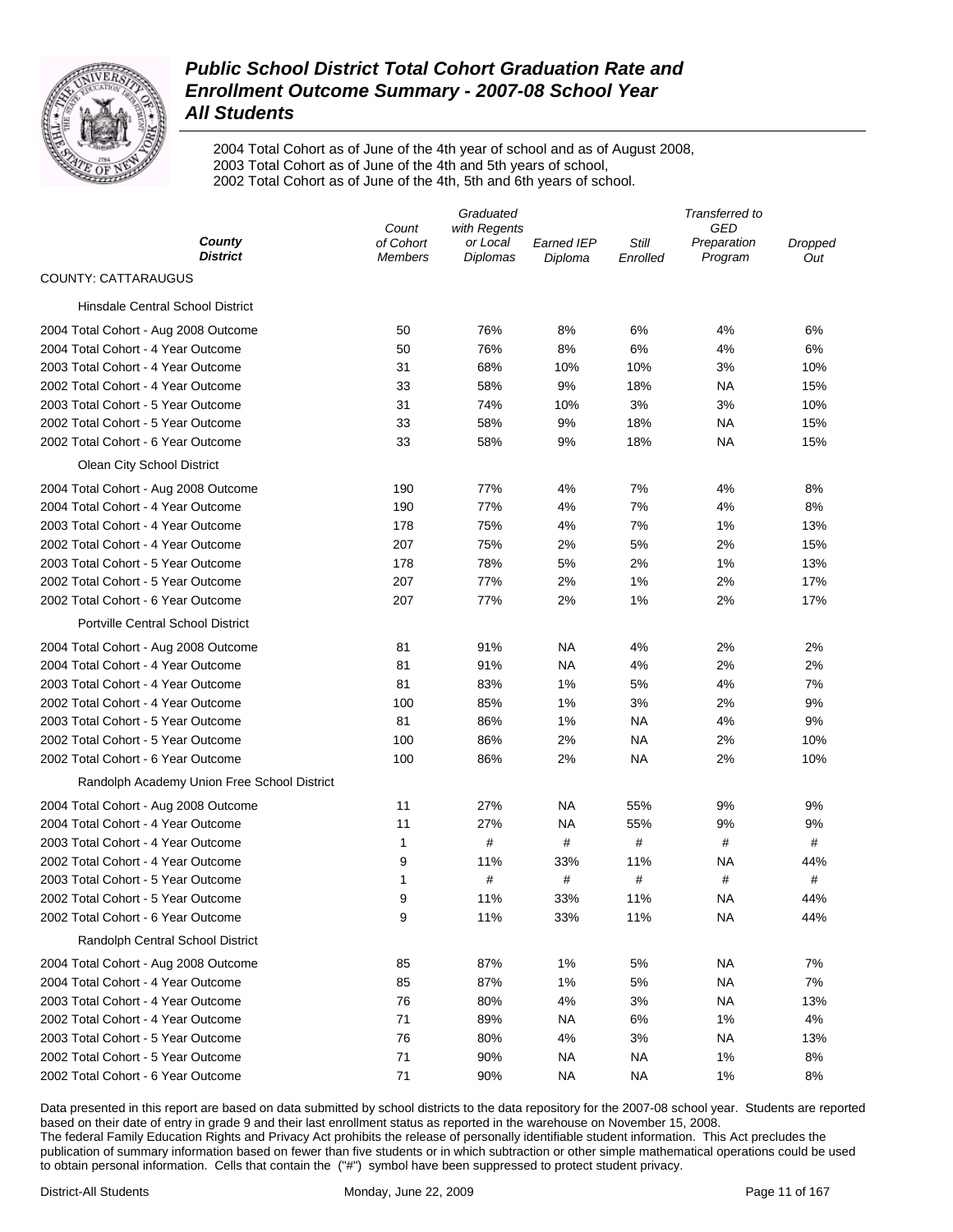

2004 Total Cohort as of June of the 4th year of school and as of August 2008, 2003 Total Cohort as of June of the 4th and 5th years of school, 2002 Total Cohort as of June of the 4th, 5th and 6th years of school.

|                                                  | Count                       | Graduated<br>with Regents   |                              |                   | Transferred to<br>GED  |                       |
|--------------------------------------------------|-----------------------------|-----------------------------|------------------------------|-------------------|------------------------|-----------------------|
| County<br><b>District</b>                        | of Cohort<br><b>Members</b> | or Local<br><b>Diplomas</b> | <b>Earned IEP</b><br>Diploma | Still<br>Enrolled | Preparation<br>Program | <b>Dropped</b><br>Out |
| <b>COUNTY: CATTARAUGUS</b>                       |                             |                             |                              |                   |                        |                       |
| Salamanca City School District                   |                             |                             |                              |                   |                        |                       |
| 2004 Total Cohort - Aug 2008 Outcome             | 102                         | 62%                         | 2%                           | 21%               | 6%                     | 10%                   |
| 2004 Total Cohort - 4 Year Outcome               | 102                         | 60%                         | 2%                           | 23%               | 6%                     | 10%                   |
| 2003 Total Cohort - 4 Year Outcome               | 105                         | 62%                         | <b>NA</b>                    | 15%               | 4%                     | 19%                   |
| 2002 Total Cohort - 4 Year Outcome               | 99                          | 79%                         | 1%                           | 9%                | 4%                     | 7%                    |
| 2003 Total Cohort - 5 Year Outcome               | 105                         | 67%                         | 1%                           | 8%                | 6%                     | 19%                   |
| 2002 Total Cohort - 5 Year Outcome               | 99                          | 82%                         | 2%                           | 3%                | 4%                     | 9%                    |
| 2002 Total Cohort - 6 Year Outcome               | 99                          | 83%                         | 2%                           | 2%                | 4%                     | 9%                    |
| West Valley Central School District              |                             |                             |                              |                   |                        |                       |
| 2004 Total Cohort - Aug 2008 Outcome             | 39                          | 85%                         | <b>NA</b>                    | <b>NA</b>         | 5%                     | 10%                   |
| 2004 Total Cohort - 4 Year Outcome               | 39                          | 85%                         | <b>NA</b>                    | <b>NA</b>         | 5%                     | 10%                   |
| 2003 Total Cohort - 4 Year Outcome               | 27                          | 78%                         | <b>NA</b>                    | <b>NA</b>         | 11%                    | 11%                   |
| 2002 Total Cohort - 4 Year Outcome               | 30                          | 73%                         | <b>NA</b>                    | 3%                | 7%                     | 17%                   |
| 2003 Total Cohort - 5 Year Outcome               | 27                          | 78%                         | <b>NA</b>                    | <b>NA</b>         | 11%                    | 11%                   |
| 2002 Total Cohort - 5 Year Outcome               | 30                          | 77%                         | <b>NA</b>                    | <b>NA</b>         | 7%                     | 17%                   |
| 2002 Total Cohort - 6 Year Outcome               | 30                          | 77%                         | <b>NA</b>                    | <b>NA</b>         | 7%                     | 17%                   |
| <b>Yorkshire-Pioneer Central School District</b> |                             |                             |                              |                   |                        |                       |
| 2004 Total Cohort - Aug 2008 Outcome             | 273                         | 81%                         | 2%                           | 7%                | 1%                     | 9%                    |
| 2004 Total Cohort - 4 Year Outcome               | 273                         | 80%                         | 2%                           | 8%                | 1%                     | 9%                    |
| 2003 Total Cohort - 4 Year Outcome               | 249                         | 76%                         | 1%                           | 10%               | 0%                     | 13%                   |
| 2002 Total Cohort - 4 Year Outcome               | 238                         | 71%                         | 2%                           | 9%                | 2%                     | 16%                   |
| 2003 Total Cohort - 5 Year Outcome               | 249                         | 80%                         | 2%                           | 2%                | 0%                     | 15%                   |
| 2002 Total Cohort - 5 Year Outcome               | 238                         | 75%                         | 3%                           | 1%                | 2%                     | 18%                   |
| 2002 Total Cohort - 6 Year Outcome               | 238                         | 76%                         | 3%                           | <b>NA</b>         | 2%                     | 19%                   |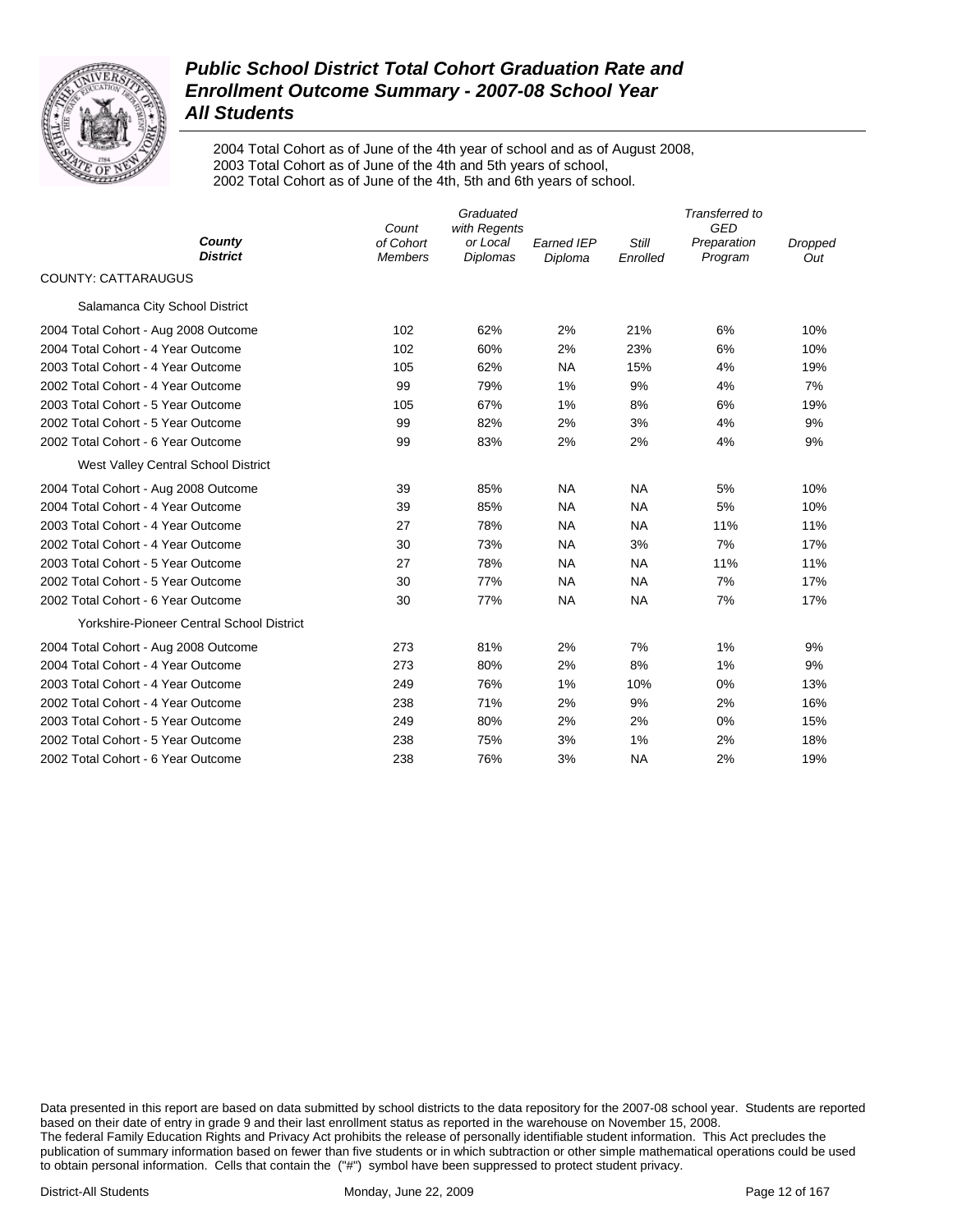

2004 Total Cohort as of June of the 4th year of school and as of August 2008, 2003 Total Cohort as of June of the 4th and 5th years of school, 2002 Total Cohort as of June of the 4th, 5th and 6th years of school.

|                                         | Graduated                   |                      |                              | Transferred to    |                        |                |  |
|-----------------------------------------|-----------------------------|----------------------|------------------------------|-------------------|------------------------|----------------|--|
|                                         | Count                       | with Regents         |                              |                   | GED                    |                |  |
| County<br><b>District</b>               | of Cohort<br><b>Members</b> | or Local<br>Diplomas | <b>Earned IEP</b><br>Diploma | Still<br>Enrolled | Preparation<br>Program | Dropped<br>Out |  |
| <b>COUNTY: CAYUGA</b>                   |                             |                      |                              |                   |                        |                |  |
| Auburn City School District             |                             |                      |                              |                   |                        |                |  |
| 2004 Total Cohort - Aug 2008 Outcome    | 396                         | 67%                  | 5%                           | 9%                | 6%                     | 13%            |  |
| 2004 Total Cohort - 4 Year Outcome      | 396                         | 64%                  | 5%                           | 12%               | 6%                     | 13%            |  |
| 2003 Total Cohort - 4 Year Outcome      | 398                         | 61%                  | 2%                           | 11%               | 7%                     | 19%            |  |
| 2002 Total Cohort - 4 Year Outcome      | 396                         | 66%                  | 2%                           | 13%               | 4%                     | 16%            |  |
| 2003 Total Cohort - 5 Year Outcome      | 398                         | 67%                  | 4%                           | 2%                | 7%                     | 21%            |  |
| 2002 Total Cohort - 5 Year Outcome      | 396                         | 71%                  | 2%                           | 3%                | 4%                     | 20%            |  |
| 2002 Total Cohort - 6 Year Outcome      | 396                         | 72%                  | 3%                           | 1%                | 4%                     | 21%            |  |
| Cato-Meridian Central School District   |                             |                      |                              |                   |                        |                |  |
| 2004 Total Cohort - Aug 2008 Outcome    | 104                         | 82%                  | 5%                           | 9%                | 2%                     | 3%             |  |
| 2004 Total Cohort - 4 Year Outcome      | 104                         | 79%                  | 5%                           | 12%               | 2%                     | 3%             |  |
| 2003 Total Cohort - 4 Year Outcome      | 90                          | 73%                  | 3%                           | 11%               | 6%                     | 7%             |  |
| 2002 Total Cohort - 4 Year Outcome      | 107                         | 71%                  | 3%                           | 15%               | 5%                     | 7%             |  |
| 2003 Total Cohort - 5 Year Outcome      | 90                          | 76%                  | 3%                           | 2%                | 6%                     | 13%            |  |
| 2002 Total Cohort - 5 Year Outcome      | 107                         | 75%                  | 4%                           | 7%                | 5%                     | 9%             |  |
| 2002 Total Cohort - 6 Year Outcome      | 107                         | 76%                  | 4%                           | 2%                | 6%                     | 13%            |  |
| Moravia Central School District         |                             |                      |                              |                   |                        |                |  |
| 2004 Total Cohort - Aug 2008 Outcome    | 82                          | 72%                  | 5%                           | 6%                | 4%                     | 13%            |  |
| 2004 Total Cohort - 4 Year Outcome      | 82                          | 72%                  | 5%                           | 6%                | 4%                     | 13%            |  |
| 2003 Total Cohort - 4 Year Outcome      | 93                          | 70%                  | 4%                           | 8%                | 6%                     | 12%            |  |
| 2002 Total Cohort - 4 Year Outcome      | 86                          | 79%                  | 6%                           | 5%                | 6%                     | 5%             |  |
| 2003 Total Cohort - 5 Year Outcome      | 93                          | 72%                  | 6%                           | 2%                | 8%                     | 12%            |  |
| 2002 Total Cohort - 5 Year Outcome      | 86                          | 83%                  | 6%                           | 1%                | 6%                     | 5%             |  |
| 2002 Total Cohort - 6 Year Outcome      | 86                          | 83%                  | 6%                           | NA                | 7%                     | 5%             |  |
| Port Byron Central School District      |                             |                      |                              |                   |                        |                |  |
| 2004 Total Cohort - Aug 2008 Outcome    | 89                          | 65%                  | 3%                           | 12%               | 4%                     | 15%            |  |
| 2004 Total Cohort - 4 Year Outcome      | 89                          | 58%                  | 3%                           | 19%               | 4%                     | 15%            |  |
| 2003 Total Cohort - 4 Year Outcome      | 99                          | 66%                  | 5%                           | 6%                | 8%                     | 15%            |  |
| 2002 Total Cohort - 4 Year Outcome      | 91                          | 71%                  | 2%                           | 14%               | 4%                     | 7%             |  |
| 2003 Total Cohort - 5 Year Outcome      | 99                          | 69%                  | 5%                           | 2%                | 9%                     | 15%            |  |
| 2002 Total Cohort - 5 Year Outcome      | 91                          | 79%                  | 2%                           | 2%                | 7%                     | 9%             |  |
| 2002 Total Cohort - 6 Year Outcome      | 91                          | 79%                  | 2%                           | 1%                | 7%                     | 10%            |  |
| Southern Cayuga Central School District |                             |                      |                              |                   |                        |                |  |
| 2004 Total Cohort - Aug 2008 Outcome    | 88                          | 81%                  | 2%                           | 8%                | 2%                     | 7%             |  |
| 2004 Total Cohort - 4 Year Outcome      | 88                          | 81%                  | 2%                           | 8%                | 2%                     | 7%             |  |
| 2003 Total Cohort - 4 Year Outcome      | 86                          | 77%                  | 3%                           | 5%                | 5%                     | 10%            |  |
| 2002 Total Cohort - 4 Year Outcome      | 100                         | 65%                  | 3%                           | 12%               | 6%                     | 14%            |  |
| 2003 Total Cohort - 5 Year Outcome      | 86                          | 79%                  | 3%                           | <b>NA</b>         | 5%                     | 13%            |  |
| 2002 Total Cohort - 5 Year Outcome      | 100                         | 71%                  | 5%                           | 2%                | 6%                     | 16%            |  |
| 2002 Total Cohort - 6 Year Outcome      | 100                         | 71%                  | 6%                           | <b>NA</b>         | 6%                     | 17%            |  |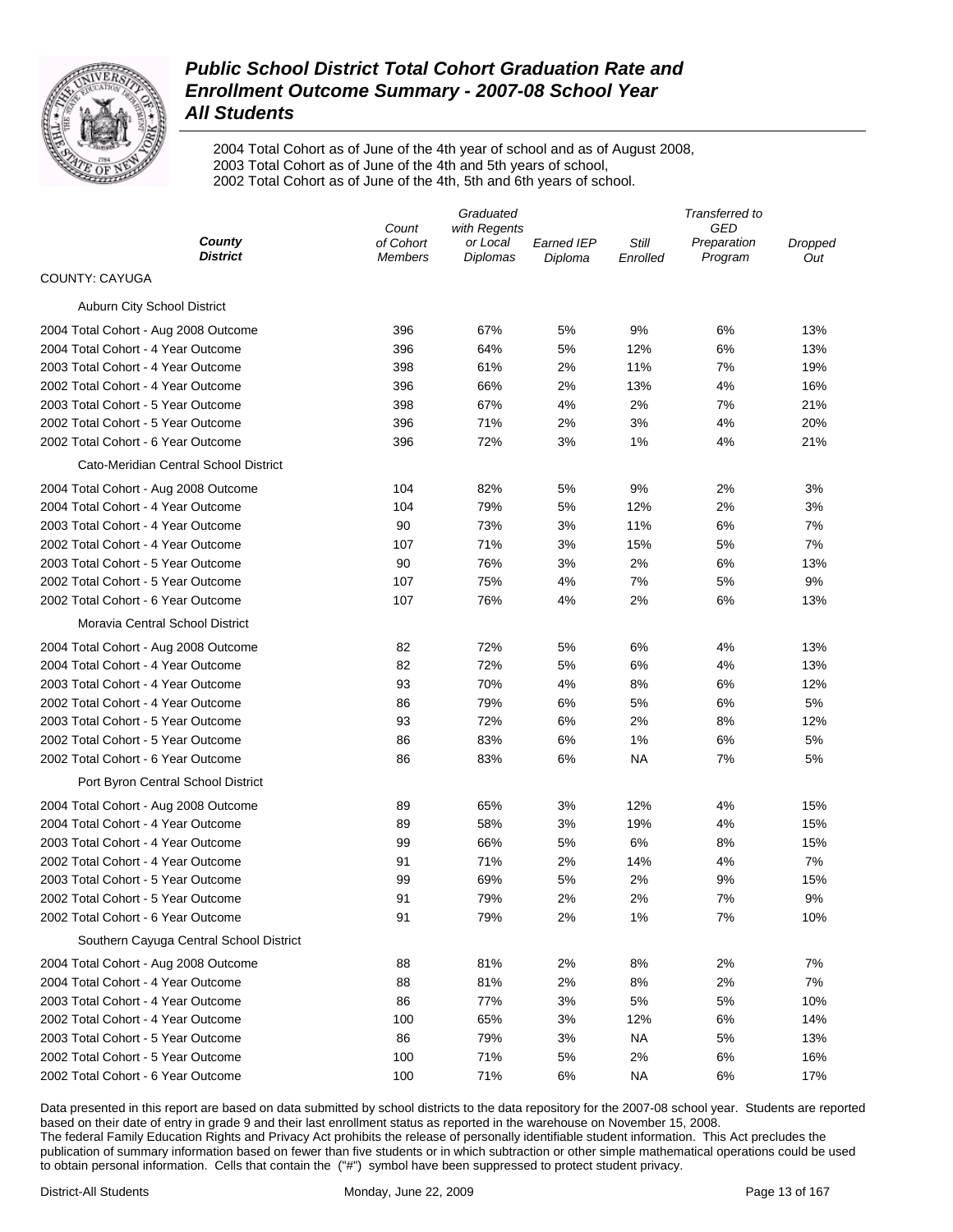

2004 Total Cohort as of June of the 4th year of school and as of August 2008, 2003 Total Cohort as of June of the 4th and 5th years of school, 2002 Total Cohort as of June of the 4th, 5th and 6th years of school.

|                                          | Graduated<br>with Regents<br>Count |                      |                              | Transferred to<br><b>GED</b> |                        |                |  |
|------------------------------------------|------------------------------------|----------------------|------------------------------|------------------------------|------------------------|----------------|--|
| County<br><b>District</b>                | of Cohort<br><b>Members</b>        | or Local<br>Diplomas | <b>Earned IEP</b><br>Diploma | Still<br>Enrolled            | Preparation<br>Program | Dropped<br>Out |  |
| <b>COUNTY: CAYUGA</b>                    |                                    |                      |                              |                              |                        |                |  |
| Union Springs Central School District    |                                    |                      |                              |                              |                        |                |  |
| 2004 Total Cohort - Aug 2008 Outcome     | 91                                 | 82%                  | 2%                           | 9%                           | <b>NA</b>              | 7%             |  |
| 2004 Total Cohort - 4 Year Outcome       | 91                                 | 80%                  | 2%                           | 11%                          | <b>NA</b>              | 7%             |  |
| 2003 Total Cohort - 4 Year Outcome       | 89                                 | 72%                  | 7%                           | 7%                           | 4%                     | 10%            |  |
| 2002 Total Cohort - 4 Year Outcome       | 82                                 | 77%                  | 1%                           | 6%                           | 2%                     | 13%            |  |
| 2003 Total Cohort - 5 Year Outcome       | 89                                 | 75%                  | 7%                           | 1%                           | 4%                     | 12%            |  |
| 2002 Total Cohort - 5 Year Outcome       | 82                                 | 78%                  | 1%                           | 4%                           | 2%                     | 15%            |  |
| 2002 Total Cohort - 6 Year Outcome       | 82                                 | 79%                  | 1%                           | 2%                           | 2%                     | 15%            |  |
| <b>Weedsport Central School District</b> |                                    |                      |                              |                              |                        |                |  |
| 2004 Total Cohort - Aug 2008 Outcome     | 92                                 | 86%                  | 4%                           | 4%                           | 5%                     | <b>NA</b>      |  |
| 2004 Total Cohort - 4 Year Outcome       | 92                                 | 86%                  | 4%                           | 4%                           | 5%                     | <b>NA</b>      |  |
| 2003 Total Cohort - 4 Year Outcome       | 90                                 | 91%                  | 1%                           | 2%                           | 3%                     | 2%             |  |
| 2002 Total Cohort - 4 Year Outcome       | 78                                 | 81%                  | 3%                           | 5%                           | 3%                     | 8%             |  |
| 2003 Total Cohort - 5 Year Outcome       | 90                                 | 92%                  | 2%                           | <b>NA</b>                    | 3%                     | 2%             |  |
| 2002 Total Cohort - 5 Year Outcome       | 78                                 | 82%                  | 3%                           | 1%                           | 3%                     | 10%            |  |
| 2002 Total Cohort - 6 Year Outcome       | 78                                 | 82%                  | 4%                           | NA                           | 3%                     | 10%            |  |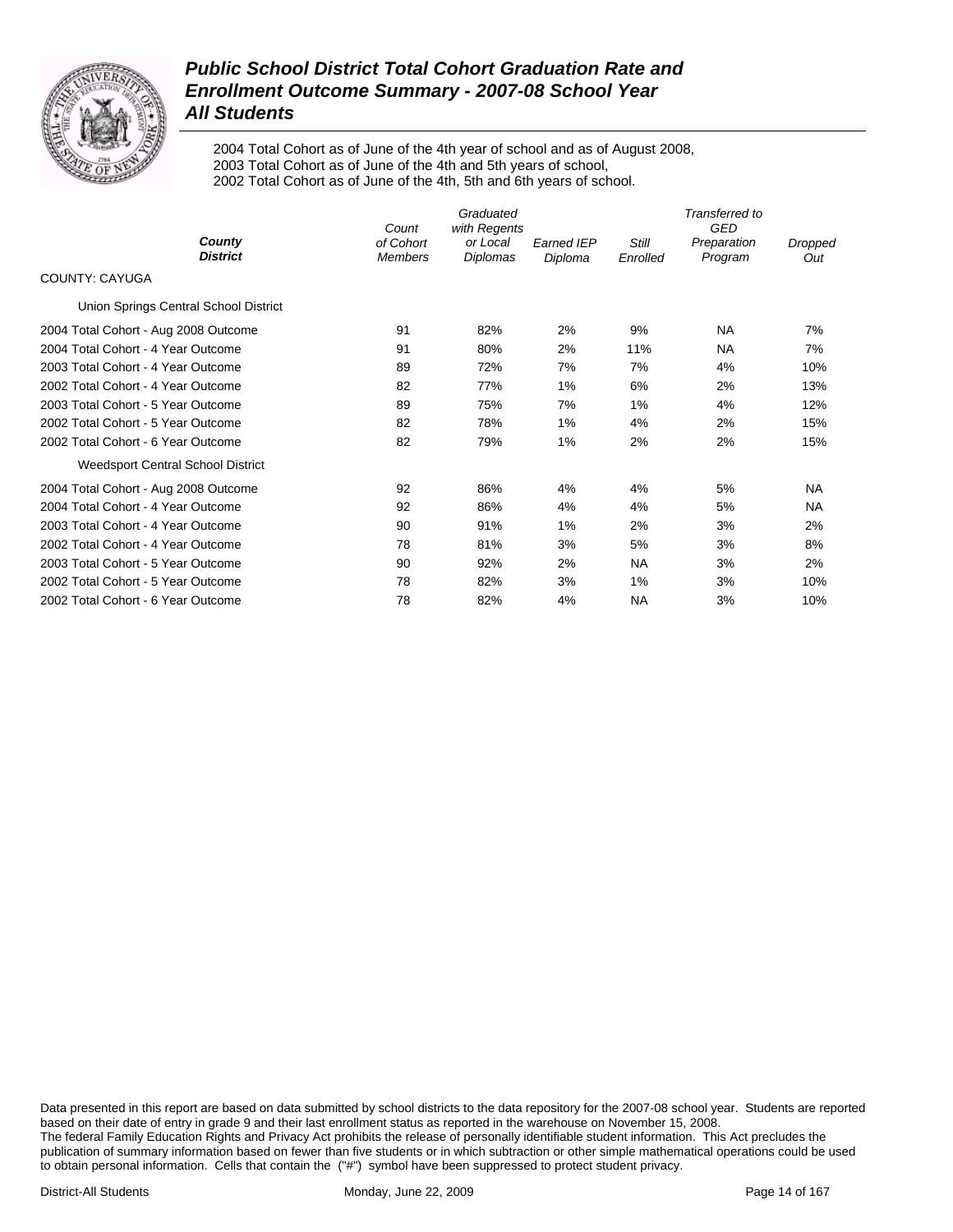

2004 Total Cohort as of June of the 4th year of school and as of August 2008, 2003 Total Cohort as of June of the 4th and 5th years of school, 2002 Total Cohort as of June of the 4th, 5th and 6th years of school.

|                                            | Graduated                   |                      |                              | Transferred to    |                        |                |  |
|--------------------------------------------|-----------------------------|----------------------|------------------------------|-------------------|------------------------|----------------|--|
| County                                     | Count                       | with Regents         |                              |                   | GED                    |                |  |
| <b>District</b>                            | of Cohort<br><b>Members</b> | or Local<br>Diplomas | <b>Earned IEP</b><br>Diploma | Still<br>Enrolled | Preparation<br>Program | Dropped<br>Out |  |
| COUNTY: CHAUTAUQUA                         |                             |                      |                              |                   |                        |                |  |
| <b>Bemus Point Central School District</b> |                             |                      |                              |                   |                        |                |  |
| 2004 Total Cohort - Aug 2008 Outcome       | 84                          | 99%                  | <b>NA</b>                    | NA                | NA                     | 1%             |  |
| 2004 Total Cohort - 4 Year Outcome         | 84                          | 99%                  | ΝA                           | NA                | NA                     | 1%             |  |
| 2003 Total Cohort - 4 Year Outcome         | 81                          | 96%                  | ΝA                           | 2%                | NA                     | 1%             |  |
| 2002 Total Cohort - 4 Year Outcome         | 77                          | 96%                  | 1%                           | 1%                | NA                     | 1%             |  |
| 2003 Total Cohort - 5 Year Outcome         | 81                          | 96%                  | 1%                           | 1%                | NA                     | 1%             |  |
| 2002 Total Cohort - 5 Year Outcome         | 77                          | 96%                  | 1%                           | 1%                | NA                     | 1%             |  |
| 2002 Total Cohort - 6 Year Outcome         | 77                          | 96%                  | 1%                           | 1%                | NA                     | 1%             |  |
| <b>Brocton Central School District</b>     |                             |                      |                              |                   |                        |                |  |
| 2004 Total Cohort - Aug 2008 Outcome       | 69                          | 77%                  | <b>NA</b>                    | 7%                | NA                     | 16%            |  |
| 2004 Total Cohort - 4 Year Outcome         | 69                          | 77%                  | NA                           | 7%                | NA                     | 16%            |  |
| 2003 Total Cohort - 4 Year Outcome         | 57                          | 86%                  | NA                           | 5%                | NA                     | 9%             |  |
| 2002 Total Cohort - 4 Year Outcome         | 48                          | 75%                  | 4%                           | 6%                | NA                     | 15%            |  |
| 2003 Total Cohort - 5 Year Outcome         | 57                          | 86%                  | ΝA                           | 4%                | NA                     | 11%            |  |
| 2002 Total Cohort - 5 Year Outcome         | 48                          | 79%                  | 4%                           | 2%                | NA                     | 15%            |  |
| 2002 Total Cohort - 6 Year Outcome         | 48                          | 79%                  | 4%                           | 2%                | <b>NA</b>              | 15%            |  |
| Cassadaga Valley Central School District   |                             |                      |                              |                   |                        |                |  |
| 2004 Total Cohort - Aug 2008 Outcome       | 98                          | 83%                  | 2%                           | 3%                | NA                     | 12%            |  |
| 2004 Total Cohort - 4 Year Outcome         | 98                          | 82%                  | 2%                           | 4%                | NA                     | 12%            |  |
| 2003 Total Cohort - 4 Year Outcome         | 84                          | 77%                  | $6\%$                        | 6%                | NA                     | 11%            |  |
| 2002 Total Cohort - 4 Year Outcome         | 101                         | 91%                  | 5%                           | 3%                | NA                     | 1%             |  |
| 2003 Total Cohort - 5 Year Outcome         | 84                          | 80%                  | 7%                           | NA                | NA                     | 13%            |  |
| 2002 Total Cohort - 5 Year Outcome         | 101                         | 92%                  | 5%                           | <b>NA</b>         | NA                     | 3%             |  |
| 2002 Total Cohort - 6 Year Outcome         | 101                         | 92%                  | 5%                           | <b>NA</b>         | <b>NA</b>              | 3%             |  |
| Chautauqua Lake Central School District    |                             |                      |                              |                   |                        |                |  |
| 2004 Total Cohort - Aug 2008 Outcome       | 77                          | 87%                  | 1%                           | 5%                | NA                     | 6%             |  |
| 2004 Total Cohort - 4 Year Outcome         | 77                          | 84%                  | 1%                           | 8%                | NA                     | 6%             |  |
| 2003 Total Cohort - 4 Year Outcome         | 88                          | 78%                  | 3%                           | 11%               | <b>NA</b>              | 7%             |  |
| 2002 Total Cohort - 4 Year Outcome         | 74                          | 80%                  | 8%                           | 5%                | <b>NA</b>              | 7%             |  |
| 2003 Total Cohort - 5 Year Outcome         | 88                          | 86%                  | 3%                           | 1%                | NA                     | 9%             |  |
| 2002 Total Cohort - 5 Year Outcome         | 74                          | 82%                  | 8%                           | <b>NA</b>         | <b>NA</b>              | 9%             |  |
| 2002 Total Cohort - 6 Year Outcome         | 74                          | 82%                  | 8%                           | <b>NA</b>         | <b>NA</b>              | 9%             |  |
| <b>Clymer Central School District</b>      |                             |                      |                              |                   |                        |                |  |
| 2004 Total Cohort - Aug 2008 Outcome       | 31                          | 94%                  | <b>NA</b>                    | 3%                | <b>NA</b>              | 3%             |  |
| 2004 Total Cohort - 4 Year Outcome         | 31                          | 94%                  | <b>NA</b>                    | 3%                | <b>NA</b>              | 3%             |  |
| 2003 Total Cohort - 4 Year Outcome         | 39                          | 95%                  | <b>NA</b>                    | <b>NA</b>         | <b>NA</b>              | 5%             |  |
| 2002 Total Cohort - 4 Year Outcome         | 42                          | 90%                  | 5%                           | 2%                | <b>NA</b>              | 2%             |  |
| 2003 Total Cohort - 5 Year Outcome         | 39                          | 95%                  | <b>NA</b>                    | <b>NA</b>         | <b>NA</b>              | 5%             |  |
| 2002 Total Cohort - 5 Year Outcome         | 42                          | 90%                  | 5%                           | <b>NA</b>         | <b>NA</b>              | 5%             |  |
| 2002 Total Cohort - 6 Year Outcome         | 42                          | 90%                  | 5%                           | <b>NA</b>         | <b>NA</b>              | 5%             |  |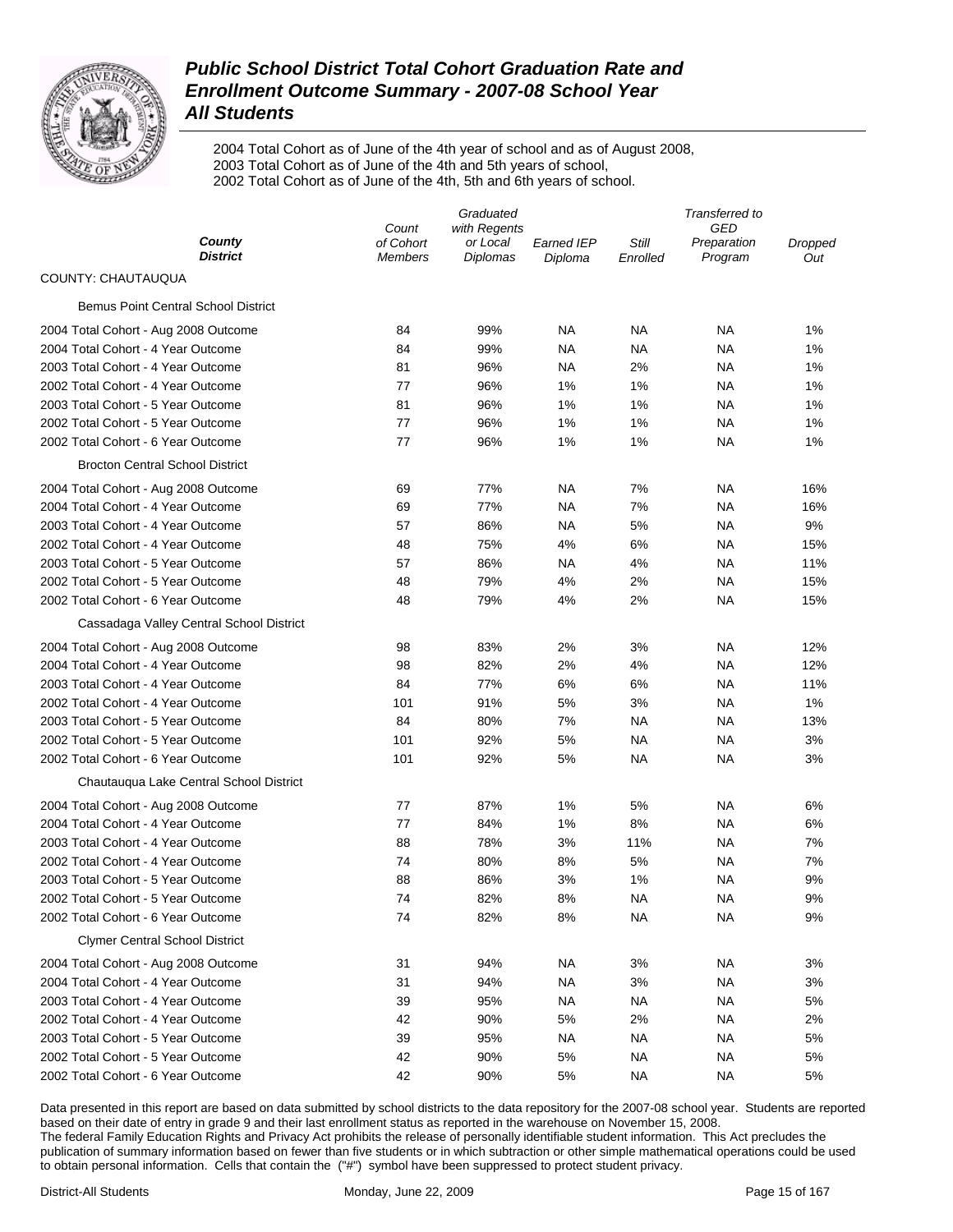

2004 Total Cohort as of June of the 4th year of school and as of August 2008, 2003 Total Cohort as of June of the 4th and 5th years of school, 2002 Total Cohort as of June of the 4th, 5th and 6th years of school.

|                                            | Graduated                   |                      |                              | Transferred to    |                        |                |  |
|--------------------------------------------|-----------------------------|----------------------|------------------------------|-------------------|------------------------|----------------|--|
|                                            | Count                       | with Regents         |                              |                   | GED                    |                |  |
| County<br><b>District</b>                  | of Cohort<br><b>Members</b> | or Local<br>Diplomas | <b>Earned IEP</b><br>Diploma | Still<br>Enrolled | Preparation<br>Program | Dropped<br>Out |  |
| COUNTY: CHAUTAUQUA                         |                             |                      |                              |                   |                        |                |  |
| Dunkirk City School District               |                             |                      |                              |                   |                        |                |  |
| 2004 Total Cohort - Aug 2008 Outcome       | 198                         | 69%                  | 2%                           | 14%               | 1%                     | 15%            |  |
| 2004 Total Cohort - 4 Year Outcome         | 198                         | 67%                  | 2%                           | 16%               | 1%                     | 15%            |  |
| 2003 Total Cohort - 4 Year Outcome         | 189                         | 65%                  | 3%                           | 10%               | 3%                     | 21%            |  |
| 2002 Total Cohort - 4 Year Outcome         | 171                         | 62%                  | 2%                           | 12%               | <b>NA</b>              | 23%            |  |
| 2003 Total Cohort - 5 Year Outcome         | 189                         | 68%                  | 3%                           | 3%                | 3%                     | 24%            |  |
| 2002 Total Cohort - 5 Year Outcome         | 171                         | 70%                  | 2%                           | 2%                | 1%                     | 25%            |  |
| 2002 Total Cohort - 6 Year Outcome         | 171                         | 70%                  | 2%                           | 1%                | 1%                     | 26%            |  |
| <b>Falconer Central School District</b>    |                             |                      |                              |                   |                        |                |  |
| 2004 Total Cohort - Aug 2008 Outcome       | 118                         | 93%                  | 1%                           | 3%                | <b>NA</b>              | 3%             |  |
| 2004 Total Cohort - 4 Year Outcome         | 118                         | 92%                  | 2%                           | 3%                | <b>NA</b>              | 3%             |  |
| 2003 Total Cohort - 4 Year Outcome         | 119                         | 84%                  | <b>NA</b>                    | 8%                | <b>NA</b>              | 8%             |  |
| 2002 Total Cohort - 4 Year Outcome         | 109                         | 79%                  | 2%                           | 7%                | <b>NA</b>              | 12%            |  |
| 2003 Total Cohort - 5 Year Outcome         | 119                         | 86%                  | <b>NA</b>                    | 4%                | <b>NA</b>              | 10%            |  |
| 2002 Total Cohort - 5 Year Outcome         | 109                         | 81%                  | 2%                           | 1%                | <b>NA</b>              | 17%            |  |
| 2002 Total Cohort - 6 Year Outcome         | 109                         | 81%                  | 2%                           | 1%                | <b>NA</b>              | 17%            |  |
| <b>Forestville Central School District</b> |                             |                      |                              |                   |                        |                |  |
| 2004 Total Cohort - Aug 2008 Outcome       | 54                          | 89%                  | 2%                           | 6%                | <b>NA</b>              | 4%             |  |
| 2004 Total Cohort - 4 Year Outcome         | 54                          | 85%                  | 2%                           | 9%                | <b>NA</b>              | 4%             |  |
| 2003 Total Cohort - 4 Year Outcome         | 52                          | 75%                  | $6\%$                        | 15%               | <b>NA</b>              | 4%             |  |
| 2002 Total Cohort - 4 Year Outcome         | 51                          | 88%                  | 2%                           | 4%                | <b>NA</b>              | 6%             |  |
| 2003 Total Cohort - 5 Year Outcome         | 52                          | 83%                  | 6%                           | 6%                | <b>NA</b>              | 6%             |  |
| 2002 Total Cohort - 5 Year Outcome         | 51                          | 92%                  | 2%                           | NA                | <b>NA</b>              | 6%             |  |
| 2002 Total Cohort - 6 Year Outcome         | 51                          | 92%                  | 2%                           | <b>NA</b>         | <b>NA</b>              | 6%             |  |
| Fredonia Central School District           |                             |                      |                              |                   |                        |                |  |
| 2004 Total Cohort - Aug 2008 Outcome       | 158                         | 89%                  | <b>NA</b>                    | 3%                | <b>NA</b>              | 8%             |  |
| 2004 Total Cohort - 4 Year Outcome         | 158                         | 87%                  | <b>NA</b>                    | 5%                | <b>NA</b>              | 8%             |  |
| 2003 Total Cohort - 4 Year Outcome         | 153                         | 85%                  | 1%                           | 10%               | <b>NA</b>              | 5%             |  |
| 2002 Total Cohort - 4 Year Outcome         | 161                         | 85%                  | <b>NA</b>                    | 4%                | <b>NA</b>              | 11%            |  |
| 2003 Total Cohort - 5 Year Outcome         | 153                         | 91%                  | 1%                           | 1%                | <b>NA</b>              | 7%             |  |
| 2002 Total Cohort - 5 Year Outcome         | 161                         | 88%                  | <b>NA</b>                    | 1%                | <b>NA</b>              | 11%            |  |
| 2002 Total Cohort - 6 Year Outcome         | 161                         | 88%                  | <b>NA</b>                    | 1%                | <b>NA</b>              | 11%            |  |
| <b>Frewsburg Central School District</b>   |                             |                      |                              |                   |                        |                |  |
| 2004 Total Cohort - Aug 2008 Outcome       | 90                          | 88%                  | 1%                           | 6%                | <b>NA</b>              | 6%             |  |
| 2004 Total Cohort - 4 Year Outcome         | 90                          | 88%                  | 1%                           | 6%                | <b>NA</b>              | 6%             |  |
| 2003 Total Cohort - 4 Year Outcome         | 77                          | 84%                  | 4%                           | 10%               | <b>NA</b>              | 1%             |  |
| 2002 Total Cohort - 4 Year Outcome         | 84                          | 89%                  | 1%                           | 7%                | <b>NA</b>              | 2%             |  |
| 2003 Total Cohort - 5 Year Outcome         | 77                          | 91%                  | 4%                           | 1%                | <b>NA</b>              | 4%             |  |
| 2002 Total Cohort - 5 Year Outcome         | 84                          | 94%                  | 1%                           | 2%                | <b>NA</b>              | 2%             |  |
| 2002 Total Cohort - 6 Year Outcome         | 84                          | 94%                  | 1%                           | 1%                | <b>NA</b>              | 4%             |  |
|                                            |                             |                      |                              |                   |                        |                |  |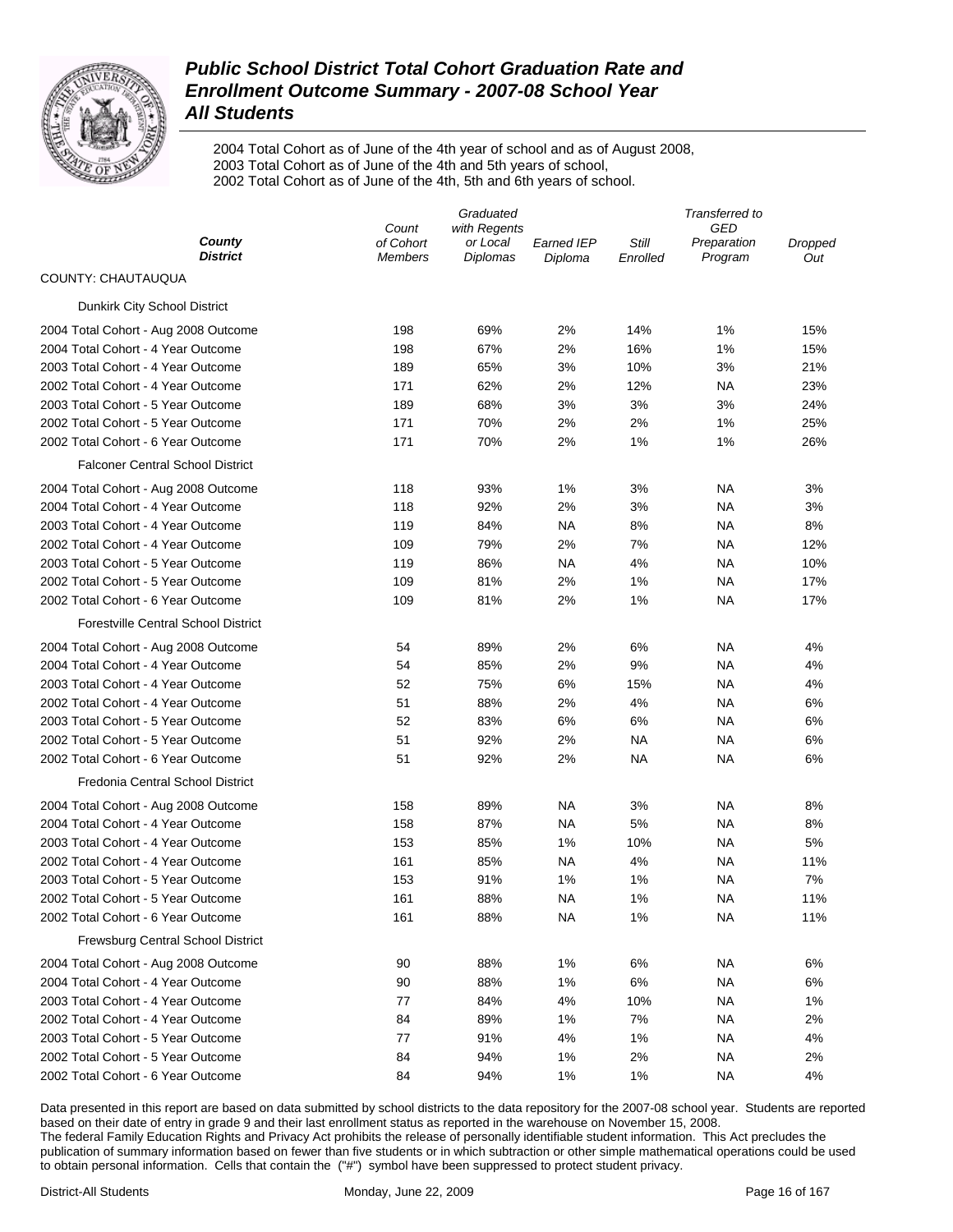

2004 Total Cohort as of June of the 4th year of school and as of August 2008, 2003 Total Cohort as of June of the 4th and 5th years of school, 2002 Total Cohort as of June of the 4th, 5th and 6th years of school.

|                                                    | Graduated          |                      |                   | Transferred to |                        |                |  |
|----------------------------------------------------|--------------------|----------------------|-------------------|----------------|------------------------|----------------|--|
| County                                             | Count<br>of Cohort | with Regents         | <b>Earned IEP</b> | Still          | GED                    |                |  |
| <b>District</b>                                    | <b>Members</b>     | or Local<br>Diplomas | Diploma           | Enrolled       | Preparation<br>Program | Dropped<br>Out |  |
| COUNTY: CHAUTAUQUA                                 |                    |                      |                   |                |                        |                |  |
| Jamestown City School District                     |                    |                      |                   |                |                        |                |  |
| 2004 Total Cohort - Aug 2008 Outcome               | 379                | 75%                  | 4%                | 4%             | 4%                     | 13%            |  |
| 2004 Total Cohort - 4 Year Outcome                 | 379                | 74%                  | 4%                | 6%             | 4%                     | 13%            |  |
| 2003 Total Cohort - 4 Year Outcome                 | 382                | 70%                  | 4%                | 9%             | 4%                     | 13%            |  |
| 2002 Total Cohort - 4 Year Outcome                 | 367                | 70%                  | 4%                | 11%            | 1%                     | 14%            |  |
| 2003 Total Cohort - 5 Year Outcome                 | 382                | 73%                  | 4%                | 3%             | 4%                     | 15%            |  |
| 2002 Total Cohort - 5 Year Outcome                 | 367                | 73%                  | 4%                | 4%             | 1%                     | 17%            |  |
| 2002 Total Cohort - 6 Year Outcome                 | 367                | 74%                  | 4%                | 2%             | 1%                     | 18%            |  |
| Panama Central School District                     |                    |                      |                   |                |                        |                |  |
| 2004 Total Cohort - Aug 2008 Outcome               | 63                 | 86%                  | 5%                | 3%             | NA                     | 6%             |  |
| 2004 Total Cohort - 4 Year Outcome                 | 63                 | 86%                  | 5%                | 3%             | NA                     | 6%             |  |
| 2003 Total Cohort - 4 Year Outcome                 | 73                 | 90%                  | NA                | 3%             | NA                     | 7%             |  |
| 2002 Total Cohort - 4 Year Outcome                 | 69                 | 88%                  | <b>NA</b>         | 4%             | 1%                     | 6%             |  |
| 2003 Total Cohort - 5 Year Outcome                 | 73                 | 90%                  | NA                | 3%             | NA                     | 7%             |  |
| 2002 Total Cohort - 5 Year Outcome                 | 69                 | 90%                  | NA                | 3%             | 1%                     | 6%             |  |
| 2002 Total Cohort - 6 Year Outcome                 | 69                 | 91%                  | <b>NA</b>         | <b>NA</b>      | 1%                     | 7%             |  |
| Pine Valley Central School District (South Dayton) |                    |                      |                   |                |                        |                |  |
| 2004 Total Cohort - Aug 2008 Outcome               | 76                 | 80%                  | 4%                | 5%             | NA                     | 11%            |  |
| 2004 Total Cohort - 4 Year Outcome                 | 76                 | 78%                  | 4%                | 8%             | NA                     | 11%            |  |
| 2003 Total Cohort - 4 Year Outcome                 | 70                 | 71%                  | 4%                | 6%             | NA                     | 19%            |  |
| 2002 Total Cohort - 4 Year Outcome                 | 74                 | 89%                  | 3%                | 1%             | NA                     | 7%             |  |
| 2003 Total Cohort - 5 Year Outcome                 | 70                 | 73%                  | 7%                | 1%             | <b>NA</b>              | 19%            |  |
| 2002 Total Cohort - 5 Year Outcome                 | 74                 | 89%                  | 3%                | <b>NA</b>      | NA                     | 8%             |  |
| 2002 Total Cohort - 6 Year Outcome                 | 74                 | 89%                  | 3%                | <b>NA</b>      | <b>NA</b>              | 8%             |  |
| <b>Ripley Central School District</b>              |                    |                      |                   |                |                        |                |  |
| 2004 Total Cohort - Aug 2008 Outcome               | 39                 | 79%                  | 5%                | 5%             | NA                     | 10%            |  |
| 2004 Total Cohort - 4 Year Outcome                 | 39                 | 79%                  | 5%                | 5%             | NA                     | 10%            |  |
| 2003 Total Cohort - 4 Year Outcome                 | 30                 | 80%                  | 7%                | 10%            | <b>NA</b>              | 3%             |  |
| 2002 Total Cohort - 4 Year Outcome                 | 36                 | 67%                  | 17%               | 8%             | <b>NA</b>              | 8%             |  |
| 2003 Total Cohort - 5 Year Outcome                 | 30                 | 80%                  | 7%                | 10%            | NA                     | 3%             |  |
| 2002 Total Cohort - 5 Year Outcome                 | 36                 | 67%                  | 17%               | 8%             | <b>NA</b>              | 8%             |  |
| 2002 Total Cohort - 6 Year Outcome                 | 36                 | 69%                  | 17%               | 6%             | <b>NA</b>              | 8%             |  |
| <b>Sherman Central School District</b>             |                    |                      |                   |                |                        |                |  |
| 2004 Total Cohort - Aug 2008 Outcome               | 27                 | 89%                  | 4%                | <b>NA</b>      | <b>NA</b>              | 7%             |  |
| 2004 Total Cohort - 4 Year Outcome                 | 27                 | 89%                  | 4%                | <b>NA</b>      | <b>NA</b>              | 7%             |  |
| 2003 Total Cohort - 4 Year Outcome                 | 41                 | 85%                  | <b>NA</b>         | 5%             | <b>NA</b>              | 10%            |  |
| 2002 Total Cohort - 4 Year Outcome                 | 42                 | 83%                  | 10%               | 2%             | <b>NA</b>              | 5%             |  |
| 2003 Total Cohort - 5 Year Outcome                 | 41                 | 85%                  | <b>NA</b>         | <b>NA</b>      | <b>NA</b>              | 15%            |  |
| 2002 Total Cohort - 5 Year Outcome                 | 42                 | 83%                  | 12%               | <b>NA</b>      | <b>NA</b>              | 5%             |  |
| 2002 Total Cohort - 6 Year Outcome                 | 42                 | 83%                  | 12%               | <b>NA</b>      | <b>NA</b>              | 5%             |  |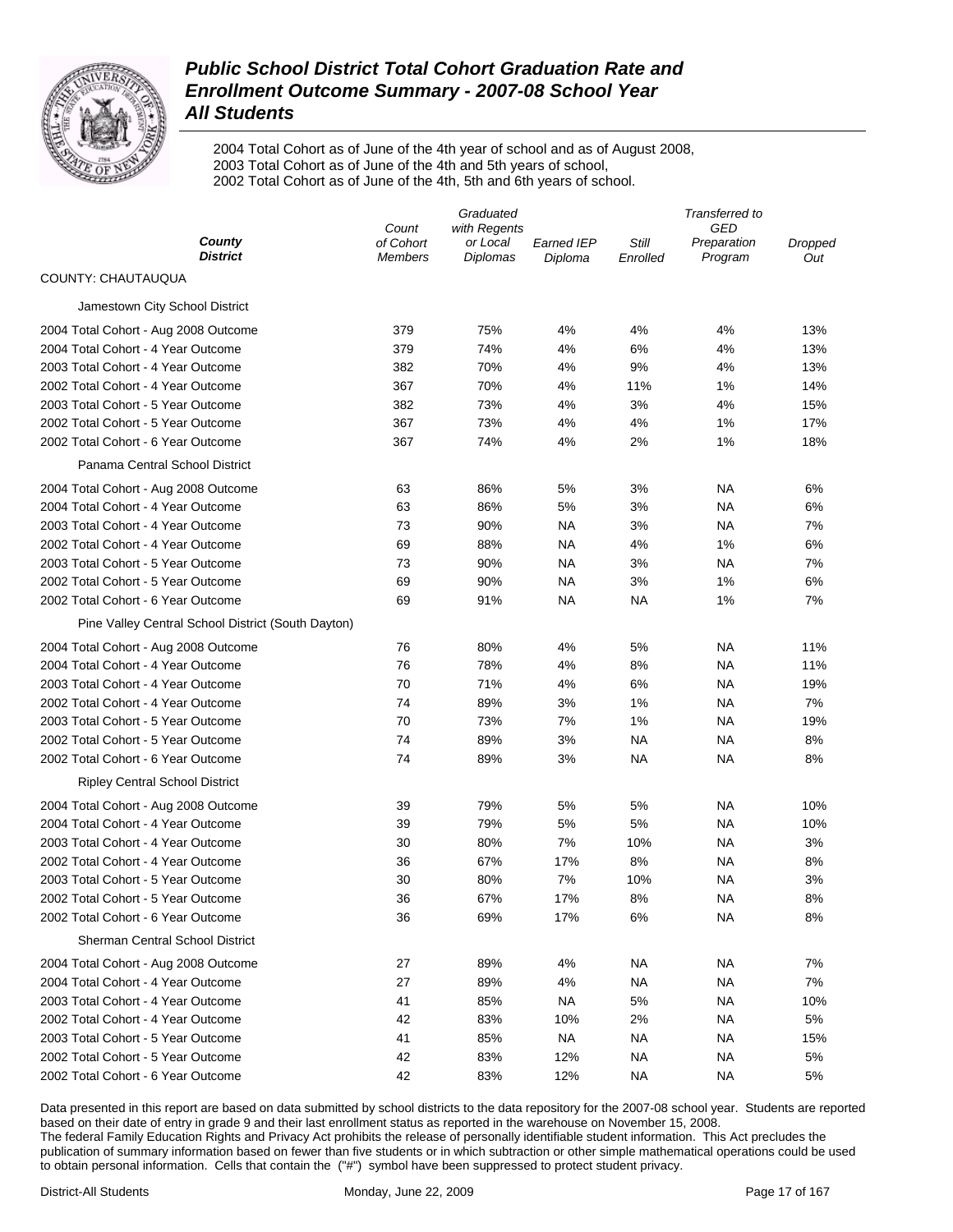

2004 Total Cohort as of June of the 4th year of school and as of August 2008, 2003 Total Cohort as of June of the 4th and 5th years of school, 2002 Total Cohort as of June of the 4th, 5th and 6th years of school.

|                                                   | Count                       | Graduated<br>with Regents   |                              |                   | Transferred to<br>GED  |                |  |
|---------------------------------------------------|-----------------------------|-----------------------------|------------------------------|-------------------|------------------------|----------------|--|
| County<br><b>District</b>                         | of Cohort<br><b>Members</b> | or Local<br><b>Diplomas</b> | <b>Earned IEP</b><br>Diploma | Still<br>Enrolled | Preparation<br>Program | Dropped<br>Out |  |
| <b>COUNTY: CHAUTAUQUA</b>                         |                             |                             |                              |                   |                        |                |  |
| <b>Silver Creek Central School District</b>       |                             |                             |                              |                   |                        |                |  |
| 2004 Total Cohort - Aug 2008 Outcome              | 97                          | 75%                         | 1%                           | 8%                | <b>NA</b>              | 15%            |  |
| 2004 Total Cohort - 4 Year Outcome                | 97                          | 74%                         | 1%                           | 9%                | <b>NA</b>              | 15%            |  |
| 2003 Total Cohort - 4 Year Outcome                | 110                         | 79%                         | 1%                           | 9%                | <b>NA</b>              | 11%            |  |
| 2002 Total Cohort - 4 Year Outcome                | 109                         | 76%                         | 5%                           | 10%               | <b>NA</b>              | 9%             |  |
| 2003 Total Cohort - 5 Year Outcome                | 110                         | 85%                         | 3%                           | 1%                | <b>NA</b>              | 12%            |  |
| 2002 Total Cohort - 5 Year Outcome                | 109                         | 80%                         | 8%                           | 2%                | <b>NA</b>              | 10%            |  |
| 2002 Total Cohort - 6 Year Outcome                | 109                         | 82%                         | 8%                           | <b>NA</b>         | <b>NA</b>              | 10%            |  |
| Southwestern Central School District At Jamestown |                             |                             |                              |                   |                        |                |  |
| 2004 Total Cohort - Aug 2008 Outcome              | 145                         | 86%                         | 1%                           | 7%                | <b>NA</b>              | 6%             |  |
| 2004 Total Cohort - 4 Year Outcome                | 145                         | 86%                         | 1%                           | 7%                | <b>NA</b>              | 6%             |  |
| 2003 Total Cohort - 4 Year Outcome                | 131                         | 88%                         | 4%                           | 5%                | 2%                     | 2%             |  |
| 2002 Total Cohort - 4 Year Outcome                | 134                         | 81%                         | 2%                           | 7%                | <b>NA</b>              | 10%            |  |
| 2003 Total Cohort - 5 Year Outcome                | 131                         | 89%                         | 5%                           | 2%                | 2%                     | 2%             |  |
| 2002 Total Cohort - 5 Year Outcome                | 134                         | 83%                         | 3%                           | 2%                | <b>NA</b>              | 12%            |  |
| 2002 Total Cohort - 6 Year Outcome                | 134                         | 84%                         | 3%                           | <b>NA</b>         | <b>NA</b>              | 13%            |  |
| <b>Westfield Central School District</b>          |                             |                             |                              |                   |                        |                |  |
| 2004 Total Cohort - Aug 2008 Outcome              | 63                          | 71%                         | 11%                          | 10%               | <b>NA</b>              | 8%             |  |
| 2004 Total Cohort - 4 Year Outcome                | 63                          | 71%                         | 11%                          | 10%               | <b>NA</b>              | 8%             |  |
| 2003 Total Cohort - 4 Year Outcome                | 82                          | 74%                         | 5%                           | 7%                | <b>NA</b>              | 13%            |  |
| 2002 Total Cohort - 4 Year Outcome                | 87                          | 82%                         | 1%                           | 9%                | <b>NA</b>              | 8%             |  |
| 2003 Total Cohort - 5 Year Outcome                | 82                          | 76%                         | 5%                           | 4%                | <b>NA</b>              | 16%            |  |
| 2002 Total Cohort - 5 Year Outcome                | 87                          | 84%                         | 5%                           | 3%                | <b>NA</b>              | 8%             |  |
| 2002 Total Cohort - 6 Year Outcome                | 87                          | 85%                         | 6%                           | 1%                | <b>NA</b>              | 8%             |  |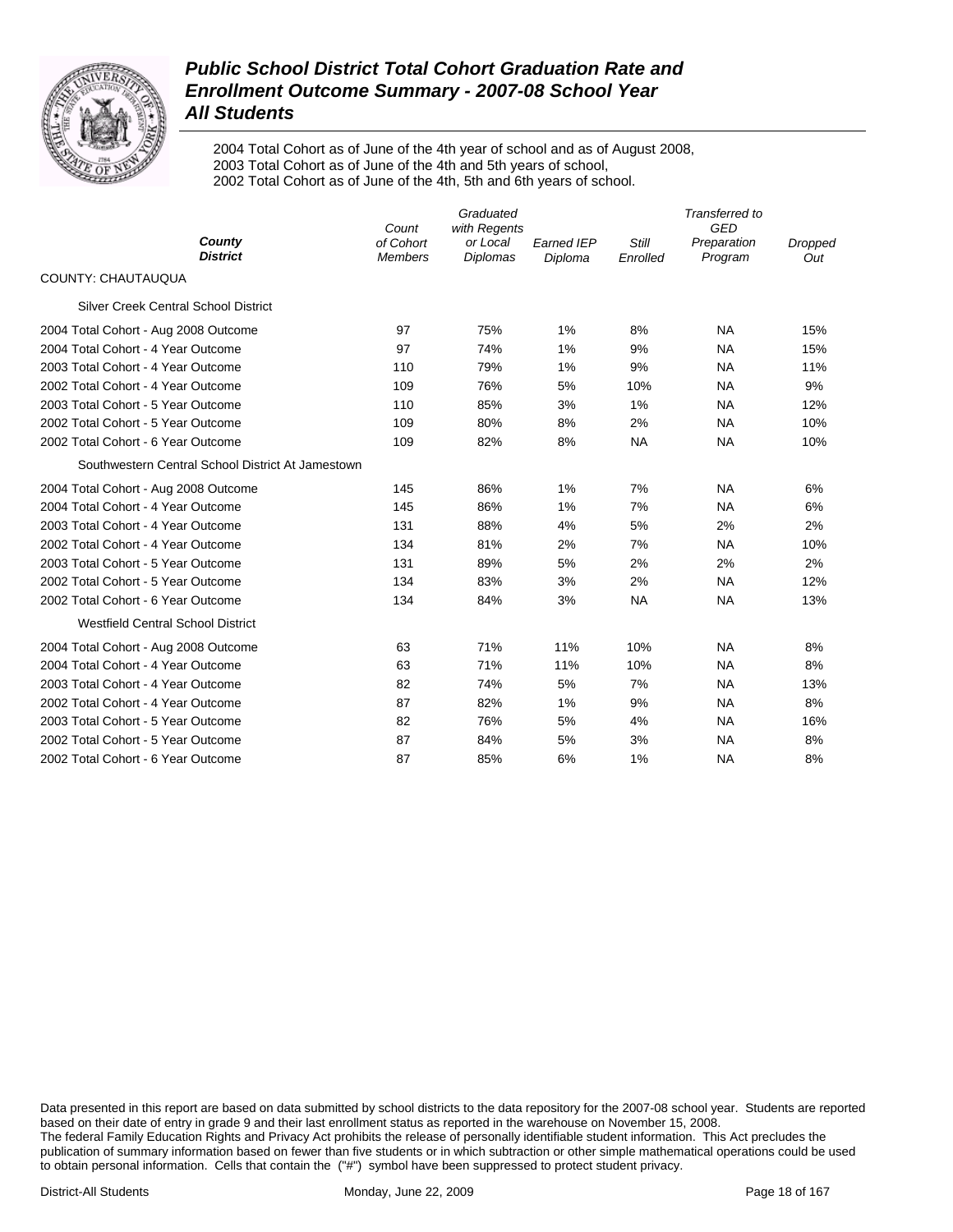

2004 Total Cohort as of June of the 4th year of school and as of August 2008, 2003 Total Cohort as of June of the 4th and 5th years of school, 2002 Total Cohort as of June of the 4th, 5th and 6th years of school.

|                                        | Count                       | Transferred to<br><b>GED</b>                |                              |                   |                        |                       |
|----------------------------------------|-----------------------------|---------------------------------------------|------------------------------|-------------------|------------------------|-----------------------|
| County<br><b>District</b>              | of Cohort<br><b>Members</b> | with Regents<br>or Local<br><b>Diplomas</b> | <b>Earned IEP</b><br>Diploma | Still<br>Enrolled | Preparation<br>Program | <b>Dropped</b><br>Out |
| <b>COUNTY: CHEMUNG</b>                 |                             |                                             |                              |                   |                        |                       |
| <b>Elmira City School District</b>     |                             |                                             |                              |                   |                        |                       |
| 2004 Total Cohort - Aug 2008 Outcome   | 613                         | 64%                                         | 6%                           | 14%               | 1%                     | 15%                   |
| 2004 Total Cohort - 4 Year Outcome     | 613                         | 61%                                         | 6%                           | 17%               | 1%                     | 15%                   |
| 2003 Total Cohort - 4 Year Outcome     | 589                         | 55%                                         | 6%                           | 21%               | 3%                     | 14%                   |
| 2002 Total Cohort - 4 Year Outcome     | 538                         | 63%                                         | 2%                           | 15%               | 3%                     | 17%                   |
| 2003 Total Cohort - 5 Year Outcome     | 589                         | 63%                                         | 7%                           | 5%                | 3%                     | 21%                   |
| 2002 Total Cohort - 5 Year Outcome     | 538                         | 70%                                         | 2%                           | 4%                | 3%                     | 20%                   |
| 2002 Total Cohort - 6 Year Outcome     | 538                         | 71%                                         | 2%                           | 2%                | 3%                     | 22%                   |
| Elmira Heights Central School District |                             |                                             |                              |                   |                        |                       |
| 2004 Total Cohort - Aug 2008 Outcome   | 99                          | 77%                                         | <b>NA</b>                    | 9%                | <b>NA</b>              | 14%                   |
| 2004 Total Cohort - 4 Year Outcome     | 99                          | 77%                                         | <b>NA</b>                    | 9%                | <b>NA</b>              | 14%                   |
| 2003 Total Cohort - 4 Year Outcome     | 87                          | 72%                                         | 2%                           | 9%                | <b>NA</b>              | 16%                   |
| 2002 Total Cohort - 4 Year Outcome     | 97                          | 66%                                         | 2%                           | 14%               | <b>NA</b>              | 18%                   |
| 2003 Total Cohort - 5 Year Outcome     | 87                          | 75%                                         | 2%                           | 5%                | <b>NA</b>              | 18%                   |
| 2002 Total Cohort - 5 Year Outcome     | 97                          | 71%                                         | 2%                           | 6%                | <b>NA</b>              | 21%                   |
| 2002 Total Cohort - 6 Year Outcome     | 97                          | 71%                                         | 2%                           | 6%                | <b>NA</b>              | 21%                   |
| Horseheads Central School District     |                             |                                             |                              |                   |                        |                       |
| 2004 Total Cohort - Aug 2008 Outcome   | 397                         | 79%                                         | 2%                           | 12%               | 2%                     | 6%                    |
| 2004 Total Cohort - 4 Year Outcome     | 397                         | 76%                                         | 2%                           | 16%               | 2%                     | 6%                    |
| 2003 Total Cohort - 4 Year Outcome     | 380                         | 79%                                         | 1%                           | 12%               | 1%                     | 6%                    |
| 2002 Total Cohort - 4 Year Outcome     | 387                         | 80%                                         | <b>NA</b>                    | 13%               | <b>NA</b>              | 7%                    |
| 2003 Total Cohort - 5 Year Outcome     | 380                         | 85%                                         | 2%                           | 2%                | 2%                     | 8%                    |
| 2002 Total Cohort - 5 Year Outcome     | 387                         | 87%                                         | 0%                           | 4%                | <b>NA</b>              | 9%                    |
| 2002 Total Cohort - 6 Year Outcome     | 387                         | 88%                                         | 0%                           | 3%                | <b>NA</b>              | 9%                    |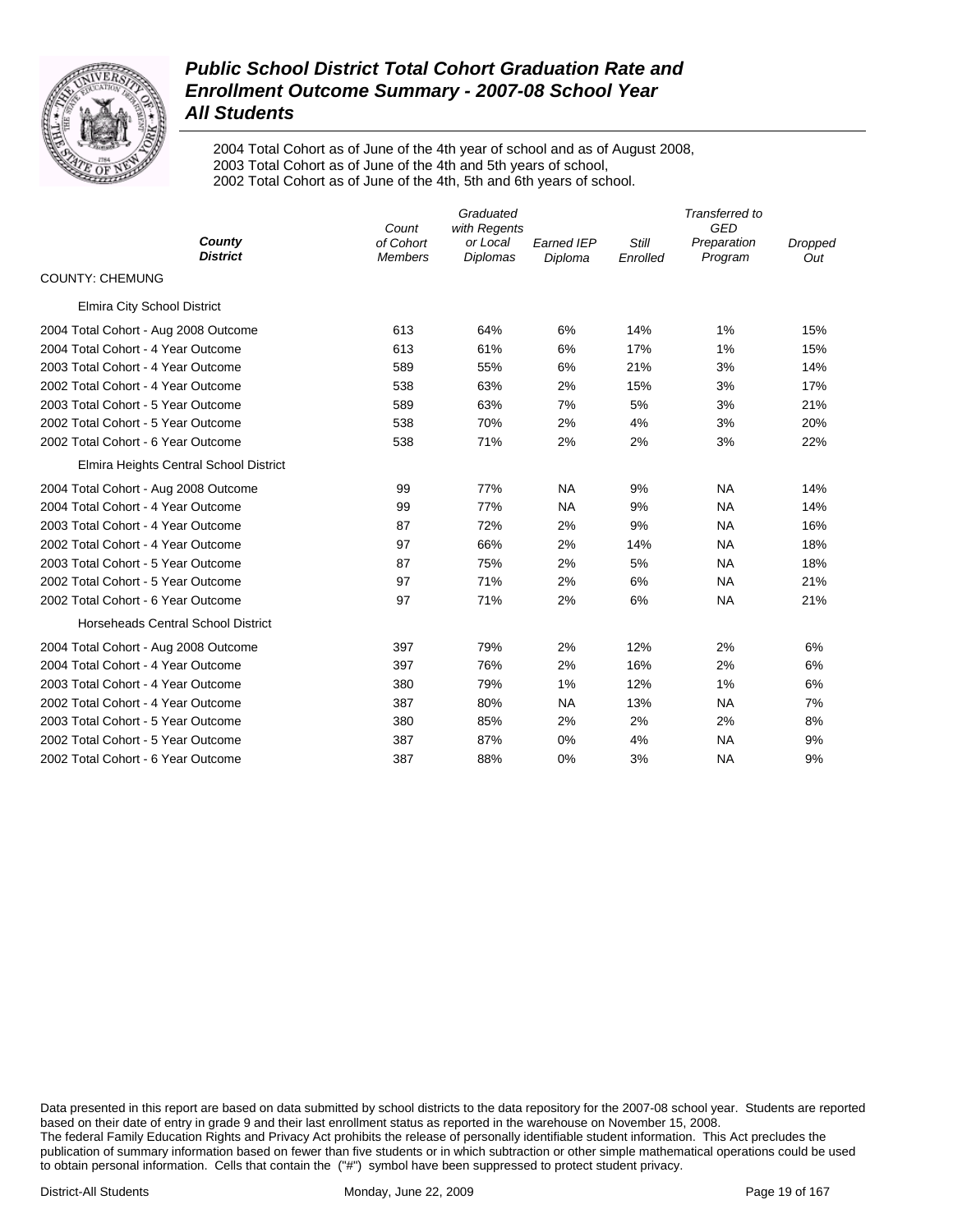

2004 Total Cohort as of June of the 4th year of school and as of August 2008, 2003 Total Cohort as of June of the 4th and 5th years of school, 2002 Total Cohort as of June of the 4th, 5th and 6th years of school.

|                                                  | Graduated                   |                             |                              | Transferred to    |                        |                |  |
|--------------------------------------------------|-----------------------------|-----------------------------|------------------------------|-------------------|------------------------|----------------|--|
|                                                  | Count                       | with Regents                |                              |                   | GED                    |                |  |
| County<br><b>District</b>                        | of Cohort<br><b>Members</b> | or Local<br><b>Diplomas</b> | <b>Earned IEP</b><br>Diploma | Still<br>Enrolled | Preparation<br>Program | Dropped<br>Out |  |
| <b>COUNTY: CHENANGO</b>                          |                             |                             |                              |                   |                        |                |  |
| <b>Afton Central School District</b>             |                             |                             |                              |                   |                        |                |  |
| 2004 Total Cohort - Aug 2008 Outcome             | 55                          | 84%                         | 2%                           | 5%                | 2%                     | 7%             |  |
| 2004 Total Cohort - 4 Year Outcome               | 55                          | 84%                         | 2%                           | 5%                | 2%                     | 7%             |  |
| 2003 Total Cohort - 4 Year Outcome               | 65                          | 74%                         | 2%                           | 11%               | 2%                     | 12%            |  |
| 2002 Total Cohort - 4 Year Outcome               | 46                          | 72%                         | 2%                           | 13%               | NA                     | 13%            |  |
| 2003 Total Cohort - 5 Year Outcome               | 65                          | 78%                         | 5%                           | 3%                | 2%                     | 12%            |  |
| 2002 Total Cohort - 5 Year Outcome               | 46                          | 76%                         | 4%                           | 2%                | ΝA                     | 17%            |  |
| 2002 Total Cohort - 6 Year Outcome               | 46                          | 76%                         | 7%                           | <b>NA</b>         | ΝA                     | 17%            |  |
| Bainbridge-Guilford Central School District      |                             |                             |                              |                   |                        |                |  |
| 2004 Total Cohort - Aug 2008 Outcome             | 91                          | 84%                         | 1%                           | 9%                | NA                     | 7%             |  |
| 2004 Total Cohort - 4 Year Outcome               | 91                          | 84%                         | 1%                           | 9%                | NA                     | 7%             |  |
| 2003 Total Cohort - 4 Year Outcome               | 102                         | 86%                         | 2%                           | 7%                | NA                     | 5%             |  |
| 2002 Total Cohort - 4 Year Outcome               | 70                          | 74%                         | 1%                           | 10%               | 1%                     | 13%            |  |
| 2003 Total Cohort - 5 Year Outcome               | 102                         | 88%                         | 3%                           | ΝA                | NA                     | 9%             |  |
| 2002 Total Cohort - 5 Year Outcome               | 70                          | 77%                         | 1%                           | 3%                | 1%                     | 17%            |  |
| 2002 Total Cohort - 6 Year Outcome               | 70                          | 77%                         | 1%                           | 1%                | 1%                     | 19%            |  |
| Georgetown-South Otselic Central School District |                             |                             |                              |                   |                        |                |  |
|                                                  |                             |                             |                              |                   |                        |                |  |
| 2004 Total Cohort - Aug 2008 Outcome             | 47                          | 81%                         | 4%                           | 9%                | ΝA                     | 6%             |  |
| 2004 Total Cohort - 4 Year Outcome               | 47                          | 81%                         | 4%                           | 9%                | NA                     | 6%             |  |
| 2003 Total Cohort - 4 Year Outcome               | 37                          | 84%                         | 5%                           | 5%                | NA                     | 5%             |  |
| 2002 Total Cohort - 4 Year Outcome               | 36                          | 78%                         | 8%                           | 6%                | 3%                     | 6%             |  |
| 2003 Total Cohort - 5 Year Outcome               | 37                          | 84%                         | 5%                           | 5%                | <b>NA</b>              | 5%             |  |
| 2002 Total Cohort - 5 Year Outcome               | 36                          | 78%                         | 8%                           | 3%                | 3%                     | 8%             |  |
| 2002 Total Cohort - 6 Year Outcome               | 36                          | 78%                         | 8%                           | 3%                | 3%                     | 8%             |  |
| <b>Greene Central School District</b>            |                             |                             |                              |                   |                        |                |  |
| 2004 Total Cohort - Aug 2008 Outcome             | 122                         | 82%                         | NA                           | 4%                | 3%                     | 11%            |  |
| 2004 Total Cohort - 4 Year Outcome               | 122                         | 81%                         | NA                           | 5%                | 3%                     | 11%            |  |
| 2003 Total Cohort - 4 Year Outcome               | 124                         | 87%                         | <b>NA</b>                    | 7%                | <b>NA</b>              | 6%             |  |
| 2002 Total Cohort - 4 Year Outcome               | 118                         | 78%                         | 2%                           | 10%               | NA                     | 10%            |  |
| 2003 Total Cohort - 5 Year Outcome               | 124                         | 90%                         | <b>NA</b>                    | 2%                | NA                     | 8%             |  |
| 2002 Total Cohort - 5 Year Outcome               | 118                         | 81%                         | 2%                           | 3%                | 2%                     | 13%            |  |
| 2002 Total Cohort - 6 Year Outcome               | 118                         | 81%                         | 2%                           | 3%                | 2%                     | 13%            |  |
| Norwich City School District                     |                             |                             |                              |                   |                        |                |  |
| 2004 Total Cohort - Aug 2008 Outcome             | 171                         | 75%                         | 3%                           | 8%                | 1%                     | 13%            |  |
| 2004 Total Cohort - 4 Year Outcome               | 171                         | 75%                         | 3%                           | 8%                | 1%                     | 13%            |  |
| 2003 Total Cohort - 4 Year Outcome               | 186                         | 70%                         | 4%                           | 17%               | 3%                     | 7%             |  |
| 2002 Total Cohort - 4 Year Outcome               | 187                         | 78%                         | 1%                           | 11%               | 1%                     | 9%             |  |
| 2003 Total Cohort - 5 Year Outcome               | 186                         | 77%                         | 5%                           | 3%                | 3%                     | 12%            |  |
| 2002 Total Cohort - 5 Year Outcome               | 187                         | 82%                         | 1%                           | 4%                | 1%                     | 12%            |  |
| 2002 Total Cohort - 6 Year Outcome               | 187                         | 83%                         | 1%                           | <b>NA</b>         | 2%                     | 13%            |  |
|                                                  |                             |                             |                              |                   |                        |                |  |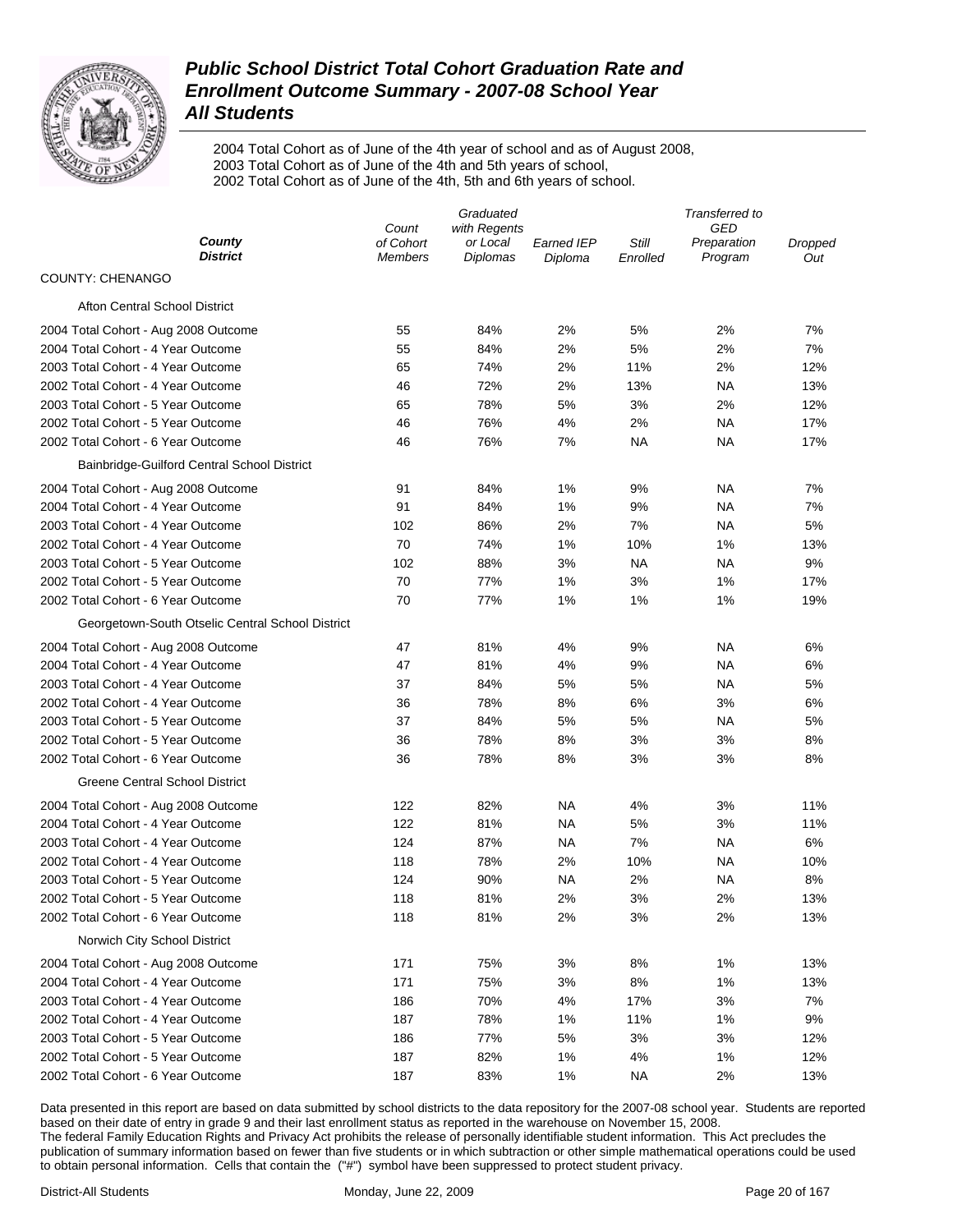

2004 Total Cohort as of June of the 4th year of school and as of August 2008, 2003 Total Cohort as of June of the 4th and 5th years of school, 2002 Total Cohort as of June of the 4th, 5th and 6th years of school.

|                                             | Count                       | Graduated<br>with Regents   |                       | Transferred to<br>GED |                        |                |
|---------------------------------------------|-----------------------------|-----------------------------|-----------------------|-----------------------|------------------------|----------------|
| County<br><b>District</b>                   | of Cohort<br><b>Members</b> | or Local<br><b>Diplomas</b> | Earned IEP<br>Diploma | Still<br>Enrolled     | Preparation<br>Program | Dropped<br>Out |
| COUNTY: CHENANGO                            |                             |                             |                       |                       |                        |                |
| Oxford Academy And Central School District  |                             |                             |                       |                       |                        |                |
| 2004 Total Cohort - Aug 2008 Outcome        | 84                          | 85%                         | <b>NA</b>             | 8%                    | 2%                     | 5%             |
| 2004 Total Cohort - 4 Year Outcome          | 84                          | 85%                         | <b>NA</b>             | 8%                    | 2%                     | 5%             |
| 2003 Total Cohort - 4 Year Outcome          | 82                          | 82%                         | 10%                   | 1%                    | <b>NA</b>              | 7%             |
| 2002 Total Cohort - 4 Year Outcome          | 83                          | 71%                         | 6%                    | 16%                   | <b>NA</b>              | 7%             |
| 2003 Total Cohort - 5 Year Outcome          | 82                          | 83%                         | 10%                   | <b>NA</b>             | <b>NA</b>              | 7%             |
| 2002 Total Cohort - 5 Year Outcome          | 83                          | 83%                         | 6%                    | 2%                    | <b>NA</b>              | 8%             |
| 2002 Total Cohort - 6 Year Outcome          | 83                          | 84%                         | 6%                    | <b>NA</b>             | <b>NA</b>              | 10%            |
| Sherburne-Earlville Central School District |                             |                             |                       |                       |                        |                |
| 2004 Total Cohort - Aug 2008 Outcome        | 139                         | 77%                         | 4%                    | 4%                    | 2%                     | 13%            |
| 2004 Total Cohort - 4 Year Outcome          | 139                         | 77%                         | 4%                    | 4%                    | 2%                     | 13%            |
| 2003 Total Cohort - 4 Year Outcome          | 162                         | 76%                         | 1%                    | 8%                    | 7%                     | 8%             |
| 2002 Total Cohort - 4 Year Outcome          | 139                         | 73%                         | 1%                    | 12%                   | 2%                     | 12%            |
| 2003 Total Cohort - 5 Year Outcome          | 162                         | 80%                         | 2%                    | 2%                    | 7%                     | 9%             |
| 2002 Total Cohort - 5 Year Outcome          | 139                         | 80%                         | 2%                    | 4%                    | 2%                     | 12%            |
| 2002 Total Cohort - 6 Year Outcome          | 139                         | 81%                         | 2%                    | 2%                    | 2%                     | 12%            |
| Unadilla Valley Central School District     |                             |                             |                       |                       |                        |                |
| 2004 Total Cohort - Aug 2008 Outcome        | 99                          | 70%                         | 5%                    | 11%                   | 3%                     | 11%            |
| 2004 Total Cohort - 4 Year Outcome          | 99                          | 70%                         | 5%                    | 11%                   | 3%                     | 11%            |
| 2003 Total Cohort - 4 Year Outcome          | 91                          | 73%                         | 2%                    | 18%                   | 4%                     | 3%             |
| 2002 Total Cohort - 4 Year Outcome          | 95                          | 80%                         | 1%                    | 9%                    | 1%                     | 8%             |
| 2003 Total Cohort - 5 Year Outcome          | 91                          | 77%                         | 3%                    | 4%                    | 5%                     | 10%            |
| 2002 Total Cohort - 5 Year Outcome          | 95                          | 85%                         | 2%                    | 1%                    | 1%                     | 11%            |
| 2002 Total Cohort - 6 Year Outcome          | 95                          | 85%                         | 2%                    | 1%                    | 1%                     | 11%            |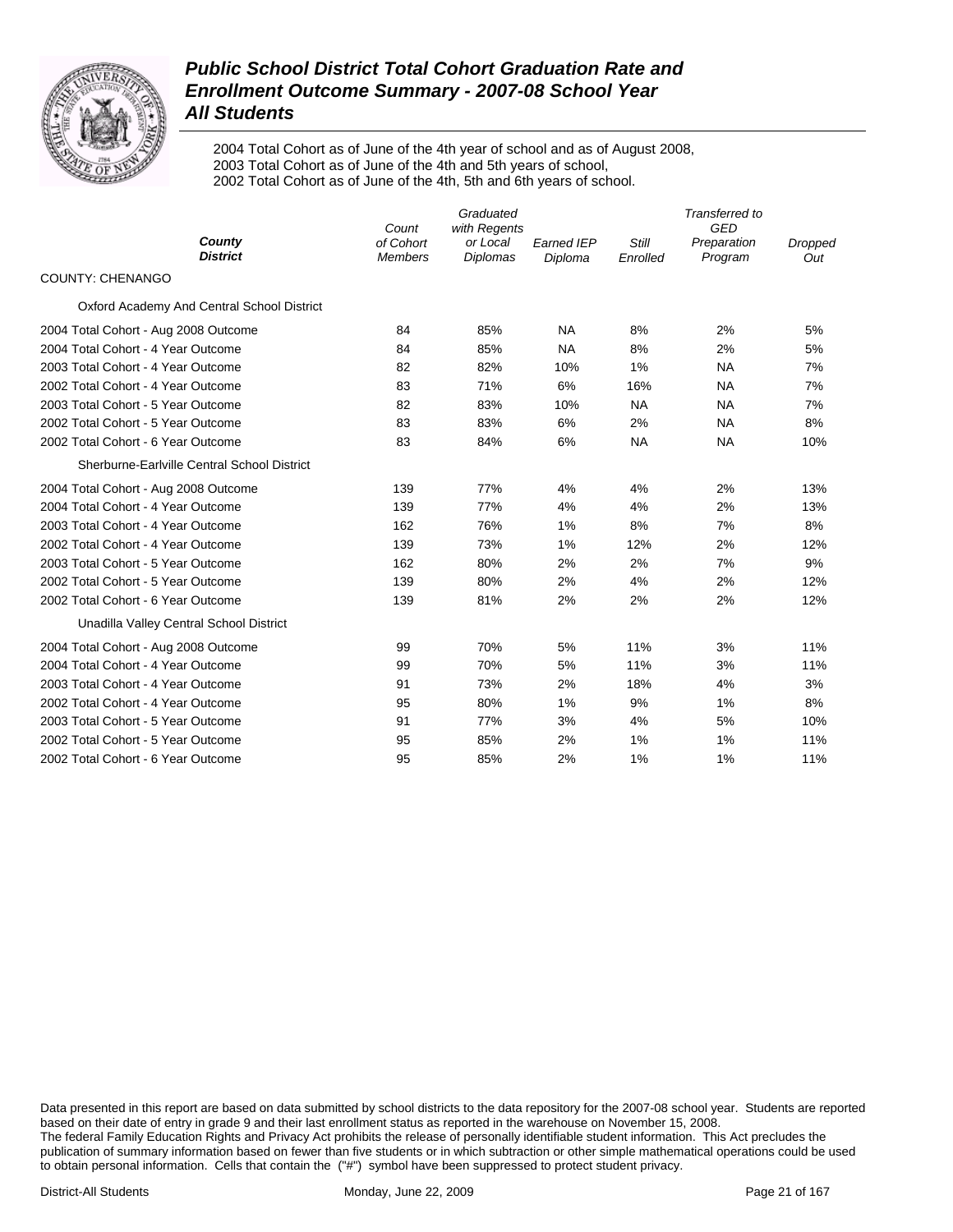

2004 Total Cohort as of June of the 4th year of school and as of August 2008, 2003 Total Cohort as of June of the 4th and 5th years of school, 2002 Total Cohort as of June of the 4th, 5th and 6th years of school.

|                                              | Graduated          |                          |                   | Transferred to |                    |         |  |
|----------------------------------------------|--------------------|--------------------------|-------------------|----------------|--------------------|---------|--|
| County                                       | Count<br>of Cohort | with Regents<br>or Local | <b>Earned IEP</b> | Still          | GED<br>Preparation | Dropped |  |
| District                                     | <b>Members</b>     | Diplomas                 | Diploma           | Enrolled       | Program            | Out     |  |
| <b>COUNTY: CLINTON</b>                       |                    |                          |                   |                |                    |         |  |
| Ausable Valley Central School District       |                    |                          |                   |                |                    |         |  |
| 2004 Total Cohort - Aug 2008 Outcome         | 102                | 66%                      | 10%               | 7%             | 7%                 | 11%     |  |
| 2004 Total Cohort - 4 Year Outcome           | 102                | 66%                      | 10%               | 7%             | 7%                 | 11%     |  |
| 2003 Total Cohort - 4 Year Outcome           | 111                | 79%                      | 2%                | <b>NA</b>      | 2%                 | 17%     |  |
| 2002 Total Cohort - 4 Year Outcome           | 122                | 80%                      | 3%                | 5%             | ΝA                 | 11%     |  |
| 2003 Total Cohort - 5 Year Outcome           | 111                | 79%                      | 2%                | <b>NA</b>      | 2%                 | 17%     |  |
| 2002 Total Cohort - 5 Year Outcome           | 122                | 82%                      | 3%                | 2%             | NA                 | 12%     |  |
| 2002 Total Cohort - 6 Year Outcome           | 122                | 82%                      | 3%                | 2%             | ΝA                 | 12%     |  |
| <b>Beekmantown Central School District</b>   |                    |                          |                   |                |                    |         |  |
| 2004 Total Cohort - Aug 2008 Outcome         | 185                | 74%                      | 2%                | 8%             | 1%                 | 16%     |  |
| 2004 Total Cohort - 4 Year Outcome           | 185                | 74%                      | 2%                | 8%             | 1%                 | 16%     |  |
| 2003 Total Cohort - 4 Year Outcome           | 175                | 74%                      | 4%                | 9%             | 2%                 | 11%     |  |
| 2002 Total Cohort - 4 Year Outcome           | 169                | 65%                      | 11%               | 7%             | 3%                 | 14%     |  |
| 2003 Total Cohort - 5 Year Outcome           | 175                | 76%                      | 6%                | 1%             | 2%                 | 15%     |  |
| 2002 Total Cohort - 5 Year Outcome           | 169                | 66%                      | 11%               | 5%             | 3%                 | 15%     |  |
| 2002 Total Cohort - 6 Year Outcome           | 169                | 66%                      | 11%               | 4%             | 3%                 | 16%     |  |
| Chazy Union Free School District             |                    |                          |                   |                |                    |         |  |
| 2004 Total Cohort - Aug 2008 Outcome         | 56                 | 80%                      | 2%                | 7%             | <b>NA</b>          | 11%     |  |
| 2004 Total Cohort - 4 Year Outcome           | 56                 | 80%                      | 2%                | 7%             | ΝA                 | 11%     |  |
| 2003 Total Cohort - 4 Year Outcome           | 40                 | 78%                      | 3%                | 18%            | ΝA                 | 3%      |  |
| 2002 Total Cohort - 4 Year Outcome           | 40                 | 80%                      | <b>NA</b>         | 13%            | ΝA                 | 8%      |  |
| 2003 Total Cohort - 5 Year Outcome           | 40                 | 93%                      | 3%                | 3%             | ΝA                 | 3%      |  |
| 2002 Total Cohort - 5 Year Outcome           | 40                 | 88%                      | NA                | 5%             | ΝA                 | 8%      |  |
| 2002 Total Cohort - 6 Year Outcome           | 40                 | 88%                      | NA                | 3%             | ΝA                 | 10%     |  |
| Northeastern Clinton Central School District |                    |                          |                   |                |                    |         |  |
| 2004 Total Cohort - Aug 2008 Outcome         | 183                | 78%                      | 5%                | 8%             | 2%                 | 7%      |  |
| 2004 Total Cohort - 4 Year Outcome           | 183                | 78%                      | 5%                | 8%             | 2%                 | 7%      |  |
| 2003 Total Cohort - 4 Year Outcome           | 156                | 76%                      | 6%                | 10%            | 1%                 | 8%      |  |
| 2002 Total Cohort - 4 Year Outcome           | 135                | 79%                      | 1%                | 7%             | ΝA                 | 12%     |  |
| 2003 Total Cohort - 5 Year Outcome           | 156                | 80%                      | 6%                | 4%             | 1%                 | 9%      |  |
| 2002 Total Cohort - 5 Year Outcome           | 135                | 82%                      | 2%                | 1%             | <b>NA</b>          | 14%     |  |
| 2002 Total Cohort - 6 Year Outcome           | 135                | 82%                      | 2%                | 1%             | ΝA                 | 14%     |  |
| Northern Adirondack Central School District  |                    |                          |                   |                |                    |         |  |
| 2004 Total Cohort - Aug 2008 Outcome         | 107                | 79%                      | 7%                | 3%             | NA                 | 11%     |  |
| 2004 Total Cohort - 4 Year Outcome           | 107                | 77%                      | 7%                | 5%             | ΝA                 | 11%     |  |
| 2003 Total Cohort - 4 Year Outcome           | 84                 | 74%                      | 8%                | 2%             | ΝA                 | 15%     |  |
| 2002 Total Cohort - 4 Year Outcome           | 105                | 68%                      | 9%                | 9%             | 1%                 | 14%     |  |
| 2003 Total Cohort - 5 Year Outcome           | 84                 | 76%                      | 8%                | ΝA             | ΝA                 | 15%     |  |
| 2002 Total Cohort - 5 Year Outcome           | 105                | 70%                      | 9%                | 3%             | 1%                 | 18%     |  |
| 2002 Total Cohort - 6 Year Outcome           | 105                | 71%                      | 9%                | 1%             | 1%                 | 18%     |  |
|                                              |                    |                          |                   |                |                    |         |  |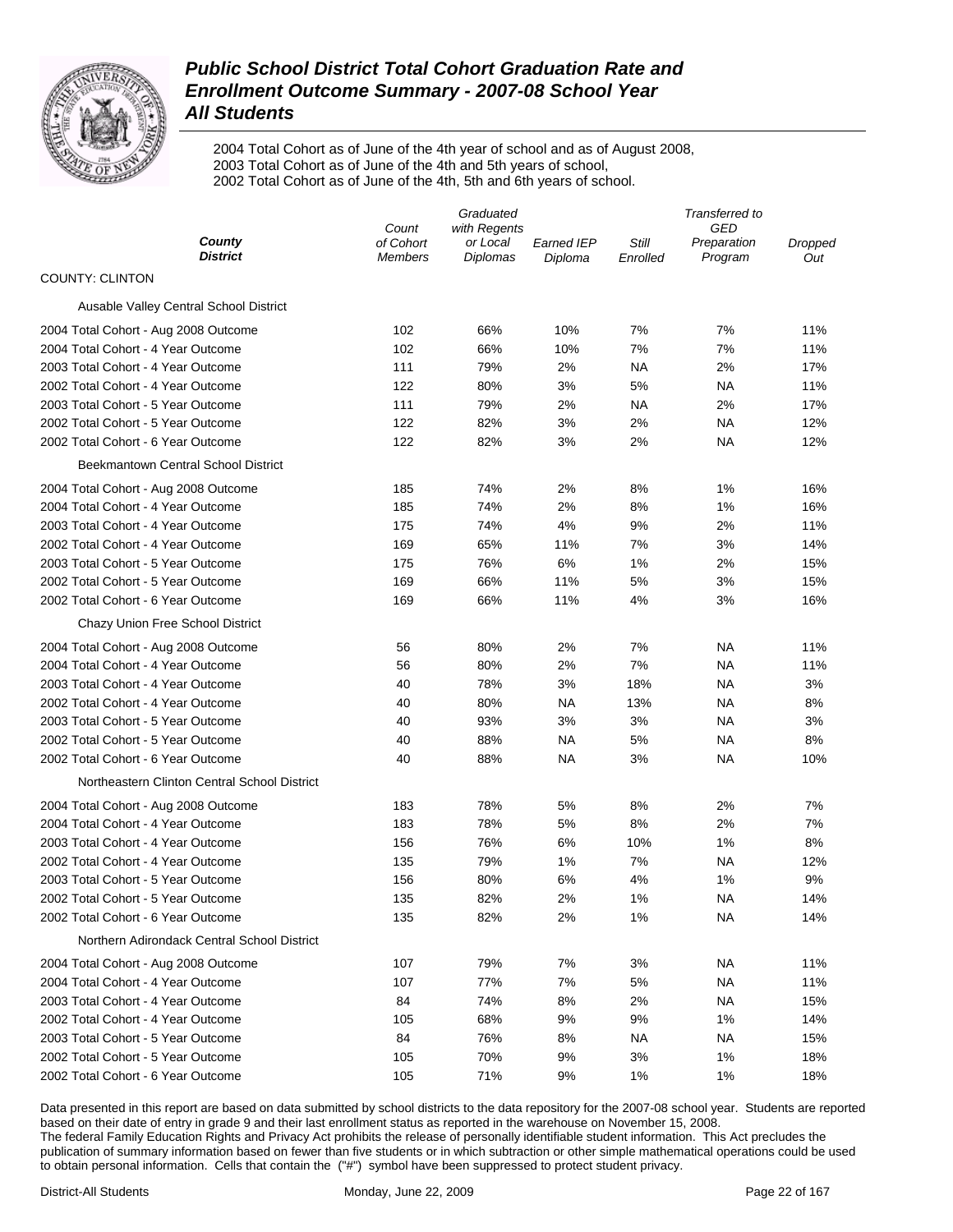

2004 Total Cohort as of June of the 4th year of school and as of August 2008, 2003 Total Cohort as of June of the 4th and 5th years of school, 2002 Total Cohort as of June of the 4th, 5th and 6th years of school.

|                                      | Count                       | Transferred to<br>GED                       |                              |                   |                        |                       |
|--------------------------------------|-----------------------------|---------------------------------------------|------------------------------|-------------------|------------------------|-----------------------|
| County<br><b>District</b>            | of Cohort<br><b>Members</b> | with Regents<br>or Local<br><b>Diplomas</b> | <b>Earned IEP</b><br>Diploma | Still<br>Enrolled | Preparation<br>Program | <b>Dropped</b><br>Out |
| <b>COUNTY: CLINTON</b>               |                             |                                             |                              |                   |                        |                       |
| <b>Peru Central School District</b>  |                             |                                             |                              |                   |                        |                       |
| 2004 Total Cohort - Aug 2008 Outcome | 202                         | 73%                                         | 3%                           | 12%               | 5%                     | 7%                    |
| 2004 Total Cohort - 4 Year Outcome   | 202                         | 73%                                         | 3%                           | 12%               | 5%                     | 7%                    |
| 2003 Total Cohort - 4 Year Outcome   | 193                         | 75%                                         | 4%                           | 6%                | 3%                     | 12%                   |
| 2002 Total Cohort - 4 Year Outcome   | 184                         | 80%                                         | 2%                           | 7%                | 1%                     | 10%                   |
| 2003 Total Cohort - 5 Year Outcome   | 193                         | 76%                                         | 5%                           | 3%                | 3%                     | 13%                   |
| 2002 Total Cohort - 5 Year Outcome   | 184                         | 80%                                         | 3%                           | 5%                | 2%                     | 10%                   |
| 2002 Total Cohort - 6 Year Outcome   | 184                         | 80%                                         | 3%                           | 4%                | 2%                     | 11%                   |
| Plattsburgh City School District     |                             |                                             |                              |                   |                        |                       |
| 2004 Total Cohort - Aug 2008 Outcome | 182                         | 80%                                         | 3%                           | 7%                | 4%                     | 7%                    |
| 2004 Total Cohort - 4 Year Outcome   | 182                         | 78%                                         | 3%                           | 8%                | 4%                     | 7%                    |
| 2003 Total Cohort - 4 Year Outcome   | 178                         | 77%                                         | 3%                           | 8%                | 4%                     | 7%                    |
| 2002 Total Cohort - 4 Year Outcome   | 208                         | 75%                                         | 2%                           | 8%                | 5%                     | 10%                   |
| 2003 Total Cohort - 5 Year Outcome   | 178                         | 78%                                         | 3%                           | 6%                | 4%                     | 8%                    |
| 2002 Total Cohort - 5 Year Outcome   | 208                         | 79%                                         | 3%                           | 2%                | 6%                     | 10%                   |
| 2002 Total Cohort - 6 Year Outcome   | 208                         | 79%                                         | 3%                           | 2%                | 6%                     | 10%                   |
| Saranac Central School District      |                             |                                             |                              |                   |                        |                       |
| 2004 Total Cohort - Aug 2008 Outcome | 188                         | 78%                                         | 3%                           | 7%                | <b>NA</b>              | 12%                   |
| 2004 Total Cohort - 4 Year Outcome   | 188                         | 78%                                         | 3%                           | 7%                | <b>NA</b>              | 12%                   |
| 2003 Total Cohort - 4 Year Outcome   | 154                         | 77%                                         | 3%                           | 10%               | <b>NA</b>              | 10%                   |
| 2002 Total Cohort - 4 Year Outcome   | 153                         | 84%                                         | 3%                           | 7%                | <b>NA</b>              | 6%                    |
| 2003 Total Cohort - 5 Year Outcome   | 154                         | 79%                                         | 5%                           | 5%                | <b>NA</b>              | 12%                   |
| 2002 Total Cohort - 5 Year Outcome   | 153                         | 88%                                         | 4%                           | 2%                | <b>NA</b>              | 7%                    |
| 2002 Total Cohort - 6 Year Outcome   | 153                         | 88%                                         | 4%                           | 2%                | <b>NA</b>              | 7%                    |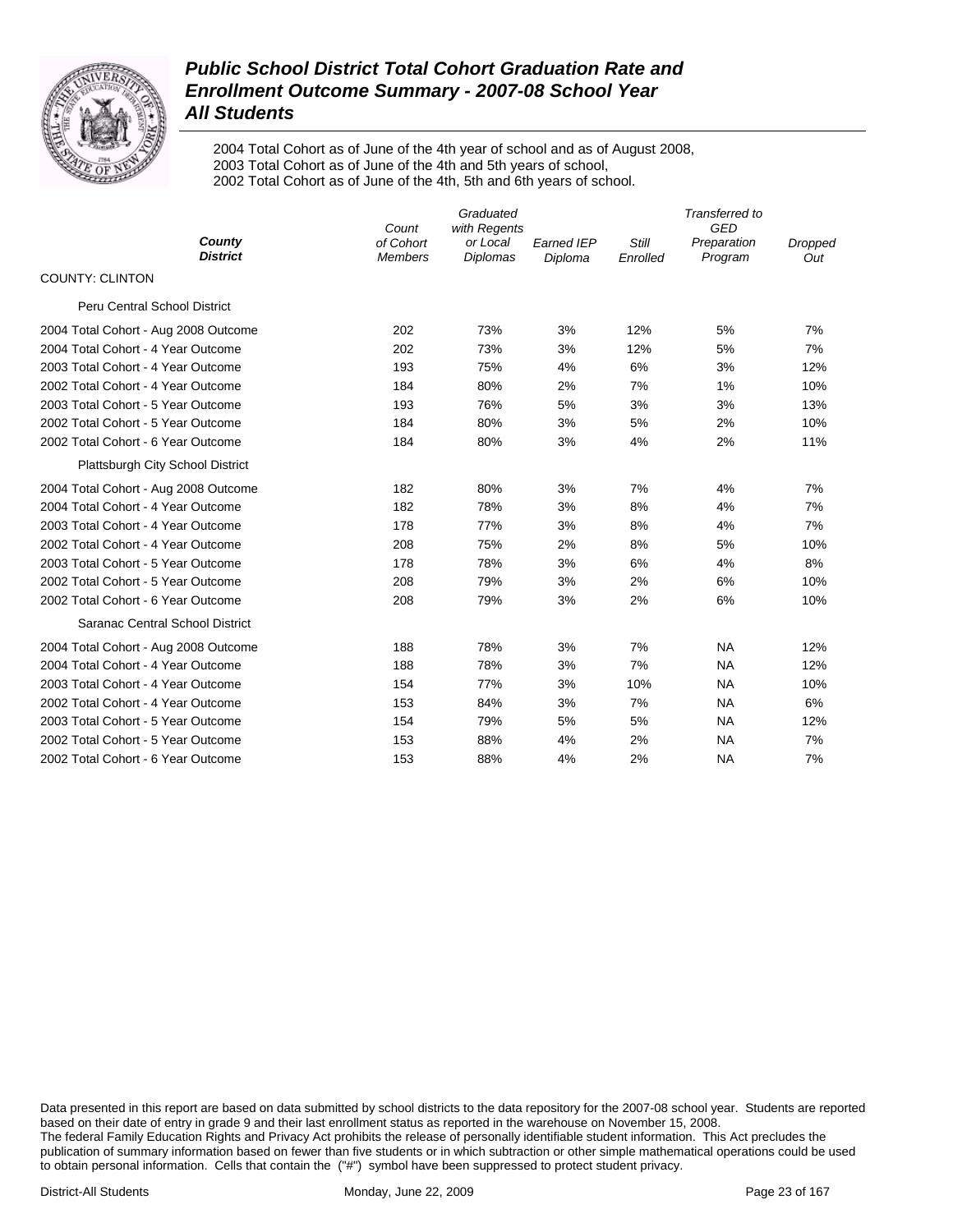

2004 Total Cohort as of June of the 4th year of school and as of August 2008, 2003 Total Cohort as of June of the 4th and 5th years of school, 2002 Total Cohort as of June of the 4th, 5th and 6th years of school.

|                                           | Graduated                   |                             |                       | Transferred to    |                        |                |  |
|-------------------------------------------|-----------------------------|-----------------------------|-----------------------|-------------------|------------------------|----------------|--|
|                                           | with Regents<br>Count       |                             |                       | GED               |                        |                |  |
| County<br><b>District</b>                 | of Cohort<br><b>Members</b> | or Local<br><b>Diplomas</b> | Earned IEP<br>Diploma | Still<br>Enrolled | Preparation<br>Program | Dropped<br>Out |  |
| <b>COUNTY: COLUMBIA</b>                   |                             |                             |                       |                   |                        |                |  |
| Berkshire Union Free School District      |                             |                             |                       |                   |                        |                |  |
| 2004 Total Cohort - Aug 2008 Outcome      | 13                          | 8%                          | NA                    | 31%               | 62%                    | ΝA             |  |
| 2004 Total Cohort - 4 Year Outcome        | 13                          | 8%                          | NA                    | 31%               | 62%                    | NA             |  |
| 2003 Total Cohort - 4 Year Outcome        | 9                           | <b>NA</b>                   | NA                    | ΝA                | 100%                   | NA             |  |
| 2002 Total Cohort - 4 Year Outcome        | 12                          | 25%                         | 25%                   | 8%                | 42%                    | NA             |  |
| 2003 Total Cohort - 5 Year Outcome        | 9                           | <b>NA</b>                   | <b>NA</b>             | ΝA                | 100%                   | NA             |  |
| 2002 Total Cohort - 5 Year Outcome        | 12                          | 25%                         | 25%                   | ΝA                | 50%                    | ΝA             |  |
| 2002 Total Cohort - 6 Year Outcome        | 12                          | 25%                         | 25%                   | ΝA                | 50%                    | NA             |  |
| <b>Chatham Central School District</b>    |                             |                             |                       |                   |                        |                |  |
| 2004 Total Cohort - Aug 2008 Outcome      | 109                         | 85%                         | 1%                    | 4%                | 2%                     | 8%             |  |
| 2004 Total Cohort - 4 Year Outcome        | 109                         | 85%                         | 1%                    | 4%                | 2%                     | 8%             |  |
| 2003 Total Cohort - 4 Year Outcome        | 123                         | 87%                         | 1%                    | 6%                | 1%                     | 6%             |  |
| 2002 Total Cohort - 4 Year Outcome        | 120                         | 88%                         | <b>NA</b>             | 3%                | 2%                     | 8%             |  |
| 2003 Total Cohort - 5 Year Outcome        | 123                         | 89%                         | 2%                    | ΝA                | 1%                     | 9%             |  |
| 2002 Total Cohort - 5 Year Outcome        | 120                         | 88%                         | NA                    | 3%                | 2%                     | 8%             |  |
| 2002 Total Cohort - 6 Year Outcome        | 120                         | 88%                         | <b>NA</b>             | 3%                | 2%                     | 8%             |  |
| <b>Germantown Central School District</b> |                             |                             |                       |                   |                        |                |  |
| 2004 Total Cohort - Aug 2008 Outcome      | 63                          | 90%                         | NA                    | 2%                | ΝA                     | 8%             |  |
| 2004 Total Cohort - 4 Year Outcome        | 63                          | 90%                         | <b>NA</b>             | 2%                | ΝA                     | 8%             |  |
| 2003 Total Cohort - 4 Year Outcome        | 63                          | 86%                         | NA                    | 2%                | ΝA                     | 13%            |  |
| 2002 Total Cohort - 4 Year Outcome        | 58                          | 71%                         | 9%                    | 2%                | NA                     | 17%            |  |
| 2003 Total Cohort - 5 Year Outcome        | 63                          | 86%                         | 2%                    | <b>NA</b>         | <b>NA</b>              | 13%            |  |
| 2002 Total Cohort - 5 Year Outcome        | 58                          | 72%                         | 9%                    | NA                | NA                     | 17%            |  |
| 2002 Total Cohort - 6 Year Outcome        | 58                          | 72%                         | 9%                    | ΝA                | NA                     | 17%            |  |
| Hudson City School District               |                             |                             |                       |                   |                        |                |  |
| 2004 Total Cohort - Aug 2008 Outcome      | 192                         | 63%                         | 8%                    | 11%               | 1%                     | 18%            |  |
| 2004 Total Cohort - 4 Year Outcome        | 192                         | 62%                         | 8%                    | 11%               | 1%                     | 18%            |  |
| 2003 Total Cohort - 4 Year Outcome        | 157                         | 57%                         | 8%                    | 13%               | 3%                     | 18%            |  |
| 2002 Total Cohort - 4 Year Outcome        | 179                         | 57%                         | 7%                    | 11%               | 4%                     | 21%            |  |
| 2003 Total Cohort - 5 Year Outcome        | 157                         | 66%                         | 8%                    | 1%                | 3%                     | 22%            |  |
| 2002 Total Cohort - 5 Year Outcome        | 179                         | 62%                         | 8%                    | 2%                | 4%                     | 25%            |  |
| 2002 Total Cohort - 6 Year Outcome        | 179                         | 62%                         | 8%                    | 1%                | 4%                     | 25%            |  |
| Kinderhook Central School District        |                             |                             |                       |                   |                        |                |  |
| 2004 Total Cohort - Aug 2008 Outcome      | 175                         | 81%                         | 2%                    | 10%               | ΝA                     | 6%             |  |
| 2004 Total Cohort - 4 Year Outcome        | 175                         | 80%                         | 2%                    | 11%               | ΝA                     | 6%             |  |
| 2003 Total Cohort - 4 Year Outcome        | 178                         | 81%                         | 1%                    | 9%                | <b>NA</b>              | 9%             |  |
| 2002 Total Cohort - 4 Year Outcome        | 190                         | 86%                         | 2%                    | 7%                | 1%                     | 4%             |  |
| 2003 Total Cohort - 5 Year Outcome        | 178                         | 86%                         | 1%                    | 3%                | <b>NA</b>              | 10%            |  |
| 2002 Total Cohort - 5 Year Outcome        | 190                         | 88%                         | 2%                    | 4%                | 1%                     | 6%             |  |
| 2002 Total Cohort - 6 Year Outcome        | 190                         | 88%                         | 2%                    | 3%                | 1%                     | 6%             |  |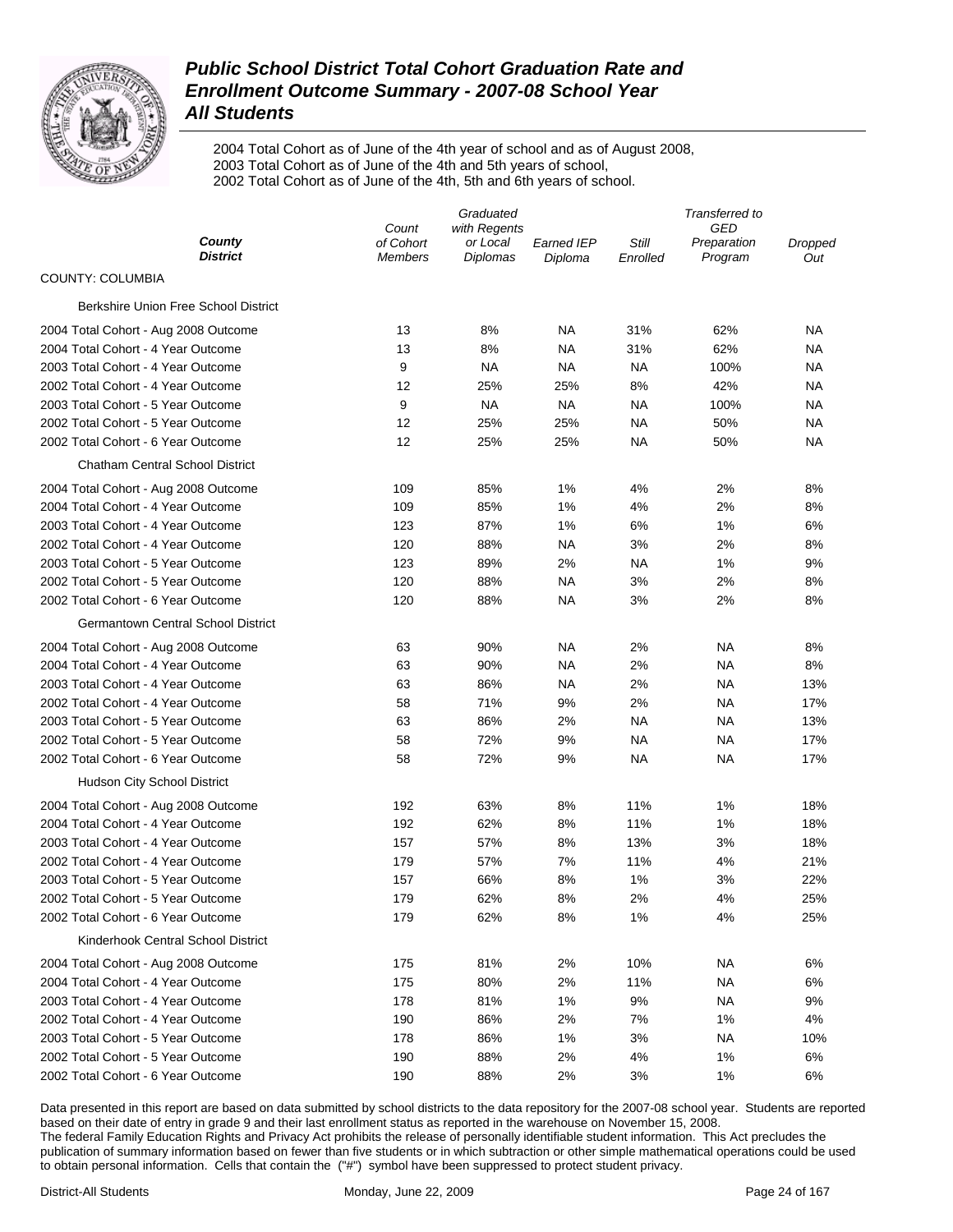

2004 Total Cohort as of June of the 4th year of school and as of August 2008, 2003 Total Cohort as of June of the 4th and 5th years of school, 2002 Total Cohort as of June of the 4th, 5th and 6th years of school.

|                                       | Count                       | Graduated                            |                              |                   | Transferred to<br><b>GED</b> |                |
|---------------------------------------|-----------------------------|--------------------------------------|------------------------------|-------------------|------------------------------|----------------|
| County<br><b>District</b>             | of Cohort<br><b>Members</b> | with Regents<br>or Local<br>Diplomas | <b>Earned IEP</b><br>Diploma | Still<br>Enrolled | Preparation<br>Program       | Dropped<br>Out |
| <b>COUNTY: COLUMBIA</b>               |                             |                                      |                              |                   |                              |                |
| New Lebanon Central School District   |                             |                                      |                              |                   |                              |                |
| 2004 Total Cohort - Aug 2008 Outcome  | 56                          | 86%                                  | <b>NA</b>                    | 4%                | <b>NA</b>                    | 11%            |
| 2004 Total Cohort - 4 Year Outcome    | 56                          | 86%                                  | <b>NA</b>                    | 4%                | <b>NA</b>                    | 11%            |
| 2003 Total Cohort - 4 Year Outcome    | 53                          | 77%                                  | 2%                           | 13%               | <b>NA</b>                    | 8%             |
| 2002 Total Cohort - 4 Year Outcome    | 53                          | 74%                                  | 2%                           | 15%               | 4%                           | 6%             |
| 2003 Total Cohort - 5 Year Outcome    | 53                          | 85%                                  | 2%                           | 2%                | <b>NA</b>                    | 11%            |
| 2002 Total Cohort - 5 Year Outcome    | 53                          | 79%                                  | 6%                           | 4%                | 4%                           | 8%             |
| 2002 Total Cohort - 6 Year Outcome    | 53                          | 79%                                  | 6%                           | 2%                | 4%                           | 9%             |
| Taconic Hills Central School District |                             |                                      |                              |                   |                              |                |
| 2004 Total Cohort - Aug 2008 Outcome  | 161                         | 80%                                  | 3%                           | 6%                | 1%                           | 10%            |
| 2004 Total Cohort - 4 Year Outcome    | 161                         | 79%                                  | 3%                           | 7%                | 1%                           | 10%            |
| 2003 Total Cohort - 4 Year Outcome    | 158                         | 73%                                  | 1%                           | 11%               | 3%                           | 12%            |
| 2002 Total Cohort - 4 Year Outcome    | 156                         | 71%                                  | 2%                           | 10%               | <b>NA</b>                    | 17%            |
| 2003 Total Cohort - 5 Year Outcome    | 158                         | 78%                                  | 2%                           | 2%                | 3%                           | 16%            |
| 2002 Total Cohort - 5 Year Outcome    | 156                         | 74%                                  | 2%                           | 4%                | <b>NA</b>                    | 21%            |
| 2002 Total Cohort - 6 Year Outcome    | 156                         | 74%                                  | 4%                           | 1%                | NA                           | 22%            |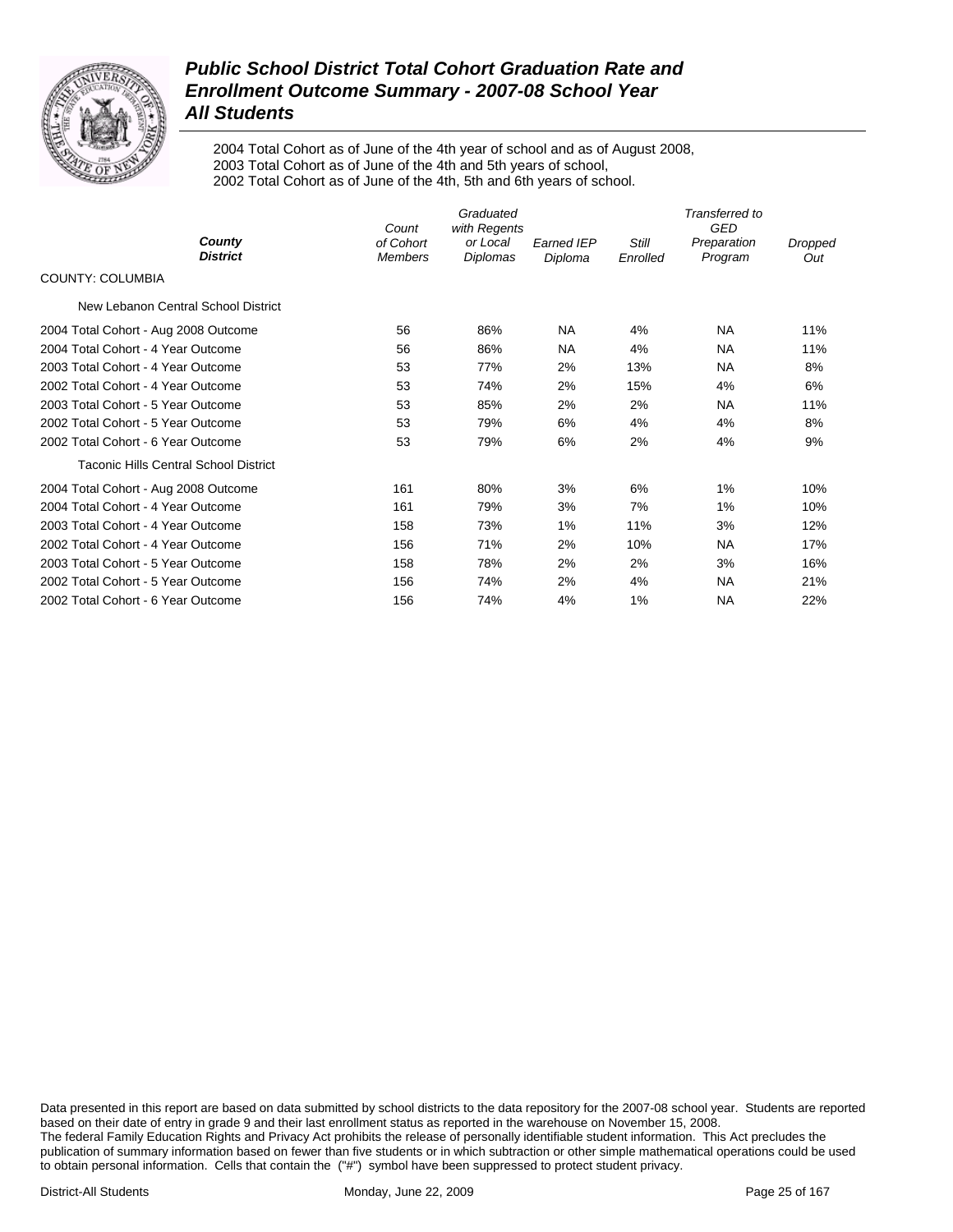

2004 Total Cohort as of June of the 4th year of school and as of August 2008, 2003 Total Cohort as of June of the 4th and 5th years of school, 2002 Total Cohort as of June of the 4th, 5th and 6th years of school.

|                                            | Graduated                   |                             |                       | Transferred to    |                        |                |  |
|--------------------------------------------|-----------------------------|-----------------------------|-----------------------|-------------------|------------------------|----------------|--|
|                                            | Count                       | with Regents                |                       |                   | GED                    |                |  |
| County<br><b>District</b>                  | of Cohort<br><b>Members</b> | or Local<br><b>Diplomas</b> | Earned IEP<br>Diploma | Still<br>Enrolled | Preparation<br>Program | Dropped<br>Out |  |
| COUNTY: CORTLAND                           |                             |                             |                       |                   |                        |                |  |
| <b>Cincinnatus Central School District</b> |                             |                             |                       |                   |                        |                |  |
| 2004 Total Cohort - Aug 2008 Outcome       | 45                          | 60%                         | 2%                    | 22%               | 9%                     | 7%             |  |
| 2004 Total Cohort - 4 Year Outcome         | 45                          | 60%                         | 2%                    | 22%               | 9%                     | 7%             |  |
| 2003 Total Cohort - 4 Year Outcome         | 44                          | 57%                         | 9%                    | 16%               | 9%                     | 9%             |  |
| 2002 Total Cohort - 4 Year Outcome         | 53                          | 58%                         | 6%                    | 17%               | 13%                    | 6%             |  |
| 2003 Total Cohort - 5 Year Outcome         | 44                          | 66%                         | 9%                    | 7%                | 9%                     | 9%             |  |
| 2002 Total Cohort - 5 Year Outcome         | 53                          | 68%                         | 6%                    | 2%                | 13%                    | 11%            |  |
| 2002 Total Cohort - 6 Year Outcome         | 53                          | 70%                         | 6%                    | ΝA                | 13%                    | 11%            |  |
| <b>Cortland City School District</b>       |                             |                             |                       |                   |                        |                |  |
| 2004 Total Cohort - Aug 2008 Outcome       | 234                         | 76%                         | 2%                    | 8%                | 3%                     | 11%            |  |
| 2004 Total Cohort - 4 Year Outcome         | 234                         | 76%                         | 2%                    | 9%                | 3%                     | 11%            |  |
| 2003 Total Cohort - 4 Year Outcome         | 218                         | 71%                         | 5%                    | 14%               | 2%                     | 8%             |  |
| 2002 Total Cohort - 4 Year Outcome         | 224                         | 69%                         | 3%                    | 10%               | 1%                     | 17%            |  |
| 2003 Total Cohort - 5 Year Outcome         | 218                         | 80%                         | 6%                    | 0%                | 2%                     | 12%            |  |
| 2002 Total Cohort - 5 Year Outcome         | 224                         | 74%                         | 3%                    | 1%                | 3%                     | 19%            |  |
| 2002 Total Cohort - 6 Year Outcome         | 224                         | 74%                         | 3%                    | 0%                | 3%                     | 19%            |  |
| <b>Homer Central School District</b>       |                             |                             |                       |                   |                        |                |  |
| 2004 Total Cohort - Aug 2008 Outcome       | 195                         | 87%                         | 4%                    | 2%                | 1%                     | 6%             |  |
| 2004 Total Cohort - 4 Year Outcome         | 195                         | 86%                         | 4%                    | 3%                | 1%                     | 6%             |  |
| 2003 Total Cohort - 4 Year Outcome         | 191                         | 76%                         | 7%                    | 8%                | 3%                     | 6%             |  |
| 2002 Total Cohort - 4 Year Outcome         | 200                         | 79%                         | 2%                    | 6%                | 3%                     | 11%            |  |
| 2003 Total Cohort - 5 Year Outcome         | 191                         | 81%                         | 8%                    | 1%                | 3%                     | 8%             |  |
| 2002 Total Cohort - 5 Year Outcome         | 200                         | 80%                         | 3%                    | NA                | 3%                     | 15%            |  |
| 2002 Total Cohort - 6 Year Outcome         | 200                         | 80%                         | 3%                    | NA                | 3%                     | 15%            |  |
| <b>Marathon Central School District</b>    |                             |                             |                       |                   |                        |                |  |
| 2004 Total Cohort - Aug 2008 Outcome       | 79                          | 86%                         | 4%                    | 3%                | NA                     | 8%             |  |
| 2004 Total Cohort - 4 Year Outcome         | 79                          | 86%                         | 4%                    | 3%                | <b>NA</b>              | 8%             |  |
| 2003 Total Cohort - 4 Year Outcome         | 91                          | 79%                         | 4%                    | 9%                | 2%                     | 5%             |  |
| 2002 Total Cohort - 4 Year Outcome         | 82                          | 74%                         | 6%                    | 5%                | 7%                     | 7%             |  |
| 2003 Total Cohort - 5 Year Outcome         | 91                          | 82%                         | 5%                    | 1%                | 2%                     | 9%             |  |
| 2002 Total Cohort - 5 Year Outcome         | 82                          | 74%                         | 6%                    | 2%                | 7%                     | 10%            |  |
| 2002 Total Cohort - 6 Year Outcome         | 82                          | 74%                         | $6\%$                 | 2%                | 7%                     | 10%            |  |
| <b>Mcgraw Central School District</b>      |                             |                             |                       |                   |                        |                |  |
| 2004 Total Cohort - Aug 2008 Outcome       | 46                          | 70%                         | 11%                   | 4%                | 2%                     | 13%            |  |
| 2004 Total Cohort - 4 Year Outcome         | 46                          | 67%                         | 11%                   | 7%                | 2%                     | 13%            |  |
| 2003 Total Cohort - 4 Year Outcome         | 50                          | 84%                         | 6%                    | 4%                | 4%                     | 2%             |  |
| 2002 Total Cohort - 4 Year Outcome         | 50                          | 72%                         | 2%                    | 12%               | <b>NA</b>              | 14%            |  |
| 2003 Total Cohort - 5 Year Outcome         | 50                          | 84%                         | 6%                    | 2%                | 4%                     | 4%             |  |
| 2002 Total Cohort - 5 Year Outcome         | 50                          | 82%                         | 2%                    | 2%                | <b>NA</b>              | 14%            |  |
| 2002 Total Cohort - 6 Year Outcome         | 50                          | 82%                         | 2%                    | 2%                | <b>NA</b>              | 14%            |  |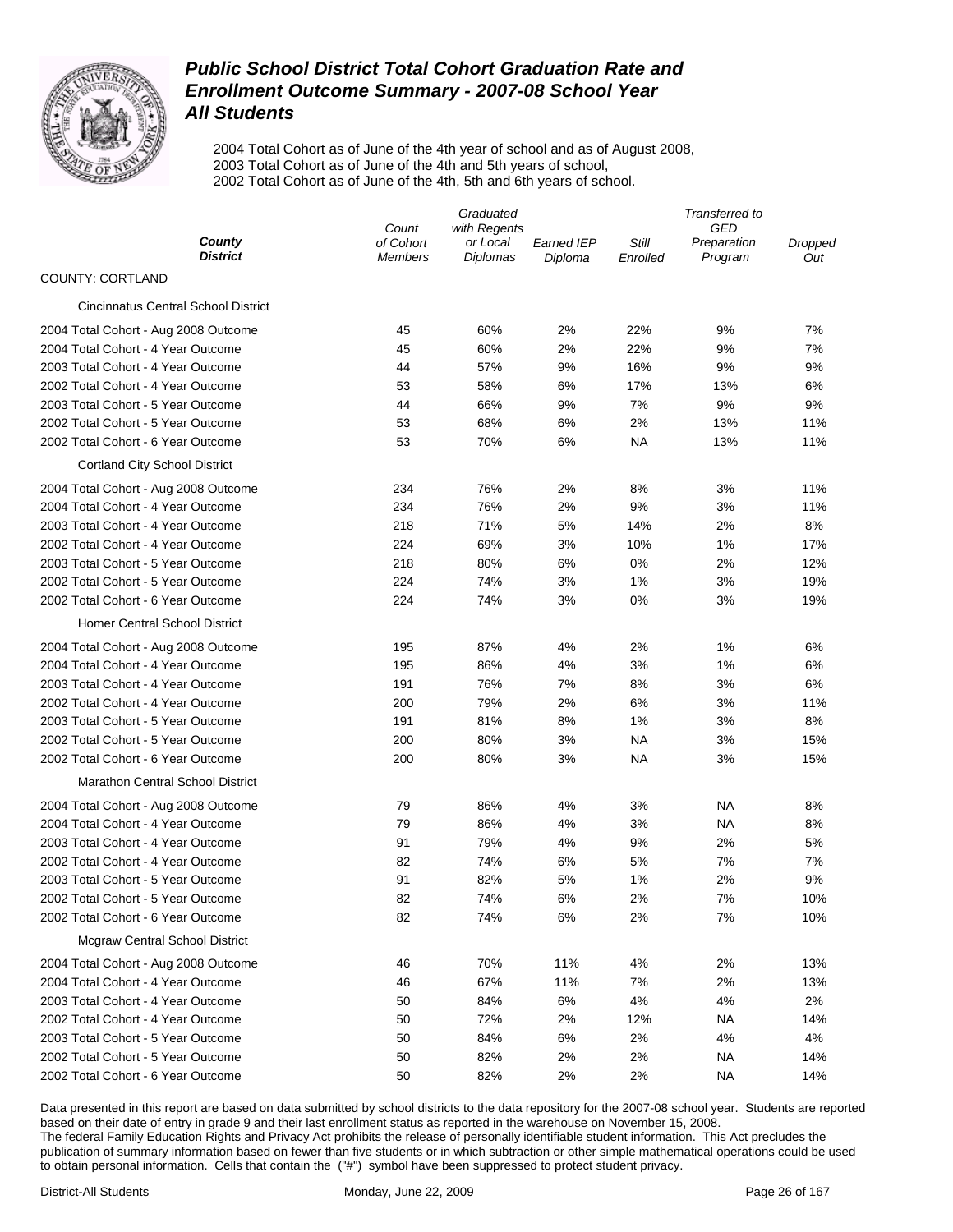

2004 Total Cohort as of June of the 4th year of school and as of August 2008, 2003 Total Cohort as of June of the 4th and 5th years of school, 2002 Total Cohort as of June of the 4th, 5th and 6th years of school.

|                                          | Graduated          |                      |                       | Transferred to |                        |                |  |
|------------------------------------------|--------------------|----------------------|-----------------------|----------------|------------------------|----------------|--|
| County                                   | Count<br>of Cohort | with Regents         |                       | Still          | GED                    |                |  |
| <b>District</b>                          | <b>Members</b>     | or Local<br>Diplomas | Earned IEP<br>Diploma | Enrolled       | Preparation<br>Program | Dropped<br>Out |  |
| <b>COUNTY: DELAWARE</b>                  |                    |                      |                       |                |                        |                |  |
| Andes Central School District            |                    |                      |                       |                |                        |                |  |
| 2004 Total Cohort - Aug 2008 Outcome     | 11                 | 82%                  | NA                    | NA             | NA                     | 18%            |  |
| 2004 Total Cohort - 4 Year Outcome       | 11                 | 82%                  | NA                    | NA             | <b>NA</b>              | 18%            |  |
| 2003 Total Cohort - 4 Year Outcome       | 16                 | 94%                  | NA                    | NA             | NA                     | 6%             |  |
| 2002 Total Cohort - 4 Year Outcome       | 13                 | 92%                  | <b>NA</b>             | 8%             | NA                     | <b>NA</b>      |  |
| 2003 Total Cohort - 5 Year Outcome       | 16                 | 94%                  | NA                    | NA             | NA                     | 6%             |  |
| 2002 Total Cohort - 5 Year Outcome       | 13                 | 92%                  | NA                    | 8%             | NA                     | <b>NA</b>      |  |
| 2002 Total Cohort - 6 Year Outcome       | 13                 | 92%                  | NA                    | 8%             | <b>NA</b>              | <b>NA</b>      |  |
| Charlotte Valley Central School District |                    |                      |                       |                |                        |                |  |
| 2004 Total Cohort - Aug 2008 Outcome     | 36                 | 64%                  | 11%                   | 11%            | 3%                     | 11%            |  |
| 2004 Total Cohort - 4 Year Outcome       | 36                 | 64%                  | 11%                   | 11%            | 3%                     | 11%            |  |
| 2003 Total Cohort - 4 Year Outcome       | 35                 | 69%                  | 3%                    | 6%             | 3%                     | 20%            |  |
| 2002 Total Cohort - 4 Year Outcome       | 34                 | 59%                  | 6%                    | 6%             | 3%                     | 26%            |  |
| 2003 Total Cohort - 5 Year Outcome       | 35                 | 74%                  | 3%                    | <b>NA</b>      | 3%                     | 20%            |  |
| 2002 Total Cohort - 5 Year Outcome       | 34                 | 65%                  | 6%                    | <b>NA</b>      | 3%                     | 26%            |  |
| 2002 Total Cohort - 6 Year Outcome       | 34                 | 65%                  | 6%                    | <b>NA</b>      | 3%                     | 26%            |  |
| Delhi Central School District            |                    |                      |                       |                |                        |                |  |
| 2004 Total Cohort - Aug 2008 Outcome     | 89                 | 89%                  | 1%                    | 4%             | 1%                     | 4%             |  |
| 2004 Total Cohort - 4 Year Outcome       | 89                 | 87%                  | 1%                    | 7%             | 1%                     | 4%             |  |
| 2003 Total Cohort - 4 Year Outcome       | 88                 | 84%                  | 1%                    | 6%             | <b>NA</b>              | 9%             |  |
| 2002 Total Cohort - 4 Year Outcome       | 101                | 79%                  | 6%                    | 9%             | NA                     | 6%             |  |
| 2003 Total Cohort - 5 Year Outcome       | 88                 | 88%                  | 1%                    | 1%             | 1%                     | 9%             |  |
| 2002 Total Cohort - 5 Year Outcome       | 101                | 80%                  | 8%                    | 5%             | <b>NA</b>              | 7%             |  |
| 2002 Total Cohort - 6 Year Outcome       | 101                | 80%                  | 8%                    | 4%             | <b>NA</b>              | 8%             |  |
| Downsville Central School District       |                    |                      |                       |                |                        |                |  |
| 2004 Total Cohort - Aug 2008 Outcome     | 37                 | 89%                  | 3%                    | 3%             | NA                     | 5%             |  |
| 2004 Total Cohort - 4 Year Outcome       | 37                 | 89%                  | 3%                    | 3%             | NA                     | 5%             |  |
| 2003 Total Cohort - 4 Year Outcome       | 36                 | 97%                  | NA                    | 3%             | NA                     | <b>NA</b>      |  |
| 2002 Total Cohort - 4 Year Outcome       | 27                 | 96%                  | 4%                    | NA             | NA                     | ΝA             |  |
| 2003 Total Cohort - 5 Year Outcome       | 36                 | 100%                 | NA                    | NA             | NA                     | NA             |  |
| 2002 Total Cohort - 5 Year Outcome       | 27                 | 96%                  | 4%                    | <b>NA</b>      | <b>NA</b>              | NA             |  |
| 2002 Total Cohort - 6 Year Outcome       | 27                 | 96%                  | 4%                    | <b>NA</b>      | <b>NA</b>              | ΝA             |  |
| <b>Franklin Central School District</b>  |                    |                      |                       |                |                        |                |  |
| 2004 Total Cohort - Aug 2008 Outcome     | 20                 | 80%                  | 5%                    | 10%            | ΝA                     | 5%             |  |
| 2004 Total Cohort - 4 Year Outcome       | 20                 | 80%                  | 5%                    | 10%            | <b>NA</b>              | 5%             |  |
| 2003 Total Cohort - 4 Year Outcome       | 36                 | 86%                  | 3%                    | <b>NA</b>      | 3%                     | 8%             |  |
| 2002 Total Cohort - 4 Year Outcome       | 30                 | 83%                  | <b>NA</b>             | 3%             | 3%                     | 10%            |  |
| 2003 Total Cohort - 5 Year Outcome       | 36                 | 86%                  | 3%                    | <b>NA</b>      | 3%                     | 8%             |  |
| 2002 Total Cohort - 5 Year Outcome       | 30                 | 87%                  | <b>NA</b>             | <b>NA</b>      | 3%                     | 10%            |  |
| 2002 Total Cohort - 6 Year Outcome       | 30                 | 87%                  | NA                    | <b>NA</b>      | 3%                     | 10%            |  |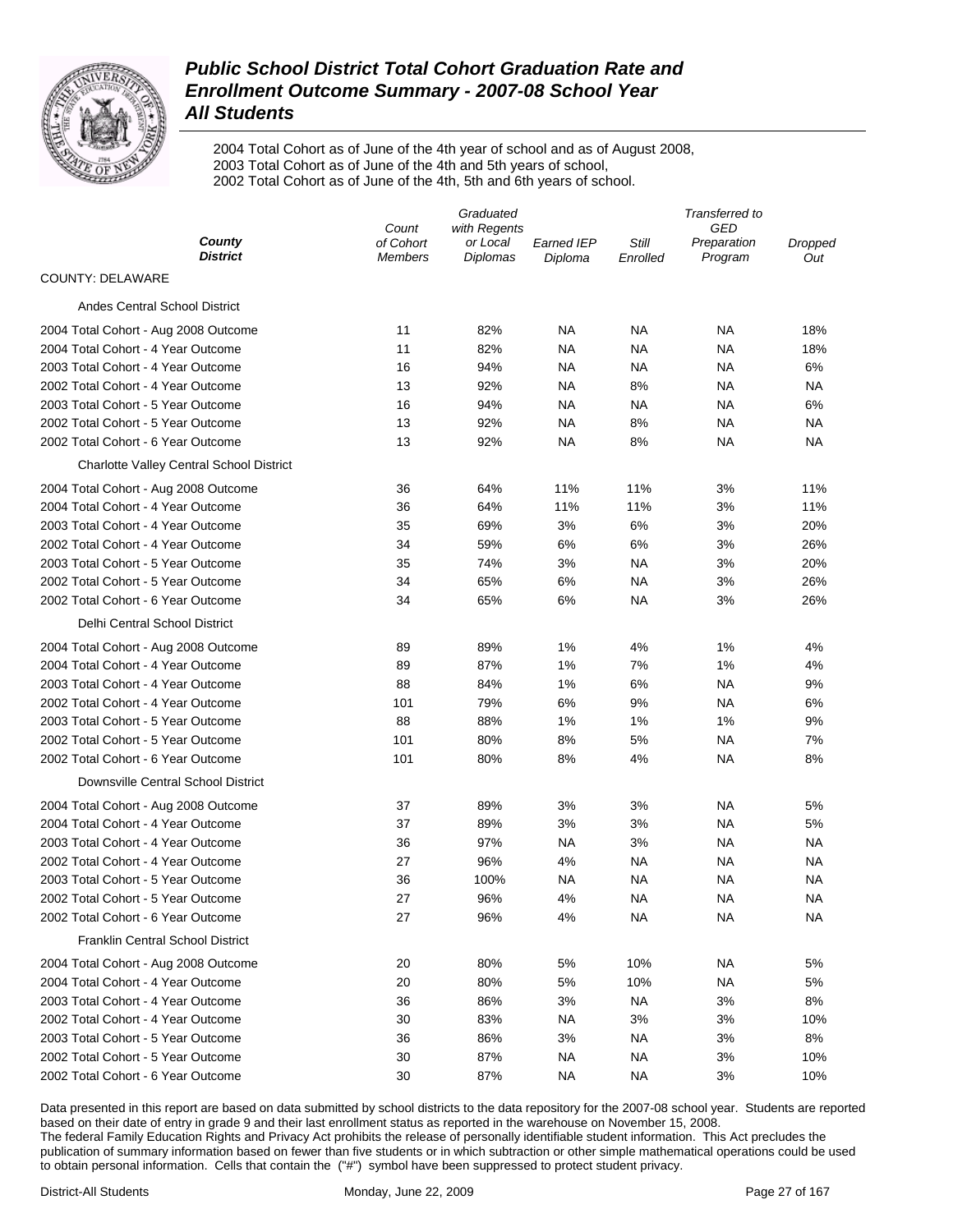

2004 Total Cohort as of June of the 4th year of school and as of August 2008, 2003 Total Cohort as of June of the 4th and 5th years of school, 2002 Total Cohort as of June of the 4th, 5th and 6th years of school.

|                                         |                             | Graduated                   | Transferred to        |                   |                        |                |
|-----------------------------------------|-----------------------------|-----------------------------|-----------------------|-------------------|------------------------|----------------|
|                                         | Count                       | with Regents                |                       |                   | GED                    |                |
| County<br><b>District</b>               | of Cohort<br><b>Members</b> | or Local<br><b>Diplomas</b> | Earned IEP<br>Diploma | Still<br>Enrolled | Preparation<br>Program | Dropped<br>Out |
| <b>COUNTY: DELAWARE</b>                 |                             |                             |                       |                   |                        |                |
| <b>Hancock Central School District</b>  |                             |                             |                       |                   |                        |                |
| 2004 Total Cohort - Aug 2008 Outcome    | 49                          | 73%                         | 4%                    | 10%               | 2%                     | 10%            |
| 2004 Total Cohort - 4 Year Outcome      | 49                          | 73%                         | 4%                    | 10%               | 2%                     | 10%            |
| 2003 Total Cohort - 4 Year Outcome      | 35                          | 77%                         | 3%                    | 11%               | ΝA                     | 9%             |
| 2002 Total Cohort - 4 Year Outcome      | 48                          | 71%                         | NA                    | 21%               | 2%                     | 6%             |
| 2003 Total Cohort - 5 Year Outcome      | 35                          | 80%                         | 3%                    | 6%                | ΝA                     | 11%            |
| 2002 Total Cohort - 5 Year Outcome      | 48                          | 85%                         | 2%                    | 2%                | 2%                     | 8%             |
| 2002 Total Cohort - 6 Year Outcome      | 48                          | 88%                         | 2%                    | ΝA                | 2%                     | 8%             |
| Margaretville Central School District   |                             |                             |                       |                   |                        |                |
| 2004 Total Cohort - Aug 2008 Outcome    | 41                          | 80%                         | 7%                    | 5%                | 2%                     | 5%             |
| 2004 Total Cohort - 4 Year Outcome      | 41                          | 80%                         | 7%                    | 5%                | 2%                     | 5%             |
| 2003 Total Cohort - 4 Year Outcome      | 41                          | 83%                         | 5%                    | 7%                | ΝA                     | 5%             |
| 2002 Total Cohort - 4 Year Outcome      | 43                          | 77%                         | 5%                    | 12%               | ΝA                     | 7%             |
| 2003 Total Cohort - 5 Year Outcome      | 41                          | 88%                         | 5%                    | 2%                | ΝA                     | 5%             |
| 2002 Total Cohort - 5 Year Outcome      | 43                          | 81%                         | 9%                    | 2%                | ΝA                     | 7%             |
| 2002 Total Cohort - 6 Year Outcome      | 43                          | 81%                         | 9%                    | ΝA                | ΝA                     | 9%             |
| Roxbury Central School District         |                             |                             |                       |                   |                        |                |
| 2004 Total Cohort - Aug 2008 Outcome    | 25                          | 68%                         | 8%                    | 12%               | 4%                     | 8%             |
| 2004 Total Cohort - 4 Year Outcome      | 25                          | 68%                         | 8%                    | 12%               | 4%                     | 8%             |
| 2003 Total Cohort - 4 Year Outcome      | 32                          | 81%                         | 3%                    | 9%                | ΝA                     | 6%             |
| 2002 Total Cohort - 4 Year Outcome      | 34                          | 88%                         | <b>NA</b>             | 12%               | NA                     | ΝA             |
| 2003 Total Cohort - 5 Year Outcome      | 32                          | 81%                         | 3%                    | 9%                | <b>NA</b>              | 6%             |
| 2002 Total Cohort - 5 Year Outcome      | 34                          | 88%                         | <b>NA</b>             | 12%               | NA                     | ΝA             |
| 2002 Total Cohort - 6 Year Outcome      | 34                          | 88%                         | NA                    | 12%               | NA                     | NA             |
| Sidney Central School District          |                             |                             |                       |                   |                        |                |
| 2004 Total Cohort - Aug 2008 Outcome    | 96                          | 74%                         | 3%                    | 13%               | NA                     | 10%            |
| 2004 Total Cohort - 4 Year Outcome      | 96                          | 74%                         | 3%                    | 13%               | <b>NA</b>              | 10%            |
| 2003 Total Cohort - 4 Year Outcome      | 105                         | 85%                         | 1%                    | 10%               | <b>NA</b>              | 5%             |
| 2002 Total Cohort - 4 Year Outcome      | 133                         | 77%                         | NA                    | 11%               | NA                     | 12%            |
| 2003 Total Cohort - 5 Year Outcome      | 105                         | 89%                         | 4%                    | 2%                | NA                     | 6%             |
| 2002 Total Cohort - 5 Year Outcome      | 133                         | 80%                         | 2%                    | 2%                | NA                     | 17%            |
| 2002 Total Cohort - 6 Year Outcome      | 133                         | 80%                         | 2%                    | 1%                | <b>NA</b>              | 17%            |
| South Kortright Central School District |                             |                             |                       |                   |                        |                |
| 2004 Total Cohort - Aug 2008 Outcome    | 28                          | 86%                         | 4%                    | 7%                | <b>NA</b>              | 4%             |
| 2004 Total Cohort - 4 Year Outcome      | 28                          | 86%                         | 4%                    | 7%                | <b>NA</b>              | 4%             |
| 2003 Total Cohort - 4 Year Outcome      | 33                          | 85%                         | 6%                    | 9%                | <b>NA</b>              | ΝA             |
| 2002 Total Cohort - 4 Year Outcome      | 37                          | 78%                         | 3%                    | 11%               | 3%                     | 5%             |
| 2003 Total Cohort - 5 Year Outcome      | 33                          | 91%                         | 6%                    | 3%                | <b>NA</b>              | ΝA             |
| 2002 Total Cohort - 5 Year Outcome      | 37                          | 84%                         | 3%                    | 5%                | 3%                     | 5%             |
| 2002 Total Cohort - 6 Year Outcome      | 37                          | 84%                         | 3%                    | 3%                | 3%                     | 8%             |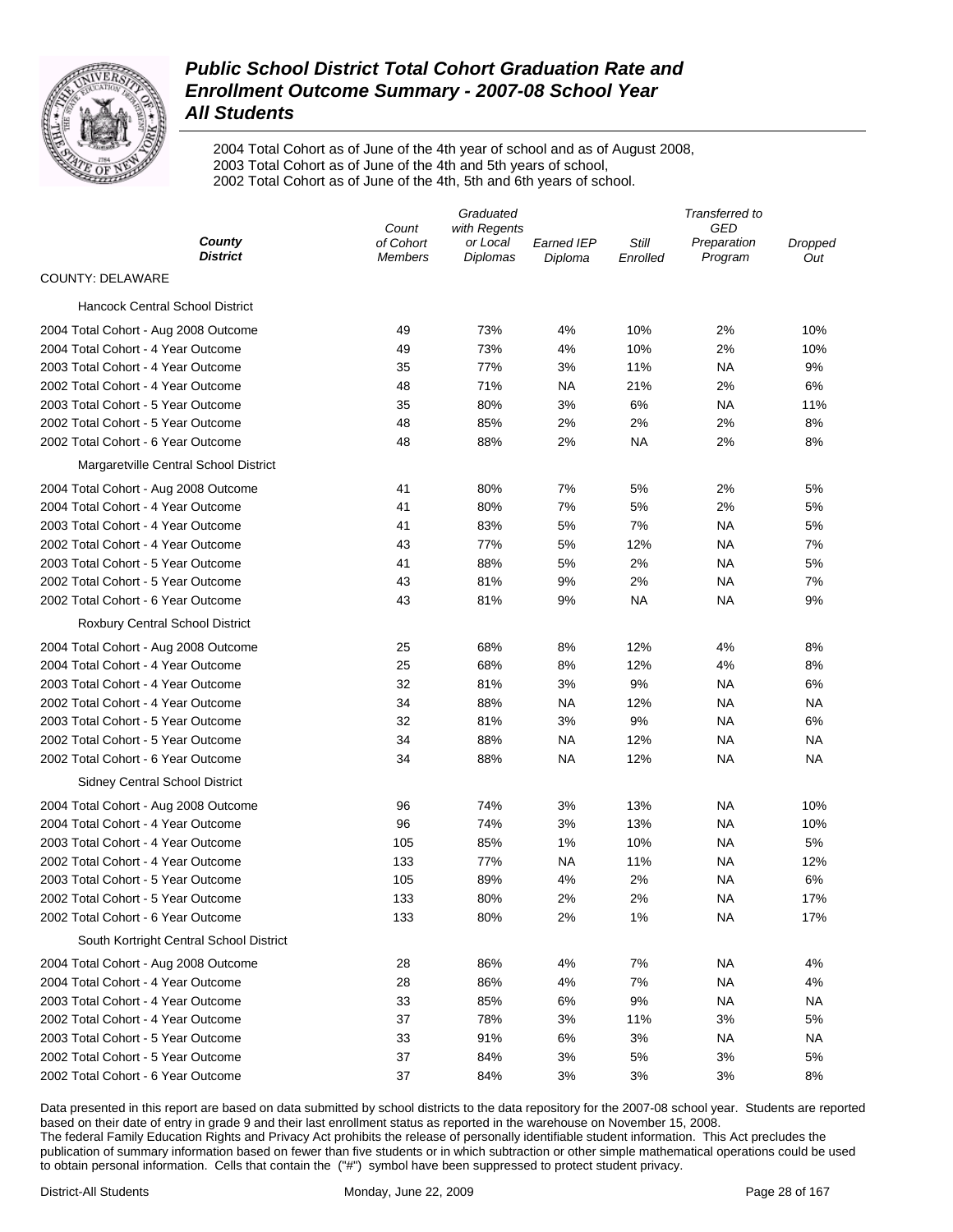

2004 Total Cohort as of June of the 4th year of school and as of August 2008, 2003 Total Cohort as of June of the 4th and 5th years of school, 2002 Total Cohort as of June of the 4th, 5th and 6th years of school.

|                                         | Count                       | Graduated<br>with Regents |                              |                   | Transferred to<br><b>GED</b> |                |
|-----------------------------------------|-----------------------------|---------------------------|------------------------------|-------------------|------------------------------|----------------|
| County<br><b>District</b>               | of Cohort<br><b>Members</b> | or Local<br>Diplomas      | <b>Earned IEP</b><br>Diploma | Still<br>Enrolled | Preparation<br>Program       | Dropped<br>Out |
| <b>COUNTY: DELAWARE</b>                 |                             |                           |                              |                   |                              |                |
| <b>Stamford Central School District</b> |                             |                           |                              |                   |                              |                |
| 2004 Total Cohort - Aug 2008 Outcome    | 47                          | 77%                       | 9%                           | 9%                | <b>NA</b>                    | 6%             |
| 2004 Total Cohort - 4 Year Outcome      | 47                          | 77%                       | 9%                           | 9%                | <b>NA</b>                    | 6%             |
| 2003 Total Cohort - 4 Year Outcome      | 32                          | 63%                       | 6%                           | 28%               | <b>NA</b>                    | 3%             |
| 2002 Total Cohort - 4 Year Outcome      | 48                          | 71%                       | 2%                           | 13%               | 2%                           | 13%            |
| 2003 Total Cohort - 5 Year Outcome      | 32                          | 78%                       | 6%                           | 9%                | <b>NA</b>                    | 6%             |
| 2002 Total Cohort - 5 Year Outcome      | 48                          | 77%                       | 2%                           | 4%                | 2%                           | 15%            |
| 2002 Total Cohort - 6 Year Outcome      | 48                          | 79%                       | 2%                           | 2%                | 2%                           | 15%            |
| <b>Walton Central School District</b>   |                             |                           |                              |                   |                              |                |
| 2004 Total Cohort - Aug 2008 Outcome    | 95                          | 79%                       | 3%                           | 5%                | 2%                           | 11%            |
| 2004 Total Cohort - 4 Year Outcome      | 95                          | 79%                       | 3%                           | 5%                | 2%                           | 11%            |
| 2003 Total Cohort - 4 Year Outcome      | 98                          | 84%                       | 4%                           | 4%                | <b>NA</b>                    | 8%             |
| 2002 Total Cohort - 4 Year Outcome      | 89                          | 89%                       | 1%                           | 7%                | <b>NA</b>                    | 3%             |
| 2003 Total Cohort - 5 Year Outcome      | 98                          | 86%                       | 5%                           | 1%                | <b>NA</b>                    | 8%             |
| 2002 Total Cohort - 5 Year Outcome      | 89                          | 90%                       | 2%                           | 2%                | <b>NA</b>                    | 6%             |
| 2002 Total Cohort - 6 Year Outcome      | 89                          | 92%                       | 2%                           | NA                | NA                           | 6%             |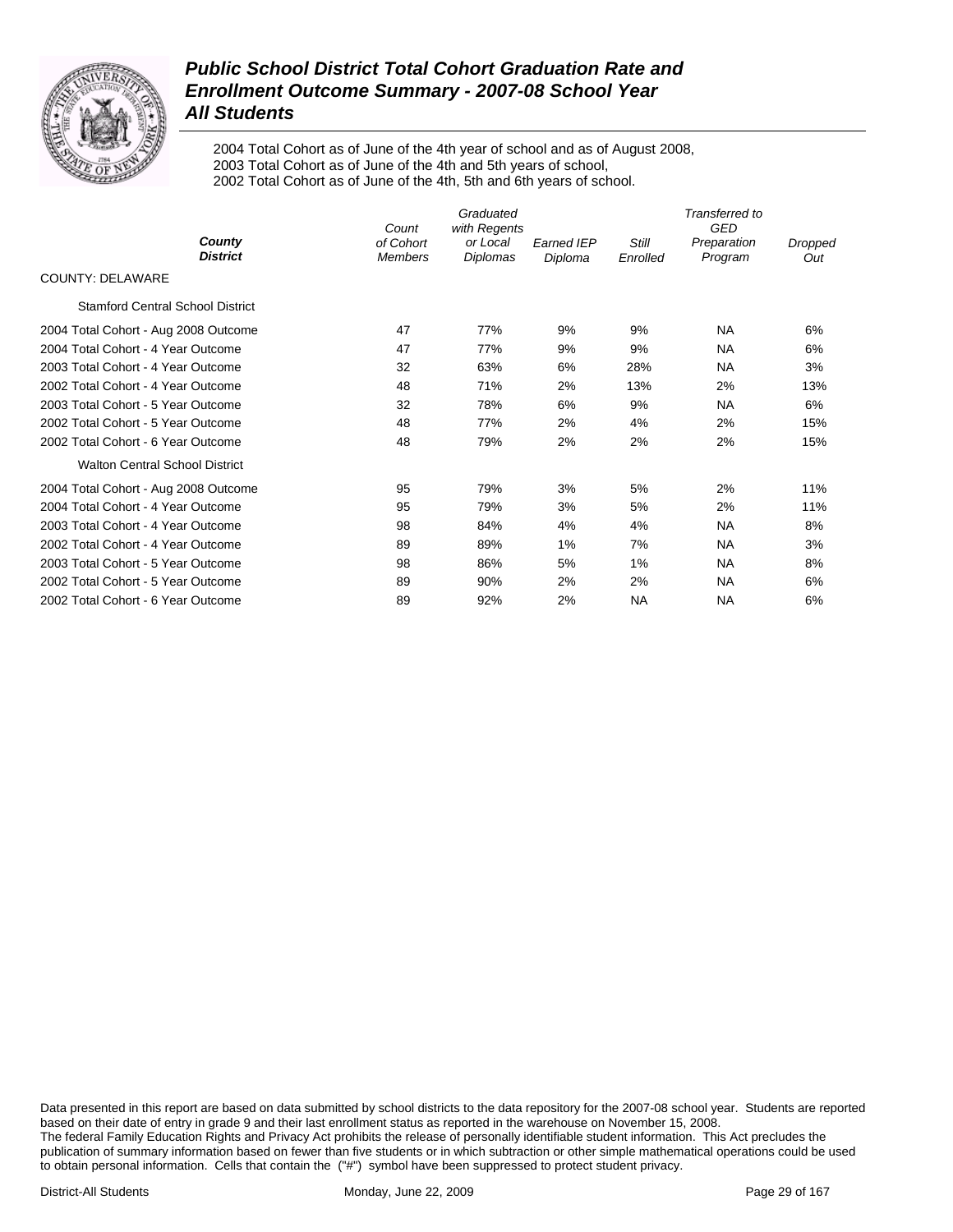

2004 Total Cohort as of June of the 4th year of school and as of August 2008, 2003 Total Cohort as of June of the 4th and 5th years of school, 2002 Total Cohort as of June of the 4th, 5th and 6th years of school.

|                                      | Graduated                   |                             |                       | Transferred to    |                        |                |  |
|--------------------------------------|-----------------------------|-----------------------------|-----------------------|-------------------|------------------------|----------------|--|
|                                      | Count                       | with Regents                |                       |                   | GED                    |                |  |
| County<br><b>District</b>            | of Cohort<br><b>Members</b> | or Local<br><b>Diplomas</b> | Earned IEP<br>Diploma | Still<br>Enrolled | Preparation<br>Program | Dropped<br>Out |  |
| <b>COUNTY: DUTCHESS</b>              |                             |                             |                       |                   |                        |                |  |
| Arlington Central School District    |                             |                             |                       |                   |                        |                |  |
| 2004 Total Cohort - Aug 2008 Outcome | 824                         | 82%                         | 1%                    | 9%                | 1%                     | 8%             |  |
| 2004 Total Cohort - 4 Year Outcome   | 824                         | 79%                         | 1%                    | 11%               | 1%                     | 8%             |  |
| 2003 Total Cohort - 4 Year Outcome   | 849                         | 77%                         | $0\%$                 | 14%               | 0%                     | 9%             |  |
| 2002 Total Cohort - 4 Year Outcome   | 793                         | 78%                         | $0\%$                 | 15%               | 1%                     | 7%             |  |
| 2003 Total Cohort - 5 Year Outcome   | 849                         | 81%                         | 1%                    | 7%                | 0%                     | 12%            |  |
| 2002 Total Cohort - 5 Year Outcome   | 793                         | 81%                         | 1%                    | 9%                | 1%                     | 8%             |  |
| 2002 Total Cohort - 6 Year Outcome   | 793                         | 82%                         | 1%                    | 8%                | 1%                     | 9%             |  |
| Beacon City School District          |                             |                             |                       |                   |                        |                |  |
| 2004 Total Cohort - Aug 2008 Outcome | 284                         | 77%                         | 3%                    | 8%                | <b>NA</b>              | 12%            |  |
| 2004 Total Cohort - 4 Year Outcome   | 284                         | 73%                         | 3%                    | 13%               | NA                     | 12%            |  |
| 2003 Total Cohort - 4 Year Outcome   | 299                         | 64%                         | 4%                    | 16%               | 1%                     | 15%            |  |
| 2002 Total Cohort - 4 Year Outcome   | 319                         | 68%                         | 1%                    | 10%               | 3%                     | 16%            |  |
| 2003 Total Cohort - 5 Year Outcome   | 299                         | 71%                         | 5%                    | 4%                | 1%                     | 19%            |  |
| 2002 Total Cohort - 5 Year Outcome   | 319                         | 73%                         | 1%                    | 3%                | 3%                     | 17%            |  |
| 2002 Total Cohort - 6 Year Outcome   | 319                         | 74%                         | 2%                    | 1%                | 3%                     | 18%            |  |
| Dover Union Free School District     |                             |                             |                       |                   |                        |                |  |
| 2004 Total Cohort - Aug 2008 Outcome | 141                         | 78%                         | 1%                    | 14%               | 1%                     | 6%             |  |
| 2004 Total Cohort - 4 Year Outcome   | 141                         | 78%                         | 1%                    | 14%               | 1%                     | 6%             |  |
| 2003 Total Cohort - 4 Year Outcome   | 148                         | 80%                         | 3%                    | 11%               | NA                     | 5%             |  |
| 2002 Total Cohort - 4 Year Outcome   | 149                         | 78%                         | 5%                    | 7%                | NA                     | 10%            |  |
| 2003 Total Cohort - 5 Year Outcome   | 148                         | 84%                         | 4%                    | 6%                | <b>NA</b>              | 6%             |  |
| 2002 Total Cohort - 5 Year Outcome   | 149                         | 78%                         | 7%                    | 5%                | <b>NA</b>              | 11%            |  |
| 2002 Total Cohort - 6 Year Outcome   | 149                         | 78%                         | 7%                    | 5%                | <b>NA</b>              | 11%            |  |
| Hyde Park Central School District    |                             |                             |                       |                   |                        |                |  |
| 2004 Total Cohort - Aug 2008 Outcome | 410                         | 68%                         | 3%                    | 12%               | 0%                     | 16%            |  |
| 2004 Total Cohort - 4 Year Outcome   | 410                         | 65%                         | 3%                    | 15%               | 0%                     | 16%            |  |
| 2003 Total Cohort - 4 Year Outcome   | 395                         | 69%                         | 2%                    | 14%               | <b>NA</b>              | 15%            |  |
| 2002 Total Cohort - 4 Year Outcome   | 373                         | 73%                         | 2%                    | 13%               | <b>NA</b>              | 12%            |  |
| 2003 Total Cohort - 5 Year Outcome   | 395                         | 75%                         | 2%                    | 7%                | <b>NA</b>              | 16%            |  |
| 2002 Total Cohort - 5 Year Outcome   | 373                         | 77%                         | 2%                    | 6%                | NA                     | 14%            |  |
| 2002 Total Cohort - 6 Year Outcome   | 373                         | 78%                         | 2%                    | 5%                | <b>NA</b>              | 14%            |  |
| Millbrook Central School District    |                             |                             |                       |                   |                        |                |  |
| 2004 Total Cohort - Aug 2008 Outcome | 96                          | 86%                         | 1%                    | 6%                | 3%                     | 3%             |  |
| 2004 Total Cohort - 4 Year Outcome   | 96                          | 86%                         | 1%                    | 6%                | 3%                     | 3%             |  |
| 2003 Total Cohort - 4 Year Outcome   | 86                          | 84%                         | 2%                    | 3%                | <b>NA</b>              | 9%             |  |
| 2002 Total Cohort - 4 Year Outcome   | 86                          | 88%                         | 2%                    | 2%                | <b>NA</b>              | 7%             |  |
| 2003 Total Cohort - 5 Year Outcome   | 86                          | 84%                         | 3%                    | 1%                | <b>NA</b>              | 10%            |  |
| 2002 Total Cohort - 5 Year Outcome   | 86                          | 88%                         | 2%                    | <b>NA</b>         | <b>NA</b>              | 9%             |  |
| 2002 Total Cohort - 6 Year Outcome   | 86                          | 88%                         | 2%                    | <b>NA</b>         | <b>NA</b>              | 9%             |  |
|                                      |                             |                             |                       |                   |                        |                |  |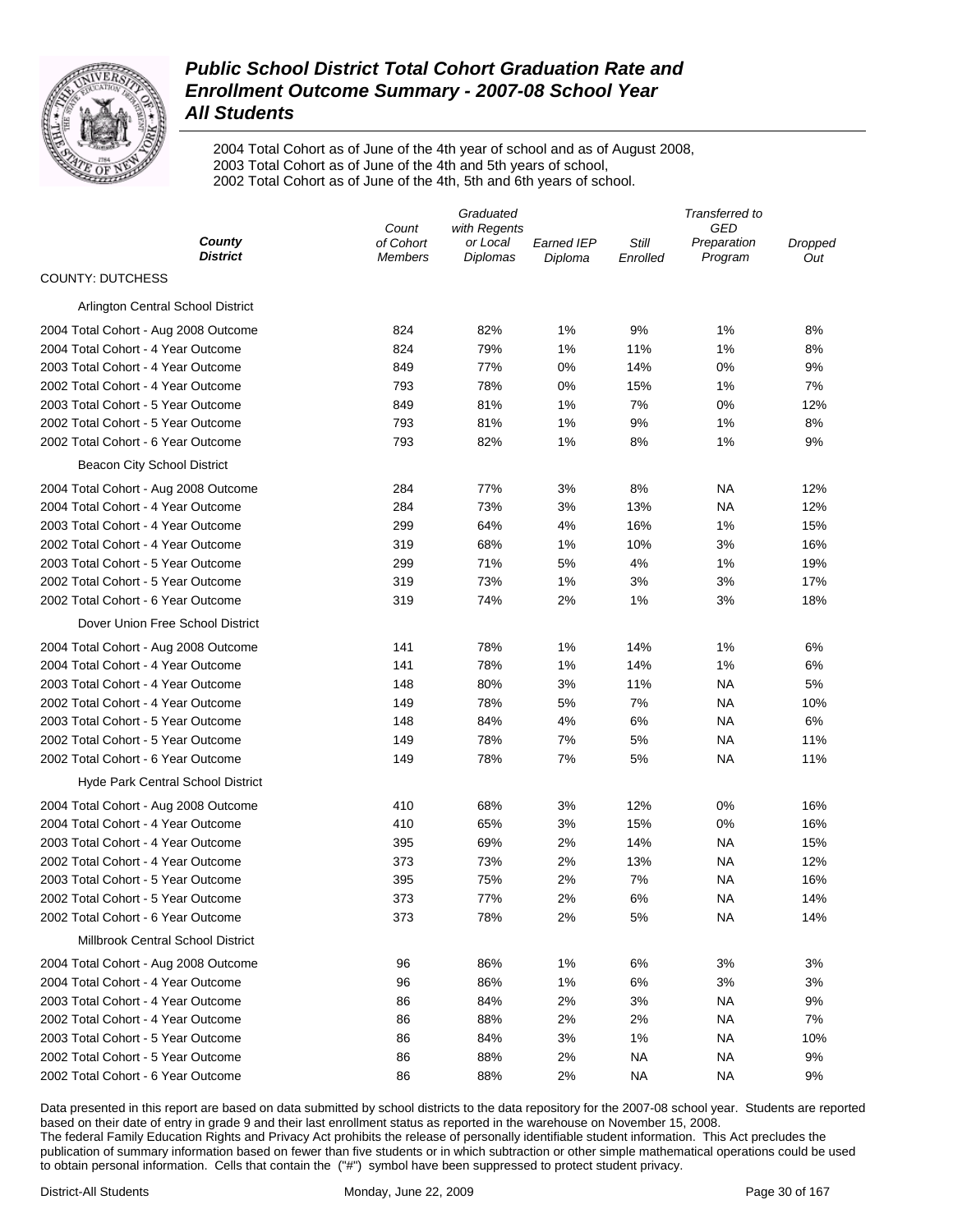

2004 Total Cohort as of June of the 4th year of school and as of August 2008, 2003 Total Cohort as of June of the 4th and 5th years of school, 2002 Total Cohort as of June of the 4th, 5th and 6th years of school.

|                                            | Graduated                   |                             |                       | Transferred to    |                        |                |  |
|--------------------------------------------|-----------------------------|-----------------------------|-----------------------|-------------------|------------------------|----------------|--|
| County                                     | Count                       | with Regents                |                       |                   | GED                    |                |  |
| <b>District</b>                            | of Cohort<br><b>Members</b> | or Local<br><b>Diplomas</b> | Earned IEP<br>Diploma | Still<br>Enrolled | Preparation<br>Program | Dropped<br>Out |  |
| <b>COUNTY: DUTCHESS</b>                    |                             |                             |                       |                   |                        |                |  |
| Northeast Central School District          |                             |                             |                       |                   |                        |                |  |
| 2004 Total Cohort - Aug 2008 Outcome       | 79                          | 85%                         | 3%                    | 8%                | 1%                     | 4%             |  |
| 2004 Total Cohort - 4 Year Outcome         | 79                          | 85%                         | 3%                    | 8%                | 1%                     | 4%             |  |
| 2003 Total Cohort - 4 Year Outcome         | 94                          | 80%                         | 3%                    | 4%                | 1%                     | 12%            |  |
| 2002 Total Cohort - 4 Year Outcome         | 71                          | 72%                         | 3%                    | 4%                | 3%                     | 18%            |  |
| 2003 Total Cohort - 5 Year Outcome         | 94                          | 80%                         | 3%                    | 2%                | 1%                     | 14%            |  |
| 2002 Total Cohort - 5 Year Outcome         | 71                          | 75%                         | 3%                    | 1%                | 3%                     | 18%            |  |
| 2002 Total Cohort - 6 Year Outcome         | 71                          | 75%                         | 3%                    | 1%                | 3%                     | 18%            |  |
| Pawling Central School District            |                             |                             |                       |                   |                        |                |  |
| 2004 Total Cohort - Aug 2008 Outcome       | 116                         | 91%                         | <b>NA</b>             | 4%                | 2%                     | 3%             |  |
| 2004 Total Cohort - 4 Year Outcome         | 116                         | 91%                         | NA                    | 4%                | 2%                     | 3%             |  |
| 2003 Total Cohort - 4 Year Outcome         | 109                         | 83%                         | NA                    | 11%               | 1%                     | 6%             |  |
| 2002 Total Cohort - 4 Year Outcome         | 106                         | 88%                         | 1%                    | 7%                | 1%                     | 4%             |  |
| 2003 Total Cohort - 5 Year Outcome         | 109                         | 85%                         | 1%                    | 7%                | 1%                     | 6%             |  |
| 2002 Total Cohort - 5 Year Outcome         | 106                         | 89%                         | 1%                    | 4%                | 1%                     | 6%             |  |
| 2002 Total Cohort - 6 Year Outcome         | 106                         | 89%                         | 1%                    | 4%                | 1%                     | 6%             |  |
| <b>Pine Plains Central School District</b> |                             |                             |                       |                   |                        |                |  |
| 2004 Total Cohort - Aug 2008 Outcome       | 131                         | 63%                         | 11%                   | 6%                | 5%                     | 15%            |  |
| 2004 Total Cohort - 4 Year Outcome         | 131                         | 63%                         | 11%                   | 7%                | 5%                     | 15%            |  |
| 2003 Total Cohort - 4 Year Outcome         | 112                         | 69%                         | 8%                    | 9%                | 2%                     | 13%            |  |
| 2002 Total Cohort - 4 Year Outcome         | 103                         | 76%                         | 7%                    | 9%                | NA                     | 9%             |  |
| 2003 Total Cohort - 5 Year Outcome         | 112                         | 72%                         | 10%                   | 2%                | 2%                     | 14%            |  |
| 2002 Total Cohort - 5 Year Outcome         | 103                         | 80%                         | 7%                    | 4%                | NA                     | 10%            |  |
| 2002 Total Cohort - 6 Year Outcome         | 103                         | 81%                         | 7%                    | 3%                | <b>NA</b>              | 10%            |  |
| Poughkeepsie City School District          |                             |                             |                       |                   |                        |                |  |
| 2004 Total Cohort - Aug 2008 Outcome       | 338                         | 46%                         | 4%                    | 17%               | 5%                     | 27%            |  |
| 2004 Total Cohort - 4 Year Outcome         | 338                         | 39%                         | 4%                    | 24%               | 5%                     | 27%            |  |
| 2003 Total Cohort - 4 Year Outcome         | 346                         | 45%                         | 3%                    | 21%               | 3%                     | 29%            |  |
| 2002 Total Cohort - 4 Year Outcome         | 292                         | 50%                         | 1%                    | 23%               | <b>NA</b>              | 25%            |  |
| 2003 Total Cohort - 5 Year Outcome         | 346                         | 54%                         | 4%                    | 5%                | 4%                     | 33%            |  |
| 2002 Total Cohort - 5 Year Outcome         | 292                         | 60%                         | 3%                    | 5%                | 1%                     | 31%            |  |
| 2002 Total Cohort - 6 Year Outcome         | 292                         | 61%                         | 3%                    | 1%                | 1%                     | 34%            |  |
| <b>Red Hook Central School District</b>    |                             |                             |                       |                   |                        |                |  |
| 2004 Total Cohort - Aug 2008 Outcome       | 178                         | 83%                         | 2%                    | 7%                | 1%                     | 8%             |  |
| 2004 Total Cohort - 4 Year Outcome         | 178                         | 83%                         | 2%                    | 7%                | 1%                     | 8%             |  |
| 2003 Total Cohort - 4 Year Outcome         | 216                         | 81%                         | 1%                    | 10%               | 1%                     | 7%             |  |
| 2002 Total Cohort - 4 Year Outcome         | 193                         | 80%                         | 4%                    | 8%                | <b>NA</b>              | 9%             |  |
| 2003 Total Cohort - 5 Year Outcome         | 216                         | 83%                         | 2%                    | 3%                | 1%                     | 10%            |  |
| 2002 Total Cohort - 5 Year Outcome         | 193                         | 83%                         | 4%                    | 5%                | <b>NA</b>              | 9%             |  |
| 2002 Total Cohort - 6 Year Outcome         | 193                         | 83%                         | 4%                    | 4%                | <b>NA</b>              | 9%             |  |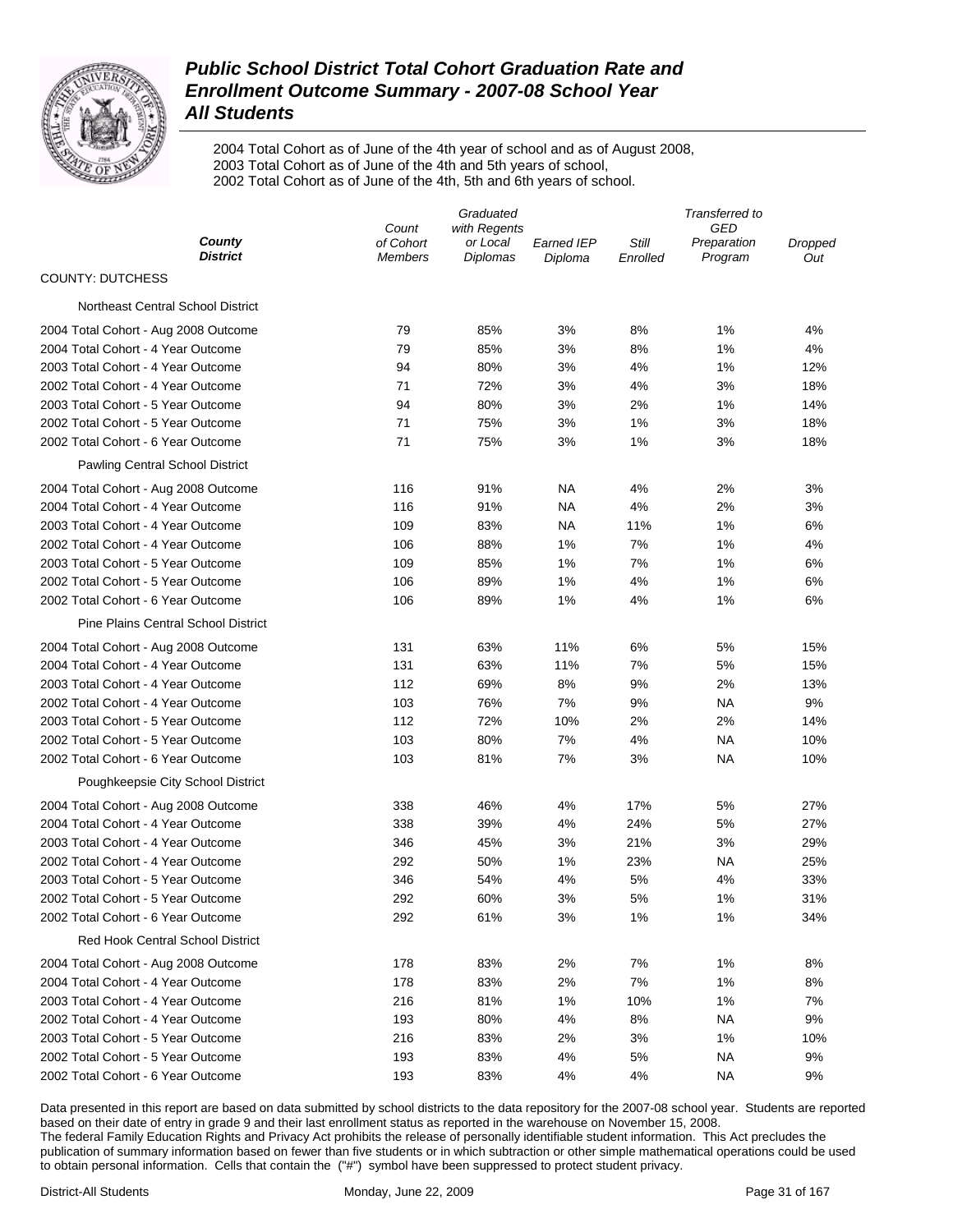

2004 Total Cohort as of June of the 4th year of school and as of August 2008, 2003 Total Cohort as of June of the 4th and 5th years of school, 2002 Total Cohort as of June of the 4th, 5th and 6th years of school.

|                                           | Count                       | Transferred to<br><b>GED</b>                |                              |                          |                        |                |
|-------------------------------------------|-----------------------------|---------------------------------------------|------------------------------|--------------------------|------------------------|----------------|
| County<br><b>District</b>                 | of Cohort<br><b>Members</b> | with Regents<br>or Local<br><b>Diplomas</b> | <b>Earned IEP</b><br>Diploma | <b>Still</b><br>Enrolled | Preparation<br>Program | Dropped<br>Out |
| <b>COUNTY: DUTCHESS</b>                   |                             |                                             |                              |                          |                        |                |
| <b>Rhinebeck Central School District</b>  |                             |                                             |                              |                          |                        |                |
| 2004 Total Cohort - Aug 2008 Outcome      | 114                         | 89%                                         | <b>NA</b>                    | 5%                       | <b>NA</b>              | 5%             |
| 2004 Total Cohort - 4 Year Outcome        | 114                         | 88%                                         | <b>NA</b>                    | 6%                       | <b>NA</b>              | 5%             |
| 2003 Total Cohort - 4 Year Outcome        | 108                         | 89%                                         | <b>NA</b>                    | 8%                       | <b>NA</b>              | 3%             |
| 2002 Total Cohort - 4 Year Outcome        | 87                          | 87%                                         | <b>NA</b>                    | 6%                       | <b>NA</b>              | 7%             |
| 2003 Total Cohort - 5 Year Outcome        | 108                         | 92%                                         | <b>NA</b>                    | 1%                       | <b>NA</b>              | 7%             |
| 2002 Total Cohort - 5 Year Outcome        | 87                          | 90%                                         | <b>NA</b>                    | <b>NA</b>                | <b>NA</b>              | 10%            |
| 2002 Total Cohort - 6 Year Outcome        | 87                          | 90%                                         | NA                           | <b>NA</b>                | <b>NA</b>              | 10%            |
| Spackenkill Union Free School District    |                             |                                             |                              |                          |                        |                |
| 2004 Total Cohort - Aug 2008 Outcome      | 175                         | 90%                                         | <b>NA</b>                    | 6%                       | 1%                     | 3%             |
| 2004 Total Cohort - 4 Year Outcome        | 175                         | 89%                                         | <b>NA</b>                    | 7%                       | 1%                     | 3%             |
| 2003 Total Cohort - 4 Year Outcome        | 161                         | 81%                                         | 1%                           | 9%                       | 1%                     | 8%             |
| 2002 Total Cohort - 4 Year Outcome        | 155                         | 85%                                         | <b>NA</b>                    | 8%                       | 1%                     | 7%             |
| 2003 Total Cohort - 5 Year Outcome        | 161                         | 88%                                         | 1%                           | 1%                       | 1%                     | 10%            |
| 2002 Total Cohort - 5 Year Outcome        | 155                         | 89%                                         | 1%                           | 1%                       | 1%                     | 8%             |
| 2002 Total Cohort - 6 Year Outcome        | 155                         | 90%                                         | 1%                           | <b>NA</b>                | 1%                     | 8%             |
| <b>Wappingers Central School District</b> |                             |                                             |                              |                          |                        |                |
| 2004 Total Cohort - Aug 2008 Outcome      | 1014                        | 77%                                         | 2%                           | 11%                      | 1%                     | 9%             |
| 2004 Total Cohort - 4 Year Outcome        | 1014                        | 76%                                         | 2%                           | 13%                      | 1%                     | 9%             |
| 2003 Total Cohort - 4 Year Outcome        | 1063                        | 74%                                         | 1%                           | 14%                      | 1%                     | 10%            |
| 2002 Total Cohort - 4 Year Outcome        | 1022                        | 77%                                         | 1%                           | 12%                      | <b>NA</b>              | 10%            |
| 2003 Total Cohort - 5 Year Outcome        | 1063                        | 79%                                         | 2%                           | 6%                       | 1%                     | 12%            |
| 2002 Total Cohort - 5 Year Outcome        | 1022                        | 80%                                         | 1%                           | 5%                       | 1%                     | 12%            |
| 2002 Total Cohort - 6 Year Outcome        | 1022                        | 81%                                         | 1%                           | 3%                       | 1%                     | 13%            |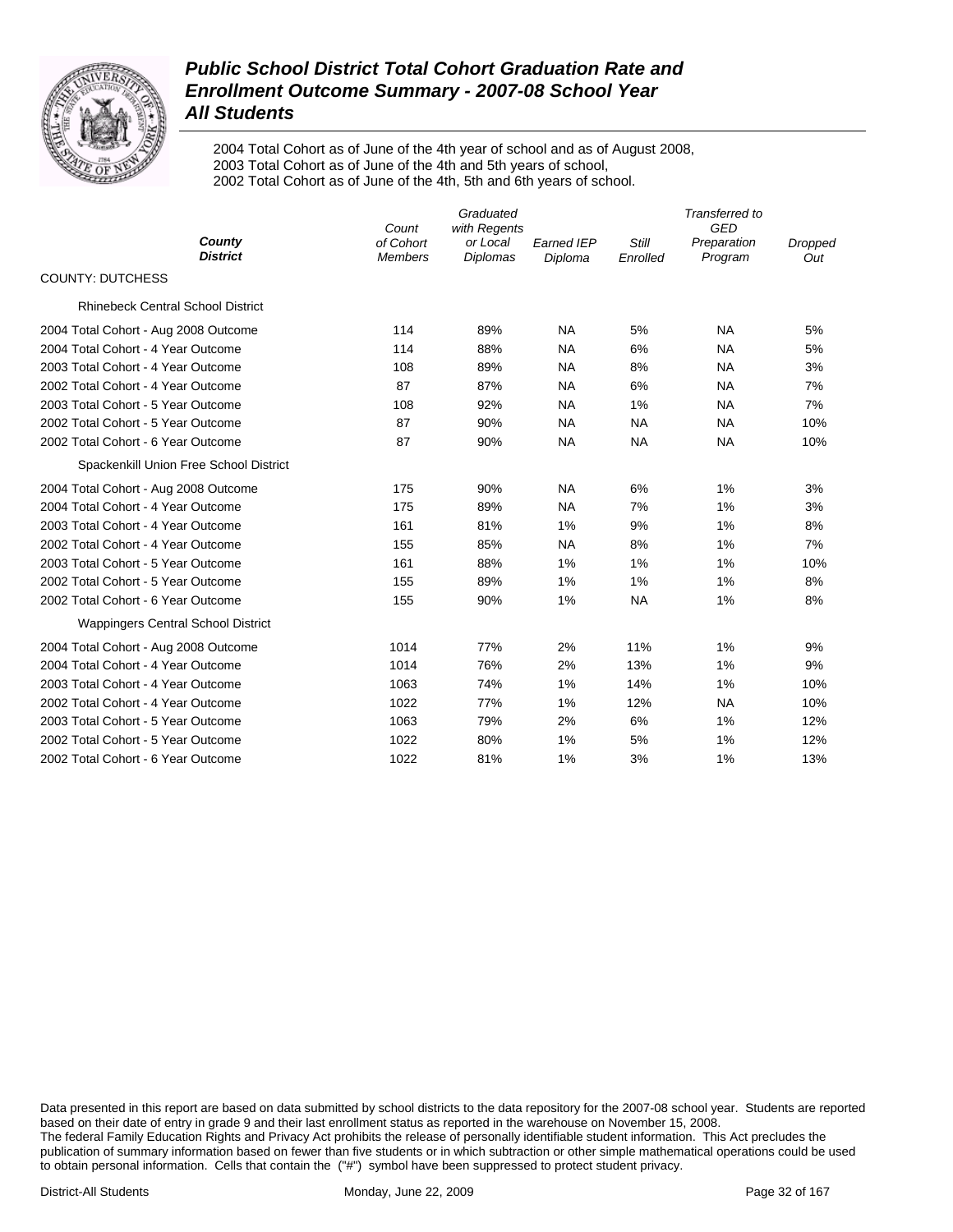

2004 Total Cohort as of June of the 4th year of school and as of August 2008, 2003 Total Cohort as of June of the 4th and 5th years of school, 2002 Total Cohort as of June of the 4th, 5th and 6th years of school.

|                                        | Graduated                   |                             |                       | Transferred to    |                        |                |  |
|----------------------------------------|-----------------------------|-----------------------------|-----------------------|-------------------|------------------------|----------------|--|
|                                        | Count                       | with Regents                |                       |                   | GED                    |                |  |
| County<br><b>District</b>              | of Cohort<br><b>Members</b> | or Local<br><b>Diplomas</b> | Earned IEP<br>Diploma | Still<br>Enrolled | Preparation<br>Program | Dropped<br>Out |  |
| <b>COUNTY: ERIE</b>                    |                             |                             |                       |                   |                        |                |  |
| Akron Central School District          |                             |                             |                       |                   |                        |                |  |
| 2004 Total Cohort - Aug 2008 Outcome   | 165                         | 86%                         | NA                    | 3%                | ΝA                     | 11%            |  |
| 2004 Total Cohort - 4 Year Outcome     | 165                         | 84%                         | NA                    | 4%                | ΝA                     | 12%            |  |
| 2003 Total Cohort - 4 Year Outcome     | 130                         | 82%                         | 1%                    | 8%                | ΝA                     | 10%            |  |
| 2002 Total Cohort - 4 Year Outcome     | 141                         | 81%                         | NA                    | 8%                | ΝA                     | 11%            |  |
| 2003 Total Cohort - 5 Year Outcome     | 130                         | 86%                         | 2%                    | ΝA                | ΝA                     | 12%            |  |
| 2002 Total Cohort - 5 Year Outcome     | 141                         | 87%                         | <b>NA</b>             | 1%                | ΝA                     | 13%            |  |
| 2002 Total Cohort - 6 Year Outcome     | 141                         | 87%                         | NA                    | 1%                | ΝA                     | 13%            |  |
| Alden Central School District          |                             |                             |                       |                   |                        |                |  |
| 2004 Total Cohort - Aug 2008 Outcome   | 182                         | 91%                         | 1%                    | 7%                | ΝA                     | 2%             |  |
| 2004 Total Cohort - 4 Year Outcome     | 182                         | 88%                         | 1%                    | 9%                | ΝA                     | 2%             |  |
| 2003 Total Cohort - 4 Year Outcome     | 164                         | 86%                         | <b>NA</b>             | 5%                | ΝA                     | 9%             |  |
| 2002 Total Cohort - 4 Year Outcome     | 177                         | 83%                         | 1%                    | 5%                | ΝA                     | 12%            |  |
| 2003 Total Cohort - 5 Year Outcome     | 164                         | 90%                         | NA                    | 1%                | ΝA                     | 10%            |  |
| 2002 Total Cohort - 5 Year Outcome     | 177                         | 86%                         | 1%                    | 1%                | ΝA                     | 12%            |  |
| 2002 Total Cohort - 6 Year Outcome     | 177                         | 86%                         | 1%                    | ΝA                | ΝA                     | 13%            |  |
| <b>Amherst Central School District</b> |                             |                             |                       |                   |                        |                |  |
| 2004 Total Cohort - Aug 2008 Outcome   | 265                         | 88%                         | 1%                    | 6%                | ΝA                     | 5%             |  |
| 2004 Total Cohort - 4 Year Outcome     | 265                         | 88%                         | 1%                    | 7%                | ΝA                     | 5%             |  |
| 2003 Total Cohort - 4 Year Outcome     | 252                         | 85%                         | NA                    | 9%                | ΝA                     | 6%             |  |
| 2002 Total Cohort - 4 Year Outcome     | 236                         | 86%                         | <b>NA</b>             | 7%                | NA                     | 7%             |  |
| 2003 Total Cohort - 5 Year Outcome     | 252                         | 90%                         | <b>NA</b>             | 2%                | <b>NA</b>              | 7%             |  |
| 2002 Total Cohort - 5 Year Outcome     | 236                         | 89%                         | <b>NA</b>             | 3%                | NA                     | 8%             |  |
| 2002 Total Cohort - 6 Year Outcome     | 236                         | 90%                         | NA                    | 2%                | NA                     | 8%             |  |
| <b>Buffalo City School District</b>    |                             |                             |                       |                   |                        |                |  |
| 2004 Total Cohort - Aug 2008 Outcome   | 3083                        | 52%                         | 2%                    | 18%               | NA                     | 27%            |  |
| 2004 Total Cohort - 4 Year Outcome     | 3083                        | 52%                         | 2%                    | 18%               | <b>NA</b>              | 27%            |  |
| 2003 Total Cohort - 4 Year Outcome     | 3180                        | 45%                         | 1%                    | 25%               | <b>NA</b>              | 29%            |  |
| 2002 Total Cohort - 4 Year Outcome     | 2911                        | 50%                         | 3%                    | 20%               | NA                     | 28%            |  |
| 2003 Total Cohort - 5 Year Outcome     | 3180                        | 49%                         | 2%                    | 15%               | NA                     | 34%            |  |
| 2002 Total Cohort - 5 Year Outcome     | 2911                        | 54%                         | 3%                    | 7%                | NA                     | 35%            |  |
| 2002 Total Cohort - 6 Year Outcome     | 2911                        | 55%                         | 3%                    | 6%                | <b>NA</b>              | 36%            |  |
| Cheektowaga Central School District    |                             |                             |                       |                   |                        |                |  |
| 2004 Total Cohort - Aug 2008 Outcome   | 224                         | 77%                         | 1%                    | 11%               | 3%                     | 8%             |  |
| 2004 Total Cohort - 4 Year Outcome     | 224                         | 75%                         | 1%                    | 12%               | 3%                     | 8%             |  |
| 2003 Total Cohort - 4 Year Outcome     | 215                         | 73%                         | 1%                    | 15%               | 3%                     | 8%             |  |
| 2002 Total Cohort - 4 Year Outcome     | 199                         | 77%                         | <b>NA</b>             | 12%               | 4%                     | 8%             |  |
| 2003 Total Cohort - 5 Year Outcome     | 215                         | 81%                         | 1%                    | 3%                | 3%                     | 11%            |  |
| 2002 Total Cohort - 5 Year Outcome     | 199                         | 82%                         | 1%                    | 3%                | 4%                     | 11%            |  |
| 2002 Total Cohort - 6 Year Outcome     | 199                         | 82%                         | 1%                    | 1%                | 4%                     | 12%            |  |
|                                        |                             |                             |                       |                   |                        |                |  |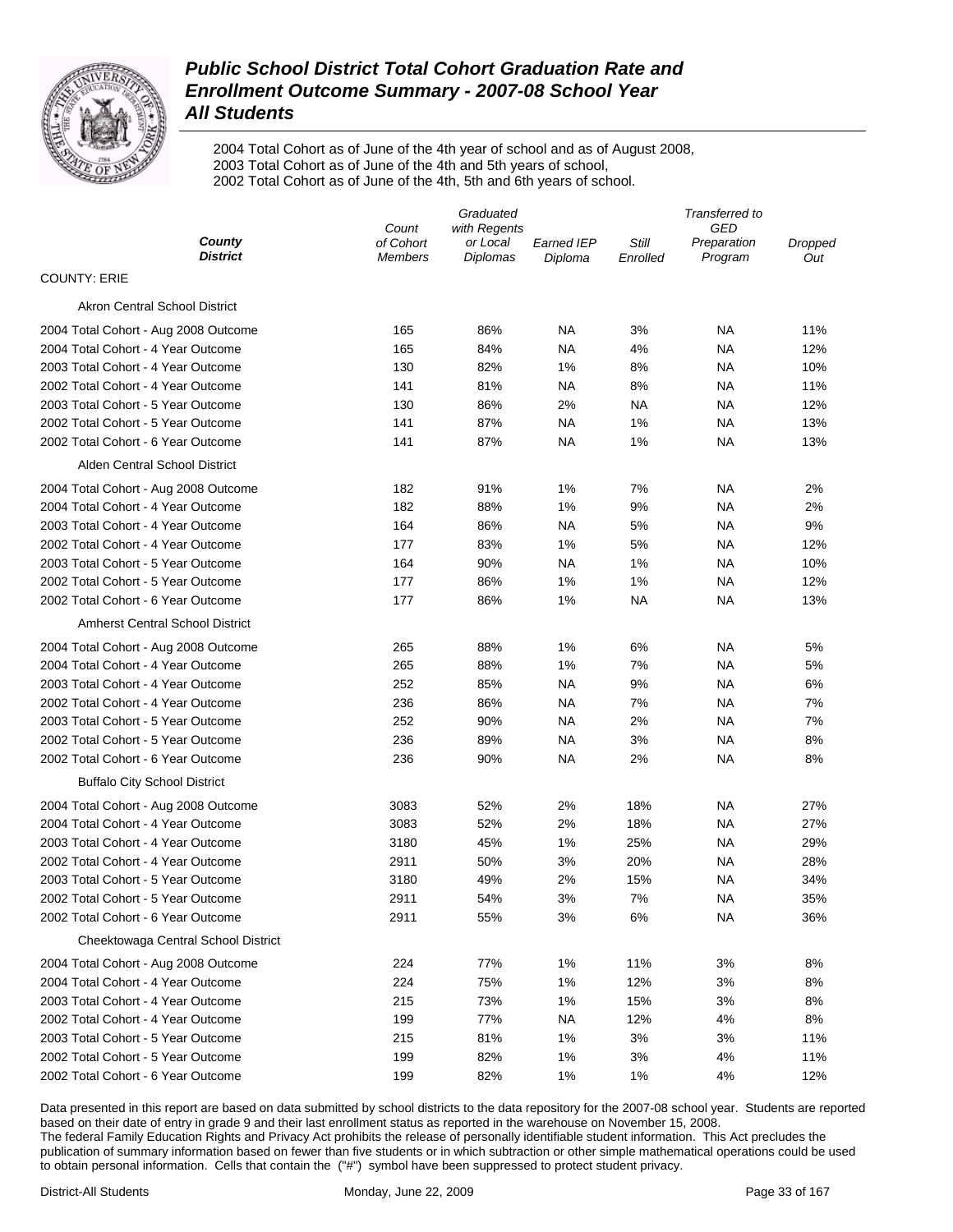

2004 Total Cohort as of June of the 4th year of school and as of August 2008, 2003 Total Cohort as of June of the 4th and 5th years of school, 2002 Total Cohort as of June of the 4th, 5th and 6th years of school.

|                                                 | Graduated          |                          |                   | Transferred to |                           |                |
|-------------------------------------------------|--------------------|--------------------------|-------------------|----------------|---------------------------|----------------|
| County                                          | Count<br>of Cohort | with Regents<br>or Local | <b>Earned IEP</b> | Still          | <b>GED</b><br>Preparation |                |
| <b>District</b>                                 | <b>Members</b>     | Diplomas                 | Diploma           | Enrolled       | Program                   | Dropped<br>Out |
| <b>COUNTY: ERIE</b>                             |                    |                          |                   |                |                           |                |
| Cheektowaga-Maryvale Union Free School District |                    |                          |                   |                |                           |                |
| 2004 Total Cohort - Aug 2008 Outcome            | 214                | 79%                      | 1%                | 9%             | 0%                        | 10%            |
| 2004 Total Cohort - 4 Year Outcome              | 214                | 77%                      | 1%                | 12%            | 0%                        | 10%            |
| 2003 Total Cohort - 4 Year Outcome              | 193                | 76%                      | 1%                | 9%             | 1%                        | 13%            |
| 2002 Total Cohort - 4 Year Outcome              | 215                | 79%                      | 1%                | 10%            | 1%                        | 9%             |
| 2003 Total Cohort - 5 Year Outcome              | 193                | 78%                      | 3%                | 4%             | 1%                        | 15%            |
| 2002 Total Cohort - 5 Year Outcome              | 215                | 85%                      | 2%                | 2%             | 1%                        | 10%            |
| 2002 Total Cohort - 6 Year Outcome              | 215                | 87%                      | 2%                | 0%             | 1%                        | 10%            |
| Cheektowaga-Sloan Union Free School District    |                    |                          |                   |                |                           |                |
| 2004 Total Cohort - Aug 2008 Outcome            | 147                | 77%                      | 1%                | 10%            | NA                        | 12%            |
| 2004 Total Cohort - 4 Year Outcome              | 147                | 76%                      | 1%                | 12%            | NA                        | 12%            |
| 2003 Total Cohort - 4 Year Outcome              | 138                | 74%                      | 4%                | 16%            | NA                        | 7%             |
| 2002 Total Cohort - 4 Year Outcome              | 123                | 74%                      | 5%                | 11%            | NA                        | 11%            |
| 2003 Total Cohort - 5 Year Outcome              | 138                | 78%                      | 4%                | 10%            | NA                        | 8%             |
| 2002 Total Cohort - 5 Year Outcome              | 123                | 78%                      | 6%                | 4%             | NA                        | 12%            |
| 2002 Total Cohort - 6 Year Outcome              | 123                | 78%                      | 6%                | 4%             | NA                        | 12%            |
| <b>Clarence Central School District</b>         |                    |                          |                   |                |                           |                |
| 2004 Total Cohort - Aug 2008 Outcome            | 458                | 93%                      | 1%                | 4%             | ΝA                        | 2%             |
| 2004 Total Cohort - 4 Year Outcome              | 458                | 93%                      | 1%                | 4%             | NA                        | 2%             |
| 2003 Total Cohort - 4 Year Outcome              | 424                | 90%                      | 1%                | 7%             | NA                        | 3%             |
| 2002 Total Cohort - 4 Year Outcome              | 372                | 92%                      | 1%                | 4%             | NA                        | 3%             |
| 2003 Total Cohort - 5 Year Outcome              | 424                | 93%                      | 2%                | 2%             | NA                        | 3%             |
| 2002 Total Cohort - 5 Year Outcome              | 372                | 93%                      | 1%                | 2%             | NA                        | 4%             |
| 2002 Total Cohort - 6 Year Outcome              | 372                | 93%                      | 2%                | 2%             | NA                        | 4%             |
| Cleveland Hill Union Free School District       |                    |                          |                   |                |                           |                |
| 2004 Total Cohort - Aug 2008 Outcome            | 131                | 83%                      | 3%                | 4%             | 2%                        | 8%             |
| 2004 Total Cohort - 4 Year Outcome              | 131                | 80%                      | 3%                | 7%             | 2%                        | 8%             |
| 2003 Total Cohort - 4 Year Outcome              | 124                | 81%                      | 3%                | 8%             | NA                        | 8%             |
| 2002 Total Cohort - 4 Year Outcome              | 131                | 75%                      | 2%                | 15%            | NА                        | 9%             |
| 2003 Total Cohort - 5 Year Outcome              | 124                | 86%                      | 3%                | 2%             | NA                        | 8%             |
| 2002 Total Cohort - 5 Year Outcome              | 131                | 85%                      | 3%                | 1%             | NА                        | 11%            |
| 2002 Total Cohort - 6 Year Outcome              | 131                | 85%                      | 3%                | 1%             | <b>NA</b>                 | 11%            |
| Depew Union Free School District                |                    |                          |                   |                |                           |                |
| 2004 Total Cohort - Aug 2008 Outcome            | 205                | 77%                      | 3%                | 7%             | 2%                        | 12%            |
| 2004 Total Cohort - 4 Year Outcome              | 205                | 76%                      | 3%                | 8%             | 2%                        | 12%            |
| 2003 Total Cohort - 4 Year Outcome              | 200                | 80%                      | 1%                | 8%             | NA                        | 12%            |
| 2002 Total Cohort - 4 Year Outcome              | 201                | 81%                      | 0%                | 8%             | <b>NA</b>                 | 10%            |
| 2003 Total Cohort - 5 Year Outcome              | 200                | 83%                      | 2%                | 3%             | 1%                        | 13%            |
| 2002 Total Cohort - 5 Year Outcome              | 201                | 84%                      | 0%                | 1%             | NA                        | 14%            |
| 2002 Total Cohort - 6 Year Outcome              | 201                | 85%                      | 0%                | 0%             | NA                        | 14%            |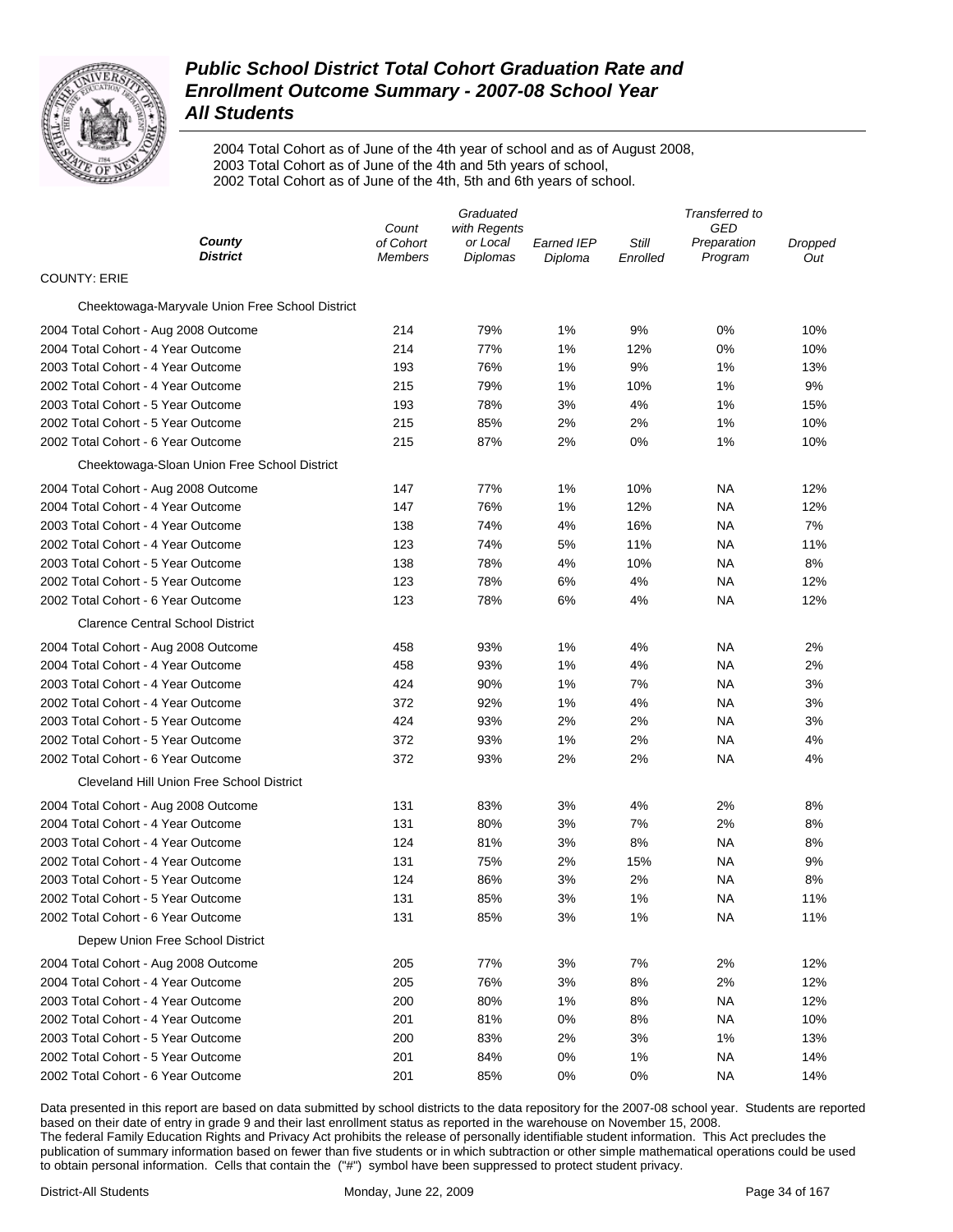

2004 Total Cohort as of June of the 4th year of school and as of August 2008, 2003 Total Cohort as of June of the 4th and 5th years of school, 2002 Total Cohort as of June of the 4th, 5th and 6th years of school.

|                                                                                                              | Transferred to |  |  |  |
|--------------------------------------------------------------------------------------------------------------|----------------|--|--|--|
| GED<br>Count<br>with Regents<br>County<br>of Cohort<br>Still<br>or Local<br><b>Earned IEP</b><br>Preparation | Dropped        |  |  |  |
| District<br>Diplomas<br>Program<br><b>Members</b><br>Diploma<br>Enrolled                                     | Out            |  |  |  |
| <b>COUNTY: ERIE</b>                                                                                          |                |  |  |  |
| East Aurora Union Free School District                                                                       |                |  |  |  |
| 194<br>95%<br>NA<br>2%<br>ΝA<br>2004 Total Cohort - Aug 2008 Outcome                                         | 3%             |  |  |  |
| 2004 Total Cohort - 4 Year Outcome<br>194<br>92%<br><b>NA</b><br>5%<br>ΝA                                    | 3%             |  |  |  |
| 2003 Total Cohort - 4 Year Outcome<br>162<br>88%<br>NA<br>6%<br>ΝA                                           | 6%             |  |  |  |
| 2002 Total Cohort - 4 Year Outcome<br>190<br>91%<br>1%<br>3%<br>ΝA                                           | 5%             |  |  |  |
| 2003 Total Cohort - 5 Year Outcome<br>162<br>92%<br>1%<br><b>NA</b><br><b>NA</b>                             | 7%             |  |  |  |
| 2002 Total Cohort - 5 Year Outcome<br>190<br>93%<br>2%<br><b>NA</b><br>ΝA                                    | 5%             |  |  |  |
| 2002 Total Cohort - 6 Year Outcome<br>190<br>93%<br>2%<br>ΝA<br>ΝA                                           | 5%             |  |  |  |
| Eden Central School District                                                                                 |                |  |  |  |
| 147<br>94%<br>1%<br>3%<br>ΝA<br>2004 Total Cohort - Aug 2008 Outcome                                         | 2%             |  |  |  |
| 2004 Total Cohort - 4 Year Outcome<br>147<br>92%<br>1%<br>5%<br><b>NA</b>                                    | 2%             |  |  |  |
| 2003 Total Cohort - 4 Year Outcome<br>180<br>89%<br>2%<br>6%<br><b>NA</b>                                    | 3%             |  |  |  |
| 2002 Total Cohort - 4 Year Outcome<br>151<br>83%<br>2%<br>10%<br>1%                                          | 4%             |  |  |  |
| 2003 Total Cohort - 5 Year Outcome<br>180<br>93%<br>2%<br>2%<br><b>NA</b>                                    | 3%             |  |  |  |
| 2002 Total Cohort - 5 Year Outcome<br>151<br>90%<br>3%<br>1%<br>1%                                           | 6%             |  |  |  |
| 2002 Total Cohort - 6 Year Outcome<br>151<br>90%<br>3%<br>1%<br>1%                                           | 6%             |  |  |  |
| Evans-Brant Central School District (Lake Shore)                                                             |                |  |  |  |
| 265<br>73%<br>4%<br>11%<br><b>NA</b><br>2004 Total Cohort - Aug 2008 Outcome                                 | 12%            |  |  |  |
| 2004 Total Cohort - 4 Year Outcome<br>265<br>68%<br>4%<br>16%<br>ΝA                                          | 12%            |  |  |  |
| 2003 Total Cohort - 4 Year Outcome<br>293<br>70%<br>1%<br>18%<br>ΝA                                          | 12%            |  |  |  |
| 2002 Total Cohort - 4 Year Outcome<br>281<br>66%<br>2%<br>12%<br>ΝA                                          | 20%            |  |  |  |
| 2003 Total Cohort - 5 Year Outcome<br>293<br>80%<br>1%<br>3%<br>ΝA                                           | 15%            |  |  |  |
| 2002 Total Cohort - 5 Year Outcome<br>281<br>69%<br>2%<br>7%<br>ΝA                                           | 22%            |  |  |  |
| 2002 Total Cohort - 6 Year Outcome<br>281<br>69%<br>3%<br>5%<br>ΝA                                           | 23%            |  |  |  |
| <b>Frontier Central School District</b>                                                                      |                |  |  |  |
| 423<br>81%<br>NA<br>7%<br>ΝA<br>2004 Total Cohort - Aug 2008 Outcome                                         | 12%            |  |  |  |
| 2004 Total Cohort - 4 Year Outcome<br>423<br>77%<br><b>NA</b><br>11%<br>ΝA                                   | 12%            |  |  |  |
| 2003 Total Cohort - 4 Year Outcome<br>448<br>82%<br>0%<br>11%<br>ΝA                                          | 6%             |  |  |  |
| 2002 Total Cohort - 4 Year Outcome<br>438<br>75%<br>0%<br>17%<br>ΝA                                          | 8%             |  |  |  |
| 2003 Total Cohort - 5 Year Outcome<br>448<br>88%<br>0%<br>3%<br>ΝA                                           | 9%             |  |  |  |
| 438<br>87%<br>1%<br>5%<br>2002 Total Cohort - 5 Year Outcome<br>NA                                           | 8%             |  |  |  |
| 2002 Total Cohort - 6 Year Outcome<br>87%<br>1%<br>4%<br><b>NA</b><br>438                                    | 8%             |  |  |  |
| <b>Grand Island Central School District</b>                                                                  |                |  |  |  |
| 1%<br>4%<br>2004 Total Cohort - Aug 2008 Outcome<br>263<br>92%<br>1%                                         | 3%             |  |  |  |
| 2004 Total Cohort - 4 Year Outcome<br>88%<br>1%<br>8%<br>1%<br>263                                           | 3%             |  |  |  |
| 2003 Total Cohort - 4 Year Outcome<br>270<br>82%<br>12%<br><b>NA</b><br>NA.                                  | 6%             |  |  |  |
| 2002 Total Cohort - 4 Year Outcome<br>241<br>84%<br><b>NA</b><br>10%<br>ΝA                                   | 5%             |  |  |  |
| 90%<br>0%<br>2%<br>2003 Total Cohort - 5 Year Outcome<br>270<br>ΝA                                           | 8%             |  |  |  |
| 2002 Total Cohort - 5 Year Outcome<br>241<br>90%<br><b>NA</b><br>2%<br>ΝA                                    | 7%             |  |  |  |
| 2002 Total Cohort - 6 Year Outcome<br>241<br>91%<br>1%<br><b>NA</b><br><b>NA</b>                             | 7%             |  |  |  |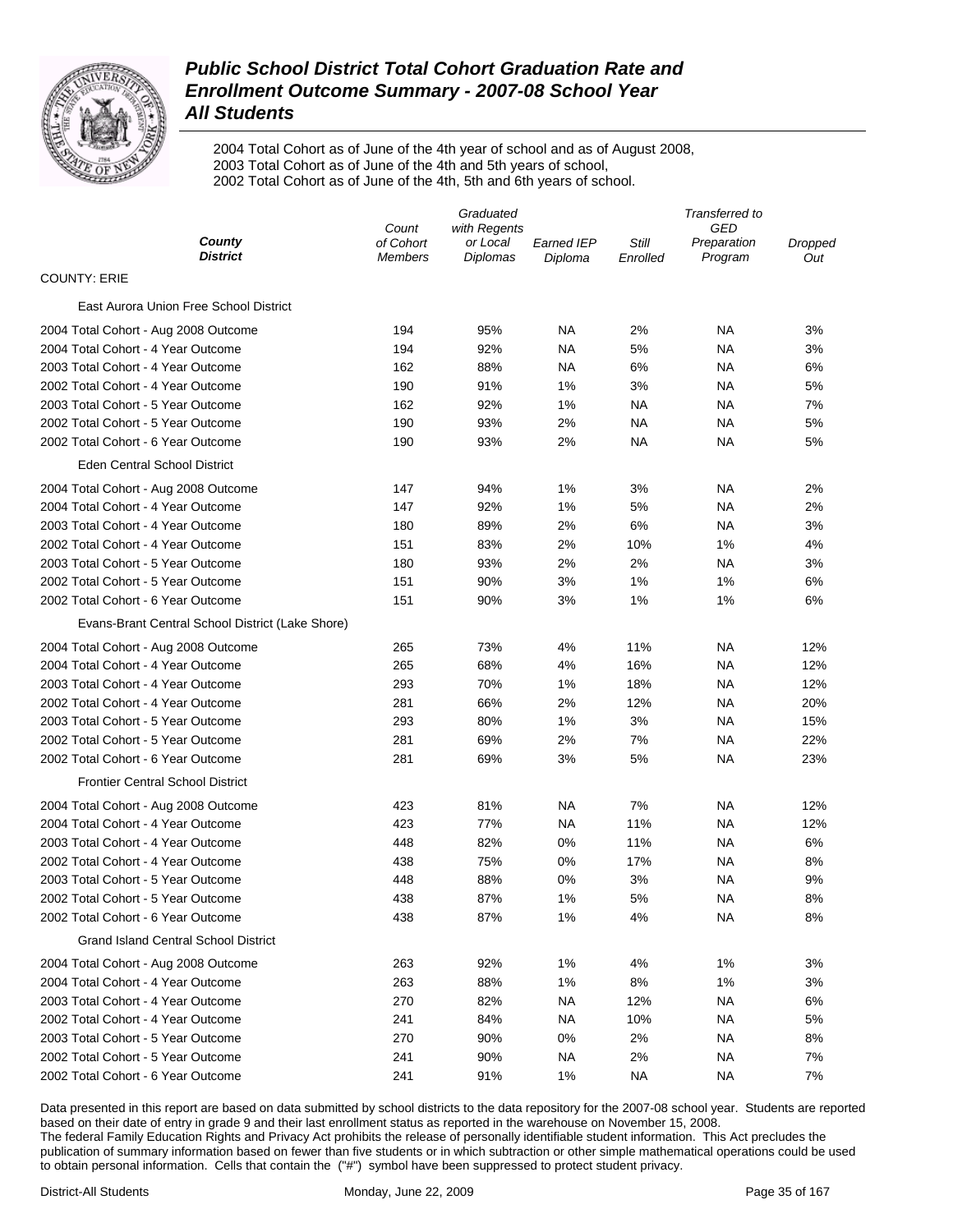

2004 Total Cohort as of June of the 4th year of school and as of August 2008, 2003 Total Cohort as of June of the 4th and 5th years of school, 2002 Total Cohort as of June of the 4th, 5th and 6th years of school.

|                                                | Graduated                   |                      |                       | Transferred to    |                        |                |  |
|------------------------------------------------|-----------------------------|----------------------|-----------------------|-------------------|------------------------|----------------|--|
|                                                | Count                       | with Regents         |                       |                   | GED                    |                |  |
| County<br><b>District</b>                      | of Cohort<br><b>Members</b> | or Local<br>Diplomas | Earned IEP<br>Diploma | Still<br>Enrolled | Preparation<br>Program | Dropped<br>Out |  |
| <b>COUNTY: ERIE</b>                            |                             |                      |                       |                   |                        |                |  |
| Hamburg Central School District                |                             |                      |                       |                   |                        |                |  |
| 2004 Total Cohort - Aug 2008 Outcome           | 363                         | 82%                  | NA                    | 13%               | <b>NA</b>              | 5%             |  |
| 2004 Total Cohort - 4 Year Outcome             | 363                         | 79%                  | NA                    | 16%               | ΝA                     | 5%             |  |
| 2003 Total Cohort - 4 Year Outcome             | 310                         | 85%                  | NA                    | 8%                | ΝA                     | 7%             |  |
| 2002 Total Cohort - 4 Year Outcome             | 310                         | 83%                  | 1%                    | 10%               | ΝA                     | 6%             |  |
| 2003 Total Cohort - 5 Year Outcome             | 310                         | 90%                  | 1%                    | 2%                | ΝA                     | 7%             |  |
| 2002 Total Cohort - 5 Year Outcome             | 310                         | 87%                  | 2%                    | 2%                | ΝA                     | 8%             |  |
| 2002 Total Cohort - 6 Year Outcome             | 310                         | 87%                  | 2%                    | 2%                | <b>NA</b>              | 8%             |  |
| <b>Holland Central School District</b>         |                             |                      |                       |                   |                        |                |  |
| 2004 Total Cohort - Aug 2008 Outcome           | 110                         | 88%                  | NA                    | 5%                | 2%                     | 5%             |  |
| 2004 Total Cohort - 4 Year Outcome             | 110                         | 86%                  | NA                    | 7%                | 2%                     | 5%             |  |
| 2003 Total Cohort - 4 Year Outcome             | 121                         | 86%                  | <b>NA</b>             | 9%                | ΝA                     | 5%             |  |
| 2002 Total Cohort - 4 Year Outcome             | 110                         | 85%                  | NA                    | 10%               | ΝA                     | 5%             |  |
| 2003 Total Cohort - 5 Year Outcome             | 121                         | 90%                  | NA                    | 2%                | ΝA                     | 7%             |  |
| 2002 Total Cohort - 5 Year Outcome             | 110                         | 91%                  | <b>NA</b>             | 3%                | ΝA                     | 6%             |  |
| 2002 Total Cohort - 6 Year Outcome             | 110                         | 92%                  | NA                    | 2%                | ΝA                     | 6%             |  |
| Hopevale Union Free School District At Hamburg |                             |                      |                       |                   |                        |                |  |
| 2004 Total Cohort - Aug 2008 Outcome           | 3                           | #                    | #                     | #                 | #                      | #              |  |
| 2004 Total Cohort - 4 Year Outcome             | 3                           | #                    | #                     | #                 | #                      | #              |  |
| 2003 Total Cohort - 4 Year Outcome             | 4                           | #                    | #                     | #                 | #                      | #              |  |
| 2002 Total Cohort - 4 Year Outcome             | 2                           | #                    | #                     | #                 | #                      | #              |  |
| 2003 Total Cohort - 5 Year Outcome             | 4                           | #                    | #                     | #                 | #                      | #              |  |
| 2002 Total Cohort - 5 Year Outcome             | 2                           | #                    | #                     | #                 | #                      | #              |  |
| 2002 Total Cohort - 6 Year Outcome             | 2                           | #                    | #                     | #                 | #                      | #              |  |
| Iroquois Central School District               |                             |                      |                       |                   |                        |                |  |
| 2004 Total Cohort - Aug 2008 Outcome           | 286                         | 95%                  | 1%                    | 1%                | ΝA                     | 2%             |  |
| 2004 Total Cohort - 4 Year Outcome             | 286                         | 95%                  | 1%                    | 1%                | ΝA                     | 2%             |  |
| 2003 Total Cohort - 4 Year Outcome             | 262                         | 91%                  | 2%                    | 5%                | ΝA                     | 3%             |  |
| 2002 Total Cohort - 4 Year Outcome             | 245                         | 91%                  | 1%                    | 5%                | ΝA                     | 3%             |  |
| 2003 Total Cohort - 5 Year Outcome             | 262                         | 94%                  | 2%                    | 1%                | ΝA                     | 3%             |  |
| 2002 Total Cohort - 5 Year Outcome             | 245                         | 94%                  | 1%                    | 1%                | NA                     | 4%             |  |
| 2002 Total Cohort - 6 Year Outcome             | 245                         | 94%                  | 2%                    | ΝA                | ΝA                     | 4%             |  |
| Kenmore-Tonawanda Union Free School District   |                             |                      |                       |                   |                        |                |  |
| 2004 Total Cohort - Aug 2008 Outcome           | 777                         | 76%                  | 1%                    | 8%                | 9%                     | 6%             |  |
| 2004 Total Cohort - 4 Year Outcome             | 777                         | 73%                  | 1%                    | 11%               | 9%                     | 6%             |  |
| 2003 Total Cohort - 4 Year Outcome             | 748                         | 76%                  | 1%                    | 12%               | 5%                     | 5%             |  |
| 2002 Total Cohort - 4 Year Outcome             | 789                         | 68%                  | 2%                    | 14%               | 9%                     | 7%             |  |
| 2003 Total Cohort - 5 Year Outcome             | 748                         | 81%                  | 2%                    | 3%                | 5%                     | 9%             |  |
| 2002 Total Cohort - 5 Year Outcome             | 789                         | 71%                  | 3%                    | 7%                | 11%                    | 9%             |  |
| 2002 Total Cohort - 6 Year Outcome             | 789                         | 71%                  | 3%                    | 7%                | 11%                    | 9%             |  |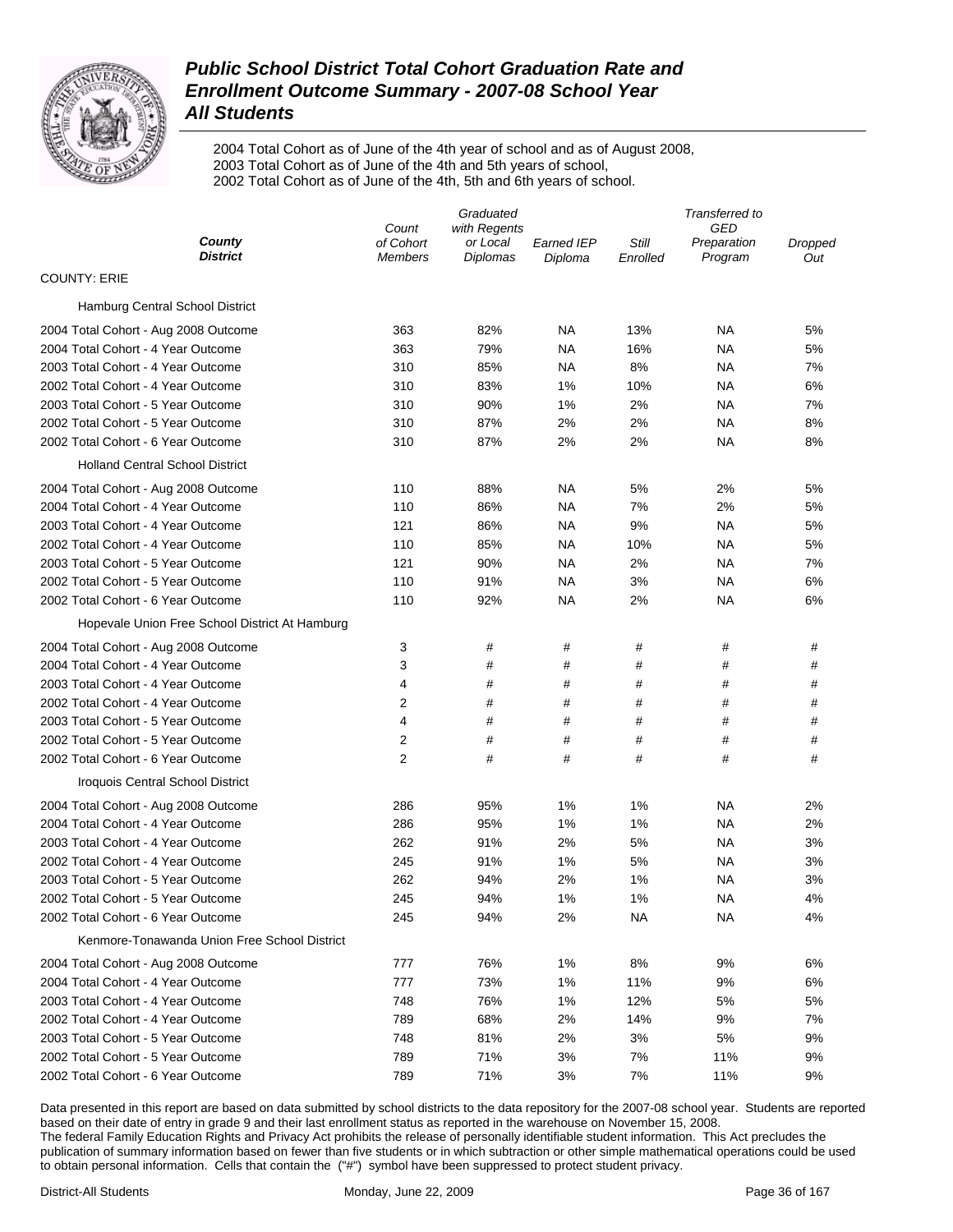

2004 Total Cohort as of June of the 4th year of school and as of August 2008, 2003 Total Cohort as of June of the 4th and 5th years of school, 2002 Total Cohort as of June of the 4th, 5th and 6th years of school.

|                                                        |                             | Graduated                   |                       | Transferred to    |                        |                |  |
|--------------------------------------------------------|-----------------------------|-----------------------------|-----------------------|-------------------|------------------------|----------------|--|
|                                                        | Count                       | with Regents                |                       |                   | GED                    |                |  |
| County<br><b>District</b>                              | of Cohort<br><b>Members</b> | or Local<br><b>Diplomas</b> | Earned IEP<br>Diploma | Still<br>Enrolled | Preparation<br>Program | Dropped<br>Out |  |
| <b>COUNTY: ERIE</b>                                    |                             |                             |                       |                   |                        |                |  |
| Lackawanna City School District                        |                             |                             |                       |                   |                        |                |  |
| 2004 Total Cohort - Aug 2008 Outcome                   | 186                         | 67%                         | 1%                    | 13%               | ΝA                     | 19%            |  |
| 2004 Total Cohort - 4 Year Outcome                     | 186                         | 62%                         | 1%                    | 18%               | ΝA                     | 19%            |  |
| 2003 Total Cohort - 4 Year Outcome                     | 162                         | 61%                         | 1%                    | 26%               | ΝA                     | 12%            |  |
| 2002 Total Cohort - 4 Year Outcome                     | 193                         | 55%                         | 3%                    | 22%               | ΝA                     | 19%            |  |
| 2003 Total Cohort - 5 Year Outcome                     | 162                         | 72%                         | 3%                    | 10%               | ΝA                     | 15%            |  |
| 2002 Total Cohort - 5 Year Outcome                     | 193                         | 66%                         | 3%                    | 6%                | ΝA                     | 24%            |  |
| 2002 Total Cohort - 6 Year Outcome                     | 193                         | 67%                         | 3%                    | 6%                | ΝA                     | 24%            |  |
| Lancaster Central School District                      |                             |                             |                       |                   |                        |                |  |
| 2004 Total Cohort - Aug 2008 Outcome                   | 520                         | 90%                         | 2%                    | 2%                | ΝA                     | 6%             |  |
| 2004 Total Cohort - 4 Year Outcome                     | 520                         | 87%                         | 2%                    | 5%                | ΝA                     | 6%             |  |
| 2003 Total Cohort - 4 Year Outcome                     | 499                         | 86%                         | 1%                    | 7%                | ΝA                     | 6%             |  |
| 2002 Total Cohort - 4 Year Outcome                     | 523                         | 85%                         | 1%                    | 6%                | ΝA                     | 7%             |  |
| 2003 Total Cohort - 5 Year Outcome                     | 499                         | 90%                         | 2%                    | 1%                | ΝA                     | 8%             |  |
| 2002 Total Cohort - 5 Year Outcome                     | 523                         | 89%                         | 2%                    | 1%                | ΝA                     | 8%             |  |
| 2002 Total Cohort - 6 Year Outcome                     | 523                         | 89%                         | 2%                    | 1%                | ΝA                     | 8%             |  |
| North Collins Central School District                  |                             |                             |                       |                   |                        |                |  |
| 2004 Total Cohort - Aug 2008 Outcome                   | 59                          | 92%                         | 2%                    | 5%                | ΝA                     | 2%             |  |
| 2004 Total Cohort - 4 Year Outcome                     | 59                          | 90%                         | 2%                    | 7%                | ΝA                     | 2%             |  |
| 2003 Total Cohort - 4 Year Outcome                     | 69                          | 86%                         | NA                    | 7%                | ΝA                     | 7%             |  |
| 2002 Total Cohort - 4 Year Outcome                     | 63                          | 90%                         | 5%                    | 5%                | NA                     | ΝA             |  |
| 2003 Total Cohort - 5 Year Outcome                     | 69                          | 91%                         | <b>NA</b>             | <b>NA</b>         | <b>NA</b>              | 9%             |  |
| 2002 Total Cohort - 5 Year Outcome                     | 63                          | 92%                         | 5%                    | 3%                | NA                     | ΝA             |  |
| 2002 Total Cohort - 6 Year Outcome                     | 63                          | 92%                         | 5%                    | 2%                | NA                     | 2%             |  |
| Orchard Park Central School District                   |                             |                             |                       |                   |                        |                |  |
| 2004 Total Cohort - Aug 2008 Outcome                   | 431                         | 93%                         | 1%                    | 3%                | NA                     | 3%             |  |
| 2004 Total Cohort - 4 Year Outcome                     | 431                         | 91%                         | 1%                    | 5%                | <b>NA</b>              | 3%             |  |
| 2003 Total Cohort - 4 Year Outcome                     | 408                         | 88%                         | 1%                    | 8%                | <b>NA</b>              | 4%             |  |
| 2002 Total Cohort - 4 Year Outcome                     | 439                         | 88%                         | 0%                    | 9%                | NA                     | 3%             |  |
| 2003 Total Cohort - 5 Year Outcome                     | 408                         | 92%                         | 1%                    | 2%                | NA                     | 4%             |  |
| 2002 Total Cohort - 5 Year Outcome                     | 439                         | 95%                         | 1%                    | 1%                | NA                     | 4%             |  |
| 2002 Total Cohort - 6 Year Outcome                     | 439                         | 95%                         | 1%                    | 0%                | <b>NA</b>              | 4%             |  |
| Springville-Griffith Institute Central School District |                             |                             |                       |                   |                        |                |  |
| 2004 Total Cohort - Aug 2008 Outcome                   | 207                         | 84%                         | 2%                    | 5%                | <b>NA</b>              | 10%            |  |
| 2004 Total Cohort - 4 Year Outcome                     | 207                         | 84%                         | 2%                    | 5%                | <b>NA</b>              | 10%            |  |
| 2003 Total Cohort - 4 Year Outcome                     | 194                         | 81%                         | 1%                    | 7%                | <b>NA</b>              | 11%            |  |
| 2002 Total Cohort - 4 Year Outcome                     | 199                         | 79%                         | 3%                    | 8%                | <b>NA</b>              | 10%            |  |
| 2003 Total Cohort - 5 Year Outcome                     | 194                         | 84%                         | 2%                    | 1%                | <b>NA</b>              | 14%            |  |
| 2002 Total Cohort - 5 Year Outcome                     | 199                         | 84%                         | 4%                    | 2%                | <b>NA</b>              | 11%            |  |
| 2002 Total Cohort - 6 Year Outcome                     | 199                         | 85%                         | 4%                    | 1%                | <b>NA</b>              | 11%            |  |
|                                                        |                             |                             |                       |                   |                        |                |  |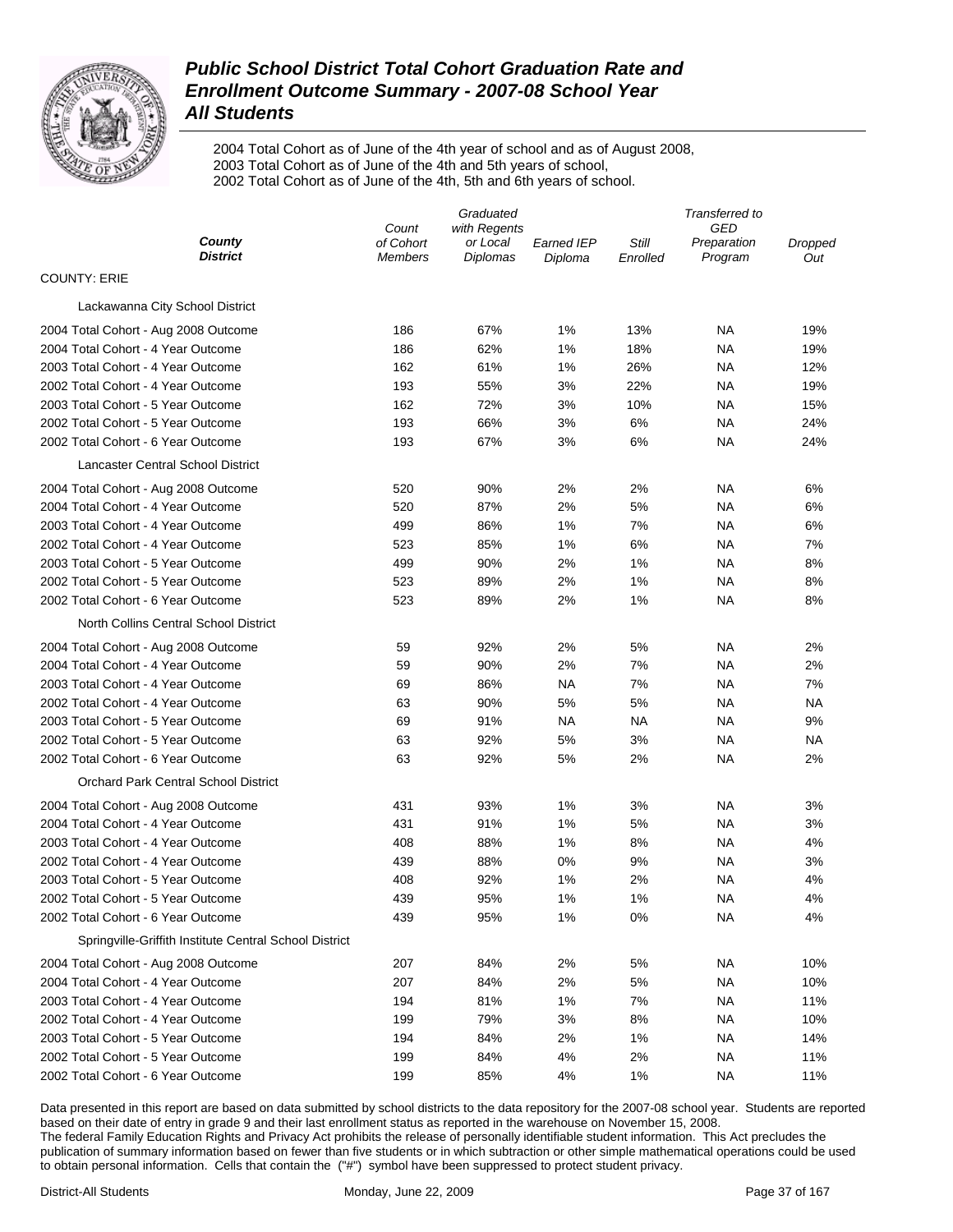

2004 Total Cohort as of June of the 4th year of school and as of August 2008, 2003 Total Cohort as of June of the 4th and 5th years of school, 2002 Total Cohort as of June of the 4th, 5th and 6th years of school.

|                                       | Count          | Transferred to<br><b>GED</b> |                   |          |             |         |
|---------------------------------------|----------------|------------------------------|-------------------|----------|-------------|---------|
| County                                | of Cohort      | with Regents<br>or Local     | <b>Earned IEP</b> | Still    | Preparation | Dropped |
| <b>District</b>                       | <b>Members</b> | Diplomas                     | Diploma           | Enrolled | Program     | Out     |
| <b>COUNTY: ERIE</b>                   |                |                              |                   |          |             |         |
| Sweet Home Central School District    |                |                              |                   |          |             |         |
| 2004 Total Cohort - Aug 2008 Outcome  | 335            | 89%                          | 1%                | 4%       | <b>NA</b>   | 6%      |
| 2004 Total Cohort - 4 Year Outcome    | 335            | 89%                          | 1%                | 4%       | NA          | 6%      |
| 2003 Total Cohort - 4 Year Outcome    | 281            | 84%                          | 1%                | 7%       | NA          | 8%      |
| 2002 Total Cohort - 4 Year Outcome    | 332            | 85%                          | 1%                | 8%       | 0%          | 7%      |
| 2003 Total Cohort - 5 Year Outcome    | 281            | 88%                          | 1%                | 2%       | NA          | 10%     |
| 2002 Total Cohort - 5 Year Outcome    | 332            | 88%                          | 2%                | 2%       | 0%          | $8%$    |
| 2002 Total Cohort - 6 Year Outcome    | 332            | 88%                          | 2%                | 1%       | 0%          | 9%      |
| Tonawanda City School District        |                |                              |                   |          |             |         |
| 2004 Total Cohort - Aug 2008 Outcome  | 226            | 79%                          | 1%                | 8%       | 8%          | 4%      |
| 2004 Total Cohort - 4 Year Outcome    | 226            | 78%                          | 1%                | 9%       | 8%          | 4%      |
| 2003 Total Cohort - 4 Year Outcome    | 210            | 74%                          | 2%                | 15%      | 5%          | 4%      |
| 2002 Total Cohort - 4 Year Outcome    | 189            | 77%                          | 4%                | 9%       | 6%          | 5%      |
| 2003 Total Cohort - 5 Year Outcome    | 210            | 81%                          | 2%                | 3%       | 9%          | 5%      |
| 2002 Total Cohort - 5 Year Outcome    | 189            | 84%                          | 4%                | 1%       | 6%          | 5%      |
| 2002 Total Cohort - 6 Year Outcome    | 189            | 84%                          | 4%                | 1%       | 6%          | 5%      |
| West Seneca Central School District   |                |                              |                   |          |             |         |
| 2004 Total Cohort - Aug 2008 Outcome  | 709            | 84%                          | 1%                | 3%       | 6%          | 6%      |
| 2004 Total Cohort - 4 Year Outcome    | 709            | 83%                          | 1%                | 3%       | 6%          | 6%      |
| 2003 Total Cohort - 4 Year Outcome    | 640            | 83%                          | 1%                | 7%       | 5%          | 4%      |
| 2002 Total Cohort - 4 Year Outcome    | 607            | 84%                          | 2%                | 6%       | 5%          | 3%      |
| 2003 Total Cohort - 5 Year Outcome    | 640            | 87%                          | 2%                | 1%       | 5%          | 5%      |
| 2002 Total Cohort - 5 Year Outcome    | 607            | 86%                          | 3%                | 1%       | 5%          | 5%      |
| 2002 Total Cohort - 6 Year Outcome    | 607            | 86%                          | 3%                | 0%       | 5%          | 6%      |
| Williamsville Central School District |                |                              |                   |          |             |         |
| 2004 Total Cohort - Aug 2008 Outcome  | 950            | 93%                          | 1%                | 4%       | 1%          | 2%      |
| 2004 Total Cohort - 4 Year Outcome    | 950            | 91%                          | 1%                | 5%       | 1%          | 2%      |
| 2003 Total Cohort - 4 Year Outcome    | 911            | 92%                          | 1%                | 4%       | 1%          | 2%      |
| 2002 Total Cohort - 4 Year Outcome    | 812            | 91%                          | 1%                | 5%       | 2%          | 2%      |
| 2003 Total Cohort - 5 Year Outcome    | 911            | 95%                          | 1%                | 0%       | 1%          | 2%      |
| 2002 Total Cohort - 5 Year Outcome    | 812            | 92%                          | 2%                | 1%       | 2%          | 3%      |
| 2002 Total Cohort - 6 Year Outcome    | 812            | 93%                          | 2%                | 1%       | 2%          | 3%      |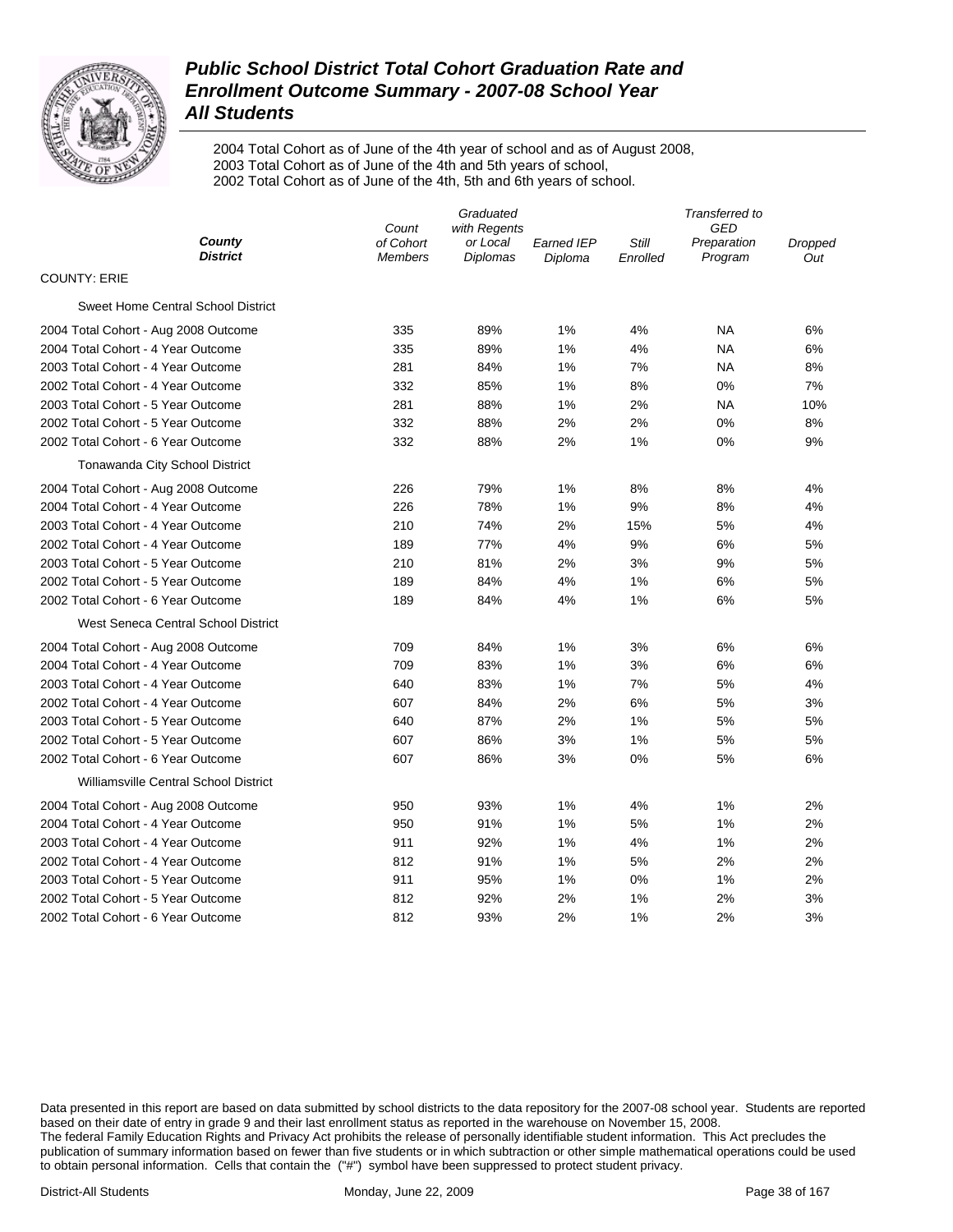

2004 Total Cohort as of June of the 4th year of school and as of August 2008, 2003 Total Cohort as of June of the 4th and 5th years of school, 2002 Total Cohort as of June of the 4th, 5th and 6th years of school.

|                                             | Graduated                   |                             |                       | Transferred to    |                        |                |  |
|---------------------------------------------|-----------------------------|-----------------------------|-----------------------|-------------------|------------------------|----------------|--|
|                                             | Count                       | with Regents                |                       |                   | GED                    |                |  |
| County<br><b>District</b>                   | of Cohort<br><b>Members</b> | or Local<br><b>Diplomas</b> | Earned IEP<br>Diploma | Still<br>Enrolled | Preparation<br>Program | Dropped<br>Out |  |
| <b>COUNTY: ESSEX</b>                        |                             |                             |                       |                   |                        |                |  |
| <b>Crown Point Central School District</b>  |                             |                             |                       |                   |                        |                |  |
| 2004 Total Cohort - Aug 2008 Outcome        | 34                          | 76%                         | 6%                    | 9%                | 3%                     | 6%             |  |
| 2004 Total Cohort - 4 Year Outcome          | 34                          | 76%                         | 6%                    | 9%                | 3%                     | 6%             |  |
| 2003 Total Cohort - 4 Year Outcome          | 31                          | 81%                         | 6%                    | 3%                | 3%                     | 6%             |  |
| 2002 Total Cohort - 4 Year Outcome          | 33                          | 73%                         | NA                    | 12%               | ΝA                     | 12%            |  |
| 2003 Total Cohort - 5 Year Outcome          | 31                          | 81%                         | 6%                    | ΝA                | 3%                     | 10%            |  |
| 2002 Total Cohort - 5 Year Outcome          | 33                          | 76%                         | NA                    | 6%                | ΝA                     | 15%            |  |
| 2002 Total Cohort - 6 Year Outcome          | 33                          | 76%                         | NA                    | 6%                | <b>NA</b>              | 15%            |  |
| Elizabethtown-Lewis Central School District |                             |                             |                       |                   |                        |                |  |
| 2004 Total Cohort - Aug 2008 Outcome        | 33                          | 73%                         | 6%                    | 3%                | 3%                     | 15%            |  |
| 2004 Total Cohort - 4 Year Outcome          | 33                          | 70%                         | 6%                    | 6%                | 3%                     | 15%            |  |
| 2003 Total Cohort - 4 Year Outcome          | 34                          | 82%                         | <b>NA</b>             | 6%                | 6%                     | 6%             |  |
| 2002 Total Cohort - 4 Year Outcome          | 26                          | 73%                         | NA                    | 12%               | 8%                     | 8%             |  |
| 2003 Total Cohort - 5 Year Outcome          | 34                          | 82%                         | NA                    | 3%                | 6%                     | 9%             |  |
| 2002 Total Cohort - 5 Year Outcome          | 26                          | 77%                         | NA                    | 8%                | 8%                     | 8%             |  |
| 2002 Total Cohort - 6 Year Outcome          | 26                          | 77%                         | NA                    | 8%                | 8%                     | 8%             |  |
| Keene Central School District               |                             |                             |                       |                   |                        |                |  |
| 2004 Total Cohort - Aug 2008 Outcome        | 14                          | 86%                         | NA                    | 14%               | ΝA                     | ΝA             |  |
| 2004 Total Cohort - 4 Year Outcome          | 14                          | 86%                         | NA                    | 14%               | ΝA                     | ΝA             |  |
| 2003 Total Cohort - 4 Year Outcome          | 18                          | 100%                        | NA                    | <b>NA</b>         | <b>NA</b>              | <b>NA</b>      |  |
| 2002 Total Cohort - 4 Year Outcome          | 18                          | 78%                         | NA                    | 11%               | ΝA                     | 11%            |  |
| 2003 Total Cohort - 5 Year Outcome          | 18                          | 100%                        | NA                    | ΝA                | ΝA                     | <b>NA</b>      |  |
| 2002 Total Cohort - 5 Year Outcome          | 18                          | 89%                         | NA                    | ΝA                | ΝA                     | 11%            |  |
| 2002 Total Cohort - 6 Year Outcome          | 18                          | 89%                         | NA                    | ΝA                | ΝA                     | 11%            |  |
| Lake Placid Central School District         |                             |                             |                       |                   |                        |                |  |
| 2004 Total Cohort - Aug 2008 Outcome        | 66                          | 82%                         | 3%                    | 3%                | 3%                     | 9%             |  |
| 2004 Total Cohort - 4 Year Outcome          | 66                          | 80%                         | 3%                    | 5%                | 3%                     | 9%             |  |
| 2003 Total Cohort - 4 Year Outcome          | 75                          | 85%                         | NA                    | 5%                | 1%                     | 8%             |  |
| 2002 Total Cohort - 4 Year Outcome          | 69                          | 83%                         | NA                    | 4%                | 1%                     | 12%            |  |
| 2003 Total Cohort - 5 Year Outcome          | 75                          | 88%                         | NA                    | ΝA                | 1%                     | 11%            |  |
| 2002 Total Cohort - 5 Year Outcome          | 69                          | 83%                         | 1%                    | 1%                | 1%                     | 13%            |  |
| 2002 Total Cohort - 6 Year Outcome          | 69                          | 83%                         | 1%                    | 1%                | 1%                     | 13%            |  |
| Minerva Central School District             |                             |                             |                       |                   |                        |                |  |
| 2004 Total Cohort - Aug 2008 Outcome        | 12                          | 83%                         | NA.                   | NA                | NA                     | 17%            |  |
| 2004 Total Cohort - 4 Year Outcome          | 12                          | 83%                         | <b>NA</b>             | NA                | <b>NA</b>              | 17%            |  |
| 2003 Total Cohort - 4 Year Outcome          | 10                          | 90%                         | NA                    | ΝA                | 10%                    | NA.            |  |
| 2002 Total Cohort - 4 Year Outcome          | 13                          | 100%                        | NA                    | ΝA                | <b>NA</b>              | ΝA             |  |
| 2003 Total Cohort - 5 Year Outcome          | 10                          | 90%                         | NA.                   | NA                | 10%                    | ΝA             |  |
| 2002 Total Cohort - 5 Year Outcome          | 13                          | 100%                        | NA                    | ΝA                | NA                     | ΝA             |  |
| 2002 Total Cohort - 6 Year Outcome          | 13                          | 100%                        | NA                    | NA                | NA                     | ΝA             |  |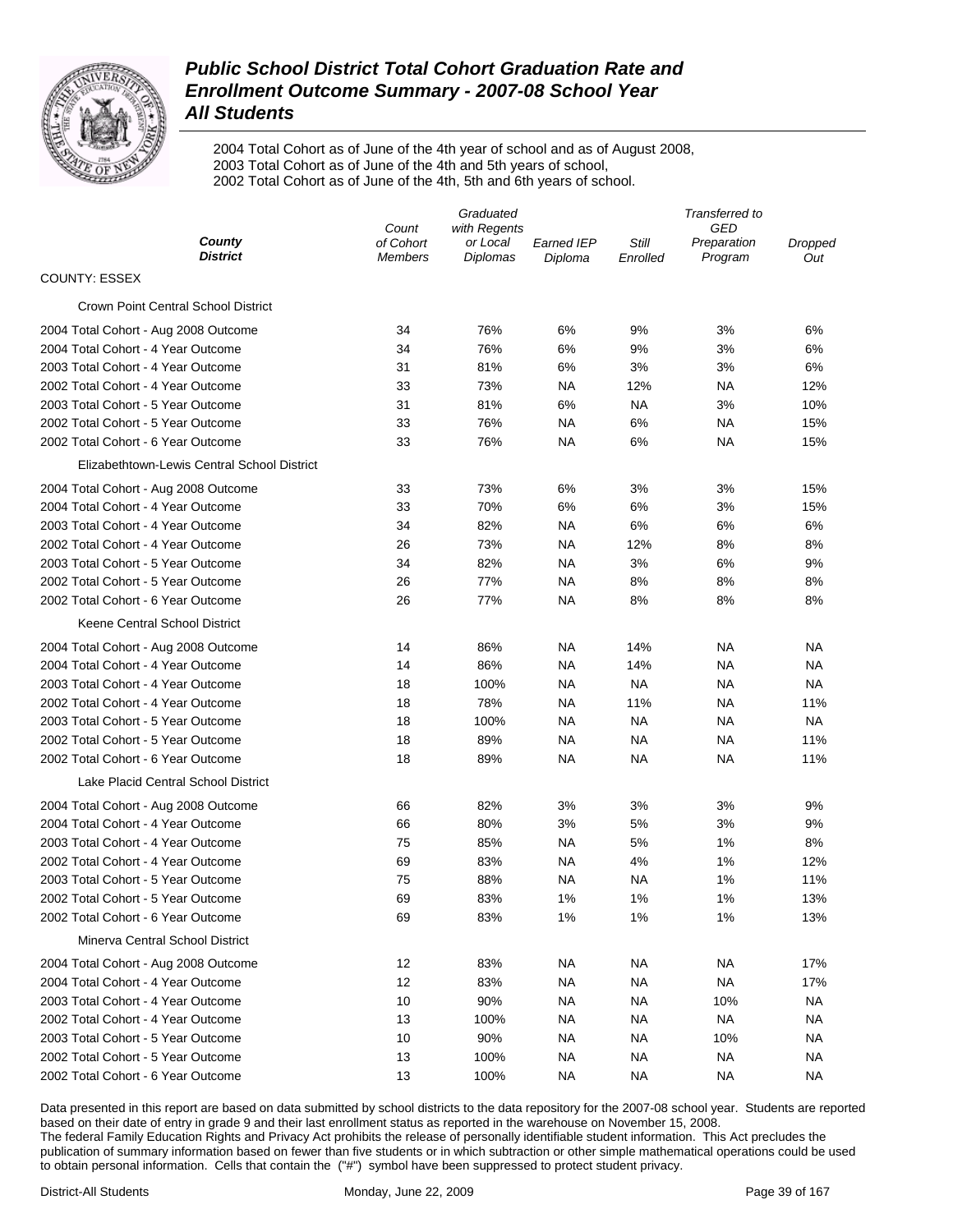

2004 Total Cohort as of June of the 4th year of school and as of August 2008, 2003 Total Cohort as of June of the 4th and 5th years of school, 2002 Total Cohort as of June of the 4th, 5th and 6th years of school.

|                                         | Graduated                   |                      |                       | Transferred to    |                        |                |  |
|-----------------------------------------|-----------------------------|----------------------|-----------------------|-------------------|------------------------|----------------|--|
|                                         | Count<br>with Regents       |                      |                       | GED               |                        |                |  |
| County<br><b>District</b>               | of Cohort<br><b>Members</b> | or Local<br>Diplomas | Earned IEP<br>Diploma | Still<br>Enrolled | Preparation<br>Program | Dropped<br>Out |  |
| <b>COUNTY: ESSEX</b>                    |                             |                      |                       |                   |                        |                |  |
| <b>Moriah Central School District</b>   |                             |                      |                       |                   |                        |                |  |
| 2004 Total Cohort - Aug 2008 Outcome    | 72                          | 88%                  | 6%                    | 3%                | ΝA                     | 4%             |  |
| 2004 Total Cohort - 4 Year Outcome      | 72                          | 86%                  | 6%                    | 4%                | NA                     | 4%             |  |
| 2003 Total Cohort - 4 Year Outcome      | 54                          | 81%                  | 4%                    | 9%                | NA                     | 6%             |  |
| 2002 Total Cohort - 4 Year Outcome      | 55                          | 69%                  | 5%                    | 9%                | 4%                     | 13%            |  |
| 2003 Total Cohort - 5 Year Outcome      | 54                          | 87%                  | 4%                    | 2%                | ΝA                     | 7%             |  |
| 2002 Total Cohort - 5 Year Outcome      | 55                          | 73%                  | 5%                    | NA                | 4%                     | 18%            |  |
| 2002 Total Cohort - 6 Year Outcome      | 55                          | 73%                  | 5%                    | NA                | 4%                     | 18%            |  |
| Newcomb Central School District         |                             |                      |                       |                   |                        |                |  |
| 2004 Total Cohort - Aug 2008 Outcome    | 2                           | #                    | #                     | #                 | #                      | #              |  |
| 2004 Total Cohort - 4 Year Outcome      | 2                           | #                    | #                     | #                 | #                      | #              |  |
| 2003 Total Cohort - 4 Year Outcome      | 5                           | 60%                  | ΝA                    | ΝA                | ΝA                     | 40%            |  |
| 2002 Total Cohort - 4 Year Outcome      | $\overline{7}$              | 100%                 | <b>NA</b>             | ΝA                | ΝA                     | NA             |  |
| 2003 Total Cohort - 5 Year Outcome      | 5                           | 60%                  | <b>NA</b>             | NA                | NA                     | 40%            |  |
| 2002 Total Cohort - 5 Year Outcome      | $\overline{7}$              | 100%                 | <b>NA</b>             | NA                | NA                     | ΝA             |  |
| 2002 Total Cohort - 6 Year Outcome      | $\overline{7}$              | 100%                 | <b>NA</b>             | NA                | NA                     | ΝA             |  |
| Schroon Lake Central School District    |                             |                      |                       |                   |                        |                |  |
| 2004 Total Cohort - Aug 2008 Outcome    | 26                          | 92%                  | NA                    | NA                | 8%                     | NA             |  |
| 2004 Total Cohort - 4 Year Outcome      | 26                          | 92%                  | <b>NA</b>             | NA                | 8%                     | ΝA             |  |
| 2003 Total Cohort - 4 Year Outcome      | 23                          | 61%                  | 4%                    | 22%               | 4%                     | 9%             |  |
| 2002 Total Cohort - 4 Year Outcome      | 33                          | 88%                  | <b>NA</b>             | 9%                | 3%                     | NA             |  |
| 2003 Total Cohort - 5 Year Outcome      | 23                          | 78%                  | 4%                    | 4%                | 4%                     | 9%             |  |
| 2002 Total Cohort - 5 Year Outcome      | 33                          | 94%                  | <b>NA</b>             | 3%                | 3%                     | NA             |  |
| 2002 Total Cohort - 6 Year Outcome      | 33                          | 94%                  | <b>NA</b>             | 3%                | 3%                     | NA             |  |
| Ticonderoga Central School District     |                             |                      |                       |                   |                        |                |  |
| 2004 Total Cohort - Aug 2008 Outcome    | 85                          | 74%                  | 4%                    | 11%               | NA                     | 12%            |  |
| 2004 Total Cohort - 4 Year Outcome      | 85                          | 72%                  | 4%                    | 13%               | NA                     | 12%            |  |
| 2003 Total Cohort - 4 Year Outcome      | 87                          | 85%                  | 1%                    | $6\%$             | NA                     | 8%             |  |
| 2002 Total Cohort - 4 Year Outcome      | 95                          | 88%                  | <b>NA</b>             | 4%                | NA                     | 7%             |  |
| 2003 Total Cohort - 5 Year Outcome      | 87                          | 86%                  | 1%                    | 5%                | NA                     | 8%             |  |
| 2002 Total Cohort - 5 Year Outcome      | 95                          | 89%                  | <b>NA</b>             | 2%                | <b>NA</b>              | 8%             |  |
| 2002 Total Cohort - 6 Year Outcome      | 95                          | 89%                  | <b>NA</b>             | 2%                | <b>NA</b>              | 8%             |  |
| <b>Westport Central School District</b> |                             |                      |                       |                   |                        |                |  |
| 2004 Total Cohort - Aug 2008 Outcome    | 32                          | 94%                  | 3%                    | 3%                | <b>NA</b>              | ΝA             |  |
| 2004 Total Cohort - 4 Year Outcome      | 32                          | 94%                  | 3%                    | 3%                | <b>NA</b>              | ΝA             |  |
| 2003 Total Cohort - 4 Year Outcome      | 29                          | 93%                  | 3%                    | 3%                | <b>NA</b>              | ΝA             |  |
| 2002 Total Cohort - 4 Year Outcome      | 21                          | 95%                  | 5%                    | <b>NA</b>         | <b>NA</b>              | ΝA             |  |
| 2003 Total Cohort - 5 Year Outcome      | 29                          | 93%                  | 3%                    | 3%                | <b>NA</b>              | ΝA             |  |
| 2002 Total Cohort - 5 Year Outcome      | 21                          | 95%                  | 5%                    | <b>NA</b>         | <b>NA</b>              | NA.            |  |
| 2002 Total Cohort - 6 Year Outcome      | 21                          | 95%                  | 5%                    | <b>NA</b>         | <b>NA</b>              | NA.            |  |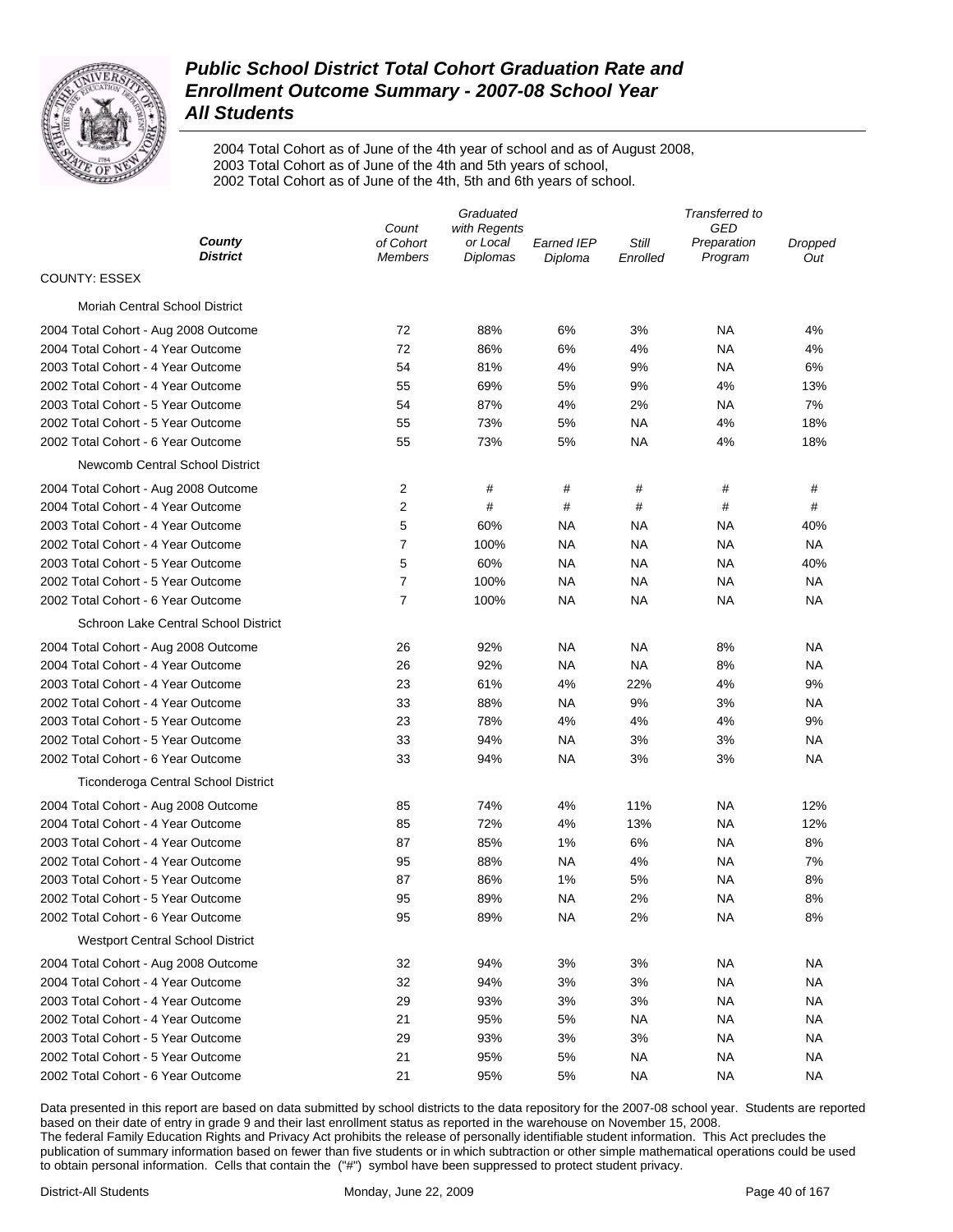

2004 Total Cohort as of June of the 4th year of school and as of August 2008, 2003 Total Cohort as of June of the 4th and 5th years of school, 2002 Total Cohort as of June of the 4th, 5th and 6th years of school.

|                                          | Count                       | Transferred to<br>GED                |                              |                   |                        |                       |
|------------------------------------------|-----------------------------|--------------------------------------|------------------------------|-------------------|------------------------|-----------------------|
| County<br><b>District</b>                | of Cohort<br><b>Members</b> | with Regents<br>or Local<br>Diplomas | <b>Earned IEP</b><br>Diploma | Still<br>Enrolled | Preparation<br>Program | <b>Dropped</b><br>Out |
| <b>COUNTY: ESSEX</b>                     |                             |                                      |                              |                   |                        |                       |
| <b>Willsboro Central School District</b> |                             |                                      |                              |                   |                        |                       |
| 2004 Total Cohort - Aug 2008 Outcome     | 34                          | 82%                                  | 6%                           | 3%                | <b>NA</b>              | 9%                    |
| 2004 Total Cohort - 4 Year Outcome       | 34                          | 79%                                  | 9%                           | 3%                | <b>NA</b>              | 9%                    |
| 2003 Total Cohort - 4 Year Outcome       | 24                          | 88%                                  | 4%                           | 4%                | <b>NA</b>              | 4%                    |
| 2002 Total Cohort - 4 Year Outcome       | 39                          | 74%                                  | 3%                           | 13%               | <b>NA</b>              | 10%                   |
| 2003 Total Cohort - 5 Year Outcome       | 24                          | 92%                                  | 4%                           | <b>NA</b>         | <b>NA</b>              | 4%                    |
| 2002 Total Cohort - 5 Year Outcome       | 39                          | 82%                                  | 3%                           | 3%                | 3%                     | 10%                   |
| 2002 Total Cohort - 6 Year Outcome       | 39                          | 82%                                  | 3%                           | <b>NA</b>         | 3%                     | 13%                   |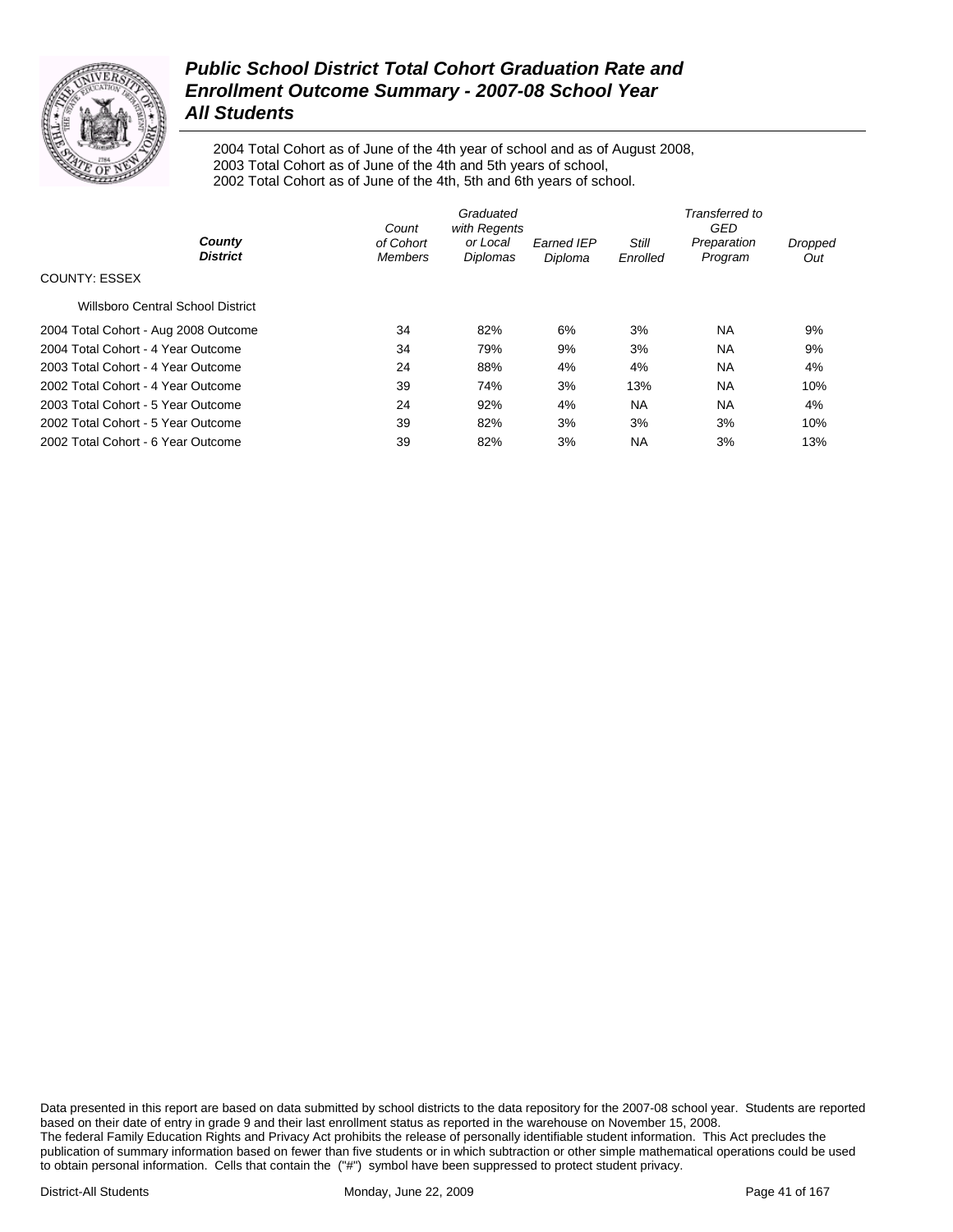

2004 Total Cohort as of June of the 4th year of school and as of August 2008, 2003 Total Cohort as of June of the 4th and 5th years of school, 2002 Total Cohort as of June of the 4th, 5th and 6th years of school.

| GED<br>Count<br>with Regents                                                           |         |
|----------------------------------------------------------------------------------------|---------|
| County<br>of Cohort<br>Still<br>or Local<br><b>Earned IEP</b><br>Preparation           | Dropped |
| District<br>Diplomas<br>Program<br><b>Members</b><br>Diploma<br>Enrolled               | Out     |
| <b>COUNTY: FRANKLIN</b>                                                                |         |
| Brushton-Moira Central School District                                                 |         |
| 79%<br>NA<br>12%<br>ΝA<br>2004 Total Cohort - Aug 2008 Outcome<br>68                   | 9%      |
| 76%<br>2004 Total Cohort - 4 Year Outcome<br>68<br><b>NA</b><br>15%<br>ΝA              | 9%      |
| 4%<br>2003 Total Cohort - 4 Year Outcome<br>56<br>86%<br>2%<br>ΝA                      | 9%      |
| 2002 Total Cohort - 4 Year Outcome<br>76<br>74%<br>5%<br>8%<br>1%                      | 12%     |
| 2003 Total Cohort - 5 Year Outcome<br>56<br>88%<br>2%<br><b>NA</b><br><b>NA</b>        | 11%     |
| 2002 Total Cohort - 5 Year Outcome<br>76<br>76%<br>5%<br>3%<br>1%                      | 14%     |
| 2002 Total Cohort - 6 Year Outcome<br>76<br>78%<br>5%<br>ΝA<br>1%                      | 16%     |
| Chateaugay Central School District                                                     |         |
| 83%<br>2%<br>3%<br>3%<br>2004 Total Cohort - Aug 2008 Outcome<br>59                    | 8%      |
| 2004 Total Cohort - 4 Year Outcome<br>59<br>81%<br>2%<br>5%<br>3%                      | 8%      |
| 2003 Total Cohort - 4 Year Outcome<br>53<br>83%<br>4%<br>4%<br><b>NA</b>               | 9%      |
| 2002 Total Cohort - 4 Year Outcome<br>57<br>86%<br><b>NA</b><br>7%<br>ΝA               | 7%      |
| 2003 Total Cohort - 5 Year Outcome<br>53<br>83%<br>6%<br>2%<br><b>NA</b>               | 9%      |
| 91%<br>2002 Total Cohort - 5 Year Outcome<br>57<br><b>NA</b><br><b>NA</b><br><b>NA</b> | 9%      |
| 2002 Total Cohort - 6 Year Outcome<br>57<br>91%<br>NA<br>ΝA<br>NA                      | 9%      |
| <b>Malone Central School District</b>                                                  |         |
| 207<br>84%<br><b>NA</b><br>11%<br>0%<br>2004 Total Cohort - Aug 2008 Outcome           | 5%      |
| 2004 Total Cohort - 4 Year Outcome<br>207<br>81%<br>NA<br>13%<br>0%                    | 5%      |
| 2003 Total Cohort - 4 Year Outcome<br>203<br>72%<br>2%<br>14%<br>ΝA                    | 11%     |
| 2002 Total Cohort - 4 Year Outcome<br>225<br>68%<br>1%<br>19%<br>ΝA                    | 12%     |
| 2003 Total Cohort - 5 Year Outcome<br>203<br>78%<br>3%<br>6%<br>ΝA                     | 13%     |
| 2002 Total Cohort - 5 Year Outcome<br>225<br>72%<br>2%<br>14%<br>ΝA                    | 13%     |
| 2002 Total Cohort - 6 Year Outcome<br>225<br>72%<br>2%<br>13%<br>ΝA                    | 13%     |
| Saint Regis Falls Central School District                                              |         |
| 83%<br>9%<br>6%<br>ΝA<br>2004 Total Cohort - Aug 2008 Outcome<br>35                    | 3%      |
| 2004 Total Cohort - 4 Year Outcome<br>35<br>83%<br>9%<br>6%<br>ΝA                      | 3%      |
| 2003 Total Cohort - 4 Year Outcome<br>22<br>91%<br>NA<br>9%<br>ΝA                      | NA      |
| 2002 Total Cohort - 4 Year Outcome<br>31<br>81%<br>NA<br>3%<br>3%                      | 10%     |
| 2003 Total Cohort - 5 Year Outcome<br>22<br>91%<br>NA<br>9%<br>ΝA                      | NA      |
| 31<br>81%<br>3%<br>3%<br>2002 Total Cohort - 5 Year Outcome<br>NA                      | 10%     |
| 2002 Total Cohort - 6 Year Outcome<br>81%<br><b>NA</b><br>31<br>3%<br>3%               | 10%     |
| Salmon River Central School District                                                   |         |
| 8%<br>2004 Total Cohort - Aug 2008 Outcome<br>96<br>63%<br>17%<br>ΝA                   | 13%     |
| 96<br>61%<br>8%<br>2004 Total Cohort - 4 Year Outcome<br>18%<br>NA                     | 13%     |
| 71%<br>5%<br>2003 Total Cohort - 4 Year Outcome<br>104<br>10%<br>1%                    | 13%     |
| 2002 Total Cohort - 4 Year Outcome<br>102<br>67%<br>6%<br>NA.<br>12%                   | 16%     |
| 74%<br>5%<br>6%<br>2003 Total Cohort - 5 Year Outcome<br>104<br>1%                     | 14%     |
| 2002 Total Cohort - 5 Year Outcome<br>102<br>69%<br>6%<br>NA<br>10%                    | 16%     |
| 2002 Total Cohort - 6 Year Outcome<br>102<br>69%<br><b>NA</b><br>10%<br>6%             | 16%     |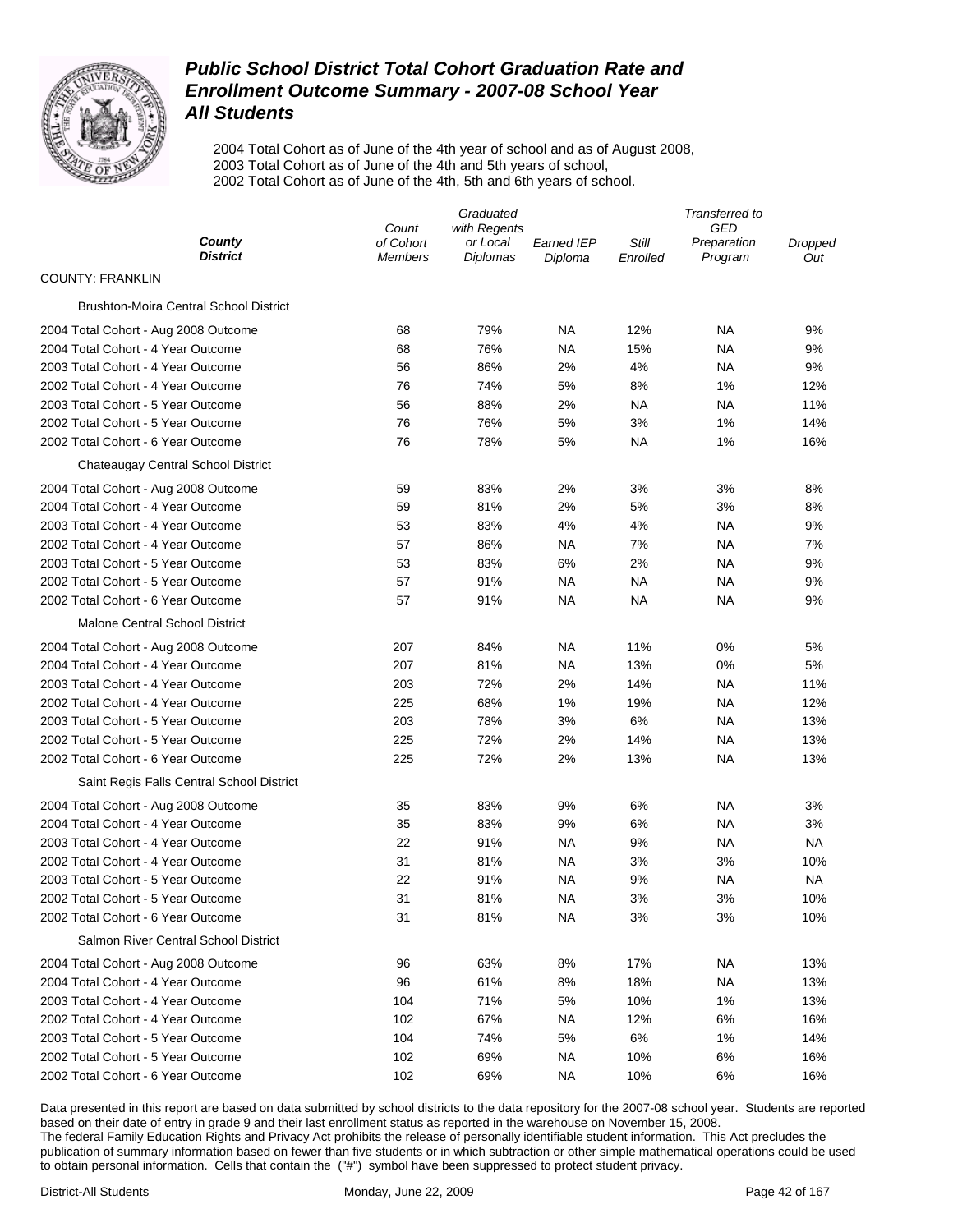

2004 Total Cohort as of June of the 4th year of school and as of August 2008, 2003 Total Cohort as of June of the 4th and 5th years of school, 2002 Total Cohort as of June of the 4th, 5th and 6th years of school.

|                                            | Count                       | Graduated<br>with Regents |                              |                   | Transferred to<br><b>GED</b> |                |
|--------------------------------------------|-----------------------------|---------------------------|------------------------------|-------------------|------------------------------|----------------|
| County<br><b>District</b>                  | of Cohort<br><b>Members</b> | or Local<br>Diplomas      | <b>Earned IEP</b><br>Diploma | Still<br>Enrolled | Preparation<br>Program       | Dropped<br>Out |
| <b>COUNTY: FRANKLIN</b>                    |                             |                           |                              |                   |                              |                |
| Saranac Lake Central School District       |                             |                           |                              |                   |                              |                |
| 2004 Total Cohort - Aug 2008 Outcome       | 147                         | 80%                       | 3%                           | 3%                | 2%                           | 12%            |
| 2004 Total Cohort - 4 Year Outcome         | 147                         | 78%                       | 3%                           | 5%                | 2%                           | 12%            |
| 2003 Total Cohort - 4 Year Outcome         | 159                         | 76%                       | 3%                           | 10%               | $1\%$                        | 10%            |
| 2002 Total Cohort - 4 Year Outcome         | 147                         | 75%                       | 12%                          | 3%                | $1\%$                        | 10%            |
| 2003 Total Cohort - 5 Year Outcome         | 159                         | 83%                       | 3%                           | $1\%$             | $1\%$                        | 12%            |
| 2002 Total Cohort - 5 Year Outcome         | 147                         | 76%                       | 12%                          | $1\%$             | $1\%$                        | 11%            |
| 2002 Total Cohort - 6 Year Outcome         | 147                         | 76%                       | 12%                          | <b>NA</b>         | $1\%$                        | 12%            |
| <b>Tupper Lake Central School District</b> |                             |                           |                              |                   |                              |                |
| 2004 Total Cohort - Aug 2008 Outcome       | 100                         | 75%                       | 5%                           | 9%                | $1\%$                        | 10%            |
| 2004 Total Cohort - 4 Year Outcome         | 100                         | 67%                       | 5%                           | 17%               | $1\%$                        | 10%            |
| 2003 Total Cohort - 4 Year Outcome         | 72                          | 79%                       | 1%                           | 11%               | $1\%$                        | 7%             |
| 2002 Total Cohort - 4 Year Outcome         | 96                          | 79%                       | 2%                           | 10%               | <b>NA</b>                    | 8%             |
| 2003 Total Cohort - 5 Year Outcome         | 72                          | 79%                       | $1\%$                        | 10%               | $1\%$                        | 8%             |
| 2002 Total Cohort - 5 Year Outcome         | 96                          | 79%                       | 2%                           | 8%                | <b>NA</b>                    | 10%            |
| 2002 Total Cohort - 6 Year Outcome         | 96                          | 79%                       | 2%                           | 8%                | <b>NA</b>                    | 10%            |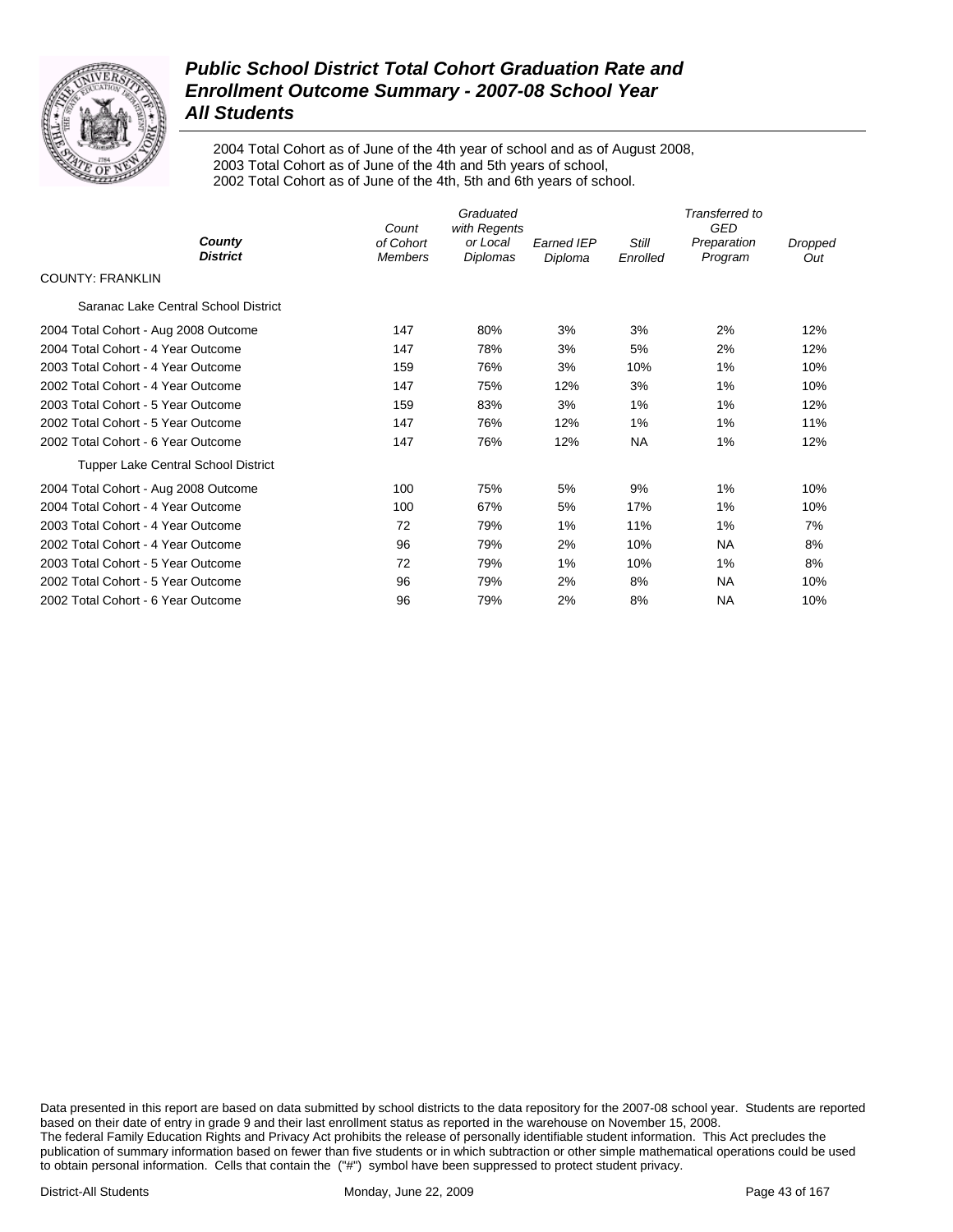

2004 Total Cohort as of June of the 4th year of school and as of August 2008, 2003 Total Cohort as of June of the 4th and 5th years of school, 2002 Total Cohort as of June of the 4th, 5th and 6th years of school.

|                                          | Graduated          |                          |                   | Transferred to |                    |         |  |
|------------------------------------------|--------------------|--------------------------|-------------------|----------------|--------------------|---------|--|
| County                                   | Count<br>of Cohort | with Regents<br>or Local | <b>Earned IEP</b> | Still          | GED<br>Preparation | Dropped |  |
| District                                 | <b>Members</b>     | Diplomas                 | Diploma           | Enrolled       | Program            | Out     |  |
| <b>COUNTY: FULTON</b>                    |                    |                          |                   |                |                    |         |  |
| Broadalbin-Perth Central School District |                    |                          |                   |                |                    |         |  |
| 2004 Total Cohort - Aug 2008 Outcome     | 161                | 85%                      | 1%                | 9%             | ΝA                 | 6%      |  |
| 2004 Total Cohort - 4 Year Outcome       | 161                | 85%                      | 1%                | 9%             | ΝA                 | 6%      |  |
| 2003 Total Cohort - 4 Year Outcome       | 157                | 87%                      | 2%                | 5%             | ΝA                 | 6%      |  |
| 2002 Total Cohort - 4 Year Outcome       | 151                | 91%                      | <b>NA</b>         | 6%             | ΝA                 | 3%      |  |
| 2003 Total Cohort - 5 Year Outcome       | 157                | 89%                      | 2%                | <b>NA</b>      | <b>NA</b>          | 9%      |  |
| 2002 Total Cohort - 5 Year Outcome       | 151                | 95%                      | <b>NA</b>         | 1%             | <b>NA</b>          | 5%      |  |
| 2002 Total Cohort - 6 Year Outcome       | 151                | 95%                      | NA                | 1%             | ΝA                 | 5%      |  |
| Gloversville City School District        |                    |                          |                   |                |                    |         |  |
| 2004 Total Cohort - Aug 2008 Outcome     | 249                | 69%                      | 4%                | 10%            | 0%                 | 16%     |  |
| 2004 Total Cohort - 4 Year Outcome       | 249                | 68%                      | 4%                | 12%            | 0%                 | 16%     |  |
| 2003 Total Cohort - 4 Year Outcome       | 258                | 61%                      | 8%                | 15%            | <b>NA</b>          | 16%     |  |
| 2002 Total Cohort - 4 Year Outcome       | 244                | 65%                      | 3%                | 13%            | ΝA                 | 17%     |  |
| 2003 Total Cohort - 5 Year Outcome       | 258                | 67%                      | 9%                | 5%             | 0%                 | 18%     |  |
| 2002 Total Cohort - 5 Year Outcome       | 244                | 70%                      | 3%                | 6%             | <b>NA</b>          | 18%     |  |
| 2002 Total Cohort - 6 Year Outcome       | 244                | 70%                      | 3%                | 6%             | ΝA                 | 18%     |  |
| Johnstown City School District           |                    |                          |                   |                |                    |         |  |
| 2004 Total Cohort - Aug 2008 Outcome     | 177                | 68%                      | 4%                | 14%            | <b>NA</b>          | 14%     |  |
| 2004 Total Cohort - 4 Year Outcome       | 177                | 67%                      | 4%                | 15%            | ΝA                 | 14%     |  |
| 2003 Total Cohort - 4 Year Outcome       | 167                | 70%                      | 5%                | 14%            | ΝA                 | 10%     |  |
| 2002 Total Cohort - 4 Year Outcome       | 169                | 82%                      | 5%                | 5%             | ΝA                 | 8%      |  |
| 2003 Total Cohort - 5 Year Outcome       | 167                | 77%                      | 5%                | 5%             | ΝA                 | 13%     |  |
| 2002 Total Cohort - 5 Year Outcome       | 169                | 82%                      | 5%                | 4%             | ΝA                 | 9%      |  |
| 2002 Total Cohort - 6 Year Outcome       | 169                | 82%                      | 5%                | 4%             | ΝA                 | 9%      |  |
| Mayfield Central School District         |                    |                          |                   |                |                    |         |  |
| 2004 Total Cohort - Aug 2008 Outcome     | 113                | 82%                      | 3%                | 4%             | 6%                 | 5%      |  |
| 2004 Total Cohort - 4 Year Outcome       | 113                | 82%                      | 3%                | 4%             | 6%                 | 5%      |  |
| 2003 Total Cohort - 4 Year Outcome       | 91                 | 90%                      | 1%                | 3%             | 1%                 | 4%      |  |
| 2002 Total Cohort - 4 Year Outcome       | 98                 | 76%                      | 3%                | 7%             | 1%                 | 13%     |  |
| 2003 Total Cohort - 5 Year Outcome       | 91                 | 92%                      | 1%                | 1%             | 1%                 | 4%      |  |
| 2002 Total Cohort - 5 Year Outcome       | 98                 | 76%                      | 5%                | 5%             | 1%                 | 13%     |  |
| 2002 Total Cohort - 6 Year Outcome       | 98                 | 76%                      | 5%                | 5%             | 1%                 | 13%     |  |
| Northville Central School District       |                    |                          |                   |                |                    |         |  |
| 2004 Total Cohort - Aug 2008 Outcome     | 65                 | 85%                      | 6%                | 3%             | ΝA                 | 6%      |  |
| 2004 Total Cohort - 4 Year Outcome       | 65                 | 83%                      | 6%                | 5%             | ΝA                 | 6%      |  |
| 2003 Total Cohort - 4 Year Outcome       | 40                 | 70%                      | 8%                | 8%             | 8%                 | 8%      |  |
| 2002 Total Cohort - 4 Year Outcome       | 57                 | 77%                      | 4%                | 7%             | 4%                 | 9%      |  |
| 2003 Total Cohort - 5 Year Outcome       | 40                 | 75%                      | 8%                | ΝA             | 8%                 | 10%     |  |
| 2002 Total Cohort - 5 Year Outcome       | 57                 | 79%                      | 4%                | 2%             | 4%                 | 12%     |  |
| 2002 Total Cohort - 6 Year Outcome       | 57                 | 79%                      | 4%                | 2%             | 4%                 | 12%     |  |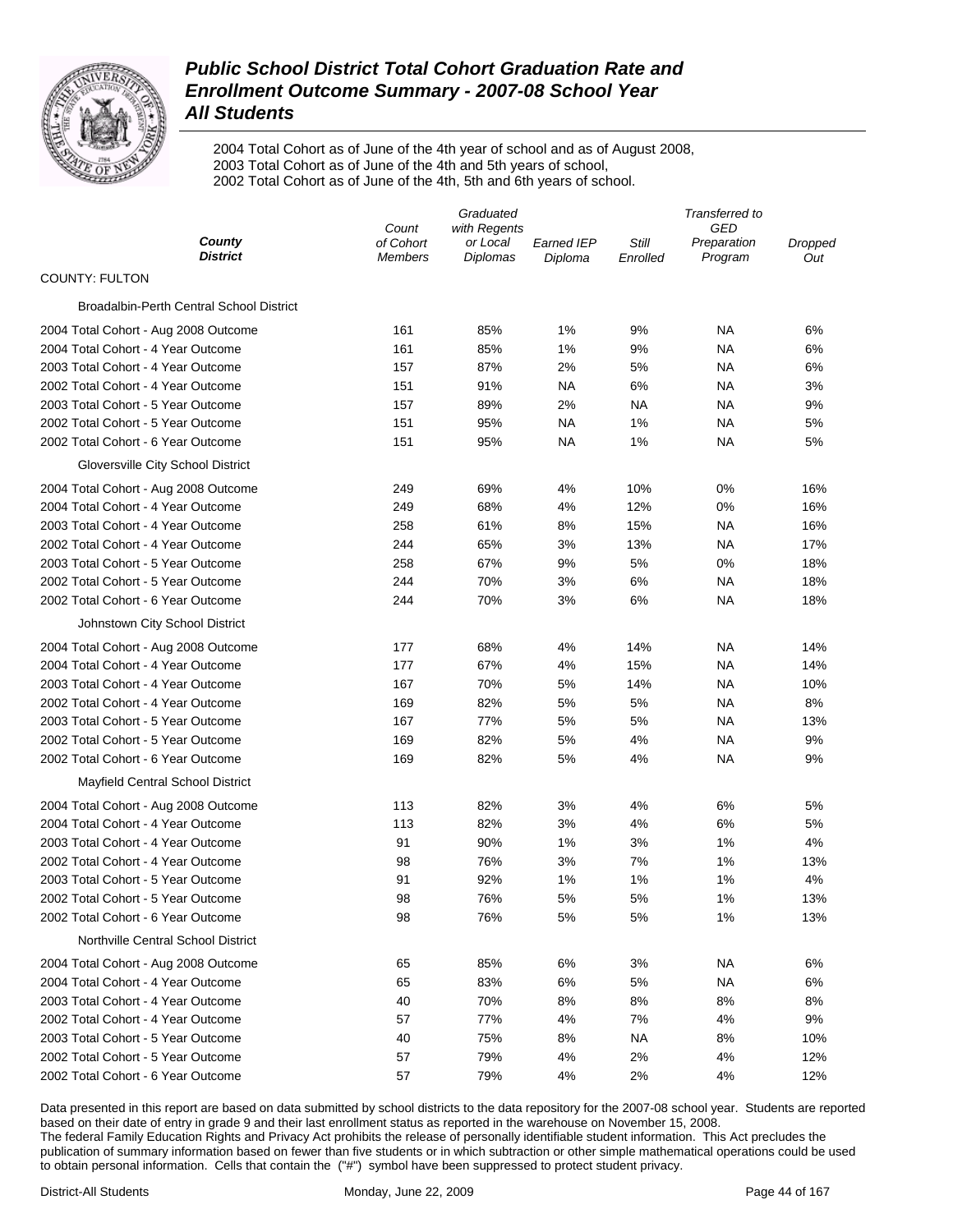

2004 Total Cohort as of June of the 4th year of school and as of August 2008, 2003 Total Cohort as of June of the 4th and 5th years of school, 2002 Total Cohort as of June of the 4th, 5th and 6th years of school.

|                                            | Count                       | Graduated<br>with Regents |                              | Transferred to<br>GED |                        |                |  |
|--------------------------------------------|-----------------------------|---------------------------|------------------------------|-----------------------|------------------------|----------------|--|
| County<br><b>District</b>                  | of Cohort<br><b>Members</b> | or Local<br>Diplomas      | <b>Earned IEP</b><br>Diploma | Still<br>Enrolled     | Preparation<br>Program | Dropped<br>Out |  |
| <b>COUNTY: FULTON</b>                      |                             |                           |                              |                       |                        |                |  |
| Oppenheim-Ephratah Central School District |                             |                           |                              |                       |                        |                |  |
| 2004 Total Cohort - Aug 2008 Outcome       | 27                          | 63%                       | 4%                           | 4%                    | NA.                    | 30%            |  |
| 2004 Total Cohort - 4 Year Outcome         | 27                          | 63%                       | 4%                           | 4%                    | <b>NA</b>              | 30%            |  |
| 2003 Total Cohort - 4 Year Outcome         | 33                          | 52%                       | 12%                          | 18%                   | 3%                     | 15%            |  |
| 2002 Total Cohort - 4 Year Outcome         | 36                          | 50%                       | 3%                           | 14%                   | <b>NA</b>              | 33%            |  |
| 2003 Total Cohort - 5 Year Outcome         | 33                          | 61%                       | 15%                          | 6%                    | 3%                     | 15%            |  |
| 2002 Total Cohort - 5 Year Outcome         | 36                          | 53%                       | 3%                           | 8%                    | <b>NA</b>              | 36%            |  |
| 2002 Total Cohort - 6 Year Outcome         | 36                          | 56%                       | 3%                           | 3%                    | <b>NA</b>              | 39%            |  |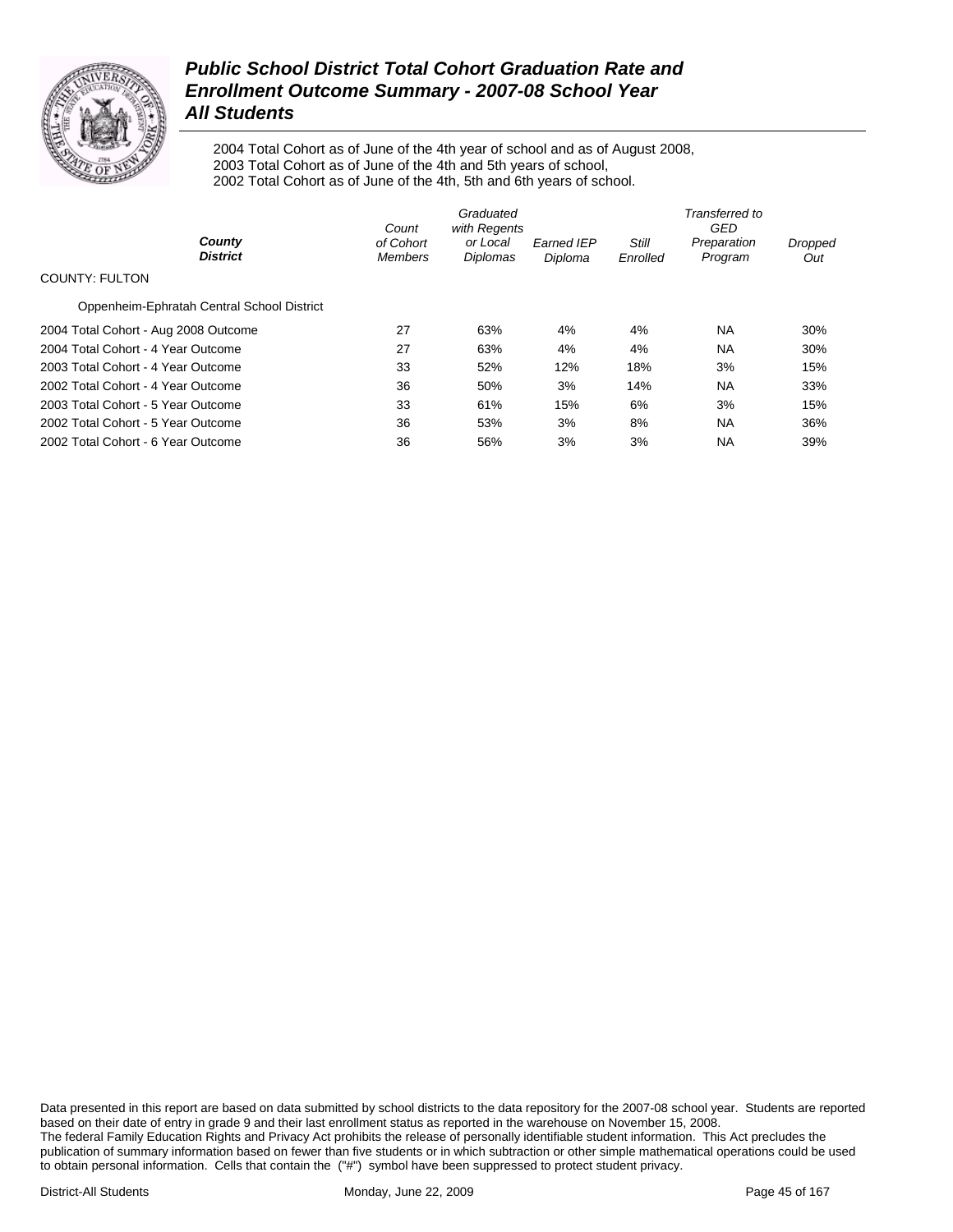

2004 Total Cohort as of June of the 4th year of school and as of August 2008, 2003 Total Cohort as of June of the 4th and 5th years of school, 2002 Total Cohort as of June of the 4th, 5th and 6th years of school.

|                                      | Graduated                   |                             |                              | Transferred to    |                        |                |  |
|--------------------------------------|-----------------------------|-----------------------------|------------------------------|-------------------|------------------------|----------------|--|
|                                      | Count                       | with Regents                |                              |                   | GED                    |                |  |
| County<br><b>District</b>            | of Cohort<br><b>Members</b> | or Local<br><b>Diplomas</b> | <b>Earned IEP</b><br>Diploma | Still<br>Enrolled | Preparation<br>Program | Dropped<br>Out |  |
| <b>COUNTY: GENESEE</b>               |                             |                             |                              |                   |                        |                |  |
| Alexander Central School District    |                             |                             |                              |                   |                        |                |  |
| 2004 Total Cohort - Aug 2008 Outcome | 106                         | 76%                         | 2%                           | 9%                | 1%                     | 11%            |  |
| 2004 Total Cohort - 4 Year Outcome   | 106                         | 73%                         | 2%                           | 13%               | 1%                     | 11%            |  |
| 2003 Total Cohort - 4 Year Outcome   | 84                          | 67%                         | 1%                           | 18%               | 2%                     | 12%            |  |
| 2002 Total Cohort - 4 Year Outcome   | 83                          | 60%                         | 5%                           | 18%               | 10%                    | 6%             |  |
| 2003 Total Cohort - 5 Year Outcome   | 84                          | 74%                         | 2%                           | 6%                | 2%                     | 15%            |  |
| 2002 Total Cohort - 5 Year Outcome   | 83                          | 72%                         | 5%                           | <b>NA</b>         | 10%                    | 12%            |  |
| 2002 Total Cohort - 6 Year Outcome   | 83                          | 72%                         | 5%                           | ΝA                | 10%                    | 12%            |  |
| <b>Batavia City School District</b>  |                             |                             |                              |                   |                        |                |  |
| 2004 Total Cohort - Aug 2008 Outcome | 189                         | 77%                         | 1%                           | 6%                | 2%                     | 14%            |  |
| 2004 Total Cohort - 4 Year Outcome   | 189                         | 75%                         | 1%                           | 7%                | 2%                     | 14%            |  |
| 2003 Total Cohort - 4 Year Outcome   | 200                         | 77%                         | 2%                           | 6%                | 3%                     | 14%            |  |
| 2002 Total Cohort - 4 Year Outcome   | 195                         | 78%                         | 3%                           | 5%                | 4%                     | 10%            |  |
| 2003 Total Cohort - 5 Year Outcome   | 200                         | 79%                         | 2%                           | 2%                | 3%                     | 16%            |  |
| 2002 Total Cohort - 5 Year Outcome   | 195                         | 81%                         | 4%                           | NA                | 4%                     | 11%            |  |
| 2002 Total Cohort - 6 Year Outcome   | 195                         | 81%                         | 4%                           | ΝA                | 4%                     | 11%            |  |
| Byron-Bergen Central School District |                             |                             |                              |                   |                        |                |  |
| 2004 Total Cohort - Aug 2008 Outcome | 115                         | 90%                         | NA                           | 6%                | 2%                     | 3%             |  |
| 2004 Total Cohort - 4 Year Outcome   | 115                         | 90%                         | <b>NA</b>                    | 6%                | 2%                     | 3%             |  |
| 2003 Total Cohort - 4 Year Outcome   | 126                         | 86%                         | NA                           | 11%               | NA                     | 3%             |  |
| 2002 Total Cohort - 4 Year Outcome   | 91                          | 88%                         | 2%                           | 3%                | 3%                     | 3%             |  |
| 2003 Total Cohort - 5 Year Outcome   | 126                         | 88%                         | 1%                           | 6%                | <b>NA</b>              | 6%             |  |
| 2002 Total Cohort - 5 Year Outcome   | 91                          | 89%                         | 2%                           | <b>NA</b>         | 3%                     | 5%             |  |
| 2002 Total Cohort - 6 Year Outcome   | 91                          | 89%                         | 2%                           | <b>NA</b>         | 3%                     | 5%             |  |
| Elba Central School District         |                             |                             |                              |                   |                        |                |  |
| 2004 Total Cohort - Aug 2008 Outcome | 60                          | 92%                         | NA                           | 3%                | 2%                     | 3%             |  |
| 2004 Total Cohort - 4 Year Outcome   | 60                          | 90%                         | NA                           | 5%                | 2%                     | 3%             |  |
| 2003 Total Cohort - 4 Year Outcome   | 47                          | 85%                         | 2%                           | 4%                | 2%                     | 6%             |  |
| 2002 Total Cohort - 4 Year Outcome   | 45                          | 98%                         | <b>NA</b>                    | <b>NA</b>         | 2%                     | <b>NA</b>      |  |
| 2003 Total Cohort - 5 Year Outcome   | 47                          | 85%                         | 2%                           | 2%                | 2%                     | 9%             |  |
| 2002 Total Cohort - 5 Year Outcome   | 45                          | 98%                         | <b>NA</b>                    | <b>NA</b>         | 2%                     | NA             |  |
| 2002 Total Cohort - 6 Year Outcome   | 45                          | 98%                         | <b>NA</b>                    | <b>NA</b>         | 2%                     | <b>NA</b>      |  |
| Le Roy Central School District       |                             |                             |                              |                   |                        |                |  |
| 2004 Total Cohort - Aug 2008 Outcome | 128                         | 89%                         | 2%                           | 5%                | 2%                     | 3%             |  |
| 2004 Total Cohort - 4 Year Outcome   | 128                         | 87%                         | 2%                           | 7%                | 2%                     | 3%             |  |
| 2003 Total Cohort - 4 Year Outcome   | 120                         | 86%                         | 2%                           | 6%                | 1%                     | 6%             |  |
| 2002 Total Cohort - 4 Year Outcome   | 138                         | 86%                         | 4%                           | 4%                | 1%                     | 7%             |  |
| 2003 Total Cohort - 5 Year Outcome   | 120                         | 88%                         | 2%                           | 4%                | 1%                     | 6%             |  |
| 2002 Total Cohort - 5 Year Outcome   | 138                         | 88%                         | 4%                           | 1%                | 1%                     | 7%             |  |
| 2002 Total Cohort - 6 Year Outcome   | 138                         | 88%                         | 4%                           | 1%                | 1%                     | 7%             |  |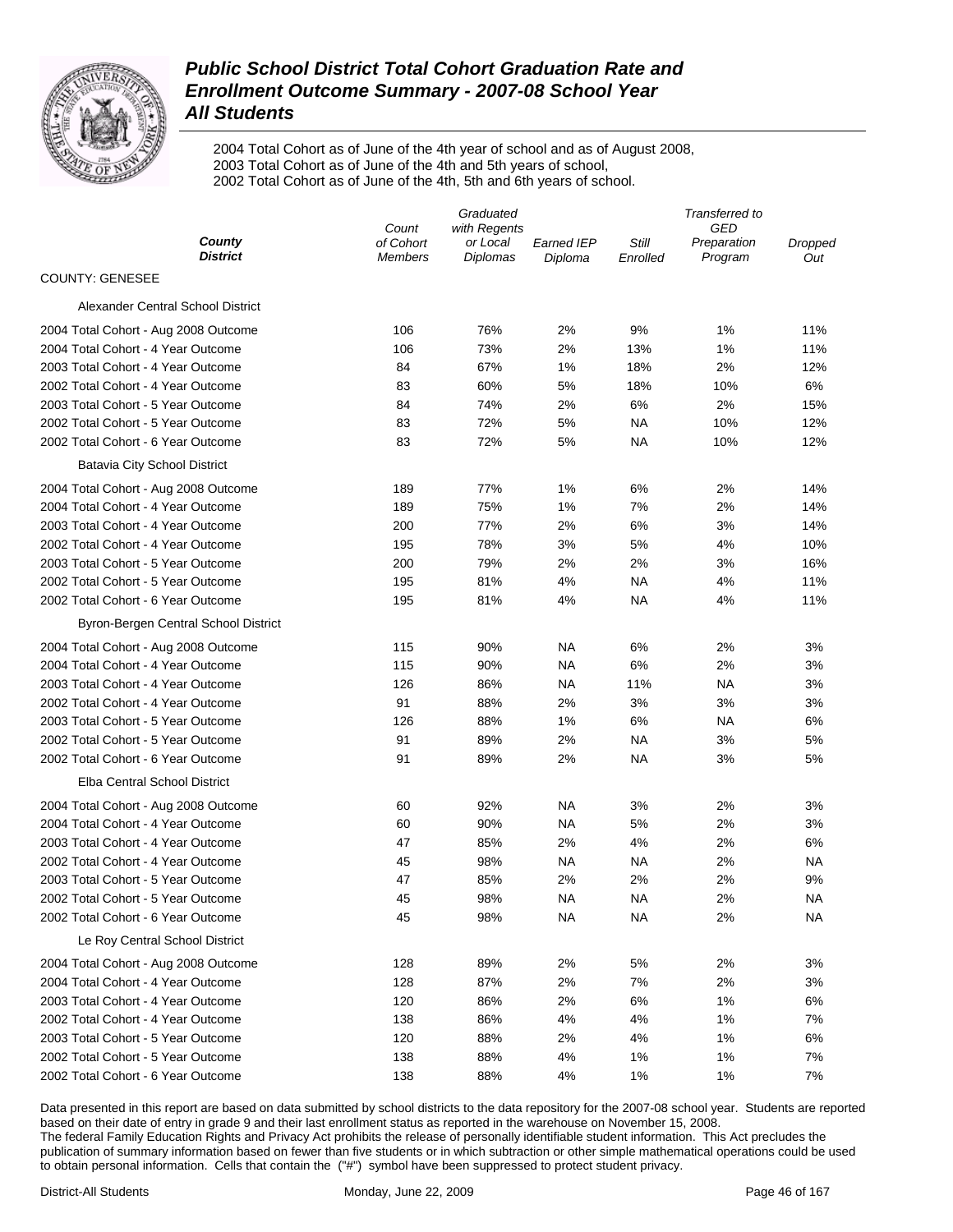

2004 Total Cohort as of June of the 4th year of school and as of August 2008, 2003 Total Cohort as of June of the 4th and 5th years of school, 2002 Total Cohort as of June of the 4th, 5th and 6th years of school.

|                                          | Count                       | Graduated<br>with Regents   | Transferred to<br>GED        |                   |                        |                |
|------------------------------------------|-----------------------------|-----------------------------|------------------------------|-------------------|------------------------|----------------|
| County<br><b>District</b>                | of Cohort<br><b>Members</b> | or Local<br><b>Diplomas</b> | <b>Earned IEP</b><br>Diploma | Still<br>Enrolled | Preparation<br>Program | Dropped<br>Out |
| <b>COUNTY: GENESEE</b>                   |                             |                             |                              |                   |                        |                |
| Oakfield-Alabama Central School District |                             |                             |                              |                   |                        |                |
| 2004 Total Cohort - Aug 2008 Outcome     | 95                          | 73%                         | 3%                           | 7%                | 3%                     | 14%            |
| 2004 Total Cohort - 4 Year Outcome       | 95                          | 73%                         | 3%                           | 7%                | 3%                     | 14%            |
| 2003 Total Cohort - 4 Year Outcome       | 86                          | 73%                         | 2%                           | 7%                | 7%                     | 10%            |
| 2002 Total Cohort - 4 Year Outcome       | 93                          | 83%                         | <b>NA</b>                    | 6%                | 2%                     | 9%             |
| 2003 Total Cohort - 5 Year Outcome       | 86                          | 74%                         | 2%                           | 5%                | 7%                     | 12%            |
| 2002 Total Cohort - 5 Year Outcome       | 93                          | 85%                         | 1%                           | 2%                | 2%                     | 10%            |
| 2002 Total Cohort - 6 Year Outcome       | 93                          | 85%                         | 1%                           | 2%                | 2%                     | 10%            |
| <b>Pavilion Central School District</b>  |                             |                             |                              |                   |                        |                |
| 2004 Total Cohort - Aug 2008 Outcome     | 83                          | 84%                         | 2%                           | 2%                | 2%                     | 8%             |
| 2004 Total Cohort - 4 Year Outcome       | 83                          | 84%                         | 2%                           | 2%                | 2%                     | 8%             |
| 2003 Total Cohort - 4 Year Outcome       | 92                          | 85%                         | 1%                           | 7%                | <b>NA</b>              | 8%             |
| 2002 Total Cohort - 4 Year Outcome       | 81                          | 90%                         | <b>NA</b>                    | 2%                | 4%                     | 4%             |
| 2003 Total Cohort - 5 Year Outcome       | 92                          | 89%                         | 2%                           | <b>NA</b>         | <b>NA</b>              | 9%             |
| 2002 Total Cohort - 5 Year Outcome       | 81                          | 90%                         | 1%                           | 1%                | 4%                     | 4%             |
| 2002 Total Cohort - 6 Year Outcome       | 81                          | 90%                         | 2%                           | <b>NA</b>         | 4%                     | 4%             |
| <b>Pembroke Central School District</b>  |                             |                             |                              |                   |                        |                |
| 2004 Total Cohort - Aug 2008 Outcome     | 114                         | 91%                         | <b>NA</b>                    | 7%                | 1%                     | 1%             |
| 2004 Total Cohort - 4 Year Outcome       | 114                         | 90%                         | <b>NA</b>                    | 7%                | 2%                     | 1%             |
| 2003 Total Cohort - 4 Year Outcome       | 98                          | 87%                         | <b>NA</b>                    | 7%                | 2%                     | 4%             |
| 2002 Total Cohort - 4 Year Outcome       | 124                         | 94%                         | <b>NA</b>                    | 2%                | 2%                     | 2%             |
| 2003 Total Cohort - 5 Year Outcome       | 98                          | 89%                         | 1%                           | 3%                | 2%                     | 5%             |
| 2002 Total Cohort - 5 Year Outcome       | 124                         | 94%                         | <b>NA</b>                    | 1%                | 2%                     | 3%             |
| 2002 Total Cohort - 6 Year Outcome       | 124                         | 94%                         | <b>NA</b>                    | <b>NA</b>         | 2%                     | 3%             |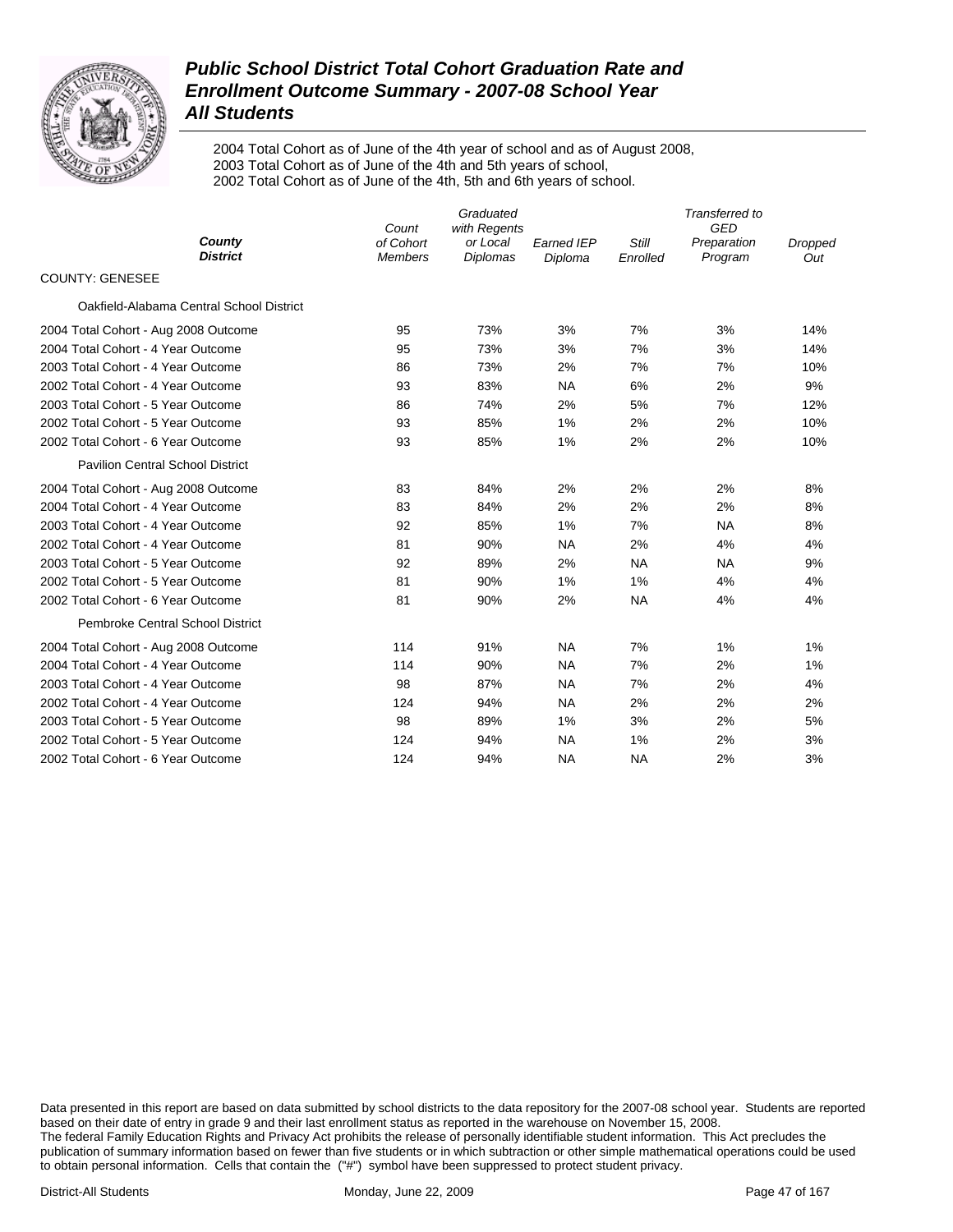

2004 Total Cohort as of June of the 4th year of school and as of August 2008, 2003 Total Cohort as of June of the 4th and 5th years of school, 2002 Total Cohort as of June of the 4th, 5th and 6th years of school.

|                                                                                                              | Transferred to |  |  |  |
|--------------------------------------------------------------------------------------------------------------|----------------|--|--|--|
| GED<br>Count<br>with Regents<br>County<br>of Cohort<br>Still<br>or Local<br><b>Earned IEP</b><br>Preparation | Dropped        |  |  |  |
| <b>District</b><br>Diplomas<br>Program<br><b>Members</b><br>Diploma<br>Enrolled                              | Out            |  |  |  |
| <b>COUNTY: GREENE</b>                                                                                        |                |  |  |  |
| Cairo-Durham Central School District                                                                         |                |  |  |  |
| 153<br>69%<br>2%<br>12%<br>9%<br>2004 Total Cohort - Aug 2008 Outcome                                        | 8%             |  |  |  |
| 2004 Total Cohort - 4 Year Outcome<br>153<br>68%<br>2%<br>13%<br>9%                                          | 8%             |  |  |  |
| 2003 Total Cohort - 4 Year Outcome<br>142<br>65%<br>1%<br>15%<br>2%                                          | 18%            |  |  |  |
| 2002 Total Cohort - 4 Year Outcome<br>147<br>60%<br><b>NA</b><br>20%<br>ΝA                                   | 20%            |  |  |  |
| 2003 Total Cohort - 5 Year Outcome<br>142<br>70%<br>2%<br>4%<br>2%                                           | 22%            |  |  |  |
| 2002 Total Cohort - 5 Year Outcome<br>147<br>65%<br><b>NA</b><br>3%<br>ΝA                                    | 31%            |  |  |  |
| 2002 Total Cohort - 6 Year Outcome<br>147<br>65%<br>NA<br>ΝA<br>ΝA                                           | 35%            |  |  |  |
| <b>Catskill Central School District</b>                                                                      |                |  |  |  |
| 150<br>65%<br>4%<br>11%<br>6%<br>2004 Total Cohort - Aug 2008 Outcome                                        | 13%            |  |  |  |
| 2004 Total Cohort - 4 Year Outcome<br>150<br>64%<br>4%<br>13%<br>6%                                          | 13%            |  |  |  |
| 2003 Total Cohort - 4 Year Outcome<br>145<br>66%<br>1%<br>11%<br>11%                                         | 11%            |  |  |  |
| 2002 Total Cohort - 4 Year Outcome<br>134<br>72%<br>1%<br>10%<br>10%                                         | 7%             |  |  |  |
| 2003 Total Cohort - 5 Year Outcome<br>145<br>68%<br>3%<br>3%<br>11%                                          | 14%            |  |  |  |
| 2002 Total Cohort - 5 Year Outcome<br>134<br>74%<br>1%<br>7%<br>10%                                          | 8%             |  |  |  |
| 2002 Total Cohort - 6 Year Outcome<br>134<br>75%<br>1%<br>5%<br>10%                                          | 9%             |  |  |  |
| Coxsackie-Athens Central School District                                                                     |                |  |  |  |
| 135<br>73%<br>4%<br>8%<br>1%<br>2004 Total Cohort - Aug 2008 Outcome                                         | 13%            |  |  |  |
| 2004 Total Cohort - 4 Year Outcome<br>135<br>73%<br>4%<br>8%<br>1%                                           | 13%            |  |  |  |
| 2003 Total Cohort - 4 Year Outcome<br>111<br>77%<br>2%<br>12%<br><b>NA</b>                                   | 10%            |  |  |  |
| 2002 Total Cohort - 4 Year Outcome<br>139<br>62%<br>1%<br>15%<br>ΝA                                          | 22%            |  |  |  |
| 2003 Total Cohort - 5 Year Outcome<br>111<br>82%<br>4%<br>5%<br>ΝA                                           | 10%            |  |  |  |
| 2002 Total Cohort - 5 Year Outcome<br>139<br>67%<br>3%<br>6%<br>ΝA                                           | 24%            |  |  |  |
| 2002 Total Cohort - 6 Year Outcome<br>139<br>68%<br>3%<br>5%<br>ΝA                                           | 24%            |  |  |  |
| Greenville Central School District                                                                           |                |  |  |  |
| 130<br>83%<br>1%<br>9%<br>4%<br>2004 Total Cohort - Aug 2008 Outcome                                         | 2%             |  |  |  |
| 2004 Total Cohort - 4 Year Outcome<br>130<br>78%<br>1%<br>14%<br>4%                                          | 2%             |  |  |  |
| 2003 Total Cohort - 4 Year Outcome<br>117<br>86%<br><b>NA</b><br>10%<br>ΝA                                   | 3%             |  |  |  |
| 2002 Total Cohort - 4 Year Outcome<br>89<br>76%<br>NA<br>13%<br>ΝA                                           | 9%             |  |  |  |
| 2003 Total Cohort - 5 Year Outcome<br>117<br>92%<br>1%<br>2%<br>2%                                           | 3%             |  |  |  |
| 89<br>81%<br>1%<br>4%<br>2%<br>2002 Total Cohort - 5 Year Outcome                                            | 10%            |  |  |  |
| 2002 Total Cohort - 6 Year Outcome<br>89<br>1%<br><b>NA</b><br>83%<br>2%                                     | 12%            |  |  |  |
| Hunter-Tannersville Central School District                                                                  |                |  |  |  |
| 2%<br>4%<br>2%<br>2004 Total Cohort - Aug 2008 Outcome<br>45<br>82%                                          | 9%             |  |  |  |
| 80%<br>2%<br>2004 Total Cohort - 4 Year Outcome<br>45<br>7%<br>2%                                            | 9%             |  |  |  |
| 2003 Total Cohort - 4 Year Outcome<br>53<br>85%<br>8%<br>NA.<br>ΝA                                           | 8%             |  |  |  |
| 2002 Total Cohort - 4 Year Outcome<br>39<br>77%<br>3%<br>NA.<br>10%                                          | 10%            |  |  |  |
| 53<br>91%<br><b>NA</b><br>2003 Total Cohort - 5 Year Outcome<br>ΝA<br>ΝA                                     | 9%             |  |  |  |
| 2002 Total Cohort - 5 Year Outcome<br>39<br>82%<br>3%<br>3%<br>3%                                            | 10%            |  |  |  |
| 2002 Total Cohort - 6 Year Outcome<br>39<br>82%<br>3%<br>3%<br>3%                                            | 10%            |  |  |  |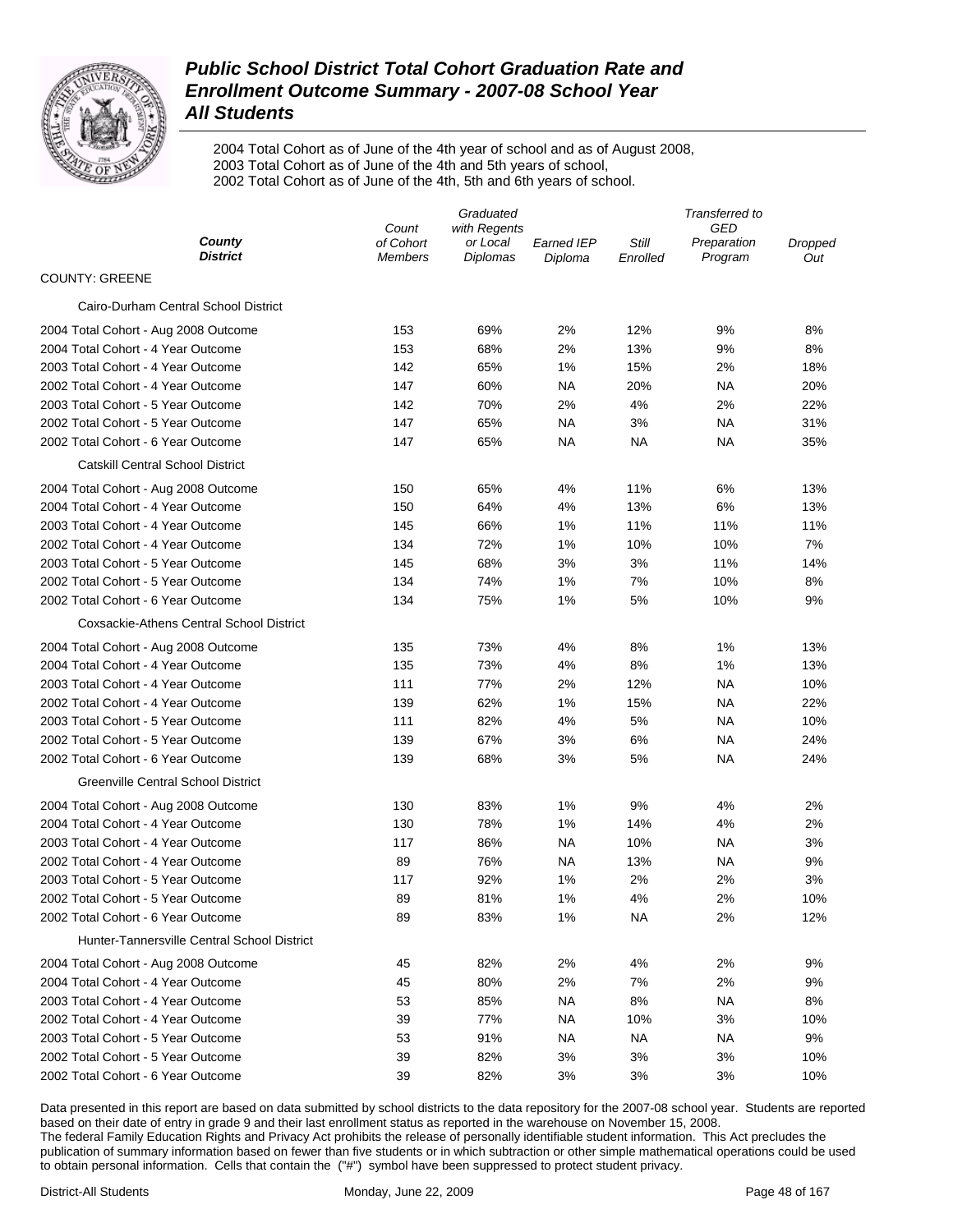

2004 Total Cohort as of June of the 4th year of school and as of August 2008, 2003 Total Cohort as of June of the 4th and 5th years of school, 2002 Total Cohort as of June of the 4th, 5th and 6th years of school.

|                                                | Count                       | Graduated<br>with Regents |                              | Transferred to<br>GED |                        |                |  |
|------------------------------------------------|-----------------------------|---------------------------|------------------------------|-----------------------|------------------------|----------------|--|
| County<br><b>District</b>                      | of Cohort<br><b>Members</b> | or Local<br>Diplomas      | <b>Earned IEP</b><br>Diploma | Still<br>Enrolled     | Preparation<br>Program | Dropped<br>Out |  |
| <b>COUNTY: GREENE</b>                          |                             |                           |                              |                       |                        |                |  |
| Windham-Ashland-Jewett Central School District |                             |                           |                              |                       |                        |                |  |
| 2004 Total Cohort - Aug 2008 Outcome           | 34                          | 97%                       | <b>NA</b>                    | 3%                    | NA                     | <b>NA</b>      |  |
| 2004 Total Cohort - 4 Year Outcome             | 34                          | 97%                       | <b>NA</b>                    | 3%                    | <b>NA</b>              | <b>NA</b>      |  |
| 2003 Total Cohort - 4 Year Outcome             | 48                          | 92%                       | 2%                           | <b>NA</b>             | <b>NA</b>              | 6%             |  |
| 2002 Total Cohort - 4 Year Outcome             | 27                          | 67%                       | 11%                          | 7%                    | <b>NA</b>              | 15%            |  |
| 2003 Total Cohort - 5 Year Outcome             | 48                          | 92%                       | 2%                           | <b>NA</b>             | <b>NA</b>              | 6%             |  |
| 2002 Total Cohort - 5 Year Outcome             | 27                          | 70%                       | 11%                          | <b>NA</b>             | <b>NA</b>              | 19%            |  |
| 2002 Total Cohort - 6 Year Outcome             | 27                          | 70%                       | 11%                          | <b>NA</b>             | <b>NA</b>              | 19%            |  |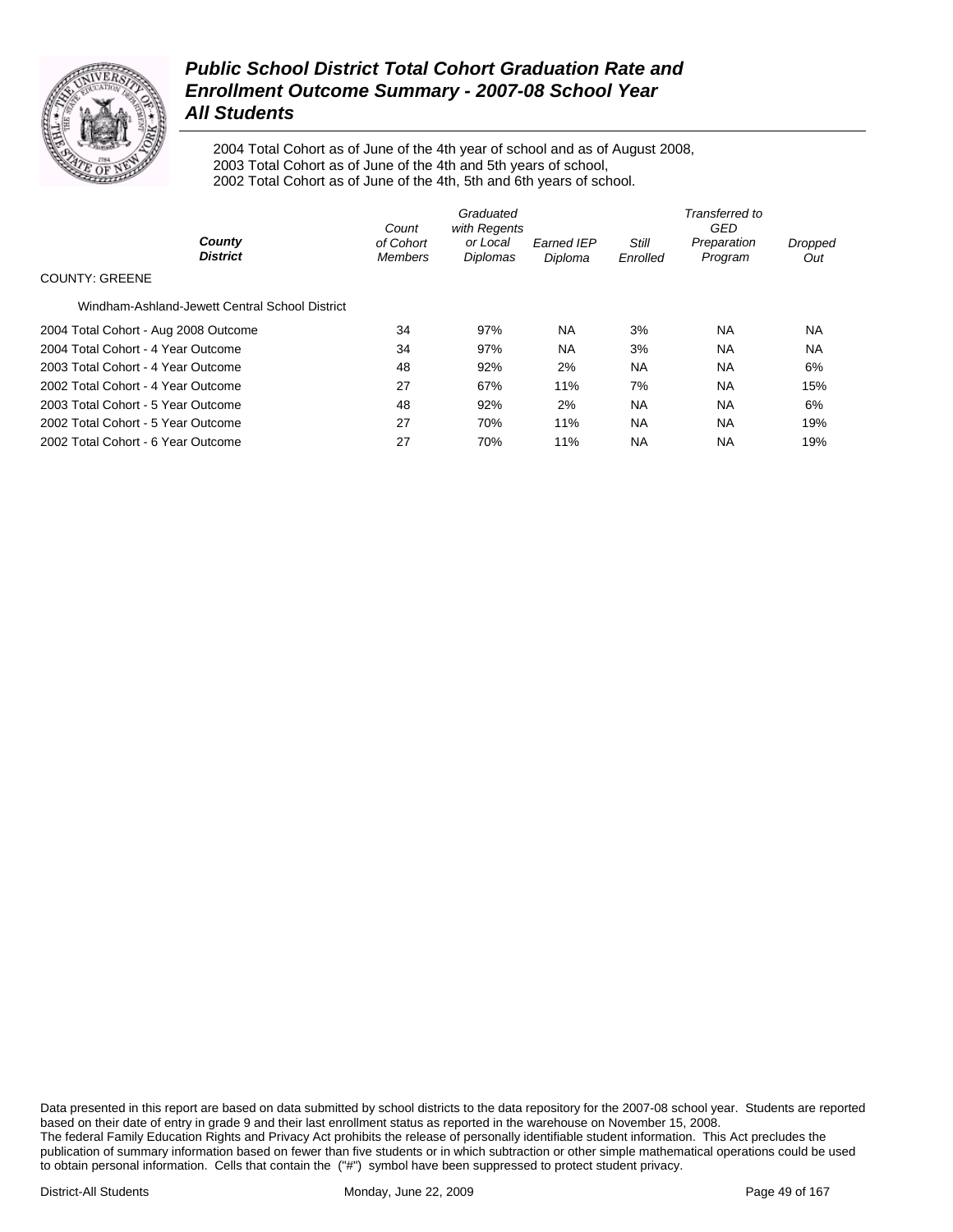

2004 Total Cohort as of June of the 4th year of school and as of August 2008, 2003 Total Cohort as of June of the 4th and 5th years of school, 2002 Total Cohort as of June of the 4th, 5th and 6th years of school.

|                                       |                                      | Graduated                            |                              |                   | Transferred to<br><b>GED</b> |                       |
|---------------------------------------|--------------------------------------|--------------------------------------|------------------------------|-------------------|------------------------------|-----------------------|
| County<br><b>District</b>             | Count<br>of Cohort<br><b>Members</b> | with Regents<br>or Local<br>Diplomas | <b>Earned IEP</b><br>Diploma | Still<br>Enrolled | Preparation<br>Program       | <b>Dropped</b><br>Out |
| <b>COUNTY: HAMILTON</b>               |                                      |                                      |                              |                   |                              |                       |
| Indian Lake Central School District   |                                      |                                      |                              |                   |                              |                       |
| 2004 Total Cohort - Aug 2008 Outcome  | 18                                   | 78%                                  | <b>NA</b>                    | 17%               | 6%                           | <b>NA</b>             |
| 2004 Total Cohort - 4 Year Outcome    | 18                                   | 78%                                  | <b>NA</b>                    | 17%               | 6%                           | <b>NA</b>             |
| 2003 Total Cohort - 4 Year Outcome    | 18                                   | 78%                                  | 11%                          | 6%                | <b>NA</b>                    | 6%                    |
| 2002 Total Cohort - 4 Year Outcome    | 16                                   | 75%                                  | 6%                           | 19%               | <b>NA</b>                    | <b>NA</b>             |
| 2003 Total Cohort - 5 Year Outcome    | 18                                   | 78%                                  | 11%                          | 6%                | <b>NA</b>                    | 6%                    |
| 2002 Total Cohort - 5 Year Outcome    | 16                                   | 75%                                  | 19%                          | 6%                | NA                           | NA.                   |
| 2002 Total Cohort - 6 Year Outcome    | 16                                   | 75%                                  | 19%                          | 6%                | <b>NA</b>                    | <b>NA</b>             |
| Lake Pleasant Central School District |                                      |                                      |                              |                   |                              |                       |
| 2002 Total Cohort - 4 Year Outcome    | 2                                    | #                                    | #                            | #                 | #                            | #                     |
| 2002 Total Cohort - 5 Year Outcome    | $\overline{2}$                       | #                                    | #                            | #                 | #                            | $\#$                  |
| 2002 Total Cohort - 6 Year Outcome    | $\overline{2}$                       | #                                    | #                            | #                 | #                            | #                     |
| Long Lake Central School District     |                                      |                                      |                              |                   |                              |                       |
| 2004 Total Cohort - Aug 2008 Outcome  | 3                                    | #                                    | #                            | #                 | #                            | #                     |
| 2004 Total Cohort - 4 Year Outcome    | 3                                    | #                                    | #                            | #                 | #                            | #                     |
| 2003 Total Cohort - 4 Year Outcome    | 9                                    | 67%                                  | <b>NA</b>                    | 22%               | <b>NA</b>                    | 11%                   |
| 2002 Total Cohort - 4 Year Outcome    | 6                                    | 100%                                 | NA                           | <b>NA</b>         | <b>NA</b>                    | <b>NA</b>             |
| 2003 Total Cohort - 5 Year Outcome    | 9                                    | 78%                                  | <b>NA</b>                    | <b>NA</b>         | NA                           | 22%                   |
| 2002 Total Cohort - 5 Year Outcome    | 6                                    | 100%                                 | <b>NA</b>                    | <b>NA</b>         | <b>NA</b>                    | <b>NA</b>             |
| 2002 Total Cohort - 6 Year Outcome    | 6                                    | 100%                                 | <b>NA</b>                    | <b>NA</b>         | <b>NA</b>                    | <b>NA</b>             |
| <b>Wells Central School District</b>  |                                      |                                      |                              |                   |                              |                       |
| 2004 Total Cohort - Aug 2008 Outcome  | 19                                   | 89%                                  | <b>NA</b>                    | 5%                | <b>NA</b>                    | 5%                    |
| 2004 Total Cohort - 4 Year Outcome    | 19                                   | 84%                                  | <b>NA</b>                    | 11%               | <b>NA</b>                    | 5%                    |
| 2003 Total Cohort - 4 Year Outcome    | 18                                   | 83%                                  | <b>NA</b>                    | 17%               | NA                           | <b>NA</b>             |
| 2002 Total Cohort - 4 Year Outcome    | 20                                   | 85%                                  | <b>NA</b>                    | 15%               | <b>NA</b>                    | <b>NA</b>             |
| 2003 Total Cohort - 5 Year Outcome    | 18                                   | 94%                                  | NA                           | 6%                | NA                           | NA.                   |
| 2002 Total Cohort - 5 Year Outcome    | 20                                   | 100%                                 | <b>NA</b>                    | <b>NA</b>         | <b>NA</b>                    | <b>NA</b>             |
| 2002 Total Cohort - 6 Year Outcome    | 20                                   | 100%                                 | <b>NA</b>                    | NA                | <b>NA</b>                    | <b>NA</b>             |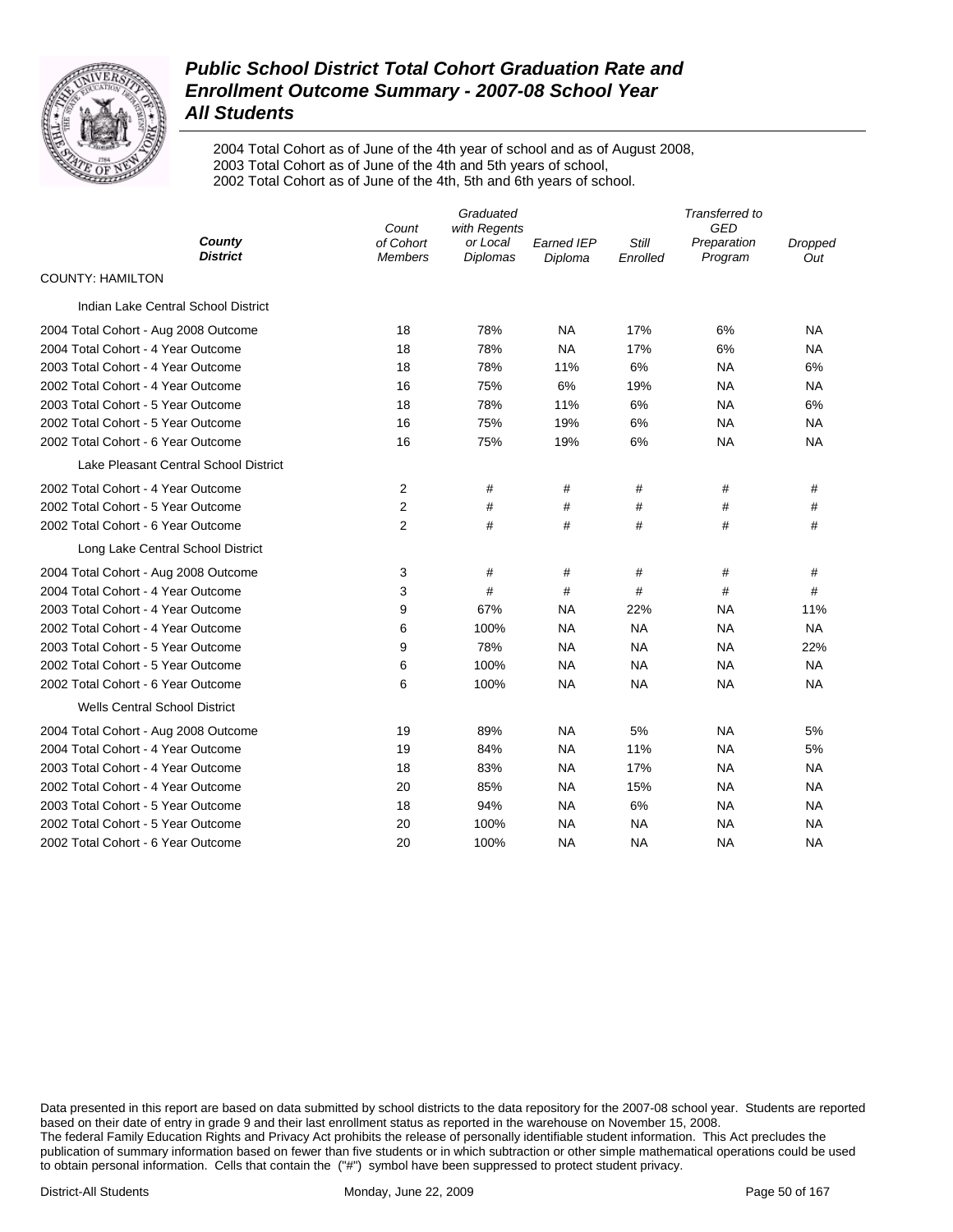

2004 Total Cohort as of June of the 4th year of school and as of August 2008, 2003 Total Cohort as of June of the 4th and 5th years of school, 2002 Total Cohort as of June of the 4th, 5th and 6th years of school.

| Count<br>County<br>of Cohort<br>or Local<br>Still<br>Earned IEP<br>Preparation<br>Dropped<br><b>District</b><br><b>Diplomas</b><br>Program<br><b>Members</b><br>Diploma<br>Enrolled<br>Out<br><b>COUNTY: HERKIMER</b><br>Dolgeville Central School District<br>79<br>73%<br>11%<br>6%<br>2004 Total Cohort - Aug 2008 Outcome<br>8%<br>1%<br>2004 Total Cohort - 4 Year Outcome<br>79<br>73%<br>8%<br>11%<br>1%<br>6%<br>2003 Total Cohort - 4 Year Outcome<br>93<br>73%<br>3%<br>15%<br>1%<br>8%<br>2002 Total Cohort - 4 Year Outcome<br>73<br>79%<br>8%<br>4%<br>1%<br>7%<br>2003 Total Cohort - 5 Year Outcome<br>93<br>82%<br>3%<br>4%<br>1%<br>10%<br>2002 Total Cohort - 5 Year Outcome<br>73<br>82%<br>8%<br>NA<br>1%<br>8%<br>2002 Total Cohort - 6 Year Outcome<br>73<br>82%<br>8%<br>NA<br>1%<br>8%<br>Frankfort-Schuyler Central School District<br>78<br>77%<br>2004 Total Cohort - Aug 2008 Outcome<br>5%<br>6%<br>3%<br>9%<br>2004 Total Cohort - 4 Year Outcome<br>78<br>76%<br>5%<br>8%<br>3%<br>9%<br>2003 Total Cohort - 4 Year Outcome<br>72<br>86%<br>1%<br>3%<br>3%<br>7%<br>2002 Total Cohort - 4 Year Outcome<br>72<br>85%<br>3%<br>6%<br>ΝA<br>7%<br>2003 Total Cohort - 5 Year Outcome<br>72<br>86%<br>1%<br>3%<br>3%<br>7%<br>72<br>7%<br>2002 Total Cohort - 5 Year Outcome<br>85%<br>6%<br>3%<br>ΝA<br>72<br>2002 Total Cohort - 6 Year Outcome<br>85%<br>6%<br>3%<br>ΝA<br>7%<br><b>Herkimer Central School District</b><br>8%<br>1%<br>2004 Total Cohort - Aug 2008 Outcome<br>106<br>79%<br>3%<br>9%<br>76%<br>3%<br>10%<br>1%<br>2004 Total Cohort - 4 Year Outcome<br>106<br>9%<br>2003 Total Cohort - 4 Year Outcome<br>107<br>75%<br>1%<br>13%<br>1%<br>10%<br>2002 Total Cohort - 4 Year Outcome<br>109<br>75%<br>NA<br>10%<br>NA<br>15%<br>2003 Total Cohort - 5 Year Outcome<br>107<br>78%<br>1%<br>7%<br>1%<br>14%<br>6%<br>2002 Total Cohort - 5 Year Outcome<br>109<br>79%<br><b>NA</b><br>ΝA<br>16%<br>5%<br><b>NA</b><br>17%<br>2002 Total Cohort - 6 Year Outcome<br>109<br>79%<br>NA.<br>Ilion Central School District<br>132<br>73%<br>4%<br>13%<br>2%<br>8%<br>2004 Total Cohort - Aug 2008 Outcome<br>17%<br>2004 Total Cohort - 4 Year Outcome<br>132<br>69%<br>4%<br>2%<br>8%<br>8%<br>2003 Total Cohort - 4 Year Outcome<br>141<br>73%<br><b>NA</b><br>4%<br>11%<br>6%<br>2002 Total Cohort - 4 Year Outcome<br>117<br>68%<br>15%<br>ΝA<br>10%<br>141<br>1%<br>2%<br>11%<br>2003 Total Cohort - 5 Year Outcome<br>77%<br>4%<br>7%<br>3%<br>2002 Total Cohort - 5 Year Outcome<br>117<br>76%<br>ΝA<br>13%<br>2002 Total Cohort - 6 Year Outcome<br>117<br>76%<br>7%<br>3%<br><b>NA</b><br>13%<br>Little Falls City School District<br>112<br>68%<br>8%<br>14%<br>1%<br>9%<br>2004 Total Cohort - Aug 2008 Outcome<br>112<br>68%<br>8%<br>14%<br>1%<br>9%<br>2004 Total Cohort - 4 Year Outcome<br>2003 Total Cohort - 4 Year Outcome<br>79<br>75%<br>5%<br>8%<br>1%<br>11%<br>2002 Total Cohort - 4 Year Outcome<br>75<br>77%<br>1%<br>11%<br><b>NA</b><br>11%<br>2003 Total Cohort - 5 Year Outcome<br>79<br>76%<br>5%<br>4%<br>1%<br>14% | Graduated |              |  | Transferred to | GED |  |
|-----------------------------------------------------------------------------------------------------------------------------------------------------------------------------------------------------------------------------------------------------------------------------------------------------------------------------------------------------------------------------------------------------------------------------------------------------------------------------------------------------------------------------------------------------------------------------------------------------------------------------------------------------------------------------------------------------------------------------------------------------------------------------------------------------------------------------------------------------------------------------------------------------------------------------------------------------------------------------------------------------------------------------------------------------------------------------------------------------------------------------------------------------------------------------------------------------------------------------------------------------------------------------------------------------------------------------------------------------------------------------------------------------------------------------------------------------------------------------------------------------------------------------------------------------------------------------------------------------------------------------------------------------------------------------------------------------------------------------------------------------------------------------------------------------------------------------------------------------------------------------------------------------------------------------------------------------------------------------------------------------------------------------------------------------------------------------------------------------------------------------------------------------------------------------------------------------------------------------------------------------------------------------------------------------------------------------------------------------------------------------------------------------------------------------------------------------------------------------------------------------------------------------------------------------------------------------------------------------------------------------------------------------------------------------------------------------------------------------------------------------------------------------------------------------------------------------------------------------------------------------------------------------------------------------------------------------------------------------------------------------------------------------------------------------------------------------------------------|-----------|--------------|--|----------------|-----|--|
|                                                                                                                                                                                                                                                                                                                                                                                                                                                                                                                                                                                                                                                                                                                                                                                                                                                                                                                                                                                                                                                                                                                                                                                                                                                                                                                                                                                                                                                                                                                                                                                                                                                                                                                                                                                                                                                                                                                                                                                                                                                                                                                                                                                                                                                                                                                                                                                                                                                                                                                                                                                                                                                                                                                                                                                                                                                                                                                                                                                                                                                                                               |           | with Regents |  |                |     |  |
|                                                                                                                                                                                                                                                                                                                                                                                                                                                                                                                                                                                                                                                                                                                                                                                                                                                                                                                                                                                                                                                                                                                                                                                                                                                                                                                                                                                                                                                                                                                                                                                                                                                                                                                                                                                                                                                                                                                                                                                                                                                                                                                                                                                                                                                                                                                                                                                                                                                                                                                                                                                                                                                                                                                                                                                                                                                                                                                                                                                                                                                                                               |           |              |  |                |     |  |
|                                                                                                                                                                                                                                                                                                                                                                                                                                                                                                                                                                                                                                                                                                                                                                                                                                                                                                                                                                                                                                                                                                                                                                                                                                                                                                                                                                                                                                                                                                                                                                                                                                                                                                                                                                                                                                                                                                                                                                                                                                                                                                                                                                                                                                                                                                                                                                                                                                                                                                                                                                                                                                                                                                                                                                                                                                                                                                                                                                                                                                                                                               |           |              |  |                |     |  |
|                                                                                                                                                                                                                                                                                                                                                                                                                                                                                                                                                                                                                                                                                                                                                                                                                                                                                                                                                                                                                                                                                                                                                                                                                                                                                                                                                                                                                                                                                                                                                                                                                                                                                                                                                                                                                                                                                                                                                                                                                                                                                                                                                                                                                                                                                                                                                                                                                                                                                                                                                                                                                                                                                                                                                                                                                                                                                                                                                                                                                                                                                               |           |              |  |                |     |  |
|                                                                                                                                                                                                                                                                                                                                                                                                                                                                                                                                                                                                                                                                                                                                                                                                                                                                                                                                                                                                                                                                                                                                                                                                                                                                                                                                                                                                                                                                                                                                                                                                                                                                                                                                                                                                                                                                                                                                                                                                                                                                                                                                                                                                                                                                                                                                                                                                                                                                                                                                                                                                                                                                                                                                                                                                                                                                                                                                                                                                                                                                                               |           |              |  |                |     |  |
|                                                                                                                                                                                                                                                                                                                                                                                                                                                                                                                                                                                                                                                                                                                                                                                                                                                                                                                                                                                                                                                                                                                                                                                                                                                                                                                                                                                                                                                                                                                                                                                                                                                                                                                                                                                                                                                                                                                                                                                                                                                                                                                                                                                                                                                                                                                                                                                                                                                                                                                                                                                                                                                                                                                                                                                                                                                                                                                                                                                                                                                                                               |           |              |  |                |     |  |
|                                                                                                                                                                                                                                                                                                                                                                                                                                                                                                                                                                                                                                                                                                                                                                                                                                                                                                                                                                                                                                                                                                                                                                                                                                                                                                                                                                                                                                                                                                                                                                                                                                                                                                                                                                                                                                                                                                                                                                                                                                                                                                                                                                                                                                                                                                                                                                                                                                                                                                                                                                                                                                                                                                                                                                                                                                                                                                                                                                                                                                                                                               |           |              |  |                |     |  |
|                                                                                                                                                                                                                                                                                                                                                                                                                                                                                                                                                                                                                                                                                                                                                                                                                                                                                                                                                                                                                                                                                                                                                                                                                                                                                                                                                                                                                                                                                                                                                                                                                                                                                                                                                                                                                                                                                                                                                                                                                                                                                                                                                                                                                                                                                                                                                                                                                                                                                                                                                                                                                                                                                                                                                                                                                                                                                                                                                                                                                                                                                               |           |              |  |                |     |  |
|                                                                                                                                                                                                                                                                                                                                                                                                                                                                                                                                                                                                                                                                                                                                                                                                                                                                                                                                                                                                                                                                                                                                                                                                                                                                                                                                                                                                                                                                                                                                                                                                                                                                                                                                                                                                                                                                                                                                                                                                                                                                                                                                                                                                                                                                                                                                                                                                                                                                                                                                                                                                                                                                                                                                                                                                                                                                                                                                                                                                                                                                                               |           |              |  |                |     |  |
|                                                                                                                                                                                                                                                                                                                                                                                                                                                                                                                                                                                                                                                                                                                                                                                                                                                                                                                                                                                                                                                                                                                                                                                                                                                                                                                                                                                                                                                                                                                                                                                                                                                                                                                                                                                                                                                                                                                                                                                                                                                                                                                                                                                                                                                                                                                                                                                                                                                                                                                                                                                                                                                                                                                                                                                                                                                                                                                                                                                                                                                                                               |           |              |  |                |     |  |
|                                                                                                                                                                                                                                                                                                                                                                                                                                                                                                                                                                                                                                                                                                                                                                                                                                                                                                                                                                                                                                                                                                                                                                                                                                                                                                                                                                                                                                                                                                                                                                                                                                                                                                                                                                                                                                                                                                                                                                                                                                                                                                                                                                                                                                                                                                                                                                                                                                                                                                                                                                                                                                                                                                                                                                                                                                                                                                                                                                                                                                                                                               |           |              |  |                |     |  |
|                                                                                                                                                                                                                                                                                                                                                                                                                                                                                                                                                                                                                                                                                                                                                                                                                                                                                                                                                                                                                                                                                                                                                                                                                                                                                                                                                                                                                                                                                                                                                                                                                                                                                                                                                                                                                                                                                                                                                                                                                                                                                                                                                                                                                                                                                                                                                                                                                                                                                                                                                                                                                                                                                                                                                                                                                                                                                                                                                                                                                                                                                               |           |              |  |                |     |  |
|                                                                                                                                                                                                                                                                                                                                                                                                                                                                                                                                                                                                                                                                                                                                                                                                                                                                                                                                                                                                                                                                                                                                                                                                                                                                                                                                                                                                                                                                                                                                                                                                                                                                                                                                                                                                                                                                                                                                                                                                                                                                                                                                                                                                                                                                                                                                                                                                                                                                                                                                                                                                                                                                                                                                                                                                                                                                                                                                                                                                                                                                                               |           |              |  |                |     |  |
|                                                                                                                                                                                                                                                                                                                                                                                                                                                                                                                                                                                                                                                                                                                                                                                                                                                                                                                                                                                                                                                                                                                                                                                                                                                                                                                                                                                                                                                                                                                                                                                                                                                                                                                                                                                                                                                                                                                                                                                                                                                                                                                                                                                                                                                                                                                                                                                                                                                                                                                                                                                                                                                                                                                                                                                                                                                                                                                                                                                                                                                                                               |           |              |  |                |     |  |
|                                                                                                                                                                                                                                                                                                                                                                                                                                                                                                                                                                                                                                                                                                                                                                                                                                                                                                                                                                                                                                                                                                                                                                                                                                                                                                                                                                                                                                                                                                                                                                                                                                                                                                                                                                                                                                                                                                                                                                                                                                                                                                                                                                                                                                                                                                                                                                                                                                                                                                                                                                                                                                                                                                                                                                                                                                                                                                                                                                                                                                                                                               |           |              |  |                |     |  |
|                                                                                                                                                                                                                                                                                                                                                                                                                                                                                                                                                                                                                                                                                                                                                                                                                                                                                                                                                                                                                                                                                                                                                                                                                                                                                                                                                                                                                                                                                                                                                                                                                                                                                                                                                                                                                                                                                                                                                                                                                                                                                                                                                                                                                                                                                                                                                                                                                                                                                                                                                                                                                                                                                                                                                                                                                                                                                                                                                                                                                                                                                               |           |              |  |                |     |  |
|                                                                                                                                                                                                                                                                                                                                                                                                                                                                                                                                                                                                                                                                                                                                                                                                                                                                                                                                                                                                                                                                                                                                                                                                                                                                                                                                                                                                                                                                                                                                                                                                                                                                                                                                                                                                                                                                                                                                                                                                                                                                                                                                                                                                                                                                                                                                                                                                                                                                                                                                                                                                                                                                                                                                                                                                                                                                                                                                                                                                                                                                                               |           |              |  |                |     |  |
|                                                                                                                                                                                                                                                                                                                                                                                                                                                                                                                                                                                                                                                                                                                                                                                                                                                                                                                                                                                                                                                                                                                                                                                                                                                                                                                                                                                                                                                                                                                                                                                                                                                                                                                                                                                                                                                                                                                                                                                                                                                                                                                                                                                                                                                                                                                                                                                                                                                                                                                                                                                                                                                                                                                                                                                                                                                                                                                                                                                                                                                                                               |           |              |  |                |     |  |
|                                                                                                                                                                                                                                                                                                                                                                                                                                                                                                                                                                                                                                                                                                                                                                                                                                                                                                                                                                                                                                                                                                                                                                                                                                                                                                                                                                                                                                                                                                                                                                                                                                                                                                                                                                                                                                                                                                                                                                                                                                                                                                                                                                                                                                                                                                                                                                                                                                                                                                                                                                                                                                                                                                                                                                                                                                                                                                                                                                                                                                                                                               |           |              |  |                |     |  |
|                                                                                                                                                                                                                                                                                                                                                                                                                                                                                                                                                                                                                                                                                                                                                                                                                                                                                                                                                                                                                                                                                                                                                                                                                                                                                                                                                                                                                                                                                                                                                                                                                                                                                                                                                                                                                                                                                                                                                                                                                                                                                                                                                                                                                                                                                                                                                                                                                                                                                                                                                                                                                                                                                                                                                                                                                                                                                                                                                                                                                                                                                               |           |              |  |                |     |  |
|                                                                                                                                                                                                                                                                                                                                                                                                                                                                                                                                                                                                                                                                                                                                                                                                                                                                                                                                                                                                                                                                                                                                                                                                                                                                                                                                                                                                                                                                                                                                                                                                                                                                                                                                                                                                                                                                                                                                                                                                                                                                                                                                                                                                                                                                                                                                                                                                                                                                                                                                                                                                                                                                                                                                                                                                                                                                                                                                                                                                                                                                                               |           |              |  |                |     |  |
|                                                                                                                                                                                                                                                                                                                                                                                                                                                                                                                                                                                                                                                                                                                                                                                                                                                                                                                                                                                                                                                                                                                                                                                                                                                                                                                                                                                                                                                                                                                                                                                                                                                                                                                                                                                                                                                                                                                                                                                                                                                                                                                                                                                                                                                                                                                                                                                                                                                                                                                                                                                                                                                                                                                                                                                                                                                                                                                                                                                                                                                                                               |           |              |  |                |     |  |
|                                                                                                                                                                                                                                                                                                                                                                                                                                                                                                                                                                                                                                                                                                                                                                                                                                                                                                                                                                                                                                                                                                                                                                                                                                                                                                                                                                                                                                                                                                                                                                                                                                                                                                                                                                                                                                                                                                                                                                                                                                                                                                                                                                                                                                                                                                                                                                                                                                                                                                                                                                                                                                                                                                                                                                                                                                                                                                                                                                                                                                                                                               |           |              |  |                |     |  |
|                                                                                                                                                                                                                                                                                                                                                                                                                                                                                                                                                                                                                                                                                                                                                                                                                                                                                                                                                                                                                                                                                                                                                                                                                                                                                                                                                                                                                                                                                                                                                                                                                                                                                                                                                                                                                                                                                                                                                                                                                                                                                                                                                                                                                                                                                                                                                                                                                                                                                                                                                                                                                                                                                                                                                                                                                                                                                                                                                                                                                                                                                               |           |              |  |                |     |  |
|                                                                                                                                                                                                                                                                                                                                                                                                                                                                                                                                                                                                                                                                                                                                                                                                                                                                                                                                                                                                                                                                                                                                                                                                                                                                                                                                                                                                                                                                                                                                                                                                                                                                                                                                                                                                                                                                                                                                                                                                                                                                                                                                                                                                                                                                                                                                                                                                                                                                                                                                                                                                                                                                                                                                                                                                                                                                                                                                                                                                                                                                                               |           |              |  |                |     |  |
|                                                                                                                                                                                                                                                                                                                                                                                                                                                                                                                                                                                                                                                                                                                                                                                                                                                                                                                                                                                                                                                                                                                                                                                                                                                                                                                                                                                                                                                                                                                                                                                                                                                                                                                                                                                                                                                                                                                                                                                                                                                                                                                                                                                                                                                                                                                                                                                                                                                                                                                                                                                                                                                                                                                                                                                                                                                                                                                                                                                                                                                                                               |           |              |  |                |     |  |
|                                                                                                                                                                                                                                                                                                                                                                                                                                                                                                                                                                                                                                                                                                                                                                                                                                                                                                                                                                                                                                                                                                                                                                                                                                                                                                                                                                                                                                                                                                                                                                                                                                                                                                                                                                                                                                                                                                                                                                                                                                                                                                                                                                                                                                                                                                                                                                                                                                                                                                                                                                                                                                                                                                                                                                                                                                                                                                                                                                                                                                                                                               |           |              |  |                |     |  |
|                                                                                                                                                                                                                                                                                                                                                                                                                                                                                                                                                                                                                                                                                                                                                                                                                                                                                                                                                                                                                                                                                                                                                                                                                                                                                                                                                                                                                                                                                                                                                                                                                                                                                                                                                                                                                                                                                                                                                                                                                                                                                                                                                                                                                                                                                                                                                                                                                                                                                                                                                                                                                                                                                                                                                                                                                                                                                                                                                                                                                                                                                               |           |              |  |                |     |  |
|                                                                                                                                                                                                                                                                                                                                                                                                                                                                                                                                                                                                                                                                                                                                                                                                                                                                                                                                                                                                                                                                                                                                                                                                                                                                                                                                                                                                                                                                                                                                                                                                                                                                                                                                                                                                                                                                                                                                                                                                                                                                                                                                                                                                                                                                                                                                                                                                                                                                                                                                                                                                                                                                                                                                                                                                                                                                                                                                                                                                                                                                                               |           |              |  |                |     |  |
|                                                                                                                                                                                                                                                                                                                                                                                                                                                                                                                                                                                                                                                                                                                                                                                                                                                                                                                                                                                                                                                                                                                                                                                                                                                                                                                                                                                                                                                                                                                                                                                                                                                                                                                                                                                                                                                                                                                                                                                                                                                                                                                                                                                                                                                                                                                                                                                                                                                                                                                                                                                                                                                                                                                                                                                                                                                                                                                                                                                                                                                                                               |           |              |  |                |     |  |
|                                                                                                                                                                                                                                                                                                                                                                                                                                                                                                                                                                                                                                                                                                                                                                                                                                                                                                                                                                                                                                                                                                                                                                                                                                                                                                                                                                                                                                                                                                                                                                                                                                                                                                                                                                                                                                                                                                                                                                                                                                                                                                                                                                                                                                                                                                                                                                                                                                                                                                                                                                                                                                                                                                                                                                                                                                                                                                                                                                                                                                                                                               |           |              |  |                |     |  |
|                                                                                                                                                                                                                                                                                                                                                                                                                                                                                                                                                                                                                                                                                                                                                                                                                                                                                                                                                                                                                                                                                                                                                                                                                                                                                                                                                                                                                                                                                                                                                                                                                                                                                                                                                                                                                                                                                                                                                                                                                                                                                                                                                                                                                                                                                                                                                                                                                                                                                                                                                                                                                                                                                                                                                                                                                                                                                                                                                                                                                                                                                               |           |              |  |                |     |  |
|                                                                                                                                                                                                                                                                                                                                                                                                                                                                                                                                                                                                                                                                                                                                                                                                                                                                                                                                                                                                                                                                                                                                                                                                                                                                                                                                                                                                                                                                                                                                                                                                                                                                                                                                                                                                                                                                                                                                                                                                                                                                                                                                                                                                                                                                                                                                                                                                                                                                                                                                                                                                                                                                                                                                                                                                                                                                                                                                                                                                                                                                                               |           |              |  |                |     |  |
|                                                                                                                                                                                                                                                                                                                                                                                                                                                                                                                                                                                                                                                                                                                                                                                                                                                                                                                                                                                                                                                                                                                                                                                                                                                                                                                                                                                                                                                                                                                                                                                                                                                                                                                                                                                                                                                                                                                                                                                                                                                                                                                                                                                                                                                                                                                                                                                                                                                                                                                                                                                                                                                                                                                                                                                                                                                                                                                                                                                                                                                                                               |           |              |  |                |     |  |
|                                                                                                                                                                                                                                                                                                                                                                                                                                                                                                                                                                                                                                                                                                                                                                                                                                                                                                                                                                                                                                                                                                                                                                                                                                                                                                                                                                                                                                                                                                                                                                                                                                                                                                                                                                                                                                                                                                                                                                                                                                                                                                                                                                                                                                                                                                                                                                                                                                                                                                                                                                                                                                                                                                                                                                                                                                                                                                                                                                                                                                                                                               |           |              |  |                |     |  |
|                                                                                                                                                                                                                                                                                                                                                                                                                                                                                                                                                                                                                                                                                                                                                                                                                                                                                                                                                                                                                                                                                                                                                                                                                                                                                                                                                                                                                                                                                                                                                                                                                                                                                                                                                                                                                                                                                                                                                                                                                                                                                                                                                                                                                                                                                                                                                                                                                                                                                                                                                                                                                                                                                                                                                                                                                                                                                                                                                                                                                                                                                               |           |              |  |                |     |  |
|                                                                                                                                                                                                                                                                                                                                                                                                                                                                                                                                                                                                                                                                                                                                                                                                                                                                                                                                                                                                                                                                                                                                                                                                                                                                                                                                                                                                                                                                                                                                                                                                                                                                                                                                                                                                                                                                                                                                                                                                                                                                                                                                                                                                                                                                                                                                                                                                                                                                                                                                                                                                                                                                                                                                                                                                                                                                                                                                                                                                                                                                                               |           |              |  |                |     |  |
|                                                                                                                                                                                                                                                                                                                                                                                                                                                                                                                                                                                                                                                                                                                                                                                                                                                                                                                                                                                                                                                                                                                                                                                                                                                                                                                                                                                                                                                                                                                                                                                                                                                                                                                                                                                                                                                                                                                                                                                                                                                                                                                                                                                                                                                                                                                                                                                                                                                                                                                                                                                                                                                                                                                                                                                                                                                                                                                                                                                                                                                                                               |           |              |  |                |     |  |
|                                                                                                                                                                                                                                                                                                                                                                                                                                                                                                                                                                                                                                                                                                                                                                                                                                                                                                                                                                                                                                                                                                                                                                                                                                                                                                                                                                                                                                                                                                                                                                                                                                                                                                                                                                                                                                                                                                                                                                                                                                                                                                                                                                                                                                                                                                                                                                                                                                                                                                                                                                                                                                                                                                                                                                                                                                                                                                                                                                                                                                                                                               |           |              |  |                |     |  |
|                                                                                                                                                                                                                                                                                                                                                                                                                                                                                                                                                                                                                                                                                                                                                                                                                                                                                                                                                                                                                                                                                                                                                                                                                                                                                                                                                                                                                                                                                                                                                                                                                                                                                                                                                                                                                                                                                                                                                                                                                                                                                                                                                                                                                                                                                                                                                                                                                                                                                                                                                                                                                                                                                                                                                                                                                                                                                                                                                                                                                                                                                               |           |              |  |                |     |  |
|                                                                                                                                                                                                                                                                                                                                                                                                                                                                                                                                                                                                                                                                                                                                                                                                                                                                                                                                                                                                                                                                                                                                                                                                                                                                                                                                                                                                                                                                                                                                                                                                                                                                                                                                                                                                                                                                                                                                                                                                                                                                                                                                                                                                                                                                                                                                                                                                                                                                                                                                                                                                                                                                                                                                                                                                                                                                                                                                                                                                                                                                                               |           |              |  |                |     |  |
| 2002 Total Cohort - 5 Year Outcome<br>75<br>80%<br>1%<br>8%<br><b>NA</b><br>11%                                                                                                                                                                                                                                                                                                                                                                                                                                                                                                                                                                                                                                                                                                                                                                                                                                                                                                                                                                                                                                                                                                                                                                                                                                                                                                                                                                                                                                                                                                                                                                                                                                                                                                                                                                                                                                                                                                                                                                                                                                                                                                                                                                                                                                                                                                                                                                                                                                                                                                                                                                                                                                                                                                                                                                                                                                                                                                                                                                                                               |           |              |  |                |     |  |
| 75<br>1%<br>2002 Total Cohort - 6 Year Outcome<br>80%<br>8%<br><b>NA</b><br>11%                                                                                                                                                                                                                                                                                                                                                                                                                                                                                                                                                                                                                                                                                                                                                                                                                                                                                                                                                                                                                                                                                                                                                                                                                                                                                                                                                                                                                                                                                                                                                                                                                                                                                                                                                                                                                                                                                                                                                                                                                                                                                                                                                                                                                                                                                                                                                                                                                                                                                                                                                                                                                                                                                                                                                                                                                                                                                                                                                                                                               |           |              |  |                |     |  |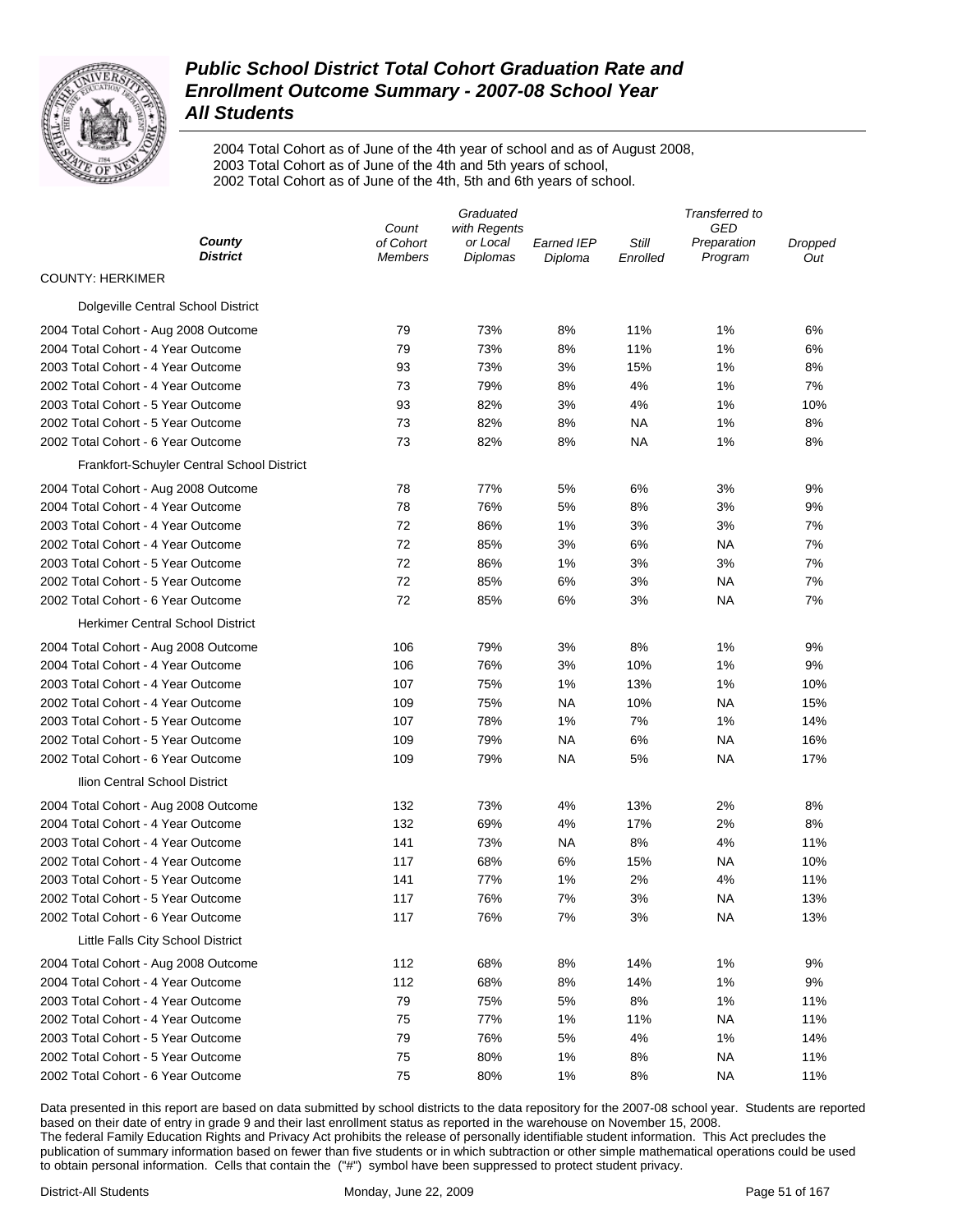

2004 Total Cohort as of June of the 4th year of school and as of August 2008, 2003 Total Cohort as of June of the 4th and 5th years of school, 2002 Total Cohort as of June of the 4th, 5th and 6th years of school.

|                                                      | Graduated                   |                             |                       |                   | Transferred to         |                |
|------------------------------------------------------|-----------------------------|-----------------------------|-----------------------|-------------------|------------------------|----------------|
|                                                      | Count                       | with Regents                |                       |                   | GED                    |                |
| County<br><b>District</b>                            | of Cohort<br><b>Members</b> | or Local<br><b>Diplomas</b> | Earned IEP<br>Diploma | Still<br>Enrolled | Preparation<br>Program | Dropped<br>Out |
| <b>COUNTY: HERKIMER</b>                              |                             |                             |                       |                   |                        |                |
| <b>Mohawk Central School District</b>                |                             |                             |                       |                   |                        |                |
| 2004 Total Cohort - Aug 2008 Outcome                 | 101                         | 74%                         | 12%                   | 8%                | NА                     | 6%             |
| 2004 Total Cohort - 4 Year Outcome                   | 101                         | 73%                         | 12%                   | 9%                | NA                     | 6%             |
| 2003 Total Cohort - 4 Year Outcome                   | 48                          | 71%                         | 10%                   | 13%               | NA                     | 6%             |
| 2002 Total Cohort - 4 Year Outcome                   | 81                          | 72%                         | 9%                    | 7%                | 1%                     | 11%            |
| 2003 Total Cohort - 5 Year Outcome                   | 48                          | 75%                         | 15%                   | 4%                | NA                     | 6%             |
| 2002 Total Cohort - 5 Year Outcome                   | 81                          | 73%                         | 9%                    | 6%                | 1%                     | 11%            |
| 2002 Total Cohort - 6 Year Outcome                   | 81                          | 73%                         | 9%                    | 6%                | 1%                     | 11%            |
| Mount Markham Central School District                |                             |                             |                       |                   |                        |                |
| 2004 Total Cohort - Aug 2008 Outcome                 | 132                         | 82%                         | NA                    | 8%                | 5%                     | 6%             |
| 2004 Total Cohort - 4 Year Outcome                   | 132                         | 80%                         | NA                    | 10%               | 5%                     | 6%             |
| 2003 Total Cohort - 4 Year Outcome                   | 109                         | 79%                         | 6%                    | 11%               | NA                     | 5%             |
| 2002 Total Cohort - 4 Year Outcome                   | 129                         | 75%                         | 1%                    | 8%                | 6%                     | 10%            |
| 2003 Total Cohort - 5 Year Outcome                   | 109                         | 83%                         | 6%                    | 6%                | NA                     | 6%             |
| 2002 Total Cohort - 5 Year Outcome                   | 129                         | 75%                         | 1%                    | 6%                | 6%                     | 12%            |
| 2002 Total Cohort - 6 Year Outcome                   | 129                         | 75%                         | 1%                    | 6%                | 6%                     | 12%            |
| <b>Poland Central School District</b>                |                             |                             |                       |                   |                        |                |
| 2004 Total Cohort - Aug 2008 Outcome                 | 64                          | 86%                         | 2%                    | 5%                | 6%                     | 2%             |
| 2004 Total Cohort - 4 Year Outcome                   | 64                          | 80%                         | 2%                    | 11%               | 6%                     | 2%             |
| 2003 Total Cohort - 4 Year Outcome                   | 67                          | 85%                         | NA                    | 6%                | 6%                     | 3%             |
| 2002 Total Cohort - 4 Year Outcome                   | 53                          | 81%                         | 6%                    | 2%                | 6%                     | 6%             |
| 2003 Total Cohort - 5 Year Outcome                   | 67                          | 88%                         | 1%                    | 1%                | 6%                     | 3%             |
| 2002 Total Cohort - 5 Year Outcome                   | 53                          | 83%                         | 6%                    | NA                | 6%                     | 6%             |
| 2002 Total Cohort - 6 Year Outcome                   | 53                          | 83%                         | 6%                    | <b>NA</b>         | 6%                     | 6%             |
| Town Of Webb Union Free School District              |                             |                             |                       |                   |                        |                |
| 2004 Total Cohort - Aug 2008 Outcome                 | 39                          | 82%                         | NA                    | 5%                | 8%                     | 5%             |
| 2004 Total Cohort - 4 Year Outcome                   | 39                          | 82%                         | NA                    | 5%                | 8%                     | 5%             |
| 2003 Total Cohort - 4 Year Outcome                   | 37                          | 86%                         | 5%                    | 5%                | NA                     | 3%             |
| 2002 Total Cohort - 4 Year Outcome                   | 48                          | 88%                         | NA                    | 4%                | NA                     | 8%             |
| 2003 Total Cohort - 5 Year Outcome                   | 37                          | 86%                         | 8%                    | 3%                | NA                     | 3%             |
| 2002 Total Cohort - 5 Year Outcome                   | 48                          | 88%                         | NA                    | 2%                | 2%                     | 8%             |
| 2002 Total Cohort - 6 Year Outcome                   | 48                          | 90%                         | <b>NA</b>             | <b>NA</b>         | 2%                     | 8%             |
| Van Hornesville-Owen D Young Central School District |                             |                             |                       |                   |                        |                |
| 2004 Total Cohort - Aug 2008 Outcome                 | 9                           | 89%                         | <b>NA</b>             | <b>NA</b>         | <b>NA</b>              | 11%            |
| 2004 Total Cohort - 4 Year Outcome                   | 9                           | 89%                         | <b>NA</b>             | <b>NA</b>         | <b>NA</b>              | 11%            |
| 2003 Total Cohort - 4 Year Outcome                   | 24                          | 100%                        | <b>NA</b>             | <b>NA</b>         | <b>NA</b>              | <b>NA</b>      |
| 2002 Total Cohort - 4 Year Outcome                   | 17                          | 94%                         | <b>NA</b>             | 6%                | <b>NA</b>              | NA             |
| 2003 Total Cohort - 5 Year Outcome                   | 24                          | 100%                        | <b>NA</b>             | <b>NA</b>         | <b>NA</b>              | NA             |
| 2002 Total Cohort - 5 Year Outcome                   | 17                          | 94%                         | <b>NA</b>             | 6%                | <b>NA</b>              | NA             |
| 2002 Total Cohort - 6 Year Outcome                   | 17                          | 94%                         | <b>NA</b>             | 6%                | <b>NA</b>              | <b>NA</b>      |
|                                                      |                             |                             |                       |                   |                        |                |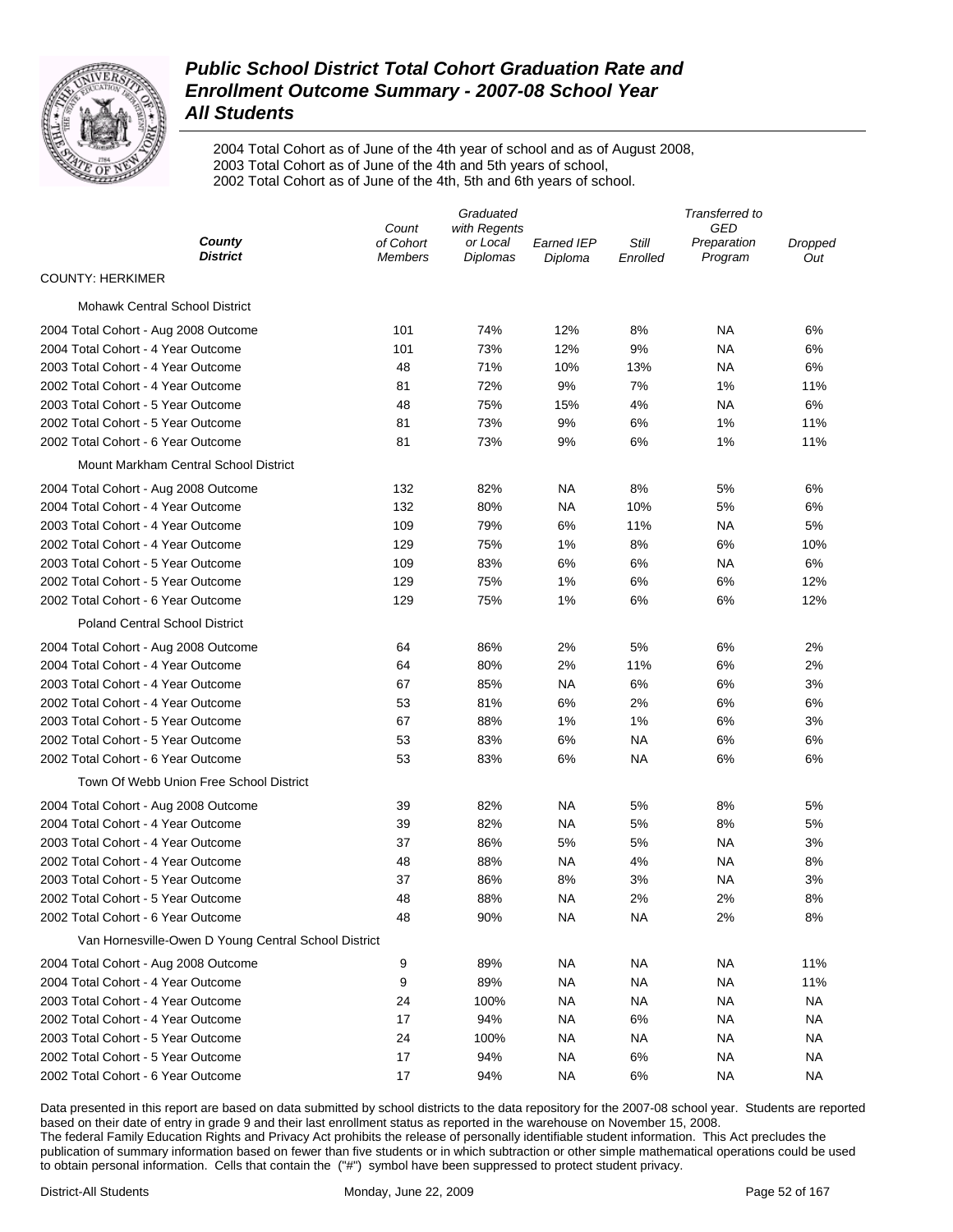

2004 Total Cohort as of June of the 4th year of school and as of August 2008, 2003 Total Cohort as of June of the 4th and 5th years of school, 2002 Total Cohort as of June of the 4th, 5th and 6th years of school.

|                                            | Count                       | Graduated<br>with Regents |                              | Transferred to<br>GED |                        |                |  |
|--------------------------------------------|-----------------------------|---------------------------|------------------------------|-----------------------|------------------------|----------------|--|
| County<br><b>District</b>                  | of Cohort<br><b>Members</b> | or Local<br>Diplomas      | <b>Earned IEP</b><br>Diploma | Still<br>Enrolled     | Preparation<br>Program | Dropped<br>Out |  |
| <b>COUNTY: HERKIMER</b>                    |                             |                           |                              |                       |                        |                |  |
| West Canada Valley Central School District |                             |                           |                              |                       |                        |                |  |
| 2004 Total Cohort - Aug 2008 Outcome       | 77                          | 88%                       | 4%                           | 5%                    | <b>NA</b>              | 3%             |  |
| 2004 Total Cohort - 4 Year Outcome         | 77                          | 88%                       | 4%                           | 5%                    | <b>NA</b>              | 3%             |  |
| 2003 Total Cohort - 4 Year Outcome         | 87                          | 77%                       | 8%                           | 8%                    | $1\%$                  | 6%             |  |
| 2002 Total Cohort - 4 Year Outcome         | 74                          | 81%                       | 7%                           | 4%                    | $1\%$                  | 7%             |  |
| 2003 Total Cohort - 5 Year Outcome         | 87                          | 80%                       | 8%                           | 3%                    | $1\%$                  | 7%             |  |
| 2002 Total Cohort - 5 Year Outcome         | 74                          | 82%                       | 9%                           | <b>NA</b>             | 1%                     | 7%             |  |
| 2002 Total Cohort - 6 Year Outcome         | 74                          | 82%                       | 9%                           | <b>NA</b>             | 1%                     | 7%             |  |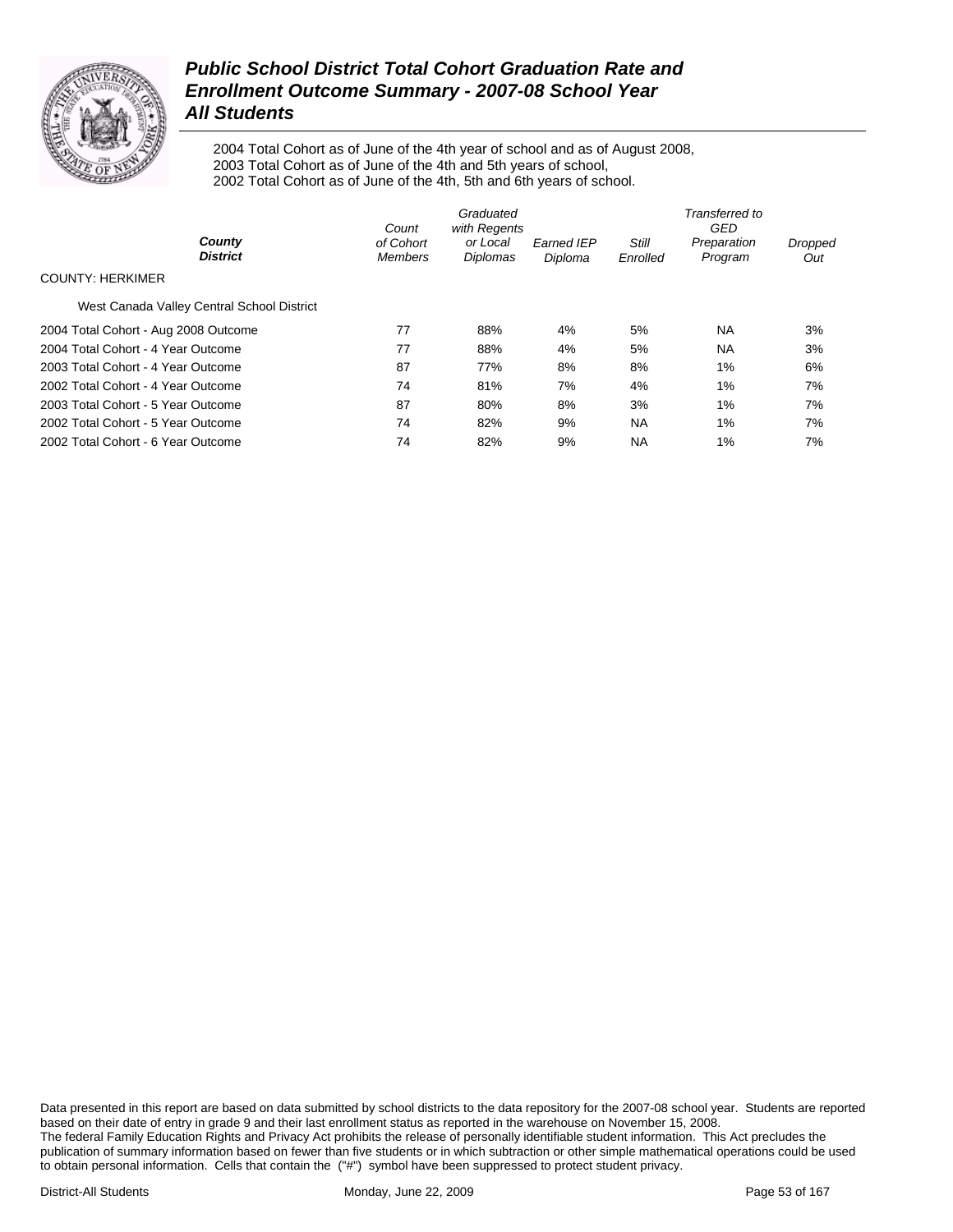

2004 Total Cohort as of June of the 4th year of school and as of August 2008, 2003 Total Cohort as of June of the 4th and 5th years of school, 2002 Total Cohort as of June of the 4th, 5th and 6th years of school.

|                                                     | Graduated                   |                             |                       |                   | Transferred to         |                |
|-----------------------------------------------------|-----------------------------|-----------------------------|-----------------------|-------------------|------------------------|----------------|
|                                                     | Count                       | with Regents                |                       |                   | GED                    |                |
| County<br><b>District</b>                           | of Cohort<br><b>Members</b> | or Local<br><b>Diplomas</b> | Earned IEP<br>Diploma | Still<br>Enrolled | Preparation<br>Program | Dropped<br>Out |
| COUNTY: JEFFERSON                                   |                             |                             |                       |                   |                        |                |
| Alexandria Central School District                  |                             |                             |                       |                   |                        |                |
| 2004 Total Cohort - Aug 2008 Outcome                | 60                          | 85%                         | 5%                    | 3%                | ΝA                     | 7%             |
| 2004 Total Cohort - 4 Year Outcome                  | 60                          | 83%                         | 5%                    | 5%                | ΝA                     | 7%             |
| 2003 Total Cohort - 4 Year Outcome                  | 61                          | 82%                         | 7%                    | 5%                | ΝA                     | 7%             |
| 2002 Total Cohort - 4 Year Outcome                  | 51                          | 75%                         | 2%                    | 6%                | 2%                     | 16%            |
| 2003 Total Cohort - 5 Year Outcome                  | 61                          | 82%                         | 8%                    | 3%                | ΝA                     | 7%             |
| 2002 Total Cohort - 5 Year Outcome                  | 51                          | 76%                         | 2%                    | 4%                | 2%                     | 16%            |
| 2002 Total Cohort - 6 Year Outcome                  | 51                          | 76%                         | 2%                    | 4%                | 2%                     | 16%            |
| <b>Belleville Henderson Central School District</b> |                             |                             |                       |                   |                        |                |
| 2004 Total Cohort - Aug 2008 Outcome                | 45                          | 82%                         | 4%                    | 4%                | ΝA                     | 9%             |
| 2004 Total Cohort - 4 Year Outcome                  | 45                          | 82%                         | 4%                    | 4%                | ΝA                     | 9%             |
| 2003 Total Cohort - 4 Year Outcome                  | 45                          | 84%                         | 4%                    | 4%                | ΝA                     | 7%             |
| 2002 Total Cohort - 4 Year Outcome                  | 36                          | 86%                         | <b>NA</b>             | ΝA                | ΝA                     | 14%            |
| 2003 Total Cohort - 5 Year Outcome                  | 45                          | 87%                         | 4%                    | ΝA                | ΝA                     | 9%             |
| 2002 Total Cohort - 5 Year Outcome                  | 36                          | 86%                         | NA                    | ΝA                | ΝA                     | 14%            |
| 2002 Total Cohort - 6 Year Outcome                  | 36                          | 86%                         | NA                    | ΝA                | ΝA                     | 14%            |
| Carthage Central School District                    |                             |                             |                       |                   |                        |                |
| 2004 Total Cohort - Aug 2008 Outcome                | 223                         | 76%                         | 4%                    | 10%               | 2%                     | 8%             |
| 2004 Total Cohort - 4 Year Outcome                  | 223                         | 74%                         | 4%                    | 13%               | 2%                     | 8%             |
| 2003 Total Cohort - 4 Year Outcome                  | 229                         | 69%                         | 4%                    | 17%               | 3%                     | 6%             |
| 2002 Total Cohort - 4 Year Outcome                  | 235                         | 68%                         | 3%                    | 15%               | 5%                     | 9%             |
| 2003 Total Cohort - 5 Year Outcome                  | 229                         | 82%                         | 5%                    | 3%                | 3%                     | 7%             |
| 2002 Total Cohort - 5 Year Outcome                  | 235                         | 75%                         | 4%                    | 3%                | 5%                     | 12%            |
| 2002 Total Cohort - 6 Year Outcome                  | 235                         | 77%                         | 4%                    | 2%                | 5%                     | 12%            |
| <b>General Brown Central School District</b>        |                             |                             |                       |                   |                        |                |
| 2004 Total Cohort - Aug 2008 Outcome                | 102                         | 86%                         | 2%                    | 2%                | 2%                     | 8%             |
| 2004 Total Cohort - 4 Year Outcome                  | 102                         | 83%                         | 2%                    | 5%                | 2%                     | 8%             |
| 2003 Total Cohort - 4 Year Outcome                  | 124                         | 86%                         | 3%                    | 3%                | 2%                     | 6%             |
| 2002 Total Cohort - 4 Year Outcome                  | 134                         | 82%                         | 2%                    | 3%                | 4%                     | 9%             |
| 2003 Total Cohort - 5 Year Outcome                  | 124                         | 88%                         | 3%                    | 1%                | 2%                     | 6%             |
| 2002 Total Cohort - 5 Year Outcome                  | 134                         | 85%                         | 2%                    | NA                | 4%                     | 9%             |
| 2002 Total Cohort - 6 Year Outcome                  | 134                         | 85%                         | 2%                    | <b>NA</b>         | 4%                     | 9%             |
| Indian River Central School District                |                             |                             |                       |                   |                        |                |
| 2004 Total Cohort - Aug 2008 Outcome                | 179                         | 84%                         | 4%                    | 5%                | 2%                     | 5%             |
| 2004 Total Cohort - 4 Year Outcome                  | 179                         | 80%                         | 4%                    | 9%                | 2%                     | 5%             |
| 2003 Total Cohort - 4 Year Outcome                  | 208                         | 82%                         | 4%                    | 8%                | 0%                     | 5%             |
| 2002 Total Cohort - 4 Year Outcome                  | 228                         | 63%                         | 2%                    | 13%               | <b>NA</b>              | 22%            |
| 2003 Total Cohort - 5 Year Outcome                  | 208                         | 87%                         | 5%                    | 0%                | 0%                     | 6%             |
| 2002 Total Cohort - 5 Year Outcome                  | 228                         | 68%                         | 3%                    | 4%                | ΝA                     | 25%            |
| 2002 Total Cohort - 6 Year Outcome                  | 228                         | 70%                         | 3%                    | 2%                | 0%                     | 25%            |
|                                                     |                             |                             |                       |                   |                        |                |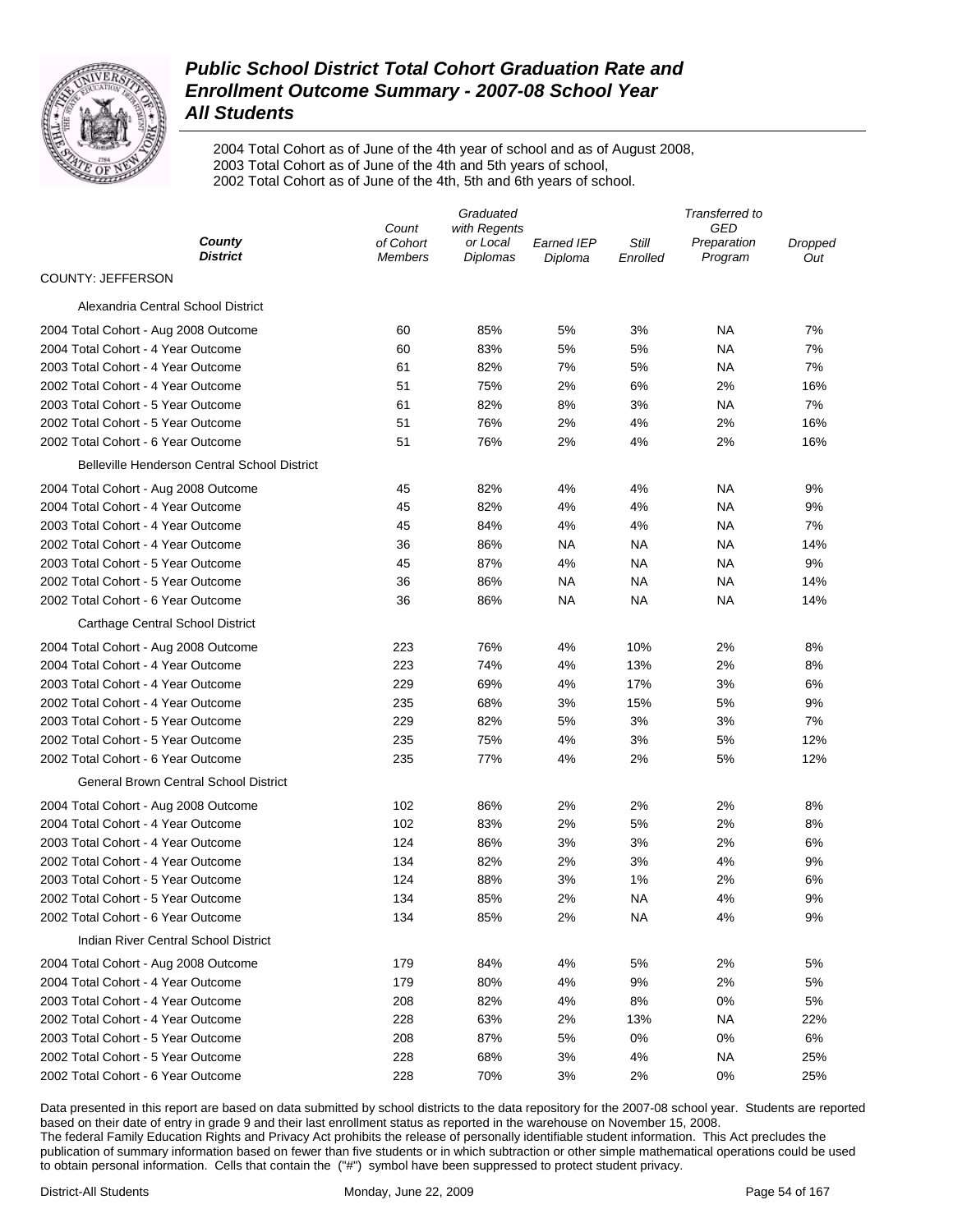

2004 Total Cohort as of June of the 4th year of school and as of August 2008, 2003 Total Cohort as of June of the 4th and 5th years of school, 2002 Total Cohort as of June of the 4th, 5th and 6th years of school.

|                                                 | Graduated            |                      |                              |                   | Transferred to<br>GED<br>Preparation<br>Dropped<br>Program<br>Out |           |  |  |
|-------------------------------------------------|----------------------|----------------------|------------------------------|-------------------|-------------------------------------------------------------------|-----------|--|--|
|                                                 | Count                | with Regents         |                              |                   |                                                                   |           |  |  |
| County<br><b>District</b>                       | of Cohort<br>Members | or Local<br>Diplomas | <b>Earned IEP</b><br>Diploma | Still<br>Enrolled |                                                                   |           |  |  |
| COUNTY: JEFFERSON                               |                      |                      |                              |                   |                                                                   |           |  |  |
| La Fargeville Central School District           |                      |                      |                              |                   |                                                                   |           |  |  |
| 2004 Total Cohort - Aug 2008 Outcome            | 36                   | 69%                  | 3%                           | 14%               | NA                                                                | 14%       |  |  |
| 2004 Total Cohort - 4 Year Outcome              | 36                   | 69%                  | 3%                           | 14%               | NA                                                                | 14%       |  |  |
| 2003 Total Cohort - 4 Year Outcome              | 49                   | 73%                  | ΝA                           | 14%               | NA                                                                | 12%       |  |  |
| 2002 Total Cohort - 4 Year Outcome              | 45                   | 62%                  | 7%                           | 16%               | NA                                                                | 16%       |  |  |
| 2003 Total Cohort - 5 Year Outcome              | 49                   | 76%                  | 4%                           | 4%                | NA                                                                | 16%       |  |  |
| 2002 Total Cohort - 5 Year Outcome              | 45                   | 71%                  | 7%                           | 2%                | NA                                                                | 20%       |  |  |
| 2002 Total Cohort - 6 Year Outcome              | 45                   | 71%                  | 7%                           | ΝA                | NA                                                                | 22%       |  |  |
| Lyme Central School District                    |                      |                      |                              |                   |                                                                   |           |  |  |
| 2004 Total Cohort - Aug 2008 Outcome            | 44                   | 91%                  | <b>NA</b>                    | 5%                | NA                                                                | 5%        |  |  |
| 2004 Total Cohort - 4 Year Outcome              | 44                   | 91%                  | ΝA                           | 5%                | <b>NA</b>                                                         | 5%        |  |  |
| 2003 Total Cohort - 4 Year Outcome              | 28                   | 96%                  | 4%                           | NA                | NA                                                                | ΝA        |  |  |
| 2002 Total Cohort - 4 Year Outcome              | 24                   | 96%                  | ΝA                           | 4%                | NA                                                                | NA        |  |  |
| 2003 Total Cohort - 5 Year Outcome              | 28                   | 96%                  | 4%                           | NA                | NA                                                                | ΝA        |  |  |
| 2002 Total Cohort - 5 Year Outcome              | 24                   | 96%                  | <b>NA</b>                    | 4%                | <b>NA</b>                                                         | <b>NA</b> |  |  |
| 2002 Total Cohort - 6 Year Outcome              | 24                   | 96%                  | ΝA                           | 4%                | NA                                                                | ΝA        |  |  |
| Sackets Harbor Central School District          |                      |                      |                              |                   |                                                                   |           |  |  |
| 2004 Total Cohort - Aug 2008 Outcome            | 33                   | 85%                  | 3%                           | NA                | 3%                                                                | 9%        |  |  |
| 2004 Total Cohort - 4 Year Outcome              | 33                   | 85%                  | 3%                           | NA                | 3%                                                                | 9%        |  |  |
| 2003 Total Cohort - 4 Year Outcome              | 35                   | 83%                  | $6\%$                        | 9%                | NA                                                                | 3%        |  |  |
| 2002 Total Cohort - 4 Year Outcome              | 41                   | 78%                  | 2%                           | 7%                | NA                                                                | 7%        |  |  |
| 2003 Total Cohort - 5 Year Outcome              | 35                   | 86%                  | $6\%$                        | 3%                | NA                                                                | 6%        |  |  |
| 2002 Total Cohort - 5 Year Outcome              | 41                   | 85%                  | 2%                           | NA                | NA                                                                | 7%        |  |  |
| 2002 Total Cohort - 6 Year Outcome              | 41                   | 85%                  | 2%                           | <b>NA</b>         | <b>NA</b>                                                         | 7%        |  |  |
| South Jefferson Central School District         |                      |                      |                              |                   |                                                                   |           |  |  |
| 2004 Total Cohort - Aug 2008 Outcome            | 153                  | 75%                  | 8%                           | 5%                | 7%                                                                | 5%        |  |  |
| 2004 Total Cohort - 4 Year Outcome              | 153                  | 71%                  | 8%                           | 8%                | 7%                                                                | 5%        |  |  |
| 2003 Total Cohort - 4 Year Outcome              | 167                  | 71%                  | 5%                           | 10%               | 8%                                                                | 7%        |  |  |
| 2002 Total Cohort - 4 Year Outcome              | 155                  | 77%                  | 3%                           | 8%                | 8%                                                                | 4%        |  |  |
| 2003 Total Cohort - 5 Year Outcome              | 167                  | 77%                  | 7%                           | 1%                | 8%                                                                | 7%        |  |  |
| 2002 Total Cohort - 5 Year Outcome              | 155                  | 83%                  | 3%                           | <b>NA</b>         | 8%                                                                | 5%        |  |  |
| 2002 Total Cohort - 6 Year Outcome              | 155                  | 83%                  | 3%                           | <b>NA</b>         | 8%                                                                | 5%        |  |  |
| <b>Thousand Islands Central School District</b> |                      |                      |                              |                   |                                                                   |           |  |  |
| 2004 Total Cohort - Aug 2008 Outcome            | 101                  | 85%                  | 4%                           | 2%                | 1%                                                                | 8%        |  |  |
| 2004 Total Cohort - 4 Year Outcome              | 101                  | 82%                  | 4%                           | 5%                | 1%                                                                | 8%        |  |  |
| 2003 Total Cohort - 4 Year Outcome              | 94                   | 89%                  | 2%                           | 5%                | <b>NA</b>                                                         | 3%        |  |  |
| 2002 Total Cohort - 4 Year Outcome              | 93                   | 88%                  | <b>NA</b>                    | 4%                | <b>NA</b>                                                         | 8%        |  |  |
| 2003 Total Cohort - 5 Year Outcome              | 94                   | 90%                  | 4%                           | <b>NA</b>         | <b>NA</b>                                                         | 5%        |  |  |
| 2002 Total Cohort - 5 Year Outcome              | 93                   | 90%                  | 1%                           | 1%                | <b>NA</b>                                                         | 8%        |  |  |
| 2002 Total Cohort - 6 Year Outcome              | 93                   | 90%                  | 2%                           | <b>NA</b>         | <b>NA</b>                                                         | 8%        |  |  |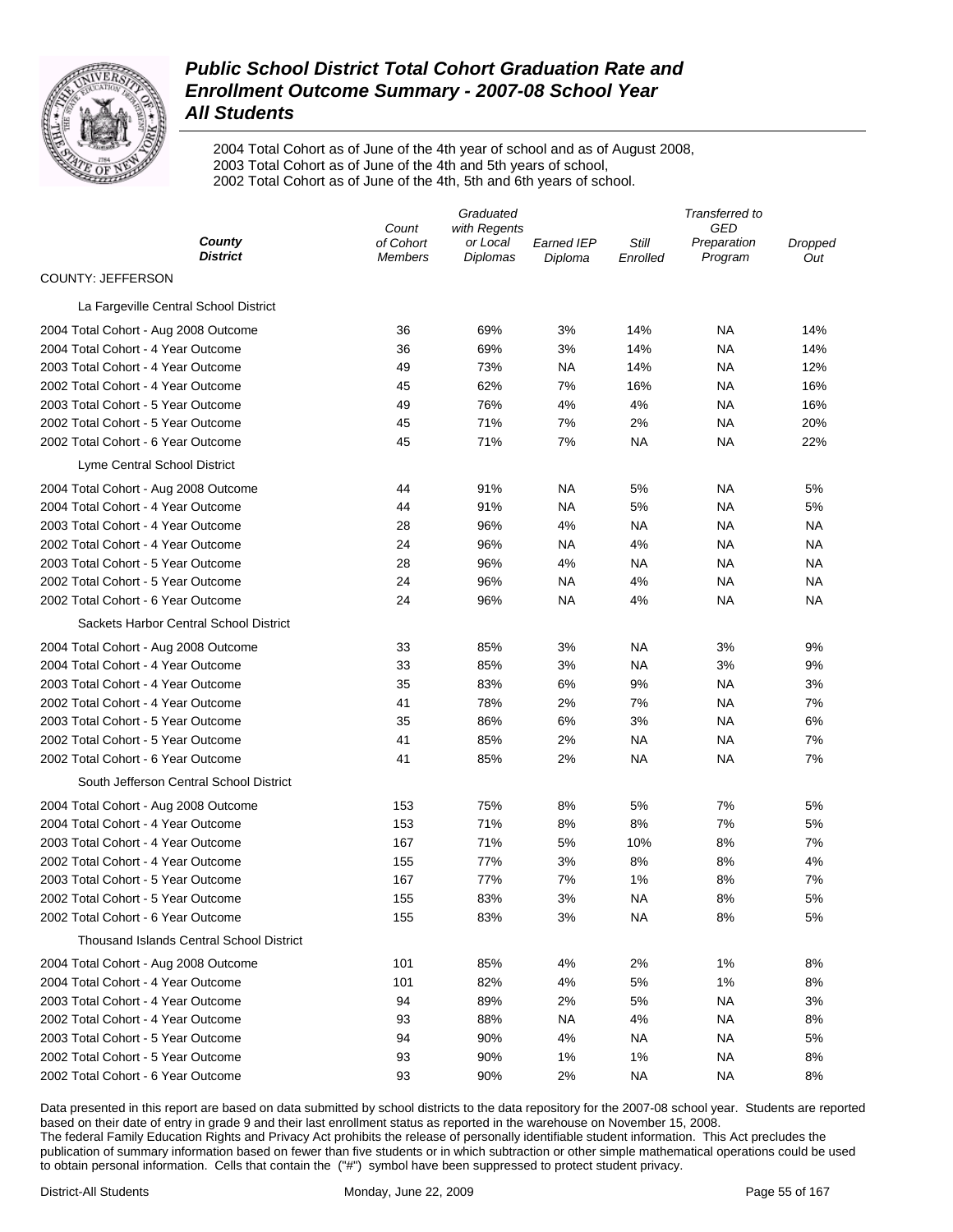

2004 Total Cohort as of June of the 4th year of school and as of August 2008, 2003 Total Cohort as of June of the 4th and 5th years of school, 2002 Total Cohort as of June of the 4th, 5th and 6th years of school.

|                                       | Count                       | Graduated<br>with Regents |                              | Transferred to<br>GED    |                        |                       |  |
|---------------------------------------|-----------------------------|---------------------------|------------------------------|--------------------------|------------------------|-----------------------|--|
| County<br><b>District</b>             | of Cohort<br><b>Members</b> | or Local<br>Diplomas      | <b>Earned IEP</b><br>Diploma | <b>Still</b><br>Enrolled | Preparation<br>Program | <b>Dropped</b><br>Out |  |
| COUNTY: JEFFERSON                     |                             |                           |                              |                          |                        |                       |  |
| <b>Watertown City School District</b> |                             |                           |                              |                          |                        |                       |  |
| 2004 Total Cohort - Aug 2008 Outcome  | 327                         | 65%                       | 7%                           | 10%                      | 4%                     | 13%                   |  |
| 2004 Total Cohort - 4 Year Outcome    | 327                         | 60%                       | 7%                           | 15%                      | 4%                     | 13%                   |  |
| 2003 Total Cohort - 4 Year Outcome    | 287                         | 62%                       | 2%                           | 17%                      | 5%                     | 15%                   |  |
| 2002 Total Cohort - 4 Year Outcome    | 342                         | 57%                       | 1%                           | 15%                      | 2%                     | 25%                   |  |
| 2003 Total Cohort - 5 Year Outcome    | 287                         | 70%                       | 2%                           | 6%                       | 5%                     | 17%                   |  |
| 2002 Total Cohort - 5 Year Outcome    | 342                         | 65%                       | 1%                           | 3%                       | 2%                     | 29%                   |  |
| 2002 Total Cohort - 6 Year Outcome    | 342                         | 65%                       | 2%                           | 2%                       | 2%                     | 29%                   |  |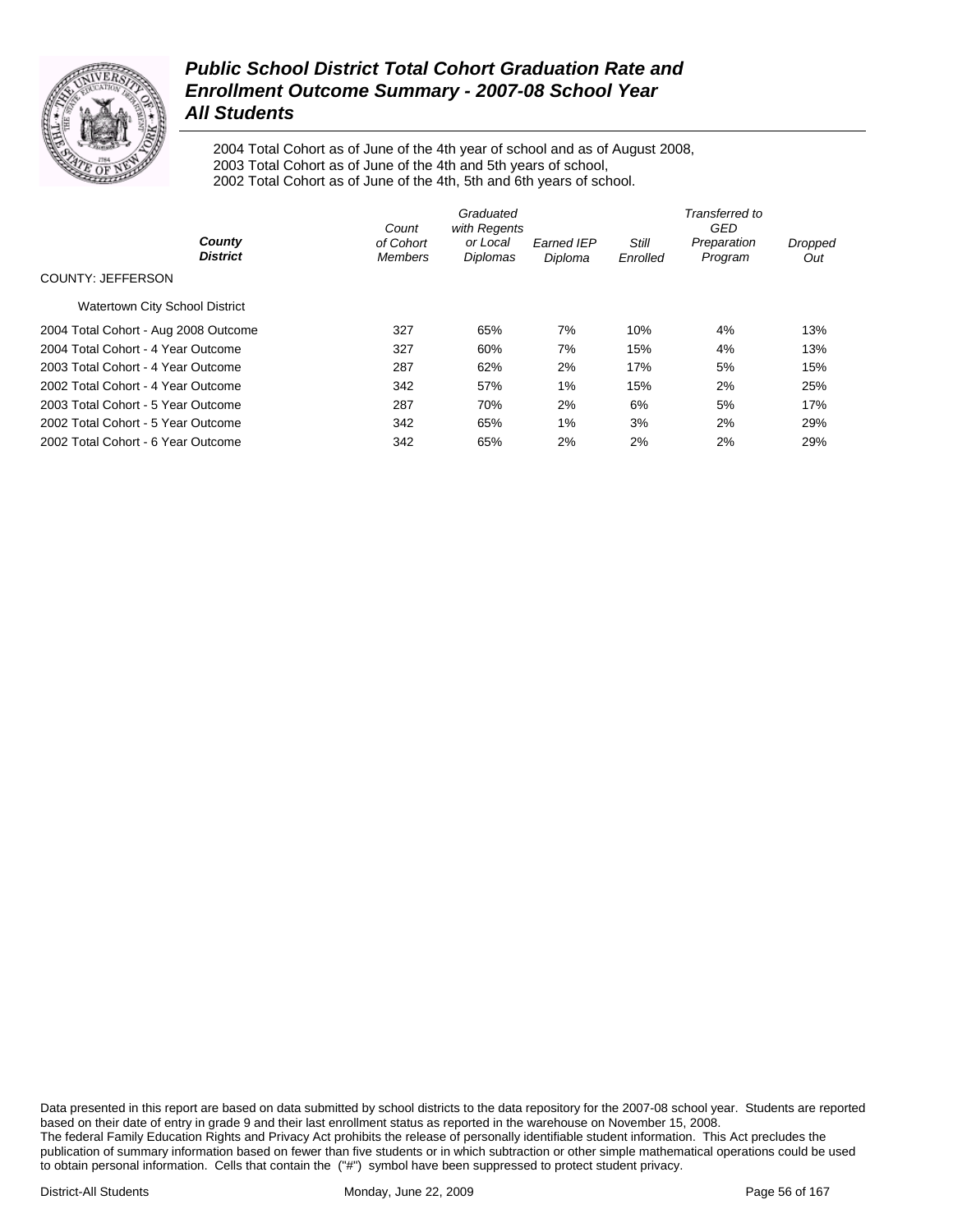

2004 Total Cohort as of June of the 4th year of school and as of August 2008, 2003 Total Cohort as of June of the 4th and 5th years of school, 2002 Total Cohort as of June of the 4th, 5th and 6th years of school.

| GED<br>Count<br>with Regents<br>County<br>of Cohort<br>Still<br>or Local<br><b>Earned IEP</b><br>Preparation<br>Dropped<br>District<br>Diplomas<br>Program<br><b>Members</b><br>Diploma<br>Enrolled<br><b>COUNTY: LEWIS</b><br><b>Beaver River Central School District</b> | Out       |
|----------------------------------------------------------------------------------------------------------------------------------------------------------------------------------------------------------------------------------------------------------------------------|-----------|
|                                                                                                                                                                                                                                                                            |           |
|                                                                                                                                                                                                                                                                            |           |
|                                                                                                                                                                                                                                                                            |           |
|                                                                                                                                                                                                                                                                            |           |
| 83<br>88%<br>1%<br>2%<br>2004 Total Cohort - Aug 2008 Outcome<br>5%                                                                                                                                                                                                        | 4%        |
| 2004 Total Cohort - 4 Year Outcome<br>83<br>87%<br>5%<br>2%<br>2%                                                                                                                                                                                                          | 4%        |
| 87%<br>2003 Total Cohort - 4 Year Outcome<br>82<br>1%<br>5%<br>2%                                                                                                                                                                                                          | 5%        |
| 2002 Total Cohort - 4 Year Outcome<br>94<br>93%<br>NA<br>3%<br>ΝA                                                                                                                                                                                                          | 4%        |
| 2003 Total Cohort - 5 Year Outcome<br>82<br>88%<br>1%<br><b>NA</b><br>2%                                                                                                                                                                                                   | 9%        |
| 2002 Total Cohort - 5 Year Outcome<br>94<br>95%<br>NA<br>ΝA<br>NA                                                                                                                                                                                                          | 5%        |
| 2002 Total Cohort - 6 Year Outcome<br>94<br>95%<br>NA<br>ΝA<br>ΝA                                                                                                                                                                                                          | 5%        |
| Copenhagen Central School District                                                                                                                                                                                                                                         |           |
| 53<br>85%<br>6%<br>8%<br>2%<br>2004 Total Cohort - Aug 2008 Outcome                                                                                                                                                                                                        | NA        |
| 2004 Total Cohort - 4 Year Outcome<br>53<br>85%<br>6%<br>8%<br>2%                                                                                                                                                                                                          | <b>NA</b> |
| 87%<br>2003 Total Cohort - 4 Year Outcome<br>47<br>2%<br>4%<br>2%                                                                                                                                                                                                          | 4%        |
| 2002 Total Cohort - 4 Year Outcome<br>88%<br>NA<br>8%<br>ΝA<br>49                                                                                                                                                                                                          | 4%        |
| 2003 Total Cohort - 5 Year Outcome<br>91%<br>2%<br><b>NA</b><br>2%<br>47                                                                                                                                                                                                   | 4%        |
| 2002 Total Cohort - 5 Year Outcome<br>49<br>92%<br>2%<br>2%<br><b>NA</b>                                                                                                                                                                                                   | 4%        |
| 2%<br>2002 Total Cohort - 6 Year Outcome<br>49<br>92%<br>2%<br>NA                                                                                                                                                                                                          | 4%        |
| Harrisville Central School District                                                                                                                                                                                                                                        |           |
| 33<br>70%<br>3%<br>15%<br>3%<br>2004 Total Cohort - Aug 2008 Outcome                                                                                                                                                                                                       | 9%        |
| 67%<br>2004 Total Cohort - 4 Year Outcome<br>33<br>3%<br>18%<br>3%                                                                                                                                                                                                         | 9%        |
| 2003 Total Cohort - 4 Year Outcome<br>31<br>81%<br><b>NA</b><br>10%<br>ΝA                                                                                                                                                                                                  | 10%       |
| 2002 Total Cohort - 4 Year Outcome<br>31<br>68%<br>6%<br>13%<br>ΝA                                                                                                                                                                                                         | 13%       |
| 2003 Total Cohort - 5 Year Outcome<br>31<br>84%<br>NA<br>6%<br>ΝA                                                                                                                                                                                                          | 10%       |
| 2002 Total Cohort - 5 Year Outcome<br>31<br>77%<br>6%<br>ΝA<br><b>NA</b>                                                                                                                                                                                                   | 16%       |
| 2002 Total Cohort - 6 Year Outcome<br>31<br>77%<br>6%<br>ΝA<br>ΝA                                                                                                                                                                                                          | 16%       |
| Lowville Academy & Central School District                                                                                                                                                                                                                                 |           |
| 97<br>82%<br>3%<br>6%<br>2%<br>2004 Total Cohort - Aug 2008 Outcome                                                                                                                                                                                                        | 6%        |
| 2004 Total Cohort - 4 Year Outcome<br>97<br>82%<br>3%<br>6%<br>2%                                                                                                                                                                                                          | 6%        |
| 2003 Total Cohort - 4 Year Outcome<br>121<br>81%<br>4%<br>5%<br>3%                                                                                                                                                                                                         | 7%        |
| 2002 Total Cohort - 4 Year Outcome<br>123<br>85%<br>4%<br>4%<br>ΝA                                                                                                                                                                                                         | 7%        |
| 2003 Total Cohort - 5 Year Outcome<br>121<br>83%<br>6%<br>1%<br>3%                                                                                                                                                                                                         | 7%        |
| 123<br>86%<br>5%<br>ΝA<br><b>NA</b><br>2002 Total Cohort - 5 Year Outcome                                                                                                                                                                                                  | 9%        |
| 2002 Total Cohort - 6 Year Outcome<br>5%<br><b>NA</b><br><b>NA</b><br>123<br>86%                                                                                                                                                                                           | 9%        |
| South Lewis Central School District                                                                                                                                                                                                                                        |           |
| 6%<br>2004 Total Cohort - Aug 2008 Outcome<br>100<br>73%<br>8%<br>1%                                                                                                                                                                                                       | 12%       |
| 73%<br>6%<br>2004 Total Cohort - 4 Year Outcome<br>100<br>8%<br>1%                                                                                                                                                                                                         | 12%       |
| 75%<br>4%<br>2%<br>2003 Total Cohort - 4 Year Outcome<br>118<br>8%                                                                                                                                                                                                         | 11%       |
| 2002 Total Cohort - 4 Year Outcome<br>121<br>72%<br>5%<br>2%<br>8%                                                                                                                                                                                                         | 12%       |
| 79%<br>5%<br>2003 Total Cohort - 5 Year Outcome<br>118<br>2%<br>2%                                                                                                                                                                                                         | 13%       |
| 2002 Total Cohort - 5 Year Outcome<br>121<br>74%<br>6%<br>2%<br>3%                                                                                                                                                                                                         | 14%       |
| 2002 Total Cohort - 6 Year Outcome<br>121<br>75%<br>6%<br>2%<br>2%                                                                                                                                                                                                         | 14%       |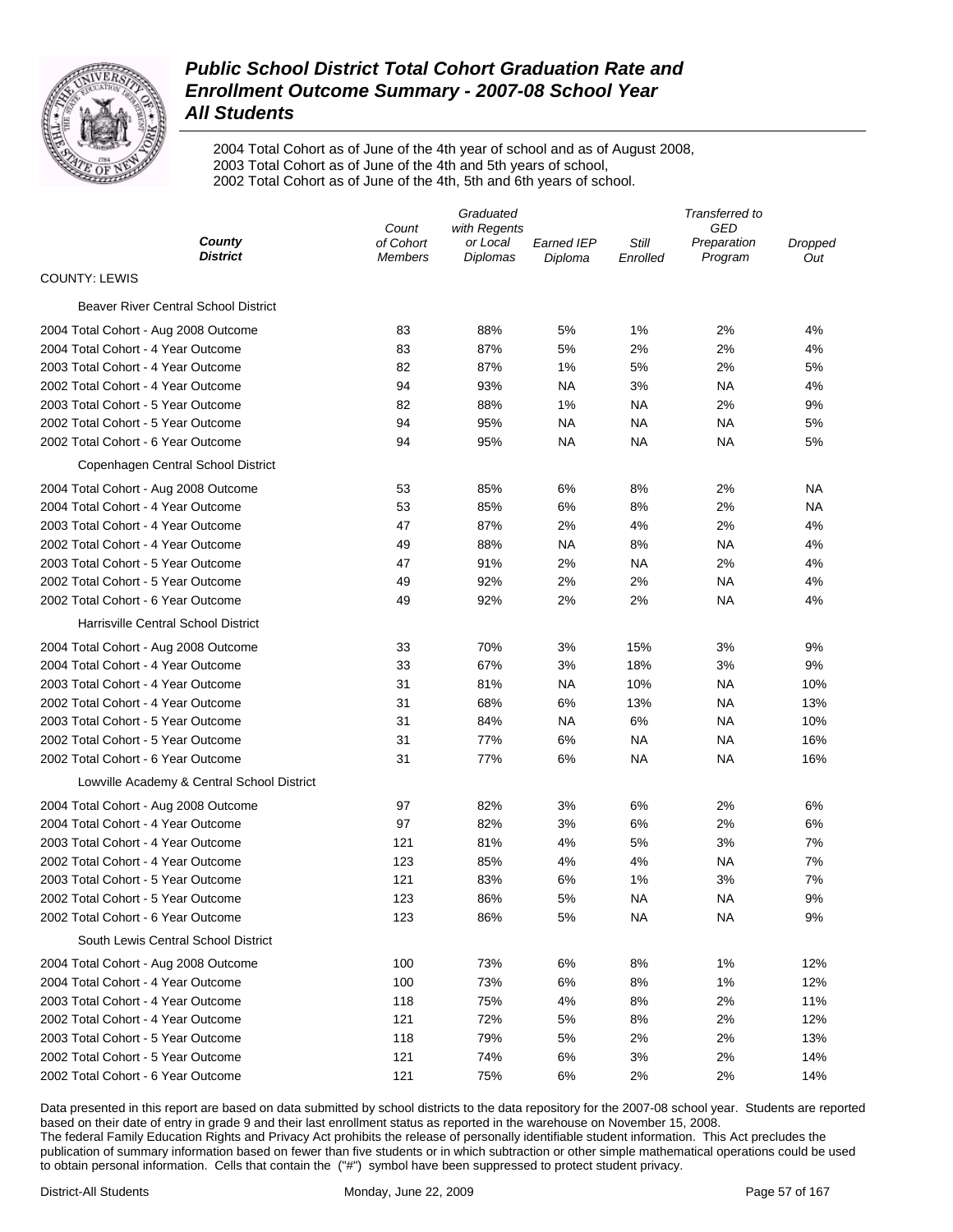

2004 Total Cohort as of June of the 4th year of school and as of August 2008, 2003 Total Cohort as of June of the 4th and 5th years of school, 2002 Total Cohort as of June of the 4th, 5th and 6th years of school.

|                                                 | Graduated          |                          |                   |           | Transferred to<br>GED  |                |  |  |
|-------------------------------------------------|--------------------|--------------------------|-------------------|-----------|------------------------|----------------|--|--|
| County                                          | Count<br>of Cohort | with Regents<br>or Local | <b>Earned IEP</b> | Still     |                        |                |  |  |
| <b>District</b>                                 | <b>Members</b>     | <b>Diplomas</b>          | Diploma           | Enrolled  | Preparation<br>Program | Dropped<br>Out |  |  |
| <b>COUNTY: LIVINGSTON</b>                       |                    |                          |                   |           |                        |                |  |  |
| Avon Central School District                    |                    |                          |                   |           |                        |                |  |  |
| 2004 Total Cohort - Aug 2008 Outcome            | 95                 | 85%                      | 1%                | 7%        | NA                     | 6%             |  |  |
| 2004 Total Cohort - 4 Year Outcome              | 95                 | 85%                      | 1%                | 7%        | NA                     | 6%             |  |  |
| 2003 Total Cohort - 4 Year Outcome              | 89                 | 88%                      | 1%                | 7%        | 3%                     | 1%             |  |  |
| 2002 Total Cohort - 4 Year Outcome              | 117                | 85%                      | 3%                | 4%        | NA                     | 9%             |  |  |
| 2003 Total Cohort - 5 Year Outcome              | 89                 | 90%                      | 1%                | 3%        | 3%                     | 2%             |  |  |
| 2002 Total Cohort - 5 Year Outcome              | 117                | 86%                      | 3%                | 3%        | NA                     | 9%             |  |  |
| 2002 Total Cohort - 6 Year Outcome              | 117                | 86%                      | 3%                | NA        | NA                     | 10%            |  |  |
| Caledonia-Mumford Central School District       |                    |                          |                   |           |                        |                |  |  |
| 2004 Total Cohort - Aug 2008 Outcome            | 108                | 88%                      | NA                | 5%        | 3%                     | 5%             |  |  |
| 2004 Total Cohort - 4 Year Outcome              | 108                | 88%                      | ΝA                | 5%        | 3%                     | 5%             |  |  |
| 2003 Total Cohort - 4 Year Outcome              | 87                 | 94%                      | NA                | 3%        | NA                     | 2%             |  |  |
| 2002 Total Cohort - 4 Year Outcome              | 89                 | 89%                      | 1%                | 2%        | 2%                     | 6%             |  |  |
| 2003 Total Cohort - 5 Year Outcome              | 87                 | 95%                      | ΝA                | NA        | NA                     | 5%             |  |  |
| 2002 Total Cohort - 5 Year Outcome              | 89                 | 91%                      | 1%                | <b>NA</b> | 2%                     | 6%             |  |  |
| 2002 Total Cohort - 6 Year Outcome              | 89                 | 91%                      | 1%                | <b>NA</b> | 2%                     | 6%             |  |  |
| Dalton-Nunda Central School District (Keshequa) |                    |                          |                   |           |                        |                |  |  |
| 2004 Total Cohort - Aug 2008 Outcome            | 73                 | 81%                      | 7%                | 1%        | 3%                     | 8%             |  |  |
| 2004 Total Cohort - 4 Year Outcome              | 73                 | 81%                      | 7%                | 1%        | 3%                     | 8%             |  |  |
| 2003 Total Cohort - 4 Year Outcome              | 80                 | 61%                      | 9%                | 16%       | NA                     | 14%            |  |  |
| 2002 Total Cohort - 4 Year Outcome              | 65                 | 69%                      | 2%                | 17%       | 2%                     | 11%            |  |  |
| 2003 Total Cohort - 5 Year Outcome              | 80                 | 69%                      | 13%               | 4%        | NA                     | 15%            |  |  |
| 2002 Total Cohort - 5 Year Outcome              | 65                 | 74%                      | 3%                | 9%        | 2%                     | 12%            |  |  |
| 2002 Total Cohort - 6 Year Outcome              | 65                 | 75%                      | 3%                | 8%        | 2%                     | 12%            |  |  |
| Dansville Central School District               |                    |                          |                   |           |                        |                |  |  |
| 2004 Total Cohort - Aug 2008 Outcome            | 155                | 82%                      | 2%                | 12%       | 1%                     | 3%             |  |  |
| 2004 Total Cohort - 4 Year Outcome              | 155                | 79%                      | 2%                | 14%       | 1%                     | 3%             |  |  |
| 2003 Total Cohort - 4 Year Outcome              | 121                | 83%                      | <b>NA</b>         | 11%       | 1%                     | 6%             |  |  |
| 2002 Total Cohort - 4 Year Outcome              | 144                | 70%                      | 1%                | 8%        | 5%                     | 17%            |  |  |
| 2003 Total Cohort - 5 Year Outcome              | 121                | 83%                      | <b>NA</b>         | 7%        | 2%                     | 7%             |  |  |
| 2002 Total Cohort - 5 Year Outcome              | 144                | 73%                      | 1%                | 3%        | 5%                     | 18%            |  |  |
| 2002 Total Cohort - 6 Year Outcome              | 144                | 73%                      | 1%                | 3%        | 5%                     | 18%            |  |  |
| Geneseo Central School District                 |                    |                          |                   |           |                        |                |  |  |
| 2004 Total Cohort - Aug 2008 Outcome            | 90                 | 93%                      | 1%                | 2%        | <b>NA</b>              | 3%             |  |  |
| 2004 Total Cohort - 4 Year Outcome              | 90                 | 89%                      | 1%                | 7%        | <b>NA</b>              | 3%             |  |  |
| 2003 Total Cohort - 4 Year Outcome              | 82                 | 83%                      | 4%                | 9%        | 1%                     | 4%             |  |  |
| 2002 Total Cohort - 4 Year Outcome              | 74                 | 80%                      | 4%                | 11%       | <b>NA</b>              | 5%             |  |  |
| 2003 Total Cohort - 5 Year Outcome              | 82                 | 88%                      | 5%                | 1%        | 1%                     | 5%             |  |  |
| 2002 Total Cohort - 5 Year Outcome              | 74                 | 85%                      | 7%                | <b>NA</b> | <b>NA</b>              | 8%             |  |  |
| 2002 Total Cohort - 6 Year Outcome              | 74                 | 85%                      | 7%                | <b>NA</b> | <b>NA</b>              | 8%             |  |  |
|                                                 |                    |                          |                   |           |                        |                |  |  |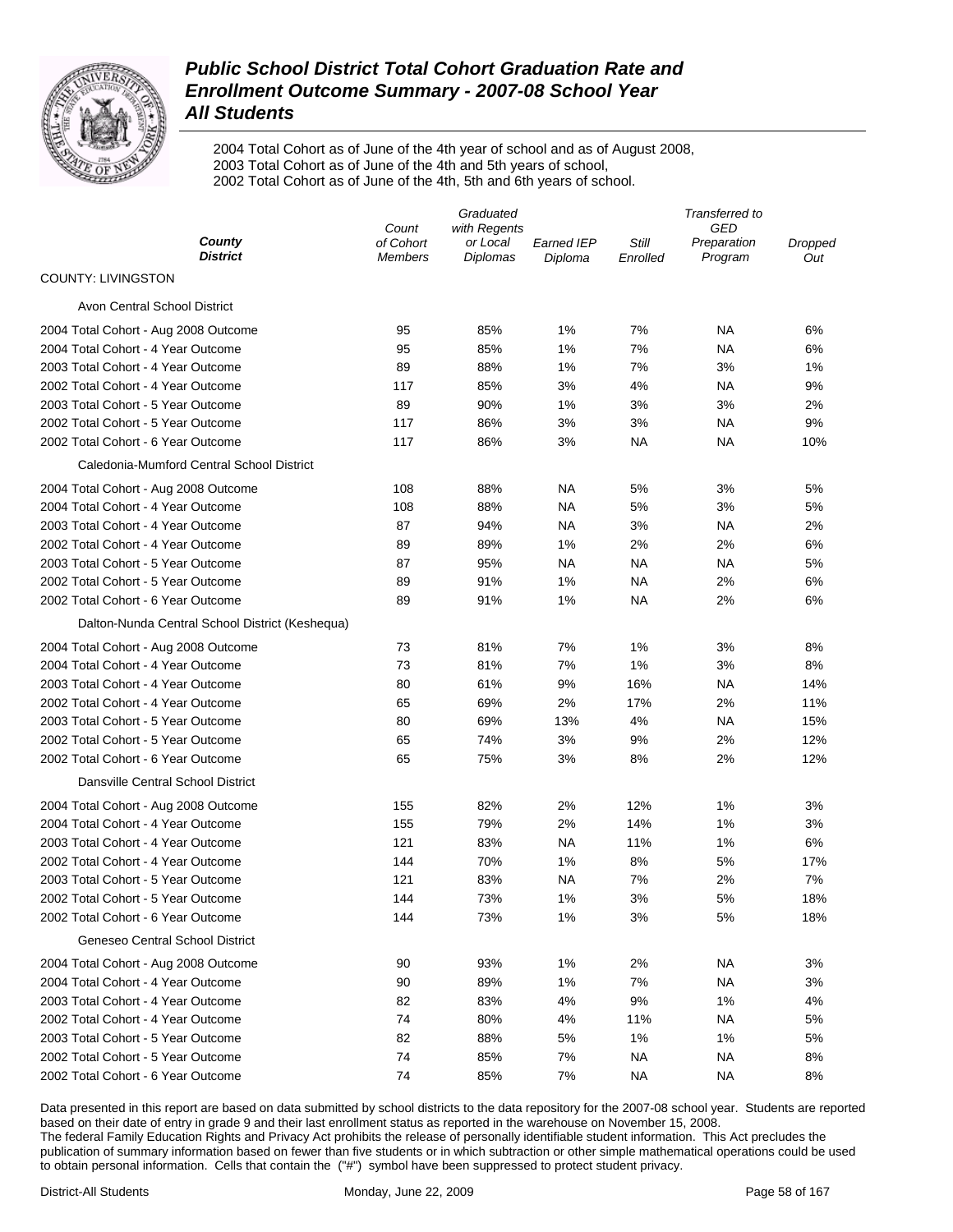

2004 Total Cohort as of June of the 4th year of school and as of August 2008, 2003 Total Cohort as of June of the 4th and 5th years of school, 2002 Total Cohort as of June of the 4th, 5th and 6th years of school.

|                                             | Count                       | Graduated<br>with Regents   |                              |                   | Transferred to<br><b>GED</b> |                       |
|---------------------------------------------|-----------------------------|-----------------------------|------------------------------|-------------------|------------------------------|-----------------------|
| County<br><b>District</b>                   | of Cohort<br><b>Members</b> | or Local<br><b>Diplomas</b> | <b>Earned IEP</b><br>Diploma | Still<br>Enrolled | Preparation<br>Program       | <b>Dropped</b><br>Out |
| <b>COUNTY: LIVINGSTON</b>                   |                             |                             |                              |                   |                              |                       |
| Livonia Central School District             |                             |                             |                              |                   |                              |                       |
| 2004 Total Cohort - Aug 2008 Outcome        | 172                         | 85%                         | <b>NA</b>                    | 6%                | 2%                           | 7%                    |
| 2004 Total Cohort - 4 Year Outcome          | 172                         | 84%                         | <b>NA</b>                    | 7%                | 2%                           | 7%                    |
| 2003 Total Cohort - 4 Year Outcome          | 199                         | 84%                         | <b>NA</b>                    | 10%               | 1%                           | 6%                    |
| 2002 Total Cohort - 4 Year Outcome          | 190                         | 81%                         | 2%                           | 8%                | 1%                           | 9%                    |
| 2003 Total Cohort - 5 Year Outcome          | 199                         | 88%                         | 2%                           | 2%                | 1%                           | 8%                    |
| 2002 Total Cohort - 5 Year Outcome          | 190                         | 82%                         | 2%                           | 5%                | 1%                           | 11%                   |
| 2002 Total Cohort - 6 Year Outcome          | 190                         | 82%                         | 2%                           | 4%                | 1%                           | 12%                   |
| <b>Mount Morris Central School District</b> |                             |                             |                              |                   |                              |                       |
| 2004 Total Cohort - Aug 2008 Outcome        | 44                          | 59%                         | 9%                           | 9%                | 2%                           | 20%                   |
| 2004 Total Cohort - 4 Year Outcome          | 44                          | 59%                         | 9%                           | 9%                | 2%                           | 20%                   |
| 2003 Total Cohort - 4 Year Outcome          | 51                          | 67%                         | 2%                           | 8%                | <b>NA</b>                    | 24%                   |
| 2002 Total Cohort - 4 Year Outcome          | 59                          | 81%                         | <b>NA</b>                    | 3%                | <b>NA</b>                    | 15%                   |
| 2003 Total Cohort - 5 Year Outcome          | 51                          | 71%                         | 4%                           | 2%                | <b>NA</b>                    | 24%                   |
| 2002 Total Cohort - 5 Year Outcome          | 59                          | 83%                         | 2%                           | <b>NA</b>         | <b>NA</b>                    | 15%                   |
| 2002 Total Cohort - 6 Year Outcome          | 59                          | 83%                         | 2%                           | <b>NA</b>         | <b>NA</b>                    | 15%                   |
| <b>York Central School District</b>         |                             |                             |                              |                   |                              |                       |
| 2004 Total Cohort - Aug 2008 Outcome        | 84                          | 86%                         | 1%                           | 6%                | <b>NA</b>                    | 7%                    |
| 2004 Total Cohort - 4 Year Outcome          | 84                          | 86%                         | 1%                           | 6%                | <b>NA</b>                    | 7%                    |
| 2003 Total Cohort - 4 Year Outcome          | 80                          | 89%                         | 3%                           | 3%                | 1%                           | 5%                    |
| 2002 Total Cohort - 4 Year Outcome          | 86                          | 84%                         | 3%                           | 5%                | <b>NA</b>                    | 8%                    |
| 2003 Total Cohort - 5 Year Outcome          | 80                          | 89%                         | 3%                           | 3%                | 1%                           | 5%                    |
| 2002 Total Cohort - 5 Year Outcome          | 86                          | 86%                         | 3%                           | 1%                | <b>NA</b>                    | 9%                    |
| 2002 Total Cohort - 6 Year Outcome          | 86                          | 86%                         | 3%                           | 1%                | <b>NA</b>                    | 9%                    |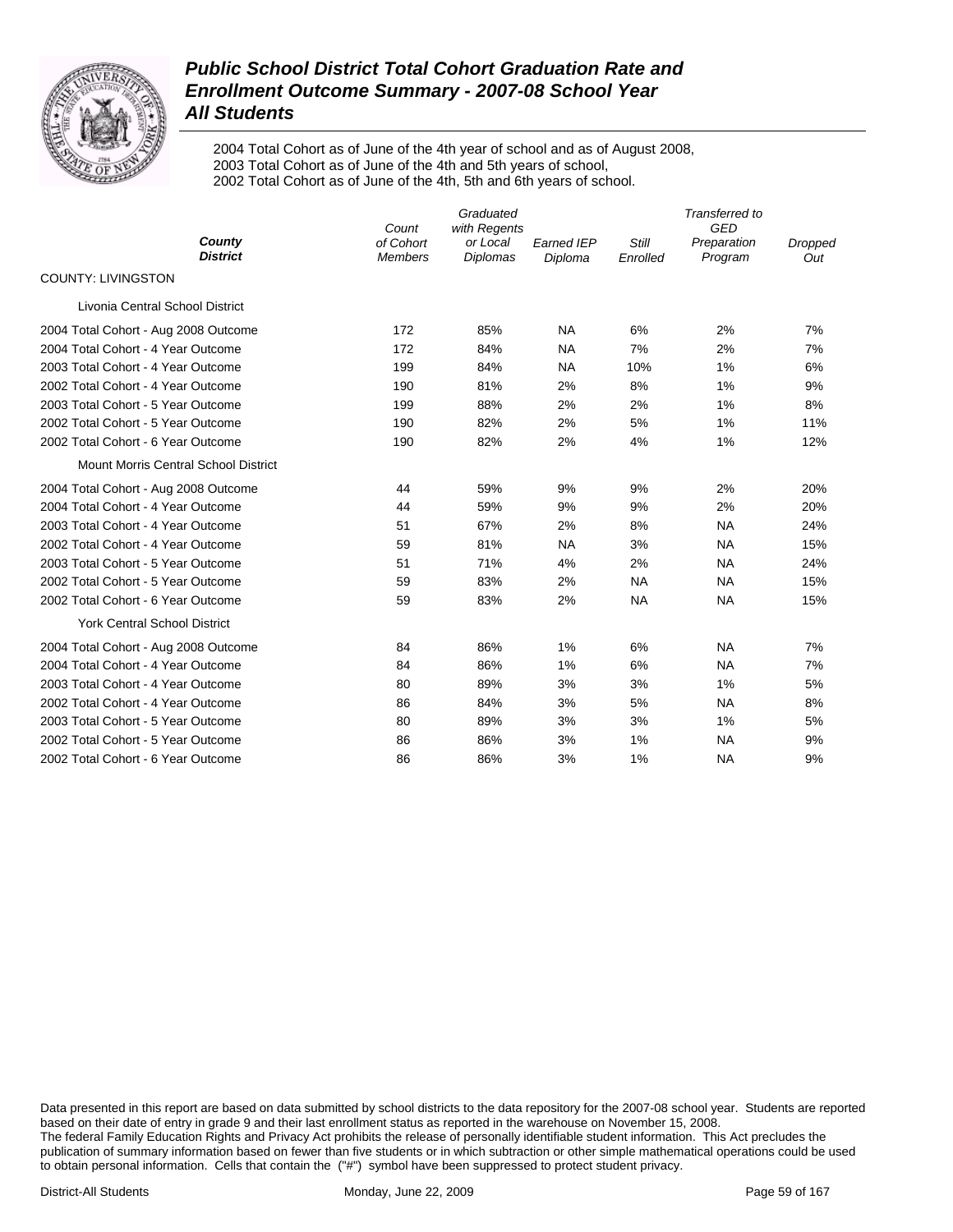

2004 Total Cohort as of June of the 4th year of school and as of August 2008, 2003 Total Cohort as of June of the 4th and 5th years of school, 2002 Total Cohort as of June of the 4th, 5th and 6th years of school.

|                                           | Graduated          |                          |            |           | Transferred to<br>GED<br>Preparation<br>Dropped<br>Program<br>Out<br>NA<br>ΝA<br>NA<br>NA<br>NA<br>4%<br><b>NA</b><br>9%<br>NA<br>4%<br>ΝA<br>9%<br>ΝA<br>9%<br>7%<br>2%<br>2%<br>7% |     |  |
|-------------------------------------------|--------------------|--------------------------|------------|-----------|--------------------------------------------------------------------------------------------------------------------------------------------------------------------------------------|-----|--|
| County                                    | Count<br>of Cohort | with Regents<br>or Local | Earned IEP | Still     |                                                                                                                                                                                      |     |  |
| <b>District</b>                           | <b>Members</b>     | <b>Diplomas</b>          | Diploma    | Enrolled  |                                                                                                                                                                                      |     |  |
| <b>COUNTY: MADISON</b>                    |                    |                          |            |           |                                                                                                                                                                                      |     |  |
| <b>Brookfield Central School District</b> |                    |                          |            |           |                                                                                                                                                                                      |     |  |
| 2004 Total Cohort - Aug 2008 Outcome      | 20                 | 85%                      | 5%         | 10%       |                                                                                                                                                                                      |     |  |
| 2004 Total Cohort - 4 Year Outcome        | 20                 | 85%                      | 5%         | 10%       |                                                                                                                                                                                      |     |  |
| 2003 Total Cohort - 4 Year Outcome        | 23                 | 91%                      | 4%         | NA        |                                                                                                                                                                                      |     |  |
| 2002 Total Cohort - 4 Year Outcome        | 22                 | 82%                      | 5%         | 5%        |                                                                                                                                                                                      |     |  |
| 2003 Total Cohort - 5 Year Outcome        | 23                 | 91%                      | 4%         | NA        |                                                                                                                                                                                      |     |  |
| 2002 Total Cohort - 5 Year Outcome        | 22                 | 82%                      | 9%         | NA        |                                                                                                                                                                                      |     |  |
| 2002 Total Cohort - 6 Year Outcome        | 22                 | 82%                      | 9%         | NA        |                                                                                                                                                                                      |     |  |
| Canastota Central School District         |                    |                          |            |           |                                                                                                                                                                                      |     |  |
| 2004 Total Cohort - Aug 2008 Outcome      | 129                | 78%                      | 9%         | 4%        |                                                                                                                                                                                      |     |  |
| 2004 Total Cohort - 4 Year Outcome        | 129                | 75%                      | 9%         | 6%        |                                                                                                                                                                                      |     |  |
| 2003 Total Cohort - 4 Year Outcome        | 132                | 70%                      | 5%         | 17%       | 2%                                                                                                                                                                                   | 6%  |  |
| 2002 Total Cohort - 4 Year Outcome        | 108                | 80%                      | 6%         | 8%        | 2%                                                                                                                                                                                   | 4%  |  |
| 2003 Total Cohort - 5 Year Outcome        | 132                | 74%                      | 6%         | 2%        | 3%                                                                                                                                                                                   | 14% |  |
| 2002 Total Cohort - 5 Year Outcome        | 108                | 81%                      | 8%         | 3%        | 2%                                                                                                                                                                                   | 6%  |  |
| 2002 Total Cohort - 6 Year Outcome        | 108                | 82%                      | 8%         | 1%        | 2%                                                                                                                                                                                   | 6%  |  |
| Cazenovia Central School District         |                    |                          |            |           |                                                                                                                                                                                      |     |  |
| 2004 Total Cohort - Aug 2008 Outcome      | 162                | 94%                      | 2%         | 2%        | 1%                                                                                                                                                                                   | 1%  |  |
| 2004 Total Cohort - 4 Year Outcome        | 162                | 93%                      | 2%         | 2%        | 1%                                                                                                                                                                                   | 1%  |  |
| 2003 Total Cohort - 4 Year Outcome        | 155                | 91%                      | 1%         | 5%        | 1%                                                                                                                                                                                   | 3%  |  |
| 2002 Total Cohort - 4 Year Outcome        | 155                | 90%                      | 4%         | 3%        | NA                                                                                                                                                                                   | 3%  |  |
| 2003 Total Cohort - 5 Year Outcome        | 155                | 94%                      | 1%         | 1%        | 1%                                                                                                                                                                                   | 3%  |  |
| 2002 Total Cohort - 5 Year Outcome        | 155                | 92%                      | 5%         | <b>NA</b> | <b>NA</b>                                                                                                                                                                            | 4%  |  |
| 2002 Total Cohort - 6 Year Outcome        | 155                | 92%                      | 5%         | <b>NA</b> | <b>NA</b>                                                                                                                                                                            | 4%  |  |
| Chittenango Central School District       |                    |                          |            |           |                                                                                                                                                                                      |     |  |
| 2004 Total Cohort - Aug 2008 Outcome      | 241                | 80%                      | 2%         | 8%        | 1%                                                                                                                                                                                   | 10% |  |
| 2004 Total Cohort - 4 Year Outcome        | 241                | 79%                      | 2%         | 9%        | 1%                                                                                                                                                                                   | 10% |  |
| 2003 Total Cohort - 4 Year Outcome        | 201                | 85%                      | 1%         | 4%        | <b>NA</b>                                                                                                                                                                            | 9%  |  |
| 2002 Total Cohort - 4 Year Outcome        | 207                | 78%                      | 1%         | 10%       | 0%                                                                                                                                                                                   | 9%  |  |
| 2003 Total Cohort - 5 Year Outcome        | 201                | 86%                      | 1%         | 1%        | <b>NA</b>                                                                                                                                                                            | 11% |  |
| 2002 Total Cohort - 5 Year Outcome        | 207                | 82%                      | 1%         | 2%        | 1%                                                                                                                                                                                   | 13% |  |
| 2002 Total Cohort - 6 Year Outcome        | 207                | 83%                      | 1%         | 0%        | 1%                                                                                                                                                                                   | 14% |  |
| Deruyter Central School District          |                    |                          |            |           |                                                                                                                                                                                      |     |  |
| 2004 Total Cohort - Aug 2008 Outcome      | 58                 | 74%                      | 3%         | 7%        | <b>NA</b>                                                                                                                                                                            | 16% |  |
| 2004 Total Cohort - 4 Year Outcome        | 58                 | 74%                      | $3%$       | 7%        | <b>NA</b>                                                                                                                                                                            | 16% |  |
| 2003 Total Cohort - 4 Year Outcome        | 34                 | 71%                      | 15%        | 6%        | <b>NA</b>                                                                                                                                                                            | 9%  |  |
| 2002 Total Cohort - 4 Year Outcome        | 38                 | 76%                      | $3\%$      | 5%        | <b>NA</b>                                                                                                                                                                            | 16% |  |
| 2003 Total Cohort - 5 Year Outcome        | 34                 | 74%                      | 15%        | <b>NA</b> | <b>NA</b>                                                                                                                                                                            | 9%  |  |
| 2002 Total Cohort - 5 Year Outcome        | 38                 | 76%                      | 8%         | <b>NA</b> | <b>NA</b>                                                                                                                                                                            | 16% |  |
| 2002 Total Cohort - 6 Year Outcome        | 38                 | 76%                      | 8%         | <b>NA</b> | <b>NA</b>                                                                                                                                                                            | 16% |  |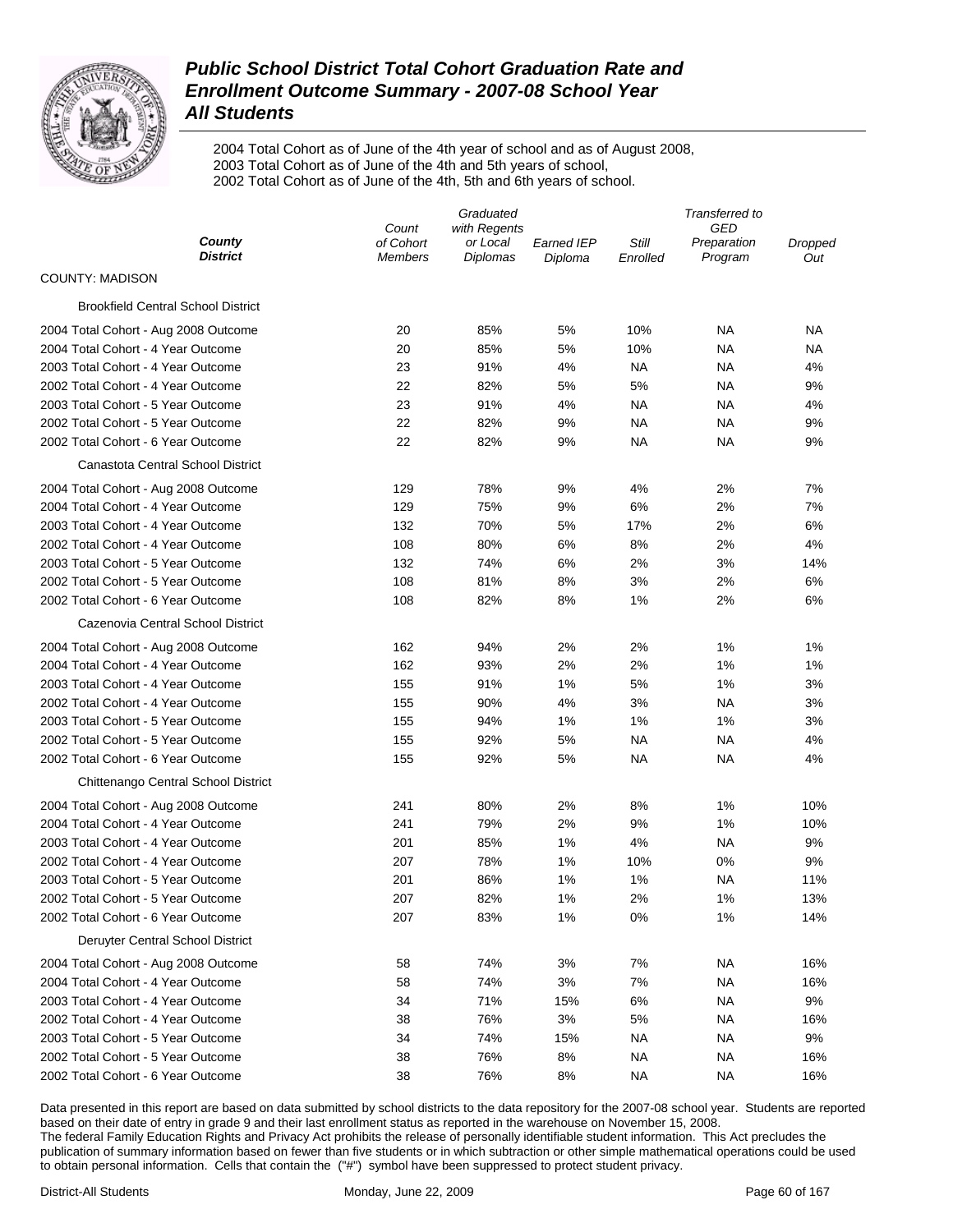

2004 Total Cohort as of June of the 4th year of school and as of August 2008, 2003 Total Cohort as of June of the 4th and 5th years of school, 2002 Total Cohort as of June of the 4th, 5th and 6th years of school.

|                                            | Graduated                   |                             |                       |                   | Transferred to         |                |  |
|--------------------------------------------|-----------------------------|-----------------------------|-----------------------|-------------------|------------------------|----------------|--|
|                                            | Count                       | with Regents                |                       |                   | GED                    |                |  |
| County<br><b>District</b>                  | of Cohort<br><b>Members</b> | or Local<br><b>Diplomas</b> | Earned IEP<br>Diploma | Still<br>Enrolled | Preparation<br>Program | Dropped<br>Out |  |
| <b>COUNTY: MADISON</b>                     |                             |                             |                       |                   |                        |                |  |
| <b>Hamilton Central School District</b>    |                             |                             |                       |                   |                        |                |  |
| 2004 Total Cohort - Aug 2008 Outcome       | 49                          | 86%                         | NA                    | 8%                | ΝA                     | 6%             |  |
| 2004 Total Cohort - 4 Year Outcome         | 49                          | 86%                         | NA                    | 8%                | ΝA                     | 6%             |  |
| 2003 Total Cohort - 4 Year Outcome         | 60                          | 90%                         | 3%                    | 3%                | ΝA                     | 3%             |  |
| 2002 Total Cohort - 4 Year Outcome         | 58                          | 88%                         | 2%                    | 5%                | ΝA                     | 5%             |  |
| 2003 Total Cohort - 5 Year Outcome         | 60                          | 92%                         | 3%                    | 2%                | ΝA                     | 3%             |  |
| 2002 Total Cohort - 5 Year Outcome         | 58                          | 93%                         | 2%                    | ΝA                | ΝA                     | 5%             |  |
| 2002 Total Cohort - 6 Year Outcome         | 58                          | 93%                         | 2%                    | ΝA                | ΝA                     | 5%             |  |
| <b>Madison Central School District</b>     |                             |                             |                       |                   |                        |                |  |
| 2004 Total Cohort - Aug 2008 Outcome       | 30                          | 83%                         | 10%                   | ΝA                | ΝA                     | 7%             |  |
| 2004 Total Cohort - 4 Year Outcome         | 30                          | 83%                         | 10%                   | ΝA                | ΝA                     | 7%             |  |
| 2003 Total Cohort - 4 Year Outcome         | 36                          | 97%                         | <b>NA</b>             | ΝA                | ΝA                     | 3%             |  |
| 2002 Total Cohort - 4 Year Outcome         | 40                          | 88%                         | 3%                    | 8%                | 3%                     | ΝA             |  |
| 2003 Total Cohort - 5 Year Outcome         | 36                          | 97%                         | NA                    | ΝA                | ΝA                     | 3%             |  |
| 2002 Total Cohort - 5 Year Outcome         | 40                          | 93%                         | 3%                    | 3%                | 3%                     | ΝA             |  |
| 2002 Total Cohort - 6 Year Outcome         | 40                          | 93%                         | 3%                    | 3%                | 3%                     | NA             |  |
| Morrisville-Eaton Central School District  |                             |                             |                       |                   |                        |                |  |
| 2004 Total Cohort - Aug 2008 Outcome       | 86                          | 84%                         | NA                    | 7%                | 1%                     | 8%             |  |
| 2004 Total Cohort - 4 Year Outcome         | 86                          | 83%                         | <b>NA</b>             | 8%                | 1%                     | 8%             |  |
| 2003 Total Cohort - 4 Year Outcome         | 59                          | 80%                         | 2%                    | 10%               | 2%                     | 7%             |  |
| 2002 Total Cohort - 4 Year Outcome         | 94                          | 82%                         | 3%                    | 2%                | 1%                     | 12%            |  |
| 2003 Total Cohort - 5 Year Outcome         | 59                          | 81%                         | 2%                    | <b>NA</b>         | 3%                     | 14%            |  |
| 2002 Total Cohort - 5 Year Outcome         | 94                          | 83%                         | 3%                    | NA                | 1%                     | 13%            |  |
| 2002 Total Cohort - 6 Year Outcome         | 94                          | 83%                         | 3%                    | <b>NA</b>         | 1%                     | 13%            |  |
| Oneida City School District                |                             |                             |                       |                   |                        |                |  |
| 2004 Total Cohort - Aug 2008 Outcome       | 222                         | 74%                         | 3%                    | 11%               | 5%                     | 7%             |  |
| 2004 Total Cohort - 4 Year Outcome         | 222                         | 68%                         | 3%                    | 17%               | 5%                     | 7%             |  |
| 2003 Total Cohort - 4 Year Outcome         | 205                         | 69%                         | 3%                    | 14%               | 4%                     | 10%            |  |
| 2002 Total Cohort - 4 Year Outcome         | 182                         | 71%                         | 2%                    | 16%               | 3%                     | 8%             |  |
| 2003 Total Cohort - 5 Year Outcome         | 205                         | 75%                         | 3%                    | 3%                | 6%                     | 13%            |  |
| 2002 Total Cohort - 5 Year Outcome         | 182                         | 76%                         | 2%                    | 6%                | 4%                     | 12%            |  |
| 2002 Total Cohort - 6 Year Outcome         | 182                         | 77%                         | 2%                    | 5%                | 4%                     | 12%            |  |
| Stockbridge Valley Central School District |                             |                             |                       |                   |                        |                |  |
| 2004 Total Cohort - Aug 2008 Outcome       | 48                          | 88%                         | 2%                    | 4%                | 2%                     | 4%             |  |
| 2004 Total Cohort - 4 Year Outcome         | 48                          | 88%                         | 2%                    | 4%                | 2%                     | 4%             |  |
| 2003 Total Cohort - 4 Year Outcome         | 41                          | 93%                         | <b>NA</b>             | 2%                | <b>NA</b>              | 5%             |  |
| 2002 Total Cohort - 4 Year Outcome         | 39                          | 77%                         | <b>NA</b>             | 10%               | <b>NA</b>              | 13%            |  |
| 2003 Total Cohort - 5 Year Outcome         | 41                          | 93%                         | <b>NA</b>             | 2%                | <b>NA</b>              | 5%             |  |
| 2002 Total Cohort - 5 Year Outcome         | 39                          | 79%                         | 3%                    | 3%                | 3%                     | 13%            |  |
| 2002 Total Cohort - 6 Year Outcome         | 39                          | 79%                         | 3%                    | 3%                | 3%                     | 13%            |  |
|                                            |                             |                             |                       |                   |                        |                |  |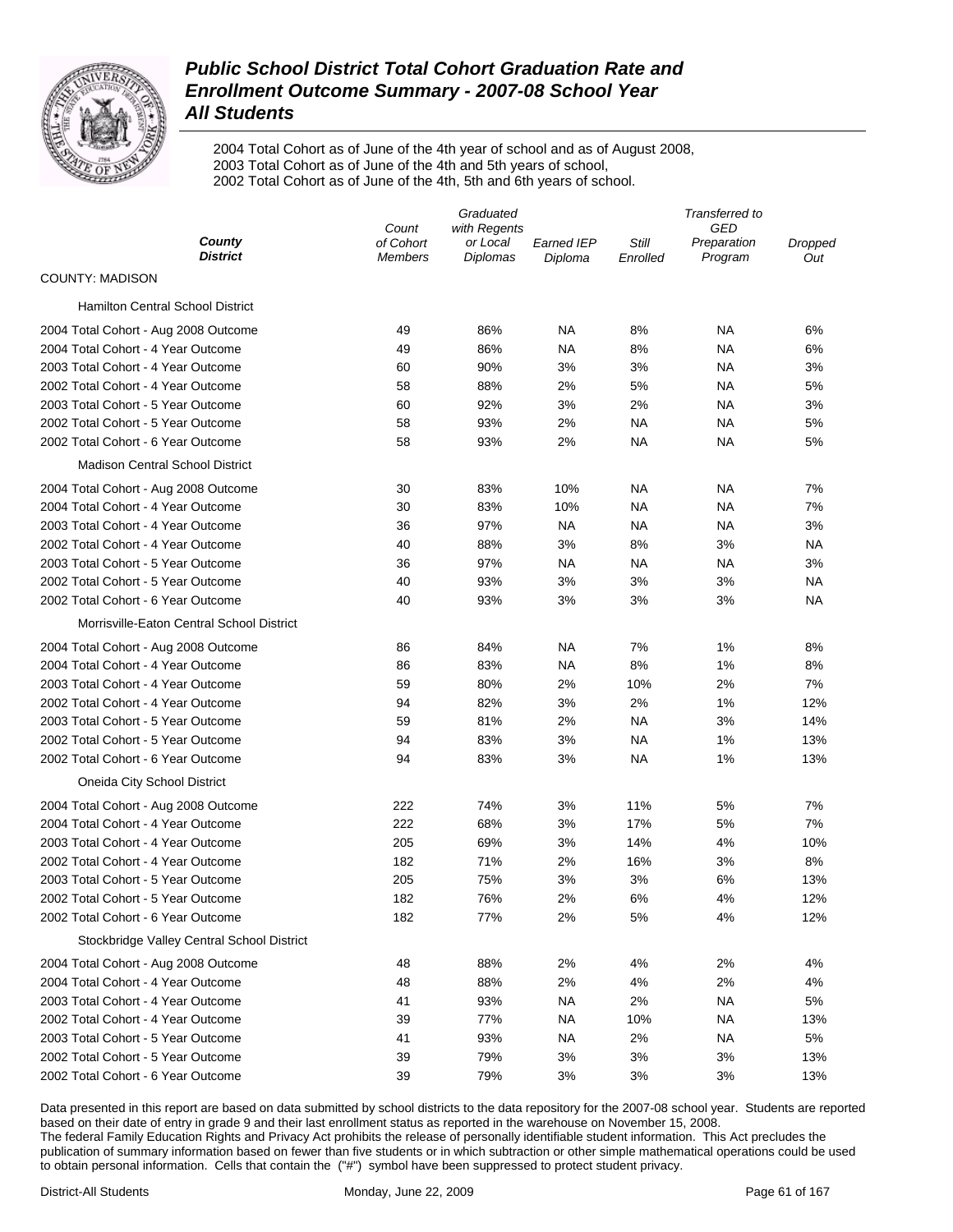

2004 Total Cohort as of June of the 4th year of school and as of August 2008, 2003 Total Cohort as of June of the 4th and 5th years of school, 2002 Total Cohort as of June of the 4th, 5th and 6th years of school.

|                                           | Graduated                   |                             |                       | Transferred to    |                        |                |  |
|-------------------------------------------|-----------------------------|-----------------------------|-----------------------|-------------------|------------------------|----------------|--|
|                                           | Count                       | with Regents                |                       |                   | GED                    |                |  |
| County<br><b>District</b>                 | of Cohort<br><b>Members</b> | or Local<br><b>Diplomas</b> | Earned IEP<br>Diploma | Still<br>Enrolled | Preparation<br>Program | Dropped<br>Out |  |
| <b>COUNTY: MONROE</b>                     |                             |                             |                       |                   |                        |                |  |
| <b>Brighton Central School District</b>   |                             |                             |                       |                   |                        |                |  |
| 2004 Total Cohort - Aug 2008 Outcome      | 295                         | 90%                         | 0%                    | 7%                | 2%                     | 1%             |  |
| 2004 Total Cohort - 4 Year Outcome        | 295                         | 86%                         | 0%                    | 11%               | 2%                     | 1%             |  |
| 2003 Total Cohort - 4 Year Outcome        | 352                         | 87%                         | 0%                    | 10%               | 1%                     | 2%             |  |
| 2002 Total Cohort - 4 Year Outcome        | 283                         | 90%                         | NA                    | 7%                | 1%                     | 2%             |  |
| 2003 Total Cohort - 5 Year Outcome        | 352                         | 95%                         | 1%                    | 1%                | 1%                     | 3%             |  |
| 2002 Total Cohort - 5 Year Outcome        | 283                         | 95%                         | NA                    | 2%                | 1%                     | 2%             |  |
| 2002 Total Cohort - 6 Year Outcome        | 283                         | 96%                         | 0%                    | 1%                | 1%                     | 2%             |  |
| <b>Brockport Central School District</b>  |                             |                             |                       |                   |                        |                |  |
| 2004 Total Cohort - Aug 2008 Outcome      | 409                         | 84%                         | 3%                    | 5%                | 4%                     | 4%             |  |
| 2004 Total Cohort - 4 Year Outcome        | 409                         | 80%                         | 3%                    | 9%                | 4%                     | 4%             |  |
| 2003 Total Cohort - 4 Year Outcome        | 390                         | 78%                         | 2%                    | 11%               | 6%                     | 3%             |  |
| 2002 Total Cohort - 4 Year Outcome        | 372                         | 82%                         | 1%                    | 11%               | 2%                     | 5%             |  |
| 2003 Total Cohort - 5 Year Outcome        | 390                         | 85%                         | 3%                    | 3%                | 6%                     | 4%             |  |
| 2002 Total Cohort - 5 Year Outcome        | 372                         | 86%                         | 2%                    | 3%                | 2%                     | 8%             |  |
| 2002 Total Cohort - 6 Year Outcome        | 372                         | 87%                         | 2%                    | 1%                | 2%                     | 9%             |  |
| Churchville-Chili Central School District |                             |                             |                       |                   |                        |                |  |
| 2004 Total Cohort - Aug 2008 Outcome      | 386                         | 91%                         | 1%                    | 4%                | 1%                     | 3%             |  |
| 2004 Total Cohort - 4 Year Outcome        | 386                         | 90%                         | 1%                    | 5%                | 1%                     | 3%             |  |
| 2003 Total Cohort - 4 Year Outcome        | 407                         | 88%                         | 0%                    | 7%                | 0%                     | 5%             |  |
| 2002 Total Cohort - 4 Year Outcome        | 370                         | 87%                         | 1%                    | 6%                | ΝA                     | 6%             |  |
| 2003 Total Cohort - 5 Year Outcome        | 407                         | 90%                         | 2%                    | 0%                | 0%                     | 6%             |  |
| 2002 Total Cohort - 5 Year Outcome        | 370                         | 90%                         | 1%                    | 2%                | ΝA                     | 8%             |  |
| 2002 Total Cohort - 6 Year Outcome        | 370                         | 90%                         | 1%                    | 1%                | ΝA                     | 8%             |  |
| East Irondequoit Central School District  |                             |                             |                       |                   |                        |                |  |
| 2004 Total Cohort - Aug 2008 Outcome      | 306                         | 80%                         | 1%                    | 11%               | 0%                     | 8%             |  |
| 2004 Total Cohort - 4 Year Outcome        | 306                         | 75%                         | 1%                    | 16%               | 0%                     | 8%             |  |
| 2003 Total Cohort - 4 Year Outcome        | 244                         | 74%                         | 1%                    | 20%               | 2%                     | 3%             |  |
| 2002 Total Cohort - 4 Year Outcome        | 314                         | 67%                         | 3%                    | 23%               | ΝA                     | 7%             |  |
| 2003 Total Cohort - 5 Year Outcome        | 244                         | 77%                         | 3%                    | 12%               | 2%                     | 5%             |  |
| 2002 Total Cohort - 5 Year Outcome        | 314                         | 68%                         | 3%                    | 20%               | NA                     | 10%            |  |
| 2002 Total Cohort - 6 Year Outcome        | 314                         | 69%                         | 3%                    | 19%               | ΝA                     | 10%            |  |
| East Rochester Union Free School District |                             |                             |                       |                   |                        |                |  |
| 2004 Total Cohort - Aug 2008 Outcome      | 116                         | 77%                         | 2%                    | 5%                | 3%                     | 13%            |  |
| 2004 Total Cohort - 4 Year Outcome        | 116                         | 77%                         | 2%                    | 5%                | 3%                     | 13%            |  |
| 2003 Total Cohort - 4 Year Outcome        | 88                          | 75%                         | 2%                    | 9%                | 1%                     | 13%            |  |
| 2002 Total Cohort - 4 Year Outcome        | 98                          | 77%                         | 2%                    | 9%                | 2%                     | 10%            |  |
| 2003 Total Cohort - 5 Year Outcome        | 88                          | 78%                         | 2%                    | 2%                | 1%                     | 16%            |  |
| 2002 Total Cohort - 5 Year Outcome        | 98                          | 81%                         | 3%                    | 2%                | 2%                     | 12%            |  |
| 2002 Total Cohort - 6 Year Outcome        | 98                          | 81%                         | 3%                    | 1%                | 2%                     | 13%            |  |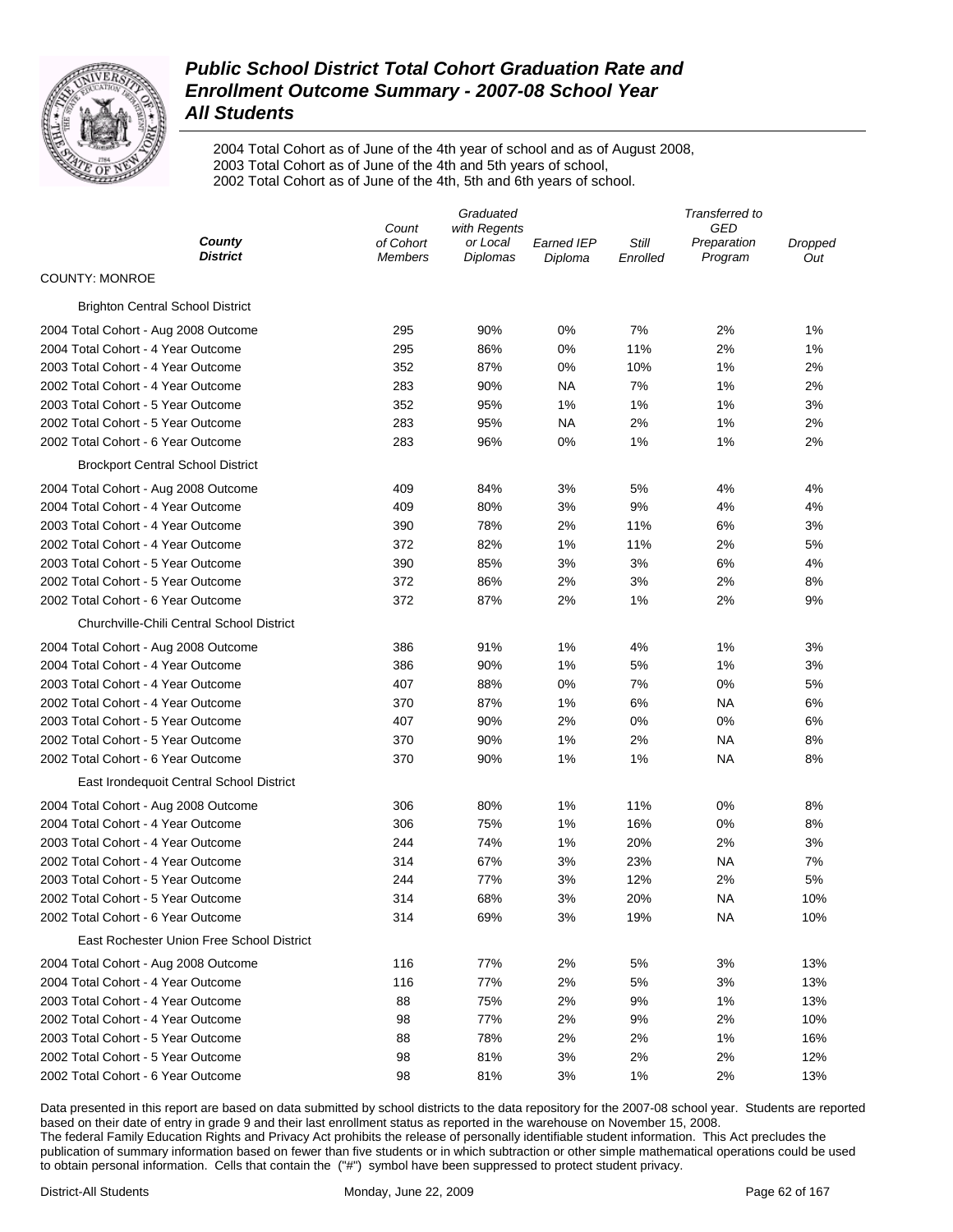

2004 Total Cohort as of June of the 4th year of school and as of August 2008, 2003 Total Cohort as of June of the 4th and 5th years of school, 2002 Total Cohort as of June of the 4th, 5th and 6th years of school.

| County<br>of Cohort<br>Still<br>or Local<br>Earned IEP<br>Preparation<br>Dropped<br><b>District</b><br><b>Diplomas</b><br>Enrolled<br>Program<br><b>Members</b><br>Diploma<br>Out<br><b>COUNTY: MONROE</b><br><b>Fairport Central School District</b><br>620<br>94%<br>1%<br>3%<br>0%<br>1%<br>2004 Total Cohort - Aug 2008 Outcome<br>2004 Total Cohort - 4 Year Outcome<br>620<br>94%<br>1%<br>3%<br>0%<br>1%<br>2003 Total Cohort - 4 Year Outcome<br>573<br>94%<br>2%<br>2%<br>ΝA<br>2%<br>2002 Total Cohort - 4 Year Outcome<br>566<br>94%<br>1%<br>3%<br>ΝA<br>2%<br>2003 Total Cohort - 5 Year Outcome<br>573<br>95%<br>2%<br>1%<br>ΝA<br>2%<br>2002 Total Cohort - 5 Year Outcome<br>566<br>95%<br>1%<br>1%<br>ΝA<br>3%<br>2002 Total Cohort - 6 Year Outcome<br>566<br>95%<br>1%<br>1%<br>ΝA<br>3%<br>Gates-Chili Central School District<br>88%<br>3%<br>2%<br>1%<br>6%<br>2004 Total Cohort - Aug 2008 Outcome<br>454<br>2004 Total Cohort - 4 Year Outcome<br>454<br>85%<br>3%<br>5%<br>1%<br>6%<br>2003 Total Cohort - 4 Year Outcome<br>449<br>84%<br>1%<br>6%<br>3%<br>6%<br>2002 Total Cohort - 4 Year Outcome<br>441<br>83%<br>1%<br>7%<br>2%<br>7%<br>2003 Total Cohort - 5 Year Outcome<br>449<br>86%<br>2%<br>2%<br>3%<br>8%<br>2002 Total Cohort - 5 Year Outcome<br>441<br>86%<br>1%<br>1%<br>2%<br>10%<br>2002 Total Cohort - 6 Year Outcome<br>441<br>86%<br>1%<br>1%<br>2%<br>10%<br>Greece Central School District<br>1325<br>82%<br>1%<br>8%<br>2%<br>7%<br>2004 Total Cohort - Aug 2008 Outcome<br>2004 Total Cohort - 4 Year Outcome<br>1325<br>81%<br>1%<br>10%<br>2%<br>7%<br>2003 Total Cohort - 4 Year Outcome<br>1174<br>79%<br>0%<br>11%<br>3%<br>6%<br>1166<br>81%<br>1%<br>9%<br>2002 Total Cohort - 4 Year Outcome<br>4%<br>5%<br>2003 Total Cohort - 5 Year Outcome<br>1174<br>83%<br>0%<br>5%<br>3%<br>9%<br>2002 Total Cohort - 5 Year Outcome<br>1166<br>84%<br>1%<br>5%<br>6%<br>4%<br>2002 Total Cohort - 6 Year Outcome<br>1166<br>84%<br>1%<br>4%<br>4%<br>7%<br><b>Hilton Central School District</b><br>0%<br>2004 Total Cohort - Aug 2008 Outcome<br>345<br>91%<br>4%<br>3%<br>2%<br>2004 Total Cohort - 4 Year Outcome<br>90%<br>0%<br>6%<br>3%<br>345<br>2%<br>2003 Total Cohort - 4 Year Outcome<br>85%<br>0%<br>8%<br>3%<br>3%<br>383<br>2002 Total Cohort - 4 Year Outcome<br>89%<br>4%<br>2%<br>6%<br>398<br>0%<br>2003 Total Cohort - 5 Year Outcome<br>383<br>89%<br>2%<br>1%<br>4%<br>4%<br>398<br>91%<br>0%<br>1%<br>2%<br>6%<br>2002 Total Cohort - 5 Year Outcome<br>2002 Total Cohort - 6 Year Outcome<br>91%<br>0%<br>398<br>1%<br>2%<br>6%<br>Honeoye Falls-Lima Central School District<br>0%<br>2%<br>2004 Total Cohort - Aug 2008 Outcome<br>225<br>93%<br>4%<br>NA<br>2004 Total Cohort - 4 Year Outcome<br>225<br>93%<br>0%<br>5%<br>2%<br>ΝA<br>231<br>7%<br>2003 Total Cohort - 4 Year Outcome<br>93%<br>NA<br>ΝA<br>ΝA<br>91%<br>7%<br>2002 Total Cohort - 4 Year Outcome<br>204<br>NA.<br>ΝA<br>2%<br>95%<br>2003 Total Cohort - 5 Year Outcome<br>231<br>0%<br>4%<br>0%<br>0%<br>2002 Total Cohort - 5 Year Outcome<br>204<br>92%<br>NA<br>5%<br>ΝA<br>3%<br>2002 Total Cohort - 6 Year Outcome<br>204 | Graduated |              |    | Transferred to |     |    |  |
|----------------------------------------------------------------------------------------------------------------------------------------------------------------------------------------------------------------------------------------------------------------------------------------------------------------------------------------------------------------------------------------------------------------------------------------------------------------------------------------------------------------------------------------------------------------------------------------------------------------------------------------------------------------------------------------------------------------------------------------------------------------------------------------------------------------------------------------------------------------------------------------------------------------------------------------------------------------------------------------------------------------------------------------------------------------------------------------------------------------------------------------------------------------------------------------------------------------------------------------------------------------------------------------------------------------------------------------------------------------------------------------------------------------------------------------------------------------------------------------------------------------------------------------------------------------------------------------------------------------------------------------------------------------------------------------------------------------------------------------------------------------------------------------------------------------------------------------------------------------------------------------------------------------------------------------------------------------------------------------------------------------------------------------------------------------------------------------------------------------------------------------------------------------------------------------------------------------------------------------------------------------------------------------------------------------------------------------------------------------------------------------------------------------------------------------------------------------------------------------------------------------------------------------------------------------------------------------------------------------------------------------------------------------------------------------------------------------------------------------------------------------------------------------------------------------------------------------------------------------------------------------------------------------------------------------------------------------------------------------------------------------------------------------------------------------------------------------------------------------------------------------------------------------------------------|-----------|--------------|----|----------------|-----|----|--|
|                                                                                                                                                                                                                                                                                                                                                                                                                                                                                                                                                                                                                                                                                                                                                                                                                                                                                                                                                                                                                                                                                                                                                                                                                                                                                                                                                                                                                                                                                                                                                                                                                                                                                                                                                                                                                                                                                                                                                                                                                                                                                                                                                                                                                                                                                                                                                                                                                                                                                                                                                                                                                                                                                                                                                                                                                                                                                                                                                                                                                                                                                                                                                                                  | Count     | with Regents |    |                | GED |    |  |
|                                                                                                                                                                                                                                                                                                                                                                                                                                                                                                                                                                                                                                                                                                                                                                                                                                                                                                                                                                                                                                                                                                                                                                                                                                                                                                                                                                                                                                                                                                                                                                                                                                                                                                                                                                                                                                                                                                                                                                                                                                                                                                                                                                                                                                                                                                                                                                                                                                                                                                                                                                                                                                                                                                                                                                                                                                                                                                                                                                                                                                                                                                                                                                                  |           |              |    |                |     |    |  |
|                                                                                                                                                                                                                                                                                                                                                                                                                                                                                                                                                                                                                                                                                                                                                                                                                                                                                                                                                                                                                                                                                                                                                                                                                                                                                                                                                                                                                                                                                                                                                                                                                                                                                                                                                                                                                                                                                                                                                                                                                                                                                                                                                                                                                                                                                                                                                                                                                                                                                                                                                                                                                                                                                                                                                                                                                                                                                                                                                                                                                                                                                                                                                                                  |           |              |    |                |     |    |  |
|                                                                                                                                                                                                                                                                                                                                                                                                                                                                                                                                                                                                                                                                                                                                                                                                                                                                                                                                                                                                                                                                                                                                                                                                                                                                                                                                                                                                                                                                                                                                                                                                                                                                                                                                                                                                                                                                                                                                                                                                                                                                                                                                                                                                                                                                                                                                                                                                                                                                                                                                                                                                                                                                                                                                                                                                                                                                                                                                                                                                                                                                                                                                                                                  |           |              |    |                |     |    |  |
|                                                                                                                                                                                                                                                                                                                                                                                                                                                                                                                                                                                                                                                                                                                                                                                                                                                                                                                                                                                                                                                                                                                                                                                                                                                                                                                                                                                                                                                                                                                                                                                                                                                                                                                                                                                                                                                                                                                                                                                                                                                                                                                                                                                                                                                                                                                                                                                                                                                                                                                                                                                                                                                                                                                                                                                                                                                                                                                                                                                                                                                                                                                                                                                  |           |              |    |                |     |    |  |
|                                                                                                                                                                                                                                                                                                                                                                                                                                                                                                                                                                                                                                                                                                                                                                                                                                                                                                                                                                                                                                                                                                                                                                                                                                                                                                                                                                                                                                                                                                                                                                                                                                                                                                                                                                                                                                                                                                                                                                                                                                                                                                                                                                                                                                                                                                                                                                                                                                                                                                                                                                                                                                                                                                                                                                                                                                                                                                                                                                                                                                                                                                                                                                                  |           |              |    |                |     |    |  |
|                                                                                                                                                                                                                                                                                                                                                                                                                                                                                                                                                                                                                                                                                                                                                                                                                                                                                                                                                                                                                                                                                                                                                                                                                                                                                                                                                                                                                                                                                                                                                                                                                                                                                                                                                                                                                                                                                                                                                                                                                                                                                                                                                                                                                                                                                                                                                                                                                                                                                                                                                                                                                                                                                                                                                                                                                                                                                                                                                                                                                                                                                                                                                                                  |           |              |    |                |     |    |  |
|                                                                                                                                                                                                                                                                                                                                                                                                                                                                                                                                                                                                                                                                                                                                                                                                                                                                                                                                                                                                                                                                                                                                                                                                                                                                                                                                                                                                                                                                                                                                                                                                                                                                                                                                                                                                                                                                                                                                                                                                                                                                                                                                                                                                                                                                                                                                                                                                                                                                                                                                                                                                                                                                                                                                                                                                                                                                                                                                                                                                                                                                                                                                                                                  |           |              |    |                |     |    |  |
|                                                                                                                                                                                                                                                                                                                                                                                                                                                                                                                                                                                                                                                                                                                                                                                                                                                                                                                                                                                                                                                                                                                                                                                                                                                                                                                                                                                                                                                                                                                                                                                                                                                                                                                                                                                                                                                                                                                                                                                                                                                                                                                                                                                                                                                                                                                                                                                                                                                                                                                                                                                                                                                                                                                                                                                                                                                                                                                                                                                                                                                                                                                                                                                  |           |              |    |                |     |    |  |
|                                                                                                                                                                                                                                                                                                                                                                                                                                                                                                                                                                                                                                                                                                                                                                                                                                                                                                                                                                                                                                                                                                                                                                                                                                                                                                                                                                                                                                                                                                                                                                                                                                                                                                                                                                                                                                                                                                                                                                                                                                                                                                                                                                                                                                                                                                                                                                                                                                                                                                                                                                                                                                                                                                                                                                                                                                                                                                                                                                                                                                                                                                                                                                                  |           |              |    |                |     |    |  |
|                                                                                                                                                                                                                                                                                                                                                                                                                                                                                                                                                                                                                                                                                                                                                                                                                                                                                                                                                                                                                                                                                                                                                                                                                                                                                                                                                                                                                                                                                                                                                                                                                                                                                                                                                                                                                                                                                                                                                                                                                                                                                                                                                                                                                                                                                                                                                                                                                                                                                                                                                                                                                                                                                                                                                                                                                                                                                                                                                                                                                                                                                                                                                                                  |           |              |    |                |     |    |  |
|                                                                                                                                                                                                                                                                                                                                                                                                                                                                                                                                                                                                                                                                                                                                                                                                                                                                                                                                                                                                                                                                                                                                                                                                                                                                                                                                                                                                                                                                                                                                                                                                                                                                                                                                                                                                                                                                                                                                                                                                                                                                                                                                                                                                                                                                                                                                                                                                                                                                                                                                                                                                                                                                                                                                                                                                                                                                                                                                                                                                                                                                                                                                                                                  |           |              |    |                |     |    |  |
|                                                                                                                                                                                                                                                                                                                                                                                                                                                                                                                                                                                                                                                                                                                                                                                                                                                                                                                                                                                                                                                                                                                                                                                                                                                                                                                                                                                                                                                                                                                                                                                                                                                                                                                                                                                                                                                                                                                                                                                                                                                                                                                                                                                                                                                                                                                                                                                                                                                                                                                                                                                                                                                                                                                                                                                                                                                                                                                                                                                                                                                                                                                                                                                  |           |              |    |                |     |    |  |
|                                                                                                                                                                                                                                                                                                                                                                                                                                                                                                                                                                                                                                                                                                                                                                                                                                                                                                                                                                                                                                                                                                                                                                                                                                                                                                                                                                                                                                                                                                                                                                                                                                                                                                                                                                                                                                                                                                                                                                                                                                                                                                                                                                                                                                                                                                                                                                                                                                                                                                                                                                                                                                                                                                                                                                                                                                                                                                                                                                                                                                                                                                                                                                                  |           |              |    |                |     |    |  |
|                                                                                                                                                                                                                                                                                                                                                                                                                                                                                                                                                                                                                                                                                                                                                                                                                                                                                                                                                                                                                                                                                                                                                                                                                                                                                                                                                                                                                                                                                                                                                                                                                                                                                                                                                                                                                                                                                                                                                                                                                                                                                                                                                                                                                                                                                                                                                                                                                                                                                                                                                                                                                                                                                                                                                                                                                                                                                                                                                                                                                                                                                                                                                                                  |           |              |    |                |     |    |  |
|                                                                                                                                                                                                                                                                                                                                                                                                                                                                                                                                                                                                                                                                                                                                                                                                                                                                                                                                                                                                                                                                                                                                                                                                                                                                                                                                                                                                                                                                                                                                                                                                                                                                                                                                                                                                                                                                                                                                                                                                                                                                                                                                                                                                                                                                                                                                                                                                                                                                                                                                                                                                                                                                                                                                                                                                                                                                                                                                                                                                                                                                                                                                                                                  |           |              |    |                |     |    |  |
|                                                                                                                                                                                                                                                                                                                                                                                                                                                                                                                                                                                                                                                                                                                                                                                                                                                                                                                                                                                                                                                                                                                                                                                                                                                                                                                                                                                                                                                                                                                                                                                                                                                                                                                                                                                                                                                                                                                                                                                                                                                                                                                                                                                                                                                                                                                                                                                                                                                                                                                                                                                                                                                                                                                                                                                                                                                                                                                                                                                                                                                                                                                                                                                  |           |              |    |                |     |    |  |
|                                                                                                                                                                                                                                                                                                                                                                                                                                                                                                                                                                                                                                                                                                                                                                                                                                                                                                                                                                                                                                                                                                                                                                                                                                                                                                                                                                                                                                                                                                                                                                                                                                                                                                                                                                                                                                                                                                                                                                                                                                                                                                                                                                                                                                                                                                                                                                                                                                                                                                                                                                                                                                                                                                                                                                                                                                                                                                                                                                                                                                                                                                                                                                                  |           |              |    |                |     |    |  |
|                                                                                                                                                                                                                                                                                                                                                                                                                                                                                                                                                                                                                                                                                                                                                                                                                                                                                                                                                                                                                                                                                                                                                                                                                                                                                                                                                                                                                                                                                                                                                                                                                                                                                                                                                                                                                                                                                                                                                                                                                                                                                                                                                                                                                                                                                                                                                                                                                                                                                                                                                                                                                                                                                                                                                                                                                                                                                                                                                                                                                                                                                                                                                                                  |           |              |    |                |     |    |  |
|                                                                                                                                                                                                                                                                                                                                                                                                                                                                                                                                                                                                                                                                                                                                                                                                                                                                                                                                                                                                                                                                                                                                                                                                                                                                                                                                                                                                                                                                                                                                                                                                                                                                                                                                                                                                                                                                                                                                                                                                                                                                                                                                                                                                                                                                                                                                                                                                                                                                                                                                                                                                                                                                                                                                                                                                                                                                                                                                                                                                                                                                                                                                                                                  |           |              |    |                |     |    |  |
|                                                                                                                                                                                                                                                                                                                                                                                                                                                                                                                                                                                                                                                                                                                                                                                                                                                                                                                                                                                                                                                                                                                                                                                                                                                                                                                                                                                                                                                                                                                                                                                                                                                                                                                                                                                                                                                                                                                                                                                                                                                                                                                                                                                                                                                                                                                                                                                                                                                                                                                                                                                                                                                                                                                                                                                                                                                                                                                                                                                                                                                                                                                                                                                  |           |              |    |                |     |    |  |
|                                                                                                                                                                                                                                                                                                                                                                                                                                                                                                                                                                                                                                                                                                                                                                                                                                                                                                                                                                                                                                                                                                                                                                                                                                                                                                                                                                                                                                                                                                                                                                                                                                                                                                                                                                                                                                                                                                                                                                                                                                                                                                                                                                                                                                                                                                                                                                                                                                                                                                                                                                                                                                                                                                                                                                                                                                                                                                                                                                                                                                                                                                                                                                                  |           |              |    |                |     |    |  |
|                                                                                                                                                                                                                                                                                                                                                                                                                                                                                                                                                                                                                                                                                                                                                                                                                                                                                                                                                                                                                                                                                                                                                                                                                                                                                                                                                                                                                                                                                                                                                                                                                                                                                                                                                                                                                                                                                                                                                                                                                                                                                                                                                                                                                                                                                                                                                                                                                                                                                                                                                                                                                                                                                                                                                                                                                                                                                                                                                                                                                                                                                                                                                                                  |           |              |    |                |     |    |  |
|                                                                                                                                                                                                                                                                                                                                                                                                                                                                                                                                                                                                                                                                                                                                                                                                                                                                                                                                                                                                                                                                                                                                                                                                                                                                                                                                                                                                                                                                                                                                                                                                                                                                                                                                                                                                                                                                                                                                                                                                                                                                                                                                                                                                                                                                                                                                                                                                                                                                                                                                                                                                                                                                                                                                                                                                                                                                                                                                                                                                                                                                                                                                                                                  |           |              |    |                |     |    |  |
|                                                                                                                                                                                                                                                                                                                                                                                                                                                                                                                                                                                                                                                                                                                                                                                                                                                                                                                                                                                                                                                                                                                                                                                                                                                                                                                                                                                                                                                                                                                                                                                                                                                                                                                                                                                                                                                                                                                                                                                                                                                                                                                                                                                                                                                                                                                                                                                                                                                                                                                                                                                                                                                                                                                                                                                                                                                                                                                                                                                                                                                                                                                                                                                  |           |              |    |                |     |    |  |
|                                                                                                                                                                                                                                                                                                                                                                                                                                                                                                                                                                                                                                                                                                                                                                                                                                                                                                                                                                                                                                                                                                                                                                                                                                                                                                                                                                                                                                                                                                                                                                                                                                                                                                                                                                                                                                                                                                                                                                                                                                                                                                                                                                                                                                                                                                                                                                                                                                                                                                                                                                                                                                                                                                                                                                                                                                                                                                                                                                                                                                                                                                                                                                                  |           |              |    |                |     |    |  |
|                                                                                                                                                                                                                                                                                                                                                                                                                                                                                                                                                                                                                                                                                                                                                                                                                                                                                                                                                                                                                                                                                                                                                                                                                                                                                                                                                                                                                                                                                                                                                                                                                                                                                                                                                                                                                                                                                                                                                                                                                                                                                                                                                                                                                                                                                                                                                                                                                                                                                                                                                                                                                                                                                                                                                                                                                                                                                                                                                                                                                                                                                                                                                                                  |           |              |    |                |     |    |  |
|                                                                                                                                                                                                                                                                                                                                                                                                                                                                                                                                                                                                                                                                                                                                                                                                                                                                                                                                                                                                                                                                                                                                                                                                                                                                                                                                                                                                                                                                                                                                                                                                                                                                                                                                                                                                                                                                                                                                                                                                                                                                                                                                                                                                                                                                                                                                                                                                                                                                                                                                                                                                                                                                                                                                                                                                                                                                                                                                                                                                                                                                                                                                                                                  |           |              |    |                |     |    |  |
|                                                                                                                                                                                                                                                                                                                                                                                                                                                                                                                                                                                                                                                                                                                                                                                                                                                                                                                                                                                                                                                                                                                                                                                                                                                                                                                                                                                                                                                                                                                                                                                                                                                                                                                                                                                                                                                                                                                                                                                                                                                                                                                                                                                                                                                                                                                                                                                                                                                                                                                                                                                                                                                                                                                                                                                                                                                                                                                                                                                                                                                                                                                                                                                  |           |              |    |                |     |    |  |
|                                                                                                                                                                                                                                                                                                                                                                                                                                                                                                                                                                                                                                                                                                                                                                                                                                                                                                                                                                                                                                                                                                                                                                                                                                                                                                                                                                                                                                                                                                                                                                                                                                                                                                                                                                                                                                                                                                                                                                                                                                                                                                                                                                                                                                                                                                                                                                                                                                                                                                                                                                                                                                                                                                                                                                                                                                                                                                                                                                                                                                                                                                                                                                                  |           |              |    |                |     |    |  |
|                                                                                                                                                                                                                                                                                                                                                                                                                                                                                                                                                                                                                                                                                                                                                                                                                                                                                                                                                                                                                                                                                                                                                                                                                                                                                                                                                                                                                                                                                                                                                                                                                                                                                                                                                                                                                                                                                                                                                                                                                                                                                                                                                                                                                                                                                                                                                                                                                                                                                                                                                                                                                                                                                                                                                                                                                                                                                                                                                                                                                                                                                                                                                                                  |           |              |    |                |     |    |  |
|                                                                                                                                                                                                                                                                                                                                                                                                                                                                                                                                                                                                                                                                                                                                                                                                                                                                                                                                                                                                                                                                                                                                                                                                                                                                                                                                                                                                                                                                                                                                                                                                                                                                                                                                                                                                                                                                                                                                                                                                                                                                                                                                                                                                                                                                                                                                                                                                                                                                                                                                                                                                                                                                                                                                                                                                                                                                                                                                                                                                                                                                                                                                                                                  |           |              |    |                |     |    |  |
|                                                                                                                                                                                                                                                                                                                                                                                                                                                                                                                                                                                                                                                                                                                                                                                                                                                                                                                                                                                                                                                                                                                                                                                                                                                                                                                                                                                                                                                                                                                                                                                                                                                                                                                                                                                                                                                                                                                                                                                                                                                                                                                                                                                                                                                                                                                                                                                                                                                                                                                                                                                                                                                                                                                                                                                                                                                                                                                                                                                                                                                                                                                                                                                  |           |              |    |                |     |    |  |
|                                                                                                                                                                                                                                                                                                                                                                                                                                                                                                                                                                                                                                                                                                                                                                                                                                                                                                                                                                                                                                                                                                                                                                                                                                                                                                                                                                                                                                                                                                                                                                                                                                                                                                                                                                                                                                                                                                                                                                                                                                                                                                                                                                                                                                                                                                                                                                                                                                                                                                                                                                                                                                                                                                                                                                                                                                                                                                                                                                                                                                                                                                                                                                                  |           |              |    |                |     |    |  |
|                                                                                                                                                                                                                                                                                                                                                                                                                                                                                                                                                                                                                                                                                                                                                                                                                                                                                                                                                                                                                                                                                                                                                                                                                                                                                                                                                                                                                                                                                                                                                                                                                                                                                                                                                                                                                                                                                                                                                                                                                                                                                                                                                                                                                                                                                                                                                                                                                                                                                                                                                                                                                                                                                                                                                                                                                                                                                                                                                                                                                                                                                                                                                                                  |           |              |    |                |     |    |  |
|                                                                                                                                                                                                                                                                                                                                                                                                                                                                                                                                                                                                                                                                                                                                                                                                                                                                                                                                                                                                                                                                                                                                                                                                                                                                                                                                                                                                                                                                                                                                                                                                                                                                                                                                                                                                                                                                                                                                                                                                                                                                                                                                                                                                                                                                                                                                                                                                                                                                                                                                                                                                                                                                                                                                                                                                                                                                                                                                                                                                                                                                                                                                                                                  |           |              |    |                |     |    |  |
|                                                                                                                                                                                                                                                                                                                                                                                                                                                                                                                                                                                                                                                                                                                                                                                                                                                                                                                                                                                                                                                                                                                                                                                                                                                                                                                                                                                                                                                                                                                                                                                                                                                                                                                                                                                                                                                                                                                                                                                                                                                                                                                                                                                                                                                                                                                                                                                                                                                                                                                                                                                                                                                                                                                                                                                                                                                                                                                                                                                                                                                                                                                                                                                  |           |              |    |                |     |    |  |
|                                                                                                                                                                                                                                                                                                                                                                                                                                                                                                                                                                                                                                                                                                                                                                                                                                                                                                                                                                                                                                                                                                                                                                                                                                                                                                                                                                                                                                                                                                                                                                                                                                                                                                                                                                                                                                                                                                                                                                                                                                                                                                                                                                                                                                                                                                                                                                                                                                                                                                                                                                                                                                                                                                                                                                                                                                                                                                                                                                                                                                                                                                                                                                                  |           |              |    |                |     |    |  |
|                                                                                                                                                                                                                                                                                                                                                                                                                                                                                                                                                                                                                                                                                                                                                                                                                                                                                                                                                                                                                                                                                                                                                                                                                                                                                                                                                                                                                                                                                                                                                                                                                                                                                                                                                                                                                                                                                                                                                                                                                                                                                                                                                                                                                                                                                                                                                                                                                                                                                                                                                                                                                                                                                                                                                                                                                                                                                                                                                                                                                                                                                                                                                                                  |           |              |    |                |     |    |  |
|                                                                                                                                                                                                                                                                                                                                                                                                                                                                                                                                                                                                                                                                                                                                                                                                                                                                                                                                                                                                                                                                                                                                                                                                                                                                                                                                                                                                                                                                                                                                                                                                                                                                                                                                                                                                                                                                                                                                                                                                                                                                                                                                                                                                                                                                                                                                                                                                                                                                                                                                                                                                                                                                                                                                                                                                                                                                                                                                                                                                                                                                                                                                                                                  |           |              |    |                |     |    |  |
|                                                                                                                                                                                                                                                                                                                                                                                                                                                                                                                                                                                                                                                                                                                                                                                                                                                                                                                                                                                                                                                                                                                                                                                                                                                                                                                                                                                                                                                                                                                                                                                                                                                                                                                                                                                                                                                                                                                                                                                                                                                                                                                                                                                                                                                                                                                                                                                                                                                                                                                                                                                                                                                                                                                                                                                                                                                                                                                                                                                                                                                                                                                                                                                  |           |              |    |                |     |    |  |
|                                                                                                                                                                                                                                                                                                                                                                                                                                                                                                                                                                                                                                                                                                                                                                                                                                                                                                                                                                                                                                                                                                                                                                                                                                                                                                                                                                                                                                                                                                                                                                                                                                                                                                                                                                                                                                                                                                                                                                                                                                                                                                                                                                                                                                                                                                                                                                                                                                                                                                                                                                                                                                                                                                                                                                                                                                                                                                                                                                                                                                                                                                                                                                                  |           |              |    |                |     |    |  |
|                                                                                                                                                                                                                                                                                                                                                                                                                                                                                                                                                                                                                                                                                                                                                                                                                                                                                                                                                                                                                                                                                                                                                                                                                                                                                                                                                                                                                                                                                                                                                                                                                                                                                                                                                                                                                                                                                                                                                                                                                                                                                                                                                                                                                                                                                                                                                                                                                                                                                                                                                                                                                                                                                                                                                                                                                                                                                                                                                                                                                                                                                                                                                                                  |           | 92%          | NA | 4%             | 0%  | 3% |  |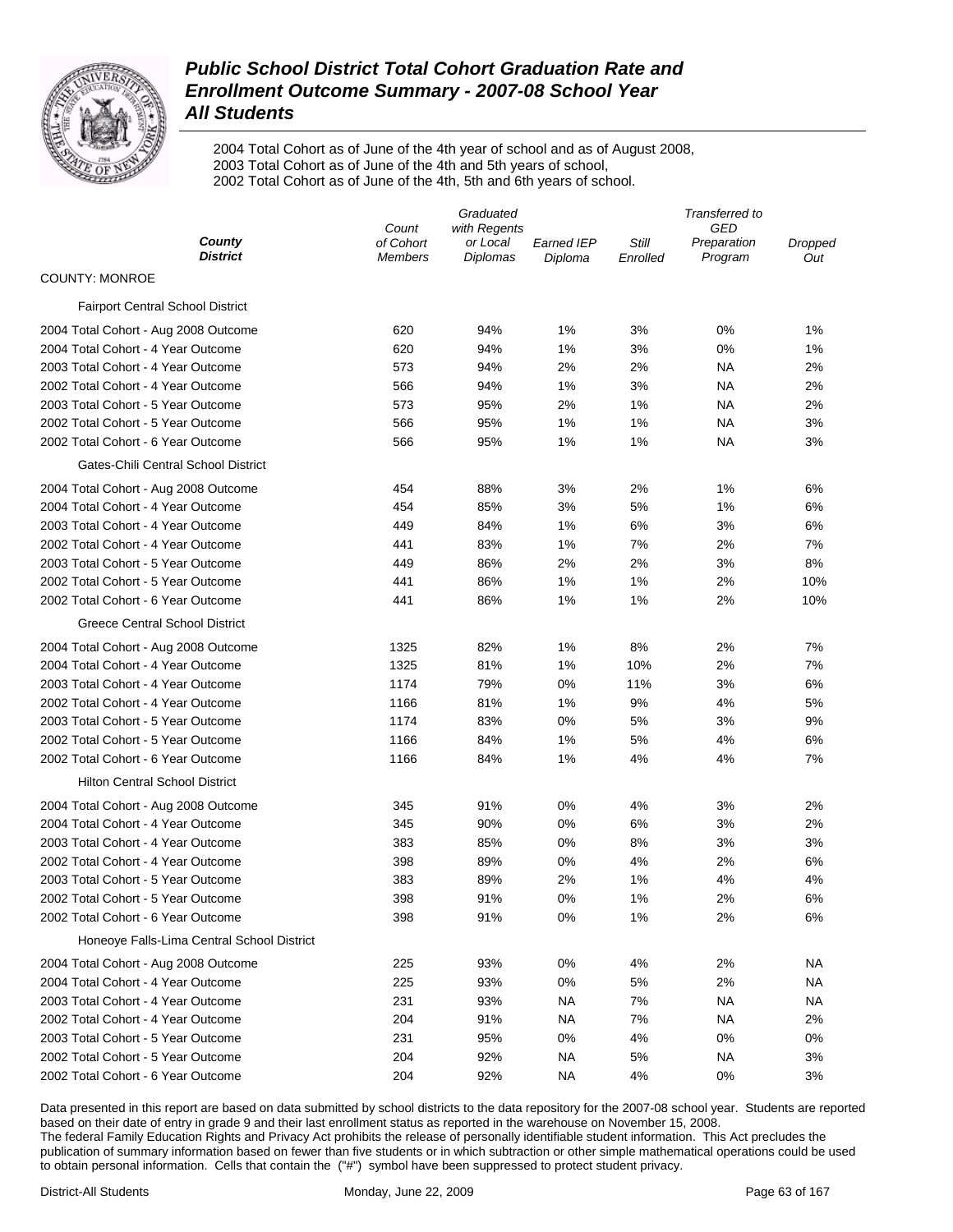

2004 Total Cohort as of June of the 4th year of school and as of August 2008, 2003 Total Cohort as of June of the 4th and 5th years of school, 2002 Total Cohort as of June of the 4th, 5th and 6th years of school.

|                                            | Graduated                   |                             |                       | Transferred to    |                        |                |  |
|--------------------------------------------|-----------------------------|-----------------------------|-----------------------|-------------------|------------------------|----------------|--|
|                                            | Count                       | with Regents                |                       |                   | GED                    |                |  |
| County<br><b>District</b>                  | of Cohort<br><b>Members</b> | or Local<br><b>Diplomas</b> | Earned IEP<br>Diploma | Still<br>Enrolled | Preparation<br>Program | Dropped<br>Out |  |
| <b>COUNTY: MONROE</b>                      |                             |                             |                       |                   |                        |                |  |
| <b>Penfield Central School District</b>    |                             |                             |                       |                   |                        |                |  |
| 2004 Total Cohort - Aug 2008 Outcome       | 412                         | 93%                         | 1%                    | 3%                | ΝA                     | 3%             |  |
| 2004 Total Cohort - 4 Year Outcome         | 412                         | 92%                         | 1%                    | 3%                | ΝA                     | 3%             |  |
| 2003 Total Cohort - 4 Year Outcome         | 409                         | 90%                         | 1%                    | 6%                | ΝA                     | 3%             |  |
| 2002 Total Cohort - 4 Year Outcome         | 363                         | 90%                         | 0%                    | 6%                | 0%                     | 4%             |  |
| 2003 Total Cohort - 5 Year Outcome         | 409                         | 92%                         | 1%                    | 3%                | ΝA                     | 3%             |  |
| 2002 Total Cohort - 5 Year Outcome         | 363                         | 91%                         | 1%                    | 2%                | 0%                     | 6%             |  |
| 2002 Total Cohort - 6 Year Outcome         | 363                         | 92%                         | 1%                    | 1%                | 0%                     | 6%             |  |
| <b>Pittsford Central School District</b>   |                             |                             |                       |                   |                        |                |  |
| 2004 Total Cohort - Aug 2008 Outcome       | 495                         | 98%                         | NA                    | 1%                | ΝA                     | 1%             |  |
| 2004 Total Cohort - 4 Year Outcome         | 495                         | 97%                         | NA                    | 2%                | ΝA                     | 1%             |  |
| 2003 Total Cohort - 4 Year Outcome         | 490                         | 96%                         | 0%                    | 3%                | 1%                     | 1%             |  |
| 2002 Total Cohort - 4 Year Outcome         | 476                         | 98%                         | 0%                    | 1%                | 0%                     | 1%             |  |
| 2003 Total Cohort - 5 Year Outcome         | 490                         | 98%                         | 1%                    | ΝA                | 1%                     | 1%             |  |
| 2002 Total Cohort - 5 Year Outcome         | 476                         | 98%                         | 1%                    | 0%                | 0%                     | 1%             |  |
| 2002 Total Cohort - 6 Year Outcome         | 476                         | 98%                         | 1%                    | ΝA                | 0%                     | 1%             |  |
| <b>Rochester City School District</b>      |                             |                             |                       |                   |                        |                |  |
| 2004 Total Cohort - Aug 2008 Outcome       | 2220                        | 52%                         | 1%                    | 21%               | 1%                     | 26%            |  |
| 2004 Total Cohort - 4 Year Outcome         | 2220                        | 48%                         | 1%                    | 24%               | 1%                     | 26%            |  |
| 2003 Total Cohort - 4 Year Outcome         | 2281                        | 44%                         | 0%                    | 28%               | 2%                     | 26%            |  |
| 2002 Total Cohort - 4 Year Outcome         | 2550                        | 37%                         | 1%                    | 25%               | 2%                     | 36%            |  |
| 2003 Total Cohort - 5 Year Outcome         | 2281                        | 53%                         | 1%                    | 10%               | 2%                     | 34%            |  |
| 2002 Total Cohort - 5 Year Outcome         | 2550                        | 46%                         | 1%                    | 8%                | 2%                     | 42%            |  |
| 2002 Total Cohort - 6 Year Outcome         | 2550                        | 48%                         | 1%                    | 3%                | 2%                     | 45%            |  |
| Rush-Henrietta Central School District     |                             |                             |                       |                   |                        |                |  |
| 2004 Total Cohort - Aug 2008 Outcome       | 537                         | 86%                         | 1%                    | 5%                | 0%                     | 7%             |  |
| 2004 Total Cohort - 4 Year Outcome         | 537                         | 85%                         | 1%                    | 7%                | 0%                     | 7%             |  |
| 2003 Total Cohort - 4 Year Outcome         | 507                         | 84%                         | 1%                    | 10%               | 1%                     | 4%             |  |
| 2002 Total Cohort - 4 Year Outcome         | 492                         | 77%                         | 2%                    | 12%               | 0%                     | 9%             |  |
| 2003 Total Cohort - 5 Year Outcome         | 507                         | 88%                         | 3%                    | 2%                | 1%                     | 6%             |  |
| 2002 Total Cohort - 5 Year Outcome         | 492                         | 84%                         | 4%                    | 1%                | 0%                     | 10%            |  |
| 2002 Total Cohort - 6 Year Outcome         | 492                         | 85%                         | 4%                    | 1%                | 0%                     | 10%            |  |
| <b>Spencerport Central School District</b> |                             |                             |                       |                   |                        |                |  |
| 2004 Total Cohort - Aug 2008 Outcome       | 403                         | 88%                         | 1%                    | 5%                | 1%                     | 4%             |  |
| 2004 Total Cohort - 4 Year Outcome         | 403                         | 87%                         | 1%                    | 7%                | 1%                     | 4%             |  |
| 2003 Total Cohort - 4 Year Outcome         | 351                         | 80%                         | <b>NA</b>             | 12%               | 2%                     | 7%             |  |
| 2002 Total Cohort - 4 Year Outcome         | 354                         | 84%                         | 1%                    | 10%               | <b>NA</b>              | 6%             |  |
| 2003 Total Cohort - 5 Year Outcome         | 351                         | 86%                         | 1%                    | 2%                | 2%                     | 9%             |  |
| 2002 Total Cohort - 5 Year Outcome         | 354                         | 87%                         | 2%                    | 3%                | <b>NA</b>              | 8%             |  |
| 2002 Total Cohort - 6 Year Outcome         | 354                         | 87%                         | 2%                    | 3%                | <b>NA</b>              | 8%             |  |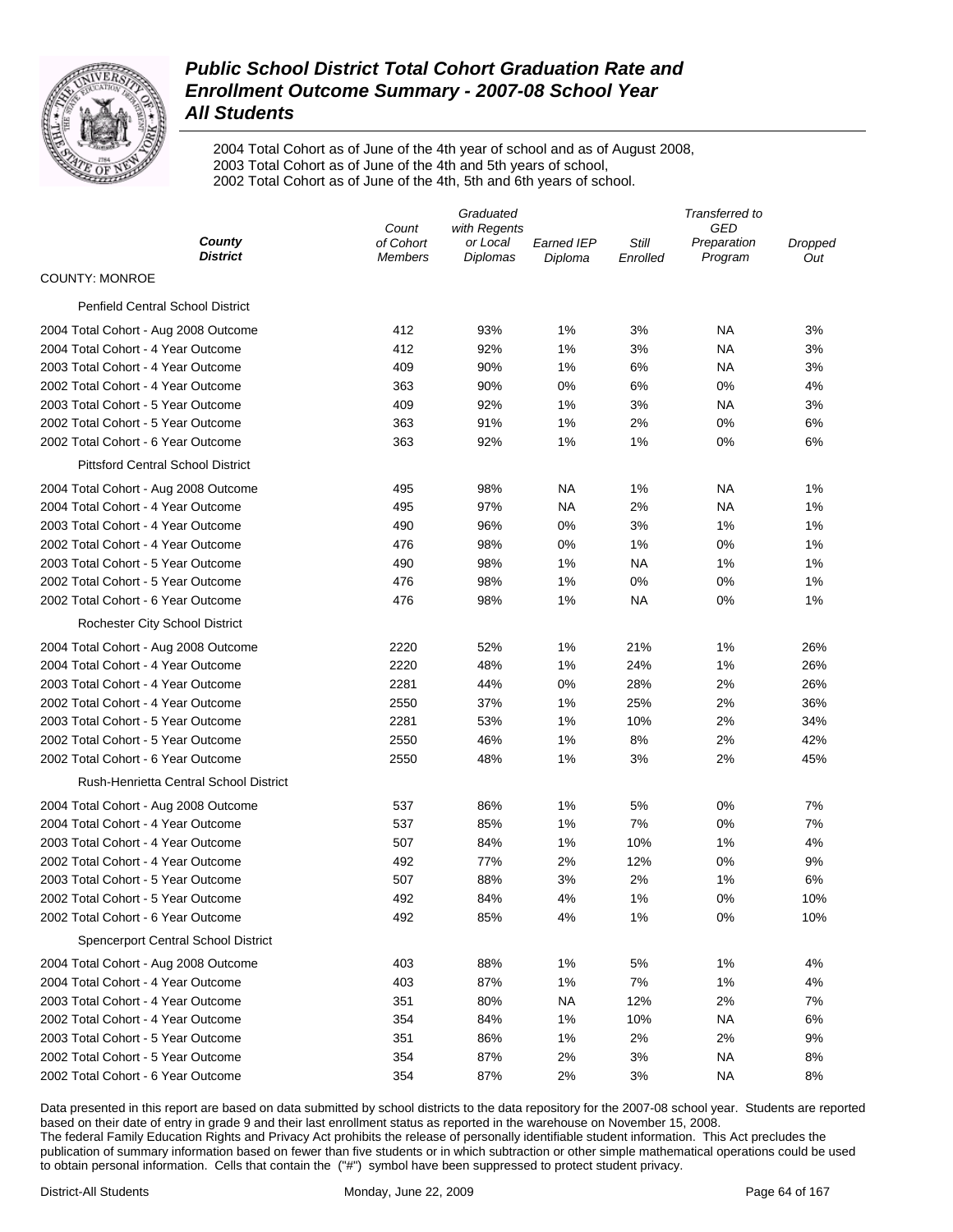

2004 Total Cohort as of June of the 4th year of school and as of August 2008, 2003 Total Cohort as of June of the 4th and 5th years of school, 2002 Total Cohort as of June of the 4th, 5th and 6th years of school.

|                                          | Count                       | Transferred to<br><b>GED</b>                |                              |                          |                        |                       |
|------------------------------------------|-----------------------------|---------------------------------------------|------------------------------|--------------------------|------------------------|-----------------------|
| County<br><b>District</b>                | of Cohort<br><b>Members</b> | with Regents<br>or Local<br><b>Diplomas</b> | <b>Earned IEP</b><br>Diploma | <b>Still</b><br>Enrolled | Preparation<br>Program | <b>Dropped</b><br>Out |
| <b>COUNTY: MONROE</b>                    |                             |                                             |                              |                          |                        |                       |
| <b>Webster Central School District</b>   |                             |                                             |                              |                          |                        |                       |
| 2004 Total Cohort - Aug 2008 Outcome     | 782                         | 85%                                         | 0%                           | 11%                      | 2%                     | 2%                    |
| 2004 Total Cohort - 4 Year Outcome       | 782                         | 81%                                         | 0%                           | 15%                      | 2%                     | 2%                    |
| 2003 Total Cohort - 4 Year Outcome       | 706                         | 84%                                         | 0%                           | 9%                       | 4%                     | 3%                    |
| 2002 Total Cohort - 4 Year Outcome       | 722                         | 87%                                         | 1%                           | 8%                       | 2%                     | 2%                    |
| 2003 Total Cohort - 5 Year Outcome       | 706                         | 90%                                         | 0%                           | 2%                       | 4%                     | 3%                    |
| 2002 Total Cohort - 5 Year Outcome       | 722                         | 87%                                         | 1%                           | 7%                       | 2%                     | 3%                    |
| 2002 Total Cohort - 6 Year Outcome       | 722                         | 88%                                         | 1%                           | 7%                       | 2%                     | 3%                    |
| West Irondequoit Central School District |                             |                                             |                              |                          |                        |                       |
| 2004 Total Cohort - Aug 2008 Outcome     | 362                         | 88%                                         | 1%                           | 7%                       | 2%                     | 2%                    |
| 2004 Total Cohort - 4 Year Outcome       | 362                         | 84%                                         | 1%                           | 11%                      | 2%                     | 2%                    |
| 2003 Total Cohort - 4 Year Outcome       | 347                         | 82%                                         | 0%                           | 10%                      | 2%                     | 6%                    |
| 2002 Total Cohort - 4 Year Outcome       | 372                         | 85%                                         | 0%                           | 6%                       | 1%                     | 7%                    |
| 2003 Total Cohort - 5 Year Outcome       | 347                         | 88%                                         | 1%                           | 2%                       | 3%                     | 7%                    |
| 2002 Total Cohort - 5 Year Outcome       | 372                         | 90%                                         | 1%                           | 1%                       | 1%                     | 7%                    |
| 2002 Total Cohort - 6 Year Outcome       | 372                         | 90%                                         | 1%                           | 1%                       | 1%                     | 7%                    |
| Wheatland-Chili Central School District  |                             |                                             |                              |                          |                        |                       |
| 2004 Total Cohort - Aug 2008 Outcome     | 71                          | 89%                                         | 3%                           | 4%                       | <b>NA</b>              | 4%                    |
| 2004 Total Cohort - 4 Year Outcome       | 71                          | 87%                                         | 3%                           | 6%                       | <b>NA</b>              | 4%                    |
| 2003 Total Cohort - 4 Year Outcome       | 79                          | 86%                                         | 1%                           | 5%                       | 1%                     | 4%                    |
| 2002 Total Cohort - 4 Year Outcome       | 67                          | 84%                                         | <b>NA</b>                    | 7%                       | 1%                     | 7%                    |
| 2003 Total Cohort - 5 Year Outcome       | 79                          | 90%                                         | 3%                           | <b>NA</b>                | 1%                     | 4%                    |
| 2002 Total Cohort - 5 Year Outcome       | 67                          | 90%                                         | <b>NA</b>                    | 1%                       | 1%                     | 7%                    |
| 2002 Total Cohort - 6 Year Outcome       | 67                          | 90%                                         | <b>NA</b>                    | 1%                       | 1%                     | 7%                    |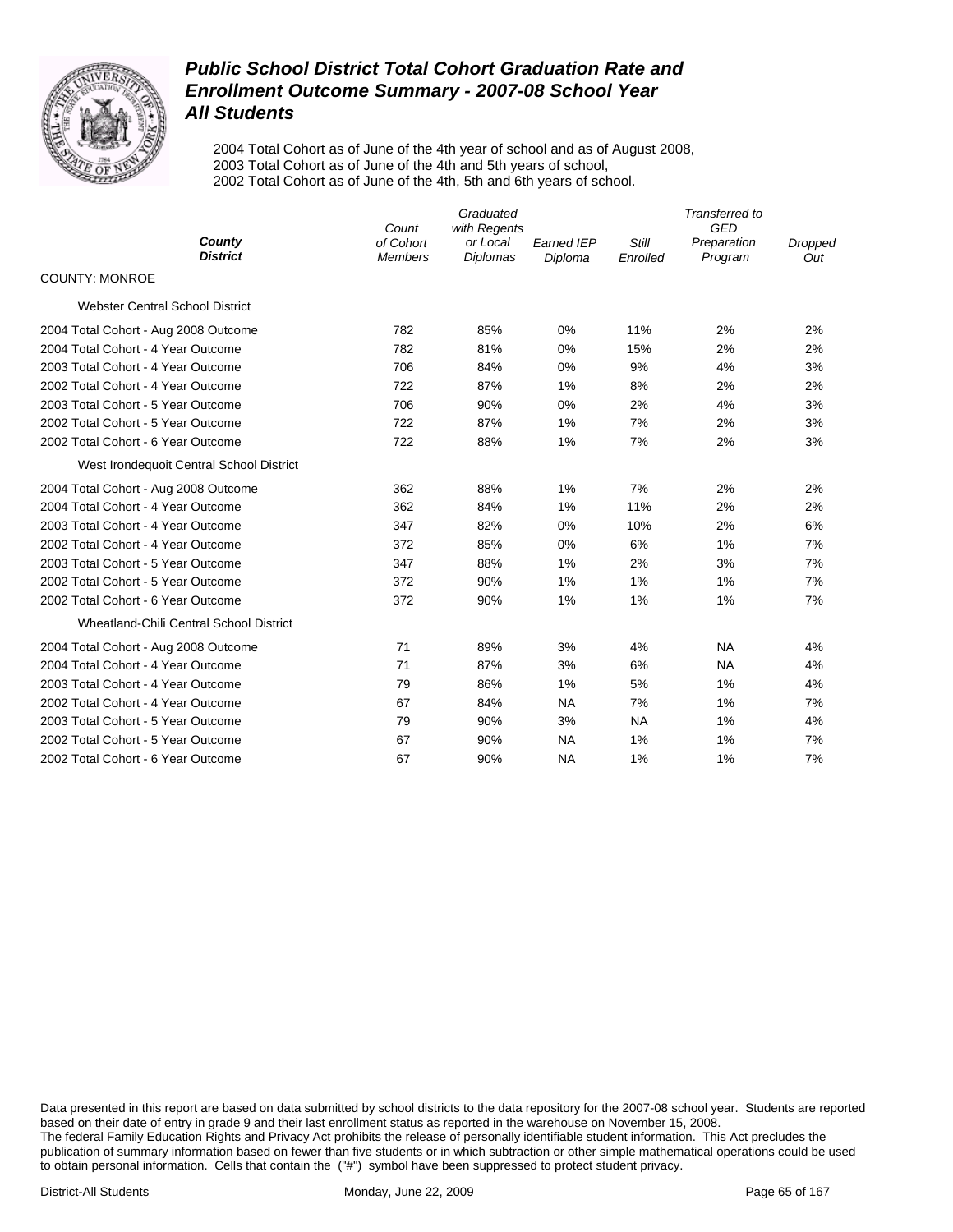

2004 Total Cohort as of June of the 4th year of school and as of August 2008, 2003 Total Cohort as of June of the 4th and 5th years of school, 2002 Total Cohort as of June of the 4th, 5th and 6th years of school.

|                                                                          |                             | Graduated                   |                              |                   | Transferred to         |                |  |
|--------------------------------------------------------------------------|-----------------------------|-----------------------------|------------------------------|-------------------|------------------------|----------------|--|
|                                                                          | Count                       | with Regents                |                              |                   | GED                    |                |  |
| County<br><b>District</b>                                                | of Cohort<br><b>Members</b> | or Local<br><b>Diplomas</b> | <b>Earned IEP</b><br>Diploma | Still<br>Enrolled | Preparation<br>Program | Dropped<br>Out |  |
| <b>COUNTY: MONTGOMERY</b>                                                |                             |                             |                              |                   |                        |                |  |
| Amsterdam City School District                                           |                             |                             |                              |                   |                        |                |  |
| 2004 Total Cohort - Aug 2008 Outcome                                     | 325                         | 58%                         | 4%                           | 20%               | 3%                     | 15%            |  |
| 2004 Total Cohort - 4 Year Outcome                                       | 325                         | 56%                         | 4%                           | 23%               | 3%                     | 15%            |  |
| 2003 Total Cohort - 4 Year Outcome                                       | 308                         | 62%                         | 3%                           | 24%               | NА                     | 11%            |  |
| 2002 Total Cohort - 4 Year Outcome                                       | 307                         | 58%                         | 2%                           | 18%               | NА                     | 22%            |  |
| 2003 Total Cohort - 5 Year Outcome                                       | 308                         | 71%                         | 5%                           | 9%                | NА                     | 15%            |  |
| 2002 Total Cohort - 5 Year Outcome                                       | 307                         | 60%                         | 2%                           | 13%               | NA                     | 25%            |  |
| 2002 Total Cohort - 6 Year Outcome                                       | 307                         | 61%                         | 2%                           | 9%                | NA                     | 27%            |  |
| Canajoharie Central School District                                      |                             |                             |                              |                   |                        |                |  |
| 2004 Total Cohort - Aug 2008 Outcome                                     | 99                          | 77%                         | 5%                           | 11%               | ΝA                     | 7%             |  |
| 2004 Total Cohort - 4 Year Outcome                                       | 99                          | 74%                         | 5%                           | 14%               | NA                     | 7%             |  |
| 2003 Total Cohort - 4 Year Outcome                                       | 97                          | 75%                         | 2%                           | 12%               | NA                     | 10%            |  |
| 2002 Total Cohort - 4 Year Outcome                                       | 97                          | 78%                         | NA                           | 11%               | NA                     | 10%            |  |
| 2003 Total Cohort - 5 Year Outcome                                       | 97                          | 81%                         | 2%                           | 4%                | NA                     | 12%            |  |
| 2002 Total Cohort - 5 Year Outcome                                       | 97                          | 80%                         | 1%                           | 6%                | 1%                     | 11%            |  |
| 2002 Total Cohort - 6 Year Outcome                                       | 97                          | 81%                         | 1%                           | 5%                | 1%                     | 11%            |  |
| Fonda-Fultonville Central School District                                |                             |                             |                              |                   |                        |                |  |
| 2004 Total Cohort - Aug 2008 Outcome                                     | 141                         | 81%                         | 6%                           | 7%                | ΝA                     | 6%             |  |
| 2004 Total Cohort - 4 Year Outcome                                       | 141                         | 79%                         | 6%                           | 9%                | NA                     | 6%             |  |
| 2003 Total Cohort - 4 Year Outcome                                       | 139                         | 78%                         | 9%                           | 7%                | NA                     | 6%             |  |
| 2002 Total Cohort - 4 Year Outcome                                       | 146                         | 82%                         | 5%                           | 8%                | NA                     | 5%             |  |
| 2003 Total Cohort - 5 Year Outcome                                       | 139                         | 82%                         | 10%                          | NA                | NA                     | 8%             |  |
| 2002 Total Cohort - 5 Year Outcome                                       | 146                         | 86%                         | $5%$                         | 1%                | NA                     | 8%             |  |
| 2002 Total Cohort - 6 Year Outcome                                       | 146                         | 86%                         | 5%                           | NA                | NA                     | 10%            |  |
| Fort Plain Central School District                                       |                             |                             |                              |                   |                        |                |  |
| 2004 Total Cohort - Aug 2008 Outcome                                     | 89                          | 80%                         | 2%                           | 2%                | 1%                     | 15%            |  |
| 2004 Total Cohort - 4 Year Outcome                                       | 89                          | 80%                         | 2%                           | 2%                | 1%                     | 15%            |  |
| 2003 Total Cohort - 4 Year Outcome                                       | 78                          | 71%                         | 5%                           | 12%               | 1%                     | 12%            |  |
| 2002 Total Cohort - 4 Year Outcome                                       | 79                          | 70%                         | 1%                           | 10%               | NA                     | 19%            |  |
| 2003 Total Cohort - 5 Year Outcome                                       | 78                          | 76%                         | 8%                           | <b>NA</b>         | 1%                     | 15%            |  |
| 2002 Total Cohort - 5 Year Outcome                                       | 79                          | 71%                         | 3%                           | 1%                | NA                     | 25%            |  |
| 2002 Total Cohort - 6 Year Outcome                                       | 79                          | 71%                         | 3%                           | 1%                | <b>NA</b>              | 25%            |  |
| Saint Johnsville Central School District                                 |                             |                             |                              |                   |                        |                |  |
|                                                                          |                             |                             |                              |                   |                        |                |  |
| 2004 Total Cohort - Aug 2008 Outcome                                     | 42                          | 74%                         | 10%                          | 2%                | 2%                     | 12%            |  |
| 2004 Total Cohort - 4 Year Outcome                                       | 42                          | 74%                         | 10%                          | 2%                | 2%                     | 12%            |  |
| 2003 Total Cohort - 4 Year Outcome                                       | 42                          | 79%                         | 10%                          | 5%                | <b>NA</b>              | 7%             |  |
| 2002 Total Cohort - 4 Year Outcome                                       | 36                          | 64%                         | 17%                          | 3%                | 3%                     | 14%            |  |
| 2003 Total Cohort - 5 Year Outcome<br>2002 Total Cohort - 5 Year Outcome | 42                          | 83%                         | 10%                          | NА                | <b>NA</b>              | 7%             |  |
|                                                                          | 36                          | 67%                         | 17%                          | <b>NA</b>         | 3%                     | 14%            |  |
| 2002 Total Cohort - 6 Year Outcome                                       | 36                          | 67%                         | 17%                          | <b>NA</b>         | 3%                     | 14%            |  |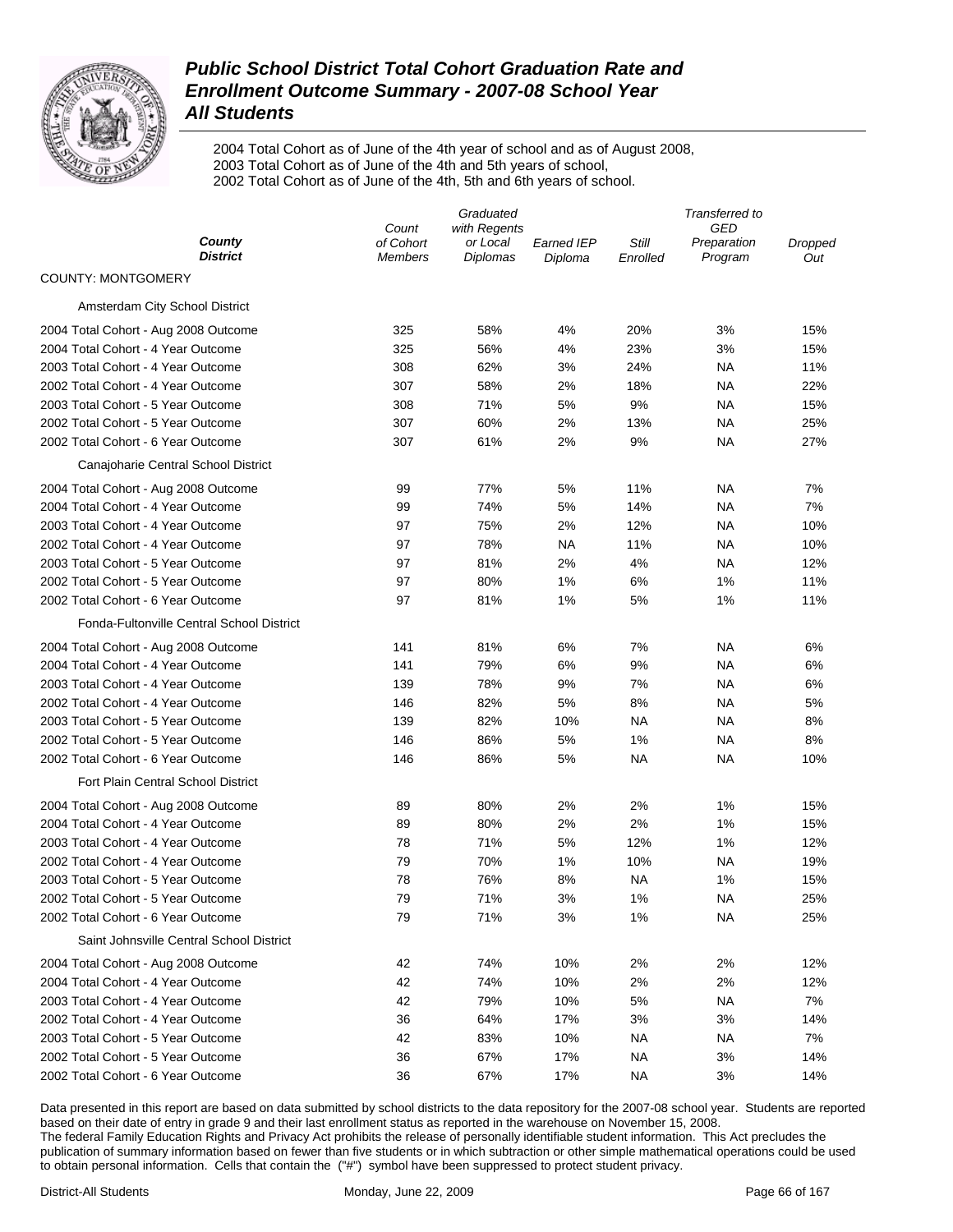

2004 Total Cohort as of June of the 4th year of school and as of August 2008, 2003 Total Cohort as of June of the 4th and 5th years of school, 2002 Total Cohort as of June of the 4th, 5th and 6th years of school.

|                                               | Graduated          |                          |                   | Transferred to |                           |           |
|-----------------------------------------------|--------------------|--------------------------|-------------------|----------------|---------------------------|-----------|
| County                                        | Count<br>of Cohort | with Regents<br>or Local | <b>Earned IEP</b> | Still          | <b>GED</b><br>Preparation | Dropped   |
| <b>District</b>                               | Members            | Diplomas                 | Diploma           | Enrolled       | Program                   | Out       |
| COUNTY: NASSAU                                |                    |                          |                   |                |                           |           |
| <b>Baldwin Union Free School District</b>     |                    |                          |                   |                |                           |           |
| 2004 Total Cohort - Aug 2008 Outcome          | 450                | 86%                      | 1%                | 8%             | 1%                        | 4%        |
| 2004 Total Cohort - 4 Year Outcome            | 450                | 85%                      | 1%                | 10%            | 1%                        | 4%        |
| 2003 Total Cohort - 4 Year Outcome            | 384                | 82%                      | 1%                | 12%            | 2%                        | 3%        |
| 2002 Total Cohort - 4 Year Outcome            | 433                | 87%                      | 1%                | 7%             | NA                        | 5%        |
| 2003 Total Cohort - 5 Year Outcome            | 384                | 89%                      | 3%                | 2%             | 2%                        | 4%        |
| 2002 Total Cohort - 5 Year Outcome            | 433                | 91%                      | 2%                | 1%             | NA                        | 6%        |
| 2002 Total Cohort - 6 Year Outcome            | 433                | 91%                      | 2%                | 0%             | NA                        | 6%        |
| Bellmore-Merrick Central High School District |                    |                          |                   |                |                           |           |
| 2004 Total Cohort - Aug 2008 Outcome          | 1076               | 95%                      | 0%                | 3%             | ΝA                        | 1%        |
| 2004 Total Cohort - 4 Year Outcome            | 1076               | 91%                      | 0%                | 7%             | NA                        | 1%        |
| 2003 Total Cohort - 4 Year Outcome            | 965                | 92%                      | 1%                | 5%             | 0%                        | 2%        |
| 2002 Total Cohort - 4 Year Outcome            | 991                | 91%                      | 1%                | 7%             | NA                        | 2%        |
| 2003 Total Cohort - 5 Year Outcome            | 965                | 95%                      | 2%                | 1%             | 0%                        | 2%        |
| 2002 Total Cohort - 5 Year Outcome            | 991                | 95%                      | 1%                | 2%             | NA                        | 3%        |
| 2002 Total Cohort - 6 Year Outcome            | 991                | 95%                      | 1%                | 1%             | NA                        | 3%        |
| Bethpage Union Free School District           |                    |                          |                   |                |                           |           |
| 2004 Total Cohort - Aug 2008 Outcome          | 248                | 96%                      | 1%                | 2%             | ΝA                        | 1%        |
| 2004 Total Cohort - 4 Year Outcome            | 248                | 96%                      | 1%                | 2%             | NA                        | 1%        |
| 2003 Total Cohort - 4 Year Outcome            | 251                | 98%                      | 0%                | 2%             | NA                        | 0%        |
| 2002 Total Cohort - 4 Year Outcome            | 221                | 96%                      | 1%                | 2%             | NA                        | 1%        |
| 2003 Total Cohort - 5 Year Outcome            | 251                | 98%                      | 1%                | NA             | NA                        | 1%        |
| 2002 Total Cohort - 5 Year Outcome            | 221                | 97%                      | 1%                | 0%             | NA                        | 1%        |
| 2002 Total Cohort - 6 Year Outcome            | 221                | 97%                      | 1%                | NA             | NA                        | 1%        |
| Carle Place Union Free School District        |                    |                          |                   |                |                           |           |
| 2004 Total Cohort - Aug 2008 Outcome          | 121                | 97%                      | 1%                | NA             | NA                        | 2%        |
| 2004 Total Cohort - 4 Year Outcome            | 121                | 96%                      | 1%                | 1%             | ΝA                        | 2%        |
| 2003 Total Cohort - 4 Year Outcome            | 104                | 96%                      | <b>NA</b>         | 4%             | NA                        | <b>NA</b> |
| 2002 Total Cohort - 4 Year Outcome            | 124                | 95%                      | <b>NA</b>         | 5%             | NA                        | NА        |
| 2003 Total Cohort - 5 Year Outcome            | 104                | 97%                      | ΝA                | 1%             | ΝA                        | 2%        |
| 2002 Total Cohort - 5 Year Outcome            | 124                | 98%                      | NA                | 1%             | ΝA                        | 2%        |
| 2002 Total Cohort - 6 Year Outcome            | 124                | 98%                      | <b>NA</b>         | <b>NA</b>      | <b>NA</b>                 | 2%        |
| East Meadow Union Free School District        |                    |                          |                   |                |                           |           |
| 2004 Total Cohort - Aug 2008 Outcome          | 712                | 90%                      | 0%                | 6%             | 1%                        | 2%        |
| 2004 Total Cohort - 4 Year Outcome            | 712                | 89%                      | 0%                | 7%             | 1%                        | 2%        |
| 2003 Total Cohort - 4 Year Outcome            | 641                | 90%                      | 0%                | 7%             | 0%                        | 3%        |
| 2002 Total Cohort - 4 Year Outcome            | 650                | 88%                      | 1%                | 7%             | ΝA                        | 4%        |
| 2003 Total Cohort - 5 Year Outcome            | 641                | 93%                      | 1%                | 2%             | 0%                        | 4%        |
| 2002 Total Cohort - 5 Year Outcome            | 650                | 91%                      | 2%                | 3%             | NА                        | 5%        |
| 2002 Total Cohort - 6 Year Outcome            | 650                | 91%                      | 2%                | 2%             | ΝA                        | 5%        |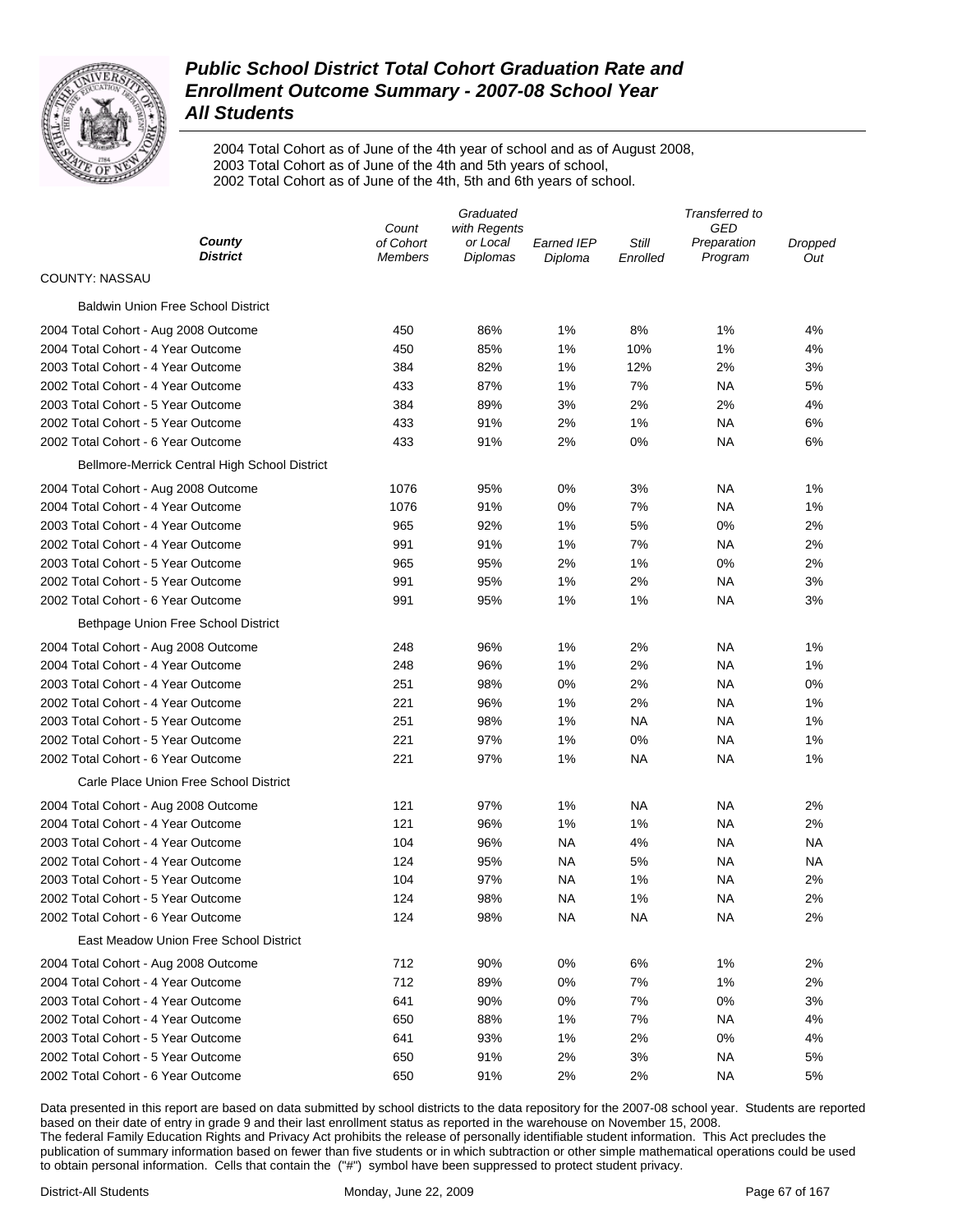

2004 Total Cohort as of June of the 4th year of school and as of August 2008, 2003 Total Cohort as of June of the 4th and 5th years of school, 2002 Total Cohort as of June of the 4th, 5th and 6th years of school.

|                                           | Graduated          |                          |            |          | Transferred to            |         |  |
|-------------------------------------------|--------------------|--------------------------|------------|----------|---------------------------|---------|--|
| County                                    | Count<br>of Cohort | with Regents<br>or Local | Earned IEP | Still    | <b>GED</b><br>Preparation | Dropped |  |
| <b>District</b>                           | <b>Members</b>     | Diplomas                 | Diploma    | Enrolled | Program                   | Out     |  |
| COUNTY: NASSAU                            |                    |                          |            |          |                           |         |  |
| East Rockaway Union Free School District  |                    |                          |            |          |                           |         |  |
| 2004 Total Cohort - Aug 2008 Outcome      | 111                | 90%                      | 1%         | 5%       | ΝA                        | 4%      |  |
| 2004 Total Cohort - 4 Year Outcome        | 111                | 90%                      | 1%         | 5%       | NA                        | 4%      |  |
| 2003 Total Cohort - 4 Year Outcome        | 110                | 93%                      | 2%         | 5%       | NA                        | ΝA      |  |
| 2002 Total Cohort - 4 Year Outcome        | 96                 | 96%                      | 1%         | 3%       | ΝA                        | ΝA      |  |
| 2003 Total Cohort - 5 Year Outcome        | 110                | 95%                      | 4%         | 2%       | NA                        | ΝA      |  |
| 2002 Total Cohort - 5 Year Outcome        | 96                 | 99%                      | 1%         | NA       | NA                        | ΝA      |  |
| 2002 Total Cohort - 6 Year Outcome        | 96                 | 99%                      | 1%         | NA       | NA                        | ΝA      |  |
| East Williston Union Free School District |                    |                          |            |          |                           |         |  |
| 2004 Total Cohort - Aug 2008 Outcome      | 145                | 97%                      | NA         | 3%       | NA                        | ΝA      |  |
| 2004 Total Cohort - 4 Year Outcome        | 145                | 97%                      | NA         | 3%       | NA                        | ΝA      |  |
| 2003 Total Cohort - 4 Year Outcome        | 124                | 97%                      | 1%         | 2%       | NA                        | ΝA      |  |
| 2002 Total Cohort - 4 Year Outcome        | 138                | 99%                      | ΝA         | 1%       | NA                        | ΝA      |  |
| 2003 Total Cohort - 5 Year Outcome        | 124                | 98%                      | 1%         | 1%       | NA                        | ΝA      |  |
| 2002 Total Cohort - 5 Year Outcome        | 138                | 99%                      | NA         | 1%       | NA                        | ΝA      |  |
| 2002 Total Cohort - 6 Year Outcome        | 138                | 99%                      | NA         | 1%       | NA                        | ΝA      |  |
| Farmingdale Union Free School District    |                    |                          |            |          |                           |         |  |
| 2004 Total Cohort - Aug 2008 Outcome      | 484                | 89%                      | 0%         | 8%       | ΝA                        | 3%      |  |
| 2004 Total Cohort - 4 Year Outcome        | 484                | 88%                      | 0%         | 9%       | NA                        | 3%      |  |
| 2003 Total Cohort - 4 Year Outcome        | 508                | 85%                      | 1%         | 10%      | NA                        | 4%      |  |
| 2002 Total Cohort - 4 Year Outcome        | 492                | 87%                      | 1%         | 11%      | NA                        | 2%      |  |
| 2003 Total Cohort - 5 Year Outcome        | 508                | 92%                      | 1%         | 3%       | NA                        | 5%      |  |
| 2002 Total Cohort - 5 Year Outcome        | 492                | 92%                      | 1%         | 4%       | NA                        | 3%      |  |
| 2002 Total Cohort - 6 Year Outcome        | 492                | 93%                      | 1%         | 2%       | NA                        | 4%      |  |
| Freeport Union Free School District       |                    |                          |            |          |                           |         |  |
| 2004 Total Cohort - Aug 2008 Outcome      | 572                | 63%                      | 1%         | 32%      | <b>NA</b>                 | 4%      |  |
| 2004 Total Cohort - 4 Year Outcome        | 572                | 56%                      | 1%         | 39%      | NA                        | 4%      |  |
| 2003 Total Cohort - 4 Year Outcome        | 560                | 53%                      | 1%         | 39%      | NA                        | 7%      |  |
| 2002 Total Cohort - 4 Year Outcome        | 556                | 58%                      | <b>NA</b>  | 33%      | ΝA                        | 10%     |  |
| 2003 Total Cohort - 5 Year Outcome        | 560                | 64%                      | 1%         | 24%      | NA                        | 11%     |  |
| 2002 Total Cohort - 5 Year Outcome        | 556                | 71%                      | 0%         | 16%      | ΝA                        | 12%     |  |
| 2002 Total Cohort - 6 Year Outcome        | 556                | 75%                      | 0%         | 12%      | <b>NA</b>                 | 13%     |  |
| Garden City Union Free School District    |                    |                          |            |          |                           |         |  |
| 2004 Total Cohort - Aug 2008 Outcome      | 307                | 96%                      | 0%         | 3%       | <b>NA</b>                 | 0%      |  |
| 2004 Total Cohort - 4 Year Outcome        | 307                | 96%                      | 0%         | 3%       | ΝA                        | 0%      |  |
| 2003 Total Cohort - 4 Year Outcome        | 301                | 97%                      | NA         | 2%       | ΝA                        | 1%      |  |
| 2002 Total Cohort - 4 Year Outcome        | 281                | 99%                      | NA         | 1%       | ΝA                        | ΝA      |  |
| 2003 Total Cohort - 5 Year Outcome        | 301                | 98%                      | <b>NA</b>  | 1%       | ΝA                        | 1%      |  |
| 2002 Total Cohort - 5 Year Outcome        | 281                | 99%                      | 0%         | 0%       | ΝA                        | ΝA      |  |
| 2002 Total Cohort - 6 Year Outcome        | 281                | 99%                      | 0%         | 0%       | NA                        | ΝA      |  |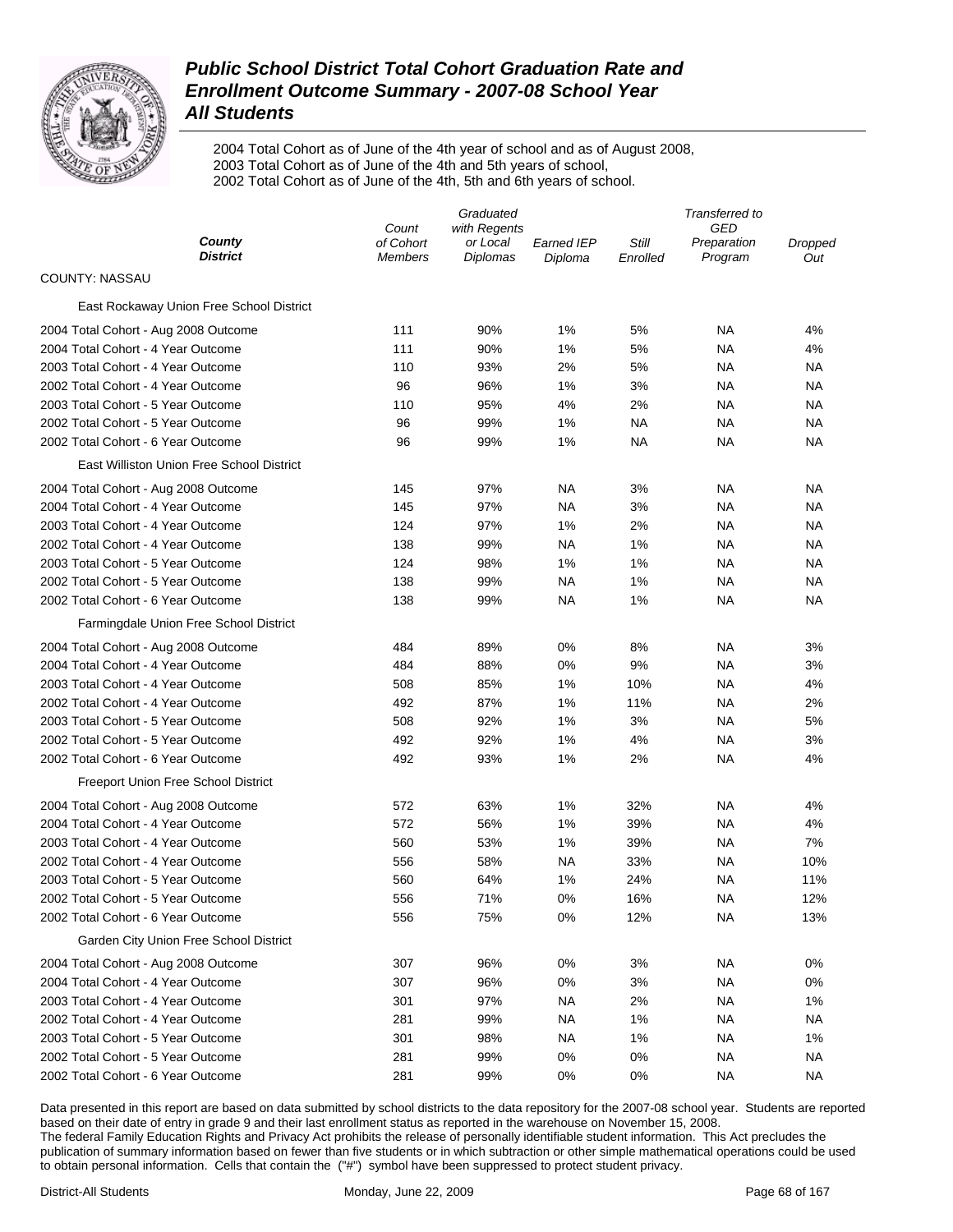

2004 Total Cohort as of June of the 4th year of school and as of August 2008, 2003 Total Cohort as of June of the 4th and 5th years of school, 2002 Total Cohort as of June of the 4th, 5th and 6th years of school.

|                                             | Graduated                   |                             |                       |                   | Transferred to         |                |  |  |
|---------------------------------------------|-----------------------------|-----------------------------|-----------------------|-------------------|------------------------|----------------|--|--|
|                                             | Count                       | with Regents                |                       |                   | GED                    |                |  |  |
| County<br><b>District</b>                   | of Cohort<br><b>Members</b> | or Local<br><b>Diplomas</b> | Earned IEP<br>Diploma | Still<br>Enrolled | Preparation<br>Program | Dropped<br>Out |  |  |
| COUNTY: NASSAU                              |                             |                             |                       |                   |                        |                |  |  |
| Glen Cove City School District              |                             |                             |                       |                   |                        |                |  |  |
| 2004 Total Cohort - Aug 2008 Outcome        | 248                         | 75%                         | 1%                    | 12%               | 3%                     | 8%             |  |  |
| 2004 Total Cohort - 4 Year Outcome          | 248                         | 74%                         | 1%                    | 13%               | 3%                     | 8%             |  |  |
| 2003 Total Cohort - 4 Year Outcome          | 218                         | 77%                         | 1%                    | 14%               | ΝA                     | 8%             |  |  |
| 2002 Total Cohort - 4 Year Outcome          | 239                         | 74%                         | 1%                    | 13%               | ΝA                     | 13%            |  |  |
| 2003 Total Cohort - 5 Year Outcome          | 218                         | 80%                         | 2%                    | 2%                | 5%                     | 11%            |  |  |
| 2002 Total Cohort - 5 Year Outcome          | 239                         | 81%                         | 1%                    | 1%                | ΝA                     | 17%            |  |  |
| 2002 Total Cohort - 6 Year Outcome          | 239                         | 81%                         | 1%                    | 0%                | ΝA                     | 17%            |  |  |
| Great Neck Union Free School District       |                             |                             |                       |                   |                        |                |  |  |
| 2004 Total Cohort - Aug 2008 Outcome        | 573                         | 93%                         | NA                    | 6%                | ΝA                     | 1%             |  |  |
| 2004 Total Cohort - 4 Year Outcome          | 573                         | 92%                         | NA                    | 7%                | ΝA                     | 1%             |  |  |
| 2003 Total Cohort - 4 Year Outcome          | 576                         | 93%                         | <b>NA</b>             | 6%                | ΝA                     | 1%             |  |  |
| 2002 Total Cohort - 4 Year Outcome          | 538                         | 91%                         | 0%                    | 7%                | ΝA                     | 2%             |  |  |
| 2003 Total Cohort - 5 Year Outcome          | 576                         | 95%                         | 0%                    | 3%                | 0%                     | 2%             |  |  |
| 2002 Total Cohort - 5 Year Outcome          | 538                         | 94%                         | 0%                    | 3%                | ΝA                     | 2%             |  |  |
| 2002 Total Cohort - 6 Year Outcome          | 538                         | 94%                         | 0%                    | 3%                | ΝA                     | 3%             |  |  |
| Hempstead Union Free School District        |                             |                             |                       |                   |                        |                |  |  |
| 2004 Total Cohort - Aug 2008 Outcome        | 339                         | 57%                         | 1%                    | 31%               | 0%                     | 11%            |  |  |
| 2004 Total Cohort - 4 Year Outcome          | 339                         | 51%                         | 1%                    | 37%               | 0%                     | 11%            |  |  |
| 2003 Total Cohort - 4 Year Outcome          | 382                         | 56%                         | 1%                    | 33%               | 1%                     | 10%            |  |  |
| 2002 Total Cohort - 4 Year Outcome          | 383                         | 51%                         | 1%                    | 32%               | 1%                     | 15%            |  |  |
| 2003 Total Cohort - 5 Year Outcome          | 382                         | 63%                         | 2%                    | 12%               | 1%                     | 23%            |  |  |
| 2002 Total Cohort - 5 Year Outcome          | 383                         | 59%                         | 1%                    | 11%               | 1%                     | 28%            |  |  |
| 2002 Total Cohort - 6 Year Outcome          | 383                         | 62%                         | 1%                    | 3%                | 1%                     | 32%            |  |  |
| <b>Herricks Union Free School District</b>  |                             |                             |                       |                   |                        |                |  |  |
| 2004 Total Cohort - Aug 2008 Outcome        | 361                         | 96%                         | NA                    | 3%                | NA                     | 1%             |  |  |
| 2004 Total Cohort - 4 Year Outcome          | 361                         | 94%                         | <b>NA</b>             | 5%                | <b>NA</b>              | 1%             |  |  |
| 2003 Total Cohort - 4 Year Outcome          | 375                         | 97%                         | <b>NA</b>             | 3%                | <b>NA</b>              | 1%             |  |  |
| 2002 Total Cohort - 4 Year Outcome          | 349                         | 97%                         | NA                    | 2%                | NA                     | 1%             |  |  |
| 2003 Total Cohort - 5 Year Outcome          | 375                         | 98%                         | NA                    | 1%                | NA                     | 1%             |  |  |
| 2002 Total Cohort - 5 Year Outcome          | 349                         | 98%                         | <b>NA</b>             | 0%                | NA                     | 1%             |  |  |
| 2002 Total Cohort - 6 Year Outcome          | 349                         | 98%                         | <b>NA</b>             | 0%                | ΝA                     | 1%             |  |  |
| Hewlett-Woodmere Union Free School District |                             |                             |                       |                   |                        |                |  |  |
| 2004 Total Cohort - Aug 2008 Outcome        | 317                         | 91%                         | NA.                   | 6%                | 1%                     | 2%             |  |  |
| 2004 Total Cohort - 4 Year Outcome          | 317                         | 91%                         | <b>NA</b>             | 6%                | 1%                     | 2%             |  |  |
| 2003 Total Cohort - 4 Year Outcome          | 277                         | 95%                         | <b>NA</b>             | 3%                | 1%                     | 1%             |  |  |
| 2002 Total Cohort - 4 Year Outcome          | 272                         | 97%                         | NA                    | 2%                | <b>NA</b>              | 0%             |  |  |
| 2003 Total Cohort - 5 Year Outcome          | 277                         | 95%                         | NA.                   | 2%                | 2%                     | 1%             |  |  |
| 2002 Total Cohort - 5 Year Outcome          | 272                         | 98%                         | <b>NA</b>             | 2%                | ΝA                     | 0%             |  |  |
| 2002 Total Cohort - 6 Year Outcome          | 272                         | 98%                         | <b>NA</b>             | 2%                | <b>NA</b>              | 0%             |  |  |
|                                             |                             |                             |                       |                   |                        |                |  |  |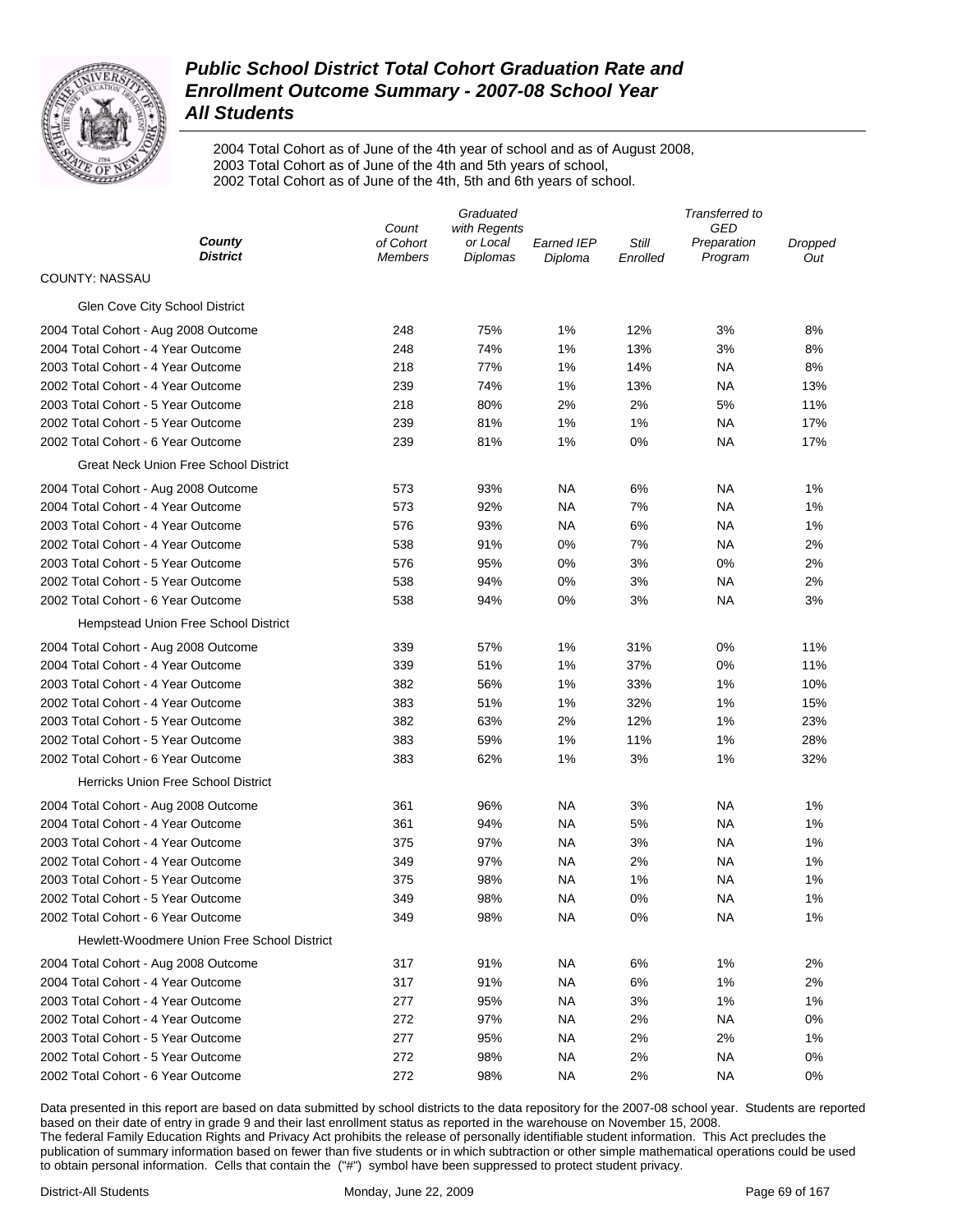

2004 Total Cohort as of June of the 4th year of school and as of August 2008, 2003 Total Cohort as of June of the 4th and 5th years of school, 2002 Total Cohort as of June of the 4th, 5th and 6th years of school.

|                                         | Graduated            |                             |                              | Transferred to    |                        |                |  |
|-----------------------------------------|----------------------|-----------------------------|------------------------------|-------------------|------------------------|----------------|--|
|                                         | Count                | with Regents                |                              |                   | GED                    |                |  |
| County<br><b>District</b>               | of Cohort<br>Members | or Local<br><b>Diplomas</b> | <b>Earned IEP</b><br>Diploma | Still<br>Enrolled | Preparation<br>Program | Dropped<br>Out |  |
| COUNTY: NASSAU                          |                      |                             |                              |                   |                        |                |  |
| Hicksville Union Free School District   |                      |                             |                              |                   |                        |                |  |
| 2004 Total Cohort - Aug 2008 Outcome    | 479                  | 82%                         | 1%                           | 11%               | ΝA                     | 5%             |  |
| 2004 Total Cohort - 4 Year Outcome      | 479                  | 80%                         | 1%                           | 14%               | NA                     | 5%             |  |
| 2003 Total Cohort - 4 Year Outcome      | 421                  | 79%                         | 2%                           | 11%               | <b>NA</b>              | 8%             |  |
| 2002 Total Cohort - 4 Year Outcome      | 431                  | 83%                         | ΝA                           | 11%               | NA                     | 6%             |  |
| 2003 Total Cohort - 5 Year Outcome      | 421                  | 85%                         | 3%                           | 3%                | NA                     | 10%            |  |
| 2002 Total Cohort - 5 Year Outcome      | 431                  | 87%                         | ΝA                           | 5%                | <b>NA</b>              | 8%             |  |
| 2002 Total Cohort - 6 Year Outcome      | 431                  | 87%                         | ΝA                           | 5%                | ΝA                     | 8%             |  |
| Island Trees Union Free School District |                      |                             |                              |                   |                        |                |  |
| 2004 Total Cohort - Aug 2008 Outcome    | 248                  | 93%                         | 3%                           | 2%                | <b>NA</b>              | 2%             |  |
| 2004 Total Cohort - 4 Year Outcome      | 248                  | 90%                         | 3%                           | 5%                | ΝA                     | 2%             |  |
| 2003 Total Cohort - 4 Year Outcome      | 246                  | 93%                         | ΝA                           | 6%                | NA                     | 2%             |  |
| 2002 Total Cohort - 4 Year Outcome      | 232                  | 89%                         | ΝA                           | 9%                | NA                     | 2%             |  |
| 2003 Total Cohort - 5 Year Outcome      | 246                  | 95%                         | 0%                           | 2%                | NA                     | 2%             |  |
| 2002 Total Cohort - 5 Year Outcome      | 232                  | 94%                         | 1%                           | 1%                | NA                     | 4%             |  |
| 2002 Total Cohort - 6 Year Outcome      | 232                  | 94%                         | 1%                           | 1%                | <b>NA</b>              | 4%             |  |
| Jericho Union Free School District      |                      |                             |                              |                   |                        |                |  |
| 2004 Total Cohort - Aug 2008 Outcome    | 331                  | 95%                         | ΝA                           | 5%                | 0%                     | NA.            |  |
| 2004 Total Cohort - 4 Year Outcome      | 331                  | 95%                         | <b>NA</b>                    | 5%                | 0%                     | NА             |  |
| 2003 Total Cohort - 4 Year Outcome      | 269                  | 99%                         | ΝA                           | 1%                | <b>NA</b>              | NА             |  |
| 2002 Total Cohort - 4 Year Outcome      | 269                  | 98%                         | NA                           | 2%                | NA                     | NА             |  |
| 2003 Total Cohort - 5 Year Outcome      | 269                  | 99%                         | 0%                           | 0%                | NA                     | NА             |  |
| 2002 Total Cohort - 5 Year Outcome      | 269                  | 99%                         | NA                           | 1%                | NA                     | NА             |  |
| 2002 Total Cohort - 6 Year Outcome      | 269                  | 99%                         | ΝA                           | 1%                | NA                     | NA             |  |
| Lawrence Union Free School District     |                      |                             |                              |                   |                        |                |  |
| 2004 Total Cohort - Aug 2008 Outcome    | 279                  | 88%                         | 1%                           | 7%                | 1%                     | 3%             |  |
| 2004 Total Cohort - 4 Year Outcome      | 279                  | 78%                         | 1%                           | 16%               | 1%                     | 3%             |  |
| 2003 Total Cohort - 4 Year Outcome      | 276                  | 87%                         | ΝA                           | 9%                | 1%                     | 4%             |  |
| 2002 Total Cohort - 4 Year Outcome      | 273                  | 81%                         | NA                           | 14%               | 0%                     | 5%             |  |
| 2003 Total Cohort - 5 Year Outcome      | 276                  | 90%                         | NA                           | 4%                | 1%                     | 5%             |  |
| 2002 Total Cohort - 5 Year Outcome      | 273                  | 83%                         | NA                           | 11%               | 0%                     | 6%             |  |
| 2002 Total Cohort - 6 Year Outcome      | 273                  | 84%                         | ΝA                           | 8%                | 0%                     | 7%             |  |
| Levittown Union Free School District    |                      |                             |                              |                   |                        |                |  |
| 2004 Total Cohort - Aug 2008 Outcome    | 686                  | 94%                         | 1%                           | 3%                | 0%                     | 1%             |  |
| 2004 Total Cohort - 4 Year Outcome      | 686                  | 93%                         | 1%                           | 5%                | 0%                     | 1%             |  |
| 2003 Total Cohort - 4 Year Outcome      | 630                  | 92%                         | 0%                           | 5%                | 1%                     | 1%             |  |
| 2002 Total Cohort - 4 Year Outcome      | 601                  | 90%                         | 1%                           | 7%                | 0%                     | 2%             |  |
| 2003 Total Cohort - 5 Year Outcome      | 630                  | 95%                         | 1%                           | 1%                | 1%                     | 1%             |  |
| 2002 Total Cohort - 5 Year Outcome      | 601                  | 95%                         | 1%                           | 1%                | 0%                     | 3%             |  |
| 2002 Total Cohort - 6 Year Outcome      | 601                  | 95%                         | 1%                           | 1%                | 0%                     | 3%             |  |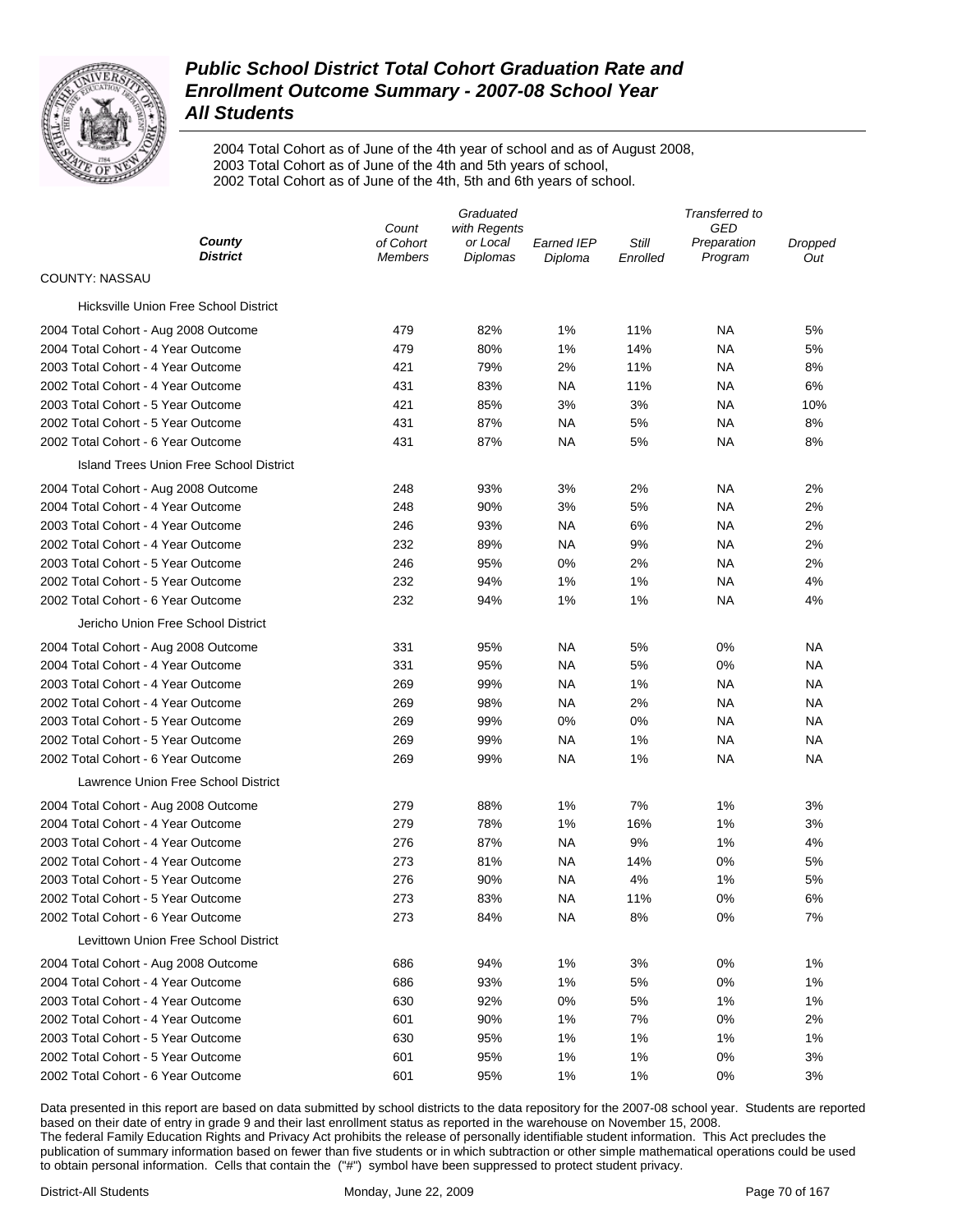

2004 Total Cohort as of June of the 4th year of school and as of August 2008, 2003 Total Cohort as of June of the 4th and 5th years of school, 2002 Total Cohort as of June of the 4th, 5th and 6th years of school.

|                                       | Graduated                   |                             |                       |                   | Transferred to         |                |  |
|---------------------------------------|-----------------------------|-----------------------------|-----------------------|-------------------|------------------------|----------------|--|
|                                       | Count                       | with Regents                |                       |                   | GED                    |                |  |
| County<br><b>District</b>             | of Cohort<br><b>Members</b> | or Local<br><b>Diplomas</b> | Earned IEP<br>Diploma | Still<br>Enrolled | Preparation<br>Program | Dropped<br>Out |  |
| COUNTY: NASSAU                        |                             |                             |                       |                   |                        |                |  |
| Locust Valley Central School District |                             |                             |                       |                   |                        |                |  |
| 2004 Total Cohort - Aug 2008 Outcome  | 177                         | 99%                         | NA                    | ΝA                | ΝA                     | 1%             |  |
| 2004 Total Cohort - 4 Year Outcome    | 177                         | 99%                         | NA                    | ΝA                | ΝA                     | 1%             |  |
| 2003 Total Cohort - 4 Year Outcome    | 158                         | 97%                         | <b>NA</b>             | 3%                | ΝA                     | 1%             |  |
| 2002 Total Cohort - 4 Year Outcome    | 174                         | 98%                         | 1%                    | 1%                | ΝA                     | 1%             |  |
| 2003 Total Cohort - 5 Year Outcome    | 158                         | 99%                         | 1%                    | ΝA                | ΝA                     | 1%             |  |
| 2002 Total Cohort - 5 Year Outcome    | 174                         | 98%                         | 1%                    | ΝA                | ΝA                     | 1%             |  |
| 2002 Total Cohort - 6 Year Outcome    | 174                         | 98%                         | 1%                    | ΝA                | ΝA                     | 1%             |  |
| Long Beach City School District       |                             |                             |                       |                   |                        |                |  |
| 2004 Total Cohort - Aug 2008 Outcome  | 385                         | 83%                         | 0%                    | 12%               | ΝA                     | 5%             |  |
| 2004 Total Cohort - 4 Year Outcome    | 385                         | 75%                         | 0%                    | 20%               | ΝA                     | 5%             |  |
| 2003 Total Cohort - 4 Year Outcome    | 364                         | 71%                         | <b>NA</b>             | 20%               | ΝA                     | 9%             |  |
| 2002 Total Cohort - 4 Year Outcome    | 323                         | 72%                         | 3%                    | 21%               | ΝA                     | 3%             |  |
| 2003 Total Cohort - 5 Year Outcome    | 364                         | 82%                         | 1%                    | 7%                | 0%                     | 10%            |  |
| 2002 Total Cohort - 5 Year Outcome    | 323                         | 86%                         | 3%                    | 5%                | ΝA                     | 6%             |  |
| 2002 Total Cohort - 6 Year Outcome    | 323                         | 87%                         | 3%                    | 4%                | ΝA                     | 6%             |  |
| Lynbrook Union Free School District   |                             |                             |                       |                   |                        |                |  |
| 2004 Total Cohort - Aug 2008 Outcome  | 306                         | 93%                         | NA                    | 5%                | ΝA                     | 2%             |  |
| 2004 Total Cohort - 4 Year Outcome    | 306                         | 91%                         | <b>NA</b>             | 7%                | ΝA                     | 2%             |  |
| 2003 Total Cohort - 4 Year Outcome    | 249                         | 87%                         | NA                    | 8%                | ΝA                     | 5%             |  |
| 2002 Total Cohort - 4 Year Outcome    | 239                         | 92%                         | 0%                    | 3%                | NA                     | 4%             |  |
| 2003 Total Cohort - 5 Year Outcome    | 249                         | 90%                         | <b>NA</b>             | 4%                | <b>NA</b>              | 6%             |  |
| 2002 Total Cohort - 5 Year Outcome    | 239                         | 92%                         | $0\%$                 | 3%                | NA                     | 4%             |  |
| 2002 Total Cohort - 6 Year Outcome    | 239                         | 92%                         | 0%                    | 3%                | NA                     | 4%             |  |
| Malverne Union Free School District   |                             |                             |                       |                   |                        |                |  |
| 2004 Total Cohort - Aug 2008 Outcome  | 139                         | 83%                         | 1%                    | 11%               | 1%                     | 4%             |  |
| 2004 Total Cohort - 4 Year Outcome    | 139                         | 78%                         | 1%                    | 16%               | 1%                     | 4%             |  |
| 2003 Total Cohort - 4 Year Outcome    | 141                         | 77%                         | 1%                    | 16%               | <b>NA</b>              | 6%             |  |
| 2002 Total Cohort - 4 Year Outcome    | 142                         | 78%                         | 1%                    | 11%               | NA                     | 11%            |  |
| 2003 Total Cohort - 5 Year Outcome    | 141                         | 81%                         | 1%                    | 10%               | NA                     | 8%             |  |
| 2002 Total Cohort - 5 Year Outcome    | 142                         | 85%                         | 1%                    | 2%                | NA                     | 12%            |  |
| 2002 Total Cohort - 6 Year Outcome    | 142                         | 85%                         | 1%                    | 1%                | <b>NA</b>              | 13%            |  |
| Manhasset Union Free School District  |                             |                             |                       |                   |                        |                |  |
| 2004 Total Cohort - Aug 2008 Outcome  | 208                         | 98%                         | 0%                    | 1%                | ΝA                     | 1%             |  |
| 2004 Total Cohort - 4 Year Outcome    | 208                         | 97%                         | 0%                    | 1%                | <b>NA</b>              | 1%             |  |
| 2003 Total Cohort - 4 Year Outcome    | 195                         | 95%                         | 1%                    | 3%                | <b>NA</b>              | 1%             |  |
| 2002 Total Cohort - 4 Year Outcome    | 203                         | 97%                         | <b>NA</b>             | 3%                | <b>NA</b>              | ΝA             |  |
| 2003 Total Cohort - 5 Year Outcome    | 195                         | 97%                         | 2%                    | 1%                | <b>NA</b>              | 1%             |  |
| 2002 Total Cohort - 5 Year Outcome    | 203                         | 99%                         | 0%                    | 0%                | <b>NA</b>              | ΝA             |  |
| 2002 Total Cohort - 6 Year Outcome    | 203                         | 99%                         | 0%                    | 0%                | <b>NA</b>              | ΝA             |  |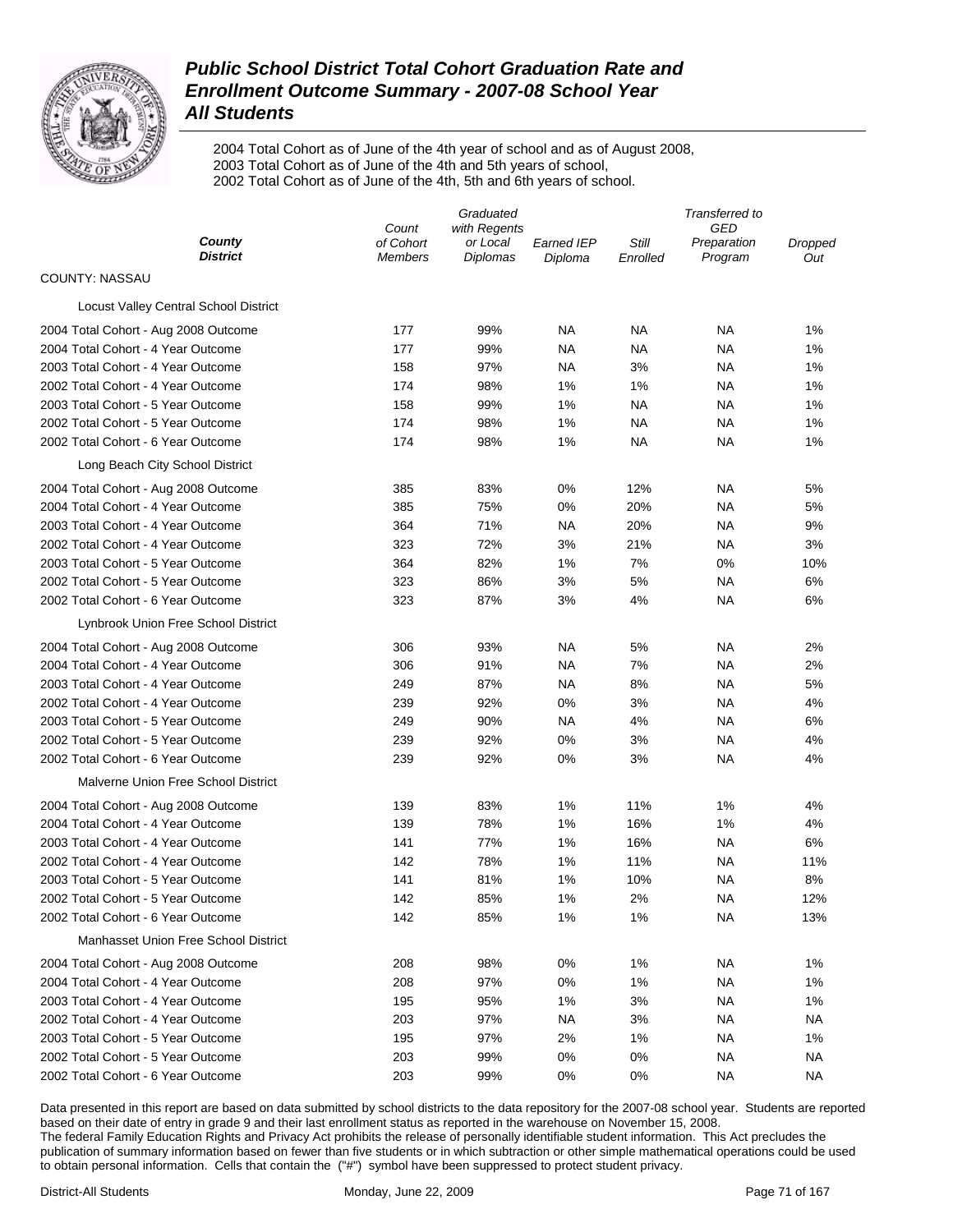

2004 Total Cohort as of June of the 4th year of school and as of August 2008, 2003 Total Cohort as of June of the 4th and 5th years of school, 2002 Total Cohort as of June of the 4th, 5th and 6th years of school.

|                                                 | Graduated                   |                             |                       |                   | Transferred to         |                |  |  |
|-------------------------------------------------|-----------------------------|-----------------------------|-----------------------|-------------------|------------------------|----------------|--|--|
|                                                 | Count                       | with Regents                |                       |                   | GED                    |                |  |  |
| County<br><b>District</b>                       | of Cohort<br><b>Members</b> | or Local<br><b>Diplomas</b> | Earned IEP<br>Diploma | Still<br>Enrolled | Preparation<br>Program | Dropped<br>Out |  |  |
| COUNTY: NASSAU                                  |                             |                             |                       |                   |                        |                |  |  |
| Massapequa Union Free School District           |                             |                             |                       |                   |                        |                |  |  |
| 2004 Total Cohort - Aug 2008 Outcome            | 660                         | 93%                         | 0%                    | 4%                | 1%                     | 2%             |  |  |
| 2004 Total Cohort - 4 Year Outcome              | 660                         | 92%                         | 0%                    | 5%                | 1%                     | 2%             |  |  |
| 2003 Total Cohort - 4 Year Outcome              | 600                         | 93%                         | 0%                    | 5%                | ΝA                     | 2%             |  |  |
| 2002 Total Cohort - 4 Year Outcome              | 625                         | 94%                         | 0%                    | 4%                | ΝA                     | 1%             |  |  |
| 2003 Total Cohort - 5 Year Outcome              | 600                         | 95%                         | 1%                    | 1%                | ΝA                     | 3%             |  |  |
| 2002 Total Cohort - 5 Year Outcome              | 625                         | 97%                         | 1%                    | 0%                | ΝA                     | 2%             |  |  |
| 2002 Total Cohort - 6 Year Outcome              | 625                         | 97%                         | 1%                    | 0%                | ΝA                     | 2%             |  |  |
| Mineola Union Free School District              |                             |                             |                       |                   |                        |                |  |  |
| 2004 Total Cohort - Aug 2008 Outcome            | 194                         | 93%                         | 1%                    | 4%                | ΝA                     | 2%             |  |  |
| 2004 Total Cohort - 4 Year Outcome              | 194                         | 91%                         | 1%                    | 7%                | ΝA                     | 2%             |  |  |
| 2003 Total Cohort - 4 Year Outcome              | 189                         | 87%                         | 1%                    | 10%               | ΝA                     | 3%             |  |  |
| 2002 Total Cohort - 4 Year Outcome              | 178                         | 88%                         | 1%                    | 7%                | ΝA                     | 4%             |  |  |
| 2003 Total Cohort - 5 Year Outcome              | 189                         | 89%                         | 1%                    | 4%                | ΝA                     | 6%             |  |  |
| 2002 Total Cohort - 5 Year Outcome              | 178                         | 92%                         | 1%                    | 3%                | ΝA                     | 4%             |  |  |
| 2002 Total Cohort - 6 Year Outcome              | 178                         | 92%                         | 1%                    | 3%                | ΝA                     | 4%             |  |  |
| North Shore Central School District             |                             |                             |                       |                   |                        |                |  |  |
| 2004 Total Cohort - Aug 2008 Outcome            | 225                         | 93%                         | 0%                    | 4%                | ΝA                     | 2%             |  |  |
| 2004 Total Cohort - 4 Year Outcome              | 225                         | 91%                         | 0%                    | 7%                | ΝA                     | 2%             |  |  |
| 2003 Total Cohort - 4 Year Outcome              | 198                         | 92%                         | NA                    | 5%                | ΝA                     | 3%             |  |  |
| 2002 Total Cohort - 4 Year Outcome              | 181                         | 92%                         | NA                    | 7%                | NA                     | 1%             |  |  |
| 2003 Total Cohort - 5 Year Outcome              | 198                         | 94%                         | 1%                    | 2%                | <b>NA</b>              | 3%             |  |  |
| 2002 Total Cohort - 5 Year Outcome              | 181                         | 92%                         | 1%                    | 4%                | NA                     | 3%             |  |  |
| 2002 Total Cohort - 6 Year Outcome              | 181                         | 93%                         | 1%                    | 3%                | NA                     | 3%             |  |  |
| Oceanside Union Free School District            |                             |                             |                       |                   |                        |                |  |  |
| 2004 Total Cohort - Aug 2008 Outcome            | 520                         | 92%                         | 1%                    | 6%                | 2%                     | 1%             |  |  |
| 2004 Total Cohort - 4 Year Outcome              | 520                         | 91%                         | 1%                    | 6%                | 2%                     | 1%             |  |  |
| 2003 Total Cohort - 4 Year Outcome              | 491                         | 91%                         | 1%                    | 7%                | 1%                     | 0%             |  |  |
| 2002 Total Cohort - 4 Year Outcome              | 487                         | 89%                         | 1%                    | 6%                | 3%                     | 1%             |  |  |
| 2003 Total Cohort - 5 Year Outcome              | 491                         | 95%                         | 1%                    | 2%                | 1%                     | 1%             |  |  |
| 2002 Total Cohort - 5 Year Outcome              | 487                         | 93%                         | 1%                    | 2%                | 3%                     | 1%             |  |  |
| 2002 Total Cohort - 6 Year Outcome              | 487                         | 93%                         | 1%                    | 1%                | 3%                     | 1%             |  |  |
| Oyster Bay-East Norwich Central School District |                             |                             |                       |                   |                        |                |  |  |
| 2004 Total Cohort - Aug 2008 Outcome            | 122                         | 89%                         | <b>NA</b>             | 7%                | <b>NA</b>              | 5%             |  |  |
| 2004 Total Cohort - 4 Year Outcome              | 122                         | 89%                         | <b>NA</b>             | 7%                | <b>NA</b>              | 5%             |  |  |
| 2003 Total Cohort - 4 Year Outcome              | 119                         | 93%                         | <b>NA</b>             | 5%                | <b>NA</b>              | 2%             |  |  |
| 2002 Total Cohort - 4 Year Outcome              | 127                         | 90%                         | <b>NA</b>             | 5%                | <b>NA</b>              | 6%             |  |  |
| 2003 Total Cohort - 5 Year Outcome              | 119                         | 96%                         | <b>NA</b>             | 2%                | <b>NA</b>              | 3%             |  |  |
| 2002 Total Cohort - 5 Year Outcome              | 127                         | 91%                         | 1%                    | 2%                | <b>NA</b>              | 6%             |  |  |
| 2002 Total Cohort - 6 Year Outcome              | 127                         | 91%                         | 1%                    | 2%                | <b>NA</b>              | 6%             |  |  |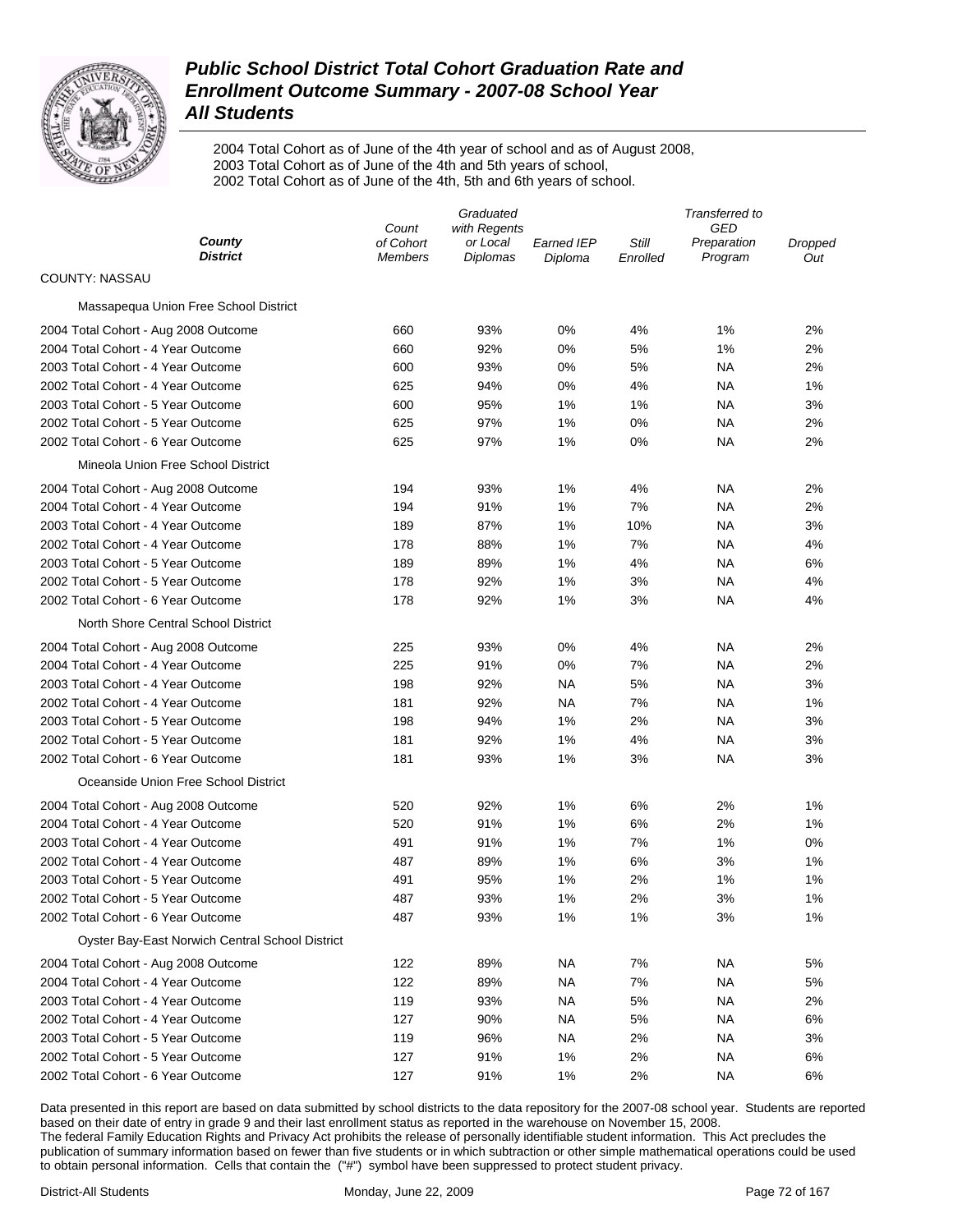

2004 Total Cohort as of June of the 4th year of school and as of August 2008, 2003 Total Cohort as of June of the 4th and 5th years of school, 2002 Total Cohort as of June of the 4th, 5th and 6th years of school.

| County<br>of Cohort<br>Still<br>or Local<br><b>Earned IEP</b><br>Preparation<br>Dropped<br><b>District</b><br>Diplomas<br>Program<br>Members<br>Diploma<br>Enrolled<br>Out<br>COUNTY: NASSAU<br>Plainedge Union Free School District<br>93%<br>0%<br>0%<br>2004 Total Cohort - Aug 2008 Outcome<br>301<br>6%<br>ΝA<br>2004 Total Cohort - 4 Year Outcome<br>301<br>93%<br>0%<br>6%<br>ΝA<br>0%<br>2003 Total Cohort - 4 Year Outcome<br>276<br>95%<br>ΝA<br>5%<br>NA<br>0%<br>2002 Total Cohort - 4 Year Outcome<br>279<br>93%<br>1%<br>3%<br>NA<br>4%<br>2003 Total Cohort - 5 Year Outcome<br>276<br>97%<br>0%<br>2%<br>NA<br>1%<br>2002 Total Cohort - 5 Year Outcome<br>279<br>93%<br>1%<br>2%<br>NA<br>4% | Graduated |              |  | Transferred to |  |  |
|----------------------------------------------------------------------------------------------------------------------------------------------------------------------------------------------------------------------------------------------------------------------------------------------------------------------------------------------------------------------------------------------------------------------------------------------------------------------------------------------------------------------------------------------------------------------------------------------------------------------------------------------------------------------------------------------------------------|-----------|--------------|--|----------------|--|--|
|                                                                                                                                                                                                                                                                                                                                                                                                                                                                                                                                                                                                                                                                                                                | Count     | with Regents |  | <b>GED</b>     |  |  |
|                                                                                                                                                                                                                                                                                                                                                                                                                                                                                                                                                                                                                                                                                                                |           |              |  |                |  |  |
|                                                                                                                                                                                                                                                                                                                                                                                                                                                                                                                                                                                                                                                                                                                |           |              |  |                |  |  |
|                                                                                                                                                                                                                                                                                                                                                                                                                                                                                                                                                                                                                                                                                                                |           |              |  |                |  |  |
|                                                                                                                                                                                                                                                                                                                                                                                                                                                                                                                                                                                                                                                                                                                |           |              |  |                |  |  |
|                                                                                                                                                                                                                                                                                                                                                                                                                                                                                                                                                                                                                                                                                                                |           |              |  |                |  |  |
|                                                                                                                                                                                                                                                                                                                                                                                                                                                                                                                                                                                                                                                                                                                |           |              |  |                |  |  |
|                                                                                                                                                                                                                                                                                                                                                                                                                                                                                                                                                                                                                                                                                                                |           |              |  |                |  |  |
|                                                                                                                                                                                                                                                                                                                                                                                                                                                                                                                                                                                                                                                                                                                |           |              |  |                |  |  |
|                                                                                                                                                                                                                                                                                                                                                                                                                                                                                                                                                                                                                                                                                                                |           |              |  |                |  |  |
| 279<br>2002 Total Cohort - 6 Year Outcome<br>94%<br>1%<br>2%<br>NA<br>4%                                                                                                                                                                                                                                                                                                                                                                                                                                                                                                                                                                                                                                       |           |              |  |                |  |  |
| Plainview-Old Bethpage Central School District                                                                                                                                                                                                                                                                                                                                                                                                                                                                                                                                                                                                                                                                 |           |              |  |                |  |  |
| 404<br>0%<br>3%<br>2004 Total Cohort - Aug 2008 Outcome<br>96%<br>ΝA<br>0%                                                                                                                                                                                                                                                                                                                                                                                                                                                                                                                                                                                                                                     |           |              |  |                |  |  |
| 2004 Total Cohort - 4 Year Outcome<br>404<br>95%<br>0%<br>4%<br>NA<br>0%                                                                                                                                                                                                                                                                                                                                                                                                                                                                                                                                                                                                                                       |           |              |  |                |  |  |
| 2003 Total Cohort - 4 Year Outcome<br>392<br>95%<br>ΝA<br>5%<br>NA<br>0%                                                                                                                                                                                                                                                                                                                                                                                                                                                                                                                                                                                                                                       |           |              |  |                |  |  |
| 2002 Total Cohort - 4 Year Outcome<br>418<br>93%<br>0%<br>5%<br>0%<br>1%                                                                                                                                                                                                                                                                                                                                                                                                                                                                                                                                                                                                                                       |           |              |  |                |  |  |
| 97%<br>2003 Total Cohort - 5 Year Outcome<br>392<br>1%<br>2%<br>NA<br>0%                                                                                                                                                                                                                                                                                                                                                                                                                                                                                                                                                                                                                                       |           |              |  |                |  |  |
| 2002 Total Cohort - 5 Year Outcome<br>418<br>98%<br>0%<br>NA<br>0%<br>2%                                                                                                                                                                                                                                                                                                                                                                                                                                                                                                                                                                                                                                       |           |              |  |                |  |  |
| 2002 Total Cohort - 6 Year Outcome<br>418<br>98%<br>0%<br>NA<br>0%<br>2%                                                                                                                                                                                                                                                                                                                                                                                                                                                                                                                                                                                                                                       |           |              |  |                |  |  |
| Port Washington Union Free School District                                                                                                                                                                                                                                                                                                                                                                                                                                                                                                                                                                                                                                                                     |           |              |  |                |  |  |
| 3%<br>1%<br>2004 Total Cohort - Aug 2008 Outcome<br>379<br>96%<br>0%<br>ΝA                                                                                                                                                                                                                                                                                                                                                                                                                                                                                                                                                                                                                                     |           |              |  |                |  |  |
| 2004 Total Cohort - 4 Year Outcome<br>379<br>96%<br>0%<br>3%<br>NA<br>1%                                                                                                                                                                                                                                                                                                                                                                                                                                                                                                                                                                                                                                       |           |              |  |                |  |  |
| 2003 Total Cohort - 4 Year Outcome<br>354<br>96%<br>ΝA<br>3%<br>NA<br>0%                                                                                                                                                                                                                                                                                                                                                                                                                                                                                                                                                                                                                                       |           |              |  |                |  |  |
| 2002 Total Cohort - 4 Year Outcome<br>362<br>90%<br>1%<br>7%<br>NA<br>2%                                                                                                                                                                                                                                                                                                                                                                                                                                                                                                                                                                                                                                       |           |              |  |                |  |  |
| 2003 Total Cohort - 5 Year Outcome<br>354<br>98%<br>1%<br>ΝA<br>0%<br>1%                                                                                                                                                                                                                                                                                                                                                                                                                                                                                                                                                                                                                                       |           |              |  |                |  |  |
| 2002 Total Cohort - 5 Year Outcome<br>362<br>94%<br>2%<br>1%<br>NA<br>3%                                                                                                                                                                                                                                                                                                                                                                                                                                                                                                                                                                                                                                       |           |              |  |                |  |  |
| 2002 Total Cohort - 6 Year Outcome<br>362<br>94%<br>2%<br>1%<br>ΝA<br>3%                                                                                                                                                                                                                                                                                                                                                                                                                                                                                                                                                                                                                                       |           |              |  |                |  |  |
| Rockville Centre Union Free School District                                                                                                                                                                                                                                                                                                                                                                                                                                                                                                                                                                                                                                                                    |           |              |  |                |  |  |
| 297<br>97%<br>NA<br>3%<br>NA<br>0%<br>2004 Total Cohort - Aug 2008 Outcome                                                                                                                                                                                                                                                                                                                                                                                                                                                                                                                                                                                                                                     |           |              |  |                |  |  |
| 2004 Total Cohort - 4 Year Outcome<br>297<br>97%<br><b>NA</b><br>3%<br>ΝA<br>0%                                                                                                                                                                                                                                                                                                                                                                                                                                                                                                                                                                                                                                |           |              |  |                |  |  |
| 2003 Total Cohort - 4 Year Outcome<br>313<br>97%<br>1%<br>2%<br>NA<br>1%                                                                                                                                                                                                                                                                                                                                                                                                                                                                                                                                                                                                                                       |           |              |  |                |  |  |
| 2002 Total Cohort - 4 Year Outcome<br>296<br>96%<br><b>NA</b><br>4%<br>ΝA<br>NA                                                                                                                                                                                                                                                                                                                                                                                                                                                                                                                                                                                                                                |           |              |  |                |  |  |
| 2003 Total Cohort - 5 Year Outcome<br>313<br>97%<br>1%<br>1%<br>ΝA<br>1%                                                                                                                                                                                                                                                                                                                                                                                                                                                                                                                                                                                                                                       |           |              |  |                |  |  |
| 296<br>99%<br>0%<br>1%<br>2002 Total Cohort - 5 Year Outcome<br>ΝA<br>ΝA                                                                                                                                                                                                                                                                                                                                                                                                                                                                                                                                                                                                                                       |           |              |  |                |  |  |
| 2002 Total Cohort - 6 Year Outcome<br>99%<br>0%<br>0%<br><b>NA</b><br>296<br>NA                                                                                                                                                                                                                                                                                                                                                                                                                                                                                                                                                                                                                                |           |              |  |                |  |  |
| Roosevelt Union Free School District                                                                                                                                                                                                                                                                                                                                                                                                                                                                                                                                                                                                                                                                           |           |              |  |                |  |  |
| 61%<br>2004 Total Cohort - Aug 2008 Outcome<br>207<br>1%<br>17%<br>NA<br>21%                                                                                                                                                                                                                                                                                                                                                                                                                                                                                                                                                                                                                                   |           |              |  |                |  |  |
| 207<br>61%<br>1%<br>17%<br>21%<br>2004 Total Cohort - 4 Year Outcome<br>ΝA                                                                                                                                                                                                                                                                                                                                                                                                                                                                                                                                                                                                                                     |           |              |  |                |  |  |
| 212<br>62%<br>2%<br>25%<br>11%<br>2003 Total Cohort - 4 Year Outcome<br>ΝA                                                                                                                                                                                                                                                                                                                                                                                                                                                                                                                                                                                                                                     |           |              |  |                |  |  |
| 210<br>7%<br>17%<br>18%<br>2002 Total Cohort - 4 Year Outcome<br>59%<br>ΝA                                                                                                                                                                                                                                                                                                                                                                                                                                                                                                                                                                                                                                     |           |              |  |                |  |  |
| 212<br>65%<br>4%<br>14%<br>17%<br>2003 Total Cohort - 5 Year Outcome<br>ΝA                                                                                                                                                                                                                                                                                                                                                                                                                                                                                                                                                                                                                                     |           |              |  |                |  |  |
| 2002 Total Cohort - 5 Year Outcome<br>210<br>60%<br>7%<br>15%<br>18%<br>ΝA                                                                                                                                                                                                                                                                                                                                                                                                                                                                                                                                                                                                                                     |           |              |  |                |  |  |
| 2002 Total Cohort - 6 Year Outcome<br>210<br>7%<br>18%<br>60%<br>15%<br>NA                                                                                                                                                                                                                                                                                                                                                                                                                                                                                                                                                                                                                                     |           |              |  |                |  |  |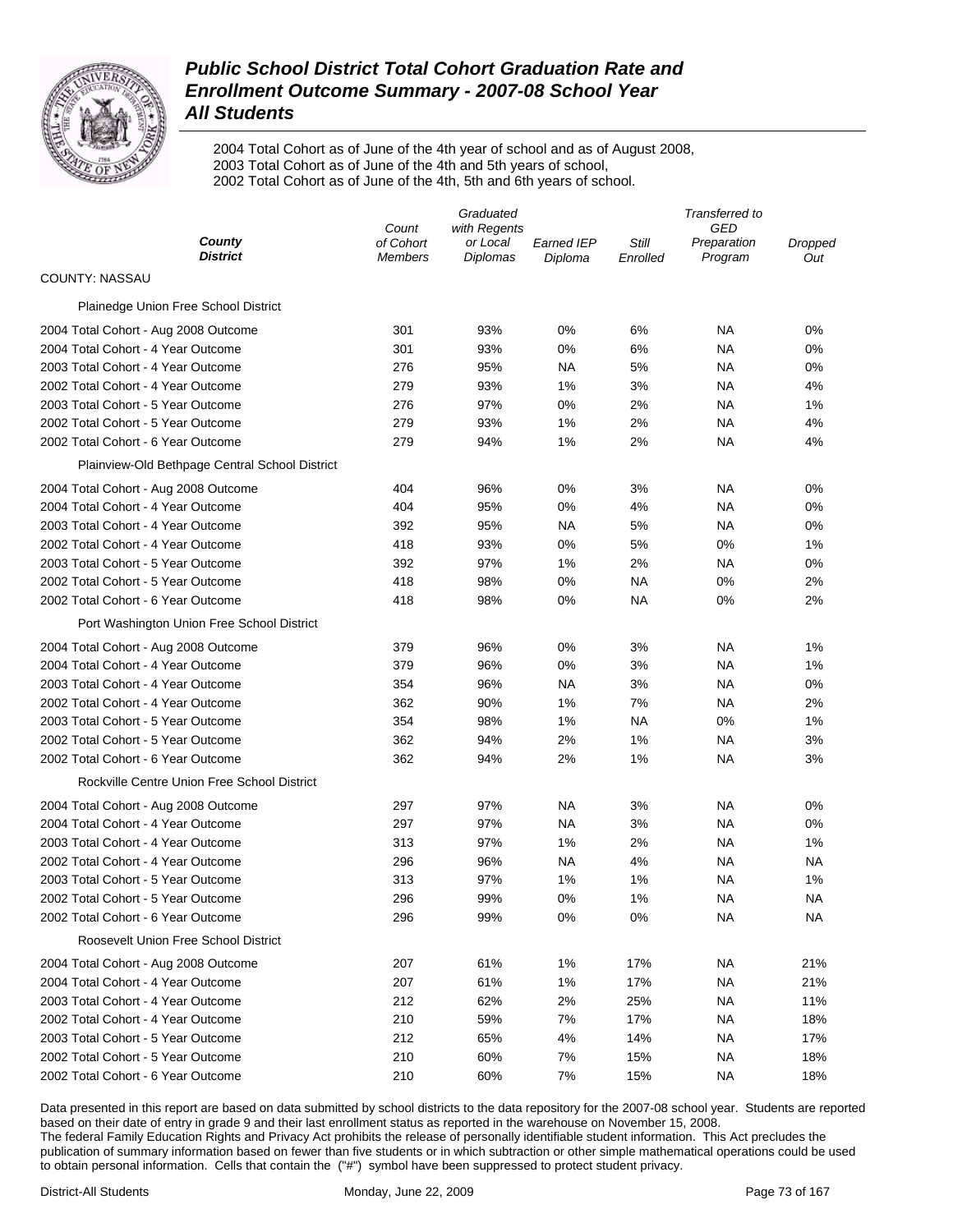

2004 Total Cohort as of June of the 4th year of school and as of August 2008, 2003 Total Cohort as of June of the 4th and 5th years of school, 2002 Total Cohort as of June of the 4th, 5th and 6th years of school.

|                                        | Graduated                   |                             |                       |                   | Transferred to         |                |  |
|----------------------------------------|-----------------------------|-----------------------------|-----------------------|-------------------|------------------------|----------------|--|
|                                        | Count                       | with Regents                |                       |                   | GED                    |                |  |
| County<br><b>District</b>              | of Cohort<br><b>Members</b> | or Local<br><b>Diplomas</b> | Earned IEP<br>Diploma | Still<br>Enrolled | Preparation<br>Program | Dropped<br>Out |  |
| COUNTY: NASSAU                         |                             |                             |                       |                   |                        |                |  |
| Roslyn Union Free School District      |                             |                             |                       |                   |                        |                |  |
| 2004 Total Cohort - Aug 2008 Outcome   | 279                         | 95%                         | 0%                    | 3%                | ΝA                     | 1%             |  |
| 2004 Total Cohort - 4 Year Outcome     | 279                         | 95%                         | 0%                    | 3%                | ΝA                     | 1%             |  |
| 2003 Total Cohort - 4 Year Outcome     | 278                         | 95%                         | 1%                    | 3%                | ΝA                     | 2%             |  |
| 2002 Total Cohort - 4 Year Outcome     | 224                         | 97%                         | NA                    | 3%                | ΝA                     | NA             |  |
| 2003 Total Cohort - 5 Year Outcome     | 278                         | 95%                         | 1%                    | 1%                | ΝA                     | 3%             |  |
| 2002 Total Cohort - 5 Year Outcome     | 224                         | 98%                         | <b>NA</b>             | 1%                | ΝA                     | 0%             |  |
| 2002 Total Cohort - 6 Year Outcome     | 224                         | 98%                         | NA                    | 1%                | ΝA                     | 0%             |  |
| Seaford Union Free School District     |                             |                             |                       |                   |                        |                |  |
| 2004 Total Cohort - Aug 2008 Outcome   | 227                         | 95%                         | NA                    | 3%                | ΝA                     | 2%             |  |
| 2004 Total Cohort - 4 Year Outcome     | 227                         | 93%                         | NA                    | 5%                | ΝA                     | 2%             |  |
| 2003 Total Cohort - 4 Year Outcome     | 204                         | 92%                         | 0%                    | 4%                | ΝA                     | 3%             |  |
| 2002 Total Cohort - 4 Year Outcome     | 208                         | 88%                         | 0%                    | 7%                | ΝA                     | 5%             |  |
| 2003 Total Cohort - 5 Year Outcome     | 204                         | 95%                         | 0%                    | 1%                | ΝA                     | 3%             |  |
| 2002 Total Cohort - 5 Year Outcome     | 208                         | 89%                         | 0%                    | 5%                | ΝA                     | 5%             |  |
| 2002 Total Cohort - 6 Year Outcome     | 208                         | 92%                         | 0%                    | 2%                | ΝA                     | 5%             |  |
| Sewanhaka Central High School District |                             |                             |                       |                   |                        |                |  |
| 2004 Total Cohort - Aug 2008 Outcome   | 1438                        | 93%                         | 1%                    | 3%                | 1%                     | 2%             |  |
| 2004 Total Cohort - 4 Year Outcome     | 1438                        | 93%                         | 1%                    | 4%                | 1%                     | 2%             |  |
| 2003 Total Cohort - 4 Year Outcome     | 1431                        | 91%                         | 0%                    | 5%                | 0%                     | 4%             |  |
| 2002 Total Cohort - 4 Year Outcome     | 1353                        | 92%                         | 0%                    | 4%                | ΝA                     | 4%             |  |
| 2003 Total Cohort - 5 Year Outcome     | 1431                        | 92%                         | 1%                    | 2%                | 0%                     | 4%             |  |
| 2002 Total Cohort - 5 Year Outcome     | 1353                        | 94%                         | 0%                    | 2%                | ΝA                     | 4%             |  |
| 2002 Total Cohort - 6 Year Outcome     | 1353                        | 94%                         | 0%                    | 2%                | NA                     | 4%             |  |
| Syosset Central School District        |                             |                             |                       |                   |                        |                |  |
| 2004 Total Cohort - Aug 2008 Outcome   | 592                         | 98%                         | 0%                    | 1%                | 0%                     | 1%             |  |
| 2004 Total Cohort - 4 Year Outcome     | 592                         | 97%                         | 0%                    | 2%                | 0%                     | 1%             |  |
| 2003 Total Cohort - 4 Year Outcome     | 515                         | 97%                         | <b>NA</b>             | 2%                | <b>NA</b>              | 1%             |  |
| 2002 Total Cohort - 4 Year Outcome     | 540                         | 97%                         | <b>NA</b>             | 2%                | NA                     | 1%             |  |
| 2003 Total Cohort - 5 Year Outcome     | 515                         | 98%                         | 0%                    | 1%                | NA                     | 1%             |  |
| 2002 Total Cohort - 5 Year Outcome     | 540                         | 97%                         | 0%                    | 2%                | NA                     | 1%             |  |
| 2002 Total Cohort - 6 Year Outcome     | 540                         | 97%                         | 0%                    | 2%                | ΝA                     | 1%             |  |
| Uniondale Union Free School District   |                             |                             |                       |                   |                        |                |  |
| 2004 Total Cohort - Aug 2008 Outcome   | 480                         | 79%                         | 2%                    | 13%               | 0%                     | 6%             |  |
| 2004 Total Cohort - 4 Year Outcome     | 480                         | 72%                         | 2%                    | 20%               | 0%                     | 6%             |  |
| 2003 Total Cohort - 4 Year Outcome     | 462                         | 73%                         | 3%                    | 17%               | 0%                     | 6%             |  |
| 2002 Total Cohort - 4 Year Outcome     | 477                         | 69%                         | 3%                    | 19%               | 2%                     | 7%             |  |
| 2003 Total Cohort - 5 Year Outcome     | 462                         | 84%                         | 4%                    | 5%                | 0%                     | 7%             |  |
| 2002 Total Cohort - 5 Year Outcome     | 477                         | 76%                         | 4%                    | 10%               | 2%                     | 8%             |  |
| 2002 Total Cohort - 6 Year Outcome     | 477                         | 78%                         | 4%                    | 7%                | 2%                     | 9%             |  |
|                                        |                             |                             |                       |                   |                        |                |  |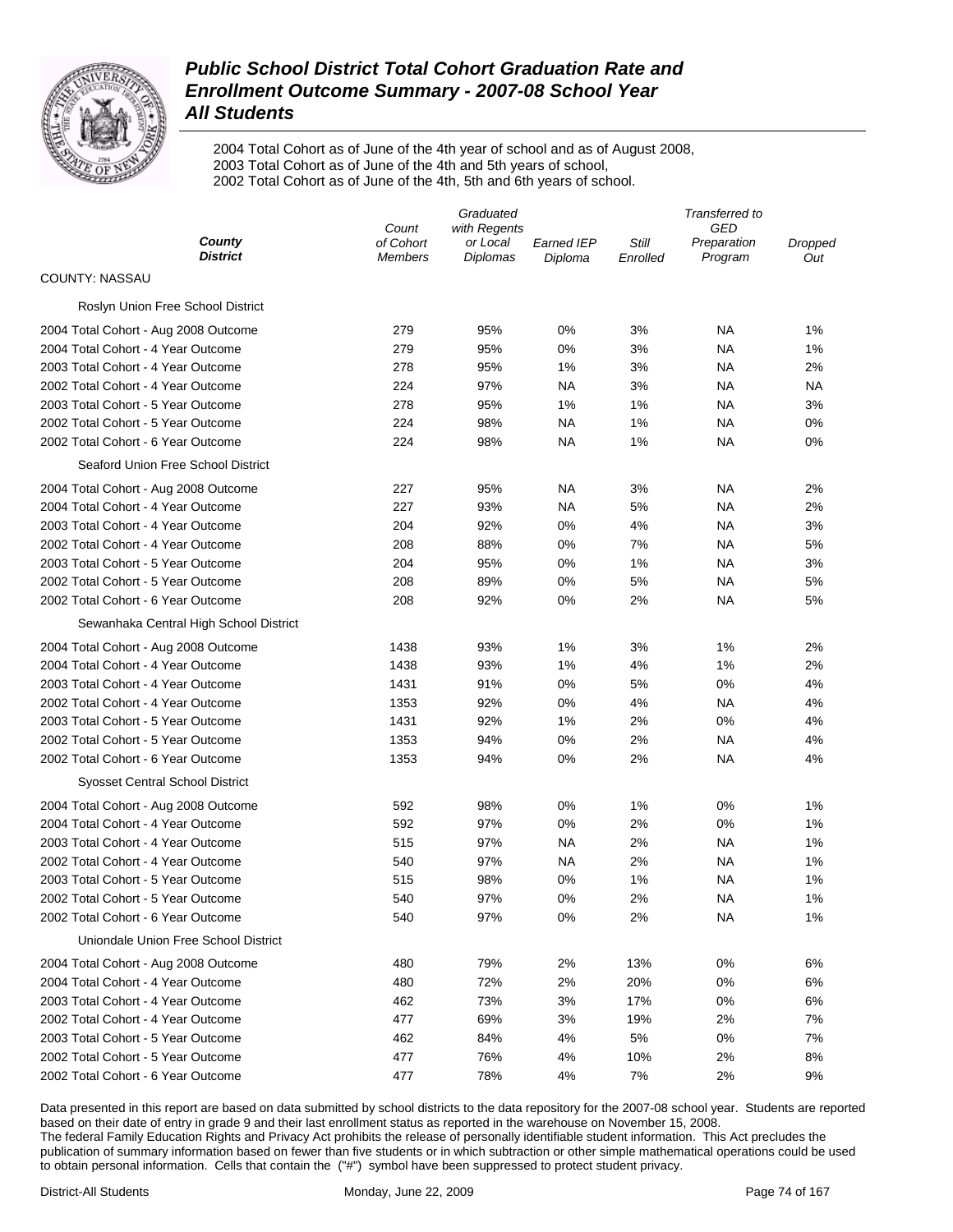

2004 Total Cohort as of June of the 4th year of school and as of August 2008, 2003 Total Cohort as of June of the 4th and 5th years of school, 2002 Total Cohort as of June of the 4th, 5th and 6th years of school.

|                                            | Count                       | Graduated<br>with Regents |                              |                          | Transferred to<br>GED  |                |
|--------------------------------------------|-----------------------------|---------------------------|------------------------------|--------------------------|------------------------|----------------|
| County<br><b>District</b>                  | of Cohort<br><b>Members</b> | or Local<br>Diplomas      | <b>Earned IEP</b><br>Diploma | <b>Still</b><br>Enrolled | Preparation<br>Program | Dropped<br>Out |
| <b>COUNTY: NASSAU</b>                      |                             |                           |                              |                          |                        |                |
| Valley Stream Central High School District |                             |                           |                              |                          |                        |                |
| 2004 Total Cohort - Aug 2008 Outcome       | 804                         | 94%                       | 1%                           | 3%                       | 0%                     | 1%             |
| 2004 Total Cohort - 4 Year Outcome         | 804                         | 92%                       | 1%                           | 6%                       | 0%                     | 1%             |
| 2003 Total Cohort - 4 Year Outcome         | 758                         | 90%                       | 1%                           | 6%                       | 0%                     | 2%             |
| 2002 Total Cohort - 4 Year Outcome         | 709                         | 91%                       | <b>NA</b>                    | 6%                       | <b>NA</b>              | 3%             |
| 2003 Total Cohort - 5 Year Outcome         | 758                         | 96%                       | 1%                           | 1%                       | 0%                     | 2%             |
| 2002 Total Cohort - 5 Year Outcome         | 709                         | 94%                       | 1%                           | 1%                       | 0%                     | 4%             |
| 2002 Total Cohort - 6 Year Outcome         | 709                         | 95%                       | 1%                           | ΝA                       | 0%                     | 4%             |
| Wantagh Union Free School District         |                             |                           |                              |                          |                        |                |
| 2004 Total Cohort - Aug 2008 Outcome       | 267                         | 99%                       | <b>NA</b>                    | 1%                       | ΝA                     | 1%             |
| 2004 Total Cohort - 4 Year Outcome         | 267                         | 97%                       | <b>NA</b>                    | 3%                       | NA                     | 1%             |
| 2003 Total Cohort - 4 Year Outcome         | 248                         | 98%                       | 0%                           | 2%                       | NA                     | 0%             |
| 2002 Total Cohort - 4 Year Outcome         | 245                         | 95%                       | 0%                           | 3%                       | 0%                     | 2%             |
| 2003 Total Cohort - 5 Year Outcome         | 248                         | 99%                       | 1%                           | ΝA                       | <b>NA</b>              | 0%             |
| 2002 Total Cohort - 5 Year Outcome         | 245                         | 95%                       | 0%                           | 2%                       | 0%                     | 2%             |
| 2002 Total Cohort - 6 Year Outcome         | 245                         | 95%                       | 0%                           | 2%                       | 0%                     | 2%             |
| West Hempstead Union Free School District  |                             |                           |                              |                          |                        |                |
| 2004 Total Cohort - Aug 2008 Outcome       | 247                         | 94%                       | 1%                           | 4%                       | <b>NA</b>              | 2%             |
| 2004 Total Cohort - 4 Year Outcome         | 247                         | 91%                       | 1%                           | 6%                       | <b>NA</b>              | 2%             |
| 2003 Total Cohort - 4 Year Outcome         | 230                         | 87%                       | 2%                           | 10%                      | NA                     | 2%             |
| 2002 Total Cohort - 4 Year Outcome         | 211                         | 89%                       | 0%                           | 7%                       | NA                     | 3%             |
| 2003 Total Cohort - 5 Year Outcome         | 230                         | 93%                       | 2%                           | 3%                       | NA                     | 3%             |
| 2002 Total Cohort - 5 Year Outcome         | 211                         | 92%                       | 3%                           | 1%                       | NA                     | 3%             |
| 2002 Total Cohort - 6 Year Outcome         | 211                         | 93%                       | 3%                           | 0%                       | <b>NA</b>              | 3%             |
| Westbury Union Free School District        |                             |                           |                              |                          |                        |                |
| 2004 Total Cohort - Aug 2008 Outcome       | 284                         | 73%                       | 0%                           | 20%                      | 1%                     | 6%             |
| 2004 Total Cohort - 4 Year Outcome         | 284                         | 66%                       | 0%                           | 27%                      | 1%                     | 6%             |
| 2003 Total Cohort - 4 Year Outcome         | 283                         | 75%                       | <b>NA</b>                    | 17%                      | NA                     | 8%             |
| 2002 Total Cohort - 4 Year Outcome         | 277                         | 79%                       | 0%                           | 9%                       | NA                     | 12%            |
| 2003 Total Cohort - 5 Year Outcome         | 283                         | 81%                       | 1%                           | 9%                       | NA                     | 10%            |
| 2002 Total Cohort - 5 Year Outcome         | 277                         | 79%                       | 0%                           | 9%                       | <b>NA</b>              | 12%            |
| 2002 Total Cohort - 6 Year Outcome         | 277                         | 79%                       | 0%                           | 9%                       | <b>NA</b>              | 12%            |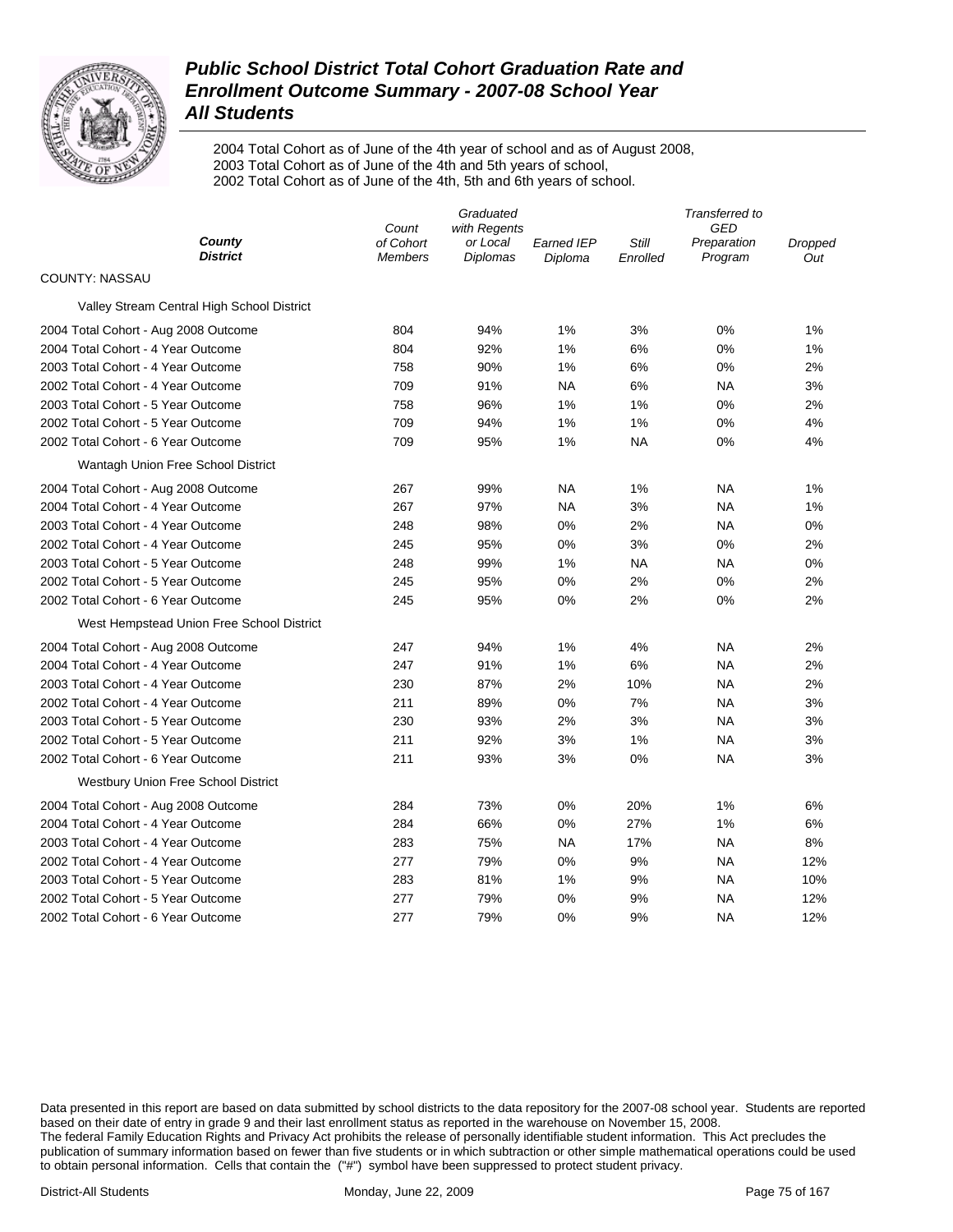

2004 Total Cohort as of June of the 4th year of school and as of August 2008, 2003 Total Cohort as of June of the 4th and 5th years of school, 2002 Total Cohort as of June of the 4th, 5th and 6th years of school.

|                                      | Count                       | Graduated<br>with Regents |                              |                   | Transferred to<br>GED  |                |
|--------------------------------------|-----------------------------|---------------------------|------------------------------|-------------------|------------------------|----------------|
| County<br><b>District</b>            | of Cohort<br><b>Members</b> | or Local<br>Diplomas      | <b>Earned IEP</b><br>Diploma | Still<br>Enrolled | Preparation<br>Program | Dropped<br>Out |
| COUNTY: NYC CENTRAL OFFICE           |                             |                           |                              |                   |                        |                |
| N Y C Alternative Hs District        |                             |                           |                              |                   |                        |                |
| 2004 Total Cohort - Aug 2008 Outcome | 231                         | 29%                       | 1%                           | 29%               | NA.                    | 41%            |
| 2004 Total Cohort - 4 Year Outcome   | 231                         | 29%                       | 1%                           | 29%               | NA                     | 41%            |
| 2003 Total Cohort - 4 Year Outcome   | 1404                        | 39%                       | 2%                           | 11%               | 0%                     | 48%            |
| 2002 Total Cohort - 4 Year Outcome   | 3942                        | 12%                       | 1%                           | 35%               | 0%                     | 52%            |
| 2003 Total Cohort - 5 Year Outcome   | 1404                        | 39%                       | 2%                           | 11%               | 0%                     | 48%            |
| 2002 Total Cohort - 5 Year Outcome   | 3942                        | 30%                       | 1%                           | 7%                | 0%                     | 63%            |
| 2002 Total Cohort - 6 Year Outcome   | 3942                        | 30%                       | 1%                           | 7%                | 0%                     | 63%            |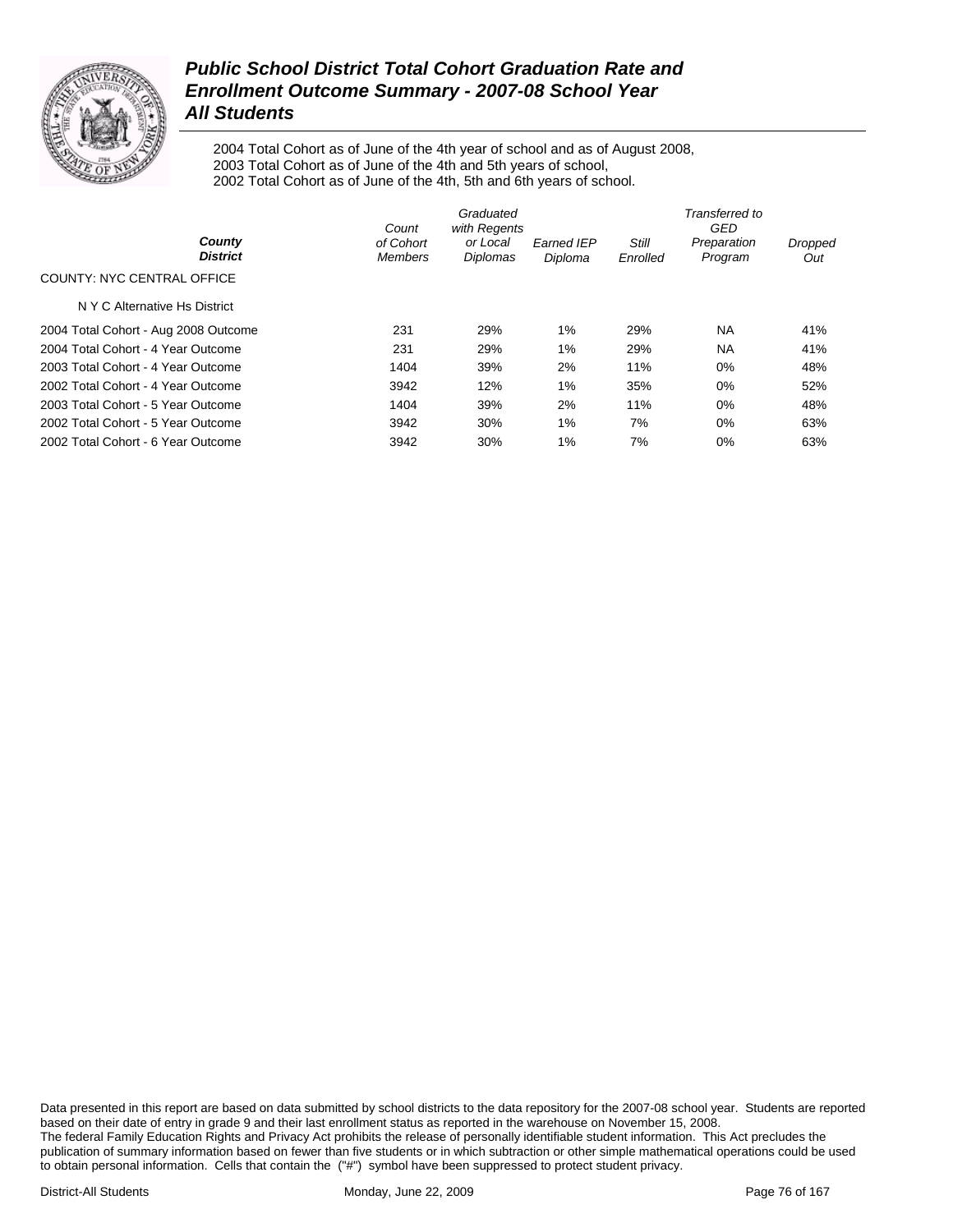

2004 Total Cohort as of June of the 4th year of school and as of August 2008, 2003 Total Cohort as of June of the 4th and 5th years of school, 2002 Total Cohort as of June of the 4th, 5th and 6th years of school.

|                                      |                             | Graduated            |                              |                   | Transferred to         |                |
|--------------------------------------|-----------------------------|----------------------|------------------------------|-------------------|------------------------|----------------|
|                                      | Count                       | with Regents         |                              |                   | GED                    |                |
| County<br><b>District</b>            | of Cohort<br><b>Members</b> | or Local<br>Diplomas | <b>Earned IEP</b><br>Diploma | Still<br>Enrolled | Preparation<br>Program | Dropped<br>Out |
| COUNTY: MANHATTAN                    |                             |                      |                              |                   |                        |                |
| New York City Geographic District #1 |                             |                      |                              |                   |                        |                |
| 2004 Total Cohort - Aug 2008 Outcome | 756                         | 64%                  | 0%                           | 26%               | 0%                     | 9%             |
| 2004 Total Cohort - 4 Year Outcome   | 756                         | 62%                  | 0%                           | 28%               | 0%                     | 9%             |
| 2003 Total Cohort - 4 Year Outcome   | 603                         | 54%                  | 1%                           | 35%               | 0%                     | 10%            |
| 2002 Total Cohort - 4 Year Outcome   | 381                         | 56%                  | 1%                           | 34%               | 2%                     | 7%             |
| 2003 Total Cohort - 5 Year Outcome   | 603                         | 69%                  | 3%                           | 13%               | 0%                     | 16%            |
| 2002 Total Cohort - 5 Year Outcome   | 381                         | 65%                  | 3%                           | 19%               | 2%                     | 11%            |
| 2002 Total Cohort - 6 Year Outcome   | 381                         | 72%                  | 3%                           | 7%                | 2%                     | 17%            |
| New York City Geographic District #2 |                             |                      |                              |                   |                        |                |
| 2004 Total Cohort - Aug 2008 Outcome | 8791                        | 63%                  | 1%                           | 24%               | 0%                     | 12%            |
| 2004 Total Cohort - 4 Year Outcome   | 8791                        | 58%                  | 1%                           | 29%               | 0%                     | 12%            |
| 2003 Total Cohort - 4 Year Outcome   | 8187                        | 55%                  | 1%                           | 31%               | 1%                     | 13%            |
| 2002 Total Cohort - 4 Year Outcome   | 8678                        | 58%                  | 1%                           | 25%               | 1%                     | 14%            |
| 2003 Total Cohort - 5 Year Outcome   | 8187                        | 66%                  | 2%                           | 12%               | 1%                     | 18%            |
| 2002 Total Cohort - 5 Year Outcome   | 8678                        | 66%                  | 2%                           | 12%               | 1%                     | 19%            |
| 2002 Total Cohort - 6 Year Outcome   | 8678                        | 70%                  | 2%                           | 6%                | 1%                     | 21%            |
| New York City Geographic District #3 |                             |                      |                              |                   |                        |                |
| 2004 Total Cohort - Aug 2008 Outcome | 2383                        | 66%                  | 1%                           | 22%               | 1%                     | 11%            |
| 2004 Total Cohort - 4 Year Outcome   | 2383                        | 63%                  | 1%                           | 25%               | 1%                     | 11%            |
| 2003 Total Cohort - 4 Year Outcome   | 2170                        | 59%                  | 1%                           | 28%               | 1%                     | 11%            |
| 2002 Total Cohort - 4 Year Outcome   | 1831                        | 66%                  | 1%                           | 23%               | 1%                     | 9%             |
| 2003 Total Cohort - 5 Year Outcome   | 2170                        | 66%                  | 2%                           | 12%               | 1%                     | 18%            |
| 2002 Total Cohort - 5 Year Outcome   | 1831                        | 73%                  | 1%                           | 11%               | 1%                     | 14%            |
| 2002 Total Cohort - 6 Year Outcome   | 1831                        | 75%                  | 1%                           | 6%                | 1%                     | 16%            |
| New York City Geographic District #4 |                             |                      |                              |                   |                        |                |
| 2004 Total Cohort - Aug 2008 Outcome | 766                         | 67%                  | 3%                           | 18%               | 0%                     | 11%            |
| 2004 Total Cohort - 4 Year Outcome   | 766                         | 64%                  | 3%                           | 22%               | 0%                     | 11%            |
| 2003 Total Cohort - 4 Year Outcome   | 749                         | 64%                  | 1%                           | 24%               | 0%                     | 10%            |
| 2002 Total Cohort - 4 Year Outcome   | 871                         | 63%                  | 1%                           | 23%               | 1%                     | 12%            |
| 2003 Total Cohort - 5 Year Outcome   | 749                         | 73%                  | 4%                           | 7%                | 1%                     | 15%            |
| 2002 Total Cohort - 5 Year Outcome   | 871                         | 72%                  | 3%                           | 8%                | 1%                     | 16%            |
| 2002 Total Cohort - 6 Year Outcome   | 871                         | 74%                  | 3%                           | 4%                | 1%                     | 18%            |
| New York City Geographic District #5 |                             |                      |                              |                   |                        |                |
| 2004 Total Cohort - Aug 2008 Outcome | 806                         | 64%                  | 1%                           | 25%               | 0%                     | 10%            |
| 2004 Total Cohort - 4 Year Outcome   | 806                         | 57%                  | 1%                           | 32%               | 0%                     | 10%            |
| 2003 Total Cohort - 4 Year Outcome   | 520                         | 56%                  | 3%                           | 31%               | 1%                     | 10%            |
| 2002 Total Cohort - 4 Year Outcome   | 416                         | 61%                  | 2%                           | 28%               | 2%                     | 7%             |
| 2003 Total Cohort - 5 Year Outcome   | 520                         | 66%                  | 7%                           | 10%               | 1%                     | 15%            |
| 2002 Total Cohort - 5 Year Outcome   | 416                         | 68%                  | 5%                           | 13%               | 2%                     | 12%            |
| 2002 Total Cohort - 6 Year Outcome   | 416                         | 69%                  | 5%                           | 9%                | 2%                     | 13%            |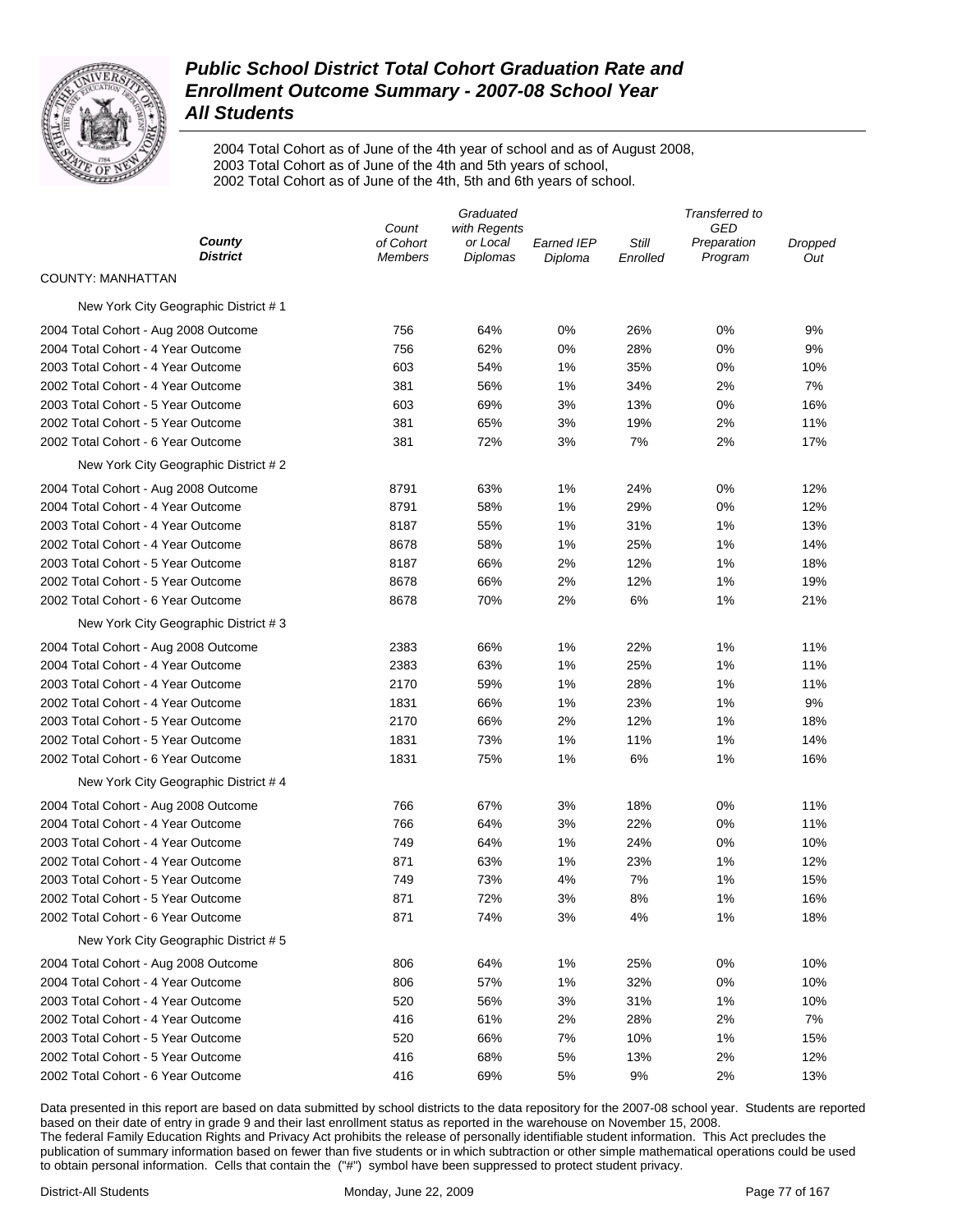

2004 Total Cohort as of June of the 4th year of school and as of August 2008, 2003 Total Cohort as of June of the 4th and 5th years of school, 2002 Total Cohort as of June of the 4th, 5th and 6th years of school.

|                                      | Count                       | Graduated<br>with Regents |                              |                          | Transferred to<br>GED  |                |
|--------------------------------------|-----------------------------|---------------------------|------------------------------|--------------------------|------------------------|----------------|
| County<br><b>District</b>            | of Cohort<br><b>Members</b> | or Local<br>Diplomas      | <b>Earned IEP</b><br>Diploma | <b>Still</b><br>Enrolled | Preparation<br>Program | Dropped<br>Out |
| COUNTY: MANHATTAN                    |                             |                           |                              |                          |                        |                |
| New York City Geographic District #6 |                             |                           |                              |                          |                        |                |
| 2004 Total Cohort - Aug 2008 Outcome | 1099                        | 67%                       | 3%                           | 17%                      | 0%                     | 12%            |
| 2004 Total Cohort - 4 Year Outcome   | 1099                        | 60%                       | 3%                           | 24%                      | $0\%$                  | 12%            |
| 2003 Total Cohort - 4 Year Outcome   | 1247                        | 62%                       | $1\%$                        | 23%                      | $0\%$                  | 14%            |
| 2002 Total Cohort - 4 Year Outcome   | 927                         | 49%                       | 1%                           | 27%                      | 2%                     | 12%            |
| 2003 Total Cohort - 5 Year Outcome   | 1247                        | 72%                       | 3%                           | 7%                       | 0%                     | 17%            |
| 2002 Total Cohort - 5 Year Outcome   | 927                         | 60%                       | 3%                           | 9%                       | 2%                     | 18%            |
| 2002 Total Cohort - 6 Year Outcome   | 927                         | 62%                       | 3%                           | 5%                       | 2%                     | 19%            |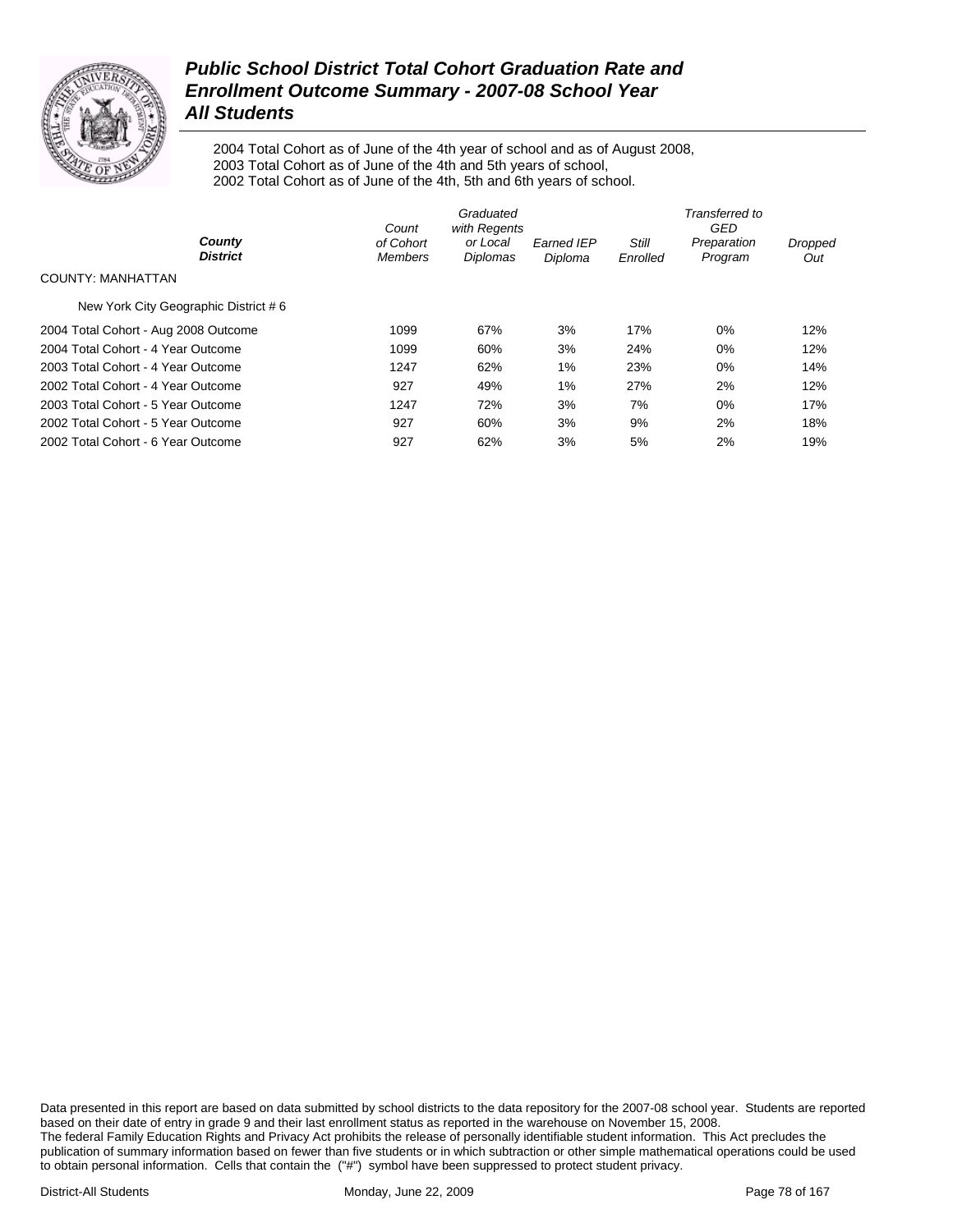

2004 Total Cohort as of June of the 4th year of school and as of August 2008, 2003 Total Cohort as of June of the 4th and 5th years of school, 2002 Total Cohort as of June of the 4th, 5th and 6th years of school.

| County<br>of Cohort<br><b>Earned IEP</b><br>Still<br>or Local<br>Preparation<br><b>District</b><br>Diplomas<br>Program<br><b>Members</b><br>Diploma<br>Enrolled<br>Out<br>COUNTY: BRONX<br>New York City Geographic District #7<br>57%<br>4%<br>24%<br>0%<br>16%<br>2004 Total Cohort - Aug 2008 Outcome<br>1516<br>2004 Total Cohort - 4 Year Outcome<br>1516<br>53%<br>4%<br>27%<br>0%<br>16%<br>27%<br>2003 Total Cohort - 4 Year Outcome<br>1304<br>53%<br>4%<br>1%<br>15%<br>2002 Total Cohort - 4 Year Outcome<br>1188<br>55%<br>5%<br>25%<br>1%<br>14%<br>2003 Total Cohort - 5 Year Outcome<br>1304<br>62%<br>5%<br>10%<br>1%<br>22%<br>2002 Total Cohort - 5 Year Outcome<br>1188<br>62%<br>6%<br>11%<br>1%<br>19% | Graduated |              |  | Transferred to |     |         |  |
|-----------------------------------------------------------------------------------------------------------------------------------------------------------------------------------------------------------------------------------------------------------------------------------------------------------------------------------------------------------------------------------------------------------------------------------------------------------------------------------------------------------------------------------------------------------------------------------------------------------------------------------------------------------------------------------------------------------------------------|-----------|--------------|--|----------------|-----|---------|--|
|                                                                                                                                                                                                                                                                                                                                                                                                                                                                                                                                                                                                                                                                                                                             | Count     | with Regents |  |                | GED | Dropped |  |
|                                                                                                                                                                                                                                                                                                                                                                                                                                                                                                                                                                                                                                                                                                                             |           |              |  |                |     |         |  |
|                                                                                                                                                                                                                                                                                                                                                                                                                                                                                                                                                                                                                                                                                                                             |           |              |  |                |     |         |  |
|                                                                                                                                                                                                                                                                                                                                                                                                                                                                                                                                                                                                                                                                                                                             |           |              |  |                |     |         |  |
|                                                                                                                                                                                                                                                                                                                                                                                                                                                                                                                                                                                                                                                                                                                             |           |              |  |                |     |         |  |
|                                                                                                                                                                                                                                                                                                                                                                                                                                                                                                                                                                                                                                                                                                                             |           |              |  |                |     |         |  |
|                                                                                                                                                                                                                                                                                                                                                                                                                                                                                                                                                                                                                                                                                                                             |           |              |  |                |     |         |  |
|                                                                                                                                                                                                                                                                                                                                                                                                                                                                                                                                                                                                                                                                                                                             |           |              |  |                |     |         |  |
|                                                                                                                                                                                                                                                                                                                                                                                                                                                                                                                                                                                                                                                                                                                             |           |              |  |                |     |         |  |
|                                                                                                                                                                                                                                                                                                                                                                                                                                                                                                                                                                                                                                                                                                                             |           |              |  |                |     |         |  |
| 6%<br>2002 Total Cohort - 6 Year Outcome<br>1188<br>65%<br>7%<br>1%<br>21%                                                                                                                                                                                                                                                                                                                                                                                                                                                                                                                                                                                                                                                  |           |              |  |                |     |         |  |
| New York City Geographic District #8                                                                                                                                                                                                                                                                                                                                                                                                                                                                                                                                                                                                                                                                                        |           |              |  |                |     |         |  |
| 2%<br>0%<br>21%<br>2004 Total Cohort - Aug 2008 Outcome<br>2862<br>46%<br>30%                                                                                                                                                                                                                                                                                                                                                                                                                                                                                                                                                                                                                                               |           |              |  |                |     |         |  |
| 2%<br>21%<br>2004 Total Cohort - 4 Year Outcome<br>2862<br>40%<br>36%<br>0%                                                                                                                                                                                                                                                                                                                                                                                                                                                                                                                                                                                                                                                 |           |              |  |                |     |         |  |
| 2627<br>3%<br>19%<br>2003 Total Cohort - 4 Year Outcome<br>38%<br>38%<br>1%                                                                                                                                                                                                                                                                                                                                                                                                                                                                                                                                                                                                                                                 |           |              |  |                |     |         |  |
| 2%<br>2002 Total Cohort - 4 Year Outcome<br>2235<br>39%<br>2%<br>40%<br>15%                                                                                                                                                                                                                                                                                                                                                                                                                                                                                                                                                                                                                                                 |           |              |  |                |     |         |  |
| 2003 Total Cohort - 5 Year Outcome<br>2627<br>49%<br>5%<br>18%<br>1%<br>26%                                                                                                                                                                                                                                                                                                                                                                                                                                                                                                                                                                                                                                                 |           |              |  |                |     |         |  |
| 3%<br>2%<br>24%<br>2002 Total Cohort - 5 Year Outcome<br>2235<br>54%<br>15%                                                                                                                                                                                                                                                                                                                                                                                                                                                                                                                                                                                                                                                 |           |              |  |                |     |         |  |
| 9%<br>2%<br>27%<br>2002 Total Cohort - 6 Year Outcome<br>2235<br>56%<br>4%                                                                                                                                                                                                                                                                                                                                                                                                                                                                                                                                                                                                                                                  |           |              |  |                |     |         |  |
| New York City Geographic District #9                                                                                                                                                                                                                                                                                                                                                                                                                                                                                                                                                                                                                                                                                        |           |              |  |                |     |         |  |
| 3%<br>25%<br>1%<br>2004 Total Cohort - Aug 2008 Outcome<br>1355<br>62%<br>10%                                                                                                                                                                                                                                                                                                                                                                                                                                                                                                                                                                                                                                               |           |              |  |                |     |         |  |
| 3%<br>27%<br>2004 Total Cohort - 4 Year Outcome<br>1355<br>60%<br>1%<br>10%                                                                                                                                                                                                                                                                                                                                                                                                                                                                                                                                                                                                                                                 |           |              |  |                |     |         |  |
| 2003 Total Cohort - 4 Year Outcome<br>1014<br>48%<br>3%<br>33%<br>1%<br>14%                                                                                                                                                                                                                                                                                                                                                                                                                                                                                                                                                                                                                                                 |           |              |  |                |     |         |  |
| 2002 Total Cohort - 4 Year Outcome<br>909<br>43%<br>4%<br>31%<br>1%<br>20%                                                                                                                                                                                                                                                                                                                                                                                                                                                                                                                                                                                                                                                  |           |              |  |                |     |         |  |
| 2003 Total Cohort - 5 Year Outcome<br>1014<br>58%<br>7%<br>15%<br>1%<br>19%                                                                                                                                                                                                                                                                                                                                                                                                                                                                                                                                                                                                                                                 |           |              |  |                |     |         |  |
| 2002 Total Cohort - 5 Year Outcome<br>909<br>54%<br>7%<br>13%<br>1%<br>24%                                                                                                                                                                                                                                                                                                                                                                                                                                                                                                                                                                                                                                                  |           |              |  |                |     |         |  |
| 2002 Total Cohort - 6 Year Outcome<br>909<br>56%<br>7%<br>9%<br>1%<br>27%                                                                                                                                                                                                                                                                                                                                                                                                                                                                                                                                                                                                                                                   |           |              |  |                |     |         |  |
| New York City Geographic District #10                                                                                                                                                                                                                                                                                                                                                                                                                                                                                                                                                                                                                                                                                       |           |              |  |                |     |         |  |
| 4690<br>62%<br>2%<br>22%<br>1%<br>13%<br>2004 Total Cohort - Aug 2008 Outcome                                                                                                                                                                                                                                                                                                                                                                                                                                                                                                                                                                                                                                               |           |              |  |                |     |         |  |
| 2004 Total Cohort - 4 Year Outcome<br>4690<br>58%<br>2%<br>26%<br>1%<br>13%                                                                                                                                                                                                                                                                                                                                                                                                                                                                                                                                                                                                                                                 |           |              |  |                |     |         |  |
| 2003 Total Cohort - 4 Year Outcome<br>4968<br>52%<br>2%<br>26%<br>1%<br>18%                                                                                                                                                                                                                                                                                                                                                                                                                                                                                                                                                                                                                                                 |           |              |  |                |     |         |  |
| 2002 Total Cohort - 4 Year Outcome<br>4753<br>47%<br>2%<br>30%<br>2%<br>19%                                                                                                                                                                                                                                                                                                                                                                                                                                                                                                                                                                                                                                                 |           |              |  |                |     |         |  |
| 22%<br>2003 Total Cohort - 5 Year Outcome<br>4968<br>61%<br>3%<br>12%<br>1%                                                                                                                                                                                                                                                                                                                                                                                                                                                                                                                                                                                                                                                 |           |              |  |                |     |         |  |
| 4753<br>57%<br>3%<br>13%<br>2%<br>25%<br>2002 Total Cohort - 5 Year Outcome                                                                                                                                                                                                                                                                                                                                                                                                                                                                                                                                                                                                                                                 |           |              |  |                |     |         |  |
| 2002 Total Cohort - 6 Year Outcome<br>60%<br>3%<br>8%<br>2%<br>27%<br>4753                                                                                                                                                                                                                                                                                                                                                                                                                                                                                                                                                                                                                                                  |           |              |  |                |     |         |  |
| New York City Geographic District #11                                                                                                                                                                                                                                                                                                                                                                                                                                                                                                                                                                                                                                                                                       |           |              |  |                |     |         |  |
| 61%<br>3%<br>22%<br>0%<br>13%<br>2004 Total Cohort - Aug 2008 Outcome<br>2669                                                                                                                                                                                                                                                                                                                                                                                                                                                                                                                                                                                                                                               |           |              |  |                |     |         |  |
| 2669<br>58%<br>3%<br>25%<br>0%<br>13%<br>2004 Total Cohort - 4 Year Outcome                                                                                                                                                                                                                                                                                                                                                                                                                                                                                                                                                                                                                                                 |           |              |  |                |     |         |  |
| 2493<br>50%<br>2%<br>28%<br>18%<br>2003 Total Cohort - 4 Year Outcome<br>1%                                                                                                                                                                                                                                                                                                                                                                                                                                                                                                                                                                                                                                                 |           |              |  |                |     |         |  |
| 2057<br>45%<br>2%<br>35%<br>2%<br>17%<br>2002 Total Cohort - 4 Year Outcome                                                                                                                                                                                                                                                                                                                                                                                                                                                                                                                                                                                                                                                 |           |              |  |                |     |         |  |
| 2493<br>59%<br>5%<br>13%<br>2%<br>22%<br>2003 Total Cohort - 5 Year Outcome                                                                                                                                                                                                                                                                                                                                                                                                                                                                                                                                                                                                                                                 |           |              |  |                |     |         |  |
| 2002 Total Cohort - 5 Year Outcome<br>2057<br>54%<br>4%<br>12%<br>2%<br>27%                                                                                                                                                                                                                                                                                                                                                                                                                                                                                                                                                                                                                                                 |           |              |  |                |     |         |  |
| 2002 Total Cohort - 6 Year Outcome<br>2057<br>58%<br>4%<br>7%<br>2%<br>28%                                                                                                                                                                                                                                                                                                                                                                                                                                                                                                                                                                                                                                                  |           |              |  |                |     |         |  |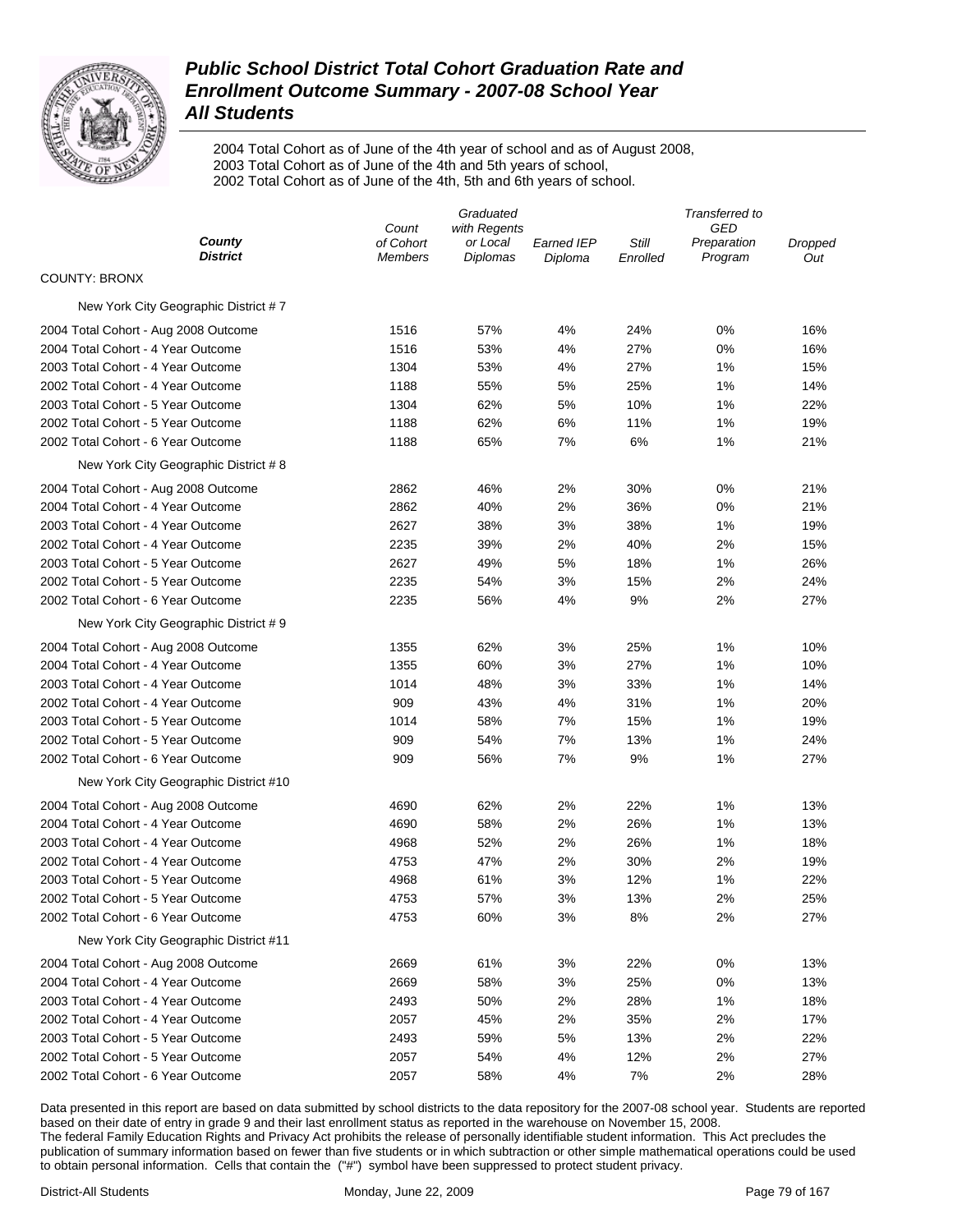

2004 Total Cohort as of June of the 4th year of school and as of August 2008, 2003 Total Cohort as of June of the 4th and 5th years of school, 2002 Total Cohort as of June of the 4th, 5th and 6th years of school.

|                                       | Count                       | Graduated<br>with Regents |                              |                          | Transferred to<br>GED  |                |
|---------------------------------------|-----------------------------|---------------------------|------------------------------|--------------------------|------------------------|----------------|
| County<br><b>District</b>             | of Cohort<br><b>Members</b> | or Local<br>Diplomas      | <b>Earned IEP</b><br>Diploma | <b>Still</b><br>Enrolled | Preparation<br>Program | Dropped<br>Out |
| <b>COUNTY: BRONX</b>                  |                             |                           |                              |                          |                        |                |
| New York City Geographic District #12 |                             |                           |                              |                          |                        |                |
| 2004 Total Cohort - Aug 2008 Outcome  | 943                         | 48%                       | 3%                           | 33%                      | 0%                     | 15%            |
| 2004 Total Cohort - 4 Year Outcome    | 943                         | 43%                       | 3%                           | 38%                      | 0%                     | 15%            |
| 2003 Total Cohort - 4 Year Outcome    | 914                         | 39%                       | 2%                           | 42%                      | 1%                     | 15%            |
| 2002 Total Cohort - 4 Year Outcome    | 652                         | 36%                       | 4%                           | 42%                      | 2%                     | 17%            |
| 2003 Total Cohort - 5 Year Outcome    | 914                         | 51%                       | 5%                           | 20%                      | 2%                     | 22%            |
| 2002 Total Cohort - 5 Year Outcome    | 652                         | 49%                       | 6%                           | 22%                      | 2%                     | 21%            |
| 2002 Total Cohort - 6 Year Outcome    | 652                         | 53%                       | 7%                           | 14%                      | 2%                     | 24%            |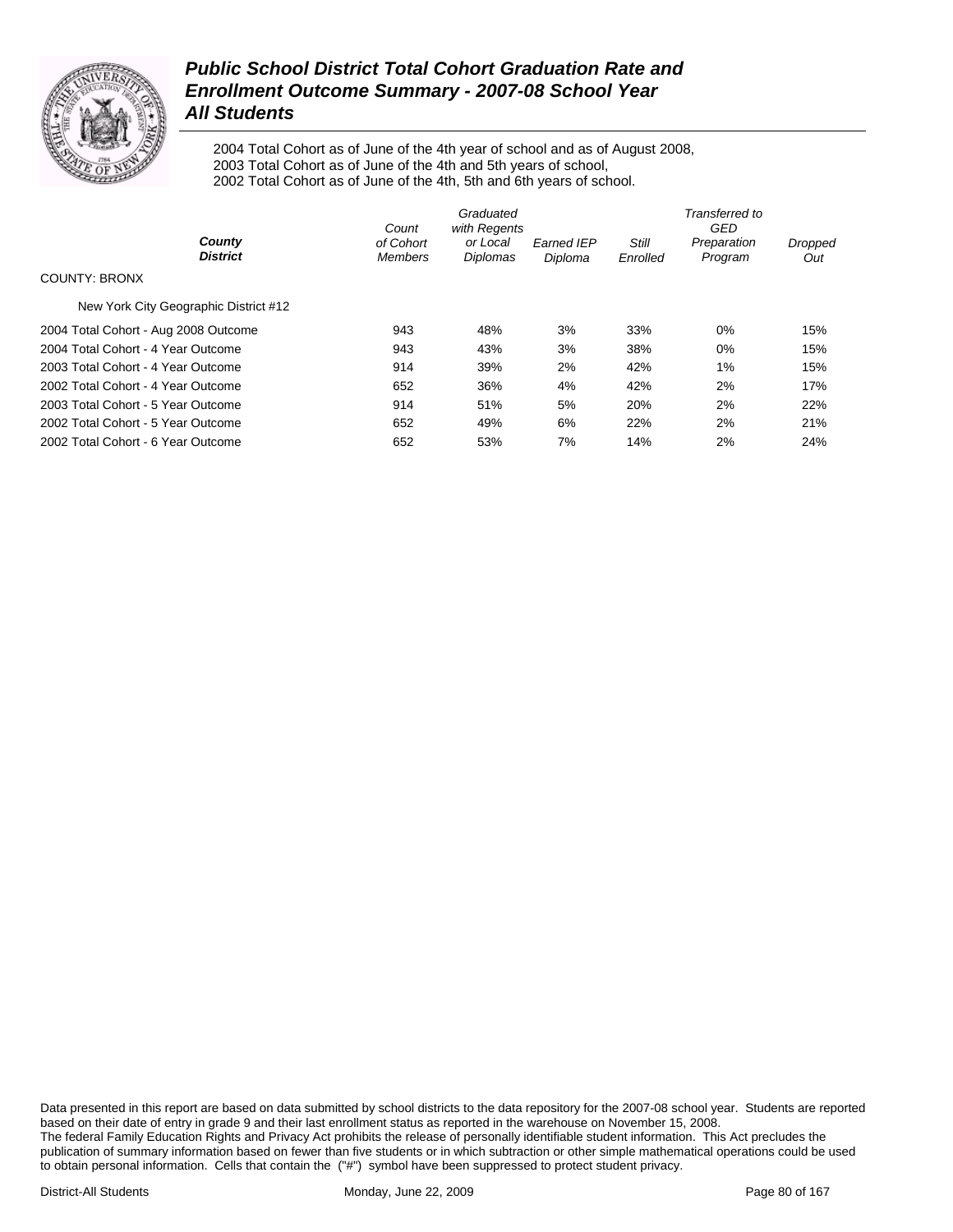

2004 Total Cohort as of June of the 4th year of school and as of August 2008, 2003 Total Cohort as of June of the 4th and 5th years of school, 2002 Total Cohort as of June of the 4th, 5th and 6th years of school.

|                                       |                             | Graduated<br>Transferred to |                       |                   |                        |                |  |
|---------------------------------------|-----------------------------|-----------------------------|-----------------------|-------------------|------------------------|----------------|--|
|                                       | Count                       | with Regents                |                       |                   | GED                    |                |  |
| County<br><b>District</b>             | of Cohort<br><b>Members</b> | or Local<br>Diplomas        | Earned IEP<br>Diploma | Still<br>Enrolled | Preparation<br>Program | Dropped<br>Out |  |
| <b>COUNTY: BROOKLYN</b>               |                             |                             |                       |                   |                        |                |  |
| New York City Geographic District #13 |                             |                             |                       |                   |                        |                |  |
| 2004 Total Cohort - Aug 2008 Outcome  | 2358                        | 80%                         | 2%                    | 14%               | 0%                     | 4%             |  |
| 2004 Total Cohort - 4 Year Outcome    | 2358                        | 77%                         | 2%                    | 17%               | 0%                     | 4%             |  |
| 2003 Total Cohort - 4 Year Outcome    | 2063                        | 74%                         | 1%                    | 19%               | 0%                     | 6%             |  |
| 2002 Total Cohort - 4 Year Outcome    | 1908                        | 76%                         | 1%                    | 16%               | 1%                     | 6%             |  |
| 2003 Total Cohort - 5 Year Outcome    | 2063                        | 82%                         | 2%                    | 6%                | 1%                     | 9%             |  |
| 2002 Total Cohort - 5 Year Outcome    | 1908                        | 81%                         | 2%                    | 8%                | 1%                     | 7%             |  |
| 2002 Total Cohort - 6 Year Outcome    | 1908                        | 84%                         | 2%                    | 4%                | 1%                     | 8%             |  |
| New York City Geographic District #14 |                             |                             |                       |                   |                        |                |  |
| 2004 Total Cohort - Aug 2008 Outcome  | 1176                        | 66%                         | 2%                    | 22%               | 1%                     | 10%            |  |
| 2004 Total Cohort - 4 Year Outcome    | 1176                        | 62%                         | 2%                    | 26%               | 1%                     | 10%            |  |
| 2003 Total Cohort - 4 Year Outcome    | 976                         | 54%                         | 2%                    | 28%               | 1%                     | 15%            |  |
| 2002 Total Cohort - 4 Year Outcome    | 985                         | 51%                         | 3%                    | 29%               | 2%                     | 15%            |  |
| 2003 Total Cohort - 5 Year Outcome    | 976                         | 63%                         | 4%                    | 11%               | 2%                     | 21%            |  |
| 2002 Total Cohort - 5 Year Outcome    | 985                         | 62%                         | 5%                    | 11%               | 2%                     | 20%            |  |
| 2002 Total Cohort - 6 Year Outcome    | 985                         | 64%                         | 5%                    | 6%                | 2%                     | 23%            |  |
| New York City Geographic District #15 |                             |                             |                       |                   |                        |                |  |
| 2004 Total Cohort - Aug 2008 Outcome  | 1315                        | 51%                         | 3%                    | 36%               | 0%                     | 10%            |  |
| 2004 Total Cohort - 4 Year Outcome    | 1315                        | 46%                         | 3%                    | 40%               | 0%                     | 10%            |  |
| 2003 Total Cohort - 4 Year Outcome    | 1101                        | 41%                         | 3%                    | 47%               | 1%                     | 8%             |  |
| 2002 Total Cohort - 4 Year Outcome    | 1026                        | 39%                         | 3%                    | 45%               | 1%                     | 12%            |  |
| 2003 Total Cohort - 5 Year Outcome    | 1101                        | 56%                         | 4%                    | 22%               | 1%                     | 17%            |  |
| 2002 Total Cohort - 5 Year Outcome    | 1026                        | 51%                         | 4%                    | 26%               | 1%                     | 17%            |  |
| 2002 Total Cohort - 6 Year Outcome    | 1026                        | 59%                         | 4%                    | 12%               | 1%                     | 23%            |  |
| New York City Geographic District #16 |                             |                             |                       |                   |                        |                |  |
| 2004 Total Cohort - Aug 2008 Outcome  | 1079                        | 44%                         | 6%                    | 38%               | 1%                     | 10%            |  |
| 2004 Total Cohort - 4 Year Outcome    | 1079                        | 41%                         | 6%                    | 42%               | 1%                     | 10%            |  |
| 2003 Total Cohort - 4 Year Outcome    | 965                         | 37%                         | 3%                    | 42%               | 4%                     | 13%            |  |
| 2002 Total Cohort - 4 Year Outcome    | 752                         | 41%                         | 4%                    | 37%               | 5%                     | 14%            |  |
| 2003 Total Cohort - 5 Year Outcome    | 965                         | 49%                         | 5%                    | 15%               | 6%                     | 26%            |  |
| 2002 Total Cohort - 5 Year Outcome    | 752                         | 53%                         | 6%                    | 18%               | 5%                     | 18%            |  |
| 2002 Total Cohort - 6 Year Outcome    | 752                         | 55%                         | 7%                    | 7%                | 5%                     | 26%            |  |
| New York City Geographic District #17 |                             |                             |                       |                   |                        |                |  |
| 2004 Total Cohort - Aug 2008 Outcome  | 2187                        | 65%                         | 2%                    | 25%               | 0%                     | 8%             |  |
| 2004 Total Cohort - 4 Year Outcome    | 2187                        | 60%                         | 2%                    | 30%               | 0%                     | 8%             |  |
| 2003 Total Cohort - 4 Year Outcome    | 1870                        | 58%                         | 2%                    | 29%               | 1%                     | 10%            |  |
| 2002 Total Cohort - 4 Year Outcome    | 2137                        | 50%                         | 1%                    | 30%               | 3%                     | 16%            |  |
| 2003 Total Cohort - 5 Year Outcome    | 1870                        | 67%                         | 3%                    | 14%               | 1%                     | 14%            |  |
| 2002 Total Cohort - 5 Year Outcome    | 2137                        | 59%                         | 3%                    | 13%               | 3%                     | 23%            |  |
| 2002 Total Cohort - 6 Year Outcome    | 2137                        | 62%                         | 3%                    | 8%                | 3%                     | 24%            |  |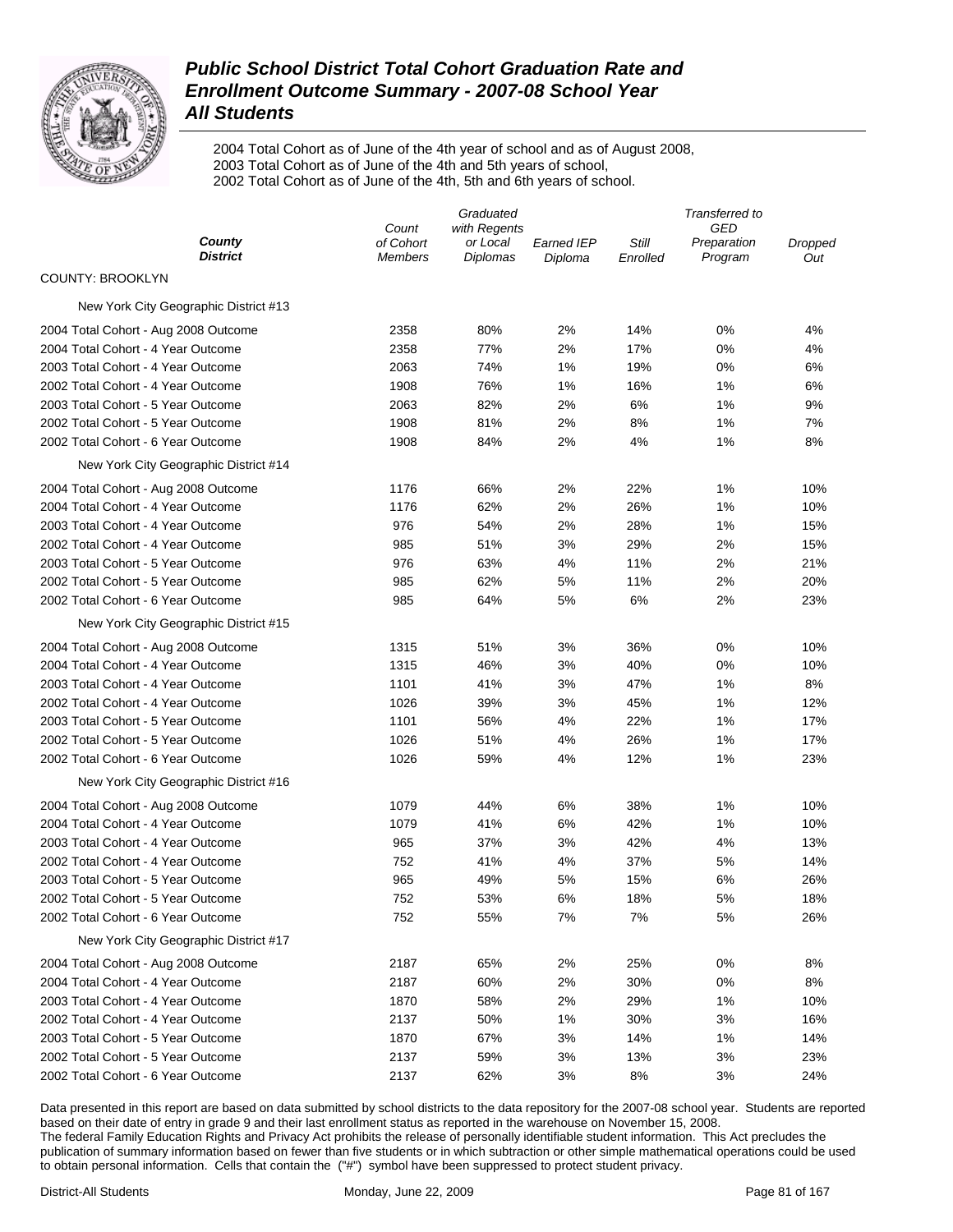

2004 Total Cohort as of June of the 4th year of school and as of August 2008, 2003 Total Cohort as of June of the 4th and 5th years of school, 2002 Total Cohort as of June of the 4th, 5th and 6th years of school.

|                                       |                             | Graduated            |                              |                   | Transferred to         |                |
|---------------------------------------|-----------------------------|----------------------|------------------------------|-------------------|------------------------|----------------|
|                                       | Count                       | with Regents         |                              |                   | GED                    |                |
| County<br><b>District</b>             | of Cohort<br><b>Members</b> | or Local<br>Diplomas | <b>Earned IEP</b><br>Diploma | Still<br>Enrolled | Preparation<br>Program | Dropped<br>Out |
| <b>COUNTY: BROOKLYN</b>               |                             |                      |                              |                   |                        |                |
| New York City Geographic District #18 |                             |                      |                              |                   |                        |                |
| 2004 Total Cohort - Aug 2008 Outcome  | 1575                        | 37%                  | 2%                           | 43%               | 1%                     | 17%            |
| 2004 Total Cohort - 4 Year Outcome    | 1575                        | 32%                  | 2%                           | 48%               | 1%                     | 17%            |
| 2003 Total Cohort - 4 Year Outcome    | 1789                        | 32%                  | 2%                           | 47%               | 1%                     | 19%            |
| 2002 Total Cohort - 4 Year Outcome    | 1694                        | 32%                  | 1%                           | 45%               | 3%                     | 16%            |
| 2003 Total Cohort - 5 Year Outcome    | 1789                        | 46%                  | 3%                           | 22%               | 1%                     | 28%            |
| 2002 Total Cohort - 5 Year Outcome    | 1694                        | 43%                  | 3%                           | 21%               | 3%                     | 27%            |
| 2002 Total Cohort - 6 Year Outcome    | 1694                        | 47%                  | 4%                           | 10%               | 3%                     | 32%            |
| New York City Geographic District #19 |                             |                      |                              |                   |                        |                |
| 2004 Total Cohort - Aug 2008 Outcome  | 1709                        | 47%                  | 3%                           | 30%               | 1%                     | 20%            |
| 2004 Total Cohort - 4 Year Outcome    | 1709                        | 43%                  | 3%                           | 34%               | 1%                     | 20%            |
| 2003 Total Cohort - 4 Year Outcome    | 1895                        | 40%                  | 2%                           | 35%               | 1%                     | 22%            |
| 2002 Total Cohort - 4 Year Outcome    | 1915                        | 37%                  | 3%                           | 35%               | 2%                     | 23%            |
| 2003 Total Cohort - 5 Year Outcome    | 1895                        | 48%                  | 3%                           | 15%               | 1%                     | 32%            |
| 2002 Total Cohort - 5 Year Outcome    | 1915                        | 47%                  | 4%                           | 14%               | 2%                     | 33%            |
| 2002 Total Cohort - 6 Year Outcome    | 1915                        | 50%                  | 5%                           | 7%                | 2%                     | 36%            |
| New York City Geographic District #20 |                             |                      |                              |                   |                        |                |
| 2004 Total Cohort - Aug 2008 Outcome  | 3056                        | 60%                  | 1%                           | 22%               | 0%                     | 17%            |
| 2004 Total Cohort - 4 Year Outcome    | 3056                        | 56%                  | 1%                           | 25%               | 0%                     | 17%            |
| 2003 Total Cohort - 4 Year Outcome    | 2957                        | 53%                  | 1%                           | 27%               | 0%                     | 19%            |
| 2002 Total Cohort - 4 Year Outcome    | 2894                        | 49%                  | 1%                           | 26%               | 1%                     | 23%            |
| 2003 Total Cohort - 5 Year Outcome    | 2957                        | 64%                  | 2%                           | 9%                | 0%                     | 25%            |
| 2002 Total Cohort - 5 Year Outcome    | 2894                        | 61%                  | 2%                           | 9%                | 1%                     | 27%            |
| 2002 Total Cohort - 6 Year Outcome    | 2894                        | 64%                  | 3%                           | 3%                | 1%                     | 29%            |
| New York City Geographic District #21 |                             |                      |                              |                   |                        |                |
| 2004 Total Cohort - Aug 2008 Outcome  | 3112                        | 57%                  | 2%                           | 24%               | 0%                     | 16%            |
| 2004 Total Cohort - 4 Year Outcome    | 3112                        | 53%                  | 2%                           | 29%               | 0%                     | 16%            |
| 2003 Total Cohort - 4 Year Outcome    | 3154                        | 52%                  | 1%                           | 30%               | 1%                     | 16%            |
| 2002 Total Cohort - 4 Year Outcome    | 3146                        | 52%                  | 1%                           | 29%               | 1%                     | 17%            |
| 2003 Total Cohort - 5 Year Outcome    | 3154                        | 63%                  | 3%                           | 11%               | 1%                     | 23%            |
| 2002 Total Cohort - 5 Year Outcome    | 3146                        | 62%                  | 2%                           | 12%               | 1%                     | 23%            |
| 2002 Total Cohort - 6 Year Outcome    | 3146                        | 66%                  | 3%                           | 5%                | 1%                     | 25%            |
| New York City Geographic District #22 |                             |                      |                              |                   |                        |                |
| 2004 Total Cohort - Aug 2008 Outcome  | 3222                        | 71%                  | 1%                           | 16%               | 0%                     | 11%            |
| 2004 Total Cohort - 4 Year Outcome    | 3222                        | 67%                  | 1%                           | 21%               | 0%                     | 11%            |
| 2003 Total Cohort - 4 Year Outcome    | 3154                        | 65%                  | 1%                           | 21%               | 1%                     | 12%            |
| 2002 Total Cohort - 4 Year Outcome    | 3031                        | 63%                  | 1%                           | 25%               | 1%                     | 10%            |
| 2003 Total Cohort - 5 Year Outcome    | 3154                        | 75%                  | 1%                           | 6%                | 1%                     | 17%            |
| 2002 Total Cohort - 5 Year Outcome    | 3031                        | 73%                  | 1%                           | 7%                | 1%                     | 17%            |
| 2002 Total Cohort - 6 Year Outcome    | 3031                        | 75%                  | 2%                           | 3%                | 1%                     | 19%            |
|                                       |                             |                      |                              |                   |                        |                |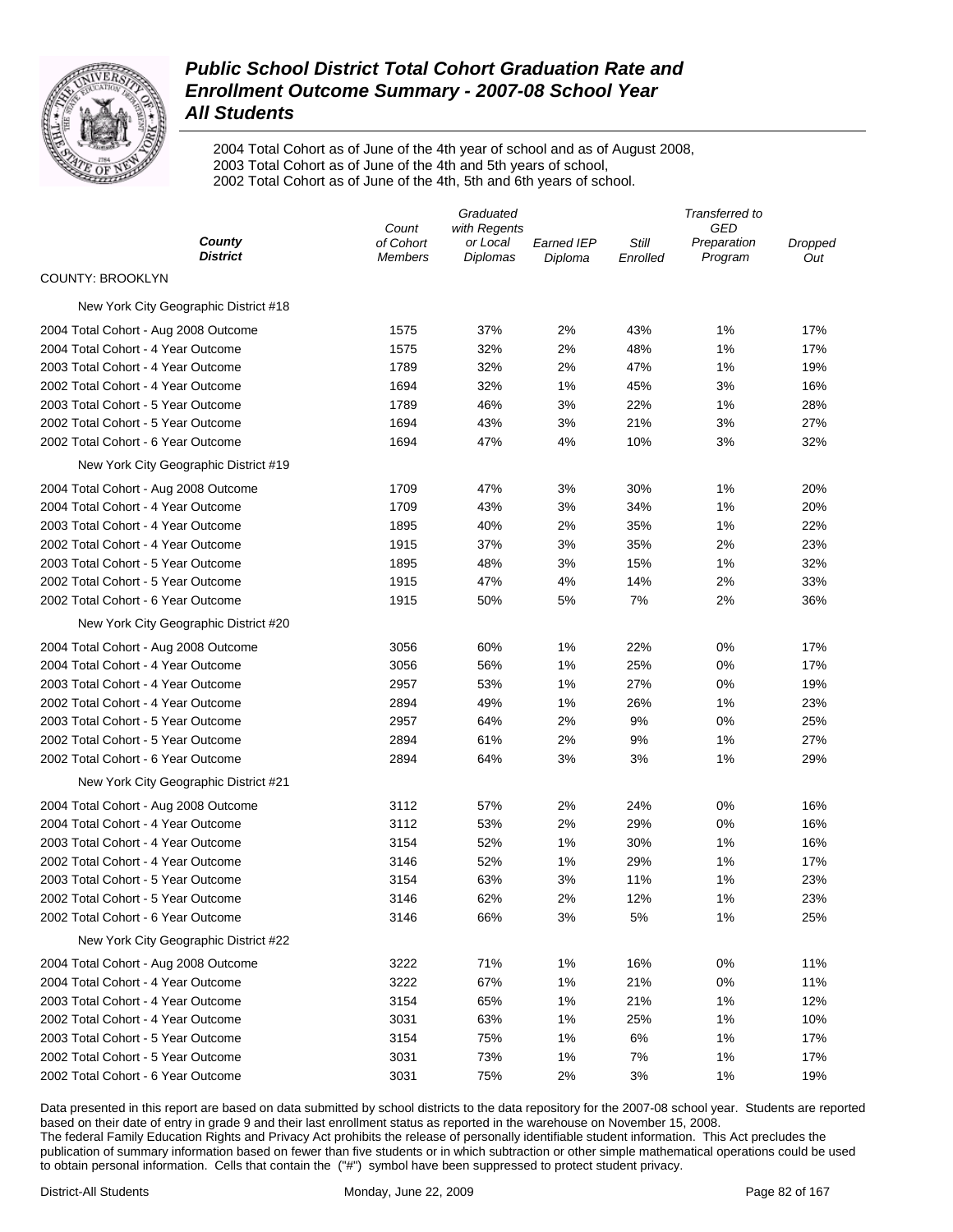

2004 Total Cohort as of June of the 4th year of school and as of August 2008, 2003 Total Cohort as of June of the 4th and 5th years of school, 2002 Total Cohort as of June of the 4th, 5th and 6th years of school.

|                                       | Count                       | Graduated<br>with Regents |                              |                          | Transferred to<br><b>GED</b> |                |
|---------------------------------------|-----------------------------|---------------------------|------------------------------|--------------------------|------------------------------|----------------|
| County<br><b>District</b>             | of Cohort<br><b>Members</b> | or Local<br>Diplomas      | <b>Earned IEP</b><br>Diploma | <b>Still</b><br>Enrolled | Preparation<br>Program       | Dropped<br>Out |
| <b>COUNTY: BROOKLYN</b>               |                             |                           |                              |                          |                              |                |
| New York City Geographic District #23 |                             |                           |                              |                          |                              |                |
| 2004 Total Cohort - Aug 2008 Outcome  | 403                         | 64%                       | 2%                           | 23%                      | 0%                           | 10%            |
| 2004 Total Cohort - 4 Year Outcome    | 403                         | 61%                       | 2%                           | 26%                      | 0%                           | 10%            |
| 2003 Total Cohort - 4 Year Outcome    | 222                         | 48%                       | $1\%$                        | 34%                      | 0%                           | 16%            |
| 2002 Total Cohort - 4 Year Outcome    | 200                         | 46%                       | 4%                           | 35%                      | 3%                           | 13%            |
| 2003 Total Cohort - 5 Year Outcome    | 222                         | 54%                       | 9%                           | 15%                      | 0%                           | 21%            |
| 2002 Total Cohort - 5 Year Outcome    | 200                         | 52%                       | 8%                           | 17%                      | 3%                           | 22%            |
| 2002 Total Cohort - 6 Year Outcome    | 200                         | 56%                       | 8%                           | 8%                       | 3%                           | 26%            |
| New York City Geographic District #32 |                             |                           |                              |                          |                              |                |
| 2004 Total Cohort - Aug 2008 Outcome  | 734                         | 55%                       | $1\%$                        | 28%                      | $1\%$                        | 14%            |
| 2004 Total Cohort - 4 Year Outcome    | 734                         | 51%                       | $1\%$                        | 32%                      | $1\%$                        | 14%            |
| 2003 Total Cohort - 4 Year Outcome    | 783                         | 49%                       | $1\%$                        | 35%                      | $0\%$                        | 14%            |
| 2002 Total Cohort - 4 Year Outcome    | 734                         | 40%                       | 1%                           | 33%                      | 1%                           | 25%            |
| 2003 Total Cohort - 5 Year Outcome    | 783                         | 58%                       | 3%                           | 13%                      | 1%                           | 25%            |
| 2002 Total Cohort - 5 Year Outcome    | 734                         | 48%                       | 2%                           | 17%                      | $1\%$                        | 32%            |
| 2002 Total Cohort - 6 Year Outcome    | 734                         | 52%                       | 2%                           | 8%                       | 1%                           | 37%            |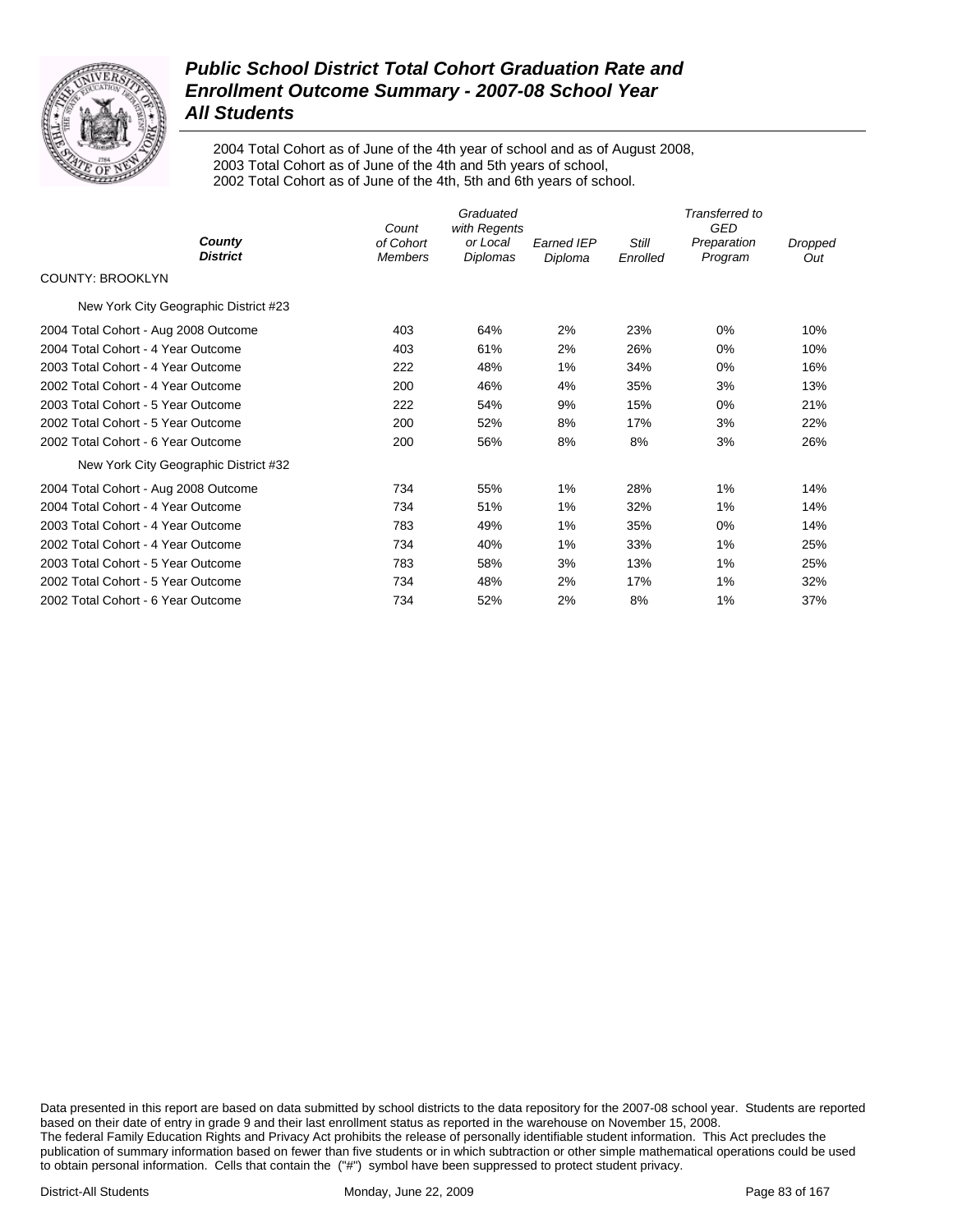

2004 Total Cohort as of June of the 4th year of school and as of August 2008, 2003 Total Cohort as of June of the 4th and 5th years of school, 2002 Total Cohort as of June of the 4th, 5th and 6th years of school.

|                                       |                             | Graduated            |                              |                   | Transferred to         |                |  |
|---------------------------------------|-----------------------------|----------------------|------------------------------|-------------------|------------------------|----------------|--|
|                                       | Count                       | with Regents         |                              |                   | GED                    |                |  |
| County<br><b>District</b>             | of Cohort<br><b>Members</b> | or Local<br>Diplomas | <b>Earned IEP</b><br>Diploma | Still<br>Enrolled | Preparation<br>Program | Dropped<br>Out |  |
| <b>COUNTY: QUEENS</b>                 |                             |                      |                              |                   |                        |                |  |
| New York City Geographic District #24 |                             |                      |                              |                   |                        |                |  |
| 2004 Total Cohort - Aug 2008 Outcome  | 2881                        | 60%                  | 1%                           | 24%               | 0%                     | 15%            |  |
| 2004 Total Cohort - 4 Year Outcome    | 2881                        | 54%                  | 1%                           | 29%               | 0%                     | 15%            |  |
| 2003 Total Cohort - 4 Year Outcome    | 2837                        | 50%                  | 2%                           | 31%               | 1%                     | 17%            |  |
| 2002 Total Cohort - 4 Year Outcome    | 2955                        | 47%                  | 1%                           | 33%               | 1%                     | 17%            |  |
| 2003 Total Cohort - 5 Year Outcome    | 2837                        | 63%                  | 2%                           | 11%               | 1%                     | 22%            |  |
| 2002 Total Cohort - 5 Year Outcome    | 2955                        | 60%                  | 1%                           | 13%               | 1%                     | 23%            |  |
| 2002 Total Cohort - 6 Year Outcome    | 2955                        | 65%                  | 1%                           | 7%                | 1%                     | 25%            |  |
| New York City Geographic District #25 |                             |                      |                              |                   |                        |                |  |
| 2004 Total Cohort - Aug 2008 Outcome  | 2145                        | 62%                  | 1%                           | 24%               | 0%                     | 13%            |  |
| 2004 Total Cohort - 4 Year Outcome    | 2145                        | 57%                  | 1%                           | 28%               | 0%                     | 13%            |  |
| 2003 Total Cohort - 4 Year Outcome    | 1977                        | 51%                  | 1%                           | 30%               | 1%                     | 17%            |  |
| 2002 Total Cohort - 4 Year Outcome    | 2021                        | 48%                  | 1%                           | 29%               | 2%                     | 20%            |  |
| 2003 Total Cohort - 5 Year Outcome    | 1977                        | 63%                  | 1%                           | 12%               | 1%                     | 23%            |  |
| 2002 Total Cohort - 5 Year Outcome    | 2021                        | 57%                  | 1%                           | 13%               | 2%                     | 26%            |  |
| 2002 Total Cohort - 6 Year Outcome    | 2021                        | 61%                  | 2%                           | 6%                | 2%                     | 28%            |  |
| New York City Geographic District #26 |                             |                      |                              |                   |                        |                |  |
| 2004 Total Cohort - Aug 2008 Outcome  | 4266                        | 79%                  | 1%                           | 14%               | 0%                     | 6%             |  |
| 2004 Total Cohort - 4 Year Outcome    | 4266                        | 75%                  | 1%                           | 18%               | 0%                     | 6%             |  |
| 2003 Total Cohort - 4 Year Outcome    | 4062                        | 75%                  | 1%                           | 16%               | 1%                     | 7%             |  |
| 2002 Total Cohort - 4 Year Outcome    | 3672                        | 71%                  | 1%                           | 17%               | 3%                     | 8%             |  |
| 2003 Total Cohort - 5 Year Outcome    | 4062                        | 83%                  | 2%                           | 5%                | 1%                     | 9%             |  |
| 2002 Total Cohort - 5 Year Outcome    | 3672                        | 80%                  | 1%                           | 5%                | 3%                     | 11%            |  |
| 2002 Total Cohort - 6 Year Outcome    | 3672                        | 81%                  | 1%                           | 2%                | 3%                     | 12%            |  |
| New York City Geographic District #27 |                             |                      |                              |                   |                        |                |  |
| 2004 Total Cohort - Aug 2008 Outcome  | 2942                        | 47%                  | 2%                           | 31%               | 1%                     | 20%            |  |
| 2004 Total Cohort - 4 Year Outcome    | 2942                        | 43%                  | 2%                           | 35%               | 1%                     | 20%            |  |
| 2003 Total Cohort - 4 Year Outcome    | 2848                        | 42%                  | 1%                           | 35%               | 1%                     | 20%            |  |
| 2002 Total Cohort - 4 Year Outcome    | 2780                        | 43%                  | 2%                           | 35%               | 2%                     | 17%            |  |
| 2003 Total Cohort - 5 Year Outcome    | 2848                        | 53%                  | 3%                           | 13%               | 1%                     | 29%            |  |
| 2002 Total Cohort - 5 Year Outcome    | 2780                        | 54%                  | 3%                           | 13%               | 2%                     | 27%            |  |
| 2002 Total Cohort - 6 Year Outcome    | 2780                        | 57%                  | 3%                           | 7%                | 2%                     | 30%            |  |
| New York City Geographic District #28 |                             |                      |                              |                   |                        |                |  |
| 2004 Total Cohort - Aug 2008 Outcome  | 3139                        | 69%                  | 1%                           | 19%               | 0%                     | 11%            |  |
| 2004 Total Cohort - 4 Year Outcome    | 3139                        | 63%                  | 1%                           | 24%               | 0%                     | 11%            |  |
| 2003 Total Cohort - 4 Year Outcome    | 3217                        | 65%                  | 1%                           | 22%               | 0%                     | 12%            |  |
| 2002 Total Cohort - 4 Year Outcome    | 3238                        | 64%                  | 1%                           | 21%               | 1%                     | 12%            |  |
| 2003 Total Cohort - 5 Year Outcome    | 3217                        | 74%                  | 2%                           | 6%                | 1%                     | 17%            |  |
| 2002 Total Cohort - 5 Year Outcome    | 3238                        | 73%                  | 2%                           | 7%                | 1%                     | 17%            |  |
| 2002 Total Cohort - 6 Year Outcome    | 3238                        | 75%                  | 2%                           | 3%                | 1%                     | 19%            |  |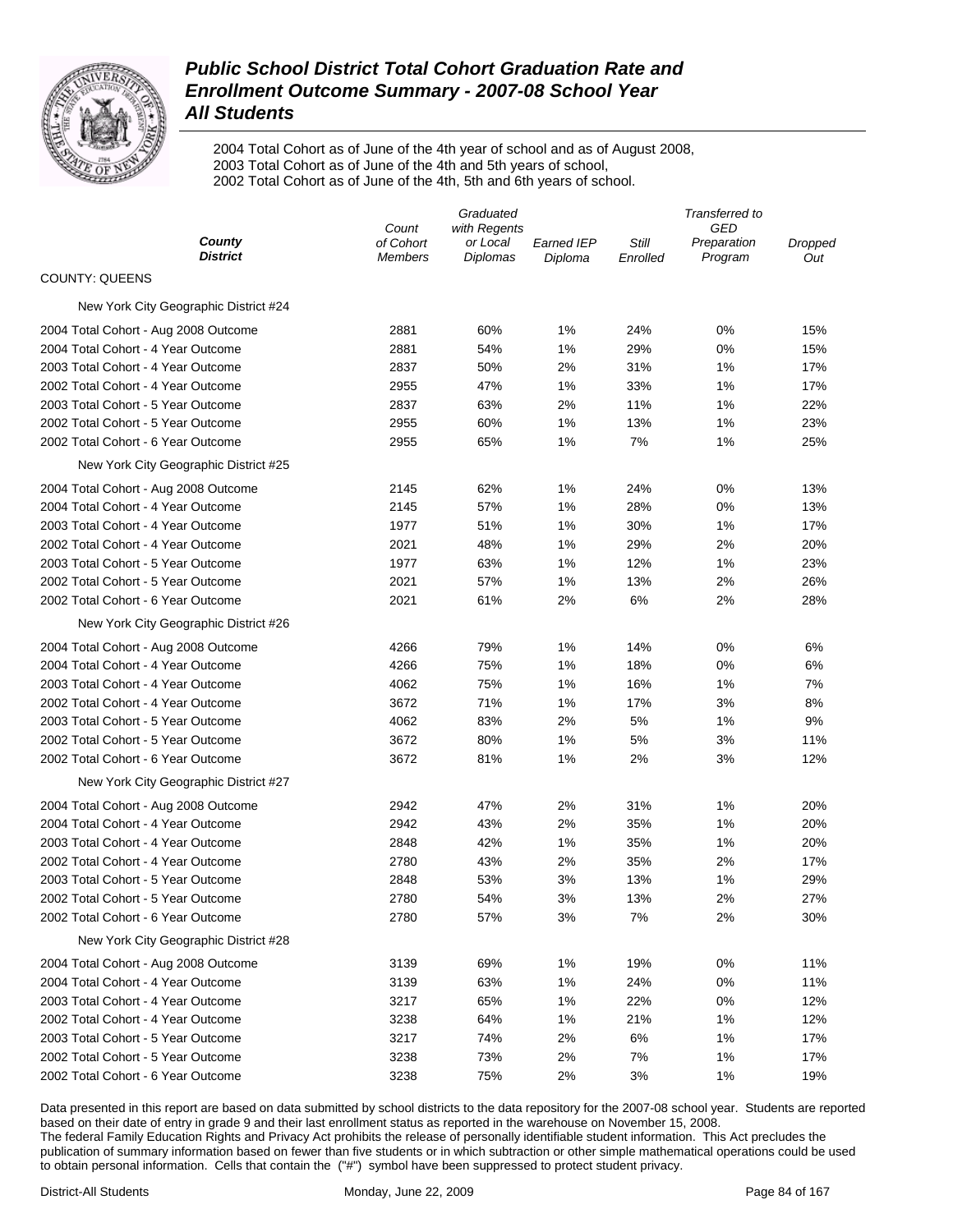

2004 Total Cohort as of June of the 4th year of school and as of August 2008, 2003 Total Cohort as of June of the 4th and 5th years of school, 2002 Total Cohort as of June of the 4th, 5th and 6th years of school.

| County                                | Count                       | Graduated<br>with Regents |                              |                   | Transferred to<br><b>GED</b> |                |
|---------------------------------------|-----------------------------|---------------------------|------------------------------|-------------------|------------------------------|----------------|
| <b>District</b>                       | of Cohort<br><b>Members</b> | or Local<br>Diplomas      | <b>Earned IEP</b><br>Diploma | Still<br>Enrolled | Preparation<br>Program       | Dropped<br>Out |
| <b>COUNTY: QUEENS</b>                 |                             |                           |                              |                   |                              |                |
| New York City Geographic District #29 |                             |                           |                              |                   |                              |                |
| 2004 Total Cohort - Aug 2008 Outcome  | 594                         | 63%                       | 1%                           | 26%               | 0%                           | 9%             |
| 2004 Total Cohort - 4 Year Outcome    | 594                         | 59%                       | 1%                           | 31%               | 0%                           | 9%             |
| 2003 Total Cohort - 4 Year Outcome    | 679                         | 47%                       | 2%                           | 32%               | 1%                           | 16%            |
| 2002 Total Cohort - 4 Year Outcome    | 844                         | 45%                       | 2%                           | 34%               | 2%                           | 17%            |
| 2003 Total Cohort - 5 Year Outcome    | 679                         | 62%                       | 6%                           | 9%                | 2%                           | 21%            |
| 2002 Total Cohort - 5 Year Outcome    | 844                         | 56%                       | 5%                           | 10%               | 2%                           | 26%            |
| 2002 Total Cohort - 6 Year Outcome    | 844                         | 58%                       | 5%                           | 7%                | 2%                           | 27%            |
| New York City Geographic District #30 |                             |                           |                              |                   |                              |                |
| 2004 Total Cohort - Aug 2008 Outcome  | 2368                        | 61%                       | 1%                           | 24%               | 0%                           | 14%            |
| 2004 Total Cohort - 4 Year Outcome    | 2368                        | 54%                       | 1%                           | 30%               | $0\%$                        | 14%            |
| 2003 Total Cohort - 4 Year Outcome    | 2490                        | 56%                       | 1%                           | 27%               | $1\%$                        | 16%            |
| 2002 Total Cohort - 4 Year Outcome    | 2449                        | 50%                       | 1%                           | 29%               | 2%                           | 18%            |
| 2003 Total Cohort - 5 Year Outcome    | 2490                        | 66%                       | 2%                           | 9%                | 1%                           | 22%            |
| 2002 Total Cohort - 5 Year Outcome    | 2449                        | 62%                       | 2%                           | 10%               | 2%                           | 24%            |
| 2002 Total Cohort - 6 Year Outcome    | 2449                        | 65%                       | 2%                           | 4%                | 2%                           | 26%            |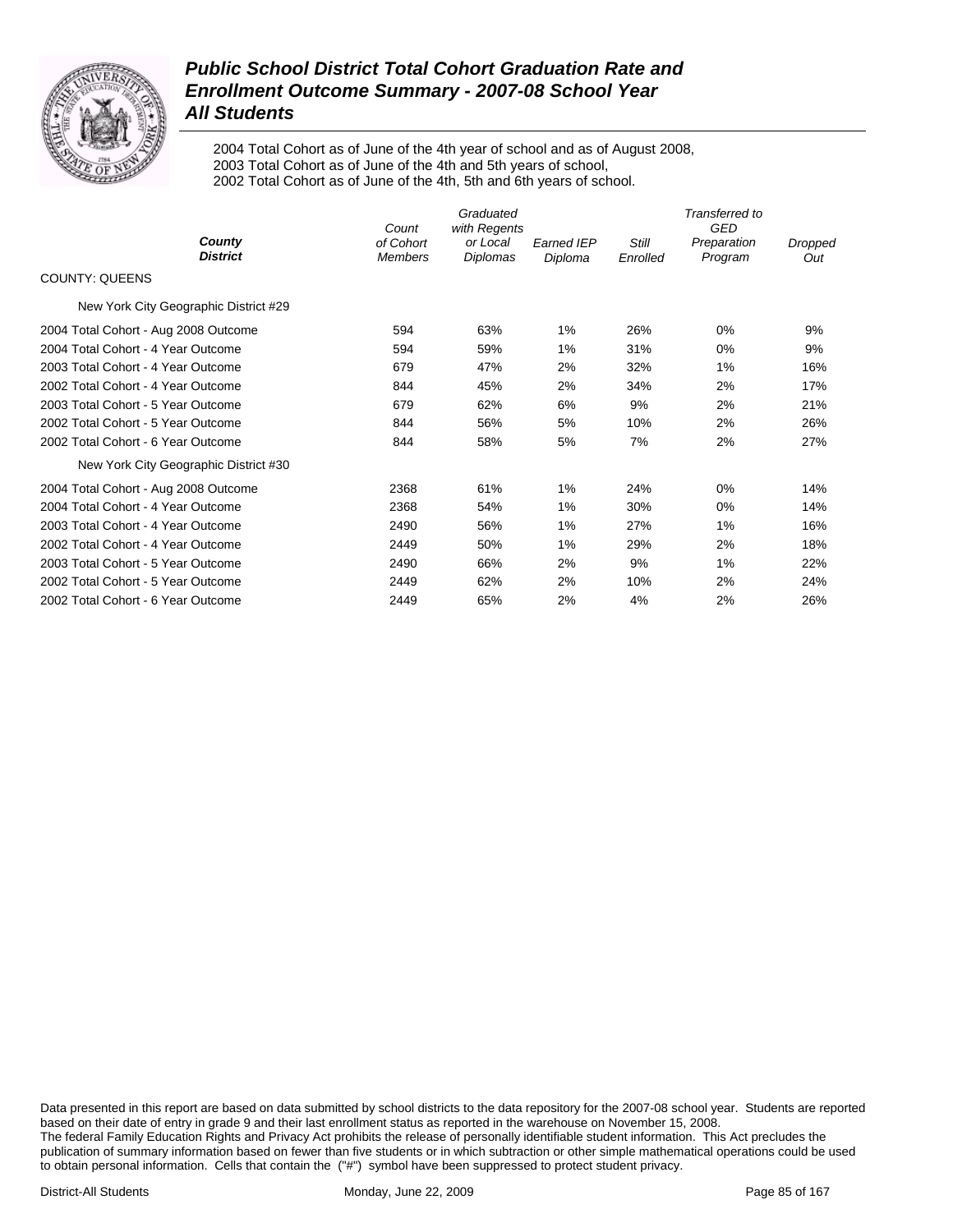

2004 Total Cohort as of June of the 4th year of school and as of August 2008, 2003 Total Cohort as of June of the 4th and 5th years of school, 2002 Total Cohort as of June of the 4th, 5th and 6th years of school.

|                                       | Graduated<br>with Regents<br>Count |                      |                              | Transferred to<br>GED |                        |                |  |
|---------------------------------------|------------------------------------|----------------------|------------------------------|-----------------------|------------------------|----------------|--|
| County<br><b>District</b>             | of Cohort<br><b>Members</b>        | or Local<br>Diplomas | <b>Earned IEP</b><br>Diploma | Still<br>Enrolled     | Preparation<br>Program | Dropped<br>Out |  |
| COUNTY: RICHMOND                      |                                    |                      |                              |                       |                        |                |  |
| New York City Geographic District #31 |                                    |                      |                              |                       |                        |                |  |
| 2004 Total Cohort - Aug 2008 Outcome  | 4106                               | 70%                  | 3%                           | 18%                   | 0%                     | 9%             |  |
| 2004 Total Cohort - 4 Year Outcome    | 4106                               | 68%                  | 3%                           | 20%                   | 0%                     | 9%             |  |
| 2003 Total Cohort - 4 Year Outcome    | 4186                               | 67%                  | 2%                           | 22%                   | 1%                     | 9%             |  |
| 2002 Total Cohort - 4 Year Outcome    | 4096                               | 66%                  | 1%                           | 20%                   | 2%                     | 10%            |  |
| 2003 Total Cohort - 5 Year Outcome    | 4186                               | 73%                  | 3%                           | 8%                    | 1%                     | 14%            |  |
| 2002 Total Cohort - 5 Year Outcome    | 4096                               | 73%                  | 2%                           | 9%                    | 2%                     | 14%            |  |
| 2002 Total Cohort - 6 Year Outcome    | 4096                               | 75%                  | 2%                           | 5%                    | 2%                     | 16%            |  |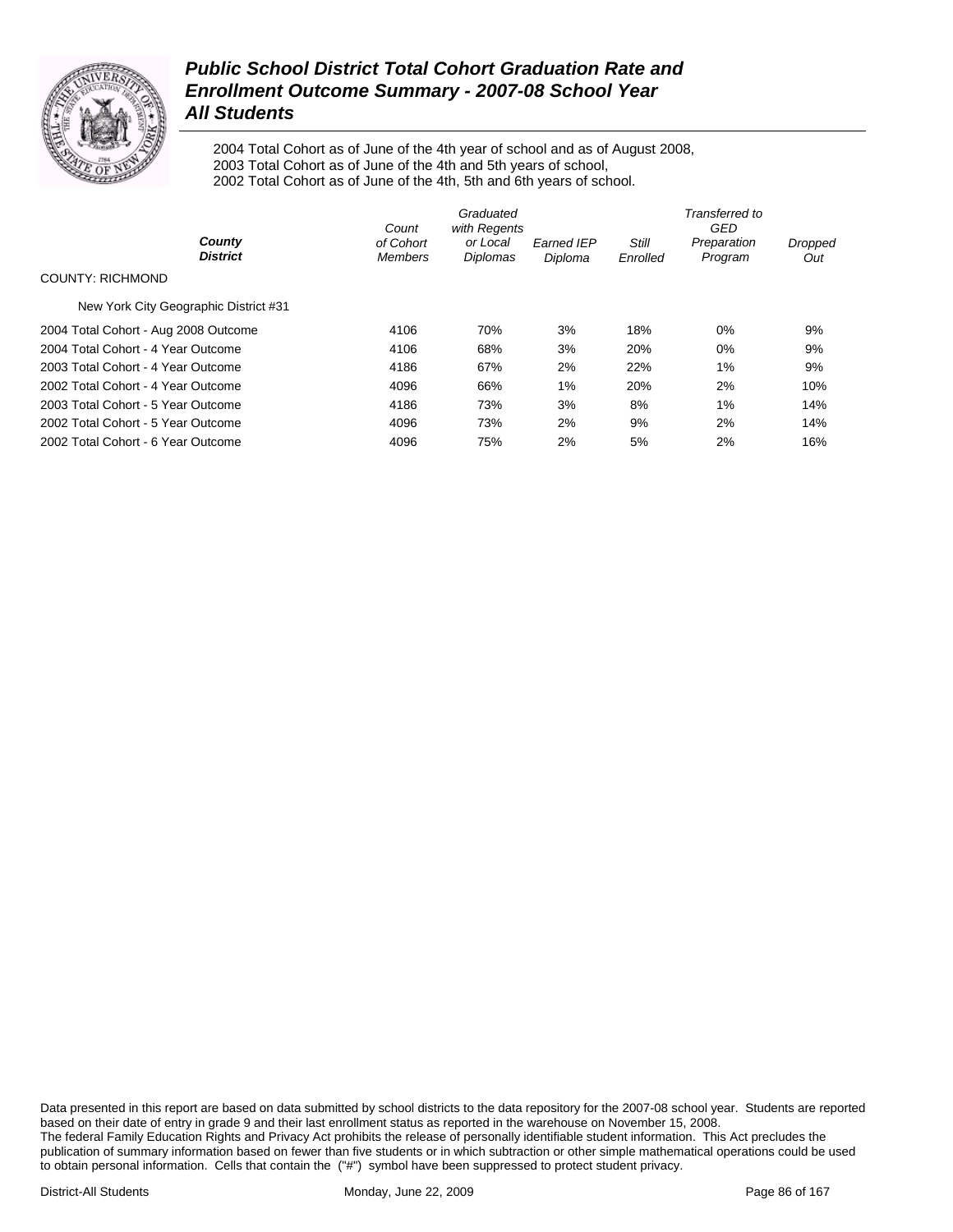

2004 Total Cohort as of June of the 4th year of school and as of August 2008, 2003 Total Cohort as of June of the 4th and 5th years of school, 2002 Total Cohort as of June of the 4th, 5th and 6th years of school.

|                                         | Graduated                   |                             |                              | Transferred to    |                        |                |
|-----------------------------------------|-----------------------------|-----------------------------|------------------------------|-------------------|------------------------|----------------|
| County                                  | Count                       | with Regents                |                              |                   | GED                    |                |
| <b>District</b>                         | of Cohort<br><b>Members</b> | or Local<br><b>Diplomas</b> | <b>Earned IEP</b><br>Diploma | Still<br>Enrolled | Preparation<br>Program | Dropped<br>Out |
| <b>COUNTY: NIAGARA</b>                  |                             |                             |                              |                   |                        |                |
| <b>Barker Central School District</b>   |                             |                             |                              |                   |                        |                |
| 2004 Total Cohort - Aug 2008 Outcome    | 78                          | 92%                         | NA                           | 3%                | 3%                     | 3%             |
| 2004 Total Cohort - 4 Year Outcome      | 78                          | 91%                         | NA                           | 4%                | 3%                     | 3%             |
| 2003 Total Cohort - 4 Year Outcome      | 92                          | 86%                         | 1%                           | 4%                | 2%                     | 7%             |
| 2002 Total Cohort - 4 Year Outcome      | 83                          | 80%                         | 1%                           | 11%               | 2%                     | 6%             |
| 2003 Total Cohort - 5 Year Outcome      | 92                          | 88%                         | 1%                           | ΝA                | 2%                     | 9%             |
| 2002 Total Cohort - 5 Year Outcome      | 83                          | 87%                         | 1%                           | 2%                | 4%                     | 6%             |
| 2002 Total Cohort - 6 Year Outcome      | 83                          | 87%                         | 1%                           | 2%                | 4%                     | 6%             |
| Lewiston-Porter Central School District |                             |                             |                              |                   |                        |                |
| 2004 Total Cohort - Aug 2008 Outcome    | 231                         | 87%                         | 1%                           | 7%                | 1%                     | 4%             |
| 2004 Total Cohort - 4 Year Outcome      | 231                         | 87%                         | 1%                           | 7%                | 1%                     | 4%             |
| 2003 Total Cohort - 4 Year Outcome      | 210                         | 90%                         | NA                           | 3%                | 3%                     | 4%             |
| 2002 Total Cohort - 4 Year Outcome      | 229                         | 79%                         | 2%                           | 7%                | 3%                     | 8%             |
| 2003 Total Cohort - 5 Year Outcome      | 210                         | 91%                         | <b>NA</b>                    | 1%                | 3%                     | 5%             |
| 2002 Total Cohort - 5 Year Outcome      | 229                         | 84%                         | 2%                           | 1%                | 3%                     | 9%             |
| 2002 Total Cohort - 6 Year Outcome      | 229                         | 85%                         | 3%                           | 0%                | 3%                     | 9%             |
| <b>Lockport City School District</b>    |                             |                             |                              |                   |                        |                |
| 2004 Total Cohort - Aug 2008 Outcome    | 447                         | 77%                         | 3%                           | 7%                | 2%                     | 10%            |
| 2004 Total Cohort - 4 Year Outcome      | 447                         | 75%                         | 3%                           | 10%               | 2%                     | 10%            |
| 2003 Total Cohort - 4 Year Outcome      | 446                         | 71%                         | 2%                           | 11%               | 4%                     | 12%            |
| 2002 Total Cohort - 4 Year Outcome      | 432                         | 73%                         | 1%                           | 7%                | 3%                     | 16%            |
| 2003 Total Cohort - 5 Year Outcome      | 446                         | 74%                         | 4%                           | 3%                | 4%                     | 16%            |
| 2002 Total Cohort - 5 Year Outcome      | 432                         | 77%                         | 2%                           | 2%                | 3%                     | 17%            |
| 2002 Total Cohort - 6 Year Outcome      | 432                         | 78%                         | 2%                           | 0%                | 3%                     | 17%            |
| Newfane Central School District         |                             |                             |                              |                   |                        |                |
| 2004 Total Cohort - Aug 2008 Outcome    | 178                         | 84%                         | 2%                           | 7%                | 4%                     | 3%             |
| 2004 Total Cohort - 4 Year Outcome      | 178                         | 84%                         | 2%                           | 7%                | 4%                     | 3%             |
| 2003 Total Cohort - 4 Year Outcome      | 165                         | 80%                         | 2%                           | 10%               | 1%                     | 7%             |
| 2002 Total Cohort - 4 Year Outcome      | 160                         | 76%                         | 2%                           | 9%                | 8%                     | 6%             |
| 2003 Total Cohort - 5 Year Outcome      | 165                         | 84%                         | 4%                           | 4%                | 1%                     | 8%             |
| 2002 Total Cohort - 5 Year Outcome      | 160                         | 81%                         | 3%                           | 2%                | 8%                     | 7%             |
| 2002 Total Cohort - 6 Year Outcome      | 160                         | 82%                         | 3%                           | 1%                | 8%                     | 7%             |
| Niagara Falls City School District      |                             |                             |                              |                   |                        |                |
| 2004 Total Cohort - Aug 2008 Outcome    | 643                         | 70%                         | 2%                           | 12%               | 1%                     | 15%            |
| 2004 Total Cohort - 4 Year Outcome      | 643                         | 69%                         | 2%                           | 13%               | 1%                     | 15%            |
| 2003 Total Cohort - 4 Year Outcome      | 583                         | 64%                         | 1%                           | 13%               | <b>NA</b>              | 21%            |
| 2002 Total Cohort - 4 Year Outcome      | 647                         | 64%                         | 2%                           | 7%                | <b>NA</b>              | 27%            |
| 2003 Total Cohort - 5 Year Outcome      | 583                         | 71%                         | 3%                           | 4%                | 0%                     | 22%            |
| 2002 Total Cohort - 5 Year Outcome      | 647                         | 67%                         | 2%                           | 2%                | <b>NA</b>              | 29%            |
| 2002 Total Cohort - 6 Year Outcome      | 647                         | 67%                         | 2%                           | 2%                | <b>NA</b>              | 29%            |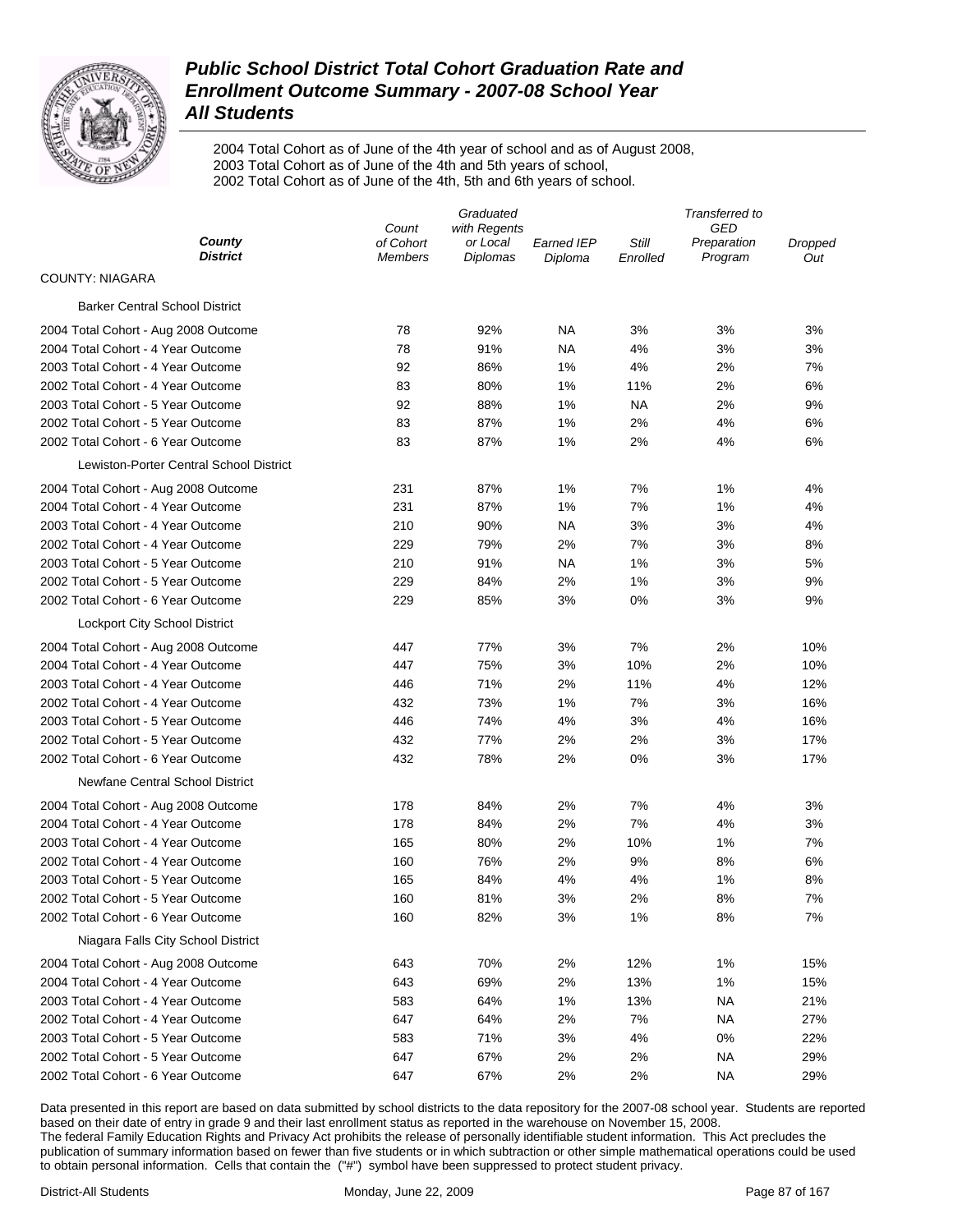

2004 Total Cohort as of June of the 4th year of school and as of August 2008, 2003 Total Cohort as of June of the 4th and 5th years of school, 2002 Total Cohort as of June of the 4th, 5th and 6th years of school.

|                                                                          | Graduated                   |                      |                       | Transferred to    |                        |                |  |
|--------------------------------------------------------------------------|-----------------------------|----------------------|-----------------------|-------------------|------------------------|----------------|--|
|                                                                          | Count                       | with Regents         |                       |                   | GED                    |                |  |
| County<br><b>District</b>                                                | of Cohort<br><b>Members</b> | or Local<br>Diplomas | Earned IEP<br>Diploma | Still<br>Enrolled | Preparation<br>Program | Dropped<br>Out |  |
| <b>COUNTY: NIAGARA</b>                                                   |                             |                      |                       |                   |                        |                |  |
| Niagara-Wheatfield Central School District                               |                             |                      |                       |                   |                        |                |  |
| 2004 Total Cohort - Aug 2008 Outcome                                     | 350                         | 90%                  | 1%                    | 5%                | 0%                     | 4%             |  |
| 2004 Total Cohort - 4 Year Outcome                                       | 350                         | 89%                  | 1%                    | 5%                | 0%                     | 4%             |  |
| 2003 Total Cohort - 4 Year Outcome                                       | 357                         | 84%                  | NA                    | 8%                | 1%                     | 7%             |  |
| 2002 Total Cohort - 4 Year Outcome                                       | 335                         | 79%                  | 1%                    | 7%                | 1%                     | 12%            |  |
| 2003 Total Cohort - 5 Year Outcome                                       | 357                         | 89%                  | 0%                    | 1%                | 1%                     | 9%             |  |
| 2002 Total Cohort - 5 Year Outcome                                       | 335                         | 82%                  | 1%                    | 0%                | 1%                     | 15%            |  |
| 2002 Total Cohort - 6 Year Outcome                                       | 335                         | 82%                  | 1%                    | NA                | 1%                     | 15%            |  |
| North Tonawanda City School District                                     |                             |                      |                       |                   |                        |                |  |
| 2004 Total Cohort - Aug 2008 Outcome                                     | 418                         | 77%                  | 1%                    | 8%                | 2%                     | 12%            |  |
| 2004 Total Cohort - 4 Year Outcome                                       | 418                         | 75%                  | 1%                    | 11%               | 2%                     | 12%            |  |
| 2003 Total Cohort - 4 Year Outcome                                       | 401                         | 76%                  | 1%                    | 12%               | 3%                     | 8%             |  |
| 2002 Total Cohort - 4 Year Outcome                                       | 382                         | 76%                  | 2%                    | 10%               | 3%                     | 9%             |  |
| 2003 Total Cohort - 5 Year Outcome                                       | 401                         | 83%                  | 1%                    | 2%                | 4%                     | 10%            |  |
| 2002 Total Cohort - 5 Year Outcome                                       | 382                         | 83%                  | 2%                    | 1%                | 3%                     | 11%            |  |
| 2002 Total Cohort - 6 Year Outcome                                       | 382                         | 84%                  | 2%                    | 0%                | 3%                     | 11%            |  |
| Royalton-Hartland Central School District                                |                             |                      |                       |                   |                        |                |  |
| 2004 Total Cohort - Aug 2008 Outcome                                     | 123                         | 85%                  | 2%                    | 6%                | ΝA                     | 7%             |  |
| 2004 Total Cohort - 4 Year Outcome                                       | 123                         | 83%                  | 2%                    | 7%                | ΝA                     | 7%             |  |
| 2003 Total Cohort - 4 Year Outcome                                       | 153                         | 76%                  | 3%                    | 11%               | 1%                     | 9%             |  |
| 2002 Total Cohort - 4 Year Outcome                                       | 149                         | 83%                  | 1%                    | 7%                | 1%                     | 8%             |  |
| 2003 Total Cohort - 5 Year Outcome                                       | 153                         | 81%                  | 5%                    | 2%                | 1%                     | 12%            |  |
| 2002 Total Cohort - 5 Year Outcome                                       | 149                         | 84%                  | 1%                    | 3%                | 1%                     | 11%            |  |
| 2002 Total Cohort - 6 Year Outcome                                       | 149                         | 84%                  | 1%                    | 3%                | 1%                     | 11%            |  |
| <b>Starpoint Central School District</b>                                 |                             |                      |                       |                   |                        |                |  |
| 2004 Total Cohort - Aug 2008 Outcome                                     | 274                         | 88%                  | 2%                    | 3%                | 2%                     | 4%             |  |
| 2004 Total Cohort - 4 Year Outcome                                       | 274                         | 85%                  | 2%                    | 6%                | 2%                     | 4%             |  |
| 2003 Total Cohort - 4 Year Outcome                                       | 237                         | 84%                  | 3%                    | 6%                | 1%                     | 6%             |  |
| 2002 Total Cohort - 4 Year Outcome                                       | 240                         | 83%                  | 2%                    | 8%                | 0%                     | 6%             |  |
| 2003 Total Cohort - 5 Year Outcome                                       | 237                         | 89%                  | 3%                    | ΝA                | 1%                     | 7%             |  |
|                                                                          | 240                         | 88%                  | 4%                    | 1%                | 0%                     | 7%             |  |
| 2002 Total Cohort - 5 Year Outcome<br>2002 Total Cohort - 6 Year Outcome | 240                         | 88%                  | 5%                    | 0%                | 0%                     | 7%             |  |
| <b>Wilson Central School District</b>                                    |                             |                      |                       |                   |                        |                |  |
|                                                                          |                             |                      |                       |                   |                        |                |  |
| 2004 Total Cohort - Aug 2008 Outcome                                     | 152                         | 83%                  | 3%                    | 6%                | 1%                     | 7%             |  |
| 2004 Total Cohort - 4 Year Outcome                                       | 152                         | 83%                  | 3%                    | 6%                | 1%                     | 7%             |  |
| 2003 Total Cohort - 4 Year Outcome                                       | 111                         | 93%                  | 3%                    | 1%                | ΝA                     | 4%             |  |
| 2002 Total Cohort - 4 Year Outcome                                       | 147                         | 88%                  | 3%                    | 3%                | ΝA                     | 5%             |  |
| 2003 Total Cohort - 5 Year Outcome                                       | 111                         | 93%                  | 3%                    | 1%                | ΝA                     | 4%             |  |
| 2002 Total Cohort - 5 Year Outcome                                       | 147                         | 91%                  | 3%                    | 1%                | ΝA                     | 5%             |  |
| 2002 Total Cohort - 6 Year Outcome                                       | 147                         | 91%                  | 3%                    | 1%                | <b>NA</b>              | 5%             |  |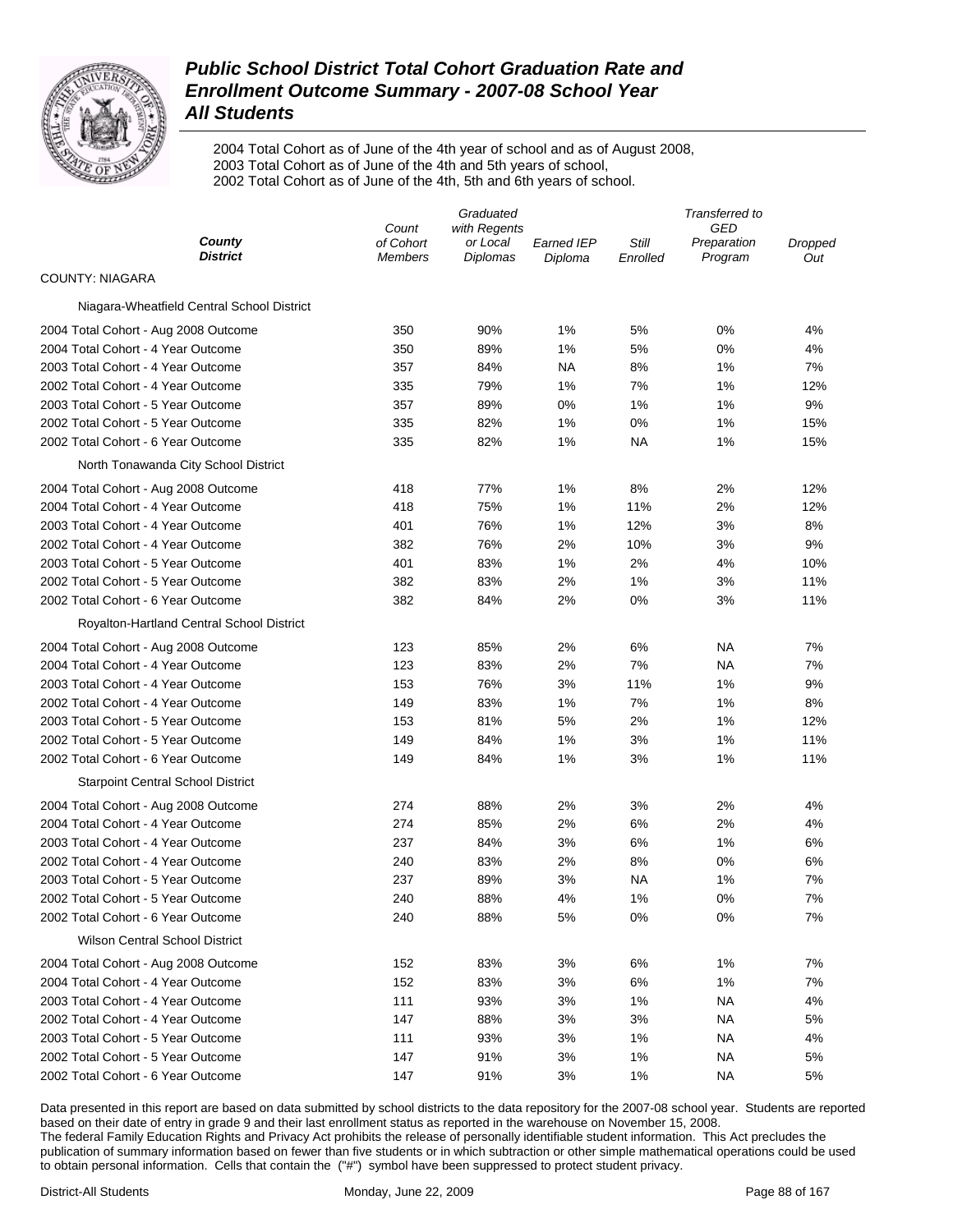

2004 Total Cohort as of June of the 4th year of school and as of August 2008, 2003 Total Cohort as of June of the 4th and 5th years of school, 2002 Total Cohort as of June of the 4th, 5th and 6th years of school.

|                                               | Graduated                   |                      |                              | Transferred to    |                        |                |  |
|-----------------------------------------------|-----------------------------|----------------------|------------------------------|-------------------|------------------------|----------------|--|
|                                               | Count<br>with Regents       |                      |                              | GED               |                        |                |  |
| County<br><b>District</b>                     | of Cohort<br><b>Members</b> | or Local<br>Diplomas | <b>Earned IEP</b><br>Diploma | Still<br>Enrolled | Preparation<br>Program | Dropped<br>Out |  |
| <b>COUNTY: ONEIDA</b>                         |                             |                      |                              |                   |                        |                |  |
| Adirondack Central School District            |                             |                      |                              |                   |                        |                |  |
| 2004 Total Cohort - Aug 2008 Outcome          | 126                         | 79%                  | 2%                           | 8%                | 2%                     | 9%             |  |
| 2004 Total Cohort - 4 Year Outcome            | 126                         | 78%                  | 2%                           | 9%                | 2%                     | 9%             |  |
| 2003 Total Cohort - 4 Year Outcome            | 125                         | 74%                  | 1%                           | 10%               | 2%                     | 14%            |  |
| 2002 Total Cohort - 4 Year Outcome            | 135                         | 70%                  | 3%                           | 12%               | 3%                     | 12%            |  |
| 2003 Total Cohort - 5 Year Outcome            | 125                         | 79%                  | 1%                           | 2%                | 2%                     | 16%            |  |
| 2002 Total Cohort - 5 Year Outcome            | 135                         | 76%                  | 3%                           | 3%                | 3%                     | 16%            |  |
| 2002 Total Cohort - 6 Year Outcome            | 135                         | 76%                  | 3%                           | 1%                | 3%                     | 17%            |  |
| <b>Camden Central School District</b>         |                             |                      |                              |                   |                        |                |  |
| 2004 Total Cohort - Aug 2008 Outcome          | 216                         | 80%                  | 4%                           | 4%                | 3%                     | 10%            |  |
| 2004 Total Cohort - 4 Year Outcome            | 216                         | 80%                  | 4%                           | 4%                | 3%                     | 10%            |  |
| 2003 Total Cohort - 4 Year Outcome            | 233                         | 78%                  | 2%                           | 11%               | 2%                     | 6%             |  |
| 2002 Total Cohort - 4 Year Outcome            | 218                         | 76%                  | <b>NA</b>                    | 9%                | 3%                     | 12%            |  |
| 2003 Total Cohort - 5 Year Outcome            | 233                         | 83%                  | 3%                           | 3%                | 2%                     | 9%             |  |
| 2002 Total Cohort - 5 Year Outcome            | 218                         | 79%                  | 1%                           | 4%                | 3%                     | 14%            |  |
| 2002 Total Cohort - 6 Year Outcome            | 218                         | 79%                  | 1%                           | 3%                | 3%                     | 14%            |  |
| <b>Clinton Central School District</b>        |                             |                      |                              |                   |                        |                |  |
| 2004 Total Cohort - Aug 2008 Outcome          | 153                         | 95%                  | 1%                           | 1%                | NА                     | 3%             |  |
| 2004 Total Cohort - 4 Year Outcome            | 153                         | 94%                  | 1%                           | 2%                | <b>NA</b>              | 3%             |  |
| 2003 Total Cohort - 4 Year Outcome            | 128                         | 94%                  | 2%                           | 3%                | <b>NA</b>              | 1%             |  |
| 2002 Total Cohort - 4 Year Outcome            | 162                         | 88%                  | 4%                           | 7%                | <b>NA</b>              | 1%             |  |
| 2003 Total Cohort - 5 Year Outcome            | 128                         | 95%                  | 2%                           | NA                | <b>NA</b>              | 2%             |  |
| 2002 Total Cohort - 5 Year Outcome            | 162                         | 90%                  | $6\%$                        | 2%                | <b>NA</b>              | 2%             |  |
| 2002 Total Cohort - 6 Year Outcome            | 162                         | 90%                  | $6\%$                        | 2%                | <b>NA</b>              | 3%             |  |
| <b>Holland Patent Central School District</b> |                             |                      |                              |                   |                        |                |  |
| 2004 Total Cohort - Aug 2008 Outcome          | 145                         | 95%                  | 1%                           | 2%                | 1%                     | 1%             |  |
| 2004 Total Cohort - 4 Year Outcome            | 145                         | 95%                  | 1%                           | 2%                | 1%                     | 1%             |  |
| 2003 Total Cohort - 4 Year Outcome            | 168                         | 88%                  | 4%                           | 5%                | 2%                     | 1%             |  |
| 2002 Total Cohort - 4 Year Outcome            | 143                         | 88%                  | 5%                           | 5%                | <b>NA</b>              | 2%             |  |
| 2003 Total Cohort - 5 Year Outcome            | 168                         | 90%                  | 4%                           | 2%                | 2%                     | 2%             |  |
| 2002 Total Cohort - 5 Year Outcome            | 143                         | 92%                  | 5%                           | 1%                | <b>NA</b>              | 3%             |  |
| 2002 Total Cohort - 6 Year Outcome            | 143                         | 92%                  | 5%                           | <b>NA</b>         | <b>NA</b>              | 3%             |  |
| New Hartford Central School District          |                             |                      |                              |                   |                        |                |  |
| 2004 Total Cohort - Aug 2008 Outcome          | 238                         | 94%                  | <b>NA</b>                    | 4%                | 0%                     | 1%             |  |
| 2004 Total Cohort - 4 Year Outcome            | 238                         | 94%                  | <b>NA</b>                    | 4%                | 0%                     | 1%             |  |
| 2003 Total Cohort - 4 Year Outcome            | 236                         | 95%                  | <b>NA</b>                    | 3%                | 0%                     | 1%             |  |
| 2002 Total Cohort - 4 Year Outcome            | 206                         | 93%                  | 1%                           | 2%                | 1%                     | 3%             |  |
| 2003 Total Cohort - 5 Year Outcome            | 236                         | 96%                  | 0%                           | 1%                | 1%                     | 1%             |  |
| 2002 Total Cohort - 5 Year Outcome            | 206                         | 94%                  | 1%                           | 0%                | 1%                     | 3%             |  |
| 2002 Total Cohort - 6 Year Outcome            | 206                         | 94%                  | 1%                           | 0%                | 1%                     | 3%             |  |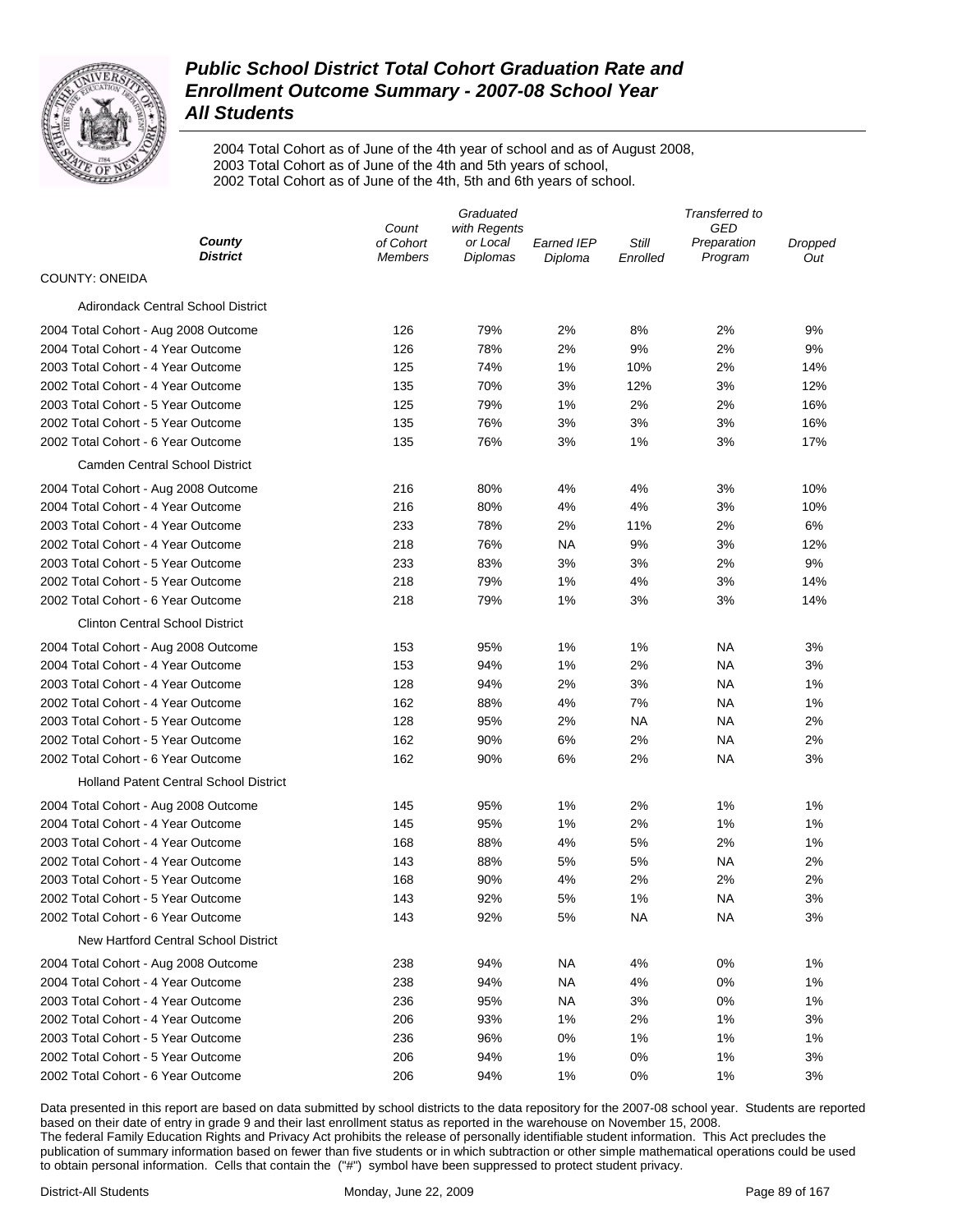

2004 Total Cohort as of June of the 4th year of school and as of August 2008, 2003 Total Cohort as of June of the 4th and 5th years of school, 2002 Total Cohort as of June of the 4th, 5th and 6th years of school.

|                                           | Graduated                            |                                      |                              | Transferred to    |                               |                |
|-------------------------------------------|--------------------------------------|--------------------------------------|------------------------------|-------------------|-------------------------------|----------------|
| County<br><b>District</b>                 | Count<br>of Cohort<br><b>Members</b> | with Regents<br>or Local<br>Diplomas | <b>Earned IEP</b><br>Diploma | Still<br>Enrolled | GED<br>Preparation<br>Program | Dropped<br>Out |
| <b>COUNTY: ONEIDA</b>                     |                                      |                                      |                              |                   |                               |                |
| New York Mills Union Free School District |                                      |                                      |                              |                   |                               |                |
| 2004 Total Cohort - Aug 2008 Outcome      | 41                                   | 83%                                  | 2%                           | 12%               | ΝA                            | 2%             |
| 2004 Total Cohort - 4 Year Outcome        | 41                                   | 80%                                  | 2%                           | 15%               | ΝA                            | 2%             |
| 2003 Total Cohort - 4 Year Outcome        | 55                                   | 84%                                  | 5%                           | 9%                | ΝA                            | 2%             |
| 2002 Total Cohort - 4 Year Outcome        | 38                                   | 76%                                  | <b>NA</b>                    | 18%               | ΝA                            | 5%             |
| 2003 Total Cohort - 5 Year Outcome        | 55                                   | 85%                                  | 5%                           | NA                | ΝA                            | 9%             |
| 2002 Total Cohort - 5 Year Outcome        | 38                                   | 84%                                  | 3%                           | 8%                | ΝA                            | 5%             |
| 2002 Total Cohort - 6 Year Outcome        | 38                                   | 84%                                  | 3%                           | 8%                | ΝA                            | 5%             |
| Oriskany Central School District          |                                      |                                      |                              |                   |                               |                |
| 2004 Total Cohort - Aug 2008 Outcome      | 67                                   | 85%                                  | <b>NA</b>                    | 6%                | 1%                            | 7%             |
| 2004 Total Cohort - 4 Year Outcome        | 67                                   | 84%                                  | NA                           | 7%                | 1%                            | 7%             |
| 2003 Total Cohort - 4 Year Outcome        | 55                                   | 89%                                  | NA                           | 7%                | <b>NA</b>                     | 4%             |
| 2002 Total Cohort - 4 Year Outcome        | 68                                   | 90%                                  | <b>NA</b>                    | 7%                | ΝA                            | 3%             |
| 2003 Total Cohort - 5 Year Outcome        | 55                                   | 93%                                  | <b>NA</b>                    | 4%                | ΝA                            | 4%             |
| 2002 Total Cohort - 5 Year Outcome        | 68                                   | 91%                                  | NA                           | 6%                | ΝA                            | 3%             |
| 2002 Total Cohort - 6 Year Outcome        | 68                                   | 91%                                  | 1%                           | 3%                | ΝA                            | 4%             |
| <b>Remsen Central School District</b>     |                                      |                                      |                              |                   |                               |                |
| 2004 Total Cohort - Aug 2008 Outcome      | 57                                   | 86%                                  | 7%                           | 7%                | ΝA                            | ΝA             |
| 2004 Total Cohort - 4 Year Outcome        | 57                                   | 86%                                  | 7%                           | 7%                | ΝA                            | <b>NA</b>      |
| 2003 Total Cohort - 4 Year Outcome        | 45                                   | 91%                                  | NA                           | 9%                | ΝA                            | NA             |
| 2002 Total Cohort - 4 Year Outcome        | 62                                   | 95%                                  | 3%                           | ΝA                | ΝA                            | 2%             |
| 2003 Total Cohort - 5 Year Outcome        | 45                                   | 98%                                  | NA                           | 2%                | ΝA                            | <b>NA</b>      |
| 2002 Total Cohort - 5 Year Outcome        | 62                                   | 95%                                  | 3%                           | ΝA                | ΝA                            | 2%             |
| 2002 Total Cohort - 6 Year Outcome        | 62                                   | 95%                                  | 3%                           | ΝA                | <b>NA</b>                     | 2%             |
| Rome City School District                 |                                      |                                      |                              |                   |                               |                |
| 2004 Total Cohort - Aug 2008 Outcome      | 426                                  | 78%                                  | 2%                           | 5%                | 3%                            | 12%            |
| 2004 Total Cohort - 4 Year Outcome        | 426                                  | 77%                                  | 2%                           | 7%                | 3%                            | 12%            |
| 2003 Total Cohort - 4 Year Outcome        | 486                                  | 71%                                  | 3%                           | 13%               | 2%                            | 10%            |
| 2002 Total Cohort - 4 Year Outcome        | 487                                  | 60%                                  | 3%                           | 16%               | 2%                            | 19%            |
| 2003 Total Cohort - 5 Year Outcome        | 486                                  | 76%                                  | 4%                           | 6%                | 2%                            | 12%            |
| 2002 Total Cohort - 5 Year Outcome        | 487                                  | 65%                                  | 4%                           | 6%                | 2%                            | 22%            |
| 2002 Total Cohort - 6 Year Outcome        | 487                                  | 66%                                  | 4%                           | 5%                | 2%                            | 22%            |
| Sauquoit Valley Central School District   |                                      |                                      |                              |                   |                               |                |
| 2004 Total Cohort - Aug 2008 Outcome      | 114                                  | 85%                                  | 3%                           | 6%                | 1%                            | 5%             |
| 2004 Total Cohort - 4 Year Outcome        | 114                                  | 85%                                  | 3%                           | 6%                | 1%                            | 5%             |
| 2003 Total Cohort - 4 Year Outcome        | 127                                  | 84%                                  | 2%                           | 10%               | 2%                            | 2%             |
| 2002 Total Cohort - 4 Year Outcome        | 103                                  | 84%                                  | <b>NA</b>                    | 10%               | 2%                            | 4%             |
| 2003 Total Cohort - 5 Year Outcome        | 127                                  | 89%                                  | 3%                           | 4%                | 2%                            | 2%             |
| 2002 Total Cohort - 5 Year Outcome        | 103                                  | 86%                                  | <b>NA</b>                    | 6%                | 2%                            | 6%             |
| 2002 Total Cohort - 6 Year Outcome        | 103                                  | 86%                                  | <b>NA</b>                    | 4%                | 3%                            | 7%             |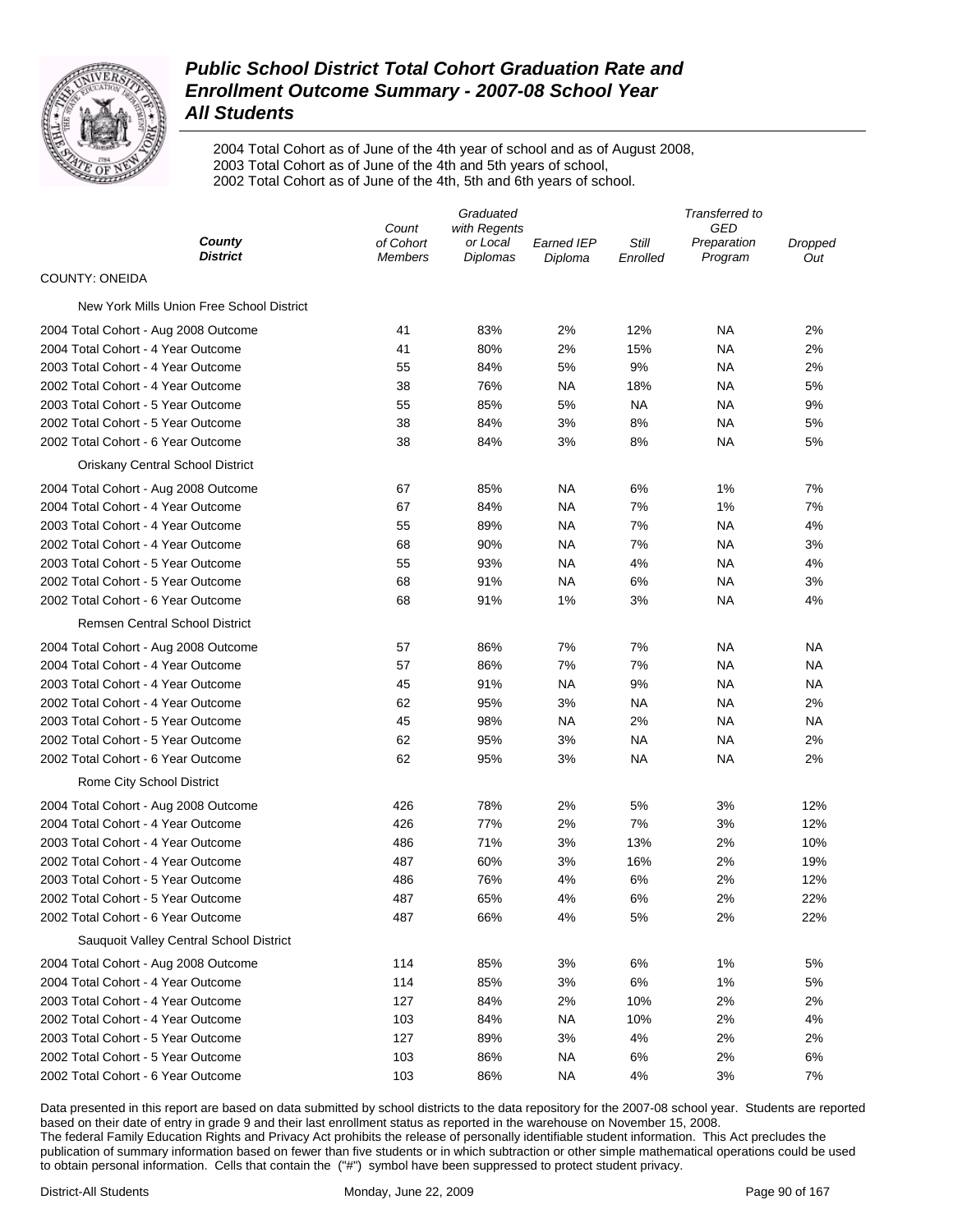

2004 Total Cohort as of June of the 4th year of school and as of August 2008, 2003 Total Cohort as of June of the 4th and 5th years of school, 2002 Total Cohort as of June of the 4th, 5th and 6th years of school.

|                                             |                             | Transferred to              |                              |                   |                        |                |  |
|---------------------------------------------|-----------------------------|-----------------------------|------------------------------|-------------------|------------------------|----------------|--|
|                                             | with Regents<br>Count       |                             |                              | GED               |                        |                |  |
| County<br><b>District</b>                   | of Cohort<br><b>Members</b> | or Local<br><b>Diplomas</b> | <b>Earned IEP</b><br>Diploma | Still<br>Enrolled | Preparation<br>Program | Dropped<br>Out |  |
| <b>COUNTY: ONEIDA</b>                       |                             |                             |                              |                   |                        |                |  |
| <b>Sherrill City School District</b>        |                             |                             |                              |                   |                        |                |  |
| 2004 Total Cohort - Aug 2008 Outcome        | 194                         | 88%                         | 2%                           | 5%                | NА                     | 5%             |  |
| 2004 Total Cohort - 4 Year Outcome          | 194                         | 88%                         | 2%                           | 5%                | NA                     | 5%             |  |
| 2003 Total Cohort - 4 Year Outcome          | 171                         | 86%                         | 1%                           | 9%                | 1%                     | 4%             |  |
| 2002 Total Cohort - 4 Year Outcome          | 200                         | 85%                         | 1%                           | 11%               | 1%                     | 3%             |  |
| 2003 Total Cohort - 5 Year Outcome          | 171                         | 89%                         | 4%                           | 1%                | 1%                     | 5%             |  |
| 2002 Total Cohort - 5 Year Outcome          | 200                         | 89%                         | 2%                           | 4%                | 1%                     | 5%             |  |
| 2002 Total Cohort - 6 Year Outcome          | 200                         | 89%                         | 2%                           | 3%                | 1%                     | 5%             |  |
| Utica City School District                  |                             |                             |                              |                   |                        |                |  |
| 2004 Total Cohort - Aug 2008 Outcome        | 623                         | 61%                         | 3%                           | 17%               | 3%                     | 16%            |  |
| 2004 Total Cohort - 4 Year Outcome          | 623                         | 57%                         | 3%                           | 21%               | 3%                     | 16%            |  |
| 2003 Total Cohort - 4 Year Outcome          | 705                         | 60%                         | 2%                           | 16%               | 4%                     | 18%            |  |
| 2002 Total Cohort - 4 Year Outcome          | 625                         | 64%                         | 2%                           | 15%               | 3%                     | 16%            |  |
| 2003 Total Cohort - 5 Year Outcome          | 705                         | 66%                         | 2%                           | 6%                | 4%                     | 21%            |  |
| 2002 Total Cohort - 5 Year Outcome          | 625                         | 71%                         | 3%                           | 5%                | 3%                     | 18%            |  |
| 2002 Total Cohort - 6 Year Outcome          | 625                         | 72%                         | 3%                           | 4%                | 3%                     | 18%            |  |
| <b>Waterville Central School District</b>   |                             |                             |                              |                   |                        |                |  |
| 2004 Total Cohort - Aug 2008 Outcome        | 87                          | 86%                         | 1%                           | 9%                | 1%                     | 2%             |  |
| 2004 Total Cohort - 4 Year Outcome          | 87                          | 86%                         | 1%                           | 9%                | 1%                     | 2%             |  |
| 2003 Total Cohort - 4 Year Outcome          | 92                          | 91%                         | 2%                           | 3%                | NA                     | 3%             |  |
| 2002 Total Cohort - 4 Year Outcome          | 86                          | 81%                         | 3%                           | 7%                | 1%                     | 7%             |  |
| 2003 Total Cohort - 5 Year Outcome          | 92                          | 92%                         | 2%                           | 2%                | NA                     | 3%             |  |
| 2002 Total Cohort - 5 Year Outcome          | 86                          | 81%                         | 6%                           | 3%                | 1%                     | 8%             |  |
| 2002 Total Cohort - 6 Year Outcome          | 86                          | 81%                         | 6%                           | 3%                | 1%                     | 8%             |  |
| <b>Westmoreland Central School District</b> |                             |                             |                              |                   |                        |                |  |
| 2004 Total Cohort - Aug 2008 Outcome        | 106                         | 85%                         | 2%                           | 8%                | 4%                     | 1%             |  |
| 2004 Total Cohort - 4 Year Outcome          | 106                         | 82%                         | 2%                           | 11%               | 4%                     | 1%             |  |
| 2003 Total Cohort - 4 Year Outcome          | 97                          | 88%                         | 1%                           | 10%               | NA                     | 1%             |  |
| 2002 Total Cohort - 4 Year Outcome          | 111                         | 80%                         | 1%                           | 11%               | 4%                     | 5%             |  |
| 2003 Total Cohort - 5 Year Outcome          | 97                          | 96%                         | 1%                           | 1%                | NA                     | 2%             |  |
| 2002 Total Cohort - 5 Year Outcome          | 111                         | 83%                         | 1%                           | 8%                | 4%                     | 5%             |  |
| 2002 Total Cohort - 6 Year Outcome          | 111                         | 84%                         | 1%                           | 7%                | 4%                     | 5%             |  |
| <b>Whitesboro Central School District</b>   |                             |                             |                              |                   |                        |                |  |
| 2004 Total Cohort - Aug 2008 Outcome        | 308                         | 90%                         | 1%                           | 4%                | 0%                     | 5%             |  |
| 2004 Total Cohort - 4 Year Outcome          | 308                         | 89%                         | 1%                           | 5%                | 0%                     | 5%             |  |
| 2003 Total Cohort - 4 Year Outcome          | 299                         | 88%                         | 1%                           | 6%                | 1%                     | 4%             |  |
| 2002 Total Cohort - 4 Year Outcome          | 296                         | 81%                         | 3%                           | 9%                | 1%                     | 6%             |  |
| 2003 Total Cohort - 5 Year Outcome          | 299                         | 90%                         | 2%                           | 2%                | 1%                     | 4%             |  |
| 2002 Total Cohort - 5 Year Outcome          | 296                         | 84%                         | 4%                           | 3%                | 1%                     | 7%             |  |
| 2002 Total Cohort - 6 Year Outcome          | 296                         | 85%                         | 4%                           | 3%                | 1%                     | 7%             |  |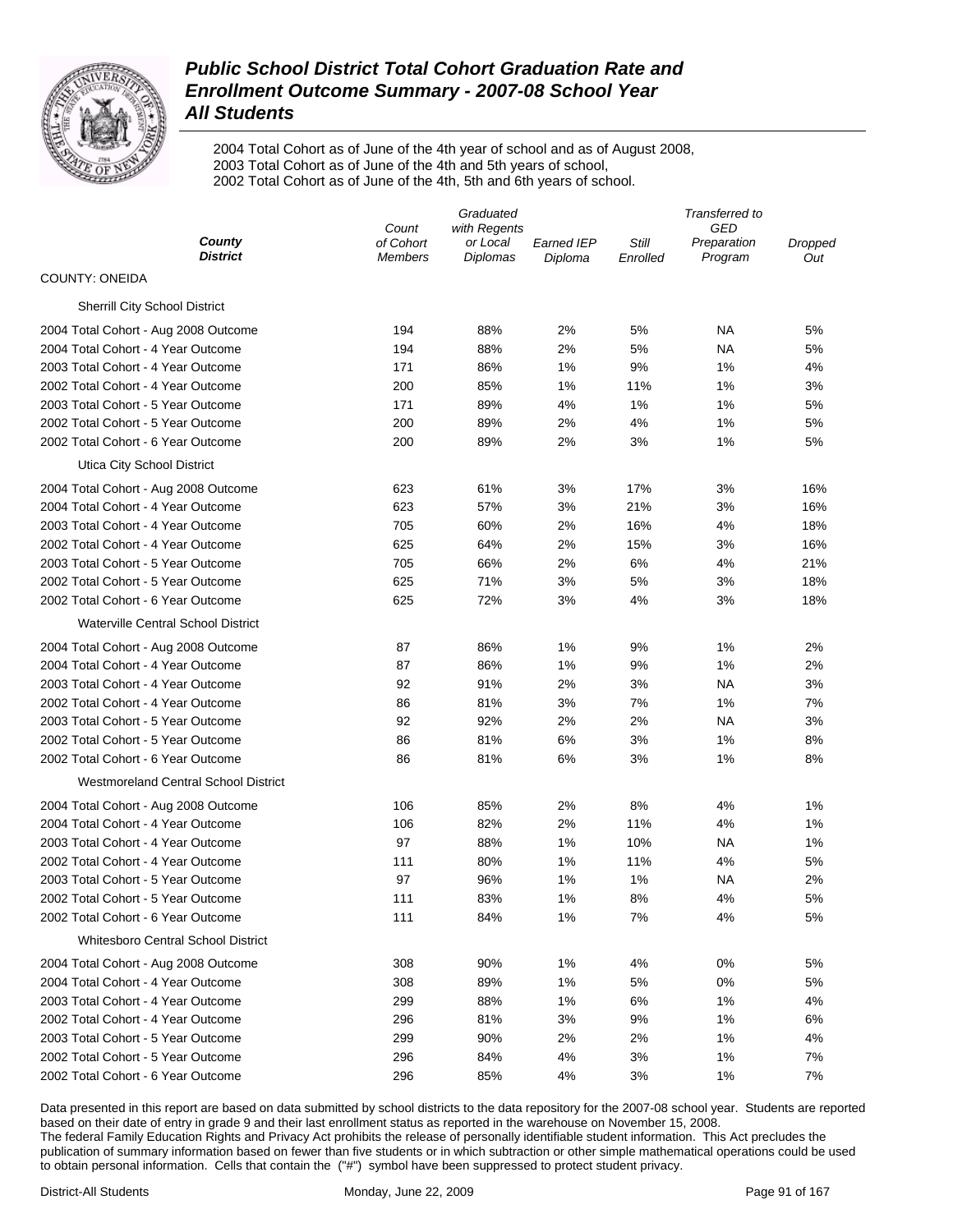

2004 Total Cohort as of June of the 4th year of school and as of August 2008, 2003 Total Cohort as of June of the 4th and 5th years of school, 2002 Total Cohort as of June of the 4th, 5th and 6th years of school.

|                                              |                             | Graduated            |                       | Transferred to    |                        |                |  |
|----------------------------------------------|-----------------------------|----------------------|-----------------------|-------------------|------------------------|----------------|--|
|                                              | Count                       | with Regents         |                       |                   | GED                    |                |  |
| County<br><b>District</b>                    | of Cohort<br><b>Members</b> | or Local<br>Diplomas | Earned IEP<br>Diploma | Still<br>Enrolled | Preparation<br>Program | Dropped<br>Out |  |
| COUNTY: ONONDAGA                             |                             |                      |                       |                   |                        |                |  |
| <b>Baldwinsville Central School District</b> |                             |                      |                       |                   |                        |                |  |
| 2004 Total Cohort - Aug 2008 Outcome         | 497                         | 88%                  | 1%                    | 5%                | 3%                     | 2%             |  |
| 2004 Total Cohort - 4 Year Outcome           | 497                         | 87%                  | 1%                    | 6%                | 3%                     | 2%             |  |
| 2003 Total Cohort - 4 Year Outcome           | 475                         | 81%                  | 1%                    | 8%                | 5%                     | 4%             |  |
| 2002 Total Cohort - 4 Year Outcome           | 454                         | 83%                  | 3%                    | 7%                | 3%                     | 5%             |  |
| 2003 Total Cohort - 5 Year Outcome           | 475                         | 86%                  | 1%                    | 2%                | 6%                     | 5%             |  |
| 2002 Total Cohort - 5 Year Outcome           | 454                         | 86%                  | 3%                    | 2%                | 3%                     | 6%             |  |
| 2002 Total Cohort - 6 Year Outcome           | 454                         | 87%                  | 3%                    | 1%                | 3%                     | 6%             |  |
| East Syracuse-Minoa Central School District  |                             |                      |                       |                   |                        |                |  |
| 2004 Total Cohort - Aug 2008 Outcome         | 303                         | 85%                  | 2%                    | 5%                | 4%                     | 4%             |  |
| 2004 Total Cohort - 4 Year Outcome           | 303                         | 83%                  | 2%                    | 6%                | 4%                     | 4%             |  |
| 2003 Total Cohort - 4 Year Outcome           | 336                         | 84%                  | 1%                    | 5%                | 4%                     | 6%             |  |
| 2002 Total Cohort - 4 Year Outcome           | 288                         | 80%                  | 1%                    | 12%               | 2%                     | 5%             |  |
| 2003 Total Cohort - 5 Year Outcome           | 336                         | 85%                  | 1%                    | 2%                | 4%                     | 6%             |  |
| 2002 Total Cohort - 5 Year Outcome           | 288                         | 86%                  | 1%                    | 5%                | 2%                     | 5%             |  |
| 2002 Total Cohort - 6 Year Outcome           | 288                         | 86%                  | 1%                    | 5%                | 2%                     | 5%             |  |
| Fabius-Pompey Central School District        |                             |                      |                       |                   |                        |                |  |
| 2004 Total Cohort - Aug 2008 Outcome         | 78                          | 86%                  | 3%                    | 4%                | 1%                     | 5%             |  |
| 2004 Total Cohort - 4 Year Outcome           | 78                          | 86%                  | 3%                    | 4%                | 1%                     | 5%             |  |
| 2003 Total Cohort - 4 Year Outcome           | 81                          | 90%                  | 1%                    | 2%                | 1%                     | 5%             |  |
| 2002 Total Cohort - 4 Year Outcome           | 77                          | 75%                  | NA                    | 10%               | 5%                     | 9%             |  |
| 2003 Total Cohort - 5 Year Outcome           | 81                          | 91%                  | 1%                    | NA                | 1%                     | 6%             |  |
| 2002 Total Cohort - 5 Year Outcome           | 77                          | 78%                  | NA                    | 5%                | 5%                     | 12%            |  |
| 2002 Total Cohort - 6 Year Outcome           | 77                          | 78%                  | NA                    | 4%                | 5%                     | 13%            |  |
| Fayetteville-Manlius Central School District |                             |                      |                       |                   |                        |                |  |
| 2004 Total Cohort - Aug 2008 Outcome         | 391                         | 95%                  | 0%                    | 1%                | 2%                     | 2%             |  |
| 2004 Total Cohort - 4 Year Outcome           | 391                         | 94%                  | 0%                    | 2%                | 2%                     | 2%             |  |
| 2003 Total Cohort - 4 Year Outcome           | 376                         | 91%                  | 1%                    | 4%                | 2%                     | 3%             |  |
| 2002 Total Cohort - 4 Year Outcome           | 363                         | 92%                  | 1%                    | 5%                | 1%                     | 1%             |  |
| 2003 Total Cohort - 5 Year Outcome           | 376                         | 93%                  | 2%                    | 1%                | 2%                     | 3%             |  |
| 2002 Total Cohort - 5 Year Outcome           | 363                         | 94%                  | 1%                    | 1%                | 2%                     | 2%             |  |
| 2002 Total Cohort - 6 Year Outcome           | 363                         | 95%                  | 1%                    | ΝA                | 2%                     | 2%             |  |
| Jamesville-Dewitt Central School District    |                             |                      |                       |                   |                        |                |  |
| 2004 Total Cohort - Aug 2008 Outcome         | 256                         | 91%                  | NA.                   | 5%                | 1%                     | 3%             |  |
| 2004 Total Cohort - 4 Year Outcome           | 256                         | 91%                  | NA                    | 5%                | 1%                     | 3%             |  |
| 2003 Total Cohort - 4 Year Outcome           | 219                         | 92%                  | NA                    | 6%                | 0%                     | 1%             |  |
| 2002 Total Cohort - 4 Year Outcome           | 207                         | 89%                  | 0%                    | 8%                | 2%                     | 1%             |  |
| 2003 Total Cohort - 5 Year Outcome           | 219                         | 97%                  | 0%                    | NA                | 1%                     | 1%             |  |
| 2002 Total Cohort - 5 Year Outcome           | 207                         | 91%                  | 1%                    | 3%                | 3%                     | 1%             |  |
| 2002 Total Cohort - 6 Year Outcome           | 207                         | 91%                  | 2%                    | 1%                | 3%                     | 1%             |  |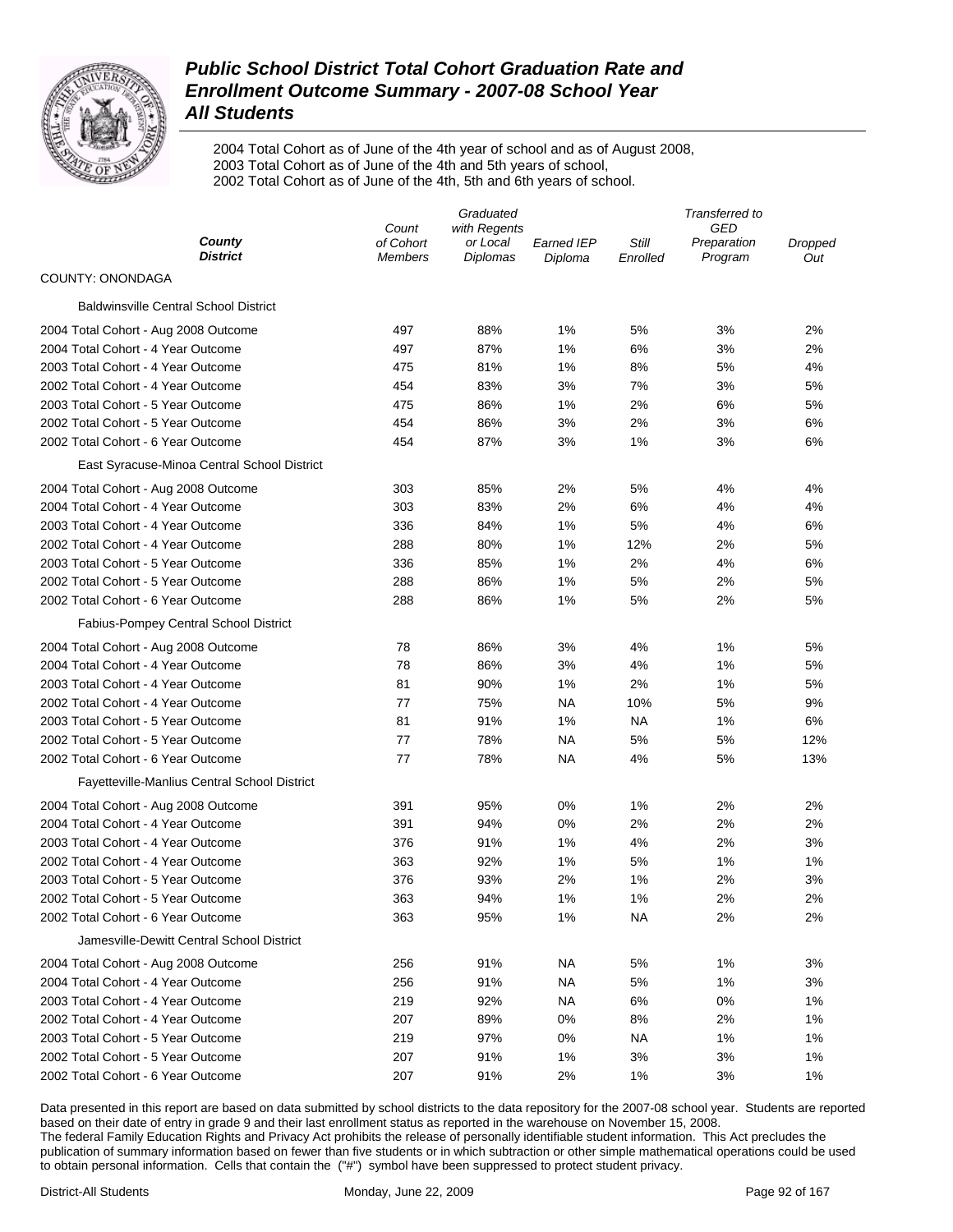

2004 Total Cohort as of June of the 4th year of school and as of August 2008, 2003 Total Cohort as of June of the 4th and 5th years of school, 2002 Total Cohort as of June of the 4th, 5th and 6th years of school.

|                                          | Graduated                   |                             |                       | Transferred to    |                        |                |  |
|------------------------------------------|-----------------------------|-----------------------------|-----------------------|-------------------|------------------------|----------------|--|
|                                          | with Regents<br>Count       |                             |                       | GED               |                        |                |  |
| County<br><b>District</b>                | of Cohort<br><b>Members</b> | or Local<br><b>Diplomas</b> | Earned IEP<br>Diploma | Still<br>Enrolled | Preparation<br>Program | Dropped<br>Out |  |
| COUNTY: ONONDAGA                         |                             |                             |                       |                   |                        |                |  |
| Jordan-Elbridge Central School District  |                             |                             |                       |                   |                        |                |  |
| 2004 Total Cohort - Aug 2008 Outcome     | 142                         | 74%                         | 1%                    | 11%               | 4%                     | 11%            |  |
| 2004 Total Cohort - 4 Year Outcome       | 142                         | 74%                         | 1%                    | 11%               | 4%                     | 11%            |  |
| 2003 Total Cohort - 4 Year Outcome       | 143                         | 67%                         | 2%                    | 12%               | 8%                     | 11%            |  |
| 2002 Total Cohort - 4 Year Outcome       | 140                         | 69%                         | 1%                    | 15%               | 2%                     | 13%            |  |
| 2003 Total Cohort - 5 Year Outcome       | 143                         | 73%                         | 3%                    | 2%                | 8%                     | 13%            |  |
| 2002 Total Cohort - 5 Year Outcome       | 140                         | 74%                         | 1%                    | 4%                | 5%                     | 16%            |  |
| 2002 Total Cohort - 6 Year Outcome       | 140                         | 74%                         | 2%                    | 1%                | 6%                     | 17%            |  |
| Lafayette Central School District        |                             |                             |                       |                   |                        |                |  |
| 2004 Total Cohort - Aug 2008 Outcome     | 80                          | 65%                         | 4%                    | 14%               | 6%                     | 8%             |  |
| 2004 Total Cohort - 4 Year Outcome       | 80                          | 65%                         | 4%                    | 14%               | 6%                     | 8%             |  |
| 2003 Total Cohort - 4 Year Outcome       | 87                          | 68%                         | 6%                    | 8%                | 3%                     | 15%            |  |
| 2002 Total Cohort - 4 Year Outcome       | 63                          | 84%                         | <b>NA</b>             | 8%                | 3%                     | 5%             |  |
| 2003 Total Cohort - 5 Year Outcome       | 87                          | 72%                         | 6%                    | 3%                | 3%                     | 15%            |  |
| 2002 Total Cohort - 5 Year Outcome       | 63                          | 89%                         | <b>NA</b>             | ΝA                | 5%                     | 6%             |  |
| 2002 Total Cohort - 6 Year Outcome       | 63                          | 89%                         | <b>NA</b>             | ΝA                | 5%                     | 6%             |  |
| Liverpool Central School District        |                             |                             |                       |                   |                        |                |  |
| 2004 Total Cohort - Aug 2008 Outcome     | 704                         | 80%                         | 1%                    | 7%                | 6%                     | 5%             |  |
| 2004 Total Cohort - 4 Year Outcome       | 704                         | 80%                         | 1%                    | 7%                | 6%                     | 5%             |  |
| 2003 Total Cohort - 4 Year Outcome       | 708                         | 76%                         | 1%                    | 13%               | 6%                     | 3%             |  |
| 2002 Total Cohort - 4 Year Outcome       | 633                         | 76%                         | 2%                    | 9%                | 3%                     | 10%            |  |
| 2003 Total Cohort - 5 Year Outcome       | 708                         | 82%                         | 1%                    | 4%                | 7%                     | 6%             |  |
| 2002 Total Cohort - 5 Year Outcome       | 633                         | 79%                         | 3%                    | 3%                | 4%                     | 12%            |  |
| 2002 Total Cohort - 6 Year Outcome       | 633                         | 80%                         | 3%                    | 2%                | 4%                     | 12%            |  |
| <b>Marcellus Central School District</b> |                             |                             |                       |                   |                        |                |  |
| 2004 Total Cohort - Aug 2008 Outcome     | 187                         | 87%                         | 3%                    | 5%                | 1%                     | 4%             |  |
| 2004 Total Cohort - 4 Year Outcome       | 187                         | 87%                         | 3%                    | 5%                | 1%                     | 4%             |  |
| 2003 Total Cohort - 4 Year Outcome       | 168                         | 88%                         | <b>NA</b>             | 5%                | 3%                     | 4%             |  |
| 2002 Total Cohort - 4 Year Outcome       | 175                         | 89%                         | 1%                    | 3%                | 1%                     | 5%             |  |
| 2003 Total Cohort - 5 Year Outcome       | 168                         | 88%                         | 1%                    | 3%                | 4%                     | 4%             |  |
| 2002 Total Cohort - 5 Year Outcome       | 175                         | 91%                         | 1%                    | 1%                | 1%                     | 6%             |  |
| 2002 Total Cohort - 6 Year Outcome       | 175                         | 91%                         | 2%                    | <b>NA</b>         | 1%                     | 6%             |  |
| North Syracuse Central School District   |                             |                             |                       |                   |                        |                |  |
| 2004 Total Cohort - Aug 2008 Outcome     | 856                         | 79%                         | 1%                    | 8%                | 3%                     | 9%             |  |
| 2004 Total Cohort - 4 Year Outcome       | 856                         | 77%                         | 1%                    | 10%               | 3%                     | 10%            |  |
| 2003 Total Cohort - 4 Year Outcome       | 802                         | 73%                         | 1%                    | 14%               | 4%                     | 8%             |  |
| 2002 Total Cohort - 4 Year Outcome       | 790                         | 74%                         | 1%                    | 12%               | 3%                     | 9%             |  |
| 2003 Total Cohort - 5 Year Outcome       | 802                         | 79%                         | 1%                    | 4%                | 5%                     | 10%            |  |
| 2002 Total Cohort - 5 Year Outcome       | 790                         | 77%                         | 1%                    | 5%                | 4%                     | 12%            |  |
| 2002 Total Cohort - 6 Year Outcome       | 790                         | 79%                         | 1%                    | 1%                | 5%                     | 13%            |  |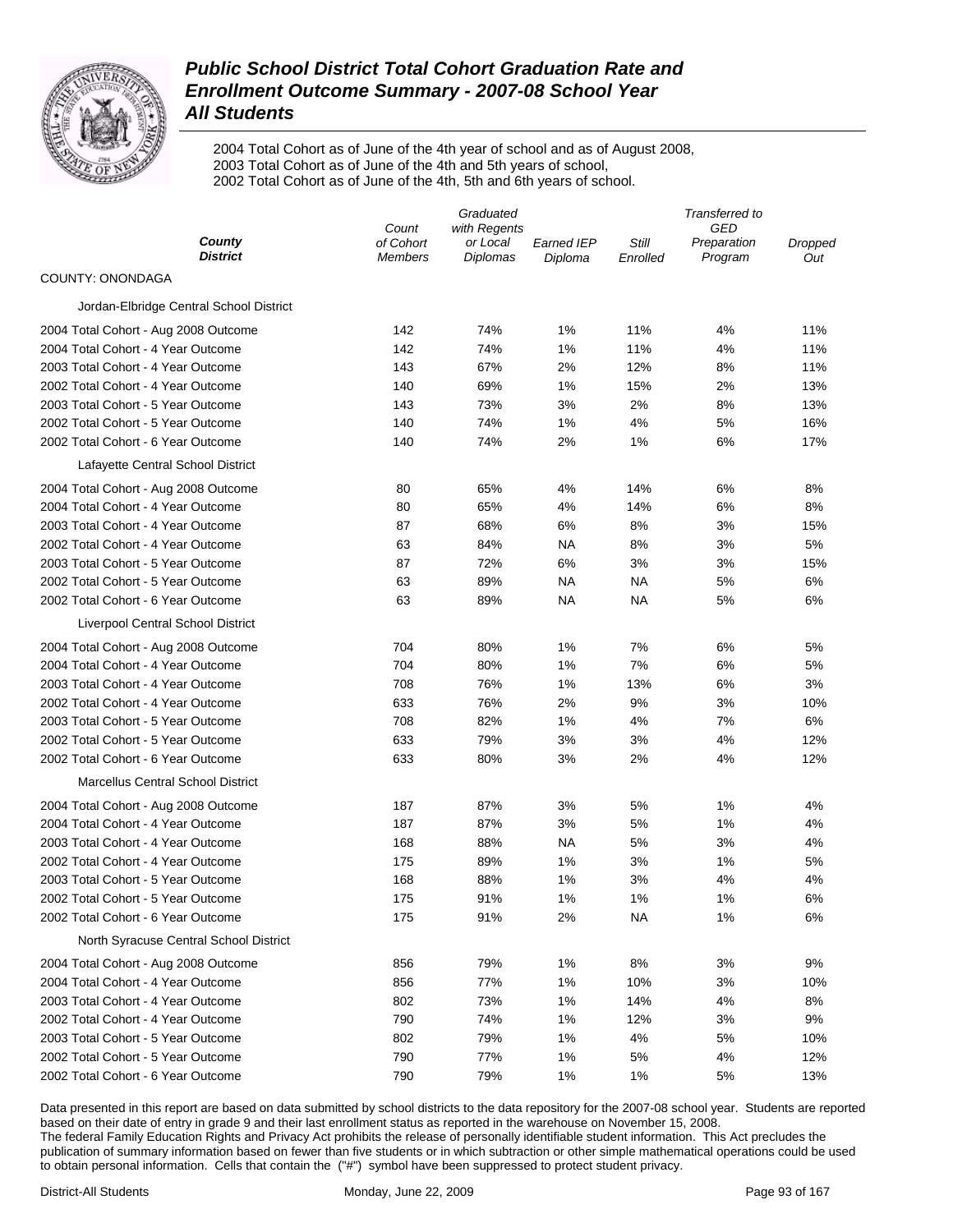

2004 Total Cohort as of June of the 4th year of school and as of August 2008, 2003 Total Cohort as of June of the 4th and 5th years of school, 2002 Total Cohort as of June of the 4th, 5th and 6th years of school.

|                                            | Graduated                   |                      |                       |                   | Transferred to         |                |  |  |
|--------------------------------------------|-----------------------------|----------------------|-----------------------|-------------------|------------------------|----------------|--|--|
| County                                     | Count                       | with Regents         |                       |                   | GED                    |                |  |  |
| <b>District</b>                            | of Cohort<br><b>Members</b> | or Local<br>Diplomas | Earned IEP<br>Diploma | Still<br>Enrolled | Preparation<br>Program | Dropped<br>Out |  |  |
| COUNTY: ONONDAGA                           |                             |                      |                       |                   |                        |                |  |  |
| Onondaga Central School District           |                             |                      |                       |                   |                        |                |  |  |
| 2004 Total Cohort - Aug 2008 Outcome       | 79                          | 78%                  | 1%                    | 6%                | 5%                     | 9%             |  |  |
| 2004 Total Cohort - 4 Year Outcome         | 79                          | 76%                  | 1%                    | 9%                | 5%                     | 9%             |  |  |
| 2003 Total Cohort - 4 Year Outcome         | 79                          | 80%                  | 3%                    | 9%                | 5%                     | 3%             |  |  |
| 2002 Total Cohort - 4 Year Outcome         | 71                          | 83%                  | 3%                    | 1%                | 4%                     | 8%             |  |  |
| 2003 Total Cohort - 5 Year Outcome         | 79                          | 87%                  | 3%                    | <b>NA</b>         | 5%                     | 4%             |  |  |
| 2002 Total Cohort - 5 Year Outcome         | 71                          | 83%                  | 3%                    | NA                | 6%                     | 8%             |  |  |
| 2002 Total Cohort - 6 Year Outcome         | 71                          | 83%                  | 3%                    | NA                | 6%                     | 8%             |  |  |
| <b>Skaneateles Central School District</b> |                             |                      |                       |                   |                        |                |  |  |
| 2004 Total Cohort - Aug 2008 Outcome       | 157                         | 92%                  | 4%                    | 2%                | 1%                     | 1%             |  |  |
| 2004 Total Cohort - 4 Year Outcome         | 157                         | 92%                  | 4%                    | 2%                | 1%                     | 1%             |  |  |
| 2003 Total Cohort - 4 Year Outcome         | 138                         | 92%                  | 1%                    | 2%                | 4%                     | 1%             |  |  |
| 2002 Total Cohort - 4 Year Outcome         | 132                         | 93%                  | 1%                    | 2%                | 1%                     | 2%             |  |  |
| 2003 Total Cohort - 5 Year Outcome         | 138                         | 92%                  | 3%                    | 1%                | 4%                     | 1%             |  |  |
| 2002 Total Cohort - 5 Year Outcome         | 132                         | 94%                  | 1%                    | 1%                | 1%                     | 2%             |  |  |
| 2002 Total Cohort - 6 Year Outcome         | 132                         | 94%                  | 2%                    | <b>NA</b>         | 1%                     | 2%             |  |  |
| Solvay Union Free School District          |                             |                      |                       |                   |                        |                |  |  |
| 2004 Total Cohort - Aug 2008 Outcome       | 181                         | 75%                  | 2%                    | 9%                | 6%                     | 8%             |  |  |
| 2004 Total Cohort - 4 Year Outcome         | 181                         | 71%                  | 2%                    | 13%               | 6%                     | 8%             |  |  |
| 2003 Total Cohort - 4 Year Outcome         | 154                         | 75%                  | 2%                    | 10%               | 5%                     | 8%             |  |  |
| 2002 Total Cohort - 4 Year Outcome         | 165                         | 70%                  | 4%                    | 14%               | 1%                     | 11%            |  |  |
| 2003 Total Cohort - 5 Year Outcome         | 154                         | 80%                  | 3%                    | 3%                | 6%                     | 8%             |  |  |
| 2002 Total Cohort - 5 Year Outcome         | 165                         | 75%                  | 4%                    | 4%                | 4%                     | 12%            |  |  |
| 2002 Total Cohort - 6 Year Outcome         | 165                         | 75%                  | 4%                    | 2%                | 4%                     | 14%            |  |  |
| <b>Syracuse City School District</b>       |                             |                      |                       |                   |                        |                |  |  |
| 2004 Total Cohort - Aug 2008 Outcome       | 1506                        | 52%                  | 3%                    | 15%               | 1%                     | 29%            |  |  |
| 2004 Total Cohort - 4 Year Outcome         | 1506                        | 47%                  | 3%                    | 20%               | 1%                     | 29%            |  |  |
| 2003 Total Cohort - 4 Year Outcome         | 1395                        | 49%                  | 3%                    | 21%               | 1%                     | 27%            |  |  |
| 2002 Total Cohort - 4 Year Outcome         | 1475                        | 48%                  | 3%                    | 19%               | 0%                     | 30%            |  |  |
| 2003 Total Cohort - 5 Year Outcome         | 1395                        | 55%                  | 3%                    | 7%                | 1%                     | 33%            |  |  |
| 2002 Total Cohort - 5 Year Outcome         | 1475                        | 55%                  | 4%                    | 4%                | 1%                     | 36%            |  |  |
| 2002 Total Cohort - 6 Year Outcome         | 1475                        | 57%                  | 4%                    | 1%                | 1%                     | 37%            |  |  |
| <b>Tully Central School District</b>       |                             |                      |                       |                   |                        |                |  |  |
| 2004 Total Cohort - Aug 2008 Outcome       | 95                          | 88%                  | 2%                    | 2%                | 3%                     | 4%             |  |  |
| 2004 Total Cohort - 4 Year Outcome         | 95                          | 88%                  | 2%                    | 2%                | 3%                     | 4%             |  |  |
| 2003 Total Cohort - 4 Year Outcome         | 97                          | 90%                  | <b>NA</b>             | 3%                | 1%                     | 6%             |  |  |
| 2002 Total Cohort - 4 Year Outcome         | 103                         | 87%                  | 1%                    | 8%                | 1%                     | 3%             |  |  |
| 2003 Total Cohort - 5 Year Outcome         | 97                          | 91%                  | 1%                    | 1%                | 1%                     | 6%             |  |  |
| 2002 Total Cohort - 5 Year Outcome         | 103                         | 89%                  | 3%                    | 2%                | 2%                     | 4%             |  |  |
| 2002 Total Cohort - 6 Year Outcome         | 103                         | 89%                  | 4%                    | <b>NA</b>         | 2%                     | 5%             |  |  |
|                                            |                             |                      |                       |                   |                        |                |  |  |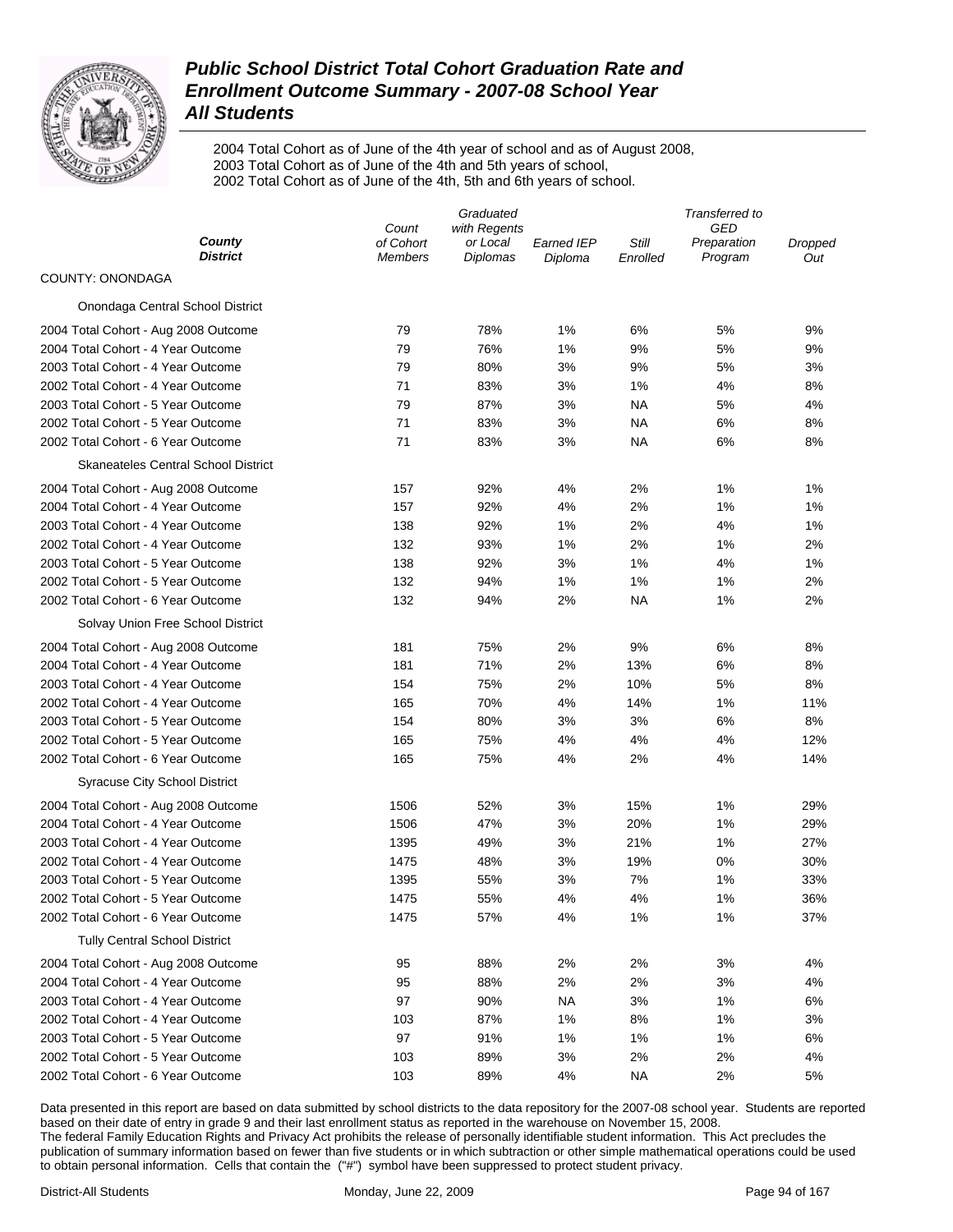

2004 Total Cohort as of June of the 4th year of school and as of August 2008, 2003 Total Cohort as of June of the 4th and 5th years of school, 2002 Total Cohort as of June of the 4th, 5th and 6th years of school.

|                                         | Graduated<br>with Regents<br>Count |                      |                              | Transferred to<br><b>GED</b> |                        |                |  |
|-----------------------------------------|------------------------------------|----------------------|------------------------------|------------------------------|------------------------|----------------|--|
| County<br><b>District</b>               | of Cohort<br><b>Members</b>        | or Local<br>Diplomas | <b>Earned IEP</b><br>Diploma | Still<br>Enrolled            | Preparation<br>Program | Dropped<br>Out |  |
| COUNTY: ONONDAGA                        |                                    |                      |                              |                              |                        |                |  |
| West Genesee Central School District    |                                    |                      |                              |                              |                        |                |  |
| 2004 Total Cohort - Aug 2008 Outcome    | 426                                | 86%                  | 2%                           | 3%                           | 4%                     | 4%             |  |
| 2004 Total Cohort - 4 Year Outcome      | 426                                | 85%                  | 2%                           | 4%                           | 4%                     | 4%             |  |
| 2003 Total Cohort - 4 Year Outcome      | 441                                | 91%                  | 1%                           | 3%                           | 2%                     | 2%             |  |
| 2002 Total Cohort - 4 Year Outcome      | 398                                | 84%                  | 2%                           | 6%                           | 2%                     | 6%             |  |
| 2003 Total Cohort - 5 Year Outcome      | 441                                | 93%                  | 2%                           | 1%                           | 2%                     | 2%             |  |
| 2002 Total Cohort - 5 Year Outcome      | 398                                | 86%                  | 2%                           | 1%                           | 2%                     | 7%             |  |
| 2002 Total Cohort - 6 Year Outcome      | 398                                | 86%                  | 2%                           | 1%                           | 2%                     | 7%             |  |
| <b>Westhill Central School District</b> |                                    |                      |                              |                              |                        |                |  |
| 2004 Total Cohort - Aug 2008 Outcome    | 172                                | 90%                  | 1%                           | 3%                           | 2%                     | 4%             |  |
| 2004 Total Cohort - 4 Year Outcome      | 172                                | 88%                  | 1%                           | 5%                           | 2%                     | 4%             |  |
| 2003 Total Cohort - 4 Year Outcome      | 178                                | 87%                  | <b>NA</b>                    | 7%                           | 1%                     | 4%             |  |
| 2002 Total Cohort - 4 Year Outcome      | 190                                | 86%                  | 3%                           | 7%                           | NA                     | 5%             |  |
| 2003 Total Cohort - 5 Year Outcome      | 178                                | 89%                  | 1%                           | 1%                           | 1%                     | 7%             |  |
| 2002 Total Cohort - 5 Year Outcome      | 190                                | 87%                  | 3%                           | 4%                           | 1%                     | 5%             |  |
| 2002 Total Cohort - 6 Year Outcome      | 190                                | 87%                  | 3%                           | 3%                           | 1%                     | 5%             |  |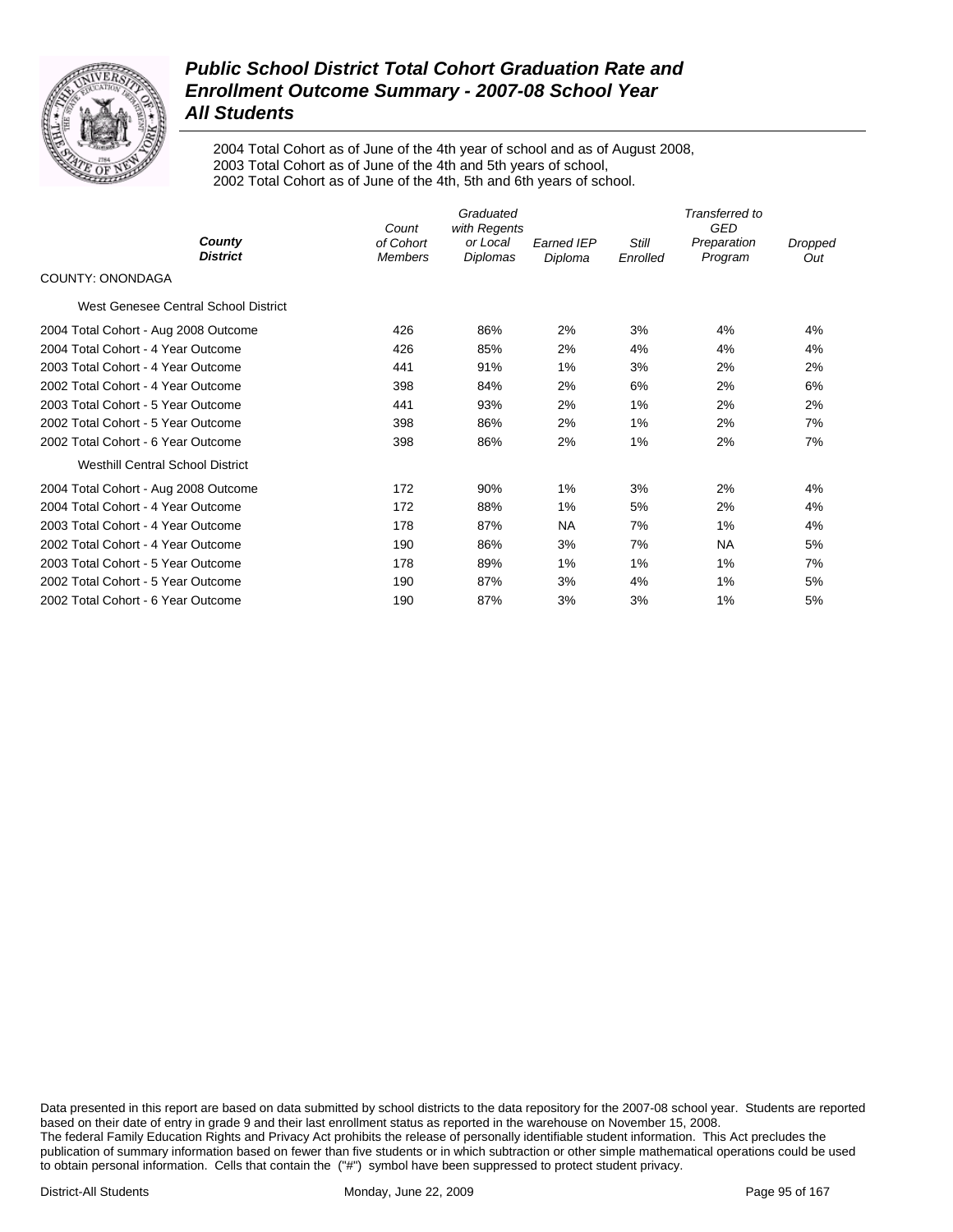

2004 Total Cohort as of June of the 4th year of school and as of August 2008, 2003 Total Cohort as of June of the 4th and 5th years of school, 2002 Total Cohort as of June of the 4th, 5th and 6th years of school.

|                                                           |                             | Graduated                   |                       | Transferred to    |                        |                |  |
|-----------------------------------------------------------|-----------------------------|-----------------------------|-----------------------|-------------------|------------------------|----------------|--|
|                                                           | with Regents<br>Count       |                             |                       | GED               |                        |                |  |
| County<br><b>District</b>                                 | of Cohort<br><b>Members</b> | or Local<br><b>Diplomas</b> | Earned IEP<br>Diploma | Still<br>Enrolled | Preparation<br>Program | Dropped<br>Out |  |
| <b>COUNTY: ONTARIO</b>                                    |                             |                             |                       |                   |                        |                |  |
| Canandaigua City School District                          |                             |                             |                       |                   |                        |                |  |
| 2004 Total Cohort - Aug 2008 Outcome                      | 329                         | 85%                         | 1%                    | 6%                | 4%                     | 5%             |  |
| 2004 Total Cohort - 4 Year Outcome                        | 329                         | 84%                         | 1%                    | 7%                | 4%                     | 5%             |  |
| 2003 Total Cohort - 4 Year Outcome                        | 347                         | 85%                         | 1%                    | 9%                | 2%                     | 3%             |  |
| 2002 Total Cohort - 4 Year Outcome                        | 344                         | 82%                         | 2%                    | 8%                | 1%                     | 6%             |  |
| 2003 Total Cohort - 5 Year Outcome                        | 347                         | 87%                         | 2%                    | 4%                | 2%                     | 5%             |  |
| 2002 Total Cohort - 5 Year Outcome                        | 344                         | 86%                         | 2%                    | 3%                | 1%                     | 8%             |  |
| 2002 Total Cohort - 6 Year Outcome                        | 344                         | 86%                         | 3%                    | 2%                | 1%                     | 8%             |  |
| East Bloomfield Central School District                   |                             |                             |                       |                   |                        |                |  |
| 2004 Total Cohort - Aug 2008 Outcome                      | 101                         | 85%                         | 1%                    | 5%                | 8%                     | 1%             |  |
| 2004 Total Cohort - 4 Year Outcome                        | 101                         | 83%                         | 1%                    | 7%                | 8%                     | 1%             |  |
| 2003 Total Cohort - 4 Year Outcome                        | 92                          | 78%                         | 1%                    | 15%               | 2%                     | 3%             |  |
| 2002 Total Cohort - 4 Year Outcome                        | 93                          | 86%                         | <b>NA</b>             | 1%                | 2%                     | 11%            |  |
| 2003 Total Cohort - 5 Year Outcome                        | 92                          | 85%                         | 1%                    | 8%                | 2%                     | 4%             |  |
| 2002 Total Cohort - 5 Year Outcome                        | 93                          | 86%                         | <b>NA</b>             | 1%                | 2%                     | 11%            |  |
| 2002 Total Cohort - 6 Year Outcome                        | 93                          | 86%                         | <b>NA</b>             | 1%                | 2%                     | 11%            |  |
| Geneva City School District                               |                             |                             |                       |                   |                        |                |  |
| 2004 Total Cohort - Aug 2008 Outcome                      | 230                         | 67%                         | 6%                    | 12%               | 5%                     | 10%            |  |
| 2004 Total Cohort - 4 Year Outcome                        | 230                         | 64%                         | 6%                    | 15%               | 5%                     | 10%            |  |
| 2003 Total Cohort - 4 Year Outcome                        | 229                         | 62%                         | 4%                    | 19%               | 6%                     | 8%             |  |
| 2002 Total Cohort - 4 Year Outcome                        | 211                         | 63%                         | 1%                    | 19%               | 3%                     | 14%            |  |
| 2003 Total Cohort - 5 Year Outcome                        | 229                         | 66%                         | 5%                    | 12%               | 7%                     | 10%            |  |
| 2002 Total Cohort - 5 Year Outcome                        | 211                         | 68%                         | 1%                    | 11%               | 4%                     | 15%            |  |
| 2002 Total Cohort - 6 Year Outcome                        | 211                         | 69%                         | 2%                    | 9%                | 4%                     | 16%            |  |
| Gorham-Middlesex Central School District (Marcus Whitman) |                             |                             |                       |                   |                        |                |  |
| 2004 Total Cohort - Aug 2008 Outcome                      | 143                         | 81%                         | 3%                    | 10%               | NA                     | 6%             |  |
| 2004 Total Cohort - 4 Year Outcome                        | 143                         | 81%                         | 3%                    | 10%               | NA                     | 6%             |  |
| 2003 Total Cohort - 4 Year Outcome                        | 131                         | 83%                         | 2%                    | 10%               | 1%                     | 5%             |  |
| 2002 Total Cohort - 4 Year Outcome                        | 135                         | 82%                         | 3%                    | 6%                | NA                     | 9%             |  |
| 2003 Total Cohort - 5 Year Outcome                        | 131                         | 85%                         | 2%                    | 5%                | 1%                     | 6%             |  |
| 2002 Total Cohort - 5 Year Outcome                        | 135                         | 84%                         | 3%                    | 2%                | 1%                     | 10%            |  |
| 2002 Total Cohort - 6 Year Outcome                        | 135                         | 84%                         | 3%                    | 2%                | 1%                     | 10%            |  |
| Honeoye Central School District                           |                             |                             |                       |                   |                        |                |  |
| 2004 Total Cohort - Aug 2008 Outcome                      | 102                         | 88%                         | 4%                    | 5%                | 1%                     | 2%             |  |
| 2004 Total Cohort - 4 Year Outcome                        | 102                         | 86%                         | 4%                    | 7%                | 1%                     | 2%             |  |
| 2003 Total Cohort - 4 Year Outcome                        | 90                          | 79%                         | 2%                    | 11%               | 1%                     | 7%             |  |
| 2002 Total Cohort - 4 Year Outcome                        | 102                         | 86%                         | 4%                    | 8%                | <b>NA</b>              | 2%             |  |
| 2003 Total Cohort - 5 Year Outcome                        | 90                          | 82%                         | 3%                    | 7%                | 1%                     | 7%             |  |
| 2002 Total Cohort - 5 Year Outcome                        | 102                         | 89%                         | 4%                    | 4%                | <b>NA</b>              | 3%             |  |
| 2002 Total Cohort - 6 Year Outcome                        | 102                         | 90%                         | 4%                    | 3%                | <b>NA</b>              | 3%             |  |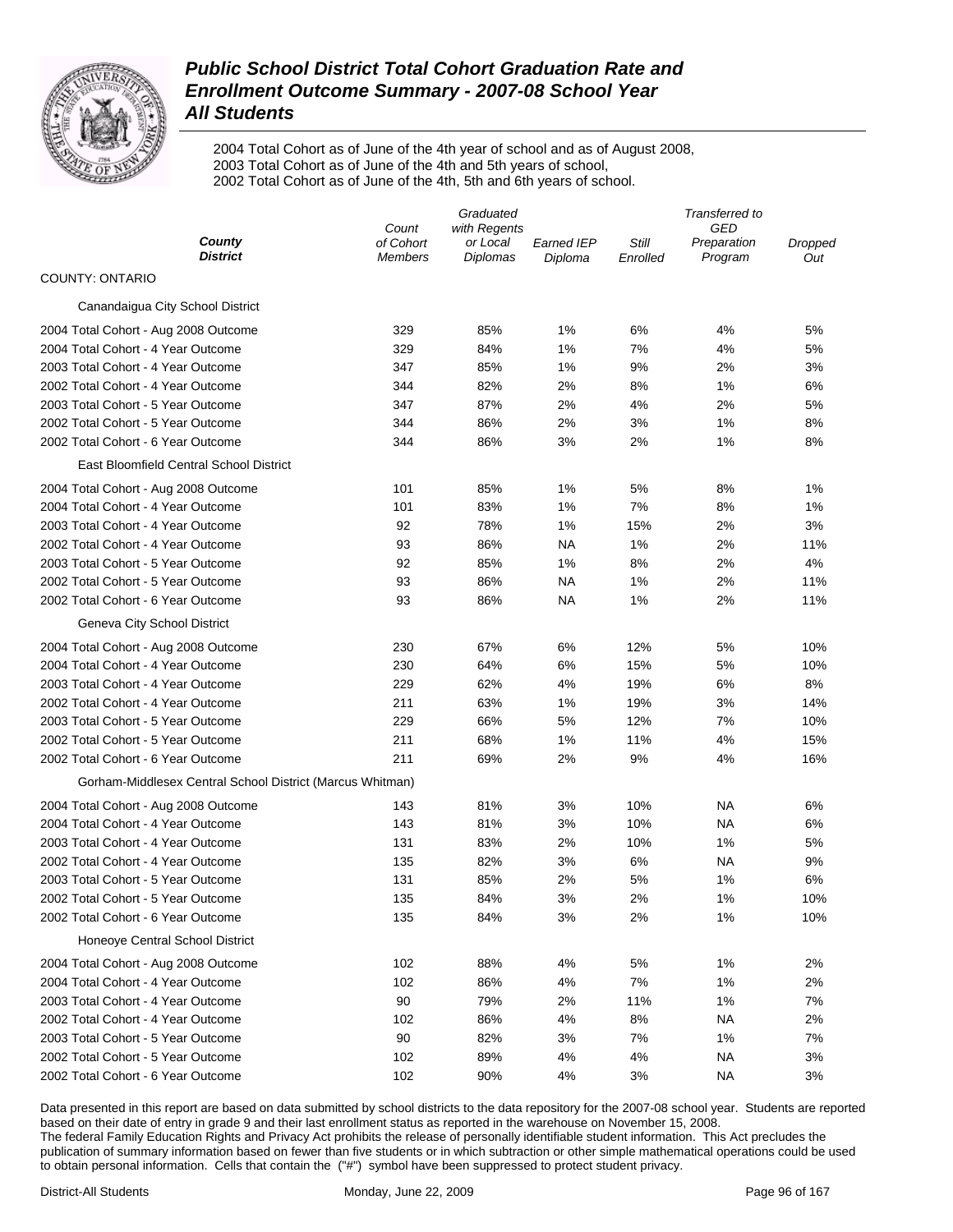

2004 Total Cohort as of June of the 4th year of school and as of August 2008, 2003 Total Cohort as of June of the 4th and 5th years of school, 2002 Total Cohort as of June of the 4th, 5th and 6th years of school.

|                                                             | Count                       | Graduated<br>with Regents |                              |                   | Transferred to<br>GED  |                |
|-------------------------------------------------------------|-----------------------------|---------------------------|------------------------------|-------------------|------------------------|----------------|
| County<br><b>District</b>                                   | of Cohort<br><b>Members</b> | or Local<br>Diplomas      | <b>Earned IEP</b><br>Diploma | Still<br>Enrolled | Preparation<br>Program | Dropped<br>Out |
| <b>COUNTY: ONTARIO</b>                                      |                             |                           |                              |                   |                        |                |
| Manchester-Shortsville Central School District (Red Jacket) |                             |                           |                              |                   |                        |                |
| 2004 Total Cohort - Aug 2008 Outcome                        | 81                          | 75%                       | 4%                           | 6%                | <b>NA</b>              | 15%            |
| 2004 Total Cohort - 4 Year Outcome                          | 81                          | 74%                       | 4%                           | 7%                | NA                     | 15%            |
| 2003 Total Cohort - 4 Year Outcome                          | 69                          | 72%                       | 1%                           | 16%               | <b>NA</b>              | 10%            |
| 2002 Total Cohort - 4 Year Outcome                          | 54                          | 81%                       | <b>NA</b>                    | 7%                | 2%                     | 9%             |
| 2003 Total Cohort - 5 Year Outcome                          | 69                          | 78%                       | 3%                           | 6%                | <b>NA</b>              | 13%            |
| 2002 Total Cohort - 5 Year Outcome                          | 54                          | 83%                       | <b>NA</b>                    | 2%                | 2%                     | 13%            |
| 2002 Total Cohort - 6 Year Outcome                          | 54                          | 83%                       | <b>NA</b>                    | <b>NA</b>         | 2%                     | 15%            |
| <b>Naples Central School District</b>                       |                             |                           |                              |                   |                        |                |
| 2004 Total Cohort - Aug 2008 Outcome                        | 74                          | 84%                       | NA                           | 4%                | 8%                     | 4%             |
| 2004 Total Cohort - 4 Year Outcome                          | 74                          | 82%                       | <b>NA</b>                    | 5%                | 8%                     | 4%             |
| 2003 Total Cohort - 4 Year Outcome                          | 63                          | 89%                       | 2%                           | 6%                | NA                     | 3%             |
| 2002 Total Cohort - 4 Year Outcome                          | 74                          | 85%                       | <b>NA</b>                    | 8%                | 1%                     | 5%             |
| 2003 Total Cohort - 5 Year Outcome                          | 63                          | 94%                       | 2%                           | <b>NA</b>         | <b>NA</b>              | 5%             |
| 2002 Total Cohort - 5 Year Outcome                          | 74                          | 88%                       | <b>NA</b>                    | 5%                | 1%                     | 5%             |
| 2002 Total Cohort - 6 Year Outcome                          | 74                          | 88%                       | NA                           | 5%                | 1%                     | 5%             |
| Phelps-Clifton Springs Central School District              |                             |                           |                              |                   |                        |                |
| 2004 Total Cohort - Aug 2008 Outcome                        | 180                         | 71%                       | 3%                           | 7%                | 2%                     | 17%            |
| 2004 Total Cohort - 4 Year Outcome                          | 180                         | 69%                       | 3%                           | 9%                | 2%                     | 17%            |
| 2003 Total Cohort - 4 Year Outcome                          | 163                         | 81%                       | 1%                           | 9%                | 2%                     | 7%             |
| 2002 Total Cohort - 4 Year Outcome                          | 161                         | 78%                       | 2%                           | 9%                | 2%                     | 9%             |
| 2003 Total Cohort - 5 Year Outcome                          | 163                         | 86%                       | 2%                           | 2%                | 2%                     | 9%             |
| 2002 Total Cohort - 5 Year Outcome                          | 161                         | 81%                       | 2%                           | 4%                | 2%                     | 11%            |
| 2002 Total Cohort - 6 Year Outcome                          | 161                         | 82%                       | 2%                           | $1\%$             | 2%                     | 12%            |
| <b>Victor Central School District</b>                       |                             |                           |                              |                   |                        |                |
| 2004 Total Cohort - Aug 2008 Outcome                        | 274                         | 93%                       | 1%                           | 2%                | 3%                     | 1%             |
| 2004 Total Cohort - 4 Year Outcome                          | 274                         | 93%                       | 1%                           | 3%                | 3%                     | 1%             |
| 2003 Total Cohort - 4 Year Outcome                          | 294                         | 88%                       | 1%                           | 5%                | 2%                     | 2%             |
| 2002 Total Cohort - 4 Year Outcome                          | 238                         | 92%                       | 2%                           | 2%                | 1%                     | 3%             |
| 2003 Total Cohort - 5 Year Outcome                          | 294                         | 92%                       | 2%                           | 1%                | 2%                     | 2%             |
| 2002 Total Cohort - 5 Year Outcome                          | 238                         | 93%                       | 3%                           | ΝA                | 1%                     | 3%             |
| 2002 Total Cohort - 6 Year Outcome                          | 238                         | 93%                       | 3%                           | <b>NA</b>         | 1%                     | 3%             |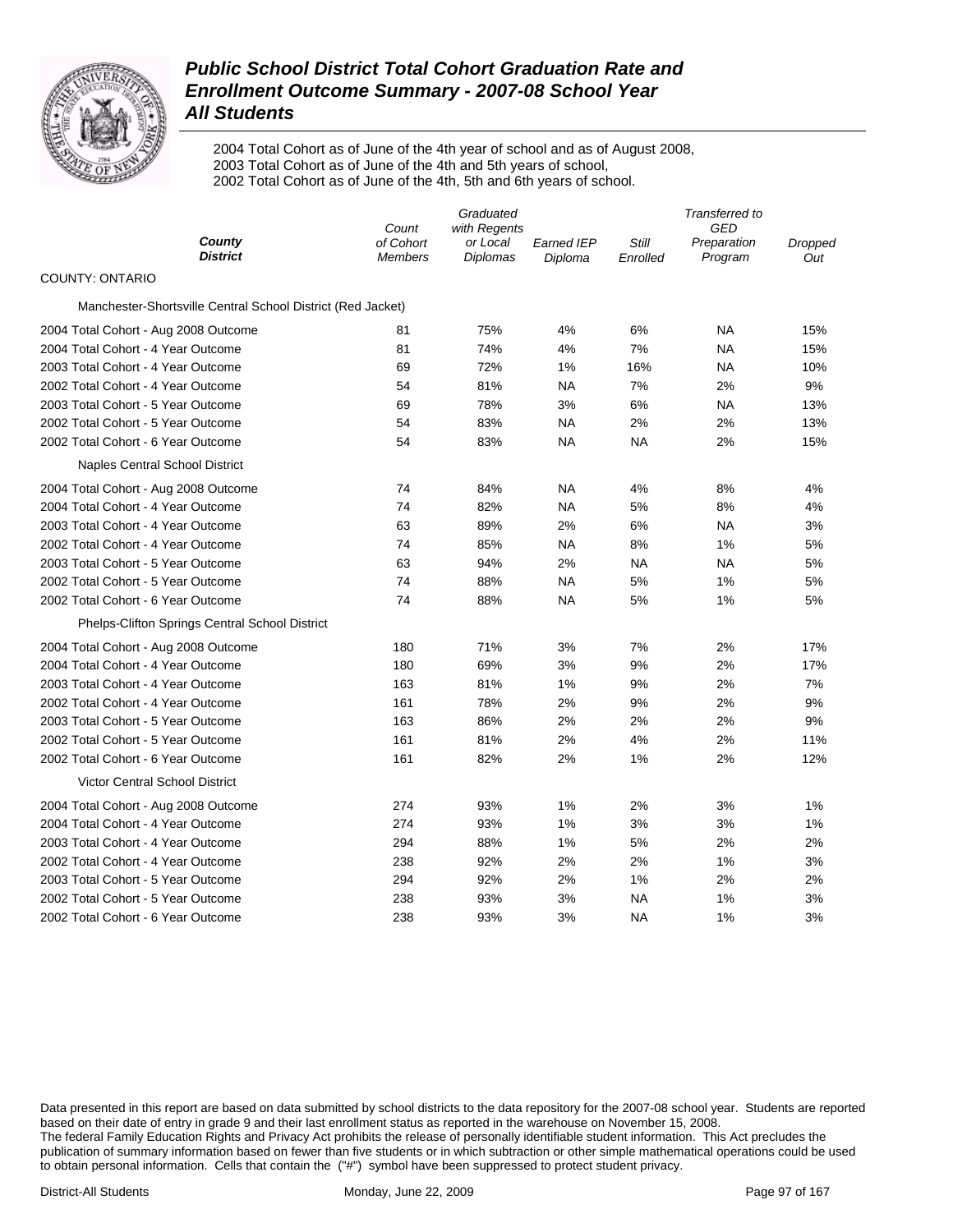

2004 Total Cohort as of June of the 4th year of school and as of August 2008, 2003 Total Cohort as of June of the 4th and 5th years of school, 2002 Total Cohort as of June of the 4th, 5th and 6th years of school.

| with Regents<br>GED<br>Count<br>County                                                                                                                |                |
|-------------------------------------------------------------------------------------------------------------------------------------------------------|----------------|
|                                                                                                                                                       |                |
| of Cohort<br>Still<br>or Local<br>Earned IEP<br>Preparation<br><b>District</b><br><b>Diplomas</b><br>Enrolled<br>Program<br><b>Members</b><br>Diploma | Dropped<br>Out |
| <b>COUNTY: ORANGE</b>                                                                                                                                 |                |
| <b>Chester Union Free School District</b>                                                                                                             |                |
| 74%<br>5%<br>14%<br><b>NA</b><br>2004 Total Cohort - Aug 2008 Outcome<br>81                                                                           | 7%             |
| 2004 Total Cohort - 4 Year Outcome<br>74%<br>5%<br>14%<br>ΝA<br>81                                                                                    | 7%             |
| 2003 Total Cohort - 4 Year Outcome<br>56<br>86%<br>NA<br>13%<br>ΝA                                                                                    | NA             |
| 2002 Total Cohort - 4 Year Outcome<br>86%<br>3%<br>8%<br>ΝA<br>80                                                                                     | 4%             |
| 2003 Total Cohort - 5 Year Outcome<br>88%<br>5%<br>5%<br>ΝA<br>56                                                                                     | ΝA             |
| 2002 Total Cohort - 5 Year Outcome<br>80<br>88%<br>4%<br>5%<br>ΝA                                                                                     | 4%             |
| 2002 Total Cohort - 6 Year Outcome<br>80<br>88%<br>4%<br>5%<br>ΝA                                                                                     | 4%             |
| <b>Cornwall Central School District</b>                                                                                                               |                |
| 282<br>93%<br>0%<br>4%<br>ΝA<br>2004 Total Cohort - Aug 2008 Outcome                                                                                  | 2%             |
| 2004 Total Cohort - 4 Year Outcome<br>282<br>93%<br>0%<br>4%<br>ΝA                                                                                    | 2%             |
| 2003 Total Cohort - 4 Year Outcome<br>248<br>93%<br><b>NA</b><br>5%<br>ΝA                                                                             | 2%             |
| 2002 Total Cohort - 4 Year Outcome<br>263<br>89%<br>NA<br>6%<br>ΝA                                                                                    | 5%             |
| 2003 Total Cohort - 5 Year Outcome<br>248<br>96%<br>0%<br>2%<br>ΝA                                                                                    | 2%             |
| 2002 Total Cohort - 5 Year Outcome<br>263<br>91%<br><b>NA</b><br>3%<br>ΝA                                                                             | 6%             |
| 2002 Total Cohort - 6 Year Outcome<br>263<br>91%<br>NA<br>2%<br>ΝA                                                                                    | 7%             |
| Florida Union Free School District                                                                                                                    |                |
| 63<br>94%<br>NA<br>3%<br>2004 Total Cohort - Aug 2008 Outcome<br>3%                                                                                   | NA             |
| 2004 Total Cohort - 4 Year Outcome<br>63<br>94%<br>NA<br>3%<br>3%                                                                                     | NA             |
| 2003 Total Cohort - 4 Year Outcome<br>95%<br>NA<br>2%<br>2%<br>64                                                                                     | 2%             |
| 92%<br>2%<br>2%<br>2%<br>2002 Total Cohort - 4 Year Outcome<br>62                                                                                     | 3%             |
| 2003 Total Cohort - 5 Year Outcome<br>97%<br><b>NA</b><br>ΝA<br>2%<br>64                                                                              | 2%             |
| 2002 Total Cohort - 5 Year Outcome<br>62<br>92%<br>3%<br>ΝA<br>2%                                                                                     | 3%             |
| 2002 Total Cohort - 6 Year Outcome<br>62<br>92%<br>3%<br>ΝA<br>2%                                                                                     | 3%             |
| <b>Goshen Central School District</b>                                                                                                                 |                |
| 227<br>0%<br>10%<br>2004 Total Cohort - Aug 2008 Outcome<br>85%<br>0%                                                                                 | 4%             |
| 2004 Total Cohort - 4 Year Outcome<br>227<br>85%<br>0%<br>10%<br>0%                                                                                   | 4%             |
| 2003 Total Cohort - 4 Year Outcome<br>258<br>82%<br>2%<br>13%<br>1%                                                                                   | 3%             |
| 2002 Total Cohort - 4 Year Outcome<br>229<br>85%<br>11%<br>NA<br>ΝA                                                                                   | 4%             |
| 2003 Total Cohort - 5 Year Outcome<br>258<br>86%<br>2%<br>8%<br>1%                                                                                    | 3%             |
| 229<br>91%<br>4%<br>2002 Total Cohort - 5 Year Outcome<br>ΝA<br>ΝA                                                                                    | 4%             |
| 2002 Total Cohort - 6 Year Outcome<br>92%<br>229<br>NA.<br>4%<br>ΝA                                                                                   | 4%             |
| <b>Highland Falls Central School District</b>                                                                                                         |                |
| 2%<br>2004 Total Cohort - Aug 2008 Outcome<br>129<br>88%<br>6%<br>ΝA                                                                                  | 5%             |
| 85%<br>2%<br>2004 Total Cohort - 4 Year Outcome<br>129<br>9%<br>ΝA                                                                                    | 5%             |
| 3%<br>2003 Total Cohort - 4 Year Outcome<br>154<br>86%<br>6%<br>ΝA                                                                                    | 5%             |
| 2002 Total Cohort - 4 Year Outcome<br>149<br>93%<br>NA.<br>4%<br>ΝA                                                                                   | 3%             |
| 2003 Total Cohort - 5 Year Outcome<br>154<br>90%<br>3%<br>3%<br>ΝA                                                                                    | 5%             |
| 2002 Total Cohort - 5 Year Outcome<br>149<br>93%<br>NA<br>4%<br>ΝA                                                                                    | 3%             |
| 2002 Total Cohort - 6 Year Outcome<br>149<br>93%<br>NA<br>4%<br>ΝA                                                                                    | 3%             |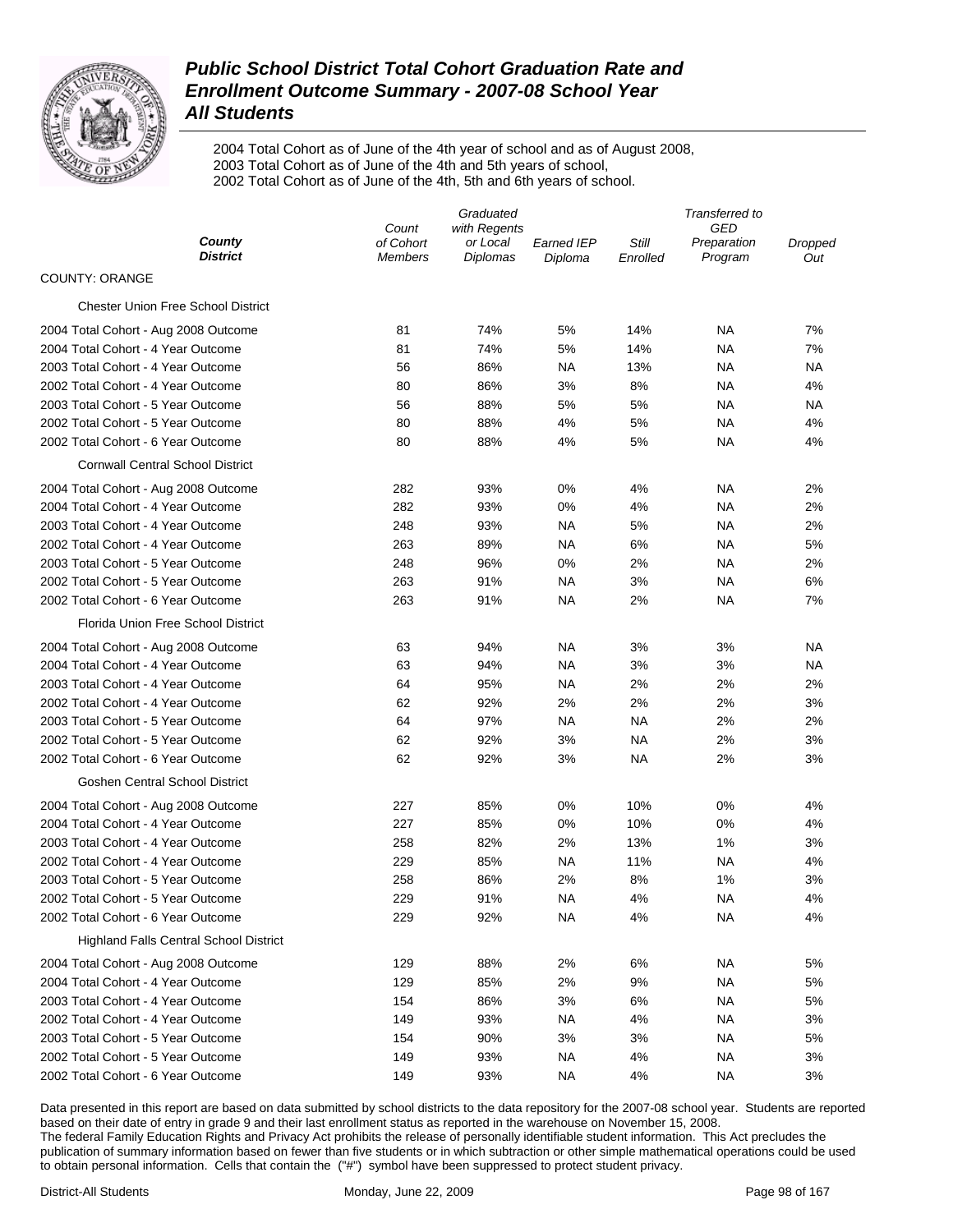

2004 Total Cohort as of June of the 4th year of school and as of August 2008, 2003 Total Cohort as of June of the 4th and 5th years of school, 2002 Total Cohort as of June of the 4th, 5th and 6th years of school.

|                                                | Graduated          |                          |            | Transferred to |                           |         |
|------------------------------------------------|--------------------|--------------------------|------------|----------------|---------------------------|---------|
| County                                         | Count<br>of Cohort | with Regents<br>or Local | Earned IEP | Still          | <b>GED</b><br>Preparation | Dropped |
| <b>District</b>                                | <b>Members</b>     | Diplomas                 | Diploma    | Enrolled       | Program                   | Out     |
| <b>COUNTY: ORANGE</b>                          |                    |                          |            |                |                           |         |
| Kiryas Joel Village Union Free School District |                    |                          |            |                |                           |         |
| 2004 Total Cohort - Aug 2008 Outcome           | 8                  | ΝA                       | 13%        | 88%            | ΝA                        | ΝA      |
| 2004 Total Cohort - 4 Year Outcome             | 8                  | <b>NA</b>                | 13%        | 88%            | NA                        | NA      |
| 2003 Total Cohort - 4 Year Outcome             | 3                  | #                        | #          | #              | #                         | #       |
| 2002 Total Cohort - 4 Year Outcome             | 2                  | #                        | #          | #              | #                         | #       |
| 2003 Total Cohort - 5 Year Outcome             | 3                  | #                        | #          | #              | #                         | #       |
| 2002 Total Cohort - 5 Year Outcome             | $\overline{2}$     | #                        | #          | #              | #                         | #       |
| 2002 Total Cohort - 6 Year Outcome             | $\overline{2}$     | #                        | #          | #              | #                         | #       |
| Middletown City School District                |                    |                          |            |                |                           |         |
| 2004 Total Cohort - Aug 2008 Outcome           | 556                | 65%                      | 1%         | 15%            | 2%                        | 17%     |
| 2004 Total Cohort - 4 Year Outcome             | 556                | 59%                      | 1%         | 21%            | 2%                        | 17%     |
| 2003 Total Cohort - 4 Year Outcome             | 537                | 62%                      | 2%         | 20%            | 1%                        | 15%     |
| 2002 Total Cohort - 4 Year Outcome             | 468                | 54%                      | 1%         | 25%            | NA                        | 19%     |
| 2003 Total Cohort - 5 Year Outcome             | 537                | 72%                      | 3%         | 4%             | 1%                        | 20%     |
| 2002 Total Cohort - 5 Year Outcome             | 468                | 65%                      | 2%         | 6%             | NA                        | 25%     |
| 2002 Total Cohort - 6 Year Outcome             | 468                | 67%                      | 3%         | 2%             | NA                        | 26%     |
| Minisink Valley Central School District        |                    |                          |            |                |                           |         |
| 2004 Total Cohort - Aug 2008 Outcome           | 393                | 88%                      | 1%         | 6%             | 1%                        | 6%      |
| 2004 Total Cohort - 4 Year Outcome             | 393                | 84%                      | 1%         | 9%             | 1%                        | 6%      |
| 2003 Total Cohort - 4 Year Outcome             | 425                | 86%                      | NA         | 9%             | 1%                        | 4%      |
| 2002 Total Cohort - 4 Year Outcome             | 356                | 82%                      | 0%         | 10%            | 0%                        | 7%      |
| 2003 Total Cohort - 5 Year Outcome             | 425                | 89%                      | NA         | 4%             | 1%                        | 7%      |
| 2002 Total Cohort - 5 Year Outcome             | 356                | 87%                      | 0%         | 4%             | 1%                        | 8%      |
| 2002 Total Cohort - 6 Year Outcome             | 356                | 87%                      | 0%         | 4%             | 1%                        | 8%      |
| Monroe-Woodbury Central School District        |                    |                          |            |                |                           |         |
| 2004 Total Cohort - Aug 2008 Outcome           | 652                | 90%                      | 1%         | 5%             | 1%                        | 3%      |
| 2004 Total Cohort - 4 Year Outcome             | 652                | 87%                      | 1%         | 9%             | 1%                        | 3%      |
| 2003 Total Cohort - 4 Year Outcome             | 620                | 88%                      | 1%         | 10%            | 0%                        | 2%      |
| 2002 Total Cohort - 4 Year Outcome             | 573                | 89%                      | 1%         | 8%             | <b>NA</b>                 | 2%      |
| 2003 Total Cohort - 5 Year Outcome             | 620                | 93%                      | 1%         | 3%             | 0%                        | 2%      |
| 2002 Total Cohort - 5 Year Outcome             | 573                | 94%                      | 1%         | 2%             | ΝA                        | 3%      |
| 2002 Total Cohort - 6 Year Outcome             | 573                | 94%                      | 2%         | 1%             | ΝA                        | 3%      |
| Newburgh City School District                  |                    |                          |            |                |                           |         |
| 2004 Total Cohort - Aug 2008 Outcome           | 881                | 67%                      | 1%         | 15%            | ΝA                        | 17%     |
| 2004 Total Cohort - 4 Year Outcome             | 881                | 62%                      | 1%         | 20%            | ΝA                        | 17%     |
| 2003 Total Cohort - 4 Year Outcome             | 938                | 60%                      | 1%         | 23%            | 0%                        | 16%     |
| 2002 Total Cohort - 4 Year Outcome             | 848                | 58%                      | 2%         | 23%            | ΝA                        | 17%     |
| 2003 Total Cohort - 5 Year Outcome             | 938                | 70%                      | 2%         | 6%             | 0%                        | 22%     |
| 2002 Total Cohort - 5 Year Outcome             | 848                | 68%                      | 2%         | 8%             | ΝA                        | 22%     |
| 2002 Total Cohort - 6 Year Outcome             | 848                | 70%                      | 3%         | 2%             | NA                        | 25%     |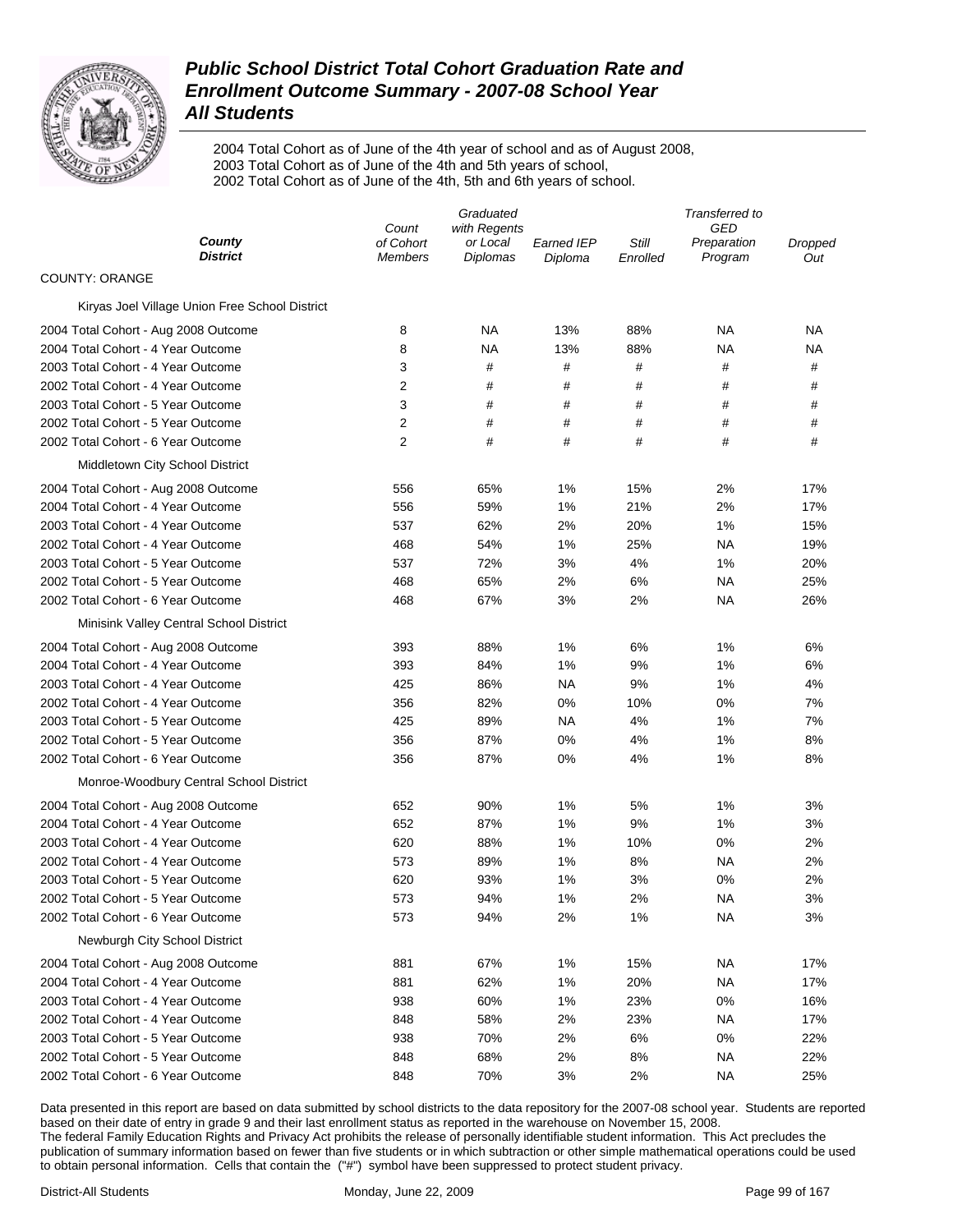

2004 Total Cohort as of June of the 4th year of school and as of August 2008, 2003 Total Cohort as of June of the 4th and 5th years of school, 2002 Total Cohort as of June of the 4th, 5th and 6th years of school.

| GED<br>Count<br>with Regents<br>County<br>of Cohort<br>or Local<br>Still<br><b>Earned IEP</b><br>Preparation<br>Dropped<br><b>District</b><br><b>Diplomas</b><br>Program<br><b>Members</b><br>Diploma<br>Enrolled<br>Out<br><b>COUNTY: ORANGE</b><br><b>Pine Bush Central School District</b><br>86%<br>0%<br>8%<br>2004 Total Cohort - Aug 2008 Outcome<br>515<br>2%<br>4%<br>2004 Total Cohort - 4 Year Outcome<br>515<br>83%<br>2%<br>7%<br>0%<br>8%<br>2003 Total Cohort - 4 Year Outcome<br>83%<br>1%<br>12%<br>491<br>ΝA<br>4%<br>2002 Total Cohort - 4 Year Outcome<br>79%<br>1%<br>12%<br>7%<br>443<br>ΝA<br>2003 Total Cohort - 5 Year Outcome<br>89%<br>2%<br>3%<br>5%<br>491<br>ΝA<br>2002 Total Cohort - 5 Year Outcome<br>86%<br>2%<br>5%<br>7%<br>443<br>ΝA<br>87%<br>2002 Total Cohort - 6 Year Outcome<br>2%<br>4%<br>NA<br>7%<br>443<br>Port Jervis City School District<br>12%<br>2004 Total Cohort - Aug 2008 Outcome<br>301<br>68%<br>3%<br>1%<br>16%<br>2004 Total Cohort - 4 Year Outcome<br>301<br>66%<br>3%<br>14%<br>1%<br>16%<br>2003 Total Cohort - 4 Year Outcome<br>293<br>65%<br>2%<br>18%<br>NA<br>15%<br>2002 Total Cohort - 4 Year Outcome<br>71%<br>1%<br>12%<br>NA<br>16%<br>259<br>2003 Total Cohort - 5 Year Outcome<br>71%<br>3%<br>8%<br>NA<br>18%<br>293<br>77%<br>2002 Total Cohort - 5 Year Outcome<br>259<br>2%<br>3%<br>NA<br>18%<br>2002 Total Cohort - 6 Year Outcome<br>259<br>77%<br>2%<br>2%<br>1%<br>19%<br><b>Tuxedo Union Free School District</b><br>87%<br>11%<br>2004 Total Cohort - Aug 2008 Outcome<br>123<br>2%<br>ΝA<br>1%<br>2004 Total Cohort - 4 Year Outcome<br>123<br>86%<br>2%<br>11%<br>1%<br>ΝA<br>2003 Total Cohort - 4 Year Outcome<br>89%<br>NA<br>10%<br>106<br>ΝA<br>1%<br>2002 Total Cohort - 4 Year Outcome<br>86<br>88%<br><b>NA</b><br>7%<br>NA<br>5%<br>2003 Total Cohort - 5 Year Outcome<br>106<br>89%<br>1%<br>8%<br>1%<br>2%<br>2002 Total Cohort - 5 Year Outcome<br>86<br>88%<br>NA<br>7%<br>NA<br>5%<br>7%<br>2002 Total Cohort - 6 Year Outcome<br>86<br>88%<br>NA<br>NA<br>5% |
|---------------------------------------------------------------------------------------------------------------------------------------------------------------------------------------------------------------------------------------------------------------------------------------------------------------------------------------------------------------------------------------------------------------------------------------------------------------------------------------------------------------------------------------------------------------------------------------------------------------------------------------------------------------------------------------------------------------------------------------------------------------------------------------------------------------------------------------------------------------------------------------------------------------------------------------------------------------------------------------------------------------------------------------------------------------------------------------------------------------------------------------------------------------------------------------------------------------------------------------------------------------------------------------------------------------------------------------------------------------------------------------------------------------------------------------------------------------------------------------------------------------------------------------------------------------------------------------------------------------------------------------------------------------------------------------------------------------------------------------------------------------------------------------------------------------------------------------------------------------------------------------------------------------------------------------------------------------------------------------------------------------------------------------------------------------------|
|                                                                                                                                                                                                                                                                                                                                                                                                                                                                                                                                                                                                                                                                                                                                                                                                                                                                                                                                                                                                                                                                                                                                                                                                                                                                                                                                                                                                                                                                                                                                                                                                                                                                                                                                                                                                                                                                                                                                                                                                                                                                     |
|                                                                                                                                                                                                                                                                                                                                                                                                                                                                                                                                                                                                                                                                                                                                                                                                                                                                                                                                                                                                                                                                                                                                                                                                                                                                                                                                                                                                                                                                                                                                                                                                                                                                                                                                                                                                                                                                                                                                                                                                                                                                     |
|                                                                                                                                                                                                                                                                                                                                                                                                                                                                                                                                                                                                                                                                                                                                                                                                                                                                                                                                                                                                                                                                                                                                                                                                                                                                                                                                                                                                                                                                                                                                                                                                                                                                                                                                                                                                                                                                                                                                                                                                                                                                     |
|                                                                                                                                                                                                                                                                                                                                                                                                                                                                                                                                                                                                                                                                                                                                                                                                                                                                                                                                                                                                                                                                                                                                                                                                                                                                                                                                                                                                                                                                                                                                                                                                                                                                                                                                                                                                                                                                                                                                                                                                                                                                     |
|                                                                                                                                                                                                                                                                                                                                                                                                                                                                                                                                                                                                                                                                                                                                                                                                                                                                                                                                                                                                                                                                                                                                                                                                                                                                                                                                                                                                                                                                                                                                                                                                                                                                                                                                                                                                                                                                                                                                                                                                                                                                     |
|                                                                                                                                                                                                                                                                                                                                                                                                                                                                                                                                                                                                                                                                                                                                                                                                                                                                                                                                                                                                                                                                                                                                                                                                                                                                                                                                                                                                                                                                                                                                                                                                                                                                                                                                                                                                                                                                                                                                                                                                                                                                     |
|                                                                                                                                                                                                                                                                                                                                                                                                                                                                                                                                                                                                                                                                                                                                                                                                                                                                                                                                                                                                                                                                                                                                                                                                                                                                                                                                                                                                                                                                                                                                                                                                                                                                                                                                                                                                                                                                                                                                                                                                                                                                     |
|                                                                                                                                                                                                                                                                                                                                                                                                                                                                                                                                                                                                                                                                                                                                                                                                                                                                                                                                                                                                                                                                                                                                                                                                                                                                                                                                                                                                                                                                                                                                                                                                                                                                                                                                                                                                                                                                                                                                                                                                                                                                     |
|                                                                                                                                                                                                                                                                                                                                                                                                                                                                                                                                                                                                                                                                                                                                                                                                                                                                                                                                                                                                                                                                                                                                                                                                                                                                                                                                                                                                                                                                                                                                                                                                                                                                                                                                                                                                                                                                                                                                                                                                                                                                     |
|                                                                                                                                                                                                                                                                                                                                                                                                                                                                                                                                                                                                                                                                                                                                                                                                                                                                                                                                                                                                                                                                                                                                                                                                                                                                                                                                                                                                                                                                                                                                                                                                                                                                                                                                                                                                                                                                                                                                                                                                                                                                     |
|                                                                                                                                                                                                                                                                                                                                                                                                                                                                                                                                                                                                                                                                                                                                                                                                                                                                                                                                                                                                                                                                                                                                                                                                                                                                                                                                                                                                                                                                                                                                                                                                                                                                                                                                                                                                                                                                                                                                                                                                                                                                     |
|                                                                                                                                                                                                                                                                                                                                                                                                                                                                                                                                                                                                                                                                                                                                                                                                                                                                                                                                                                                                                                                                                                                                                                                                                                                                                                                                                                                                                                                                                                                                                                                                                                                                                                                                                                                                                                                                                                                                                                                                                                                                     |
|                                                                                                                                                                                                                                                                                                                                                                                                                                                                                                                                                                                                                                                                                                                                                                                                                                                                                                                                                                                                                                                                                                                                                                                                                                                                                                                                                                                                                                                                                                                                                                                                                                                                                                                                                                                                                                                                                                                                                                                                                                                                     |
|                                                                                                                                                                                                                                                                                                                                                                                                                                                                                                                                                                                                                                                                                                                                                                                                                                                                                                                                                                                                                                                                                                                                                                                                                                                                                                                                                                                                                                                                                                                                                                                                                                                                                                                                                                                                                                                                                                                                                                                                                                                                     |
|                                                                                                                                                                                                                                                                                                                                                                                                                                                                                                                                                                                                                                                                                                                                                                                                                                                                                                                                                                                                                                                                                                                                                                                                                                                                                                                                                                                                                                                                                                                                                                                                                                                                                                                                                                                                                                                                                                                                                                                                                                                                     |
|                                                                                                                                                                                                                                                                                                                                                                                                                                                                                                                                                                                                                                                                                                                                                                                                                                                                                                                                                                                                                                                                                                                                                                                                                                                                                                                                                                                                                                                                                                                                                                                                                                                                                                                                                                                                                                                                                                                                                                                                                                                                     |
|                                                                                                                                                                                                                                                                                                                                                                                                                                                                                                                                                                                                                                                                                                                                                                                                                                                                                                                                                                                                                                                                                                                                                                                                                                                                                                                                                                                                                                                                                                                                                                                                                                                                                                                                                                                                                                                                                                                                                                                                                                                                     |
|                                                                                                                                                                                                                                                                                                                                                                                                                                                                                                                                                                                                                                                                                                                                                                                                                                                                                                                                                                                                                                                                                                                                                                                                                                                                                                                                                                                                                                                                                                                                                                                                                                                                                                                                                                                                                                                                                                                                                                                                                                                                     |
|                                                                                                                                                                                                                                                                                                                                                                                                                                                                                                                                                                                                                                                                                                                                                                                                                                                                                                                                                                                                                                                                                                                                                                                                                                                                                                                                                                                                                                                                                                                                                                                                                                                                                                                                                                                                                                                                                                                                                                                                                                                                     |
|                                                                                                                                                                                                                                                                                                                                                                                                                                                                                                                                                                                                                                                                                                                                                                                                                                                                                                                                                                                                                                                                                                                                                                                                                                                                                                                                                                                                                                                                                                                                                                                                                                                                                                                                                                                                                                                                                                                                                                                                                                                                     |
|                                                                                                                                                                                                                                                                                                                                                                                                                                                                                                                                                                                                                                                                                                                                                                                                                                                                                                                                                                                                                                                                                                                                                                                                                                                                                                                                                                                                                                                                                                                                                                                                                                                                                                                                                                                                                                                                                                                                                                                                                                                                     |
|                                                                                                                                                                                                                                                                                                                                                                                                                                                                                                                                                                                                                                                                                                                                                                                                                                                                                                                                                                                                                                                                                                                                                                                                                                                                                                                                                                                                                                                                                                                                                                                                                                                                                                                                                                                                                                                                                                                                                                                                                                                                     |
|                                                                                                                                                                                                                                                                                                                                                                                                                                                                                                                                                                                                                                                                                                                                                                                                                                                                                                                                                                                                                                                                                                                                                                                                                                                                                                                                                                                                                                                                                                                                                                                                                                                                                                                                                                                                                                                                                                                                                                                                                                                                     |
|                                                                                                                                                                                                                                                                                                                                                                                                                                                                                                                                                                                                                                                                                                                                                                                                                                                                                                                                                                                                                                                                                                                                                                                                                                                                                                                                                                                                                                                                                                                                                                                                                                                                                                                                                                                                                                                                                                                                                                                                                                                                     |
|                                                                                                                                                                                                                                                                                                                                                                                                                                                                                                                                                                                                                                                                                                                                                                                                                                                                                                                                                                                                                                                                                                                                                                                                                                                                                                                                                                                                                                                                                                                                                                                                                                                                                                                                                                                                                                                                                                                                                                                                                                                                     |
|                                                                                                                                                                                                                                                                                                                                                                                                                                                                                                                                                                                                                                                                                                                                                                                                                                                                                                                                                                                                                                                                                                                                                                                                                                                                                                                                                                                                                                                                                                                                                                                                                                                                                                                                                                                                                                                                                                                                                                                                                                                                     |
|                                                                                                                                                                                                                                                                                                                                                                                                                                                                                                                                                                                                                                                                                                                                                                                                                                                                                                                                                                                                                                                                                                                                                                                                                                                                                                                                                                                                                                                                                                                                                                                                                                                                                                                                                                                                                                                                                                                                                                                                                                                                     |
| Valley Central School District (Montgomery)                                                                                                                                                                                                                                                                                                                                                                                                                                                                                                                                                                                                                                                                                                                                                                                                                                                                                                                                                                                                                                                                                                                                                                                                                                                                                                                                                                                                                                                                                                                                                                                                                                                                                                                                                                                                                                                                                                                                                                                                                         |
| 79%<br>1%<br>8%<br>2%<br>10%<br>2004 Total Cohort - Aug 2008 Outcome<br>495                                                                                                                                                                                                                                                                                                                                                                                                                                                                                                                                                                                                                                                                                                                                                                                                                                                                                                                                                                                                                                                                                                                                                                                                                                                                                                                                                                                                                                                                                                                                                                                                                                                                                                                                                                                                                                                                                                                                                                                         |
| 2004 Total Cohort - 4 Year Outcome<br>495<br>76%<br>1%<br>11%<br>2%<br>10%                                                                                                                                                                                                                                                                                                                                                                                                                                                                                                                                                                                                                                                                                                                                                                                                                                                                                                                                                                                                                                                                                                                                                                                                                                                                                                                                                                                                                                                                                                                                                                                                                                                                                                                                                                                                                                                                                                                                                                                          |
| 2003 Total Cohort - 4 Year Outcome<br>442<br>80%<br><b>NA</b><br>10%<br>NA<br>11%                                                                                                                                                                                                                                                                                                                                                                                                                                                                                                                                                                                                                                                                                                                                                                                                                                                                                                                                                                                                                                                                                                                                                                                                                                                                                                                                                                                                                                                                                                                                                                                                                                                                                                                                                                                                                                                                                                                                                                                   |
| 7%<br>2002 Total Cohort - 4 Year Outcome<br>435<br>81%<br>0%<br>NA<br>11%                                                                                                                                                                                                                                                                                                                                                                                                                                                                                                                                                                                                                                                                                                                                                                                                                                                                                                                                                                                                                                                                                                                                                                                                                                                                                                                                                                                                                                                                                                                                                                                                                                                                                                                                                                                                                                                                                                                                                                                           |
| 12%<br>2003 Total Cohort - 5 Year Outcome<br>442<br>83%<br>0%<br>3%<br>1%                                                                                                                                                                                                                                                                                                                                                                                                                                                                                                                                                                                                                                                                                                                                                                                                                                                                                                                                                                                                                                                                                                                                                                                                                                                                                                                                                                                                                                                                                                                                                                                                                                                                                                                                                                                                                                                                                                                                                                                           |
| 5%<br>2002 Total Cohort - 5 Year Outcome<br>435<br>81%<br>1%<br>NA<br>13%                                                                                                                                                                                                                                                                                                                                                                                                                                                                                                                                                                                                                                                                                                                                                                                                                                                                                                                                                                                                                                                                                                                                                                                                                                                                                                                                                                                                                                                                                                                                                                                                                                                                                                                                                                                                                                                                                                                                                                                           |
| 2002 Total Cohort - 6 Year Outcome<br>83%<br>1%<br>4%<br><b>NA</b><br>13%<br>435                                                                                                                                                                                                                                                                                                                                                                                                                                                                                                                                                                                                                                                                                                                                                                                                                                                                                                                                                                                                                                                                                                                                                                                                                                                                                                                                                                                                                                                                                                                                                                                                                                                                                                                                                                                                                                                                                                                                                                                    |
| <b>Warwick Valley Central School District</b>                                                                                                                                                                                                                                                                                                                                                                                                                                                                                                                                                                                                                                                                                                                                                                                                                                                                                                                                                                                                                                                                                                                                                                                                                                                                                                                                                                                                                                                                                                                                                                                                                                                                                                                                                                                                                                                                                                                                                                                                                       |
| 87%<br>0%<br>11%<br><b>NA</b><br>1%<br>2004 Total Cohort - Aug 2008 Outcome<br>410                                                                                                                                                                                                                                                                                                                                                                                                                                                                                                                                                                                                                                                                                                                                                                                                                                                                                                                                                                                                                                                                                                                                                                                                                                                                                                                                                                                                                                                                                                                                                                                                                                                                                                                                                                                                                                                                                                                                                                                  |
| 2004 Total Cohort - 4 Year Outcome<br>410<br>87%<br>0%<br>11%<br><b>NA</b><br>1%                                                                                                                                                                                                                                                                                                                                                                                                                                                                                                                                                                                                                                                                                                                                                                                                                                                                                                                                                                                                                                                                                                                                                                                                                                                                                                                                                                                                                                                                                                                                                                                                                                                                                                                                                                                                                                                                                                                                                                                    |
| 2003 Total Cohort - 4 Year Outcome<br>439<br>85%<br>0%<br>14%<br>0%<br>0%                                                                                                                                                                                                                                                                                                                                                                                                                                                                                                                                                                                                                                                                                                                                                                                                                                                                                                                                                                                                                                                                                                                                                                                                                                                                                                                                                                                                                                                                                                                                                                                                                                                                                                                                                                                                                                                                                                                                                                                           |
| 2002 Total Cohort - 4 Year Outcome<br>384<br>89%<br><b>NA</b><br>9%<br>0%<br>2%                                                                                                                                                                                                                                                                                                                                                                                                                                                                                                                                                                                                                                                                                                                                                                                                                                                                                                                                                                                                                                                                                                                                                                                                                                                                                                                                                                                                                                                                                                                                                                                                                                                                                                                                                                                                                                                                                                                                                                                     |
| 2003 Total Cohort - 5 Year Outcome<br>439<br>87%<br>0%<br>10%<br>1%<br>2%                                                                                                                                                                                                                                                                                                                                                                                                                                                                                                                                                                                                                                                                                                                                                                                                                                                                                                                                                                                                                                                                                                                                                                                                                                                                                                                                                                                                                                                                                                                                                                                                                                                                                                                                                                                                                                                                                                                                                                                           |
| 2002 Total Cohort - 5 Year Outcome<br>384<br>91%<br><b>NA</b><br>7%<br>0%<br>2%                                                                                                                                                                                                                                                                                                                                                                                                                                                                                                                                                                                                                                                                                                                                                                                                                                                                                                                                                                                                                                                                                                                                                                                                                                                                                                                                                                                                                                                                                                                                                                                                                                                                                                                                                                                                                                                                                                                                                                                     |
| 2002 Total Cohort - 6 Year Outcome<br>384<br>91%<br><b>NA</b><br>7%<br>0%<br>2%                                                                                                                                                                                                                                                                                                                                                                                                                                                                                                                                                                                                                                                                                                                                                                                                                                                                                                                                                                                                                                                                                                                                                                                                                                                                                                                                                                                                                                                                                                                                                                                                                                                                                                                                                                                                                                                                                                                                                                                     |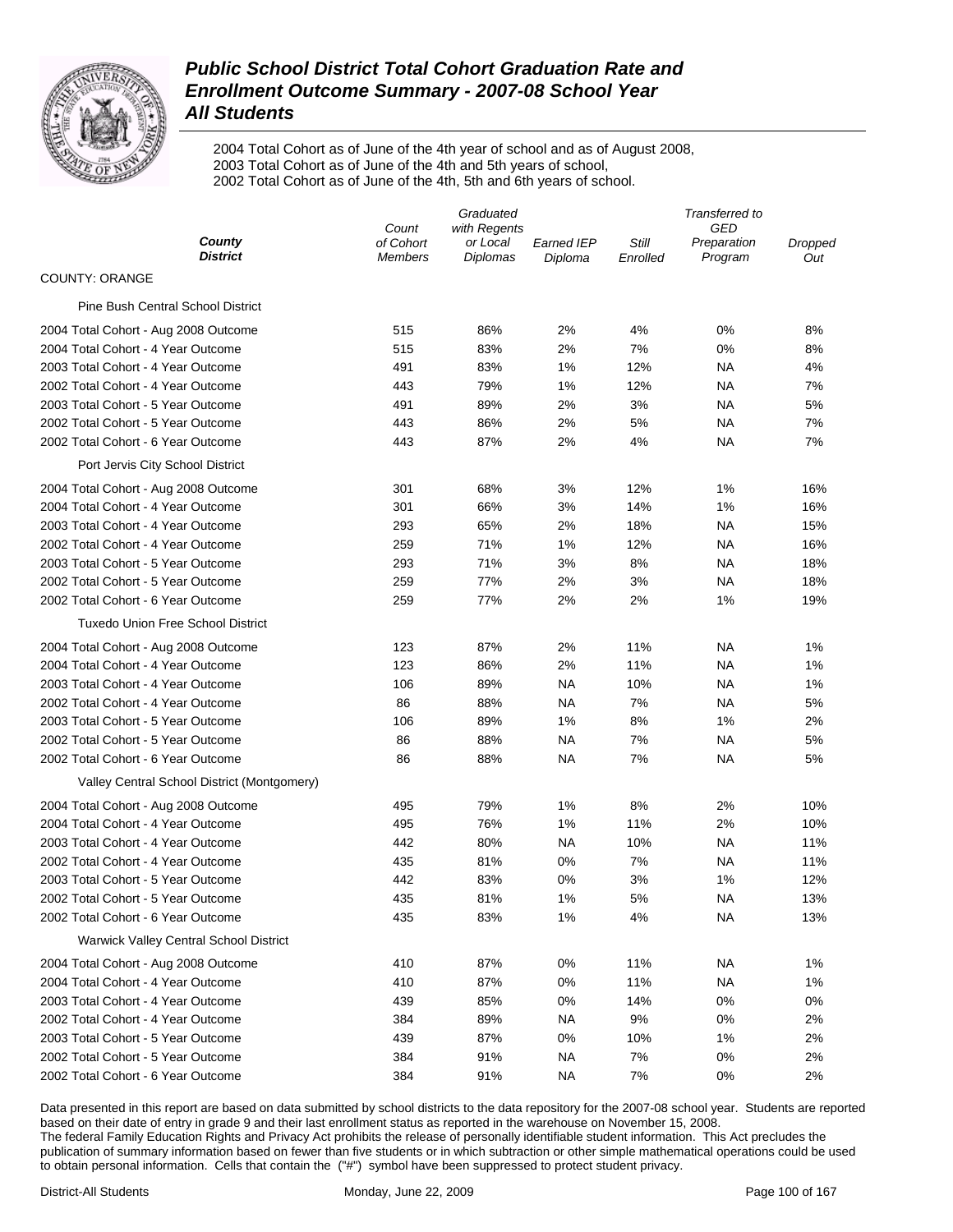

2004 Total Cohort as of June of the 4th year of school and as of August 2008, 2003 Total Cohort as of June of the 4th and 5th years of school, 2002 Total Cohort as of June of the 4th, 5th and 6th years of school.

|                                         | Count                       | Graduated<br>with Regents |                              |                   | Transferred to<br>GED  |                |
|-----------------------------------------|-----------------------------|---------------------------|------------------------------|-------------------|------------------------|----------------|
| County<br><b>District</b>               | of Cohort<br><b>Members</b> | or Local<br>Diplomas      | <b>Earned IEP</b><br>Diploma | Still<br>Enrolled | Preparation<br>Program | Dropped<br>Out |
| COUNTY: ORANGE                          |                             |                           |                              |                   |                        |                |
| Washingtonville Central School District |                             |                           |                              |                   |                        |                |
| 2004 Total Cohort - Aug 2008 Outcome    | 445                         | 90%                       | 0%                           | 7%                | 0%                     | 2%             |
| 2004 Total Cohort - 4 Year Outcome      | 445                         | 90%                       | 0%                           | 8%                | 0%                     | 2%             |
| 2003 Total Cohort - 4 Year Outcome      | 459                         | 88%                       | 0%                           | 7%                | <b>NA</b>              | 5%             |
| 2002 Total Cohort - 4 Year Outcome      | 425                         | 85%                       | 0%                           | 9%                | 1%                     | 5%             |
| 2003 Total Cohort - 5 Year Outcome      | 459                         | 91%                       | 0%                           | 3%                | <b>NA</b>              | 6%             |
| 2002 Total Cohort - 5 Year Outcome      | 425                         | 89%                       | 1%                           | 3%                | 1%                     | 6%             |
| 2002 Total Cohort - 6 Year Outcome      | 425                         | 89%                       | 1%                           | 2%                | 1%                     | 6%             |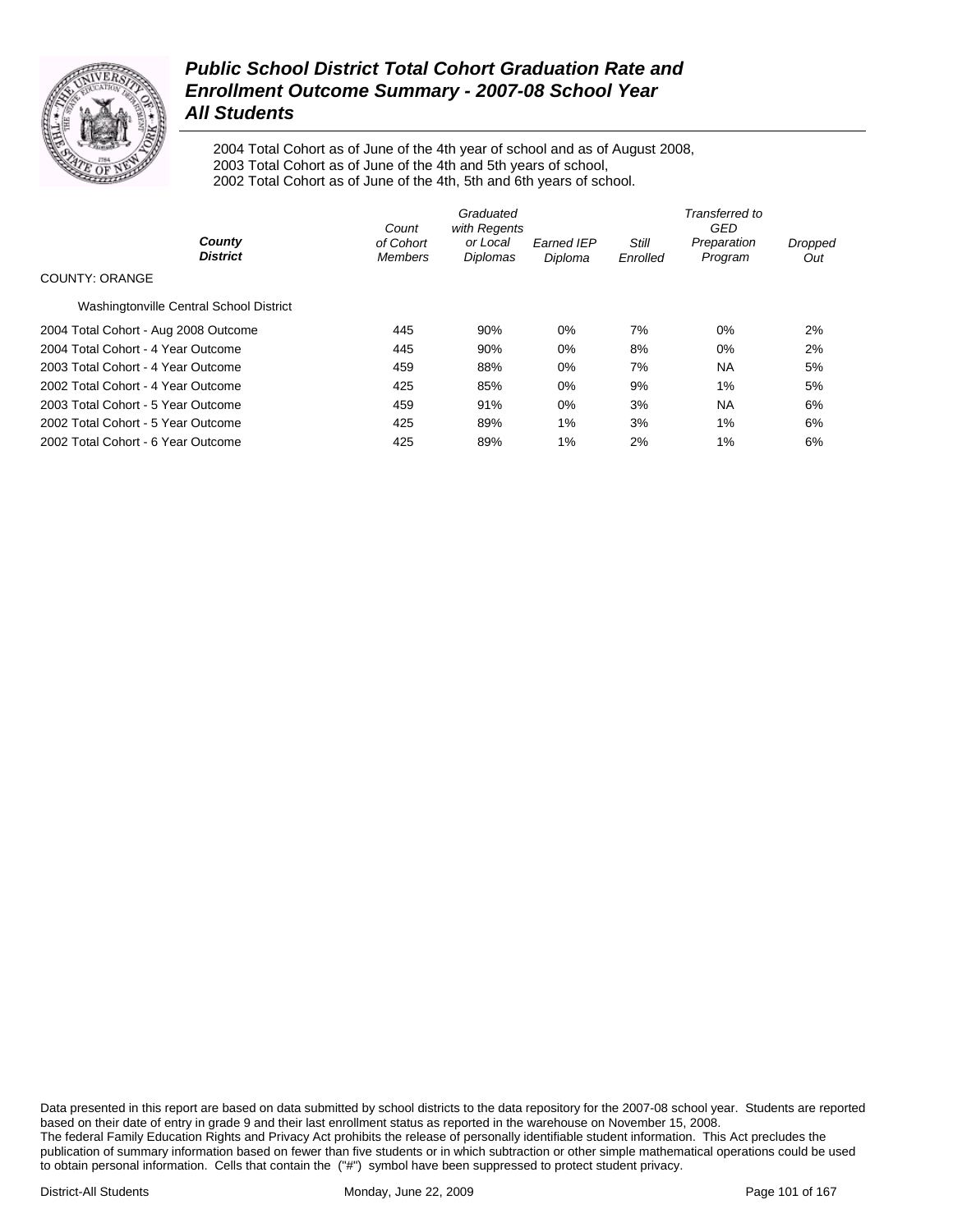

2004 Total Cohort as of June of the 4th year of school and as of August 2008, 2003 Total Cohort as of June of the 4th and 5th years of school, 2002 Total Cohort as of June of the 4th, 5th and 6th years of school.

| County<br>of Cohort<br>or Local<br>Still<br>Earned IEP<br>Preparation<br>Dropped<br><b>District</b><br><b>Diplomas</b><br>Program<br><b>Members</b><br>Diploma<br>Enrolled<br>Out<br><b>COUNTY: ORLEANS</b><br><b>Albion Central School District</b><br>242<br>85%<br>2%<br>5%<br>3%<br>6%<br>2004 Total Cohort - Aug 2008 Outcome<br>2004 Total Cohort - 4 Year Outcome<br>242<br>85%<br>2%<br>5%<br>3%<br>6%<br>2003 Total Cohort - 4 Year Outcome<br>200<br>83%<br>5%<br>2%<br>3%<br>9%<br>2002 Total Cohort - 4 Year Outcome<br>201<br>83%<br>3%<br>6%<br>8%<br>ΝA<br>2003 Total Cohort - 5 Year Outcome<br>83%<br>5%<br>1%<br>3%<br>200<br>10%<br>2002 Total Cohort - 5 Year Outcome<br>201<br>85%<br>3%<br>2%<br>0%<br>9%<br>2002 Total Cohort - 6 Year Outcome<br>201<br>85%<br>3%<br>1%<br>0%<br>10%<br><b>Holley Central School District</b><br>72%<br>2%<br>7%<br>2004 Total Cohort - Aug 2008 Outcome<br>123<br>ΝA<br>19%<br>2004 Total Cohort - 4 Year Outcome<br>123<br>71%<br>2%<br>9%<br>ΝA<br>19%<br>2003 Total Cohort - 4 Year Outcome<br>111<br>76%<br>1%<br>9%<br>ΝA<br>14%<br>2002 Total Cohort - 4 Year Outcome<br>108<br>79%<br>1%<br>12%<br>ΝA<br>8%<br>2003 Total Cohort - 5 Year Outcome<br>111<br>81%<br>4%<br>1%<br>ΝA<br>14%<br>2002 Total Cohort - 5 Year Outcome<br>108<br>85%<br>2%<br>4%<br>ΝA<br>9%<br>2002 Total Cohort - 6 Year Outcome<br>108<br>86%<br>2%<br>3%<br>ΝA<br>9%<br>Kendall Central School District<br>2004 Total Cohort - Aug 2008 Outcome<br>104<br>80%<br>NA<br>14%<br>1%<br>5%<br>2004 Total Cohort - 4 Year Outcome<br>104<br>80%<br><b>NA</b><br>14%<br>1%<br>5%<br>2003 Total Cohort - 4 Year Outcome<br>103<br>86%<br>NA<br>5%<br>4%<br>5%<br>92<br>2002 Total Cohort - 4 Year Outcome<br>88%<br>2%<br>2%<br>1%<br>7%<br>2003 Total Cohort - 5 Year Outcome<br>103<br>88%<br><b>NA</b><br>3%<br>4%<br>5%<br>92<br>89%<br>2%<br>2002 Total Cohort - 5 Year Outcome<br>1%<br>1%<br>7%<br>92<br>2%<br>2002 Total Cohort - 6 Year Outcome<br>89%<br>1%<br>1%<br>7% | Graduated             |  |  | Transferred to |  |  |  |
|------------------------------------------------------------------------------------------------------------------------------------------------------------------------------------------------------------------------------------------------------------------------------------------------------------------------------------------------------------------------------------------------------------------------------------------------------------------------------------------------------------------------------------------------------------------------------------------------------------------------------------------------------------------------------------------------------------------------------------------------------------------------------------------------------------------------------------------------------------------------------------------------------------------------------------------------------------------------------------------------------------------------------------------------------------------------------------------------------------------------------------------------------------------------------------------------------------------------------------------------------------------------------------------------------------------------------------------------------------------------------------------------------------------------------------------------------------------------------------------------------------------------------------------------------------------------------------------------------------------------------------------------------------------------------------------------------------------------------------------------------------------------------------------------------------------------------------------------------------------------------------------------------------------------------------------------------------------------------------------------------------------------|-----------------------|--|--|----------------|--|--|--|
|                                                                                                                                                                                                                                                                                                                                                                                                                                                                                                                                                                                                                                                                                                                                                                                                                                                                                                                                                                                                                                                                                                                                                                                                                                                                                                                                                                                                                                                                                                                                                                                                                                                                                                                                                                                                                                                                                                                                                                                                                        | with Regents<br>Count |  |  | GED            |  |  |  |
|                                                                                                                                                                                                                                                                                                                                                                                                                                                                                                                                                                                                                                                                                                                                                                                                                                                                                                                                                                                                                                                                                                                                                                                                                                                                                                                                                                                                                                                                                                                                                                                                                                                                                                                                                                                                                                                                                                                                                                                                                        |                       |  |  |                |  |  |  |
|                                                                                                                                                                                                                                                                                                                                                                                                                                                                                                                                                                                                                                                                                                                                                                                                                                                                                                                                                                                                                                                                                                                                                                                                                                                                                                                                                                                                                                                                                                                                                                                                                                                                                                                                                                                                                                                                                                                                                                                                                        |                       |  |  |                |  |  |  |
|                                                                                                                                                                                                                                                                                                                                                                                                                                                                                                                                                                                                                                                                                                                                                                                                                                                                                                                                                                                                                                                                                                                                                                                                                                                                                                                                                                                                                                                                                                                                                                                                                                                                                                                                                                                                                                                                                                                                                                                                                        |                       |  |  |                |  |  |  |
|                                                                                                                                                                                                                                                                                                                                                                                                                                                                                                                                                                                                                                                                                                                                                                                                                                                                                                                                                                                                                                                                                                                                                                                                                                                                                                                                                                                                                                                                                                                                                                                                                                                                                                                                                                                                                                                                                                                                                                                                                        |                       |  |  |                |  |  |  |
|                                                                                                                                                                                                                                                                                                                                                                                                                                                                                                                                                                                                                                                                                                                                                                                                                                                                                                                                                                                                                                                                                                                                                                                                                                                                                                                                                                                                                                                                                                                                                                                                                                                                                                                                                                                                                                                                                                                                                                                                                        |                       |  |  |                |  |  |  |
|                                                                                                                                                                                                                                                                                                                                                                                                                                                                                                                                                                                                                                                                                                                                                                                                                                                                                                                                                                                                                                                                                                                                                                                                                                                                                                                                                                                                                                                                                                                                                                                                                                                                                                                                                                                                                                                                                                                                                                                                                        |                       |  |  |                |  |  |  |
|                                                                                                                                                                                                                                                                                                                                                                                                                                                                                                                                                                                                                                                                                                                                                                                                                                                                                                                                                                                                                                                                                                                                                                                                                                                                                                                                                                                                                                                                                                                                                                                                                                                                                                                                                                                                                                                                                                                                                                                                                        |                       |  |  |                |  |  |  |
|                                                                                                                                                                                                                                                                                                                                                                                                                                                                                                                                                                                                                                                                                                                                                                                                                                                                                                                                                                                                                                                                                                                                                                                                                                                                                                                                                                                                                                                                                                                                                                                                                                                                                                                                                                                                                                                                                                                                                                                                                        |                       |  |  |                |  |  |  |
|                                                                                                                                                                                                                                                                                                                                                                                                                                                                                                                                                                                                                                                                                                                                                                                                                                                                                                                                                                                                                                                                                                                                                                                                                                                                                                                                                                                                                                                                                                                                                                                                                                                                                                                                                                                                                                                                                                                                                                                                                        |                       |  |  |                |  |  |  |
|                                                                                                                                                                                                                                                                                                                                                                                                                                                                                                                                                                                                                                                                                                                                                                                                                                                                                                                                                                                                                                                                                                                                                                                                                                                                                                                                                                                                                                                                                                                                                                                                                                                                                                                                                                                                                                                                                                                                                                                                                        |                       |  |  |                |  |  |  |
|                                                                                                                                                                                                                                                                                                                                                                                                                                                                                                                                                                                                                                                                                                                                                                                                                                                                                                                                                                                                                                                                                                                                                                                                                                                                                                                                                                                                                                                                                                                                                                                                                                                                                                                                                                                                                                                                                                                                                                                                                        |                       |  |  |                |  |  |  |
|                                                                                                                                                                                                                                                                                                                                                                                                                                                                                                                                                                                                                                                                                                                                                                                                                                                                                                                                                                                                                                                                                                                                                                                                                                                                                                                                                                                                                                                                                                                                                                                                                                                                                                                                                                                                                                                                                                                                                                                                                        |                       |  |  |                |  |  |  |
|                                                                                                                                                                                                                                                                                                                                                                                                                                                                                                                                                                                                                                                                                                                                                                                                                                                                                                                                                                                                                                                                                                                                                                                                                                                                                                                                                                                                                                                                                                                                                                                                                                                                                                                                                                                                                                                                                                                                                                                                                        |                       |  |  |                |  |  |  |
|                                                                                                                                                                                                                                                                                                                                                                                                                                                                                                                                                                                                                                                                                                                                                                                                                                                                                                                                                                                                                                                                                                                                                                                                                                                                                                                                                                                                                                                                                                                                                                                                                                                                                                                                                                                                                                                                                                                                                                                                                        |                       |  |  |                |  |  |  |
|                                                                                                                                                                                                                                                                                                                                                                                                                                                                                                                                                                                                                                                                                                                                                                                                                                                                                                                                                                                                                                                                                                                                                                                                                                                                                                                                                                                                                                                                                                                                                                                                                                                                                                                                                                                                                                                                                                                                                                                                                        |                       |  |  |                |  |  |  |
|                                                                                                                                                                                                                                                                                                                                                                                                                                                                                                                                                                                                                                                                                                                                                                                                                                                                                                                                                                                                                                                                                                                                                                                                                                                                                                                                                                                                                                                                                                                                                                                                                                                                                                                                                                                                                                                                                                                                                                                                                        |                       |  |  |                |  |  |  |
|                                                                                                                                                                                                                                                                                                                                                                                                                                                                                                                                                                                                                                                                                                                                                                                                                                                                                                                                                                                                                                                                                                                                                                                                                                                                                                                                                                                                                                                                                                                                                                                                                                                                                                                                                                                                                                                                                                                                                                                                                        |                       |  |  |                |  |  |  |
|                                                                                                                                                                                                                                                                                                                                                                                                                                                                                                                                                                                                                                                                                                                                                                                                                                                                                                                                                                                                                                                                                                                                                                                                                                                                                                                                                                                                                                                                                                                                                                                                                                                                                                                                                                                                                                                                                                                                                                                                                        |                       |  |  |                |  |  |  |
|                                                                                                                                                                                                                                                                                                                                                                                                                                                                                                                                                                                                                                                                                                                                                                                                                                                                                                                                                                                                                                                                                                                                                                                                                                                                                                                                                                                                                                                                                                                                                                                                                                                                                                                                                                                                                                                                                                                                                                                                                        |                       |  |  |                |  |  |  |
|                                                                                                                                                                                                                                                                                                                                                                                                                                                                                                                                                                                                                                                                                                                                                                                                                                                                                                                                                                                                                                                                                                                                                                                                                                                                                                                                                                                                                                                                                                                                                                                                                                                                                                                                                                                                                                                                                                                                                                                                                        |                       |  |  |                |  |  |  |
|                                                                                                                                                                                                                                                                                                                                                                                                                                                                                                                                                                                                                                                                                                                                                                                                                                                                                                                                                                                                                                                                                                                                                                                                                                                                                                                                                                                                                                                                                                                                                                                                                                                                                                                                                                                                                                                                                                                                                                                                                        |                       |  |  |                |  |  |  |
|                                                                                                                                                                                                                                                                                                                                                                                                                                                                                                                                                                                                                                                                                                                                                                                                                                                                                                                                                                                                                                                                                                                                                                                                                                                                                                                                                                                                                                                                                                                                                                                                                                                                                                                                                                                                                                                                                                                                                                                                                        |                       |  |  |                |  |  |  |
|                                                                                                                                                                                                                                                                                                                                                                                                                                                                                                                                                                                                                                                                                                                                                                                                                                                                                                                                                                                                                                                                                                                                                                                                                                                                                                                                                                                                                                                                                                                                                                                                                                                                                                                                                                                                                                                                                                                                                                                                                        |                       |  |  |                |  |  |  |
|                                                                                                                                                                                                                                                                                                                                                                                                                                                                                                                                                                                                                                                                                                                                                                                                                                                                                                                                                                                                                                                                                                                                                                                                                                                                                                                                                                                                                                                                                                                                                                                                                                                                                                                                                                                                                                                                                                                                                                                                                        |                       |  |  |                |  |  |  |
|                                                                                                                                                                                                                                                                                                                                                                                                                                                                                                                                                                                                                                                                                                                                                                                                                                                                                                                                                                                                                                                                                                                                                                                                                                                                                                                                                                                                                                                                                                                                                                                                                                                                                                                                                                                                                                                                                                                                                                                                                        |                       |  |  |                |  |  |  |
|                                                                                                                                                                                                                                                                                                                                                                                                                                                                                                                                                                                                                                                                                                                                                                                                                                                                                                                                                                                                                                                                                                                                                                                                                                                                                                                                                                                                                                                                                                                                                                                                                                                                                                                                                                                                                                                                                                                                                                                                                        |                       |  |  |                |  |  |  |
| Lyndonville Central School District                                                                                                                                                                                                                                                                                                                                                                                                                                                                                                                                                                                                                                                                                                                                                                                                                                                                                                                                                                                                                                                                                                                                                                                                                                                                                                                                                                                                                                                                                                                                                                                                                                                                                                                                                                                                                                                                                                                                                                                    |                       |  |  |                |  |  |  |
| 5%<br>81%<br>5%<br>NA<br>9%<br>2004 Total Cohort - Aug 2008 Outcome<br>64                                                                                                                                                                                                                                                                                                                                                                                                                                                                                                                                                                                                                                                                                                                                                                                                                                                                                                                                                                                                                                                                                                                                                                                                                                                                                                                                                                                                                                                                                                                                                                                                                                                                                                                                                                                                                                                                                                                                              |                       |  |  |                |  |  |  |
| 81%<br>5%<br>2004 Total Cohort - 4 Year Outcome<br>5%<br><b>NA</b><br>9%<br>64                                                                                                                                                                                                                                                                                                                                                                                                                                                                                                                                                                                                                                                                                                                                                                                                                                                                                                                                                                                                                                                                                                                                                                                                                                                                                                                                                                                                                                                                                                                                                                                                                                                                                                                                                                                                                                                                                                                                         |                       |  |  |                |  |  |  |
| 2003 Total Cohort - 4 Year Outcome<br>68<br>88%<br><b>NA</b><br>3%<br><b>NA</b><br>9%                                                                                                                                                                                                                                                                                                                                                                                                                                                                                                                                                                                                                                                                                                                                                                                                                                                                                                                                                                                                                                                                                                                                                                                                                                                                                                                                                                                                                                                                                                                                                                                                                                                                                                                                                                                                                                                                                                                                  |                       |  |  |                |  |  |  |
| 87%<br>2002 Total Cohort - 4 Year Outcome<br>77<br>1%<br>8%<br>NA<br>4%                                                                                                                                                                                                                                                                                                                                                                                                                                                                                                                                                                                                                                                                                                                                                                                                                                                                                                                                                                                                                                                                                                                                                                                                                                                                                                                                                                                                                                                                                                                                                                                                                                                                                                                                                                                                                                                                                                                                                |                       |  |  |                |  |  |  |
| 68<br>2003 Total Cohort - 5 Year Outcome<br>90%<br>NA<br>1%<br>NA<br>9%                                                                                                                                                                                                                                                                                                                                                                                                                                                                                                                                                                                                                                                                                                                                                                                                                                                                                                                                                                                                                                                                                                                                                                                                                                                                                                                                                                                                                                                                                                                                                                                                                                                                                                                                                                                                                                                                                                                                                |                       |  |  |                |  |  |  |
| 92%<br>1%<br>2002 Total Cohort - 5 Year Outcome<br>77<br>NA<br>NA<br>6%                                                                                                                                                                                                                                                                                                                                                                                                                                                                                                                                                                                                                                                                                                                                                                                                                                                                                                                                                                                                                                                                                                                                                                                                                                                                                                                                                                                                                                                                                                                                                                                                                                                                                                                                                                                                                                                                                                                                                |                       |  |  |                |  |  |  |
| 2002 Total Cohort - 6 Year Outcome<br>77<br>92%<br>1%<br><b>NA</b><br><b>NA</b><br>6%                                                                                                                                                                                                                                                                                                                                                                                                                                                                                                                                                                                                                                                                                                                                                                                                                                                                                                                                                                                                                                                                                                                                                                                                                                                                                                                                                                                                                                                                                                                                                                                                                                                                                                                                                                                                                                                                                                                                  |                       |  |  |                |  |  |  |
| <b>Medina Central School District</b>                                                                                                                                                                                                                                                                                                                                                                                                                                                                                                                                                                                                                                                                                                                                                                                                                                                                                                                                                                                                                                                                                                                                                                                                                                                                                                                                                                                                                                                                                                                                                                                                                                                                                                                                                                                                                                                                                                                                                                                  |                       |  |  |                |  |  |  |
| 183<br>77%<br>1%<br>16%<br>7%<br>2004 Total Cohort - Aug 2008 Outcome<br>ΝA                                                                                                                                                                                                                                                                                                                                                                                                                                                                                                                                                                                                                                                                                                                                                                                                                                                                                                                                                                                                                                                                                                                                                                                                                                                                                                                                                                                                                                                                                                                                                                                                                                                                                                                                                                                                                                                                                                                                            |                       |  |  |                |  |  |  |
| 2004 Total Cohort - 4 Year Outcome<br>183<br>75%<br>1%<br>17%<br><b>NA</b><br>7%                                                                                                                                                                                                                                                                                                                                                                                                                                                                                                                                                                                                                                                                                                                                                                                                                                                                                                                                                                                                                                                                                                                                                                                                                                                                                                                                                                                                                                                                                                                                                                                                                                                                                                                                                                                                                                                                                                                                       |                       |  |  |                |  |  |  |
| 2003 Total Cohort - 4 Year Outcome<br>151<br>74%<br>3%<br>9%<br><b>NA</b><br>15%                                                                                                                                                                                                                                                                                                                                                                                                                                                                                                                                                                                                                                                                                                                                                                                                                                                                                                                                                                                                                                                                                                                                                                                                                                                                                                                                                                                                                                                                                                                                                                                                                                                                                                                                                                                                                                                                                                                                       |                       |  |  |                |  |  |  |
| 2002 Total Cohort - 4 Year Outcome<br>144<br>81%<br>3%<br>6%<br>10%<br>ΝA                                                                                                                                                                                                                                                                                                                                                                                                                                                                                                                                                                                                                                                                                                                                                                                                                                                                                                                                                                                                                                                                                                                                                                                                                                                                                                                                                                                                                                                                                                                                                                                                                                                                                                                                                                                                                                                                                                                                              |                       |  |  |                |  |  |  |
| 2003 Total Cohort - 5 Year Outcome<br>151<br>76%<br>3%<br>6%<br>15%<br>ΝA                                                                                                                                                                                                                                                                                                                                                                                                                                                                                                                                                                                                                                                                                                                                                                                                                                                                                                                                                                                                                                                                                                                                                                                                                                                                                                                                                                                                                                                                                                                                                                                                                                                                                                                                                                                                                                                                                                                                              |                       |  |  |                |  |  |  |
| 2002 Total Cohort - 5 Year Outcome<br>144<br>84%<br>3%<br>1%<br><b>NA</b><br>12%                                                                                                                                                                                                                                                                                                                                                                                                                                                                                                                                                                                                                                                                                                                                                                                                                                                                                                                                                                                                                                                                                                                                                                                                                                                                                                                                                                                                                                                                                                                                                                                                                                                                                                                                                                                                                                                                                                                                       |                       |  |  |                |  |  |  |
| 2002 Total Cohort - 6 Year Outcome<br>144<br>84%<br>3%<br>1%<br><b>NA</b><br>12%                                                                                                                                                                                                                                                                                                                                                                                                                                                                                                                                                                                                                                                                                                                                                                                                                                                                                                                                                                                                                                                                                                                                                                                                                                                                                                                                                                                                                                                                                                                                                                                                                                                                                                                                                                                                                                                                                                                                       |                       |  |  |                |  |  |  |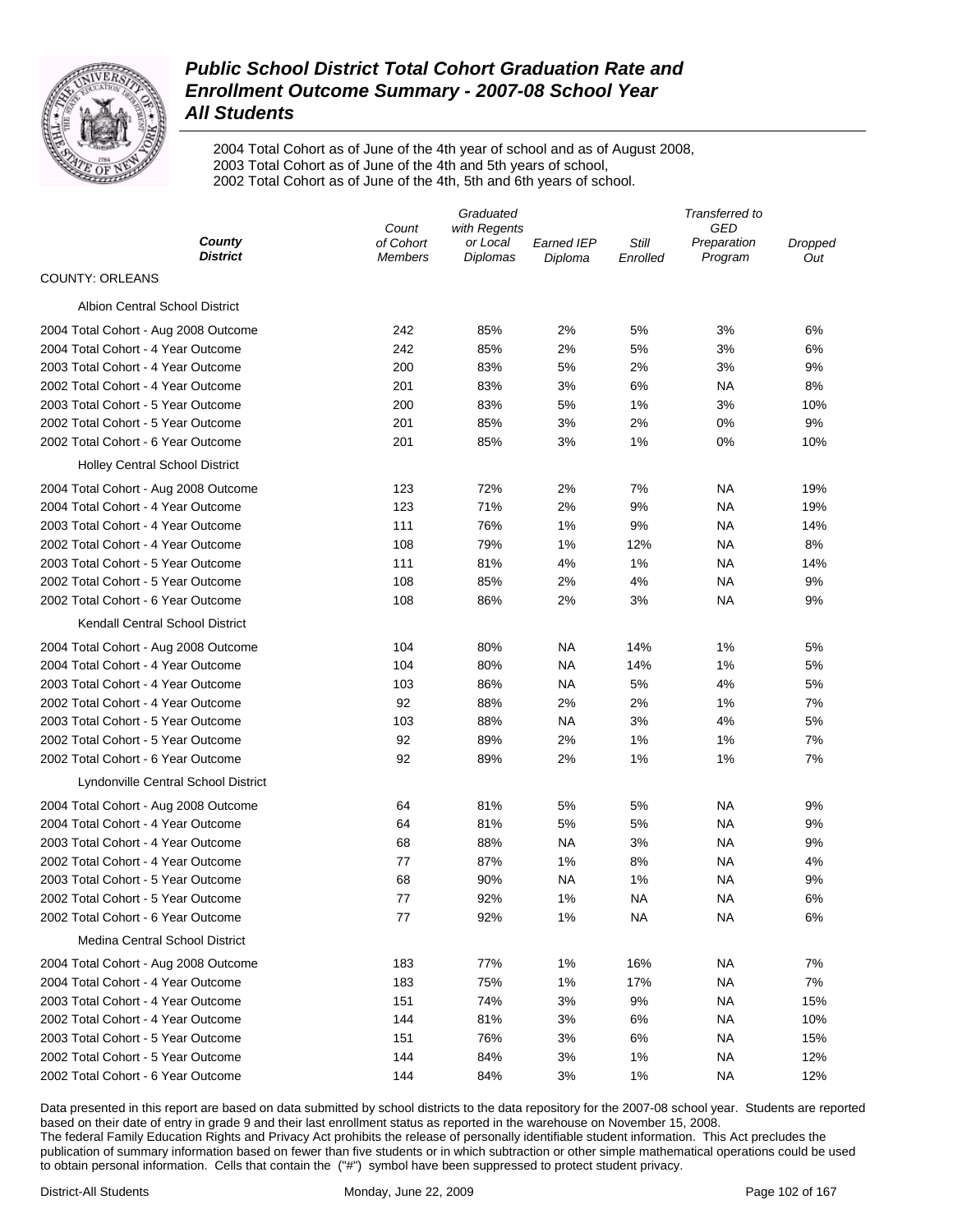

2004 Total Cohort as of June of the 4th year of school and as of August 2008, 2003 Total Cohort as of June of the 4th and 5th years of school, 2002 Total Cohort as of June of the 4th, 5th and 6th years of school.

|                                                    | Graduated          |                          |            | Transferred to |                           |         |
|----------------------------------------------------|--------------------|--------------------------|------------|----------------|---------------------------|---------|
| County                                             | Count<br>of Cohort | with Regents<br>or Local | Earned IEP | Still          | <b>GED</b><br>Preparation | Dropped |
| <b>District</b>                                    | <b>Members</b>     | Diplomas                 | Diploma    | Enrolled       | Program                   | Out     |
| COUNTY: OSWEGO                                     |                    |                          |            |                |                           |         |
| Altmar-Parish-Williamstown Central School District |                    |                          |            |                |                           |         |
| 2004 Total Cohort - Aug 2008 Outcome               | 166                | 72%                      | 2%         | 8%             | 2%                        | 13%     |
| 2004 Total Cohort - 4 Year Outcome                 | 166                | 72%                      | 2%         | 8%             | 2%                        | 13%     |
| 2003 Total Cohort - 4 Year Outcome                 | 134                | 71%                      | 2%         | 9%             | 1%                        | 16%     |
| 2002 Total Cohort - 4 Year Outcome                 | 128                | 70%                      | 3%         | 13%            | ΝA                        | 13%     |
| 2003 Total Cohort - 5 Year Outcome                 | 134                | 75%                      | 2%         | 2%             | 1%                        | 19%     |
| 2002 Total Cohort - 5 Year Outcome                 | 128                | 77%                      | 5%         | 1%             | ΝA                        | 17%     |
| 2002 Total Cohort - 6 Year Outcome                 | 128                | 77%                      | 5%         | ΝA             | ΝA                        | 17%     |
| Central Square Central School District             |                    |                          |            |                |                           |         |
| 2004 Total Cohort - Aug 2008 Outcome               | 407                | 72%                      | 2%         | 10%            | 8%                        | 8%      |
| 2004 Total Cohort - 4 Year Outcome                 | 407                | 71%                      | 2%         | 12%            | 8%                        | 8%      |
| 2003 Total Cohort - 4 Year Outcome                 | 363                | 67%                      | 1%         | 15%            | 8%                        | 10%     |
| 2002 Total Cohort - 4 Year Outcome                 | 334                | 71%                      | 1%         | 12%            | 2%                        | 15%     |
| 2003 Total Cohort - 5 Year Outcome                 | 363                | 74%                      | 1%         | 4%             | 9%                        | 11%     |
| 2002 Total Cohort - 5 Year Outcome                 | 334                | 77%                      | 1%         | 4%             | 3%                        | 15%     |
| 2002 Total Cohort - 6 Year Outcome                 | 334                | 79%                      | 1%         | 1%             | 3%                        | 16%     |
| <b>Fulton City School District</b>                 |                    |                          |            |                |                           |         |
| 2004 Total Cohort - Aug 2008 Outcome               | 315                | 70%                      | 3%         | 6%             | 4%                        | 17%     |
| 2004 Total Cohort - 4 Year Outcome                 | 315                | 65%                      | 3%         | 11%            | 4%                        | 17%     |
| 2003 Total Cohort - 4 Year Outcome                 | 303                | 59%                      | 4%         | 17%            | 2%                        | 18%     |
| 2002 Total Cohort - 4 Year Outcome                 | 270                | 60%                      | 1%         | 17%            | 1%                        | 21%     |
| 2003 Total Cohort - 5 Year Outcome                 | 303                | 68%                      | 5%         | 3%             | 3%                        | 21%     |
| 2002 Total Cohort - 5 Year Outcome                 | 270                | 68%                      | 2%         | 5%             | 2%                        | 23%     |
| 2002 Total Cohort - 6 Year Outcome                 | 270                | 69%                      | 2%         | 3%             | 2%                        | 24%     |
| Hannibal Central School District                   |                    |                          |            |                |                           |         |
| 2004 Total Cohort - Aug 2008 Outcome               | 122                | 63%                      | 5%         | 12%            | 3%                        | 16%     |
| 2004 Total Cohort - 4 Year Outcome                 | 122                | 61%                      | 5%         | 14%            | 3%                        | 16%     |
| 2003 Total Cohort - 4 Year Outcome                 | 135                | 64%                      | 2%         | 16%            | 1%                        | 16%     |
| 2002 Total Cohort - 4 Year Outcome                 | 127                | 70%                      | 4%         | 9%             | 4%                        | 13%     |
| 2003 Total Cohort - 5 Year Outcome                 | 135                | 74%                      | 4%         | 2%             | 1%                        | 19%     |
| 2002 Total Cohort - 5 Year Outcome                 | 127                | 76%                      | 5%         | 2%             | 4%                        | 14%     |
| 2002 Total Cohort - 6 Year Outcome                 | 127                | 76%                      | 6%         | ΝA             | 4%                        | 15%     |
| <b>Mexico Central School District</b>              |                    |                          |            |                |                           |         |
| 2004 Total Cohort - Aug 2008 Outcome               | 250                | 78%                      | 4%         | 8%             | 2%                        | 8%      |
| 2004 Total Cohort - 4 Year Outcome                 | 250                | 76%                      | 4%         | 10%            | 2%                        | 8%      |
| 2003 Total Cohort - 4 Year Outcome                 | 228                | 71%                      | 3%         | 13%            | 2%                        | 11%     |
| 2002 Total Cohort - 4 Year Outcome                 | 228                | 71%                      | 3%         | 12%            | 2%                        | 11%     |
| 2003 Total Cohort - 5 Year Outcome                 | 228                | 78%                      | 4%         | 2%             | 2%                        | 13%     |
| 2002 Total Cohort - 5 Year Outcome                 | 228                | 75%                      | 4%         | 1%             | 2%                        | 15%     |
| 2002 Total Cohort - 6 Year Outcome                 | 228                | 76%                      | 4%         | 0%             | 2%                        | 16%     |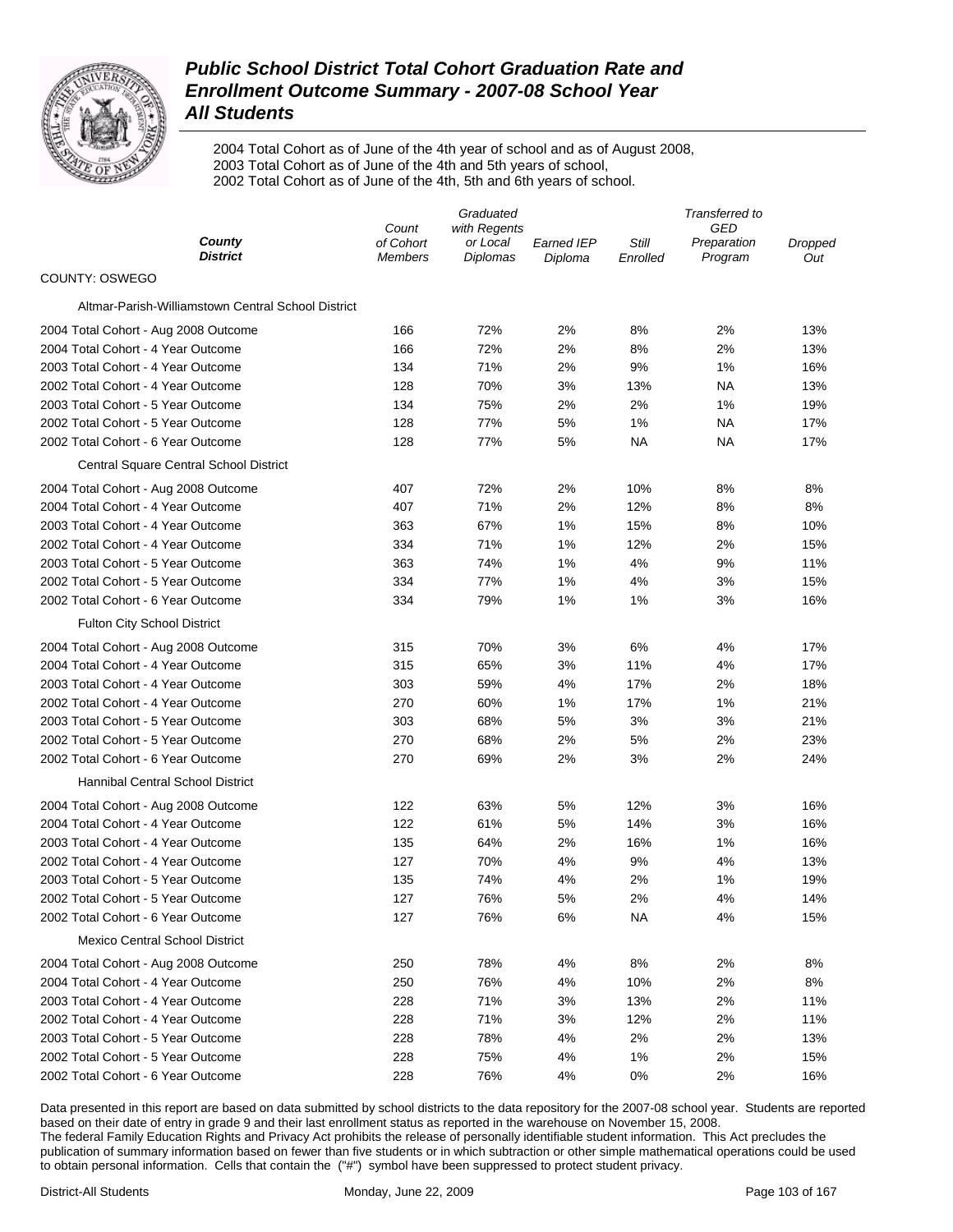

2004 Total Cohort as of June of the 4th year of school and as of August 2008, 2003 Total Cohort as of June of the 4th and 5th years of school, 2002 Total Cohort as of June of the 4th, 5th and 6th years of school.

|                                        | Count          | Transferred to<br><b>GED</b> |                   |          |             |         |
|----------------------------------------|----------------|------------------------------|-------------------|----------|-------------|---------|
| County<br><b>District</b>              | of Cohort      | with Regents<br>or Local     | <b>Earned IEP</b> | Still    | Preparation | Dropped |
| COUNTY: OSWEGO                         | <b>Members</b> | Diplomas                     | Diploma           | Enrolled | Program     | Out     |
|                                        |                |                              |                   |          |             |         |
| Oswego City School District            |                |                              |                   |          |             |         |
| 2004 Total Cohort - Aug 2008 Outcome   | 411            | 66%                          | 3%                | 11%      | 9%          | 10%     |
| 2004 Total Cohort - 4 Year Outcome     | 411            | 65%                          | 3%                | 12%      | 9%          | 10%     |
| 2003 Total Cohort - 4 Year Outcome     | 416            | 68%                          | 1%                | 11%      | 8%          | 11%     |
| 2002 Total Cohort - 4 Year Outcome     | 405            | 67%                          | 0%                | 12%      | 5%          | 15%     |
| 2003 Total Cohort - 5 Year Outcome     | 416            | 72%                          | 2%                | 2%       | 8%          | 16%     |
| 2002 Total Cohort - 5 Year Outcome     | 405            | 72%                          | 1%                | 3%       | 6%          | 18%     |
| 2002 Total Cohort - 6 Year Outcome     | 405            | 74%                          | 1%                | 0%       | 6%          | 18%     |
| <b>Phoenix Central School District</b> |                |                              |                   |          |             |         |
| 2004 Total Cohort - Aug 2008 Outcome   | 203            | 81%                          | 2%                | 5%       | 2%          | 9%      |
| 2004 Total Cohort - 4 Year Outcome     | 203            | 80%                          | 2%                | 6%       | 2%          | 9%      |
| 2003 Total Cohort - 4 Year Outcome     | 186            | 77%                          | 1%                | 9%       | 4%          | 10%     |
| 2002 Total Cohort - 4 Year Outcome     | 208            | 76%                          | 1%                | 6%       | 6%          | 10%     |
| 2003 Total Cohort - 5 Year Outcome     | 186            | 81%                          | 1%                | 2%       | 4%          | 12%     |
| 2002 Total Cohort - 5 Year Outcome     | 208            | 79%                          | 1%                | 2%       | 6%          | 12%     |
| 2002 Total Cohort - 6 Year Outcome     | 208            | 79%                          | 2%                | 0%       | 6%          | 12%     |
| <b>Pulaski Central School District</b> |                |                              |                   |          |             |         |
| 2004 Total Cohort - Aug 2008 Outcome   | 94             | 79%                          | 1%                | 5%       | 1%          | 14%     |
| 2004 Total Cohort - 4 Year Outcome     | 94             | 79%                          | 1%                | 5%       | 1%          | 14%     |
| 2003 Total Cohort - 4 Year Outcome     | 107            | 74%                          | 2%                | 9%       | 4%          | 10%     |
| 2002 Total Cohort - 4 Year Outcome     | 92             | 68%                          | 1%                | 16%      | 2%          | 12%     |
| 2003 Total Cohort - 5 Year Outcome     | 107            | 75%                          | 3%                | 3%       | 4%          | 15%     |
| 2002 Total Cohort - 5 Year Outcome     | 92             | 75%                          | 2%                | 5%       | 2%          | 15%     |
| 2002 Total Cohort - 6 Year Outcome     | 92             | 75%                          | 2%                | 5%       | 2%          | 15%     |
| Sandy Creek Central School District    |                |                              |                   |          |             |         |
| 2004 Total Cohort - Aug 2008 Outcome   | 99             | 76%                          | 5%                | 7%       | 2%          | 8%      |
| 2004 Total Cohort - 4 Year Outcome     | 99             | 75%                          | 5%                | 8%       | 2%          | 8%      |
| 2003 Total Cohort - 4 Year Outcome     | 93             | 83%                          | 3%                | 9%       | 1%          | 4%      |
| 2002 Total Cohort - 4 Year Outcome     | 76             | 74%                          | 5%                | 4%       | 5%          | 12%     |
| 2003 Total Cohort - 5 Year Outcome     | 93             | 86%                          | 3%                | 2%       | 2%          | 6%      |
| 2002 Total Cohort - 5 Year Outcome     | 76             | 75%                          | 5%                | 1%       | 5%          | 13%     |
| 2002 Total Cohort - 6 Year Outcome     | 76             | 75%                          | 5%                | 1%       | 5%          | 13%     |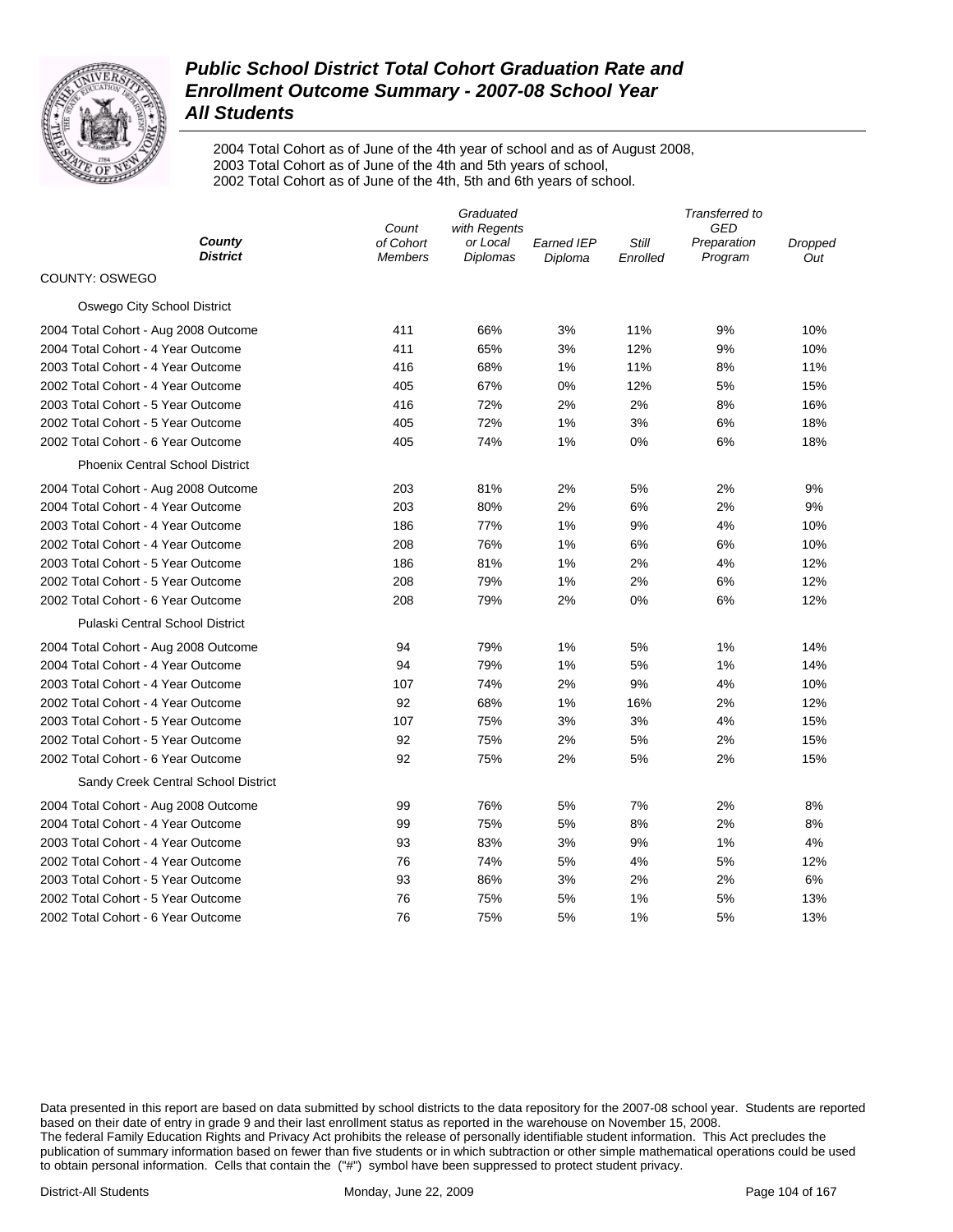

2004 Total Cohort as of June of the 4th year of school and as of August 2008, 2003 Total Cohort as of June of the 4th and 5th years of school, 2002 Total Cohort as of June of the 4th, 5th and 6th years of school.

|                                                   | Graduated                            |                                             |                       | Transferred to    |                               |                |
|---------------------------------------------------|--------------------------------------|---------------------------------------------|-----------------------|-------------------|-------------------------------|----------------|
| County<br><b>District</b>                         | Count<br>of Cohort<br><b>Members</b> | with Regents<br>or Local<br><b>Diplomas</b> | Earned IEP<br>Diploma | Still<br>Enrolled | GED<br>Preparation<br>Program | Dropped<br>Out |
| COUNTY: OTSEGO                                    |                                      |                                             |                       |                   |                               |                |
| Cherry Valley-Springfield Central School District |                                      |                                             |                       |                   |                               |                |
| 2004 Total Cohort - Aug 2008 Outcome              | 62                                   | 73%                                         | 6%                    | 13%               | 2%                            | 6%             |
| 2004 Total Cohort - 4 Year Outcome                | 62                                   | 73%                                         | 6%                    | 13%               | 2%                            | 6%             |
| 2003 Total Cohort - 4 Year Outcome                | 55                                   | 71%                                         | 4%                    | 9%                | 13%                           | 4%             |
| 2002 Total Cohort - 4 Year Outcome                | 33                                   | 61%                                         | 9%                    | 6%                | 15%                           | 9%             |
| 2003 Total Cohort - 5 Year Outcome                | 55                                   | 71%                                         | 5%                    | 5%                | 15%                           | 4%             |
| 2002 Total Cohort - 5 Year Outcome                | 33                                   | 64%                                         | 9%                    | 3%                | 15%                           | 9%             |
| 2002 Total Cohort - 6 Year Outcome                | 33                                   | 64%                                         | 9%                    | 3%                | 15%                           | 9%             |
| Cooperstown Central School District               |                                      |                                             |                       |                   |                               |                |
| 2004 Total Cohort - Aug 2008 Outcome              | 96                                   | 94%                                         | 2%                    | 2%                | 2%                            | NА             |
| 2004 Total Cohort - 4 Year Outcome                | 96                                   | 93%                                         | 2%                    | 3%                | 2%                            | <b>NA</b>      |
| 2003 Total Cohort - 4 Year Outcome                | 95                                   | 92%                                         | 2%                    | 5%                | NA                            | 1%             |
| 2002 Total Cohort - 4 Year Outcome                | 89                                   | 93%                                         | 2%                    | 1%                | 1%                            | 2%             |
| 2003 Total Cohort - 5 Year Outcome                | 95                                   | 93%                                         | 2%                    | 1%                | <b>NA</b>                     | 4%             |
| 2002 Total Cohort - 5 Year Outcome                | 89                                   | 94%                                         | 2%                    | NA                | 1%                            | 2%             |
| 2002 Total Cohort - 6 Year Outcome                | 89                                   | 94%                                         | 2%                    | <b>NA</b>         | 1%                            | 2%             |
| <b>Edmeston Central School District</b>           |                                      |                                             |                       |                   |                               |                |
| 2004 Total Cohort - Aug 2008 Outcome              | 45                                   | 82%                                         | 4%                    | 4%                | 7%                            | 2%             |
| 2004 Total Cohort - 4 Year Outcome                | 45                                   | 82%                                         | 4%                    | 4%                | 7%                            | 2%             |
| 2003 Total Cohort - 4 Year Outcome                | 51                                   | 71%                                         | 8%                    | 14%               | 6%                            | 2%             |
| 2002 Total Cohort - 4 Year Outcome                | 44                                   | 86%                                         | 5%                    | NA                | 2%                            | 7%             |
| 2003 Total Cohort - 5 Year Outcome                | 51                                   | 78%                                         | 12%                   | NA                | 6%                            | 4%             |
| 2002 Total Cohort - 5 Year Outcome                | 44                                   | 86%                                         | 5%                    | NA                | 2%                            | 7%             |
| 2002 Total Cohort - 6 Year Outcome                | 44                                   | 86%                                         | 5%                    | NA                | 2%                            | 7%             |
| Gilbertsville-Mount Upton Central School District |                                      |                                             |                       |                   |                               |                |
| 2004 Total Cohort - Aug 2008 Outcome              | 38                                   | 82%                                         | 3%                    | 8%                | NA                            | 8%             |
| 2004 Total Cohort - 4 Year Outcome                | 38                                   | 82%                                         | 3%                    | 8%                | NA                            | 8%             |
| 2003 Total Cohort - 4 Year Outcome                | 57                                   | 88%                                         | 4%                    | 7%                | 2%                            | NA             |
| 2002 Total Cohort - 4 Year Outcome                | 56                                   | 93%                                         | 2%                    | 4%                | NA                            | 2%             |
| 2003 Total Cohort - 5 Year Outcome                | 57                                   | 91%                                         | 4%                    | 2%                | 2%                            | 2%             |
| 2002 Total Cohort - 5 Year Outcome                | 56                                   | 95%                                         | 4%                    | <b>NA</b>         | NA                            | 2%             |
| 2002 Total Cohort - 6 Year Outcome                | 56                                   | 95%                                         | 4%                    | ΝA                | ΝA                            | 2%             |
| Laurens Central School District                   |                                      |                                             |                       |                   |                               |                |
| 2004 Total Cohort - Aug 2008 Outcome              | 39                                   | 85%                                         | 3%                    | 3%                | 5%                            | 5%             |
| 2004 Total Cohort - 4 Year Outcome                | 39                                   | 85%                                         | 3%                    | 3%                | 5%                            | 5%             |
| 2003 Total Cohort - 4 Year Outcome                | 34                                   | 74%                                         | 6%                    | 12%               | 6%                            | 3%             |
| 2002 Total Cohort - 4 Year Outcome                | 31                                   | 68%                                         | 6%                    | 10%               | <b>NA</b>                     | 16%            |
| 2003 Total Cohort - 5 Year Outcome                | 34                                   | 76%                                         | 9%                    | 3%                | 6%                            | 6%             |
| 2002 Total Cohort - 5 Year Outcome                | 31                                   | 74%                                         | 6%                    | 3%                | <b>NA</b>                     | 16%            |
| 2002 Total Cohort - 6 Year Outcome                | 31                                   | 74%                                         | 6%                    | 3%                | <b>NA</b>                     | 16%            |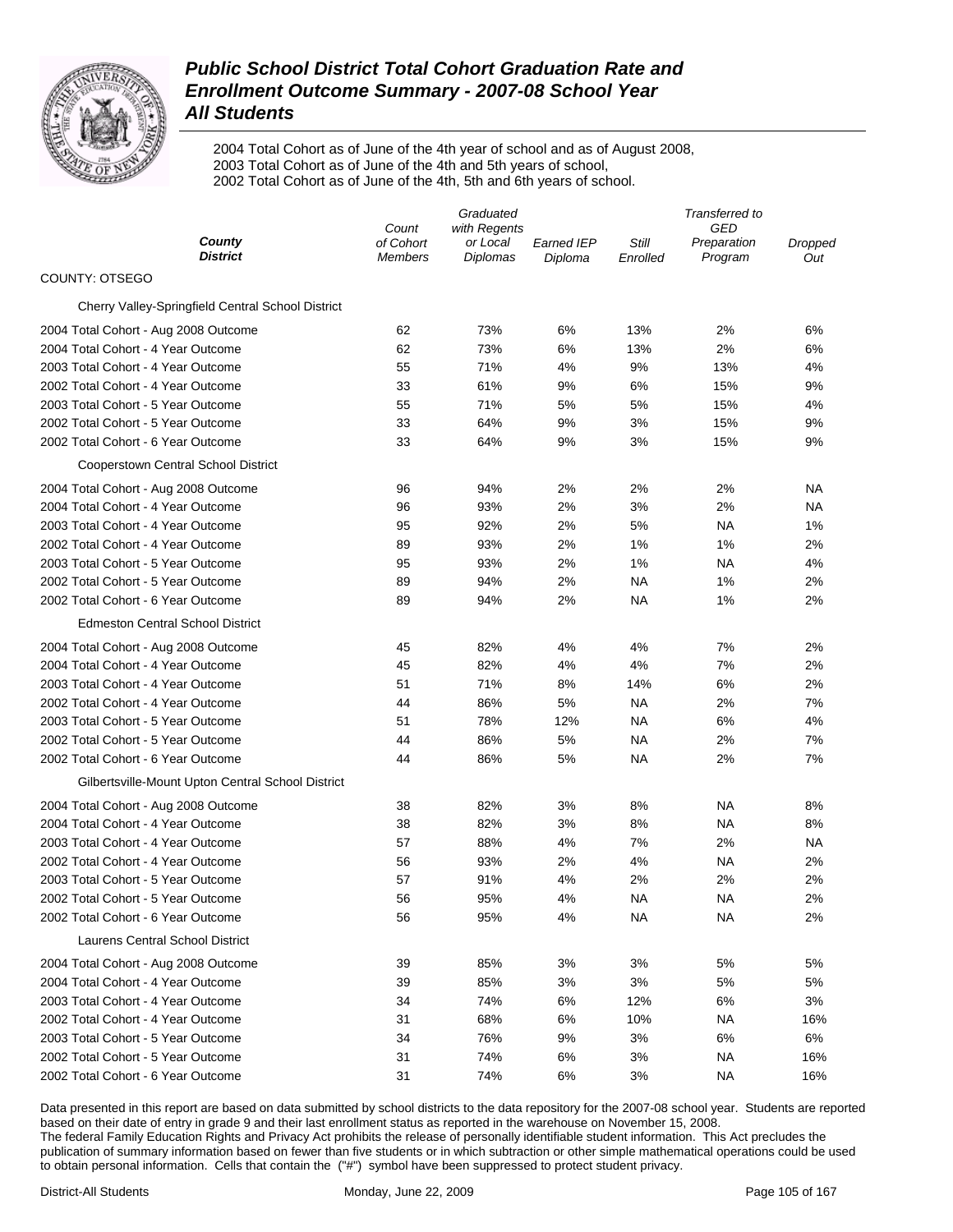

2004 Total Cohort as of June of the 4th year of school and as of August 2008, 2003 Total Cohort as of June of the 4th and 5th years of school, 2002 Total Cohort as of June of the 4th, 5th and 6th years of school.

|                                           |                    | Graduated                | Transferred to    |           |                    |         |
|-------------------------------------------|--------------------|--------------------------|-------------------|-----------|--------------------|---------|
| County                                    | Count<br>of Cohort | with Regents<br>or Local | <b>Earned IEP</b> | Still     | GED<br>Preparation | Dropped |
| <b>District</b>                           | Members            | Diplomas                 | Diploma           | Enrolled  | Program            | Out     |
| COUNTY: OTSEGO                            |                    |                          |                   |           |                    |         |
| <b>Milford Central School District</b>    |                    |                          |                   |           |                    |         |
| 2004 Total Cohort - Aug 2008 Outcome      | 49                 | 86%                      | NA                | 8%        | NA                 | 6%      |
| 2004 Total Cohort - 4 Year Outcome        | 49                 | 84%                      | NA                | 10%       | NA                 | 6%      |
| 2003 Total Cohort - 4 Year Outcome        | 44                 | 70%                      | 7%                | 9%        | 7%                 | 7%      |
| 2002 Total Cohort - 4 Year Outcome        | 31                 | 87%                      | NA                | 10%       | NA                 | 3%      |
| 2003 Total Cohort - 5 Year Outcome        | 44                 | 70%                      | 9%                | 2%        | 7%                 | 11%     |
| 2002 Total Cohort - 5 Year Outcome        | 31                 | 94%                      | <b>NA</b>         | 3%        | <b>NA</b>          | 3%      |
| 2002 Total Cohort - 6 Year Outcome        | 31                 | 94%                      | NA                | 3%        | NA                 | 3%      |
| Morris Central School District            |                    |                          |                   |           |                    |         |
| 2004 Total Cohort - Aug 2008 Outcome      | 36                 | 75%                      | <b>NA</b>         | 8%        | 6%                 | 11%     |
| 2004 Total Cohort - 4 Year Outcome        | 36                 | 75%                      | ΝA                | 8%        | 6%                 | 11%     |
| 2003 Total Cohort - 4 Year Outcome        | 32                 | 78%                      | 3%                | 9%        | 3%                 | 6%      |
| 2002 Total Cohort - 4 Year Outcome        | 38                 | 63%                      | 11%               | 11%       | 5%                 | 11%     |
| 2003 Total Cohort - 5 Year Outcome        | 32                 | 81%                      | 6%                | 3%        | 3%                 | 6%      |
| 2002 Total Cohort - 5 Year Outcome        | 38                 | 66%                      | 13%               | <b>NA</b> | 8%                 | 13%     |
| 2002 Total Cohort - 6 Year Outcome        | 38                 | 66%                      | 13%               | NA        | 8%                 | 13%     |
| Oneonta City School District              |                    |                          |                   |           |                    |         |
| 2004 Total Cohort - Aug 2008 Outcome      | 211                | 76%                      | 3%                | 10%       | 7%                 | 3%      |
| 2004 Total Cohort - 4 Year Outcome        | 211                | 74%                      | 3%                | 12%       | 7%                 | 3%      |
| 2003 Total Cohort - 4 Year Outcome        | 186                | 68%                      | 1%                | 15%       | 11%                | 6%      |
| 2002 Total Cohort - 4 Year Outcome        | 180                | 69%                      | 3%                | 13%       | 9%                 | 5%      |
| 2003 Total Cohort - 5 Year Outcome        | 186                | 72%                      | 2%                | 7%        | 13%                | 6%      |
| 2002 Total Cohort - 5 Year Outcome        | 180                | 73%                      | 4%                | 6%        | 11%                | 7%      |
| 2002 Total Cohort - 6 Year Outcome        | 180                | 73%                      | 4%                | 4%        | 11%                | 7%      |
| Otego-Unadilla Central School District    |                    |                          |                   |           |                    |         |
| 2004 Total Cohort - Aug 2008 Outcome      | 112                | 72%                      | 1%                | 20%       | 2%                 | 5%      |
| 2004 Total Cohort - 4 Year Outcome        | 112                | 72%                      | 1%                | 20%       | 2%                 | 5%      |
| 2003 Total Cohort - 4 Year Outcome        | 90                 | 63%                      | 1%                | 21%       | NA                 | 14%     |
| 2002 Total Cohort - 4 Year Outcome        | 104                | 76%                      | NA                | 13%       | 1%                 | 11%     |
| 2003 Total Cohort - 5 Year Outcome        | 90                 | 72%                      | 1%                | 10%       | NA                 | 17%     |
| 2002 Total Cohort - 5 Year Outcome        | 104                | 85%                      | 1%                | 2%        | 1%                 | 12%     |
| 2002 Total Cohort - 6 Year Outcome        | 104                | 85%                      | 1%                | 2%        | 1%                 | 12%     |
| Richfield Springs Central School District |                    |                          |                   |           |                    |         |
| 2004 Total Cohort - Aug 2008 Outcome      | 44                 | 77%                      | 2%                | 5%        | 2%                 | 14%     |
| 2004 Total Cohort - 4 Year Outcome        | 44                 | 75%                      | 2%                | 7%        | 2%                 | 14%     |
| 2003 Total Cohort - 4 Year Outcome        | 65                 | 72%                      | 2%                | 9%        | 9%                 | 8%      |
| 2002 Total Cohort - 4 Year Outcome        | 53                 | 72%                      | 4%                | 8%        | 9%                 | 8%      |
| 2003 Total Cohort - 5 Year Outcome        | 65                 | 74%                      | 2%                | 6%        | 9%                 | 9%      |
| 2002 Total Cohort - 5 Year Outcome        | 53                 | 74%                      | 8%                | ΝA        | 9%                 | 9%      |
| 2002 Total Cohort - 6 Year Outcome        | 53                 | 74%                      | 8%                | NA        | 9%                 | 9%      |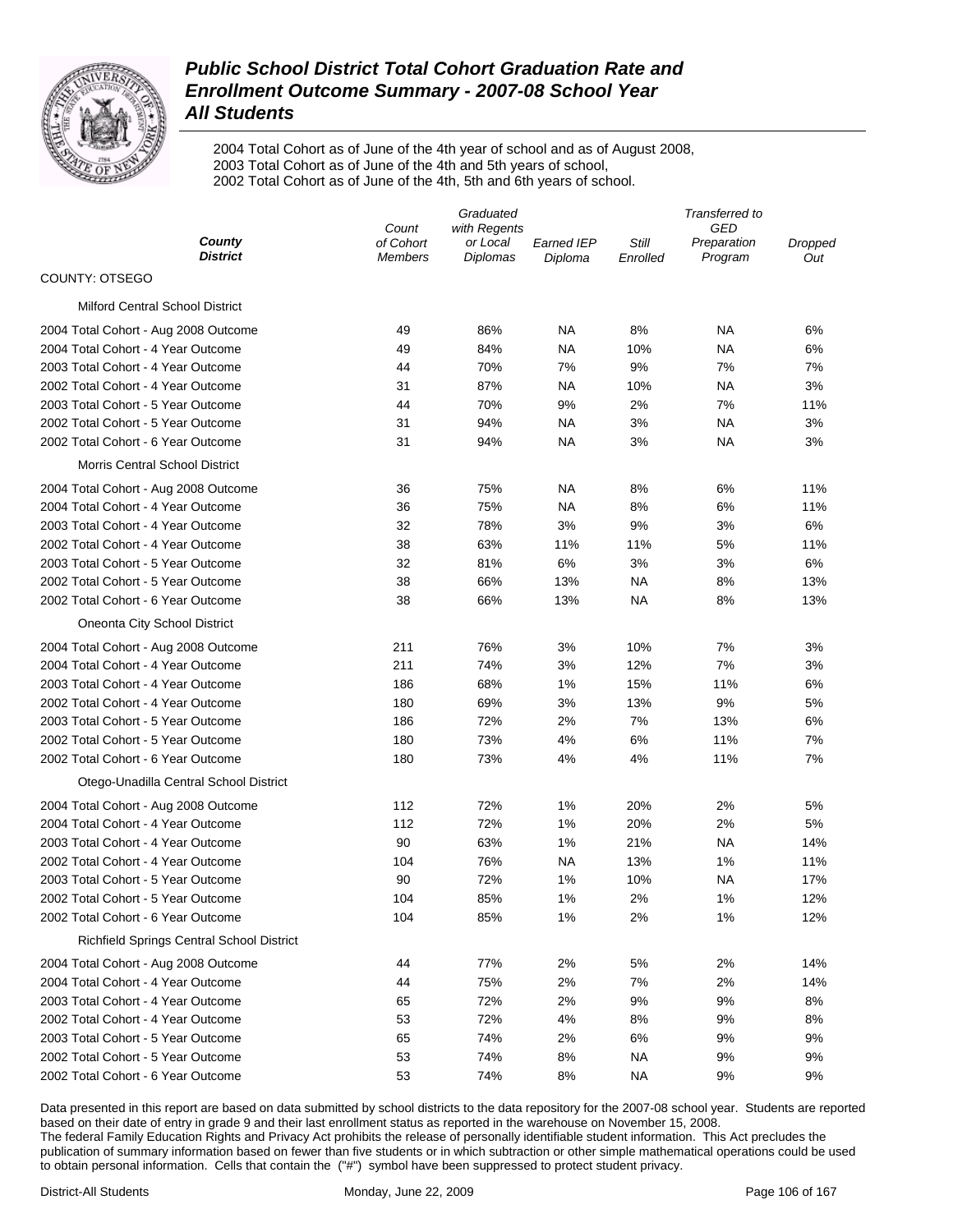

2004 Total Cohort as of June of the 4th year of school and as of August 2008, 2003 Total Cohort as of June of the 4th and 5th years of school, 2002 Total Cohort as of June of the 4th, 5th and 6th years of school.

|                                          |                                      | Transferred to<br><b>GED</b>         |                              |                          |                        |                |
|------------------------------------------|--------------------------------------|--------------------------------------|------------------------------|--------------------------|------------------------|----------------|
| County<br><b>District</b>                | Count<br>of Cohort<br><b>Members</b> | with Regents<br>or Local<br>Diplomas | <b>Earned IEP</b><br>Diploma | <b>Still</b><br>Enrolled | Preparation<br>Program | Dropped<br>Out |
| COUNTY: OTSEGO                           |                                      |                                      |                              |                          |                        |                |
| <b>Schenevus Central School District</b> |                                      |                                      |                              |                          |                        |                |
| 2004 Total Cohort - Aug 2008 Outcome     | 30                                   | 87%                                  | 7%                           | 3%                       | <b>NA</b>              | 3%             |
| 2004 Total Cohort - 4 Year Outcome       | 30                                   | 87%                                  | 7%                           | 3%                       | <b>NA</b>              | 3%             |
| 2003 Total Cohort - 4 Year Outcome       | 29                                   | 83%                                  | <b>NA</b>                    | <b>NA</b>                | 3%                     | 14%            |
| 2002 Total Cohort - 4 Year Outcome       | 36                                   | 86%                                  | 3%                           | 3%                       | 6%                     | 3%             |
| 2003 Total Cohort - 5 Year Outcome       | 29                                   | 83%                                  | <b>NA</b>                    | <b>NA</b>                | 3%                     | 14%            |
| 2002 Total Cohort - 5 Year Outcome       | 36                                   | 86%                                  | 3%                           | <b>NA</b>                | 6%                     | 6%             |
| 2002 Total Cohort - 6 Year Outcome       | 36                                   | 86%                                  | 3%                           | <b>NA</b>                | 6%                     | 6%             |
| <b>Worcester Central School District</b> |                                      |                                      |                              |                          |                        |                |
| 2004 Total Cohort - Aug 2008 Outcome     | 40                                   | 75%                                  | <b>NA</b>                    | 3%                       | 10%                    | 13%            |
| 2004 Total Cohort - 4 Year Outcome       | 40                                   | 75%                                  | <b>NA</b>                    | 3%                       | 10%                    | 13%            |
| 2003 Total Cohort - 4 Year Outcome       | 38                                   | 87%                                  | 5%                           | 8%                       | <b>NA</b>              | <b>NA</b>      |
| 2002 Total Cohort - 4 Year Outcome       | 28                                   | 71%                                  | 7%                           | 14%                      | 4%                     | 4%             |
| 2003 Total Cohort - 5 Year Outcome       | 38                                   | 87%                                  | 5%                           | 3%                       | 3%                     | 3%             |
| 2002 Total Cohort - 5 Year Outcome       | 28                                   | 82%                                  | 7%                           | 4%                       | 4%                     | 4%             |
| 2002 Total Cohort - 6 Year Outcome       | 28                                   | 82%                                  | 7%                           | 4%                       | 4%                     | 4%             |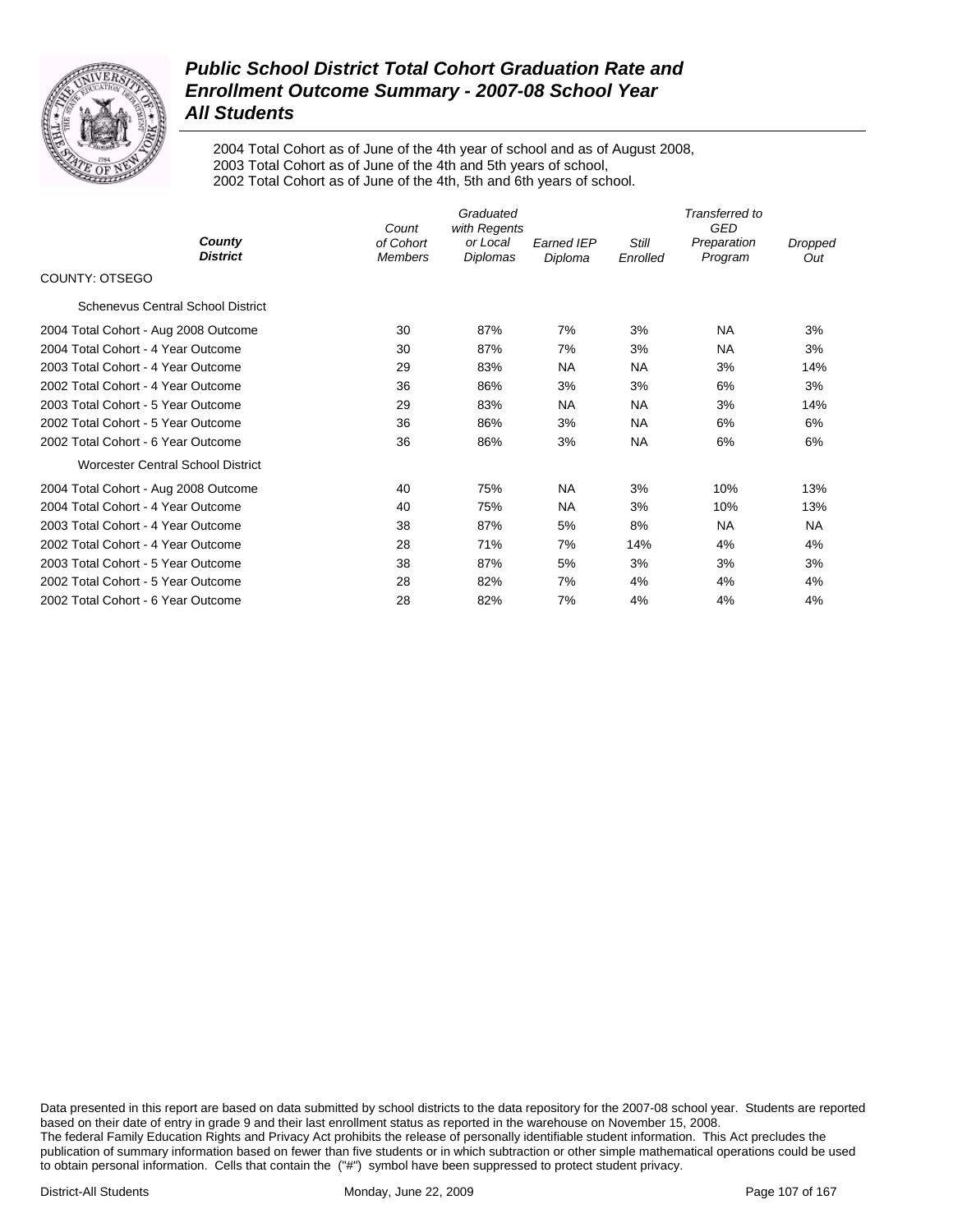

2004 Total Cohort as of June of the 4th year of school and as of August 2008, 2003 Total Cohort as of June of the 4th and 5th years of school, 2002 Total Cohort as of June of the 4th, 5th and 6th years of school.

|                                              | Graduated                   |                             |                       | Transferred to    |                        |                |  |
|----------------------------------------------|-----------------------------|-----------------------------|-----------------------|-------------------|------------------------|----------------|--|
|                                              | Count                       | with Regents                |                       |                   | GED                    |                |  |
| County<br><b>District</b>                    | of Cohort<br><b>Members</b> | or Local<br><b>Diplomas</b> | Earned IEP<br>Diploma | Still<br>Enrolled | Preparation<br>Program | Dropped<br>Out |  |
| <b>COUNTY: PUTNAM</b>                        |                             |                             |                       |                   |                        |                |  |
| <b>Brewster Central School District</b>      |                             |                             |                       |                   |                        |                |  |
| 2004 Total Cohort - Aug 2008 Outcome         | 305                         | 88%                         | 1%                    | 6%                | 0%                     | 5%             |  |
| 2004 Total Cohort - 4 Year Outcome           | 305                         | 87%                         | 1%                    | 8%                | 0%                     | 5%             |  |
| 2003 Total Cohort - 4 Year Outcome           | 314                         | 91%                         | NA                    | 4%                | 1%                     | 4%             |  |
| 2002 Total Cohort - 4 Year Outcome           | 308                         | 85%                         | 0%                    | 6%                | 3%                     | 5%             |  |
| 2003 Total Cohort - 5 Year Outcome           | 314                         | 93%                         | 1%                    | 1%                | 1%                     | 4%             |  |
| 2002 Total Cohort - 5 Year Outcome           | 308                         | 88%                         | 1%                    | 1%                | 3%                     | 7%             |  |
| 2002 Total Cohort - 6 Year Outcome           | 308                         | 88%                         | 1%                    | 1%                | 3%                     | 7%             |  |
| <b>Carmel Central School District</b>        |                             |                             |                       |                   |                        |                |  |
| 2004 Total Cohort - Aug 2008 Outcome         | 388                         | 86%                         | 0%                    | 8%                | 3%                     | 3%             |  |
| 2004 Total Cohort - 4 Year Outcome           | 388                         | 86%                         | 0%                    | 9%                | 3%                     | 3%             |  |
| 2003 Total Cohort - 4 Year Outcome           | 425                         | 82%                         | 0%                    | 14%               | 1%                     | 3%             |  |
| 2002 Total Cohort - 4 Year Outcome           | 393                         | 84%                         | NA                    | 12%               | 0%                     | 3%             |  |
| 2003 Total Cohort - 5 Year Outcome           | 425                         | 87%                         | 1%                    | 5%                | 3%                     | 4%             |  |
| 2002 Total Cohort - 5 Year Outcome           | 393                         | 89%                         | 1%                    | 5%                | 1%                     | 4%             |  |
| 2002 Total Cohort - 6 Year Outcome           | 393                         | 89%                         | 1%                    | 4%                | 1%                     | 5%             |  |
| <b>Haldane Central School District</b>       |                             |                             |                       |                   |                        |                |  |
| 2004 Total Cohort - Aug 2008 Outcome         | 91                          | 93%                         | <b>NA</b>             | 7%                | ΝA                     | NA             |  |
| 2004 Total Cohort - 4 Year Outcome           | 91                          | 93%                         | NA                    | 7%                | ΝA                     | ΝA             |  |
| 2003 Total Cohort - 4 Year Outcome           | 74                          | 95%                         | NA                    | 5%                | ΝA                     | ΝA             |  |
| 2002 Total Cohort - 4 Year Outcome           | 67                          | 97%                         | NA                    | 1%                | ΝA                     | 1%             |  |
| 2003 Total Cohort - 5 Year Outcome           | 74                          | 96%                         | <b>NA</b>             | 4%                | ΝA                     | ΝA             |  |
| 2002 Total Cohort - 5 Year Outcome           | 67                          | 97%                         | NA                    | ΝA                | ΝA                     | 3%             |  |
| 2002 Total Cohort - 6 Year Outcome           | 67                          | 97%                         | NA                    | ΝA                | ΝA                     | 3%             |  |
| Mahopac Central School District              |                             |                             |                       |                   |                        |                |  |
| 2004 Total Cohort - Aug 2008 Outcome         | 460                         | 88%                         | 0%                    | 9%                | 1%                     | 0%             |  |
| 2004 Total Cohort - 4 Year Outcome           | 460                         | 88%                         | 0%                    | 10%               | 1%                     | 0%             |  |
| 2003 Total Cohort - 4 Year Outcome           | 390                         | 90%                         | <b>NA</b>             | 8%                | 0%                     | 2%             |  |
| 2002 Total Cohort - 4 Year Outcome           | 446                         | 90%                         | 0%                    | 7%                | 0%                     | 2%             |  |
| 2003 Total Cohort - 5 Year Outcome           | 390                         | 93%                         | 1%                    | 2%                | 1%                     | 4%             |  |
| 2002 Total Cohort - 5 Year Outcome           | 446                         | 93%                         | 0%                    | 4%                | 1%                     | 3%             |  |
| 2002 Total Cohort - 6 Year Outcome           | 446                         | 93%                         | 0%                    | 2%                | 1%                     | 3%             |  |
| <b>Putnam Valley Central School District</b> |                             |                             |                       |                   |                        |                |  |
| 2004 Total Cohort - Aug 2008 Outcome         | 160                         | 85%                         | NA.                   | 13%               | ΝA                     | 2%             |  |
| 2004 Total Cohort - 4 Year Outcome           | 160                         | 85%                         | NA                    | 13%               | ΝA                     | 2%             |  |
| 2003 Total Cohort - 4 Year Outcome           | 167                         | 85%                         | NA                    | 11%               | ΝA                     | 2%             |  |
| 2002 Total Cohort - 4 Year Outcome           | 165                         | 87%                         | 2%                    | 7%                | ΝA                     | 3%             |  |
| 2003 Total Cohort - 5 Year Outcome           | 167                         | 86%                         | NA.                   | 10%               | ΝA                     | 2%             |  |
| 2002 Total Cohort - 5 Year Outcome           | 165                         | 87%                         | 2%                    | 7%                | ΝA                     | 3%             |  |
| 2002 Total Cohort - 6 Year Outcome           | 165                         | 87%                         | 2%                    | 7%                | ΝA                     | 3%             |  |
|                                              |                             |                             |                       |                   |                        |                |  |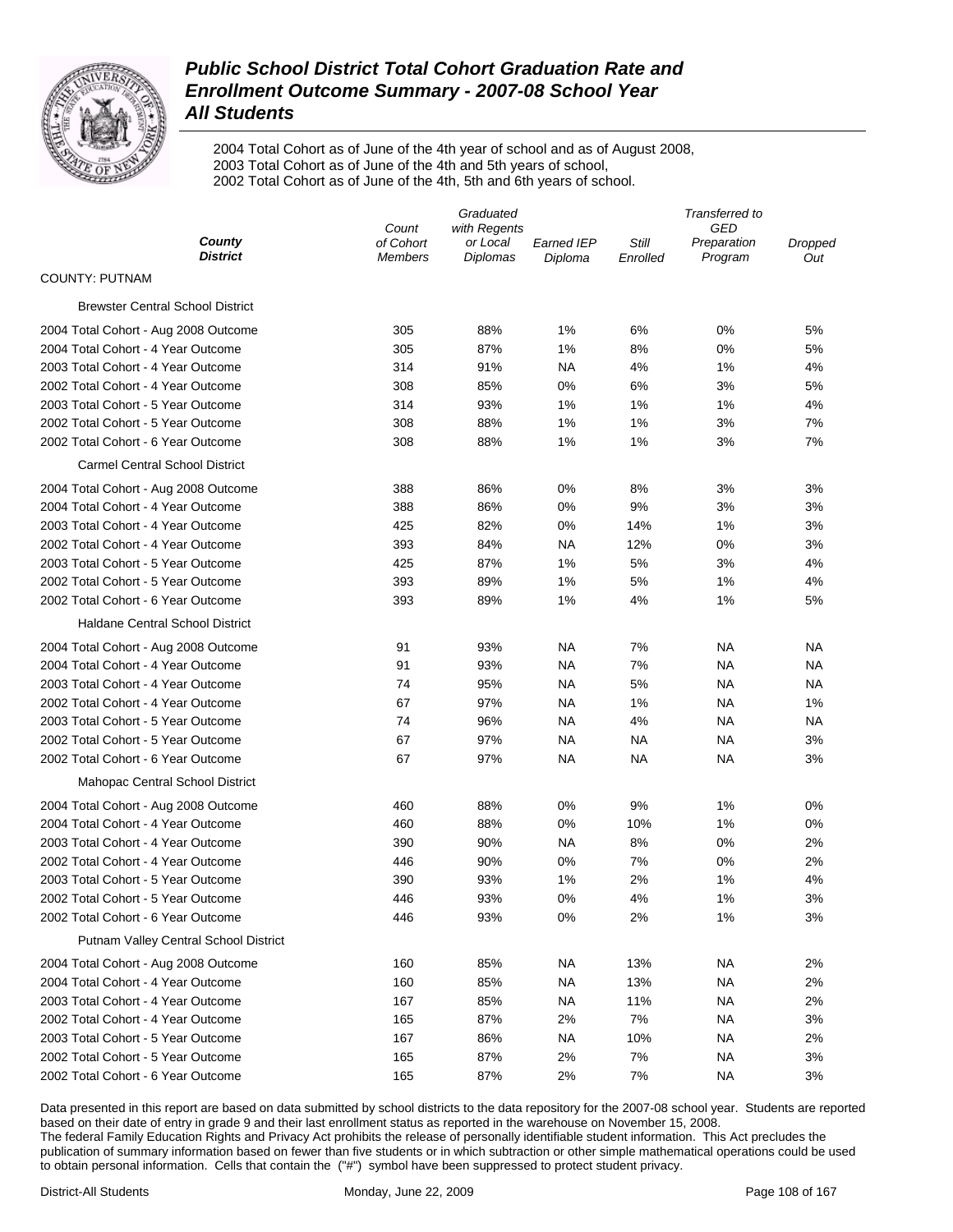

2004 Total Cohort as of June of the 4th year of school and as of August 2008, 2003 Total Cohort as of June of the 4th and 5th years of school, 2002 Total Cohort as of June of the 4th, 5th and 6th years of school.

|                                                        | Graduated                   |                      |            | Transferred to    |                        |                |
|--------------------------------------------------------|-----------------------------|----------------------|------------|-------------------|------------------------|----------------|
| County                                                 | Count                       | with Regents         | Earned IEP |                   | GED                    |                |
| District                                               | of Cohort<br><b>Members</b> | or Local<br>Diplomas | Diploma    | Still<br>Enrolled | Preparation<br>Program | Dropped<br>Out |
| <b>COUNTY: RENSSELAER</b>                              |                             |                      |            |                   |                        |                |
| <b>Averill Park Central School District</b>            |                             |                      |            |                   |                        |                |
| 2004 Total Cohort - Aug 2008 Outcome                   | 290                         | 88%                  | 2%         | 3%                | 1%                     | 7%             |
| 2004 Total Cohort - 4 Year Outcome                     | 290                         | 88%                  | 2%         | 3%                | 1%                     | 7%             |
| 2003 Total Cohort - 4 Year Outcome                     | 318                         | 75%                  | ΝA         | 17%               | 1%                     | 8%             |
| 2002 Total Cohort - 4 Year Outcome                     | 276                         | 83%                  | 2%         | 9%                | NA                     | 6%             |
| 2003 Total Cohort - 5 Year Outcome                     | 318                         | 78%                  | 1%         | 12%               | 1%                     | 8%             |
| 2002 Total Cohort - 5 Year Outcome                     | 276                         | 88%                  | 2%         | 3%                | <b>NA</b>              | 7%             |
| 2002 Total Cohort - 6 Year Outcome                     | 276                         | 89%                  | 2%         | 2%                | <b>NA</b>              | 7%             |
| <b>Berlin Central School District</b>                  |                             |                      |            |                   |                        |                |
| 2004 Total Cohort - Aug 2008 Outcome                   | 76                          | 63%                  | 11%        | 4%                | NA                     | 22%            |
| 2004 Total Cohort - 4 Year Outcome                     | 76                          | 57%                  | 11%        | 11%               | NA                     | 22%            |
| 2003 Total Cohort - 4 Year Outcome                     | 97                          | 82%                  | 4%         | 4%                | <b>NA</b>              | 9%             |
| 2002 Total Cohort - 4 Year Outcome                     | 73                          | 78%                  | 5%         | 10%               | NA                     | 7%             |
| 2003 Total Cohort - 5 Year Outcome                     | 97                          | 86%                  | 4%         | 1%                | NA                     | 9%             |
| 2002 Total Cohort - 5 Year Outcome                     | 73                          | 84%                  | 7%         | 1%                | <b>NA</b>              | 8%             |
| 2002 Total Cohort - 6 Year Outcome                     | 73                          | 84%                  | 7%         | 1%                | <b>NA</b>              | 8%             |
| <b>Brunswick Central School District (Brittonkill)</b> |                             |                      |            |                   |                        |                |
| 2004 Total Cohort - Aug 2008 Outcome                   | 101                         | 83%                  | 3%         | 4%                | 1%                     | 9%             |
| 2004 Total Cohort - 4 Year Outcome                     | 101                         | 76%                  | 3%         | 11%               | 1%                     | 9%             |
| 2003 Total Cohort - 4 Year Outcome                     | 113                         | 81%                  | 1%         | 5%                | <b>NA</b>              | 12%            |
| 2002 Total Cohort - 4 Year Outcome                     | 102                         | 78%                  | 2%         | 4%                | NA                     | 16%            |
| 2003 Total Cohort - 5 Year Outcome                     | 113                         | 84%                  | 1%         | 2%                | 1%                     | 12%            |
| 2002 Total Cohort - 5 Year Outcome                     | 102                         | 79%                  | 2%         | 1%                | <b>NA</b>              | 18%            |
| 2002 Total Cohort - 6 Year Outcome                     | 102                         | 79%                  | 3%         | <b>NA</b>         | <b>NA</b>              | 18%            |
| East Greenbush Central School District                 |                             |                      |            |                   |                        |                |
| 2004 Total Cohort - Aug 2008 Outcome                   | 387                         | 85%                  | 1%         | 5%                | 1%                     | 7%             |
| 2004 Total Cohort - 4 Year Outcome                     | 387                         | 82%                  | 1%         | 8%                | 1%                     | 8%             |
| 2003 Total Cohort - 4 Year Outcome                     | 370                         | 88%                  | ΝA         | 7%                | NA                     | 5%             |
| 2002 Total Cohort - 4 Year Outcome                     | 346                         | 81%                  | 1%         | 11%               | NA                     | 7%             |
| 2003 Total Cohort - 5 Year Outcome                     | 370                         | 92%                  | 0%         | 2%                | NA                     | 6%             |
| 2002 Total Cohort - 5 Year Outcome                     | 346                         | 86%                  | 1%         | 4%                | 0%                     | 7%             |
| 2002 Total Cohort - 6 Year Outcome                     | 346                         | 88%                  | 1%         | 3%                | 1%                     | 7%             |
| <b>Hoosic Valley Central School District</b>           |                             |                      |            |                   |                        |                |
| 2004 Total Cohort - Aug 2008 Outcome                   | 118                         | 85%                  | 3%         | 3%                | 6%                     | 4%             |
| 2004 Total Cohort - 4 Year Outcome                     | 118                         | 85%                  | 3%         | 3%                | 6%                     | 4%             |
| 2003 Total Cohort - 4 Year Outcome                     | 96                          | 92%                  | <b>NA</b>  | 3%                | 1%                     | 4%             |
| 2002 Total Cohort - 4 Year Outcome                     | 100                         | 68%                  | <b>NA</b>  | 10%               | <b>NA</b>              | 11%            |
| 2003 Total Cohort - 5 Year Outcome                     | 96                          | 93%                  | <b>NA</b>  | 2%                | 1%                     | 4%             |
| 2002 Total Cohort - 5 Year Outcome                     | 100                         | 71%                  | <b>NA</b>  | 6%                | 1%                     | 11%            |
| 2002 Total Cohort - 6 Year Outcome                     | 100                         | 71%                  | <b>NA</b>  | 6%                | 1%                     | 11%            |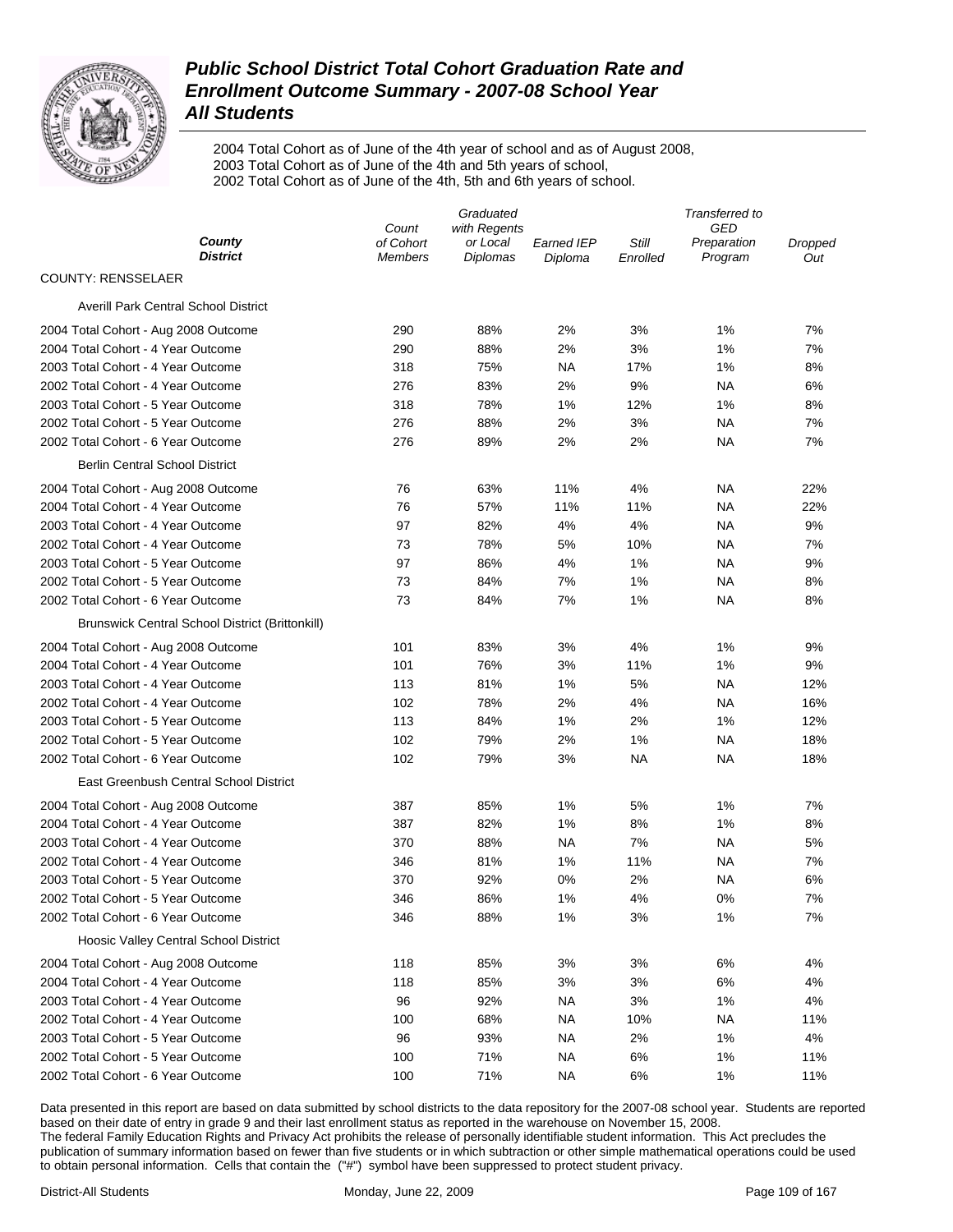

2004 Total Cohort as of June of the 4th year of school and as of August 2008, 2003 Total Cohort as of June of the 4th and 5th years of school, 2002 Total Cohort as of June of the 4th, 5th and 6th years of school.

|                                              | Graduated          |                          |                   | Transferred to |                        |                |
|----------------------------------------------|--------------------|--------------------------|-------------------|----------------|------------------------|----------------|
| County                                       | Count<br>of Cohort | with Regents<br>or Local | <b>Earned IEP</b> | Still          | GED                    |                |
| <b>District</b>                              | <b>Members</b>     | <b>Diplomas</b>          | Diploma           | Enrolled       | Preparation<br>Program | Dropped<br>Out |
| <b>COUNTY: RENSSELAER</b>                    |                    |                          |                   |                |                        |                |
| <b>Hoosick Falls Central School District</b> |                    |                          |                   |                |                        |                |
| 2004 Total Cohort - Aug 2008 Outcome         | 100                | 81%                      | 3%                | 2%             | NA                     | 14%            |
| 2004 Total Cohort - 4 Year Outcome           | 100                | 80%                      | 3%                | 3%             | NA                     | 14%            |
| 2003 Total Cohort - 4 Year Outcome           | 104                | 83%                      | 2%                | 6%             | NA                     | 10%            |
| 2002 Total Cohort - 4 Year Outcome           | 103                | 68%                      | 3%                | 8%             | NA                     | 21%            |
| 2003 Total Cohort - 5 Year Outcome           | 104                | 86%                      | 4%                | 1%             | NA                     | 10%            |
| 2002 Total Cohort - 5 Year Outcome           | 103                | 73%                      | 3%                | 2%             | NA                     | 22%            |
| 2002 Total Cohort - 6 Year Outcome           | 103                | 74%                      | 3%                | 1%             | NA                     | 22%            |
| Lansingburgh Central School District         |                    |                          |                   |                |                        |                |
| 2004 Total Cohort - Aug 2008 Outcome         | 230                | 72%                      | 5%                | 6%             | 6%                     | 12%            |
| 2004 Total Cohort - 4 Year Outcome           | 230                | 72%                      | 5%                | 6%             | 6%                     | 12%            |
| 2003 Total Cohort - 4 Year Outcome           | 185                | 80%                      | 2%                | 6%             | 6%                     | 6%             |
| 2002 Total Cohort - 4 Year Outcome           | 186                | 65%                      | 2%                | 13%            | 6%                     | 15%            |
| 2003 Total Cohort - 5 Year Outcome           | 185                | 81%                      | 2%                | 5%             | 6%                     | 6%             |
| 2002 Total Cohort - 5 Year Outcome           | 186                | 69%                      | 3%                | 5%             | 7%                     | 16%            |
| 2002 Total Cohort - 6 Year Outcome           | 186                | 69%                      | 3%                | 4%             | 7%                     | 16%            |
| Rensselaer City School District              |                    |                          |                   |                |                        |                |
| 2004 Total Cohort - Aug 2008 Outcome         | 89                 | 64%                      | 10%               | 13%            | NA                     | 12%            |
| 2004 Total Cohort - 4 Year Outcome           | 89                 | 64%                      | 10%               | 13%            | <b>NA</b>              | 12%            |
| 2003 Total Cohort - 4 Year Outcome           | 74                 | 54%                      | 5%                | 8%             | NA                     | 32%            |
| 2002 Total Cohort - 4 Year Outcome           | 74                 | 73%                      | 4%                | 5%             | NA                     | 18%            |
| 2003 Total Cohort - 5 Year Outcome           | 74                 | 58%                      | 5%                | 3%             | <b>NA</b>              | 34%            |
| 2002 Total Cohort - 5 Year Outcome           | 74                 | 76%                      | 4%                | 1%             | NA                     | 19%            |
| 2002 Total Cohort - 6 Year Outcome           | 74                 | 76%                      | 4%                | 1%             | <b>NA</b>              | 19%            |
| <b>Schodack Central School District</b>      |                    |                          |                   |                |                        |                |
| 2004 Total Cohort - Aug 2008 Outcome         | 87                 | 86%                      | NA                | 14%            | NA                     | NA             |
| 2004 Total Cohort - 4 Year Outcome           | 87                 | 86%                      | NA                | 14%            | NA                     | <b>NA</b>      |
| 2003 Total Cohort - 4 Year Outcome           | 116                | 87%                      | <b>NA</b>         | 9%             | <b>NA</b>              | 3%             |
| 2002 Total Cohort - 4 Year Outcome           | 98                 | 83%                      | 2%                | 5%             | <b>NA</b>              | 10%            |
| 2003 Total Cohort - 5 Year Outcome           | 116                | 88%                      | 1%                | 8%             | <b>NA</b>              | 3%             |
| 2002 Total Cohort - 5 Year Outcome           | 98                 | 83%                      | 2%                | 5%             | <b>NA</b>              | 10%            |
| 2002 Total Cohort - 6 Year Outcome           | 98                 | 83%                      | 2%                | 5%             | <b>NA</b>              | 10%            |
| <b>Troy City School District</b>             |                    |                          |                   |                |                        |                |
| 2004 Total Cohort - Aug 2008 Outcome         | 369                | 71%                      | 9%                | 7%             | 0%                     | 13%            |
| 2004 Total Cohort - 4 Year Outcome           | 369                | 71%                      | 9%                | 7%             | 0%                     | 13%            |
| 2003 Total Cohort - 4 Year Outcome           | 362                | 69%                      | 6%                | 11%            | <b>NA</b>              | 15%            |
| 2002 Total Cohort - 4 Year Outcome           | 299                | 69%                      | 7%                | 9%             | <b>NA</b>              | 15%            |
| 2003 Total Cohort - 5 Year Outcome           | 362                | 72%                      | 7%                | 3%             | <b>NA</b>              | 17%            |
| 2002 Total Cohort - 5 Year Outcome           | 299                | 74%                      | 7%                | 2%             | <b>NA</b>              | 17%            |
| 2002 Total Cohort - 6 Year Outcome           | 299                | 74%                      | 7%                | 1%             | <b>NA</b>              | 17%            |
|                                              |                    |                          |                   |                |                        |                |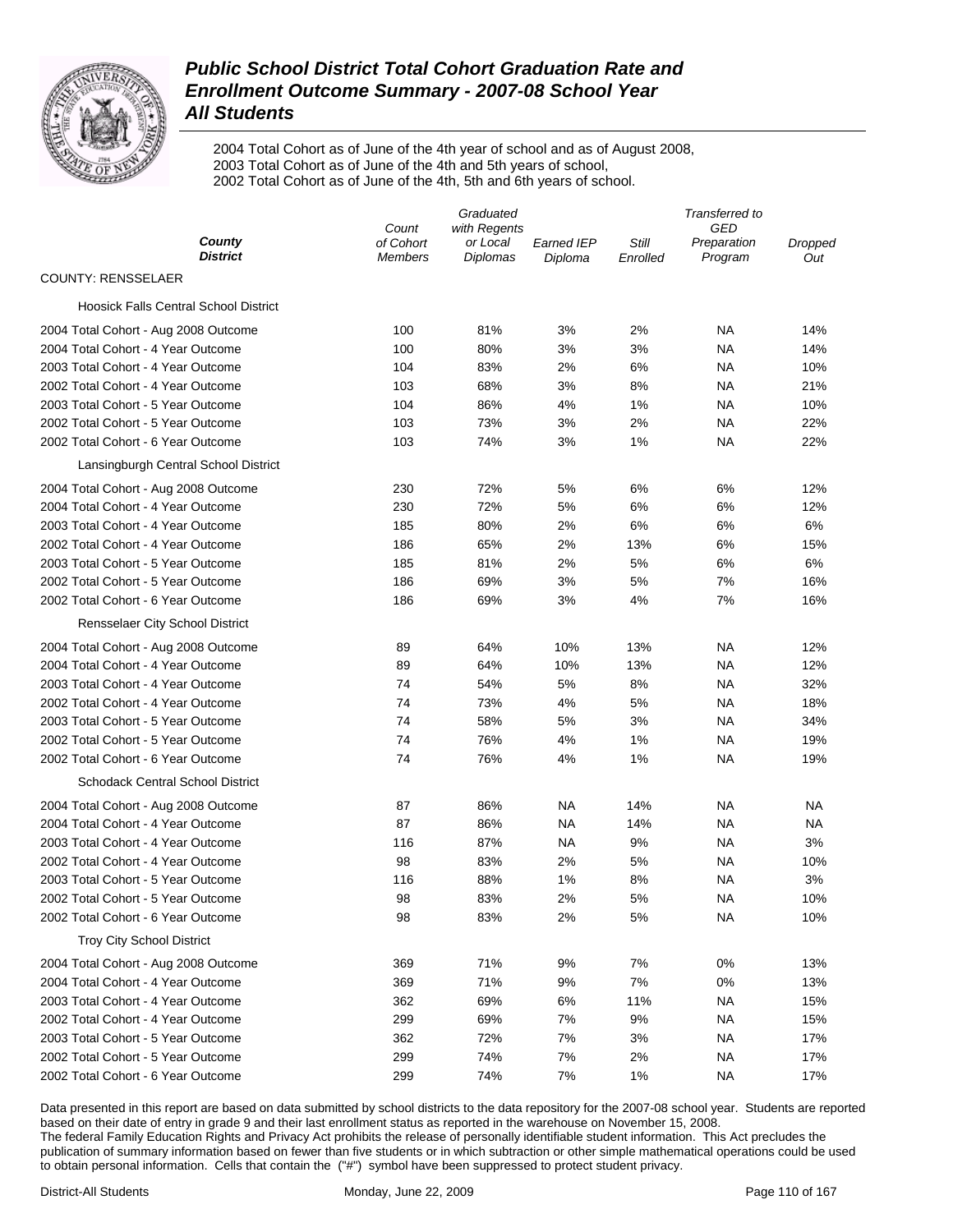

2004 Total Cohort as of June of the 4th year of school and as of August 2008, 2003 Total Cohort as of June of the 4th and 5th years of school, 2002 Total Cohort as of June of the 4th, 5th and 6th years of school.

|                                                     | Graduated          |                          |                   | Transferred to |                    |         |
|-----------------------------------------------------|--------------------|--------------------------|-------------------|----------------|--------------------|---------|
| County                                              | Count<br>of Cohort | with Regents<br>or Local | <b>Earned IEP</b> | Still          | GED<br>Preparation | Dropped |
| District                                            | <b>Members</b>     | Diplomas                 | Diploma           | Enrolled       | Program            | Out     |
| <b>COUNTY: ROCKLAND</b>                             |                    |                          |                   |                |                    |         |
| <b>Clarkstown Central School District</b>           |                    |                          |                   |                |                    |         |
| 2004 Total Cohort - Aug 2008 Outcome                | 827                | 93%                      | 0%                | 5%             | NA                 | 1%      |
| 2004 Total Cohort - 4 Year Outcome                  | 827                | 93%                      | 0%                | 5%             | ΝA                 | 1%      |
| 2003 Total Cohort - 4 Year Outcome                  | 755                | 89%                      | 1%                | 9%             | ΝA                 | 2%      |
| 2002 Total Cohort - 4 Year Outcome                  | 689                | 93%                      | 0%                | 5%             | ΝA                 | 1%      |
| 2003 Total Cohort - 5 Year Outcome                  | 755                | 94%                      | 2%                | 2%             | <b>NA</b>          | 2%      |
| 2002 Total Cohort - 5 Year Outcome                  | 689                | 97%                      | 0%                | 1%             | 0%                 | 1%      |
| 2002 Total Cohort - 6 Year Outcome                  | 689                | 97%                      | 0%                | 1%             | 0%                 | 1%      |
| East Ramapo Central School District (Spring Valley) |                    |                          |                   |                |                    |         |
| 2004 Total Cohort - Aug 2008 Outcome                | 725                | 70%                      | 1%                | 17%            | ΝA                 | 12%     |
| 2004 Total Cohort - 4 Year Outcome                  | 725                | 64%                      | 1%                | 23%            | ΝA                 | 12%     |
| 2003 Total Cohort - 4 Year Outcome                  | 736                | 66%                      | 1%                | 20%            | <b>NA</b>          | 12%     |
| 2002 Total Cohort - 4 Year Outcome                  | 701                | 64%                      | 2%                | 20%            | ΝA                 | 14%     |
| 2003 Total Cohort - 5 Year Outcome                  | 736                | 76%                      | 2%                | 7%             | <b>NA</b>          | 14%     |
| 2002 Total Cohort - 5 Year Outcome                  | 701                | 70%                      | 3%                | 10%            | <b>NA</b>          | 16%     |
| 2002 Total Cohort - 6 Year Outcome                  | 701                | 73%                      | 3%                | 6%             | NA                 | 17%     |
| Haverstraw-Stony Point Csd (North Rockland)         |                    |                          |                   |                |                    |         |
| 2004 Total Cohort - Aug 2008 Outcome                | 716                | 76%                      | 1%                | 15%            | 1%                 | 6%      |
| 2004 Total Cohort - 4 Year Outcome                  | 716                | 72%                      | 1%                | 19%            | 1%                 | 6%      |
| 2003 Total Cohort - 4 Year Outcome                  | 715                | 71%                      | 1%                | 21%            | 1%                 | 6%      |
| 2002 Total Cohort - 4 Year Outcome                  | 685                | 67%                      | 1%                | 21%            | 1%                 | 9%      |
| 2003 Total Cohort - 5 Year Outcome                  | 715                | 81%                      | 1%                | 8%             | 2%                 | 8%      |
| 2002 Total Cohort - 5 Year Outcome                  | 685                | 78%                      | 2%                | 8%             | 1%                 | 11%     |
| 2002 Total Cohort - 6 Year Outcome                  | 685                | 80%                      | 2%                | 4%             | 1%                 | 13%     |
| Nanuet Union Free School District                   |                    |                          |                   |                |                    |         |
| 2004 Total Cohort - Aug 2008 Outcome                | 174                | 92%                      | 2%                | 5%             | ΝA                 | 1%      |
| 2004 Total Cohort - 4 Year Outcome                  | 174                | 91%                      | 2%                | 6%             | ΝA                 | 1%      |
| 2003 Total Cohort - 4 Year Outcome                  | 170                | 92%                      | 1%                | 3%             | 1%                 | 3%      |
| 2002 Total Cohort - 4 Year Outcome                  | 144                | 90%                      | 1%                | 6%             | 1%                 | 3%      |
| 2003 Total Cohort - 5 Year Outcome                  | 170                | 93%                      | 2%                | 1%             | 1%                 | 4%      |
| 2002 Total Cohort - 5 Year Outcome                  | 144                | 94%                      | 1%                | 1%             | 1%                 | 3%      |
| 2002 Total Cohort - 6 Year Outcome                  | 144                | 94%                      | 1%                | 1%             | 1%                 | 3%      |
| Nyack Union Free School District                    |                    |                          |                   |                |                    |         |
| 2004 Total Cohort - Aug 2008 Outcome                | 244                | 86%                      | 1%                | 8%             | 1%                 | 3%      |
| 2004 Total Cohort - 4 Year Outcome                  | 244                | 84%                      | 1%                | 10%            | 1%                 | 3%      |
| 2003 Total Cohort - 4 Year Outcome                  | 248                | 84%                      | 0%                | 12%            | 2%                 | 2%      |
| 2002 Total Cohort - 4 Year Outcome                  | 217                | 79%                      | 1%                | 16%            | 2%                 | 2%      |
| 2003 Total Cohort - 5 Year Outcome                  | 248                | 88%                      | 1%                | 5%             | 2%                 | 4%      |
| 2002 Total Cohort - 5 Year Outcome                  | 217                | 86%                      | 1%                | 7%             | 2%                 | 3%      |
| 2002 Total Cohort - 6 Year Outcome                  | 217                | 87%                      | 1%                | 5%             | 2%                 | 5%      |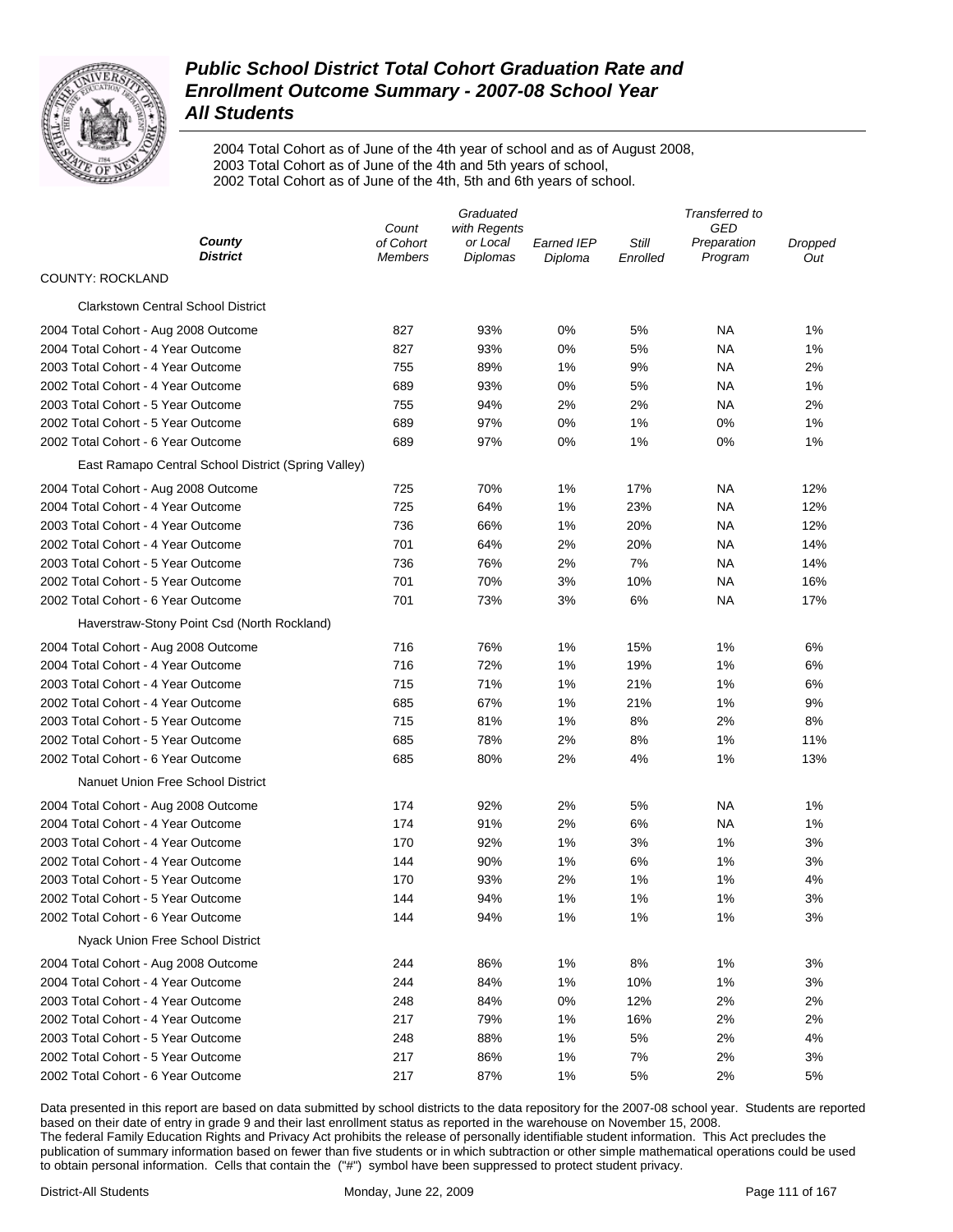

2004 Total Cohort as of June of the 4th year of school and as of August 2008, 2003 Total Cohort as of June of the 4th and 5th years of school, 2002 Total Cohort as of June of the 4th, 5th and 6th years of school.

|                                          | Count                       | Graduated<br>with Regents   | Transferred to<br><b>GED</b> |                   |                        |                |
|------------------------------------------|-----------------------------|-----------------------------|------------------------------|-------------------|------------------------|----------------|
| County<br><b>District</b>                | of Cohort<br><b>Members</b> | or Local<br><b>Diplomas</b> | <b>Earned IEP</b><br>Diploma | Still<br>Enrolled | Preparation<br>Program | Dropped<br>Out |
| COUNTY: ROCKLAND                         |                             |                             |                              |                   |                        |                |
| Pearl River Union Free School District   |                             |                             |                              |                   |                        |                |
| 2004 Total Cohort - Aug 2008 Outcome     | 208                         | 96%                         | $0\%$                        | 2%                | <b>NA</b>              | 1%             |
| 2004 Total Cohort - 4 Year Outcome       | 208                         | 96%                         | $0\%$                        | 2%                | <b>NA</b>              | 1%             |
| 2003 Total Cohort - 4 Year Outcome       | 206                         | 94%                         | <b>NA</b>                    | 3%                | <b>NA</b>              | 3%             |
| 2002 Total Cohort - 4 Year Outcome       | 207                         | 90%                         | 1%                           | 5%                | <b>NA</b>              | 3%             |
| 2003 Total Cohort - 5 Year Outcome       | 206                         | 95%                         | <b>NA</b>                    | 2%                | <b>NA</b>              | 3%             |
| 2002 Total Cohort - 5 Year Outcome       | 207                         | 91%                         | 3%                           | 3%                | <b>NA</b>              | 3%             |
| 2002 Total Cohort - 6 Year Outcome       | 207                         | 91%                         | 3%                           | 2%                | <b>NA</b>              | 3%             |
| Ramapo Central School District (Suffern) |                             |                             |                              |                   |                        |                |
| 2004 Total Cohort - Aug 2008 Outcome     | 356                         | 90%                         | 0%                           | 5%                | 1%                     | 4%             |
| 2004 Total Cohort - 4 Year Outcome       | 356                         | 89%                         | 0%                           | 6%                | 1%                     | 4%             |
| 2003 Total Cohort - 4 Year Outcome       | 377                         | 92%                         | <b>NA</b>                    | 6%                | 1%                     | 2%             |
| 2002 Total Cohort - 4 Year Outcome       | 372                         | 88%                         | 1%                           | 7%                | 2%                     | 3%             |
| 2003 Total Cohort - 5 Year Outcome       | 377                         | 94%                         | 0%                           | 1%                | 1%                     | 4%             |
| 2002 Total Cohort - 5 Year Outcome       | 372                         | 92%                         | 1%                           | 1%                | 2%                     | 5%             |
| 2002 Total Cohort - 6 Year Outcome       | 372                         | 92%                         | 1%                           | 1%                | 2%                     | 5%             |
| South Orangetown Central School District |                             |                             |                              |                   |                        |                |
| 2004 Total Cohort - Aug 2008 Outcome     | 267                         | 96%                         | <b>NA</b>                    | 2%                | 0%                     | 1%             |
| 2004 Total Cohort - 4 Year Outcome       | 267                         | 96%                         | <b>NA</b>                    | 2%                | 0%                     | 1%             |
| 2003 Total Cohort - 4 Year Outcome       | 257                         | 96%                         | <b>NA</b>                    | 2%                | 1%                     | 1%             |
| 2002 Total Cohort - 4 Year Outcome       | 233                         | 92%                         | 0%                           | 4%                | 1%                     | 3%             |
| 2003 Total Cohort - 5 Year Outcome       | 257                         | 97%                         | <b>NA</b>                    | <b>NA</b>         | 2%                     | 2%             |
| 2002 Total Cohort - 5 Year Outcome       | 233                         | 94%                         | $0\%$                        | 1%                | 1%                     | 3%             |
| 2002 Total Cohort - 6 Year Outcome       | 233                         | 94%                         | 0%                           | 1%                | 1%                     | 3%             |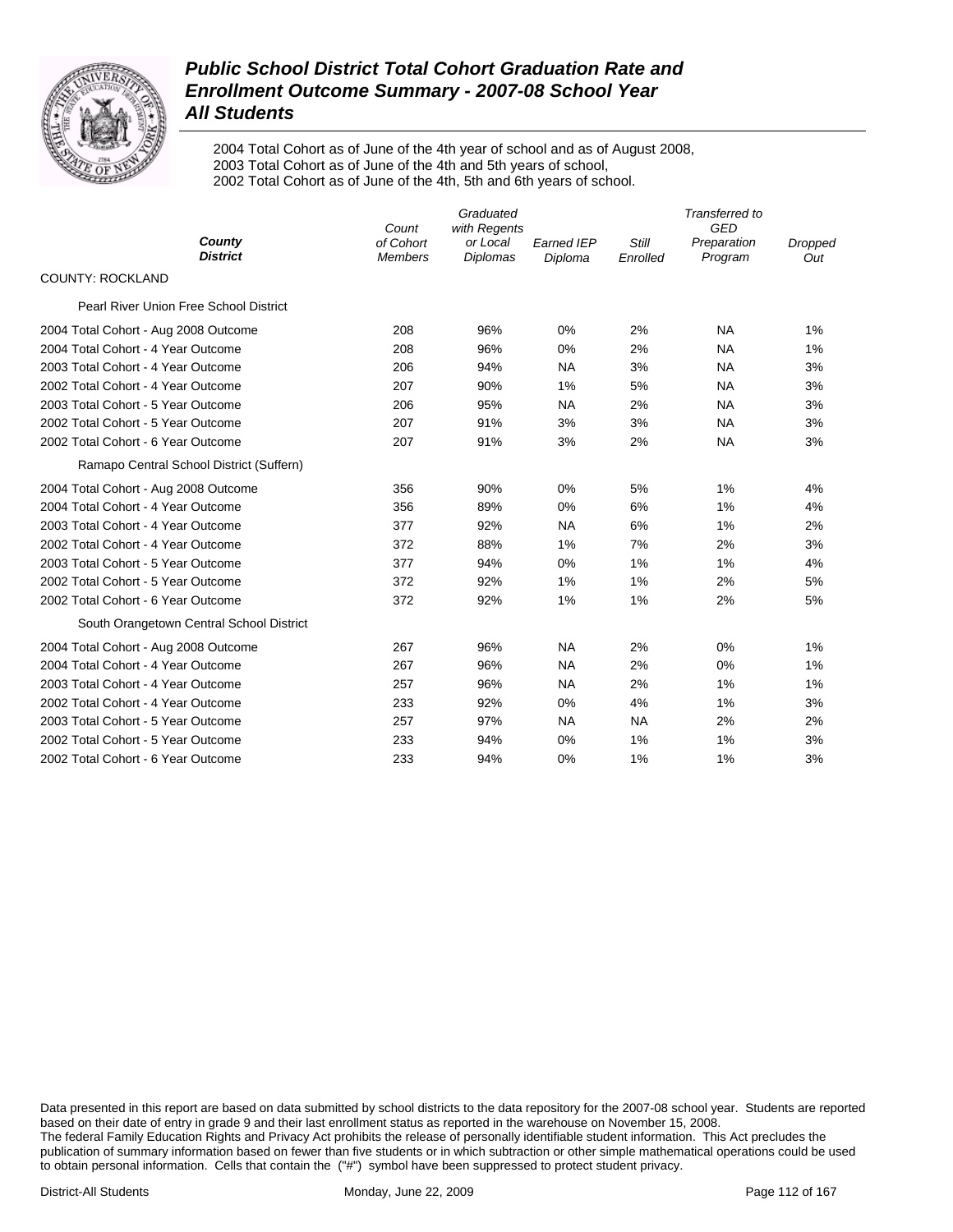

2004 Total Cohort as of June of the 4th year of school and as of August 2008, 2003 Total Cohort as of June of the 4th and 5th years of school, 2002 Total Cohort as of June of the 4th, 5th and 6th years of school.

|                                                  | Graduated                   |                      |                              | Transferred to    |                        |                |  |
|--------------------------------------------------|-----------------------------|----------------------|------------------------------|-------------------|------------------------|----------------|--|
|                                                  | Count<br>with Regents       |                      |                              | GED               |                        |                |  |
| County<br><b>District</b>                        | of Cohort<br><b>Members</b> | or Local<br>Diplomas | <b>Earned IEP</b><br>Diploma | Still<br>Enrolled | Preparation<br>Program | Dropped<br>Out |  |
| <b>COUNTY: ST. LAWRENCE</b>                      |                             |                      |                              |                   |                        |                |  |
| <b>Brasher Falls Central School District</b>     |                             |                      |                              |                   |                        |                |  |
| 2004 Total Cohort - Aug 2008 Outcome             | 100                         | 61%                  | 2%                           | 14%               | 6%                     | 17%            |  |
| 2004 Total Cohort - 4 Year Outcome               | 100                         | 58%                  | 2%                           | 17%               | 6%                     | 17%            |  |
| 2003 Total Cohort - 4 Year Outcome               | 92                          | 53%                  | 8%                           | 21%               | 3%                     | 15%            |  |
| 2002 Total Cohort - 4 Year Outcome               | 82                          | 67%                  | 9%                           | 11%               | 2%                     | 11%            |  |
| 2003 Total Cohort - 5 Year Outcome               | 92                          | 58%                  | 9%                           | 14%               | 4%                     | 15%            |  |
| 2002 Total Cohort - 5 Year Outcome               | 82                          | 67%                  | 9%                           | 11%               | 2%                     | 11%            |  |
| 2002 Total Cohort - 6 Year Outcome               | 82                          | 67%                  | 9%                           | 11%               | 2%                     | 11%            |  |
| <b>Canton Central School District</b>            |                             |                      |                              |                   |                        |                |  |
| 2004 Total Cohort - Aug 2008 Outcome             | 132                         | 78%                  | 2%                           | 11%               | 2%                     | 8%             |  |
| 2004 Total Cohort - 4 Year Outcome               | 132                         | 77%                  | 2%                           | 13%               | 2%                     | 8%             |  |
| 2003 Total Cohort - 4 Year Outcome               | 143                         | 73%                  | 2%                           | 19%               | 2%                     | 3%             |  |
| 2002 Total Cohort - 4 Year Outcome               | 107                         | 76%                  | <b>NA</b>                    | 15%               | 2%                     | 7%             |  |
| 2003 Total Cohort - 5 Year Outcome               | 143                         | 84%                  | 2%                           | 6%                | 2%                     | 6%             |  |
| 2002 Total Cohort - 5 Year Outcome               | 107                         | 82%                  | <b>NA</b>                    | 3%                | 2%                     | 13%            |  |
| 2002 Total Cohort - 6 Year Outcome               | 107                         | 82%                  | <b>NA</b>                    | 3%                | 2%                     | 13%            |  |
| <b>Clifton-Fine Central School District</b>      |                             |                      |                              |                   |                        |                |  |
| 2004 Total Cohort - Aug 2008 Outcome             | 19                          | 74%                  | 5%                           | 5%                | <b>NA</b>              | 16%            |  |
| 2004 Total Cohort - 4 Year Outcome               | 19                          | 74%                  | 5%                           | 5%                | <b>NA</b>              | 16%            |  |
| 2003 Total Cohort - 4 Year Outcome               | 34                          | 56%                  | <b>NA</b>                    | 24%               | <b>NA</b>              | 21%            |  |
| 2002 Total Cohort - 4 Year Outcome               | 34                          | 79%                  | <b>NA</b>                    | 3%                | 9%                     | 9%             |  |
| 2003 Total Cohort - 5 Year Outcome               | 34                          | 65%                  | 3%                           | 9%                | <b>NA</b>              | 24%            |  |
| 2002 Total Cohort - 5 Year Outcome               | 34                          | 79%                  | <b>NA</b>                    | 3%                | 9%                     | 9%             |  |
| 2002 Total Cohort - 6 Year Outcome               | 34                          | 79%                  | <b>NA</b>                    | 3%                | 9%                     | 9%             |  |
| <b>Colton-Pierrepont Central School District</b> |                             |                      |                              |                   |                        |                |  |
| 2004 Total Cohort - Aug 2008 Outcome             | 26                          | 73%                  | 4%                           | 19%               | <b>NA</b>              | 4%             |  |
| 2004 Total Cohort - 4 Year Outcome               | 26                          | 73%                  | 4%                           | 19%               | <b>NA</b>              | 4%             |  |
| 2003 Total Cohort - 4 Year Outcome               | 38                          | 82%                  | 3%                           | 8%                | <b>NA</b>              | 8%             |  |
| 2002 Total Cohort - 4 Year Outcome               | 30                          | 40%                  | 3%                           | 40%               | 3%                     | 7%             |  |
| 2003 Total Cohort - 5 Year Outcome               | 38                          | 82%                  | 3%                           | 8%                | <b>NA</b>              | 8%             |  |
| 2002 Total Cohort - 5 Year Outcome               | 30                          | 53%                  | 3%                           | 27%               | 3%                     | 7%             |  |
| 2002 Total Cohort - 6 Year Outcome               | 30                          | 53%                  | 3%                           | 27%               | 3%                     | 7%             |  |
| <b>Edwards-Knox Central School District</b>      |                             |                      |                              |                   |                        |                |  |
| 2004 Total Cohort - Aug 2008 Outcome             | 54                          | 80%                  | <b>NA</b>                    | 2%                | 13%                    | 6%             |  |
| 2004 Total Cohort - 4 Year Outcome               | 54                          | 80%                  | <b>NA</b>                    | 2%                | 13%                    | 6%             |  |
| 2003 Total Cohort - 4 Year Outcome               | 44                          | 77%                  | 2%                           | 7%                | 11%                    | 2%             |  |
| 2002 Total Cohort - 4 Year Outcome               | 45                          | 78%                  | 2%                           | 7%                | 7%                     | 7%             |  |
| 2003 Total Cohort - 5 Year Outcome               | 44                          | 80%                  | 2%                           | 5%                | 11%                    | 2%             |  |
| 2002 Total Cohort - 5 Year Outcome               | 45                          | 80%                  | 4%                           | 2%                | 7%                     | 7%             |  |
| 2002 Total Cohort - 6 Year Outcome               | 45                          | 80%                  | 4%                           | 2%                | 7%                     | 7%             |  |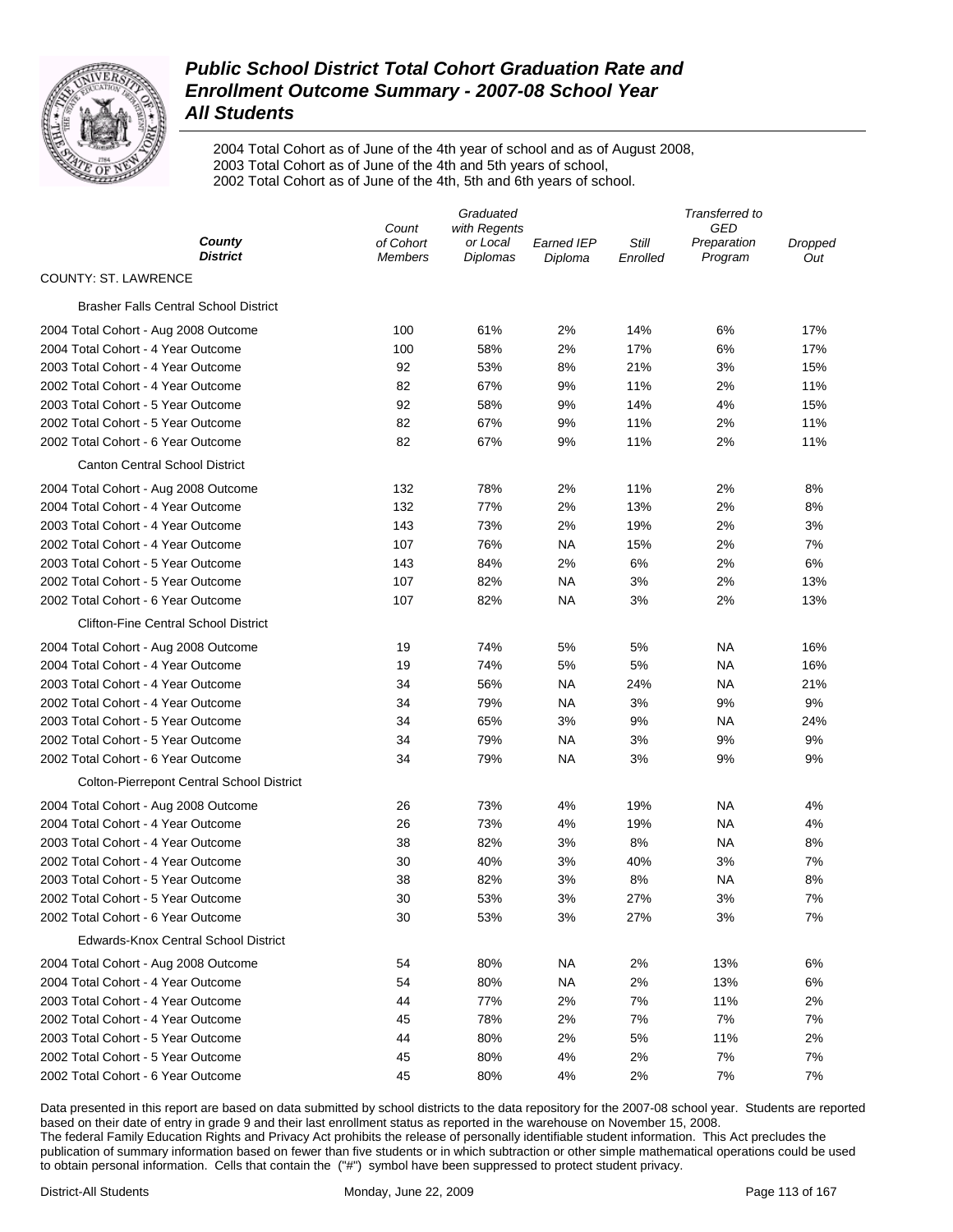

2004 Total Cohort as of June of the 4th year of school and as of August 2008, 2003 Total Cohort as of June of the 4th and 5th years of school, 2002 Total Cohort as of June of the 4th, 5th and 6th years of school.

|                                          | Graduated          |                          |            | Transferred to |                    |           |
|------------------------------------------|--------------------|--------------------------|------------|----------------|--------------------|-----------|
| County                                   | Count<br>of Cohort | with Regents<br>or Local | Earned IEP | Still          | GED<br>Preparation | Dropped   |
| <b>District</b>                          | <b>Members</b>     | Diplomas                 | Diploma    | Enrolled       | Program            | Out       |
| <b>COUNTY: ST. LAWRENCE</b>              |                    |                          |            |                |                    |           |
| Gouverneur Central School District       |                    |                          |            |                |                    |           |
| 2004 Total Cohort - Aug 2008 Outcome     | 152                | 70%                      | 3%         | 14%            | 1%                 | 12%       |
| 2004 Total Cohort - 4 Year Outcome       | 152                | 69%                      | 3%         | 15%            | 1%                 | 12%       |
| 2003 Total Cohort - 4 Year Outcome       | 148                | 69%                      | 3%         | 11%            | 2%                 | 14%       |
| 2002 Total Cohort - 4 Year Outcome       | 151                | 68%                      | 9%         | 11%            | 1%                 | 12%       |
| 2003 Total Cohort - 5 Year Outcome       | 148                | 72%                      | 4%         | 5%             | 2%                 | 17%       |
| 2002 Total Cohort - 5 Year Outcome       | 151                | 71%                      | 9%         | 6%             | 1%                 | 13%       |
| 2002 Total Cohort - 6 Year Outcome       | 151                | 72%                      | 9%         | 5%             | 1%                 | 14%       |
| <b>Hammond Central School District</b>   |                    |                          |            |                |                    |           |
| 2004 Total Cohort - Aug 2008 Outcome     | 34                 | 79%                      | 6%         | 12%            | NA                 | 3%        |
| 2004 Total Cohort - 4 Year Outcome       | 34                 | 76%                      | 9%         | 12%            | NA                 | 3%        |
| 2003 Total Cohort - 4 Year Outcome       | 29                 | 83%                      | 7%         | 3%             | <b>NA</b>          | 7%        |
| 2002 Total Cohort - 4 Year Outcome       | 30                 | 90%                      | 3%         | <b>NA</b>      | NA                 | 7%        |
| 2003 Total Cohort - 5 Year Outcome       | 29                 | 83%                      | 7%         | <b>NA</b>      | NA                 | 10%       |
| 2002 Total Cohort - 5 Year Outcome       | 30                 | 90%                      | 3%         | <b>NA</b>      | <b>NA</b>          | 7%        |
| 2002 Total Cohort - 6 Year Outcome       | 30                 | 90%                      | 3%         | <b>NA</b>      | <b>NA</b>          | 7%        |
| Hermon-Dekalb Central School District    |                    |                          |            |                |                    |           |
| 2004 Total Cohort - Aug 2008 Outcome     | 33                 | 73%                      | 6%         | 3%             | 9%                 | 9%        |
| 2004 Total Cohort - 4 Year Outcome       | 33                 | 73%                      | 6%         | 3%             | 9%                 | 9%        |
| 2003 Total Cohort - 4 Year Outcome       | 38                 | 74%                      | NA         | 16%            | 3%                 | 8%        |
| 2002 Total Cohort - 4 Year Outcome       | 27                 | 67%                      | NA         | 11%            | ΝA                 | 22%       |
| 2003 Total Cohort - 5 Year Outcome       | 38                 | 79%                      | NA.        | 8%             | 3%                 | 11%       |
| 2002 Total Cohort - 5 Year Outcome       | 27                 | 74%                      | NA         | NA             | ΝA                 | 26%       |
| 2002 Total Cohort - 6 Year Outcome       | 27                 | 74%                      | NA         | <b>NA</b>      | <b>NA</b>          | 26%       |
| <b>Heuvelton Central School District</b> |                    |                          |            |                |                    |           |
| 2004 Total Cohort - Aug 2008 Outcome     | 47                 | 89%                      | 2%         | 4%             | 4%                 | ΝA        |
| 2004 Total Cohort - 4 Year Outcome       | 47                 | 87%                      | 2%         | 6%             | 4%                 | NA        |
| 2003 Total Cohort - 4 Year Outcome       | 62                 | 81%                      | 2%         | 5%             | 5%                 | 8%        |
| 2002 Total Cohort - 4 Year Outcome       | 63                 | 83%                      | NA         | 14%            | 3%                 | <b>NA</b> |
| 2003 Total Cohort - 5 Year Outcome       | 62                 | 85%                      | 2%         | <b>NA</b>      | 5%                 | 8%        |
| 2002 Total Cohort - 5 Year Outcome       | 63                 | 83%                      | 2%         | 11%            | 3%                 | 2%        |
| 2002 Total Cohort - 6 Year Outcome       | 63                 | 83%                      | 3%         | 6%             | 5%                 | 3%        |
| <b>Lisbon Central School District</b>    |                    |                          |            |                |                    |           |
| 2004 Total Cohort - Aug 2008 Outcome     | 41                 | 93%                      | NA.        | 2%             | ΝA                 | 5%        |
| 2004 Total Cohort - 4 Year Outcome       | 41                 | 88%                      | <b>NA</b>  | 7%             | <b>NA</b>          | 5%        |
| 2003 Total Cohort - 4 Year Outcome       | 43                 | 86%                      | <b>NA</b>  | 7%             | 5%                 | 2%        |
| 2002 Total Cohort - 4 Year Outcome       | 44                 | 75%                      | 5%         | 7%             | <b>NA</b>          | 14%       |
| 2003 Total Cohort - 5 Year Outcome       | 43                 | 93%                      | <b>NA</b>  | <b>NA</b>      | 5%                 | 2%        |
| 2002 Total Cohort - 5 Year Outcome       | 44                 | 75%                      | 5%         | 7%             | <b>NA</b>          | 14%       |
| 2002 Total Cohort - 6 Year Outcome       | 44                 | 75%                      | 5%         | 7%             | <b>NA</b>          | 14%       |
|                                          |                    |                          |            |                |                    |           |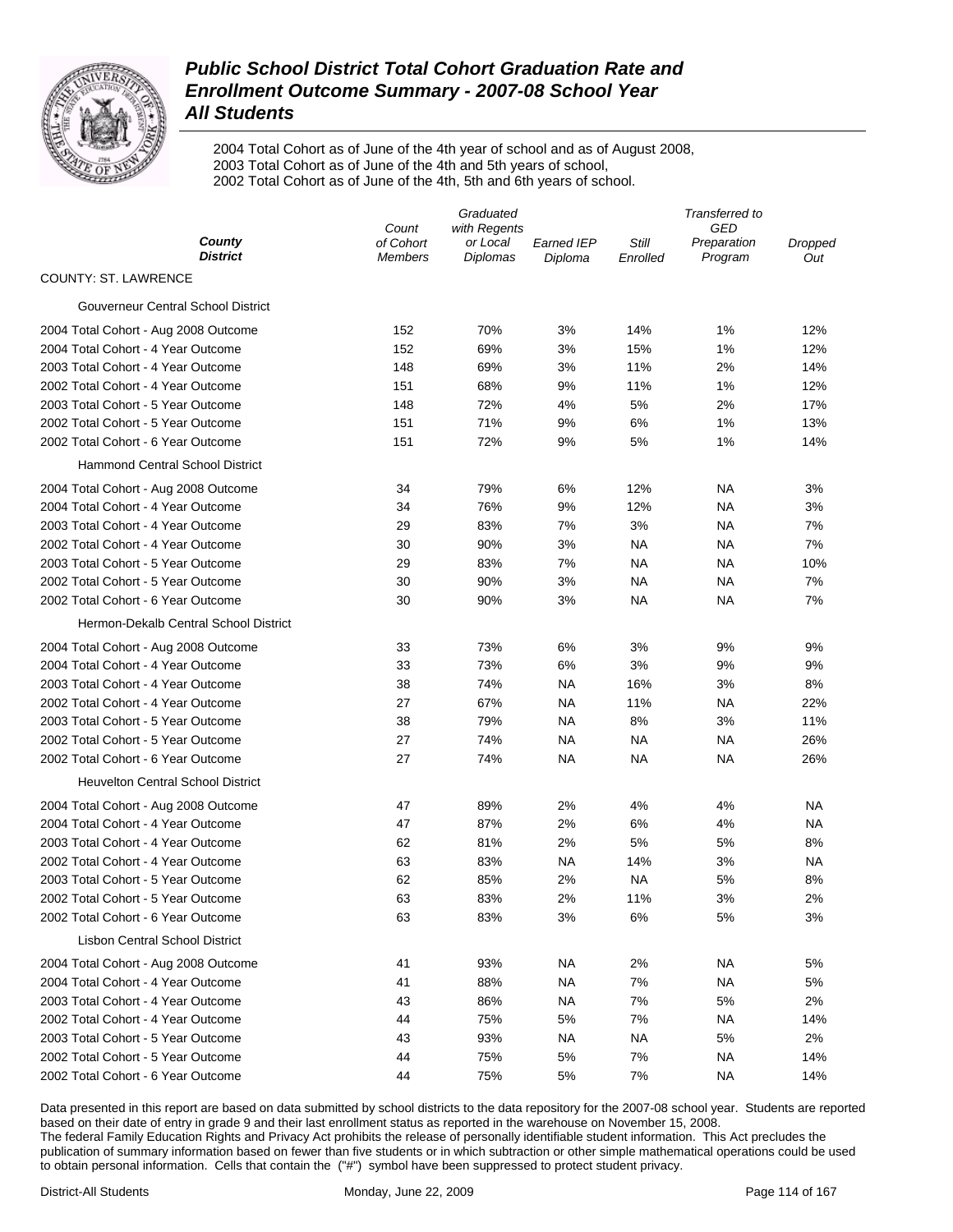

2004 Total Cohort as of June of the 4th year of school and as of August 2008, 2003 Total Cohort as of June of the 4th and 5th years of school, 2002 Total Cohort as of June of the 4th, 5th and 6th years of school.

|                                           | Graduated                   |                             |                       | Transferred to    |                        |                |
|-------------------------------------------|-----------------------------|-----------------------------|-----------------------|-------------------|------------------------|----------------|
|                                           | with Regents<br>Count       |                             |                       | GED               |                        |                |
| County<br><b>District</b>                 | of Cohort<br><b>Members</b> | or Local<br><b>Diplomas</b> | Earned IEP<br>Diploma | Still<br>Enrolled | Preparation<br>Program | Dropped<br>Out |
| <b>COUNTY: ST. LAWRENCE</b>               |                             |                             |                       |                   |                        |                |
| Madrid-Waddington Central School District |                             |                             |                       |                   |                        |                |
| 2004 Total Cohort - Aug 2008 Outcome      | 70                          | 76%                         | 3%                    | 9%                | ΝA                     | 13%            |
| 2004 Total Cohort - 4 Year Outcome        | 70                          | 76%                         | 3%                    | 9%                | ΝA                     | 13%            |
| 2003 Total Cohort - 4 Year Outcome        | 64                          | 70%                         | 2%                    | 14%               | 2%                     | 13%            |
| 2002 Total Cohort - 4 Year Outcome        | 60                          | 83%                         | NA                    | 8%                | 2%                     | 7%             |
| 2003 Total Cohort - 5 Year Outcome        | 64                          | 75%                         | 2%                    | 8%                | 2%                     | 14%            |
| 2002 Total Cohort - 5 Year Outcome        | 60                          | 87%                         | 2%                    | 2%                | 2%                     | 8%             |
| 2002 Total Cohort - 6 Year Outcome        | 60                          | 87%                         | 2%                    | 2%                | 2%                     | 8%             |
| Massena Central School District           |                             |                             |                       |                   |                        |                |
| 2004 Total Cohort - Aug 2008 Outcome      | 266                         | 70%                         | 2%                    | 11%               | 0%                     | 17%            |
| 2004 Total Cohort - 4 Year Outcome        | 266                         | 65%                         | 2%                    | 16%               | 0%                     | 17%            |
| 2003 Total Cohort - 4 Year Outcome        | 257                         | 71%                         | 2%                    | 10%               | 1%                     | 17%            |
| 2002 Total Cohort - 4 Year Outcome        | 254                         | 64%                         | 2%                    | 9%                | 2%                     | 24%            |
| 2003 Total Cohort - 5 Year Outcome        | 257                         | 74%                         | 3%                    | 2%                | 1%                     | 21%            |
| 2002 Total Cohort - 5 Year Outcome        | 254                         | 70%                         | 2%                    | 2%                | 2%                     | 25%            |
| 2002 Total Cohort - 6 Year Outcome        | 254                         | 71%                         | 2%                    | 0%                | 2%                     | 25%            |
| <b>Morristown Central School District</b> |                             |                             |                       |                   |                        |                |
| 2004 Total Cohort - Aug 2008 Outcome      | 38                          | 74%                         | NA                    | 11%               | 5%                     | 11%            |
| 2004 Total Cohort - 4 Year Outcome        | 38                          | 74%                         | <b>NA</b>             | 11%               | 5%                     | 11%            |
| 2003 Total Cohort - 4 Year Outcome        | 36                          | 72%                         | 3%                    | 14%               | 6%                     | 6%             |
| 2002 Total Cohort - 4 Year Outcome        | 21                          | 57%                         | <b>NA</b>             | 29%               | NA                     | 14%            |
| 2003 Total Cohort - 5 Year Outcome        | 36                          | 72%                         | 6%                    | 6%                | 6%                     | 11%            |
| 2002 Total Cohort - 5 Year Outcome        | 21                          | 57%                         | NA                    | 29%               | ΝA                     | 14%            |
| 2002 Total Cohort - 6 Year Outcome        | 21                          | 57%                         | NA                    | 24%               | NA                     | 19%            |
| Norwood-Norfolk Central School District   |                             |                             |                       |                   |                        |                |
| 2004 Total Cohort - Aug 2008 Outcome      | 98                          | 72%                         | 1%                    | 11%               | 3%                     | 12%            |
| 2004 Total Cohort - 4 Year Outcome        | 98                          | 70%                         | 1%                    | 13%               | 3%                     | 12%            |
| 2003 Total Cohort - 4 Year Outcome        | 85                          | 64%                         | 4%                    | 13%               | 4%                     | 16%            |
| 2002 Total Cohort - 4 Year Outcome        | 103                         | 69%                         | 4%                    | 15%               | 1%                     | 10%            |
| 2003 Total Cohort - 5 Year Outcome        | 85                          | 71%                         | 4%                    | 4%                | 4%                     | 19%            |
| 2002 Total Cohort - 5 Year Outcome        | 103                         | 74%                         | 4%                    | 3%                | 1%                     | 17%            |
| 2002 Total Cohort - 6 Year Outcome        | 103                         | 76%                         | 4%                    | <b>NA</b>         | 1%                     | 17%            |
| Ogdensburg City School District           |                             |                             |                       |                   |                        |                |
| 2004 Total Cohort - Aug 2008 Outcome      | 146                         | 75%                         | 2%                    | 5%                | 3%                     | 14%            |
| 2004 Total Cohort - 4 Year Outcome        | 146                         | 73%                         | 2%                    | 8%                | 3%                     | 14%            |
| 2003 Total Cohort - 4 Year Outcome        | 139                         | 68%                         | 2%                    | 12%               | 5%                     | 13%            |
| 2002 Total Cohort - 4 Year Outcome        | 154                         | 74%                         | 3%                    | 8%                | 4%                     | 10%            |
| 2003 Total Cohort - 5 Year Outcome        | 139                         | 72%                         | 4%                    | 1%                | 5%                     | 18%            |
| 2002 Total Cohort - 5 Year Outcome        | 154                         | 77%                         | 4%                    | 1%                | 4%                     | 14%            |
| 2002 Total Cohort - 6 Year Outcome        | 154                         | 77%                         | 4%                    | 1%                | 4%                     | 14%            |
|                                           |                             |                             |                       |                   |                        |                |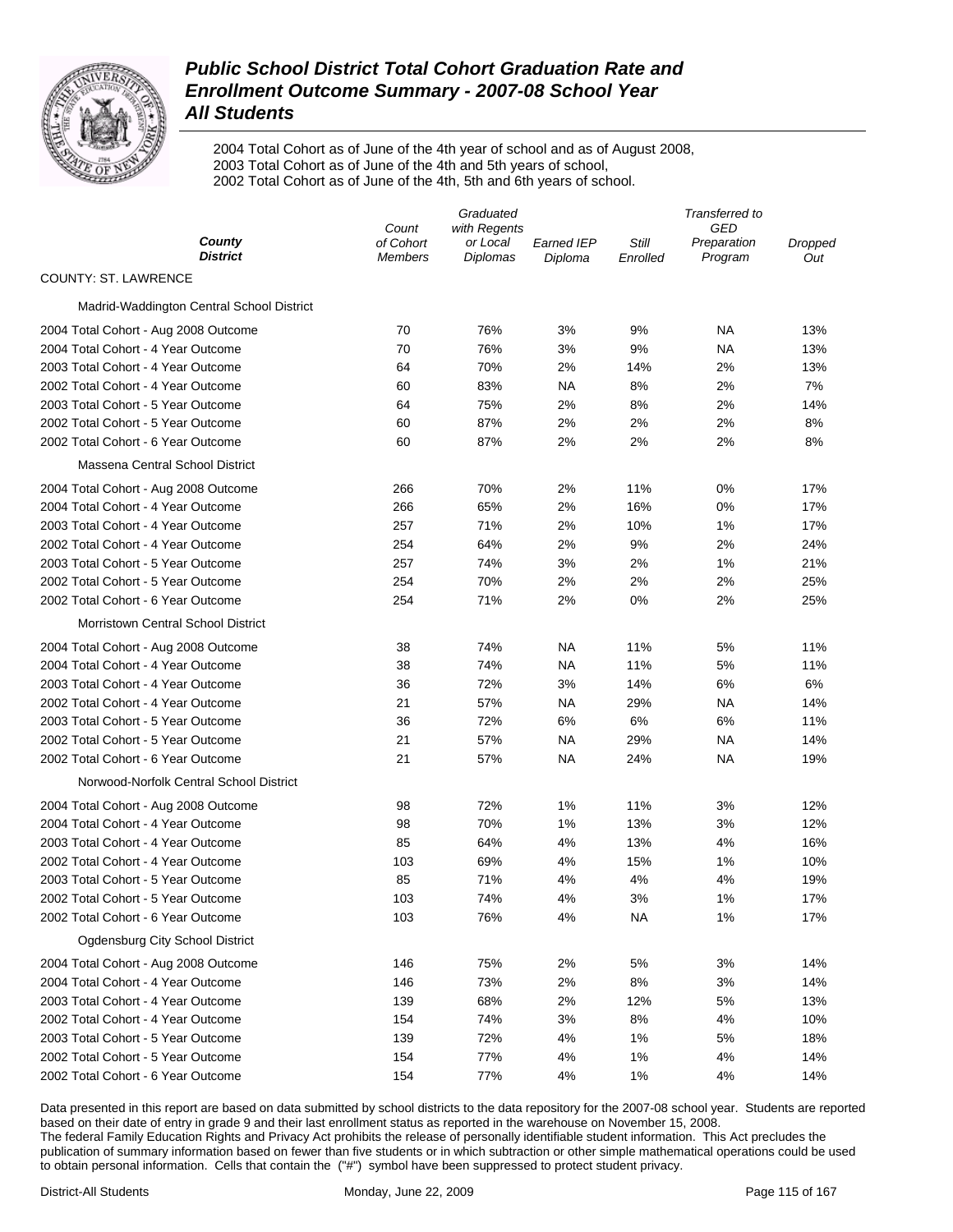

2004 Total Cohort as of June of the 4th year of school and as of August 2008, 2003 Total Cohort as of June of the 4th and 5th years of school, 2002 Total Cohort as of June of the 4th, 5th and 6th years of school.

|                                               | Graduated<br>with Regents<br>Count |                      |                              | Transferred to<br><b>GED</b> |                        |                |  |
|-----------------------------------------------|------------------------------------|----------------------|------------------------------|------------------------------|------------------------|----------------|--|
| County<br><b>District</b>                     | of Cohort<br><b>Members</b>        | or Local<br>Diplomas | <b>Earned IEP</b><br>Diploma | Still<br>Enrolled            | Preparation<br>Program | Dropped<br>Out |  |
| <b>COUNTY: ST. LAWRENCE</b>                   |                                    |                      |                              |                              |                        |                |  |
| Parishville-Hopkinton Central School District |                                    |                      |                              |                              |                        |                |  |
| 2004 Total Cohort - Aug 2008 Outcome          | 43                                 | 86%                  | 5%                           | 2%                           | 7%                     | <b>NA</b>      |  |
| 2004 Total Cohort - 4 Year Outcome            | 43                                 | 86%                  | 5%                           | 2%                           | 7%                     | <b>NA</b>      |  |
| 2003 Total Cohort - 4 Year Outcome            | 40                                 | 80%                  | 3%                           | 5%                           | 8%                     | 5%             |  |
| 2002 Total Cohort - 4 Year Outcome            | 40                                 | 75%                  | NA.                          | 13%                          | NA                     | 13%            |  |
| 2003 Total Cohort - 5 Year Outcome            | 40                                 | 85%                  | 3%                           | NA                           | 8%                     | 5%             |  |
| 2002 Total Cohort - 5 Year Outcome            | 40                                 | 78%                  | 3%                           | 3%                           | 3%                     | 15%            |  |
| 2002 Total Cohort - 6 Year Outcome            | 40                                 | 78%                  | 3%                           | 3%                           | 3%                     | 15%            |  |
| Potsdam Central School District               |                                    |                      |                              |                              |                        |                |  |
| 2004 Total Cohort - Aug 2008 Outcome          | 135                                | 85%                  | 2%                           | 3%                           | 6%                     | 4%             |  |
| 2004 Total Cohort - 4 Year Outcome            | 135                                | 83%                  | 2%                           | 5%                           | 6%                     | 4%             |  |
| 2003 Total Cohort - 4 Year Outcome            | 132                                | 79%                  | 5%                           | 14%                          | <b>NA</b>              | 3%             |  |
| 2002 Total Cohort - 4 Year Outcome            | 114                                | 79%                  | 2%                           | 7%                           | 4%                     | 9%             |  |
| 2003 Total Cohort - 5 Year Outcome            | 132                                | 81%                  | 5%                           | 8%                           | 2%                     | 5%             |  |
| 2002 Total Cohort - 5 Year Outcome            | 114                                | 82%                  | 4%                           | 2%                           | 4%                     | 9%             |  |
| 2002 Total Cohort - 6 Year Outcome            | 114                                | 82%                  | 4%                           | 1%                           | 4%                     | 10%            |  |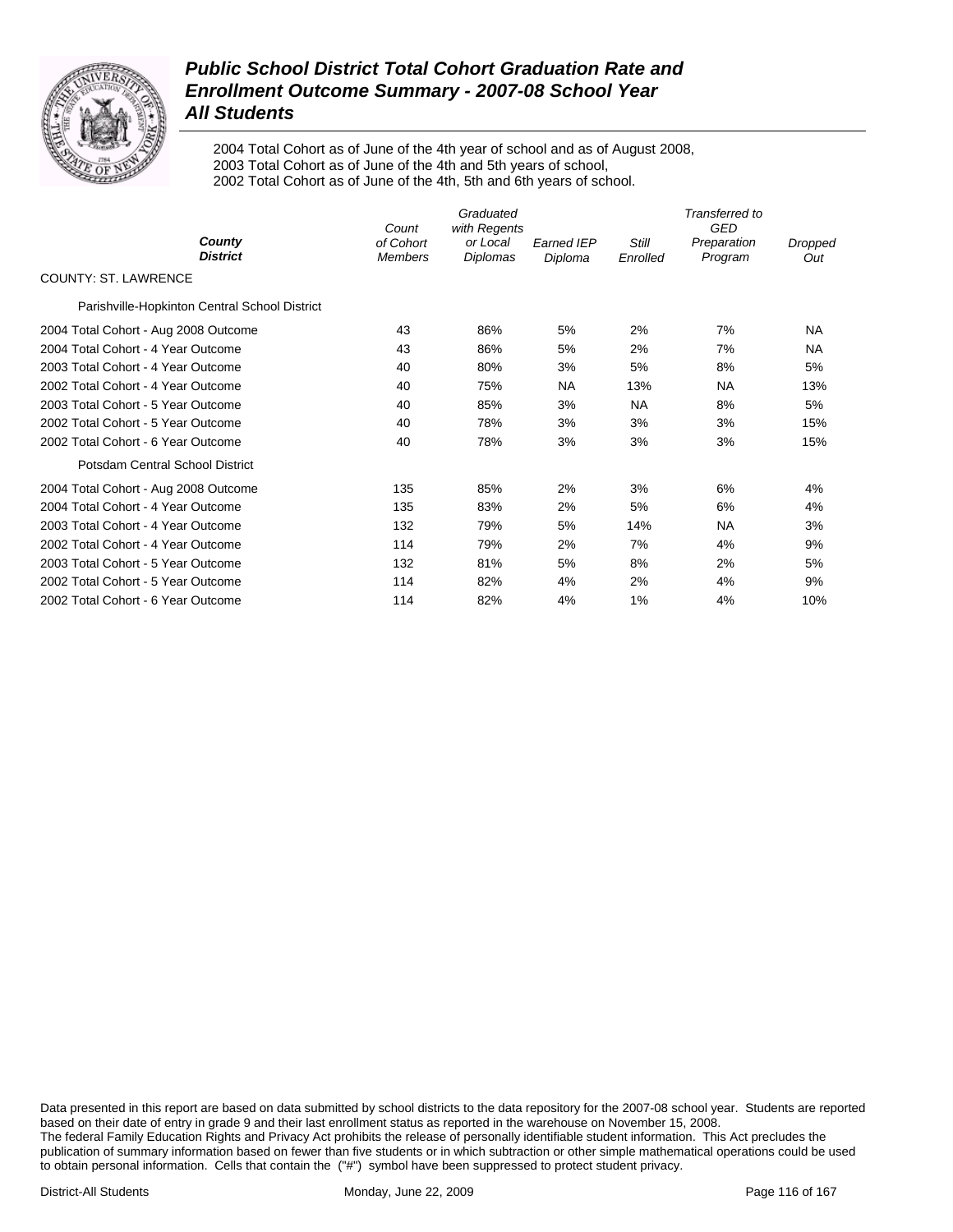

2004 Total Cohort as of June of the 4th year of school and as of August 2008, 2003 Total Cohort as of June of the 4th and 5th years of school, 2002 Total Cohort as of June of the 4th, 5th and 6th years of school.

|                                                   | Graduated          |                          |                   | Transferred to |                    |         |
|---------------------------------------------------|--------------------|--------------------------|-------------------|----------------|--------------------|---------|
| County                                            | Count<br>of Cohort | with Regents<br>or Local | <b>Earned IEP</b> | Still          | GED<br>Preparation | Dropped |
| <b>District</b>                                   | <b>Members</b>     | Diplomas                 | Diploma           | Enrolled       | Program            | Out     |
| <b>COUNTY: SARATOGA</b>                           |                    |                          |                   |                |                    |         |
| <b>Ballston Spa Central School District</b>       |                    |                          |                   |                |                    |         |
| 2004 Total Cohort - Aug 2008 Outcome              | 370                | 82%                      | 2%                | 6%             | 1%                 | 10%     |
| 2004 Total Cohort - 4 Year Outcome                | 370                | 79%                      | 2%                | 8%             | 1%                 | 10%     |
| 2003 Total Cohort - 4 Year Outcome                | 294                | 77%                      | 2%                | 12%            | 2%                 | 7%      |
| 2002 Total Cohort - 4 Year Outcome                | 381                | 62%                      | 1%                | 17%            | 3%                 | 17%     |
| 2003 Total Cohort - 5 Year Outcome                | 294                | 80%                      | 3%                | 4%             | 2%                 | 11%     |
| 2002 Total Cohort - 5 Year Outcome                | 381                | 70%                      | 1%                | 5%             | 3%                 | 20%     |
| 2002 Total Cohort - 6 Year Outcome                | 381                | 71%                      | 1%                | 3%             | 3%                 | 21%     |
| Burnt Hills-Ballston Lake Central School District |                    |                          |                   |                |                    |         |
| 2004 Total Cohort - Aug 2008 Outcome              | 296                | 92%                      | 1%                | 2%             | 2%                 | 3%      |
| 2004 Total Cohort - 4 Year Outcome                | 296                | 91%                      | 1%                | 3%             | 2%                 | 3%      |
| 2003 Total Cohort - 4 Year Outcome                | 299                | 92%                      | <b>NA</b>         | 5%             | 1%                 | 2%      |
| 2002 Total Cohort - 4 Year Outcome                | 286                | 93%                      | <b>NA</b>         | 5%             | $0\%$              | 2%      |
| 2003 Total Cohort - 5 Year Outcome                | 299                | 93%                      | <b>NA</b>         | 4%             | 1%                 | 2%      |
| 2002 Total Cohort - 5 Year Outcome                | 286                | 93%                      | <b>NA</b>         | 5%             | $0\%$              | 2%      |
| 2002 Total Cohort - 6 Year Outcome                | 286                | 93%                      | NA                | 5%             | 0%                 | 2%      |
| <b>Corinth Central School District</b>            |                    |                          |                   |                |                    |         |
| 2004 Total Cohort - Aug 2008 Outcome              | 102                | 85%                      | 1%                | 9%             | <b>NA</b>          | 5%      |
| 2004 Total Cohort - 4 Year Outcome                | 102                | 84%                      | 1%                | 10%            | ΝA                 | 5%      |
| 2003 Total Cohort - 4 Year Outcome                | 113                | 79%                      | 1%                | 8%             | ΝA                 | 12%     |
| 2002 Total Cohort - 4 Year Outcome                | 94                 | 72%                      | 6%                | 9%             | 2%                 | 11%     |
| 2003 Total Cohort - 5 Year Outcome                | 113                | 81%                      | 2%                | 5%             | ΝA                 | 12%     |
| 2002 Total Cohort - 5 Year Outcome                | 94                 | 76%                      | 9%                | 3%             | 2%                 | 11%     |
| 2002 Total Cohort - 6 Year Outcome                | 94                 | 76%                      | 9%                | 3%             | 2%                 | 11%     |
| <b>Galway Central School District</b>             |                    |                          |                   |                |                    |         |
| 2004 Total Cohort - Aug 2008 Outcome              | 93                 | 91%                      | 2%                | 4%             | ΝA                 | 2%      |
| 2004 Total Cohort - 4 Year Outcome                | 93                 | 91%                      | 2%                | 4%             | ΝA                 | 2%      |
| 2003 Total Cohort - 4 Year Outcome                | 83                 | 90%                      | NA                | 5%             | ΝA                 | 5%      |
| 2002 Total Cohort - 4 Year Outcome                | 82                 | 84%                      | 4%                | 5%             | 1%                 | 6%      |
| 2003 Total Cohort - 5 Year Outcome                | 83                 | 92%                      | NA                | 1%             | ΝA                 | 7%      |
| 2002 Total Cohort - 5 Year Outcome                | 82                 | 84%                      | 4%                | 5%             | 1%                 | 6%      |
| 2002 Total Cohort - 6 Year Outcome                | 82                 | 84%                      | 4%                | 5%             | 1%                 | 6%      |
| Mechanicville City School District                |                    |                          |                   |                |                    |         |
|                                                   |                    |                          |                   |                |                    |         |
| 2004 Total Cohort - Aug 2008 Outcome              | 113                | 82%                      | 3%                | 7%             | <b>NA</b>          | 8%      |
| 2004 Total Cohort - 4 Year Outcome                | 113                | 81%                      | 3%                | 8%             | ΝA                 | 8%      |
| 2003 Total Cohort - 4 Year Outcome                | 113                | 78%                      | 3%                | 7%             | 6%                 | 6%      |
| 2002 Total Cohort - 4 Year Outcome                | 117                | 80%                      | 3%                | 5%             | 3%                 | 8%      |
| 2003 Total Cohort - 5 Year Outcome                | 113                | 80%                      | 3%                | 4%             | 6%                 | 8%      |
| 2002 Total Cohort - 5 Year Outcome                | 117                | 82%                      | 4%                | 3%             | 3%                 | 8%      |
| 2002 Total Cohort - 6 Year Outcome                | 117                | 82%                      | 4%                | 3%             | 3%                 | 8%      |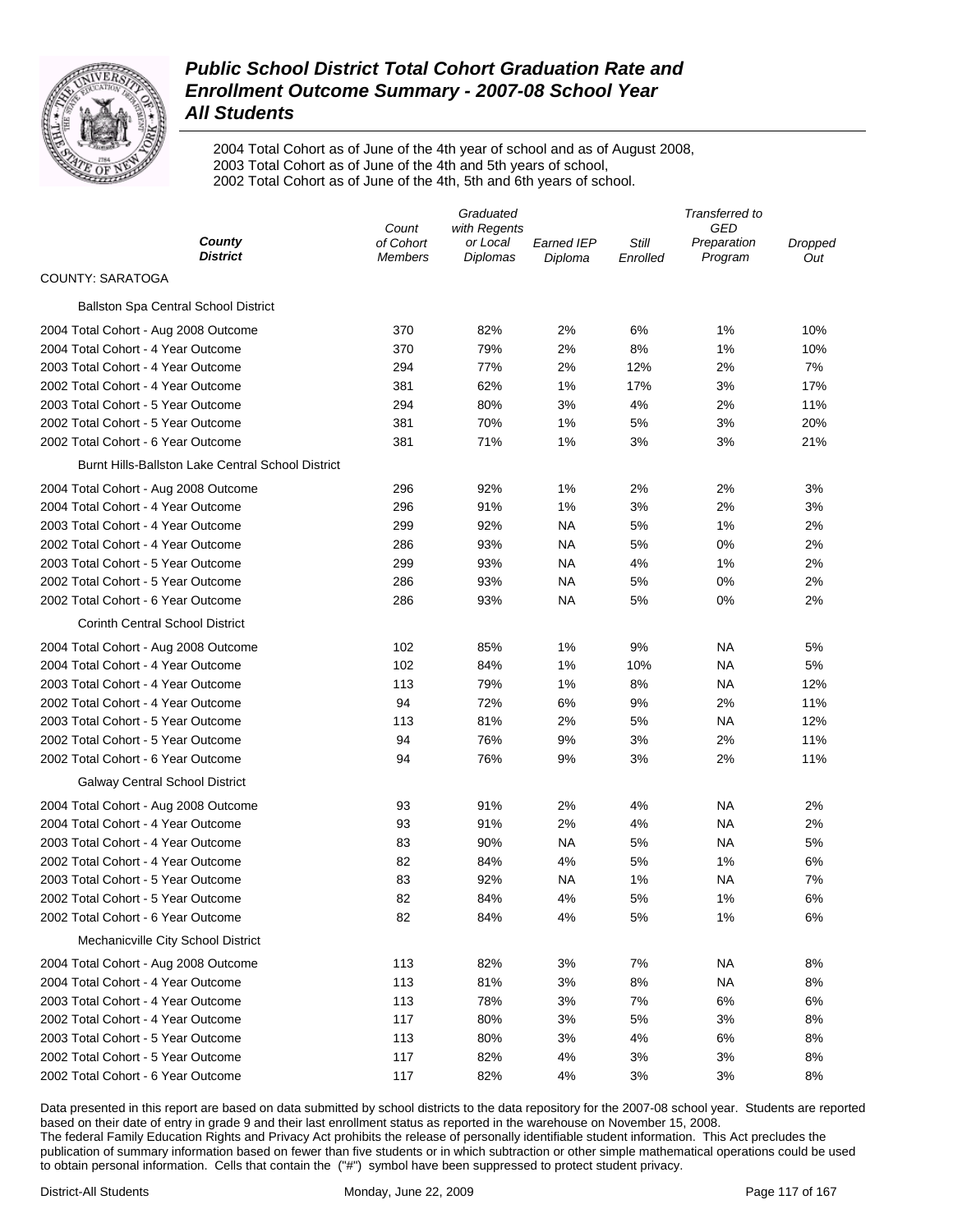

2004 Total Cohort as of June of the 4th year of school and as of August 2008, 2003 Total Cohort as of June of the 4th and 5th years of school, 2002 Total Cohort as of June of the 4th, 5th and 6th years of school.

|                                           | Graduated            |                      |                              | Transferred to    |                        |                |
|-------------------------------------------|----------------------|----------------------|------------------------------|-------------------|------------------------|----------------|
|                                           | Count                | with Regents         |                              |                   | GED                    |                |
| County<br><b>District</b>                 | of Cohort<br>Members | or Local<br>Diplomas | <b>Earned IEP</b><br>Diploma | Still<br>Enrolled | Preparation<br>Program | Dropped<br>Out |
| COUNTY: SARATOGA                          |                      |                      |                              |                   |                        |                |
| Saratoga Springs City School District     |                      |                      |                              |                   |                        |                |
| 2004 Total Cohort - Aug 2008 Outcome      | 546                  | 87%                  | 3%                           | 3%                | 2%                     | 6%             |
| 2004 Total Cohort - 4 Year Outcome        | 546                  | 87%                  | 3%                           | 3%                | 2%                     | 6%             |
| 2003 Total Cohort - 4 Year Outcome        | 560                  | 79%                  | 2%                           | 10%               | 2%                     | 6%             |
| 2002 Total Cohort - 4 Year Outcome        | 527                  | 79%                  | 4%                           | 9%                | 1%                     | 6%             |
| 2003 Total Cohort - 5 Year Outcome        | 560                  | 85%                  | 3%                           | 2%                | 2%                     | 8%             |
| 2002 Total Cohort - 5 Year Outcome        | 527                  | 83%                  | 4%                           | 3%                | 1%                     | 8%             |
| 2002 Total Cohort - 6 Year Outcome        | 527                  | 83%                  | 4%                           | 2%                | 1%                     | 9%             |
| Schuylerville Central School District     |                      |                      |                              |                   |                        |                |
| 2004 Total Cohort - Aug 2008 Outcome      | 141                  | 89%                  | 1%                           | 4%                | 1%                     | 5%             |
| 2004 Total Cohort - 4 Year Outcome        | 141                  | 89%                  | 1%                           | 4%                | 1%                     | 5%             |
| 2003 Total Cohort - 4 Year Outcome        | 146                  | 82%                  | 1%                           | 9%                | <b>NA</b>              | 7%             |
| 2002 Total Cohort - 4 Year Outcome        | 140                  | 84%                  | 1%                           | 7%                | NA                     | 9%             |
| 2003 Total Cohort - 5 Year Outcome        | 146                  | 84%                  | 2%                           | 5%                | NA                     | 9%             |
| 2002 Total Cohort - 5 Year Outcome        | 140                  | 87%                  | 1%                           | 2%                | <b>NA</b>              | 10%            |
| 2002 Total Cohort - 6 Year Outcome        | 140                  | 87%                  | 1%                           | 2%                | NA                     | 10%            |
| Shenendehowa Central School District      |                      |                      |                              |                   |                        |                |
| 2004 Total Cohort - Aug 2008 Outcome      | 790                  | 88%                  | 3%                           | 3%                | 0%                     | 6%             |
| 2004 Total Cohort - 4 Year Outcome        | 790                  | 86%                  | 3%                           | 4%                | 0%                     | 6%             |
| 2003 Total Cohort - 4 Year Outcome        | 696                  | 85%                  | 2%                           | 8%                | 0%                     | 5%             |
| 2002 Total Cohort - 4 Year Outcome        | 726                  | 85%                  | 2%                           | 8%                | 0%                     | 5%             |
| 2003 Total Cohort - 5 Year Outcome        | 696                  | 88%                  | 2%                           | 3%                | 0%                     | 6%             |
| 2002 Total Cohort - 5 Year Outcome        | 726                  | 89%                  | 2%                           | 2%                | 0%                     | 6%             |
| 2002 Total Cohort - 6 Year Outcome        | 726                  | 90%                  | 2%                           | 2%                | 0%                     | 6%             |
| South Glens Falls Central School District |                      |                      |                              |                   |                        |                |
| 2004 Total Cohort - Aug 2008 Outcome      | 284                  | 79%                  | 1%                           | 5%                | 10%                    | 6%             |
| 2004 Total Cohort - 4 Year Outcome        | 284                  | 77%                  | 1%                           | 6%                | 10%                    | 6%             |
| 2003 Total Cohort - 4 Year Outcome        | 244                  | 73%                  | 3%                           | 9%                | 9%                     | 5%             |
| 2002 Total Cohort - 4 Year Outcome        | 222                  | 69%                  | 1%                           | 11%               | 9%                     | 9%             |
| 2003 Total Cohort - 5 Year Outcome        | 244                  | 80%                  | 3%                           | 2%                | 9%                     | 7%             |
| 2002 Total Cohort - 5 Year Outcome        | 222                  | 73%                  | 1%                           | 4%                | 10%                    | 12%            |
| 2002 Total Cohort - 6 Year Outcome        | 222                  | 74%                  | 2%                           | 1%                | 10%                    | 12%            |
| <b>Stillwater Central School District</b> |                      |                      |                              |                   |                        |                |
| 2004 Total Cohort - Aug 2008 Outcome      | 93                   | 81%                  | 2%                           | 4%                | 1%                     | 12%            |
| 2004 Total Cohort - 4 Year Outcome        | 93                   | 81%                  | 2%                           | 4%                | 1%                     | 12%            |
| 2003 Total Cohort - 4 Year Outcome        | 113                  | 86%                  | <b>NA</b>                    | 7%                | 3%                     | 4%             |
| 2002 Total Cohort - 4 Year Outcome        | 110                  | 84%                  | 1%                           | 5%                | 4%                     | 6%             |
| 2003 Total Cohort - 5 Year Outcome        | 113                  | 88%                  | 1%                           | 2%                | 4%                     | 6%             |
| 2002 Total Cohort - 5 Year Outcome        | 110                  | 85%                  | 1%                           | 3%                | 4%                     | 8%             |
| 2002 Total Cohort - 6 Year Outcome        | 110                  | 85%                  | 1%                           | 3%                | 4%                     | 8%             |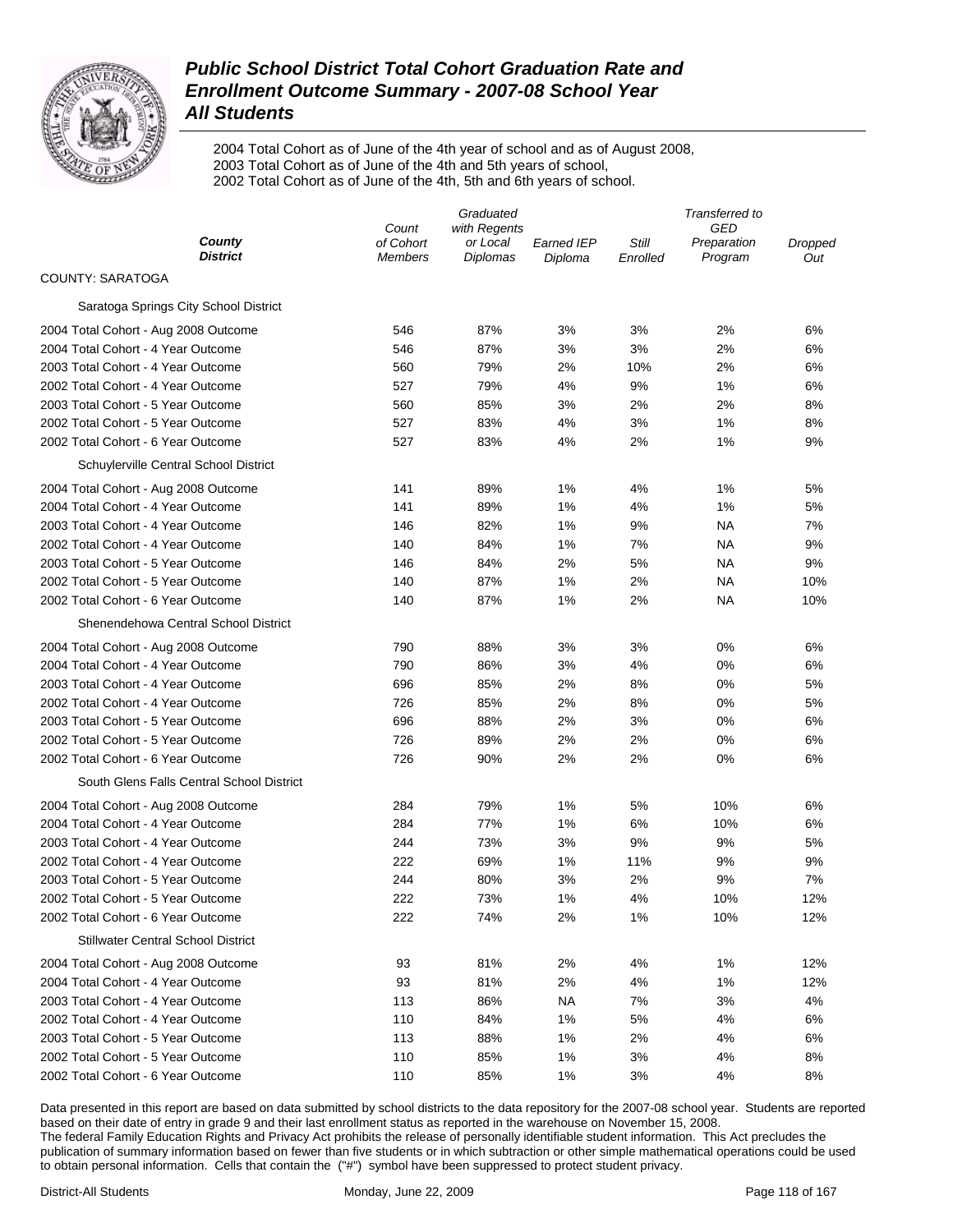

2004 Total Cohort as of June of the 4th year of school and as of August 2008, 2003 Total Cohort as of June of the 4th and 5th years of school, 2002 Total Cohort as of June of the 4th, 5th and 6th years of school.

|                                               | Count                       | Graduated<br>with Regents |                              |                          | Transferred to<br>GED  |                |
|-----------------------------------------------|-----------------------------|---------------------------|------------------------------|--------------------------|------------------------|----------------|
| County<br><b>District</b>                     | of Cohort<br><b>Members</b> | or Local<br>Diplomas      | <b>Earned IEP</b><br>Diploma | <b>Still</b><br>Enrolled | Preparation<br>Program | Dropped<br>Out |
| COUNTY: SARATOGA                              |                             |                           |                              |                          |                        |                |
| Waterford-Halfmoon Union Free School District |                             |                           |                              |                          |                        |                |
| 2004 Total Cohort - Aug 2008 Outcome          | 75                          | 75%                       | <b>NA</b>                    | 9%                       | 3%                     | 13%            |
| 2004 Total Cohort - 4 Year Outcome            | 75                          | 75%                       | <b>NA</b>                    | 9%                       | 3%                     | 13%            |
| 2003 Total Cohort - 4 Year Outcome            | 72                          | 75%                       | <b>NA</b>                    | 13%                      | <b>NA</b>              | 13%            |
| 2002 Total Cohort - 4 Year Outcome            | 76                          | 74%                       | 1%                           | 11%                      | <b>NA</b>              | 14%            |
| 2003 Total Cohort - 5 Year Outcome            | 72                          | 79%                       | <b>NA</b>                    | $1\%$                    | $1\%$                  | 18%            |
| 2002 Total Cohort - 5 Year Outcome            | 76                          | 76%                       | 1%                           | 7%                       | <b>NA</b>              | 16%            |
| 2002 Total Cohort - 6 Year Outcome            | 76                          | 76%                       | 1%                           | 5%                       | <b>NA</b>              | 17%            |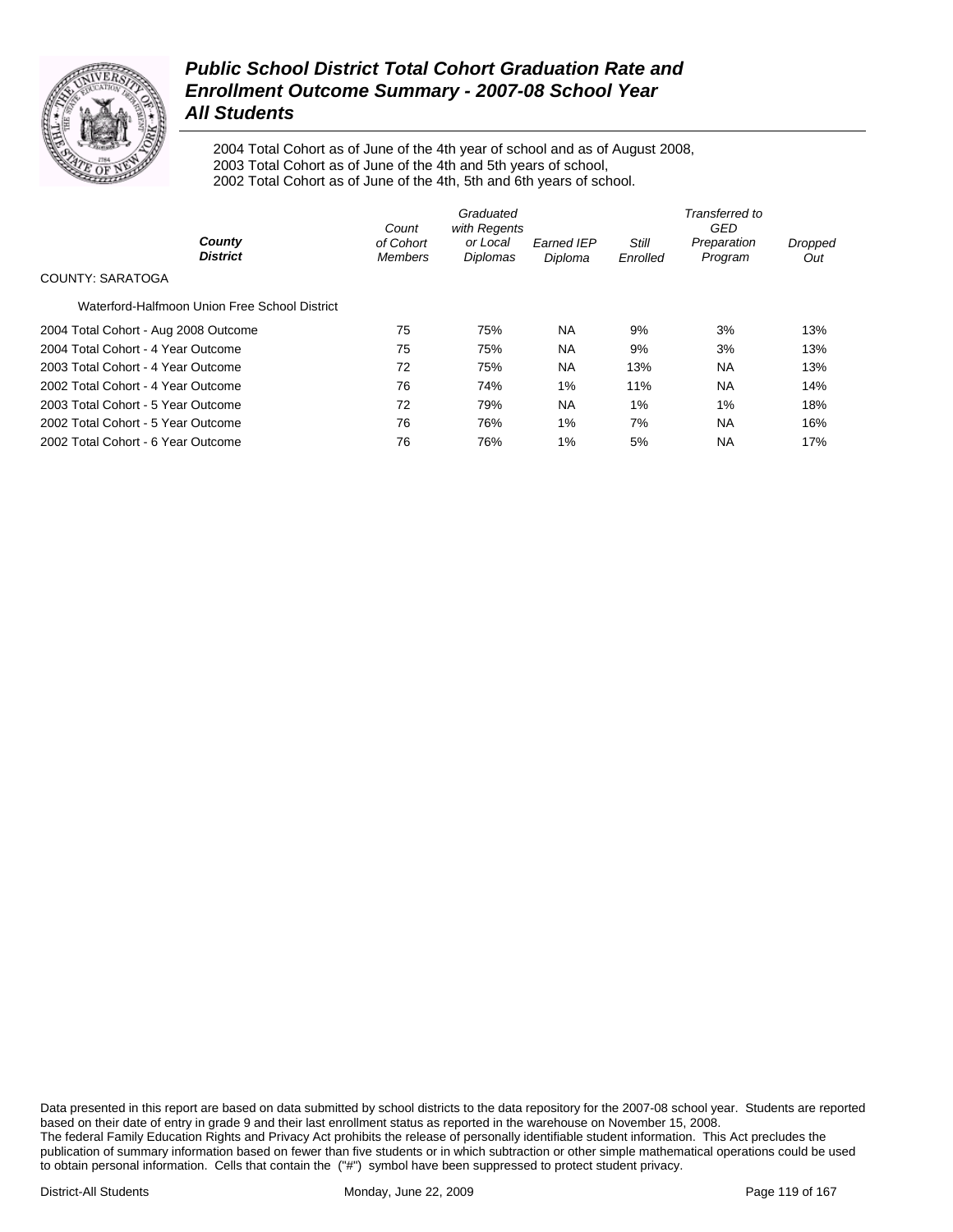

2004 Total Cohort as of June of the 4th year of school and as of August 2008, 2003 Total Cohort as of June of the 4th and 5th years of school, 2002 Total Cohort as of June of the 4th, 5th and 6th years of school.

|                                             | Graduated                   |                             |                              | Transferred to    |                        |                |
|---------------------------------------------|-----------------------------|-----------------------------|------------------------------|-------------------|------------------------|----------------|
| County                                      | Count                       | with Regents                |                              |                   | GED                    |                |
| <b>District</b>                             | of Cohort<br><b>Members</b> | or Local<br><b>Diplomas</b> | <b>Earned IEP</b><br>Diploma | Still<br>Enrolled | Preparation<br>Program | Dropped<br>Out |
| <b>COUNTY: SCHENECTADY</b>                  |                             |                             |                              |                   |                        |                |
| Duanesburg Central School District          |                             |                             |                              |                   |                        |                |
| 2004 Total Cohort - Aug 2008 Outcome        | 88                          | 89%                         | 2%                           | 2%                | NA                     | 7%             |
| 2004 Total Cohort - 4 Year Outcome          | 88                          | 89%                         | 2%                           | 2%                | NA                     | 7%             |
| 2003 Total Cohort - 4 Year Outcome          | 74                          | 92%                         | 1%                           | NA                | NA                     | 7%             |
| 2002 Total Cohort - 4 Year Outcome          | 78                          | 85%                         | 4%                           | 4%                | NA                     | 8%             |
| 2003 Total Cohort - 5 Year Outcome          | 74                          | 92%                         | 1%                           | NA                | NA                     | 7%             |
| 2002 Total Cohort - 5 Year Outcome          | 78                          | 86%                         | 4%                           | 1%                | NA                     | 9%             |
| 2002 Total Cohort - 6 Year Outcome          | 78                          | 86%                         | 4%                           | 1%                | NA                     | 9%             |
| Niskayuna Central School District           |                             |                             |                              |                   |                        |                |
| 2004 Total Cohort - Aug 2008 Outcome        | 378                         | 93%                         | 2%                           | 3%                | 1%                     | 1%             |
| 2004 Total Cohort - 4 Year Outcome          | 378                         | 91%                         | 2%                           | 5%                | 1%                     | 1%             |
| 2003 Total Cohort - 4 Year Outcome          | 337                         | 95%                         | 1%                           | 2%                | 1%                     | 1%             |
| 2002 Total Cohort - 4 Year Outcome          | 394                         | 88%                         | 1%                           | 7%                | 2%                     | 3%             |
| 2003 Total Cohort - 5 Year Outcome          | 337                         | 95%                         | 1%                           | 2%                | 1%                     | 1%             |
| 2002 Total Cohort - 5 Year Outcome          | 394                         | 91%                         | 2%                           | 2%                | 2%                     | 3%             |
| 2002 Total Cohort - 6 Year Outcome          | 394                         | 91%                         | 2%                           | 2%                | 2%                     | 3%             |
| Rotterdam-Mohonasen Central School District |                             |                             |                              |                   |                        |                |
| 2004 Total Cohort - Aug 2008 Outcome        | 274                         | 77%                         | 1%                           | 8%                | 6%                     | 8%             |
| 2004 Total Cohort - 4 Year Outcome          | 274                         | 74%                         | 1%                           | 11%               | 6%                     | 8%             |
| 2003 Total Cohort - 4 Year Outcome          | 288                         | 77%                         | $1\%$                        | 10%               | 6%                     | 7%             |
| 2002 Total Cohort - 4 Year Outcome          | 259                         | 74%                         | 2%                           | 12%               | 4%                     | 7%             |
| 2003 Total Cohort - 5 Year Outcome          | 288                         | 81%                         | 2%                           | 3%                | 7%                     | 8%             |
| 2002 Total Cohort - 5 Year Outcome          | 259                         | 78%                         | 3%                           | 3%                | 6%                     | 9%             |
| 2002 Total Cohort - 6 Year Outcome          | 259                         | 78%                         | 4%                           | 3%                | 6%                     | 9%             |
| <b>Schalmont Central School District</b>    |                             |                             |                              |                   |                        |                |
| 2004 Total Cohort - Aug 2008 Outcome        | 185                         | 84%                         | 3%                           | 5%                | 3%                     | 5%             |
| 2004 Total Cohort - 4 Year Outcome          | 185                         | 82%                         | 3%                           | 8%                | 3%                     | 5%             |
| 2003 Total Cohort - 4 Year Outcome          | 190                         | 78%                         | 1%                           | 11%               | 2%                     | 9%             |
| 2002 Total Cohort - 4 Year Outcome          | 189                         | 81%                         | 4%                           | 4%                | 1%                     | 10%            |
| 2003 Total Cohort - 5 Year Outcome          | 190                         | 83%                         | 2%                           | 3%                | 2%                     | 11%            |
| 2002 Total Cohort - 5 Year Outcome          | 189                         | 83%                         | 4%                           | 1%                | 1%                     | 12%            |
| 2002 Total Cohort - 6 Year Outcome          | 189                         | 83%                         | 4%                           | 1%                | 1%                     | 12%            |
| <b>Schenectady City School District</b>     |                             |                             |                              |                   |                        |                |
| 2004 Total Cohort - Aug 2008 Outcome        | 760                         | 52%                         | 3%                           | 18%               | 9%                     | 18%            |
| 2004 Total Cohort - 4 Year Outcome          | 760                         | 48%                         | 3%                           | 22%               | 9%                     | 18%            |
| 2003 Total Cohort - 4 Year Outcome          | 678                         | 56%                         | 3%                           | 18%               | 6%                     | 17%            |
| 2002 Total Cohort - 4 Year Outcome          | 693                         | 55%                         | 2%                           | 19%               | 3%                     | 21%            |
| 2003 Total Cohort - 5 Year Outcome          | 678                         | 64%                         | 5%                           | 4%                | 7%                     | 20%            |
| 2002 Total Cohort - 5 Year Outcome          | 693                         | 60%                         | 3%                           | 7%                | 6%                     | 24%            |
| 2002 Total Cohort - 6 Year Outcome          | 693                         | 62%                         | 4%                           | 3%                | 6%                     | 24%            |
|                                             |                             |                             |                              |                   |                        |                |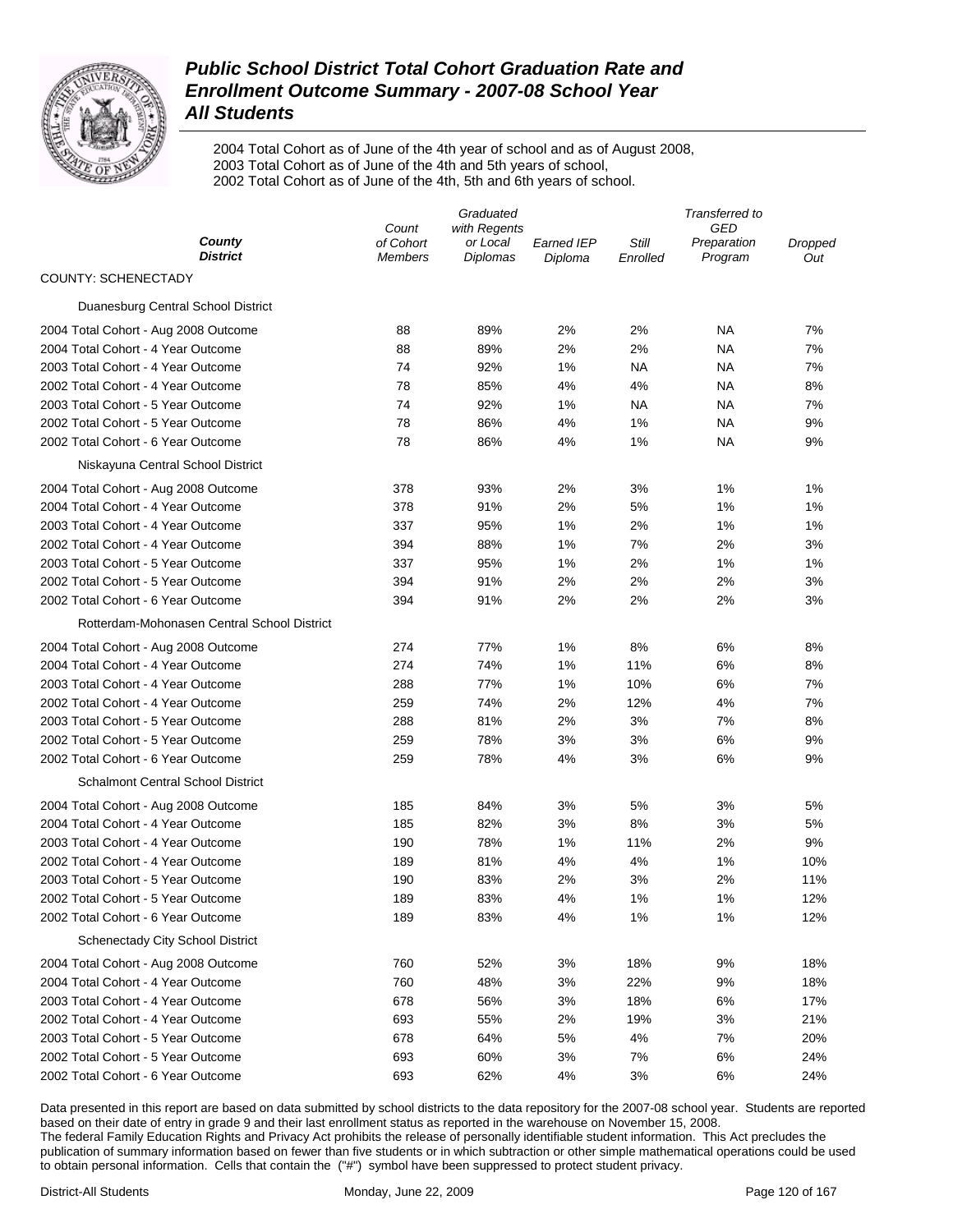

2004 Total Cohort as of June of the 4th year of school and as of August 2008, 2003 Total Cohort as of June of the 4th and 5th years of school, 2002 Total Cohort as of June of the 4th, 5th and 6th years of school.

|                                          | Graduated<br>with Regents<br>Count |                      |                              | Transferred to<br>GED |                        |                |  |
|------------------------------------------|------------------------------------|----------------------|------------------------------|-----------------------|------------------------|----------------|--|
| County<br><b>District</b>                | of Cohort<br><b>Members</b>        | or Local<br>Diplomas | <b>Earned IEP</b><br>Diploma | Still<br>Enrolled     | Preparation<br>Program | Dropped<br>Out |  |
| <b>COUNTY: SCHENECTADY</b>               |                                    |                      |                              |                       |                        |                |  |
| Scotia-Glenville Central School District |                                    |                      |                              |                       |                        |                |  |
| 2004 Total Cohort - Aug 2008 Outcome     | 290                                | 81%                  | 2%                           | 6%                    | 2%                     | 8%             |  |
| 2004 Total Cohort - 4 Year Outcome       | 290                                | 80%                  | 2%                           | 7%                    | 2%                     | 8%             |  |
| 2003 Total Cohort - 4 Year Outcome       | 249                                | 81%                  | 1%                           | 11%                   | 1%                     | 6%             |  |
| 2002 Total Cohort - 4 Year Outcome       | 245                                | 84%                  | 3%                           | 7%                    | 0%                     | 5%             |  |
| 2003 Total Cohort - 5 Year Outcome       | 249                                | 83%                  | 2%                           | 5%                    | $1\%$                  | 8%             |  |
| 2002 Total Cohort - 5 Year Outcome       | 245                                | 88%                  | 4%                           | 1%                    | $0\%$                  | 6%             |  |
| 2002 Total Cohort - 6 Year Outcome       | 245                                | 88%                  | 5%                           | 1%                    | $0\%$                  | 6%             |  |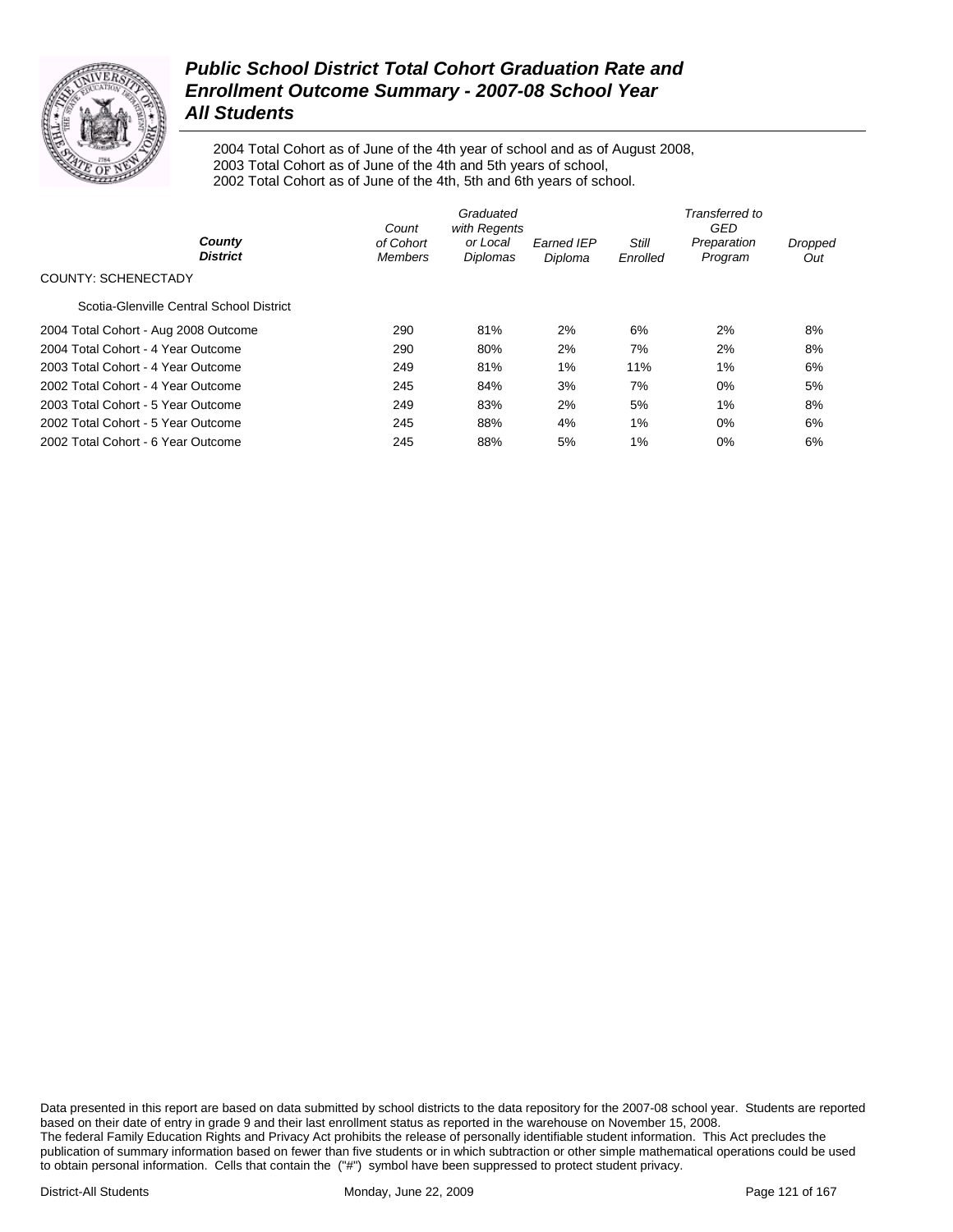

2004 Total Cohort as of June of the 4th year of school and as of August 2008, 2003 Total Cohort as of June of the 4th and 5th years of school, 2002 Total Cohort as of June of the 4th, 5th and 6th years of school.

|                                                  | Graduated                     |                                      |                       | Transferred to    |                                      |                |
|--------------------------------------------------|-------------------------------|--------------------------------------|-----------------------|-------------------|--------------------------------------|----------------|
| County<br><b>District</b>                        | Count<br>of Cohort<br>Members | with Regents<br>or Local<br>Diplomas | Earned IEP<br>Diploma | Still<br>Enrolled | <b>GED</b><br>Preparation<br>Program | Dropped<br>Out |
| <b>COUNTY: SCHOHARIE</b>                         |                               |                                      |                       |                   |                                      |                |
| Cobleskill-Richmondville Central School District |                               |                                      |                       |                   |                                      |                |
| 2004 Total Cohort - Aug 2008 Outcome             | 168                           | 82%                                  | NA                    | 4%                | ΝA                                   | 14%            |
| 2004 Total Cohort - 4 Year Outcome               | 168                           | 81%                                  | ΝA                    | 5%                | NA                                   | 14%            |
| 2003 Total Cohort - 4 Year Outcome               | 173                           | 75%                                  | 2%                    | 6%                | NA                                   | 17%            |
| 2002 Total Cohort - 4 Year Outcome               | 193                           | 61%                                  | 3%                    | 18%               | 1%                                   | 18%            |
| 2003 Total Cohort - 5 Year Outcome               | 173                           | 78%                                  | 3%                    | 1%                | NA                                   | 18%            |
| 2002 Total Cohort - 5 Year Outcome               | 193                           | 68%                                  | 5%                    | 4%                | 1%                                   | 22%            |
| 2002 Total Cohort - 6 Year Outcome               | 193                           | 69%                                  | 5%                    | 4%                | 1%                                   | 22%            |
| Gilboa-Conesville Central School District        |                               |                                      |                       |                   |                                      |                |
| 2004 Total Cohort - Aug 2008 Outcome             | 35                            | 77%                                  | 9%                    | 6%                | NA                                   | 9%             |
| 2004 Total Cohort - 4 Year Outcome               | 35                            | 77%                                  | 9%                    | 6%                | NA                                   | 9%             |
| 2003 Total Cohort - 4 Year Outcome               | 33                            | 70%                                  | 3%                    | 6%                | 3%                                   | 18%            |
| 2002 Total Cohort - 4 Year Outcome               | 20                            | 90%                                  | ΝA                    | NA                | NA                                   | 10%            |
| 2003 Total Cohort - 5 Year Outcome               | 33                            | 73%                                  | 3%                    | 3%                | 3%                                   | 18%            |
| 2002 Total Cohort - 5 Year Outcome               | 20                            | 90%                                  | NA                    | NA                | ΝA                                   | 10%            |
| 2002 Total Cohort - 6 Year Outcome               | 20                            | 90%                                  | NA                    | NA                | ΝA                                   | 10%            |
| Jefferson Central School District                |                               |                                      |                       |                   |                                      |                |
| 2004 Total Cohort - Aug 2008 Outcome             | 24                            | 79%                                  | NA                    | 4%                | ΝA                                   | 17%            |
| 2004 Total Cohort - 4 Year Outcome               | 24                            | 79%                                  | NA                    | 4%                | NA                                   | 17%            |
| 2003 Total Cohort - 4 Year Outcome               | 19                            | 89%                                  | NA                    | 5%                | NA                                   | 5%             |
| 2002 Total Cohort - 4 Year Outcome               | 19                            | 84%                                  | NA                    | 11%               | NA                                   | 5%             |
| 2003 Total Cohort - 5 Year Outcome               | 19                            | 89%                                  | NA                    | 5%                | NA                                   | 5%             |
| 2002 Total Cohort - 5 Year Outcome               | 19                            | 84%                                  | NA                    | 5%                | NA                                   | 11%            |
| 2002 Total Cohort - 6 Year Outcome               | 19                            | 84%                                  | NA                    | 5%                | NA                                   | 11%            |
| Middleburgh Central School District              |                               |                                      |                       |                   |                                      |                |
| 2004 Total Cohort - Aug 2008 Outcome             | 79                            | 81%                                  | 5%                    | 6%                | NA                                   | 8%             |
| 2004 Total Cohort - 4 Year Outcome               | 79                            | 81%                                  | 5%                    | 6%                | NA                                   | 8%             |
| 2003 Total Cohort - 4 Year Outcome               | 73                            | 78%                                  | 1%                    | 4%                | NA                                   | 16%            |
| 2002 Total Cohort - 4 Year Outcome               | 87                            | 82%                                  | 3%                    | 2%                | <b>NA</b>                            | 13%            |
| 2003 Total Cohort - 5 Year Outcome               | 73                            | 79%                                  | 1%                    | 3%                | NA                                   | 16%            |
| 2002 Total Cohort - 5 Year Outcome               | 87                            | 82%                                  | 5%                    | NА                | ΝA                                   | 14%            |
| 2002 Total Cohort - 6 Year Outcome               | 87                            | 82%                                  | 5%                    | NA                | ΝA                                   | 14%            |
| Schoharie Central School District                |                               |                                      |                       |                   |                                      |                |
| 2004 Total Cohort - Aug 2008 Outcome             | 93                            | 81%                                  | 3%                    | 11%               | ΝA                                   | 5%             |
| 2004 Total Cohort - 4 Year Outcome               | 93                            | 81%                                  | 3%                    | 11%               | ΝA                                   | 5%             |
| 2003 Total Cohort - 4 Year Outcome               | 68                            | 88%                                  | 1%                    | 6%                | ΝA                                   | 4%             |
| 2002 Total Cohort - 4 Year Outcome               | 83                            | 76%                                  | 6%                    | 12%               | 1%                                   | 5%             |
| 2003 Total Cohort - 5 Year Outcome               | 68                            | 88%                                  | 1%                    | 4%                | ΝA                                   | 6%             |
| 2002 Total Cohort - 5 Year Outcome               | 83                            | 83%                                  | 6%                    | 4%                | 1%                                   | 6%             |
| 2002 Total Cohort - 6 Year Outcome               | 83                            | 83%                                  | 6%                    | 4%                | 1%                                   | 6%             |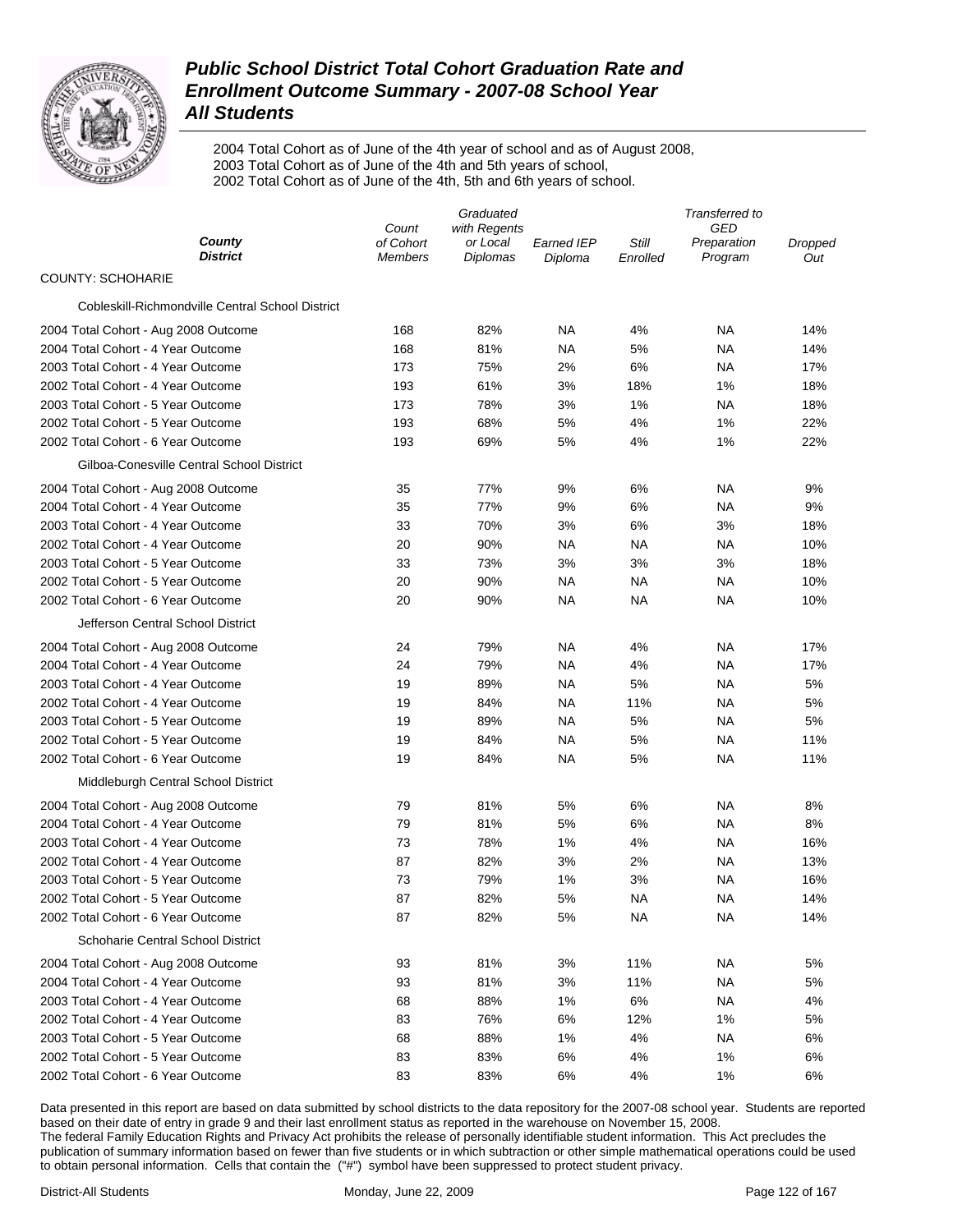

2004 Total Cohort as of June of the 4th year of school and as of August 2008, 2003 Total Cohort as of June of the 4th and 5th years of school, 2002 Total Cohort as of June of the 4th, 5th and 6th years of school.

|                                               | Count                       |                                      | Transferred to<br>GED        |                          |                        |                |  |
|-----------------------------------------------|-----------------------------|--------------------------------------|------------------------------|--------------------------|------------------------|----------------|--|
| County<br><b>District</b>                     | of Cohort<br><b>Members</b> | with Regents<br>or Local<br>Diplomas | <b>Earned IEP</b><br>Diploma | <b>Still</b><br>Enrolled | Preparation<br>Program | Dropped<br>Out |  |
| <b>COUNTY: SCHOHARIE</b>                      |                             |                                      |                              |                          |                        |                |  |
| <b>Sharon Springs Central School District</b> |                             |                                      |                              |                          |                        |                |  |
| 2004 Total Cohort - Aug 2008 Outcome          | 36                          | 81%                                  | NA.                          | 14%                      | NA.                    | 6%             |  |
| 2004 Total Cohort - 4 Year Outcome            | 36                          | 81%                                  | <b>NA</b>                    | 14%                      | <b>NA</b>              | 6%             |  |
| 2003 Total Cohort - 4 Year Outcome            | 39                          | 79%                                  | <b>NA</b>                    | 13%                      | 8%                     | <b>NA</b>      |  |
| 2002 Total Cohort - 4 Year Outcome            | 18                          | 89%                                  | <b>NA</b>                    | 6%                       | <b>NA</b>              | 6%             |  |
| 2003 Total Cohort - 5 Year Outcome            | 39                          | 79%                                  | <b>NA</b>                    | 13%                      | 8%                     | <b>NA</b>      |  |
| 2002 Total Cohort - 5 Year Outcome            | 18                          | 89%                                  | <b>NA</b>                    | 6%                       | <b>NA</b>              | 6%             |  |
| 2002 Total Cohort - 6 Year Outcome            | 18                          | 89%                                  | <b>NA</b>                    | 6%                       | <b>NA</b>              | 6%             |  |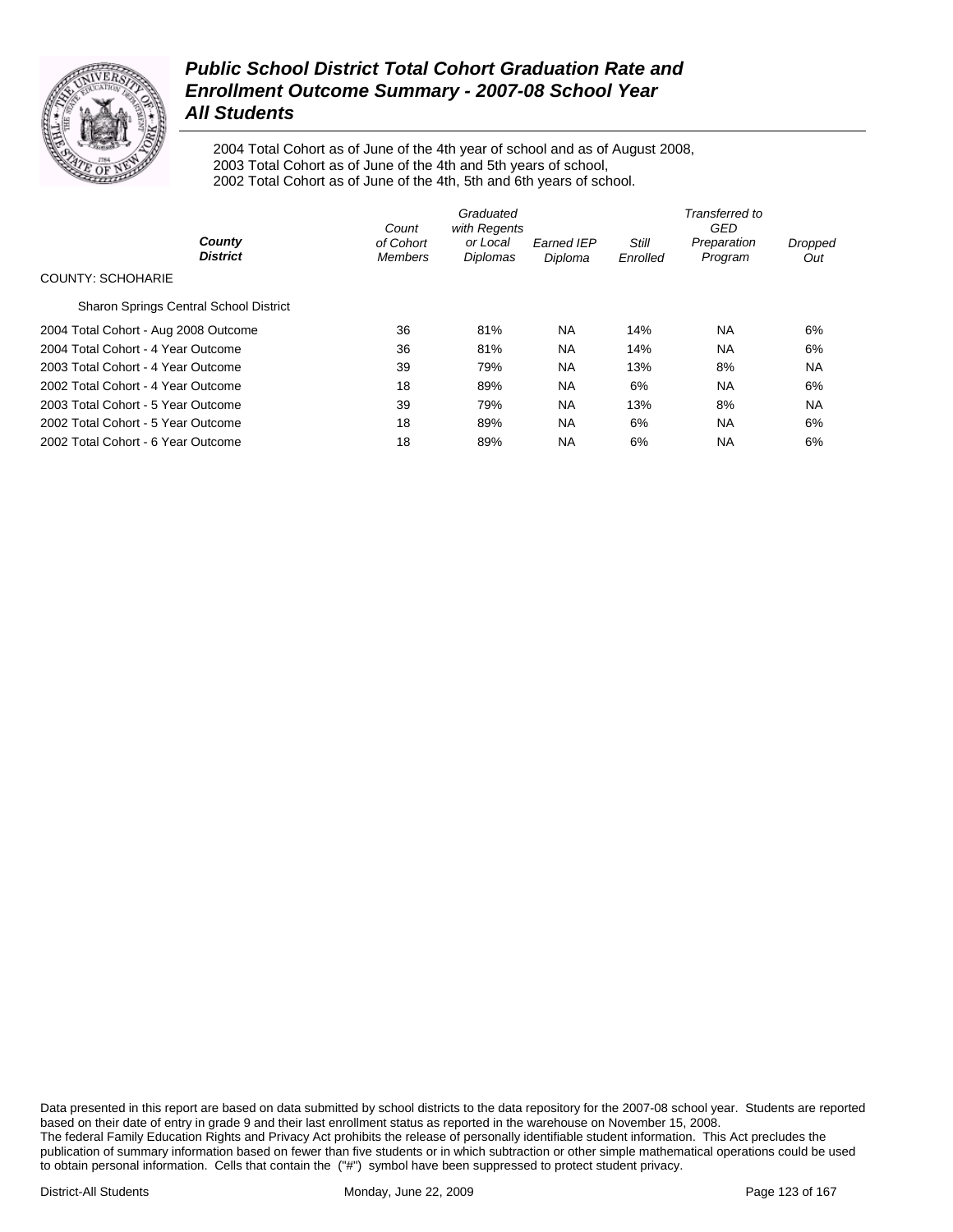

2004 Total Cohort as of June of the 4th year of school and as of August 2008, 2003 Total Cohort as of June of the 4th and 5th years of school, 2002 Total Cohort as of June of the 4th, 5th and 6th years of school.

|                                        | Count                       | Graduated<br>with Regents |                              |                          | Transferred to<br><b>GED</b> |                |
|----------------------------------------|-----------------------------|---------------------------|------------------------------|--------------------------|------------------------------|----------------|
| County<br><b>District</b>              | of Cohort<br><b>Members</b> | or Local<br>Diplomas      | <b>Earned IEP</b><br>Diploma | <b>Still</b><br>Enrolled | Preparation<br>Program       | Dropped<br>Out |
| <b>COUNTY: SCHUYLER</b>                |                             |                           |                              |                          |                              |                |
| Odessa-Montour Central School District |                             |                           |                              |                          |                              |                |
| 2004 Total Cohort - Aug 2008 Outcome   | 59                          | 71%                       | 5%                           | 14%                      | NA.                          | 10%            |
| 2004 Total Cohort - 4 Year Outcome     | 59                          | 69%                       | 5%                           | 15%                      | <b>NA</b>                    | 10%            |
| 2003 Total Cohort - 4 Year Outcome     | 68                          | 66%                       | $1\%$                        | 9%                       | <b>NA</b>                    | 24%            |
| 2002 Total Cohort - 4 Year Outcome     | 68                          | 69%                       | 3%                           | 13%                      | <b>NA</b>                    | 15%            |
| 2003 Total Cohort - 5 Year Outcome     | 68                          | 68%                       | $1\%$                        | $1\%$                    | <b>NA</b>                    | 29%            |
| 2002 Total Cohort - 5 Year Outcome     | 68                          | 75%                       | 3%                           | 3%                       | <b>NA</b>                    | 19%            |
| 2002 Total Cohort - 6 Year Outcome     | 68                          | 75%                       | 3%                           | 3%                       | <b>NA</b>                    | 19%            |
| Watkins Glen Central School District   |                             |                           |                              |                          |                              |                |
| 2004 Total Cohort - Aug 2008 Outcome   | 111                         | 77%                       | $1\%$                        | 10%                      | 3%                           | 9%             |
| 2004 Total Cohort - 4 Year Outcome     | 111                         | 77%                       | $1\%$                        | 10%                      | 3%                           | 9%             |
| 2003 Total Cohort - 4 Year Outcome     | 116                         | 83%                       | 2%                           | 9%                       | 3%                           | 3%             |
| 2002 Total Cohort - 4 Year Outcome     | 100                         | 79%                       | 1%                           | 4%                       | 5%                           | 11%            |
| 2003 Total Cohort - 5 Year Outcome     | 116                         | 84%                       | 3%                           | 6%                       | 3%                           | 5%             |
| 2002 Total Cohort - 5 Year Outcome     | 100                         | 81%                       | 1%                           | $1\%$                    | 5%                           | 12%            |
| 2002 Total Cohort - 6 Year Outcome     | 100                         | 81%                       | $1\%$                        | $1\%$                    | 5%                           | 12%            |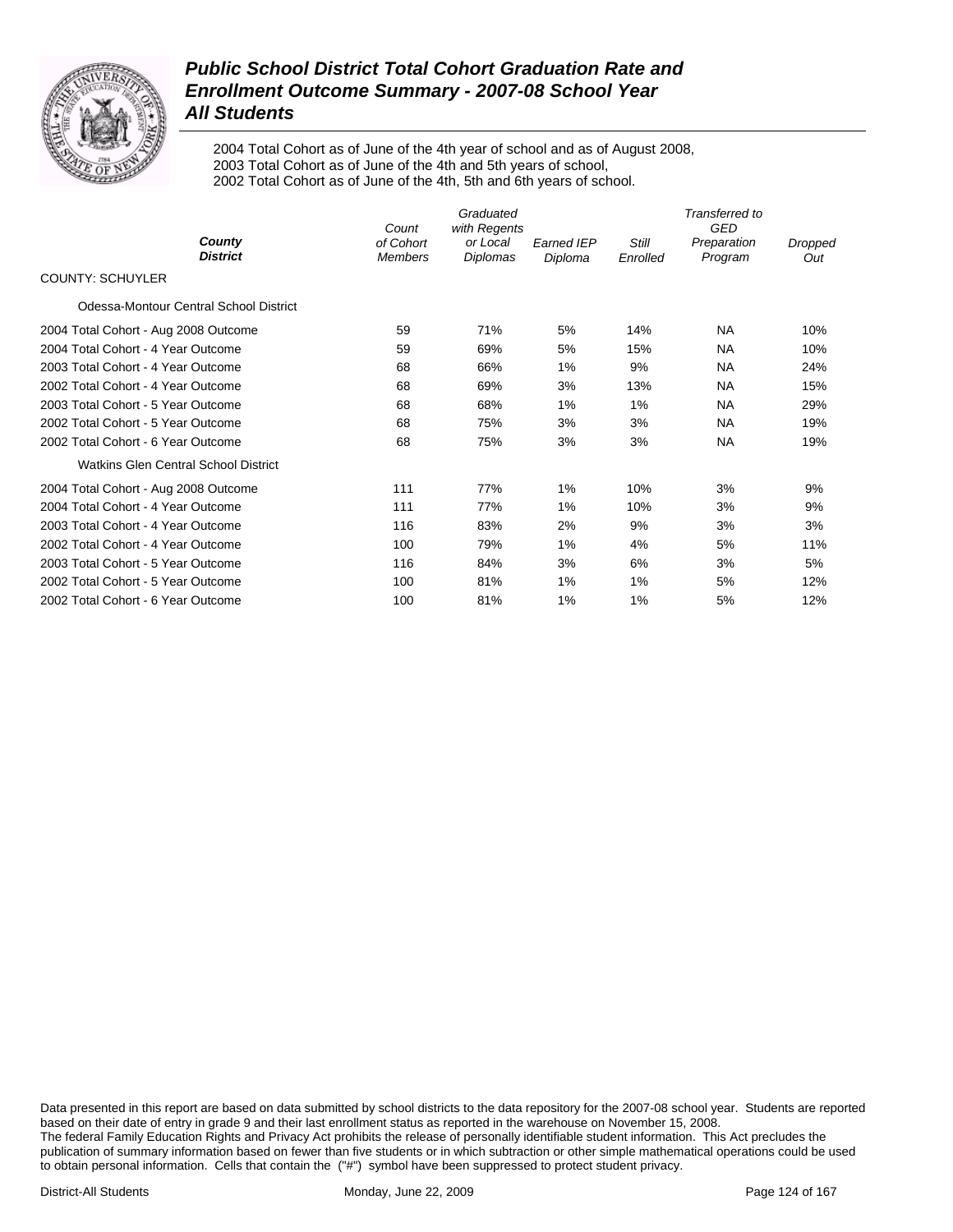

2004 Total Cohort as of June of the 4th year of school and as of August 2008, 2003 Total Cohort as of June of the 4th and 5th years of school, 2002 Total Cohort as of June of the 4th, 5th and 6th years of school.

|                                         | Graduated<br>with Regents<br>Count |                      |                              | Transferred to<br><b>GED</b> |                        |                |
|-----------------------------------------|------------------------------------|----------------------|------------------------------|------------------------------|------------------------|----------------|
| County<br><b>District</b>               | of Cohort<br><b>Members</b>        | or Local<br>Diplomas | <b>Earned IEP</b><br>Diploma | Still<br>Enrolled            | Preparation<br>Program | Dropped<br>Out |
| <b>COUNTY: SENECA</b>                   |                                    |                      |                              |                              |                        |                |
| <b>Romulus Central School District</b>  |                                    |                      |                              |                              |                        |                |
| 2004 Total Cohort - Aug 2008 Outcome    | 51                                 | 82%                  | 4%                           | 4%                           | <b>NA</b>              | 10%            |
| 2004 Total Cohort - 4 Year Outcome      | 51                                 | 82%                  | 4%                           | 4%                           | <b>NA</b>              | 10%            |
| 2003 Total Cohort - 4 Year Outcome      | 53                                 | 70%                  | 4%                           | 17%                          | 2%                     | 6%             |
| 2002 Total Cohort - 4 Year Outcome      | 36                                 | 86%                  | 3%                           | 8%                           | 3%                     | NA             |
| 2003 Total Cohort - 5 Year Outcome      | 53                                 | 74%                  | 6%                           | 9%                           | 2%                     | 8%             |
| 2002 Total Cohort - 5 Year Outcome      | 36                                 | 89%                  | 3%                           | $6\%$                        | 3%                     | <b>NA</b>      |
| 2002 Total Cohort - 6 Year Outcome      | 36                                 | 89%                  | 3%                           | 6%                           | 3%                     | <b>NA</b>      |
| Seneca Falls Central School District    |                                    |                      |                              |                              |                        |                |
| 2004 Total Cohort - Aug 2008 Outcome    | 140                                | 71%                  | 6%                           | 12%                          | 1%                     | 10%            |
| 2004 Total Cohort - 4 Year Outcome      | 140                                | 70%                  | 6%                           | 14%                          | 1%                     | 10%            |
| 2003 Total Cohort - 4 Year Outcome      | 126                                | 71%                  | 1%                           | 16%                          | 2%                     | 10%            |
| 2002 Total Cohort - 4 Year Outcome      | 140                                | 74%                  | 5%                           | 9%                           | <b>NA</b>              | 11%            |
| 2003 Total Cohort - 5 Year Outcome      | 126                                | 78%                  | 4%                           | 2%                           | 2%                     | 14%            |
| 2002 Total Cohort - 5 Year Outcome      | 140                                | 75%                  | 7%                           | 4%                           | NA                     | 14%            |
| 2002 Total Cohort - 6 Year Outcome      | 140                                | 75%                  | 7%                           | 3%                           | <b>NA</b>              | 15%            |
| South Seneca Central School District    |                                    |                      |                              |                              |                        |                |
| 2004 Total Cohort - Aug 2008 Outcome    | 77                                 | 68%                  | 5%                           | 10%                          | 3%                     | 14%            |
| 2004 Total Cohort - 4 Year Outcome      | 77                                 | 66%                  | 5%                           | 12%                          | 3%                     | 14%            |
| 2003 Total Cohort - 4 Year Outcome      | 81                                 | 67%                  | <b>NA</b>                    | 14%                          | 1%                     | 19%            |
| 2002 Total Cohort - 4 Year Outcome      | 80                                 | 73%                  | 5%                           | 13%                          | 3%                     | 8%             |
| 2003 Total Cohort - 5 Year Outcome      | 81                                 | 75%                  | <b>NA</b>                    | 2%                           | 1%                     | 21%            |
| 2002 Total Cohort - 5 Year Outcome      | 80                                 | 79%                  | 6%                           | 3%                           | 3%                     | 10%            |
| 2002 Total Cohort - 6 Year Outcome      | 80                                 | 79%                  | 6%                           | 3%                           | 3%                     | 10%            |
| <b>Waterloo Central School District</b> |                                    |                      |                              |                              |                        |                |
| 2004 Total Cohort - Aug 2008 Outcome    | 178                                | 69%                  | 3%                           | 4%                           | NA                     | 23%            |
| 2004 Total Cohort - 4 Year Outcome      | 178                                | 67%                  | 3%                           | 6%                           | NA                     | 23%            |
| 2003 Total Cohort - 4 Year Outcome      | 149                                | 81%                  | 1%                           | 5%                           | NA                     | 13%            |
| 2002 Total Cohort - 4 Year Outcome      | 139                                | 64%                  | 3%                           | 12%                          | <b>NA</b>              | 21%            |
| 2003 Total Cohort - 5 Year Outcome      | 149                                | 83%                  | 1%                           | 1%                           | NA                     | 15%            |
| 2002 Total Cohort - 5 Year Outcome      | 139                                | 71%                  | 3%                           | 4%                           | NA                     | 22%            |
| 2002 Total Cohort - 6 Year Outcome      | 139                                | 71%                  | 3%                           | 1%                           | <b>NA</b>              | 25%            |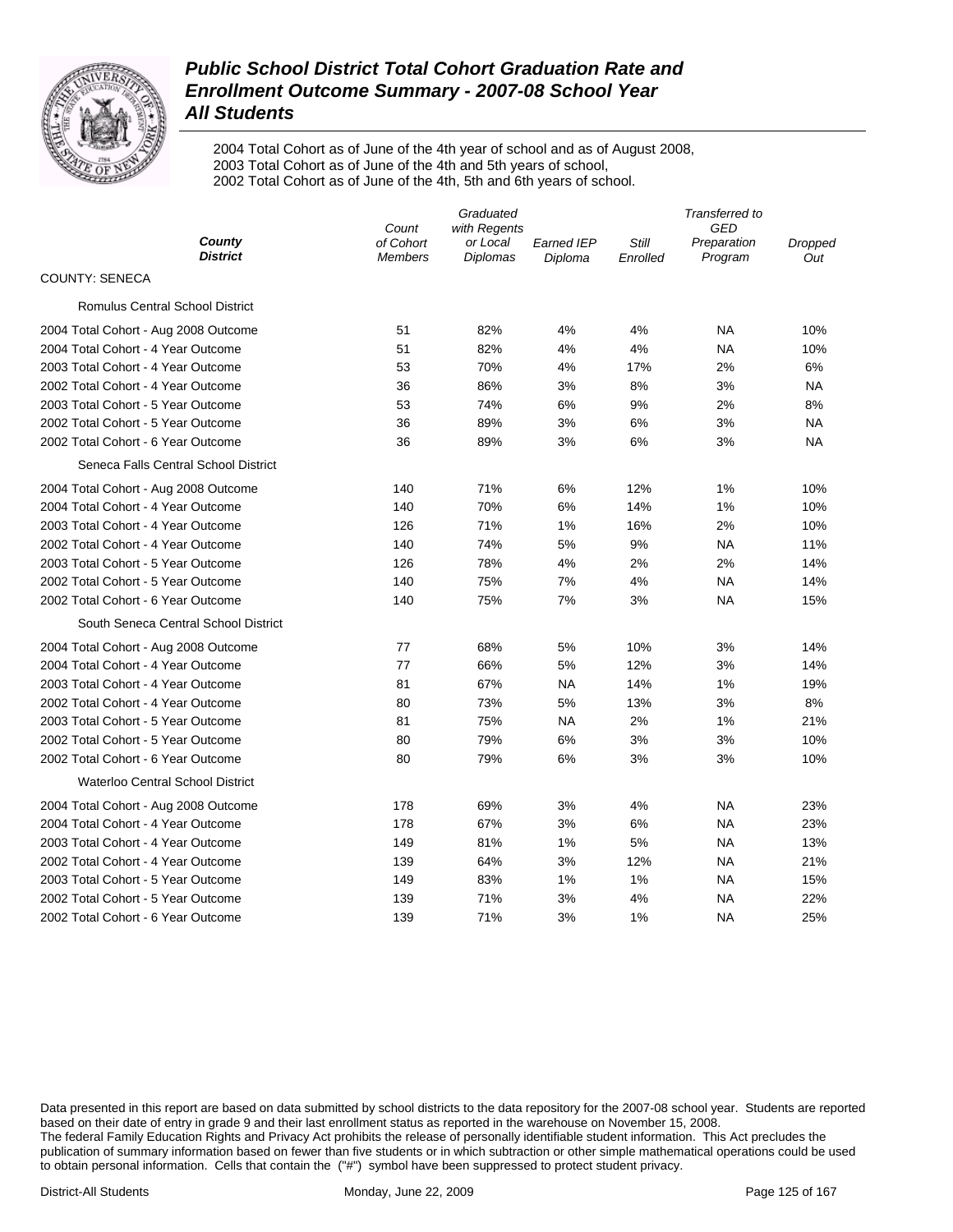

2004 Total Cohort as of June of the 4th year of school and as of August 2008, 2003 Total Cohort as of June of the 4th and 5th years of school, 2002 Total Cohort as of June of the 4th, 5th and 6th years of school.

|                                         | Graduated                   |                             |                       | Transferred to    |                        |                |
|-----------------------------------------|-----------------------------|-----------------------------|-----------------------|-------------------|------------------------|----------------|
|                                         | Count                       | with Regents                |                       |                   | GED                    |                |
| County<br><b>District</b>               | of Cohort<br><b>Members</b> | or Local<br><b>Diplomas</b> | Earned IEP<br>Diploma | Still<br>Enrolled | Preparation<br>Program | Dropped<br>Out |
| <b>COUNTY: STEUBEN</b>                  |                             |                             |                       |                   |                        |                |
| <b>Addison Central School District</b>  |                             |                             |                       |                   |                        |                |
| 2004 Total Cohort - Aug 2008 Outcome    | 106                         | 90%                         | 5%                    | 2%                | 1%                     | 3%             |
| 2004 Total Cohort - 4 Year Outcome      | 106                         | 90%                         | 5%                    | 2%                | 1%                     | 3%             |
| 2003 Total Cohort - 4 Year Outcome      | 104                         | 82%                         | 2%                    | 8%                | 1%                     | 8%             |
| 2002 Total Cohort - 4 Year Outcome      | 67                          | 82%                         | 4%                    | 3%                | ΝA                     | 10%            |
| 2003 Total Cohort - 5 Year Outcome      | 104                         | 88%                         | 3%                    | ΝA                | 1%                     | 9%             |
| 2002 Total Cohort - 5 Year Outcome      | 67                          | 84%                         | 6%                    | ΝA                | ΝA                     | 10%            |
| 2002 Total Cohort - 6 Year Outcome      | 67                          | 84%                         | 6%                    | ΝA                | ΝA                     | 10%            |
| <b>Arkport Central School District</b>  |                             |                             |                       |                   |                        |                |
| 2004 Total Cohort - Aug 2008 Outcome    | 56                          | 93%                         | NA                    | 4%                | ΝA                     | 4%             |
| 2004 Total Cohort - 4 Year Outcome      | 56                          | 93%                         | NA                    | 4%                | ΝA                     | 4%             |
| 2003 Total Cohort - 4 Year Outcome      | 38                          | 87%                         | ΝA                    | 11%               | ΝA                     | 3%             |
| 2002 Total Cohort - 4 Year Outcome      | 41                          | 85%                         | <b>NA</b>             | 12%               | ΝA                     | 2%             |
| 2003 Total Cohort - 5 Year Outcome      | 38                          | 95%                         | NA                    | 3%                | ΝA                     | 3%             |
| 2002 Total Cohort - 5 Year Outcome      | 41                          | 93%                         | <b>NA</b>             | 2%                | ΝA                     | 5%             |
| 2002 Total Cohort - 6 Year Outcome      | 41                          | 93%                         | <b>NA</b>             | 2%                | ΝA                     | 5%             |
| <b>Avoca Central School District</b>    |                             |                             |                       |                   |                        |                |
| 2004 Total Cohort - Aug 2008 Outcome    | 44                          | 80%                         | NA                    | 5%                | ΝA                     | 16%            |
| 2004 Total Cohort - 4 Year Outcome      | 44                          | 80%                         | <b>NA</b>             | 5%                | ΝA                     | 16%            |
| 2003 Total Cohort - 4 Year Outcome      | 64                          | 86%                         | NA                    | 6%                | ΝA                     | 8%             |
| 2002 Total Cohort - 4 Year Outcome      | 39                          | 87%                         | <b>NA</b>             | 3%                | NA                     | 10%            |
| 2003 Total Cohort - 5 Year Outcome      | 64                          | 89%                         | <b>NA</b>             | 3%                | <b>NA</b>              | 8%             |
| 2002 Total Cohort - 5 Year Outcome      | 39                          | 90%                         | NA                    | NA                | NA                     | 10%            |
| 2002 Total Cohort - 6 Year Outcome      | 39                          | 90%                         | NA                    | NA                | NA                     | 10%            |
| <b>Bath Central School District</b>     |                             |                             |                       |                   |                        |                |
| 2004 Total Cohort - Aug 2008 Outcome    | 158                         | 84%                         | 3%                    | 4%                | NA                     | 9%             |
| 2004 Total Cohort - 4 Year Outcome      | 158                         | 84%                         | 3%                    | 4%                | <b>NA</b>              | 9%             |
| 2003 Total Cohort - 4 Year Outcome      | 145                         | 83%                         | 1%                    | 6%                | <b>NA</b>              | 10%            |
| 2002 Total Cohort - 4 Year Outcome      | 183                         | 81%                         | 3%                    | 4%                | NA                     | 12%            |
| 2003 Total Cohort - 5 Year Outcome      | 145                         | 86%                         | 1%                    | 1%                | NA                     | 11%            |
| 2002 Total Cohort - 5 Year Outcome      | 183                         | 83%                         | 3%                    | 1%                | NA                     | 13%            |
| 2002 Total Cohort - 6 Year Outcome      | 183                         | 83%                         | 3%                    | 1%                | <b>NA</b>              | 13%            |
| <b>Bradford Central School District</b> |                             |                             |                       |                   |                        |                |
| 2004 Total Cohort - Aug 2008 Outcome    | 25                          | 76%                         | 16%                   | 4%                | ΝA                     | 4%             |
| 2004 Total Cohort - 4 Year Outcome      | 25                          | 76%                         | 16%                   | 4%                | <b>NA</b>              | 4%             |
| 2003 Total Cohort - 4 Year Outcome      | 24                          | 83%                         | 4%                    | 8%                | <b>NA</b>              | 4%             |
| 2002 Total Cohort - 4 Year Outcome      | 28                          | 82%                         | 4%                    | 4%                | <b>NA</b>              | 11%            |
| 2003 Total Cohort - 5 Year Outcome      | 24                          | 88%                         | 4%                    | 4%                | <b>NA</b>              | 4%             |
| 2002 Total Cohort - 5 Year Outcome      | 28                          | 82%                         | 4%                    | 4%                | <b>NA</b>              | 11%            |
| 2002 Total Cohort - 6 Year Outcome      | 28                          | 82%                         | 4%                    | 4%                | <b>NA</b>              | 11%            |
|                                         |                             |                             |                       |                   |                        |                |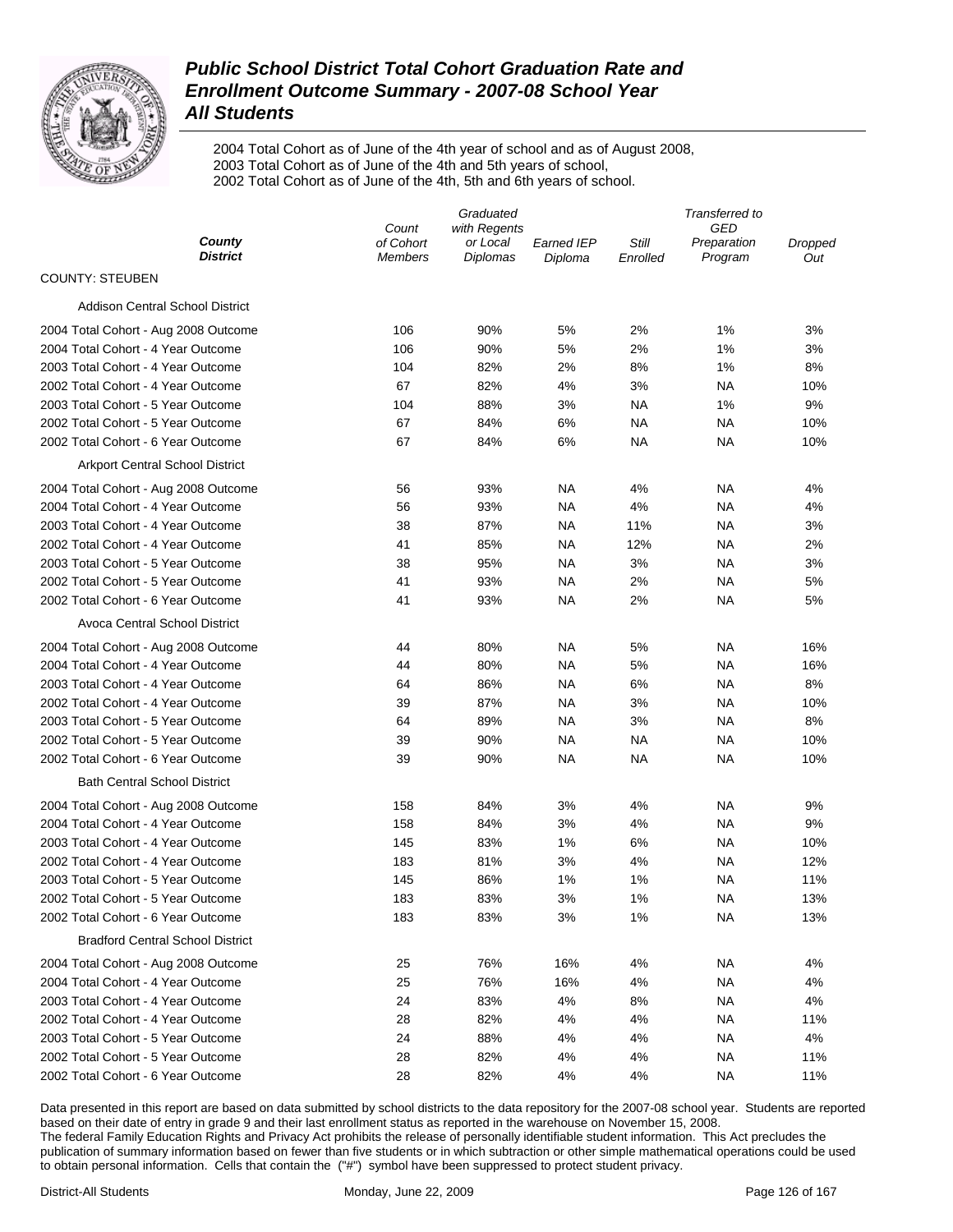

2004 Total Cohort as of June of the 4th year of school and as of August 2008, 2003 Total Cohort as of June of the 4th and 5th years of school, 2002 Total Cohort as of June of the 4th, 5th and 6th years of school.

|                                         | Graduated                   |                             |                       | Transferred to    |                        |                |
|-----------------------------------------|-----------------------------|-----------------------------|-----------------------|-------------------|------------------------|----------------|
|                                         | Count                       | with Regents                |                       |                   | GED                    |                |
| County<br><b>District</b>               | of Cohort<br><b>Members</b> | or Local<br><b>Diplomas</b> | Earned IEP<br>Diploma | Still<br>Enrolled | Preparation<br>Program | Dropped<br>Out |
| <b>COUNTY: STEUBEN</b>                  |                             |                             |                       |                   |                        |                |
| Campbell-Savona Central School District |                             |                             |                       |                   |                        |                |
| 2004 Total Cohort - Aug 2008 Outcome    | 106                         | 89%                         | 5%                    | 3%                | ΝA                     | 4%             |
| 2004 Total Cohort - 4 Year Outcome      | 106                         | 89%                         | 5%                    | 3%                | ΝA                     | 4%             |
| 2003 Total Cohort - 4 Year Outcome      | 89                          | 88%                         | 4%                    | 2%                | 1%                     | 4%             |
| 2002 Total Cohort - 4 Year Outcome      | 108                         | 75%                         | 2%                    | 5%                | 8%                     | 10%            |
| 2003 Total Cohort - 5 Year Outcome      | 89                          | 90%                         | 4%                    | ΝA                | 1%                     | 4%             |
| 2002 Total Cohort - 5 Year Outcome      | 108                         | 78%                         | 2%                    | 2%                | 8%                     | 10%            |
| 2002 Total Cohort - 6 Year Outcome      | 108                         | 78%                         | 3%                    | ΝA                | 8%                     | 11%            |
| Canisteo-Greenwood Csd                  |                             |                             |                       |                   |                        |                |
| 2004 Total Cohort - Aug 2008 Outcome    | 75                          | 80%                         | 3%                    | 8%                | 1%                     | 8%             |
| 2004 Total Cohort - 4 Year Outcome      | 75                          | 80%                         | 3%                    | 8%                | 1%                     | 8%             |
| 2003 Total Cohort - 4 Year Outcome      | 79                          | 76%                         | 4%                    | 10%               | ΝA                     | 10%            |
| 2002 Total Cohort - 4 Year Outcome      | 91                          | 84%                         | 2%                    | 5%                | ΝA                     | 9%             |
| 2003 Total Cohort - 5 Year Outcome      | 79                          | 85%                         | 4%                    | ΝA                | ΝA                     | 11%            |
| 2002 Total Cohort - 5 Year Outcome      | 91                          | 86%                         | 2%                    | 3%                | ΝA                     | 9%             |
| 2002 Total Cohort - 6 Year Outcome      | 91                          | 88%                         | 2%                    | ΝA                | ΝA                     | 10%            |
| <b>Corning City School District</b>     |                             |                             |                       |                   |                        |                |
| 2004 Total Cohort - Aug 2008 Outcome    | 475                         | 79%                         | 2%                    | 9%                | 0%                     | 10%            |
| 2004 Total Cohort - 4 Year Outcome      | 475                         | 77%                         | 2%                    | 11%               | 0%                     | 10%            |
| 2003 Total Cohort - 4 Year Outcome      | 446                         | 76%                         | 2%                    | 13%               | 0%                     | 9%             |
| 2002 Total Cohort - 4 Year Outcome      | 471                         | 77%                         | 2%                    | 14%               | ΝA                     | 7%             |
| 2003 Total Cohort - 5 Year Outcome      | 446                         | 81%                         | 3%                    | 3%                | 0%                     | 12%            |
| 2002 Total Cohort - 5 Year Outcome      | 471                         | 83%                         | 3%                    | 4%                | ΝA                     | 10%            |
| 2002 Total Cohort - 6 Year Outcome      | 471                         | 84%                         | 4%                    | 1%                | NA                     | 12%            |
| Hammondsport Central School District    |                             |                             |                       |                   |                        |                |
| 2004 Total Cohort - Aug 2008 Outcome    | 46                          | 93%                         | NA                    | 4%                | NA                     | 2%             |
| 2004 Total Cohort - 4 Year Outcome      | 46                          | 93%                         | NA                    | 4%                | <b>NA</b>              | 2%             |
| 2003 Total Cohort - 4 Year Outcome      | 60                          | 88%                         | <b>NA</b>             | 5%                | <b>NA</b>              | 7%             |
| 2002 Total Cohort - 4 Year Outcome      | 54                          | 87%                         | NA                    | 7%                | NA                     | 6%             |
| 2003 Total Cohort - 5 Year Outcome      | 60                          | 90%                         | NA                    | 2%                | NA                     | 8%             |
| 2002 Total Cohort - 5 Year Outcome      | 54                          | 93%                         | <b>NA</b>             | 2%                | NA                     | 6%             |
| 2002 Total Cohort - 6 Year Outcome      | 54                          | 94%                         | <b>NA</b>             | <b>NA</b>         | <b>NA</b>              | 6%             |
| <b>Hornell City School District</b>     |                             |                             |                       |                   |                        |                |
| 2004 Total Cohort - Aug 2008 Outcome    | 170                         | 65%                         | 2%                    | 23%               | <b>NA</b>              | 11%            |
| 2004 Total Cohort - 4 Year Outcome      | 170                         | 64%                         | 2%                    | 24%               | <b>NA</b>              | 11%            |
| 2003 Total Cohort - 4 Year Outcome      | 137                         | 62%                         | 2%                    | 19%               | 1%                     | 16%            |
| 2002 Total Cohort - 4 Year Outcome      | 162                         | 56%                         | 4%                    | 20%               | 5%                     | 15%            |
| 2003 Total Cohort - 5 Year Outcome      | 137                         | 71%                         | 3%                    | 5%                | 1%                     | 20%            |
| 2002 Total Cohort - 5 Year Outcome      | 162                         | 67%                         | 7%                    | 1%                | 5%                     | 20%            |
| 2002 Total Cohort - 6 Year Outcome      | 162                         | 68%                         | 7%                    | <b>NA</b>         | 5%                     | 20%            |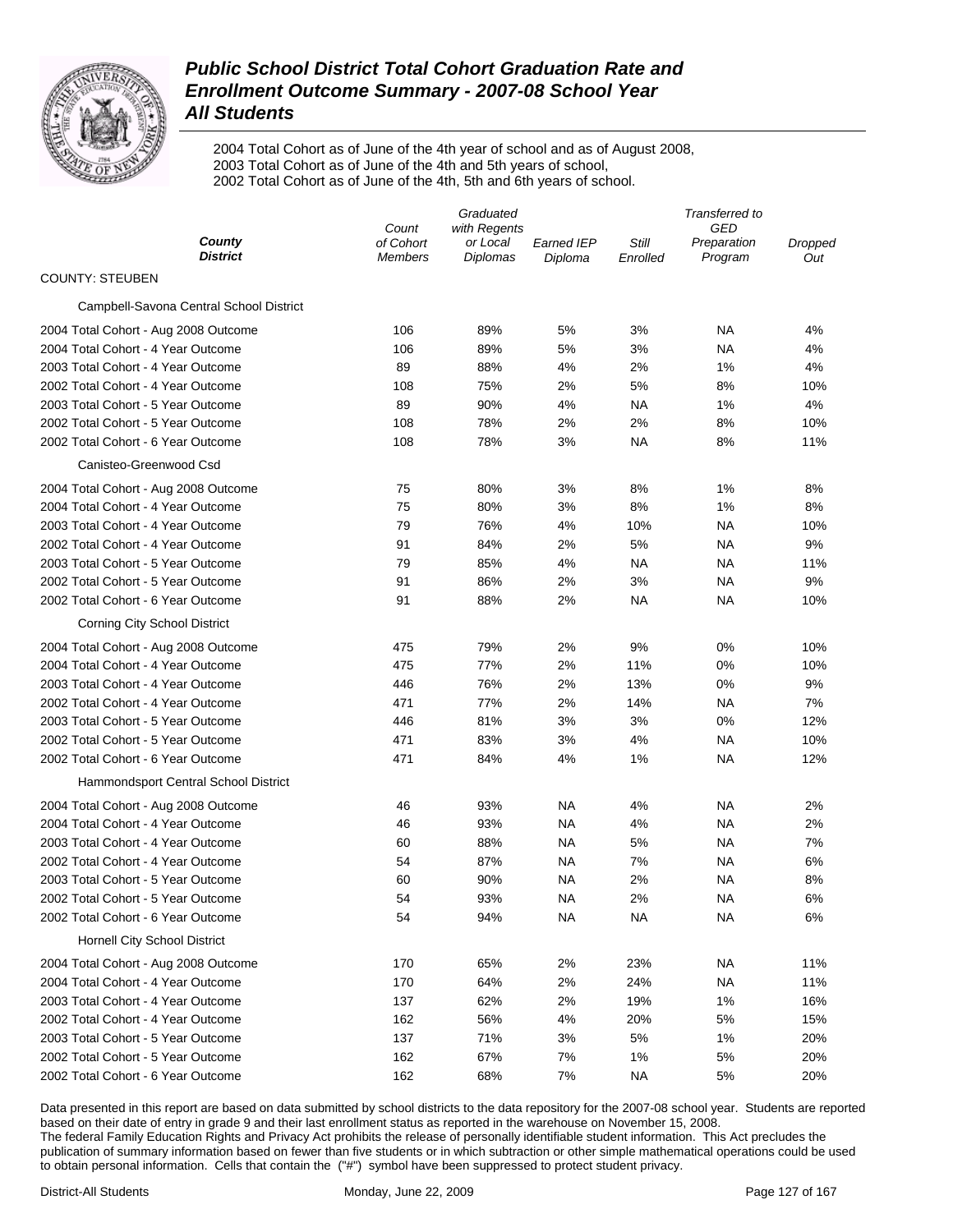

2004 Total Cohort as of June of the 4th year of school and as of August 2008, 2003 Total Cohort as of June of the 4th and 5th years of school, 2002 Total Cohort as of June of the 4th, 5th and 6th years of school.

|                                           | Count                       | Graduated<br>with Regents | Transferred to<br>GED |                   |                        |                |
|-------------------------------------------|-----------------------------|---------------------------|-----------------------|-------------------|------------------------|----------------|
| County<br><b>District</b>                 | of Cohort<br><b>Members</b> | or Local<br>Diplomas      | Earned IEP<br>Diploma | Still<br>Enrolled | Preparation<br>Program | Dropped<br>Out |
| <b>COUNTY: STEUBEN</b>                    |                             |                           |                       |                   |                        |                |
| Jasper-Troupsburg Central School District |                             |                           |                       |                   |                        |                |
| 2004 Total Cohort - Aug 2008 Outcome      | 48                          | 94%                       | <b>NA</b>             | <b>NA</b>         | <b>NA</b>              | 6%             |
| 2004 Total Cohort - 4 Year Outcome        | 48                          | 94%                       | <b>NA</b>             | <b>NA</b>         | <b>NA</b>              | 6%             |
| 2003 Total Cohort - 4 Year Outcome        | 42                          | 83%                       | 10%                   | <b>NA</b>         | <b>NA</b>              | 7%             |
| 2002 Total Cohort - 4 Year Outcome        | 45                          | 93%                       | 4%                    | <b>NA</b>         | <b>NA</b>              | 2%             |
| 2003 Total Cohort - 5 Year Outcome        | 42                          | 83%                       | 10%                   | <b>NA</b>         | <b>NA</b>              | 7%             |
| 2002 Total Cohort - 5 Year Outcome        | 45                          | 93%                       | 4%                    | NA                | <b>NA</b>              | 2%             |
| 2002 Total Cohort - 6 Year Outcome        | 45                          | 93%                       | 4%                    | <b>NA</b>         | <b>NA</b>              | 2%             |
| Prattsburgh Central School District       |                             |                           |                       |                   |                        |                |
| 2004 Total Cohort - Aug 2008 Outcome      | 45                          | 98%                       | <b>NA</b>             | <b>NA</b>         | <b>NA</b>              | 2%             |
| 2004 Total Cohort - 4 Year Outcome        | 45                          | 98%                       | NA                    | <b>NA</b>         | <b>NA</b>              | 2%             |
| 2003 Total Cohort - 4 Year Outcome        | 42                          | 93%                       | <b>NA</b>             | 2%                | <b>NA</b>              | 5%             |
| 2002 Total Cohort - 4 Year Outcome        | 30                          | 93%                       | 7%                    | <b>NA</b>         | <b>NA</b>              | <b>NA</b>      |
| 2003 Total Cohort - 5 Year Outcome        | 42                          | 95%                       | <b>NA</b>             | <b>NA</b>         | <b>NA</b>              | 5%             |
| 2002 Total Cohort - 5 Year Outcome        | 30                          | 93%                       | 7%                    | <b>NA</b>         | <b>NA</b>              | <b>NA</b>      |
| 2002 Total Cohort - 6 Year Outcome        | 30                          | 93%                       | 7%                    | <b>NA</b>         | <b>NA</b>              | <b>NA</b>      |
| Wayland-Cohocton Central School District  |                             |                           |                       |                   |                        |                |
| 2004 Total Cohort - Aug 2008 Outcome      | 156                         | 79%                       | 3%                    | 8%                | 1%                     | 9%             |
| 2004 Total Cohort - 4 Year Outcome        | 156                         | 79%                       | 3%                    | 8%                | 1%                     | 9%             |
| 2003 Total Cohort - 4 Year Outcome        | 141                         | 82%                       | 4%                    | 6%                | <b>NA</b>              | 8%             |
| 2002 Total Cohort - 4 Year Outcome        | 147                         | 86%                       | 1%                    | 5%                | 1%                     | 8%             |
| 2003 Total Cohort - 5 Year Outcome        | 141                         | 85%                       | 4%                    | 2%                | <b>NA</b>              | 9%             |
| 2002 Total Cohort - 5 Year Outcome        | 147                         | 87%                       | 1%                    | 2%                | 1%                     | 10%            |
| 2002 Total Cohort - 6 Year Outcome        | 147                         | 88%                       | 1%                    | 1%                | 1%                     | 10%            |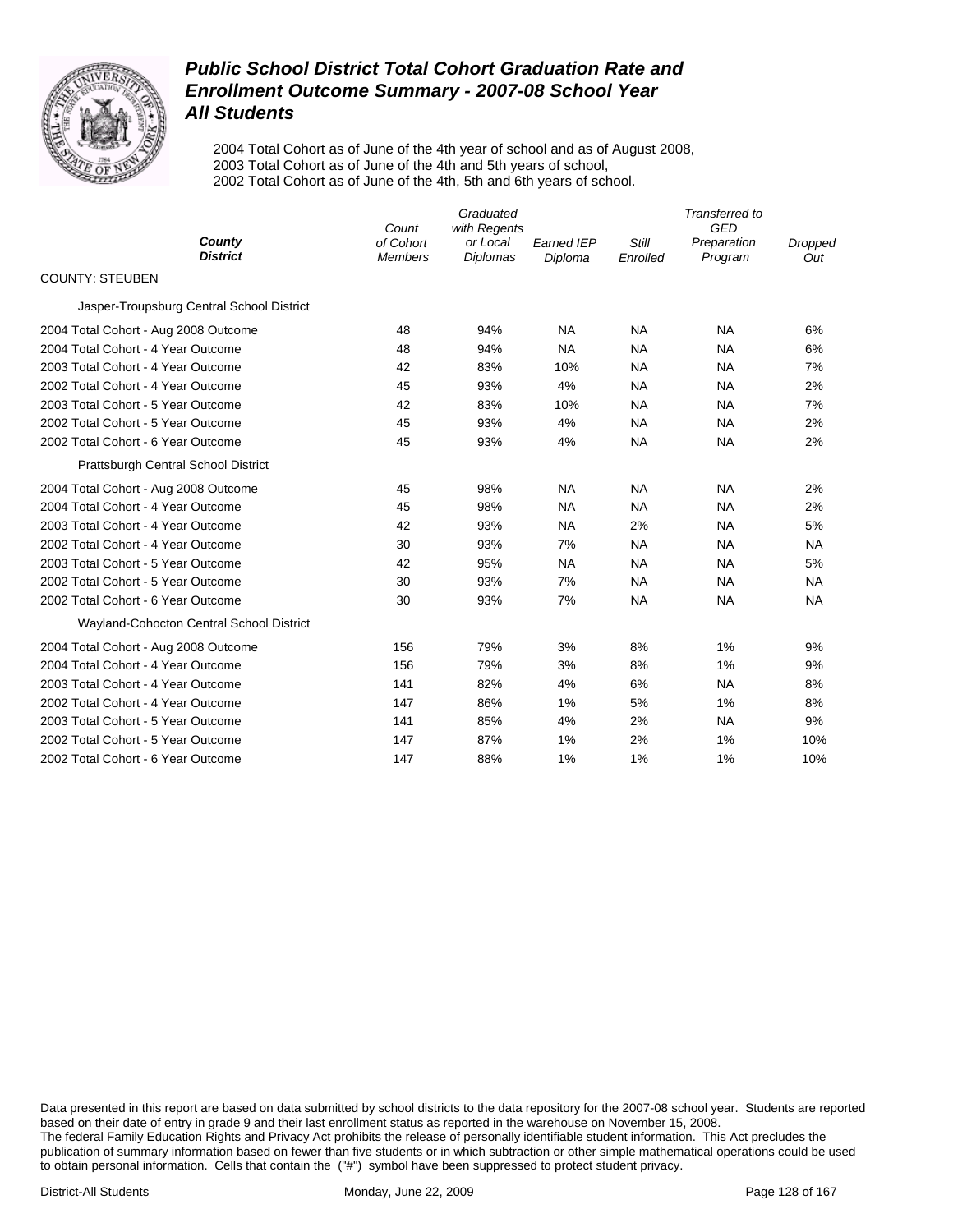

2004 Total Cohort as of June of the 4th year of school and as of August 2008, 2003 Total Cohort as of June of the 4th and 5th years of school, 2002 Total Cohort as of June of the 4th, 5th and 6th years of school.

|                                               | Graduated                   |                             |                              | Transferred to    |                        |                |
|-----------------------------------------------|-----------------------------|-----------------------------|------------------------------|-------------------|------------------------|----------------|
|                                               | Count                       | with Regents                |                              |                   | GED                    |                |
| County<br><b>District</b>                     | of Cohort<br><b>Members</b> | or Local<br><b>Diplomas</b> | <b>Earned IEP</b><br>Diploma | Still<br>Enrolled | Preparation<br>Program | Dropped<br>Out |
| <b>COUNTY: SUFFOLK</b>                        |                             |                             |                              |                   |                        |                |
| Amityville Union Free School District         |                             |                             |                              |                   |                        |                |
| 2004 Total Cohort - Aug 2008 Outcome          | 219                         | 79%                         | 1%                           | 14%               | NA                     | 6%             |
| 2004 Total Cohort - 4 Year Outcome            | 219                         | 77%                         | 1%                           | 16%               | NA                     | 6%             |
| 2003 Total Cohort - 4 Year Outcome            | 190                         | 74%                         | 3%                           | 14%               | NA                     | 9%             |
| 2002 Total Cohort - 4 Year Outcome            | 199                         | 66%                         | 2%                           | 17%               | NA                     | 15%            |
| 2003 Total Cohort - 5 Year Outcome            | 190                         | 78%                         | 3%                           | 9%                | NA                     | 9%             |
| 2002 Total Cohort - 5 Year Outcome            | 199                         | 74%                         | 3%                           | 7%                | ΝA                     | 17%            |
| 2002 Total Cohort - 6 Year Outcome            | 199                         | 74%                         | 3%                           | 7%                | NA                     | 17%            |
| Babylon Union Free School District            |                             |                             |                              |                   |                        |                |
| 2004 Total Cohort - Aug 2008 Outcome          | 162                         | 96%                         | NA                           | 2%                | 1%                     | 1%             |
| 2004 Total Cohort - 4 Year Outcome            | 162                         | 96%                         | NA                           | 2%                | 1%                     | 1%             |
| 2003 Total Cohort - 4 Year Outcome            | 147                         | 96%                         | NA                           | 2%                | 1%                     | 1%             |
| 2002 Total Cohort - 4 Year Outcome            | 151                         | 91%                         | 1%                           | 4%                | 1%                     | 3%             |
| 2003 Total Cohort - 5 Year Outcome            | 147                         | 97%                         | NA                           | 1%                | 1%                     | 1%             |
| 2002 Total Cohort - 5 Year Outcome            | 151                         | 93%                         | 1%                           | 2%                | 1%                     | 3%             |
| 2002 Total Cohort - 6 Year Outcome            | 151                         | 94%                         | 1%                           | 1%                | 1%                     | 3%             |
| Bay Shore Union Free School District          |                             |                             |                              |                   |                        |                |
| 2004 Total Cohort - Aug 2008 Outcome          | 466                         | 80%                         | 2%                           | 14%               | NA                     | 5%             |
| 2004 Total Cohort - 4 Year Outcome            | 466                         | 78%                         | 2%                           | 15%               | NA                     | 5%             |
| 2003 Total Cohort - 4 Year Outcome            | 423                         | 78%                         | $0\%$                        | 15%               | 0%                     | 6%             |
| 2002 Total Cohort - 4 Year Outcome            | 427                         | 73%                         | 1%                           | 19%               | NA                     | 7%             |
| 2003 Total Cohort - 5 Year Outcome            | 423                         | 86%                         | 1%                           | 3%                | 0%                     | 9%             |
| 2002 Total Cohort - 5 Year Outcome            | 427                         | 84%                         | 2%                           | 4%                | NA                     | 10%            |
| 2002 Total Cohort - 6 Year Outcome            | 427                         | 87%                         | 2%                           | 1%                | <b>NA</b>              | 10%            |
| Bayport-Blue Point Union Free School District |                             |                             |                              |                   |                        |                |
| 2004 Total Cohort - Aug 2008 Outcome          | 179                         | 96%                         | NA                           | 3%                | NA                     | 2%             |
| 2004 Total Cohort - 4 Year Outcome            | 179                         | 95%                         | NA                           | 3%                | NA                     | 2%             |
| 2003 Total Cohort - 4 Year Outcome            | 203                         | 92%                         | 1%                           | 4%                | <b>NA</b>              | 3%             |
| 2002 Total Cohort - 4 Year Outcome            | 177                         | 94%                         | 1%                           | 3%                | NA                     | 2%             |
| 2003 Total Cohort - 5 Year Outcome            | 203                         | 94%                         | 1%                           | 1%                | NA                     | 4%             |
| 2002 Total Cohort - 5 Year Outcome            | 177                         | 95%                         | 1%                           | 1%                | <b>NA</b>              | 2%             |
| 2002 Total Cohort - 6 Year Outcome            | 177                         | 96%                         | 1%                           | <b>NA</b>         | <b>NA</b>              | 3%             |
| <b>Brentwood Union Free School District</b>   |                             |                             |                              |                   |                        |                |
| 2004 Total Cohort - Aug 2008 Outcome          | 1279                        | 67%                         | 1%                           | 18%               | <b>NA</b>              | 14%            |
| 2004 Total Cohort - 4 Year Outcome            | 1279                        | 63%                         | 1%                           | 23%               | <b>NA</b>              | 14%            |
| 2003 Total Cohort - 4 Year Outcome            | 1163                        | 68%                         | 1%                           | 19%               | <b>NA</b>              | 12%            |
| 2002 Total Cohort - 4 Year Outcome            | 1069                        | 67%                         | 1%                           | 18%               | <b>NA</b>              | 14%            |
| 2003 Total Cohort - 5 Year Outcome            | 1163                        | 77%                         | 2%                           | 7%                | <b>NA</b>              | 14%            |
| 2002 Total Cohort - 5 Year Outcome            | 1069                        | 76%                         | 2%                           | 6%                | <b>NA</b>              | 16%            |
| 2002 Total Cohort - 6 Year Outcome            | 1069                        | 78%                         | 2%                           | 3%                | <b>NA</b>              | 17%            |
|                                               |                             |                             |                              |                   |                        |                |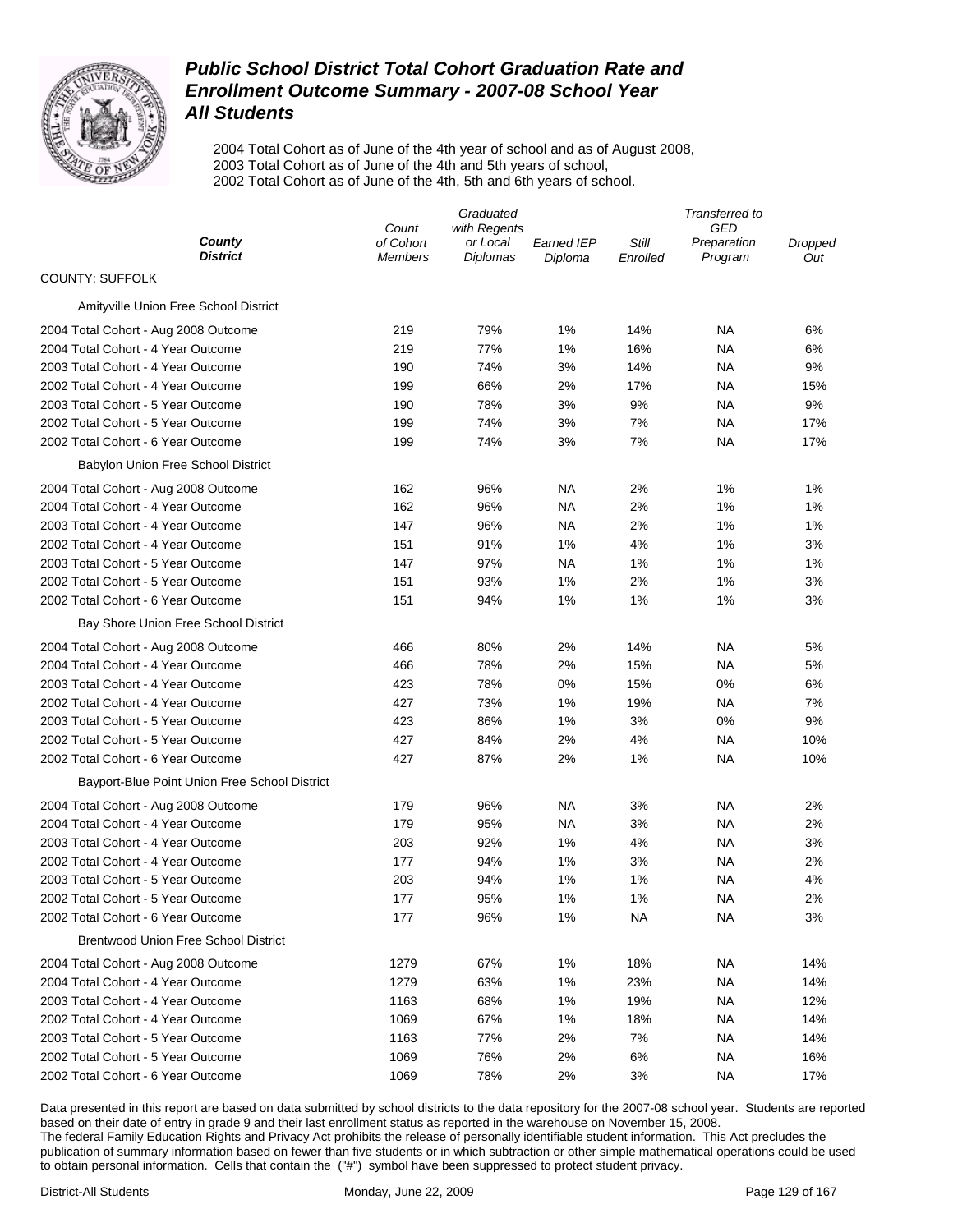

2004 Total Cohort as of June of the 4th year of school and as of August 2008, 2003 Total Cohort as of June of the 4th and 5th years of school, 2002 Total Cohort as of June of the 4th, 5th and 6th years of school.

|                                                  | Graduated          |                          |            | Transferred to |                           |                |
|--------------------------------------------------|--------------------|--------------------------|------------|----------------|---------------------------|----------------|
| County                                           | Count<br>of Cohort | with Regents<br>or Local | Earned IEP | Still          | <b>GED</b><br>Preparation |                |
| <b>District</b>                                  | <b>Members</b>     | Diplomas                 | Diploma    | Enrolled       | Program                   | Dropped<br>Out |
| <b>COUNTY: SUFFOLK</b>                           |                    |                          |            |                |                           |                |
| Bridgehampton Union Free School District         |                    |                          |            |                |                           |                |
| 2004 Total Cohort - Aug 2008 Outcome             | 10                 | 70%                      | NA.        | 10%            | ΝA                        | 20%            |
| 2004 Total Cohort - 4 Year Outcome               | 10                 | 70%                      | NA         | 10%            | NA                        | 20%            |
| 2003 Total Cohort - 4 Year Outcome               | 11                 | 73%                      | NA         | 9%             | ΝA                        | 18%            |
| 2002 Total Cohort - 4 Year Outcome               | 8                  | 75%                      | NA.        | NА             | ΝA                        | 25%            |
| 2003 Total Cohort - 5 Year Outcome               | 11                 | 73%                      | NA.        | NА             | ΝA                        | 27%            |
| 2002 Total Cohort - 5 Year Outcome               | 8                  | 75%                      | NA.        | <b>NA</b>      | ΝA                        | 25%            |
| 2002 Total Cohort - 6 Year Outcome               | 8                  | 75%                      | NA.        | <b>NA</b>      | NA                        | 25%            |
| Brookhaven-Comsewogue Union Free School District |                    |                          |            |                |                           |                |
| 2004 Total Cohort - Aug 2008 Outcome             | 311                | 88%                      | 1%         | 5%             | ΝA                        | 6%             |
| 2004 Total Cohort - 4 Year Outcome               | 311                | 88%                      | 1%         | 5%             | NA                        | 6%             |
| 2003 Total Cohort - 4 Year Outcome               | 304                | 86%                      | 1%         | 8%             | NA                        | 5%             |
| 2002 Total Cohort - 4 Year Outcome               | 253                | 83%                      | 1%         | 8%             | NA                        | 8%             |
| 2003 Total Cohort - 5 Year Outcome               | 304                | 89%                      | 1%         | 2%             | NA                        | 7%             |
| 2002 Total Cohort - 5 Year Outcome               | 253                | 85%                      | 1%         | 4%             | NA                        | 9%             |
| 2002 Total Cohort - 6 Year Outcome               | 253                | 87%                      | 1%         | 2%             | NA                        | 10%            |
| Center Moriches Union Free School District       |                    |                          |            |                |                           |                |
| 2004 Total Cohort - Aug 2008 Outcome             | 106                | 81%                      | 2%         | 11%            | ΝA                        | 6%             |
| 2004 Total Cohort - 4 Year Outcome               | 106                | 81%                      | 2%         | 11%            | ΝA                        | 6%             |
| 2003 Total Cohort - 4 Year Outcome               | 139                | 83%                      | 1%         | 9%             | ΝA                        | 7%             |
| 2002 Total Cohort - 4 Year Outcome               | 108                | 84%                      | NA.        | 12%            | ΝA                        | 4%             |
| 2003 Total Cohort - 5 Year Outcome               | 139                | 86%                      | 1%         | 4%             | ΝA                        | 8%             |
| 2002 Total Cohort - 5 Year Outcome               | 108                | 87%                      | 1%         | 5%             | NA                        | 7%             |
| 2002 Total Cohort - 6 Year Outcome               | 108                | 87%                      | 1%         | 5%             | NA                        | 7%             |
| Central Islip Union Free School District         |                    |                          |            |                |                           |                |
| 2004 Total Cohort - Aug 2008 Outcome             | 462                | 54%                      | 4%         | 29%            | NA                        | 13%            |
| 2004 Total Cohort - 4 Year Outcome               | 462                | 50%                      | 4%         | 33%            | NA                        | 13%            |
| 2003 Total Cohort - 4 Year Outcome               | 406                | 61%                      | 0%         | 28%            | NA                        | 10%            |
| 2002 Total Cohort - 4 Year Outcome               | 396                | 63%                      | 1%         | 23%            | NA                        | 13%            |
| 2003 Total Cohort - 5 Year Outcome               | 406                | 72%                      | 3%         | 11%            | NA                        | 14%            |
| 2002 Total Cohort - 5 Year Outcome               | 396                | 72%                      | 2%         | 11%            | NA                        | 16%            |
| 2002 Total Cohort - 6 Year Outcome               | 396                | 74%                      | 2%         | 7%             | NA                        | 17%            |
| Cold Spring Harbor Central School District       |                    |                          |            |                |                           |                |
| 2004 Total Cohort - Aug 2008 Outcome             | 168                | 98%                      | NA         | 2%             | NA                        | NA             |
| 2004 Total Cohort - 4 Year Outcome               | 168                | 97%                      | <b>NA</b>  | 3%             | NA                        | NA             |
| 2003 Total Cohort - 4 Year Outcome               | 173                | 96%                      | NA.        | 4%             | NA                        | NA             |
| 2002 Total Cohort - 4 Year Outcome               | 178                | 94%                      | 1%         | 6%             | NA                        | NA             |
| 2003 Total Cohort - 5 Year Outcome               | 173                | 98%                      | NA.        | 2%             | NA                        | NA             |
| 2002 Total Cohort - 5 Year Outcome               | 178                | 97%                      | 1%         | 3%             | NA                        | NA             |
| 2002 Total Cohort - 6 Year Outcome               | 178                | 97%                      | 1%         | 2%             | NA.                       | NA             |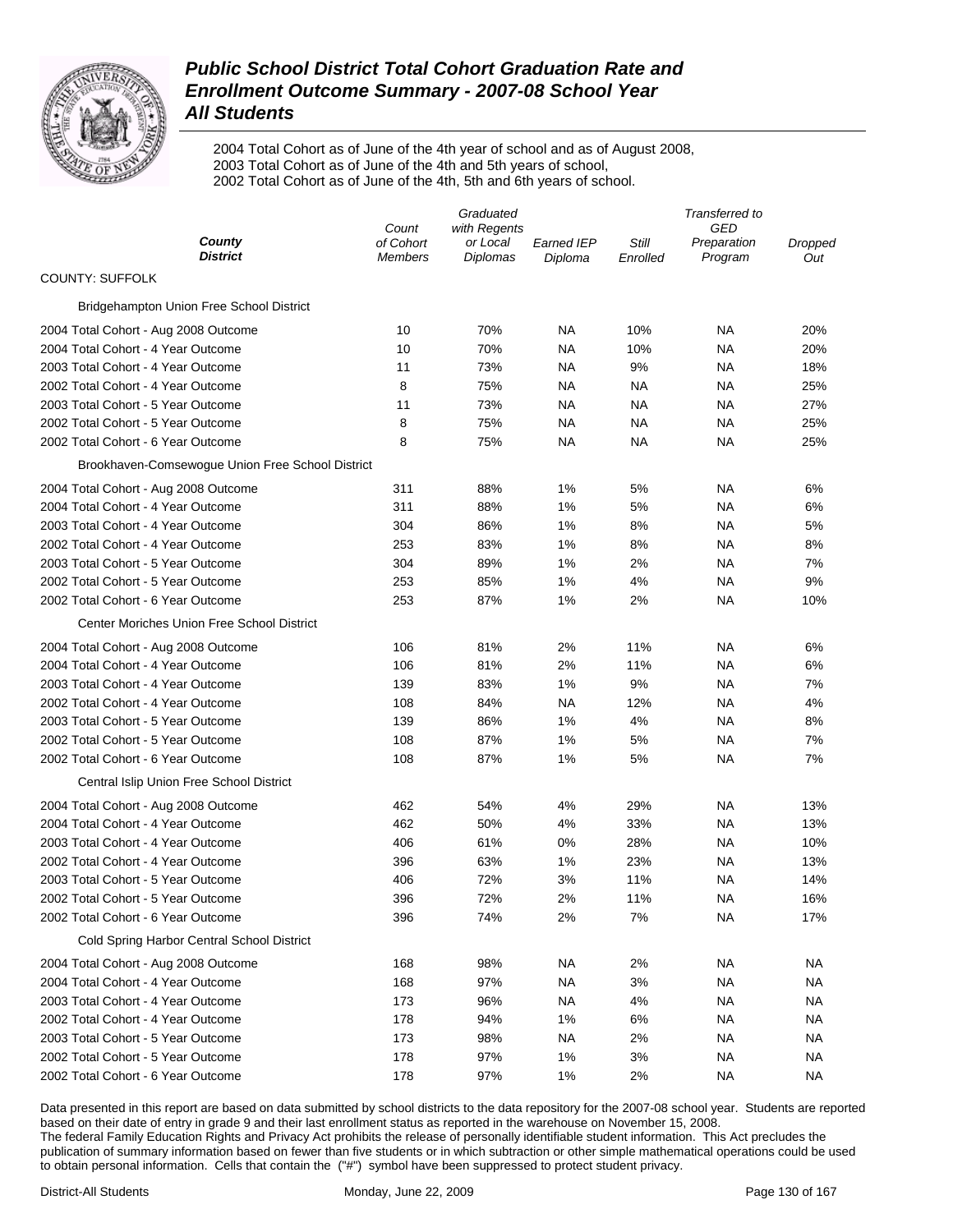

2004 Total Cohort as of June of the 4th year of school and as of August 2008, 2003 Total Cohort as of June of the 4th and 5th years of school, 2002 Total Cohort as of June of the 4th, 5th and 6th years of school.

| Count<br>County<br>of Cohort<br>Still<br>or Local<br><b>Earned IEP</b><br>Preparation<br>Dropped<br><b>District</b><br>Diplomas<br>Program<br>Members<br>Diploma<br>Enrolled<br>Out<br><b>COUNTY: SUFFOLK</b><br><b>Commack Union Free School District</b><br>2004 Total Cohort - Aug 2008 Outcome<br>546<br>95%<br>0%<br>4%<br>0%<br>1%<br>2004 Total Cohort - 4 Year Outcome<br>546<br>95%<br>0%<br>4%<br>0%<br>1%<br>2003 Total Cohort - 4 Year Outcome<br>593<br>95%<br>0%<br>4%<br>NA<br>1%<br>2002 Total Cohort - 4 Year Outcome<br>503<br>98%<br>2%<br>NA<br>0%<br>0%<br>2003 Total Cohort - 5 Year Outcome<br>593<br>97%<br>1%<br>1%<br>NA<br>1%<br>2002 Total Cohort - 5 Year Outcome<br>503<br>99%<br>0%<br>0%<br>NA<br>1%<br>2002 Total Cohort - 6 Year Outcome<br>503<br>99%<br>0%<br>ΝA<br>NA<br>1%<br><b>Connetquot Central School District</b><br>87%<br>NA<br>2004 Total Cohort - Aug 2008 Outcome<br>596<br>2%<br>6%<br>5%<br>2004 Total Cohort - 4 Year Outcome<br>596<br>84%<br>2%<br>10%<br>ΝA<br>5%<br>2003 Total Cohort - 4 Year Outcome<br>574<br>87%<br>0%<br>9%<br>NA<br>4%<br>2002 Total Cohort - 4 Year Outcome<br>85%<br>0%<br>9%<br>NA<br>548<br>6%<br>2003 Total Cohort - 5 Year Outcome<br>574<br>89%<br>1%<br>4%<br>NA<br>6%<br>2002 Total Cohort - 5 Year Outcome<br>548<br>87%<br>0%<br>4%<br>NA<br>8%<br>2002 Total Cohort - 6 Year Outcome<br>548<br>87%<br>1%<br>4%<br>NA<br>8%<br>Copiague Union Free School District<br>75%<br>16%<br>7%<br>2004 Total Cohort - Aug 2008 Outcome<br>439<br>3%<br>ΝA<br>2004 Total Cohort - 4 Year Outcome<br>71%<br>3%<br>20%<br>NA<br>7%<br>439<br>2003 Total Cohort - 4 Year Outcome<br>390<br>68%<br>1%<br>25%<br>NA<br>5%<br>2%<br>2002 Total Cohort - 4 Year Outcome<br>392<br>64%<br>22%<br>1%<br>11%<br>2%<br>7%<br>2003 Total Cohort - 5 Year Outcome<br>390<br>77%<br>14%<br>NA<br>70%<br>3%<br>14%<br>1%<br>2002 Total Cohort - 5 Year Outcome<br>392<br>13%<br>392<br>72%<br>3%<br>10%<br>1%<br>2002 Total Cohort - 6 Year Outcome<br>13%<br>Deer Park Union Free School District<br>1%<br>347<br>82%<br>11%<br>0%<br>5%<br>2004 Total Cohort - Aug 2008 Outcome<br>13%<br>2004 Total Cohort - 4 Year Outcome<br>347<br>80%<br>1%<br>0%<br>5%<br>$1\%$<br>13%<br>2003 Total Cohort - 4 Year Outcome<br>350<br>83%<br>1%<br>3%<br>12%<br>2002 Total Cohort - 4 Year Outcome<br>310<br>84%<br>0%<br>1%<br>3%<br>5%<br>2003 Total Cohort - 5 Year Outcome<br>350<br>87%<br>1%<br>1%<br>6%<br>1%<br>6%<br>2002 Total Cohort - 5 Year Outcome<br>310<br>91%<br>1%<br>1%<br>2002 Total Cohort - 6 Year Outcome<br>310<br>91%<br>1%<br>1%<br>1%<br>6%<br>East Hampton Union Free School District<br>270<br>77%<br>1%<br>10%<br>5%<br>7%<br>2004 Total Cohort - Aug 2008 Outcome |                                    |     | Graduated    |    |     | Transferred to |    |  |  |
|------------------------------------------------------------------------------------------------------------------------------------------------------------------------------------------------------------------------------------------------------------------------------------------------------------------------------------------------------------------------------------------------------------------------------------------------------------------------------------------------------------------------------------------------------------------------------------------------------------------------------------------------------------------------------------------------------------------------------------------------------------------------------------------------------------------------------------------------------------------------------------------------------------------------------------------------------------------------------------------------------------------------------------------------------------------------------------------------------------------------------------------------------------------------------------------------------------------------------------------------------------------------------------------------------------------------------------------------------------------------------------------------------------------------------------------------------------------------------------------------------------------------------------------------------------------------------------------------------------------------------------------------------------------------------------------------------------------------------------------------------------------------------------------------------------------------------------------------------------------------------------------------------------------------------------------------------------------------------------------------------------------------------------------------------------------------------------------------------------------------------------------------------------------------------------------------------------------------------------------------------------------------------------------------------------------------------------------------------------------------------------------------------------------------------------------------------------------------------------------------------------------------------------------------------------------------------------------------------------------------------------------------------------------------------------------------------------------------------------------------------------|------------------------------------|-----|--------------|----|-----|----------------|----|--|--|
|                                                                                                                                                                                                                                                                                                                                                                                                                                                                                                                                                                                                                                                                                                                                                                                                                                                                                                                                                                                                                                                                                                                                                                                                                                                                                                                                                                                                                                                                                                                                                                                                                                                                                                                                                                                                                                                                                                                                                                                                                                                                                                                                                                                                                                                                                                                                                                                                                                                                                                                                                                                                                                                                                                                                                            |                                    |     | with Regents |    |     | GED            |    |  |  |
|                                                                                                                                                                                                                                                                                                                                                                                                                                                                                                                                                                                                                                                                                                                                                                                                                                                                                                                                                                                                                                                                                                                                                                                                                                                                                                                                                                                                                                                                                                                                                                                                                                                                                                                                                                                                                                                                                                                                                                                                                                                                                                                                                                                                                                                                                                                                                                                                                                                                                                                                                                                                                                                                                                                                                            |                                    |     |              |    |     |                |    |  |  |
|                                                                                                                                                                                                                                                                                                                                                                                                                                                                                                                                                                                                                                                                                                                                                                                                                                                                                                                                                                                                                                                                                                                                                                                                                                                                                                                                                                                                                                                                                                                                                                                                                                                                                                                                                                                                                                                                                                                                                                                                                                                                                                                                                                                                                                                                                                                                                                                                                                                                                                                                                                                                                                                                                                                                                            |                                    |     |              |    |     |                |    |  |  |
|                                                                                                                                                                                                                                                                                                                                                                                                                                                                                                                                                                                                                                                                                                                                                                                                                                                                                                                                                                                                                                                                                                                                                                                                                                                                                                                                                                                                                                                                                                                                                                                                                                                                                                                                                                                                                                                                                                                                                                                                                                                                                                                                                                                                                                                                                                                                                                                                                                                                                                                                                                                                                                                                                                                                                            |                                    |     |              |    |     |                |    |  |  |
|                                                                                                                                                                                                                                                                                                                                                                                                                                                                                                                                                                                                                                                                                                                                                                                                                                                                                                                                                                                                                                                                                                                                                                                                                                                                                                                                                                                                                                                                                                                                                                                                                                                                                                                                                                                                                                                                                                                                                                                                                                                                                                                                                                                                                                                                                                                                                                                                                                                                                                                                                                                                                                                                                                                                                            |                                    |     |              |    |     |                |    |  |  |
|                                                                                                                                                                                                                                                                                                                                                                                                                                                                                                                                                                                                                                                                                                                                                                                                                                                                                                                                                                                                                                                                                                                                                                                                                                                                                                                                                                                                                                                                                                                                                                                                                                                                                                                                                                                                                                                                                                                                                                                                                                                                                                                                                                                                                                                                                                                                                                                                                                                                                                                                                                                                                                                                                                                                                            |                                    |     |              |    |     |                |    |  |  |
|                                                                                                                                                                                                                                                                                                                                                                                                                                                                                                                                                                                                                                                                                                                                                                                                                                                                                                                                                                                                                                                                                                                                                                                                                                                                                                                                                                                                                                                                                                                                                                                                                                                                                                                                                                                                                                                                                                                                                                                                                                                                                                                                                                                                                                                                                                                                                                                                                                                                                                                                                                                                                                                                                                                                                            |                                    |     |              |    |     |                |    |  |  |
|                                                                                                                                                                                                                                                                                                                                                                                                                                                                                                                                                                                                                                                                                                                                                                                                                                                                                                                                                                                                                                                                                                                                                                                                                                                                                                                                                                                                                                                                                                                                                                                                                                                                                                                                                                                                                                                                                                                                                                                                                                                                                                                                                                                                                                                                                                                                                                                                                                                                                                                                                                                                                                                                                                                                                            |                                    |     |              |    |     |                |    |  |  |
|                                                                                                                                                                                                                                                                                                                                                                                                                                                                                                                                                                                                                                                                                                                                                                                                                                                                                                                                                                                                                                                                                                                                                                                                                                                                                                                                                                                                                                                                                                                                                                                                                                                                                                                                                                                                                                                                                                                                                                                                                                                                                                                                                                                                                                                                                                                                                                                                                                                                                                                                                                                                                                                                                                                                                            |                                    |     |              |    |     |                |    |  |  |
|                                                                                                                                                                                                                                                                                                                                                                                                                                                                                                                                                                                                                                                                                                                                                                                                                                                                                                                                                                                                                                                                                                                                                                                                                                                                                                                                                                                                                                                                                                                                                                                                                                                                                                                                                                                                                                                                                                                                                                                                                                                                                                                                                                                                                                                                                                                                                                                                                                                                                                                                                                                                                                                                                                                                                            |                                    |     |              |    |     |                |    |  |  |
|                                                                                                                                                                                                                                                                                                                                                                                                                                                                                                                                                                                                                                                                                                                                                                                                                                                                                                                                                                                                                                                                                                                                                                                                                                                                                                                                                                                                                                                                                                                                                                                                                                                                                                                                                                                                                                                                                                                                                                                                                                                                                                                                                                                                                                                                                                                                                                                                                                                                                                                                                                                                                                                                                                                                                            |                                    |     |              |    |     |                |    |  |  |
|                                                                                                                                                                                                                                                                                                                                                                                                                                                                                                                                                                                                                                                                                                                                                                                                                                                                                                                                                                                                                                                                                                                                                                                                                                                                                                                                                                                                                                                                                                                                                                                                                                                                                                                                                                                                                                                                                                                                                                                                                                                                                                                                                                                                                                                                                                                                                                                                                                                                                                                                                                                                                                                                                                                                                            |                                    |     |              |    |     |                |    |  |  |
|                                                                                                                                                                                                                                                                                                                                                                                                                                                                                                                                                                                                                                                                                                                                                                                                                                                                                                                                                                                                                                                                                                                                                                                                                                                                                                                                                                                                                                                                                                                                                                                                                                                                                                                                                                                                                                                                                                                                                                                                                                                                                                                                                                                                                                                                                                                                                                                                                                                                                                                                                                                                                                                                                                                                                            |                                    |     |              |    |     |                |    |  |  |
|                                                                                                                                                                                                                                                                                                                                                                                                                                                                                                                                                                                                                                                                                                                                                                                                                                                                                                                                                                                                                                                                                                                                                                                                                                                                                                                                                                                                                                                                                                                                                                                                                                                                                                                                                                                                                                                                                                                                                                                                                                                                                                                                                                                                                                                                                                                                                                                                                                                                                                                                                                                                                                                                                                                                                            |                                    |     |              |    |     |                |    |  |  |
|                                                                                                                                                                                                                                                                                                                                                                                                                                                                                                                                                                                                                                                                                                                                                                                                                                                                                                                                                                                                                                                                                                                                                                                                                                                                                                                                                                                                                                                                                                                                                                                                                                                                                                                                                                                                                                                                                                                                                                                                                                                                                                                                                                                                                                                                                                                                                                                                                                                                                                                                                                                                                                                                                                                                                            |                                    |     |              |    |     |                |    |  |  |
|                                                                                                                                                                                                                                                                                                                                                                                                                                                                                                                                                                                                                                                                                                                                                                                                                                                                                                                                                                                                                                                                                                                                                                                                                                                                                                                                                                                                                                                                                                                                                                                                                                                                                                                                                                                                                                                                                                                                                                                                                                                                                                                                                                                                                                                                                                                                                                                                                                                                                                                                                                                                                                                                                                                                                            |                                    |     |              |    |     |                |    |  |  |
|                                                                                                                                                                                                                                                                                                                                                                                                                                                                                                                                                                                                                                                                                                                                                                                                                                                                                                                                                                                                                                                                                                                                                                                                                                                                                                                                                                                                                                                                                                                                                                                                                                                                                                                                                                                                                                                                                                                                                                                                                                                                                                                                                                                                                                                                                                                                                                                                                                                                                                                                                                                                                                                                                                                                                            |                                    |     |              |    |     |                |    |  |  |
|                                                                                                                                                                                                                                                                                                                                                                                                                                                                                                                                                                                                                                                                                                                                                                                                                                                                                                                                                                                                                                                                                                                                                                                                                                                                                                                                                                                                                                                                                                                                                                                                                                                                                                                                                                                                                                                                                                                                                                                                                                                                                                                                                                                                                                                                                                                                                                                                                                                                                                                                                                                                                                                                                                                                                            |                                    |     |              |    |     |                |    |  |  |
|                                                                                                                                                                                                                                                                                                                                                                                                                                                                                                                                                                                                                                                                                                                                                                                                                                                                                                                                                                                                                                                                                                                                                                                                                                                                                                                                                                                                                                                                                                                                                                                                                                                                                                                                                                                                                                                                                                                                                                                                                                                                                                                                                                                                                                                                                                                                                                                                                                                                                                                                                                                                                                                                                                                                                            |                                    |     |              |    |     |                |    |  |  |
|                                                                                                                                                                                                                                                                                                                                                                                                                                                                                                                                                                                                                                                                                                                                                                                                                                                                                                                                                                                                                                                                                                                                                                                                                                                                                                                                                                                                                                                                                                                                                                                                                                                                                                                                                                                                                                                                                                                                                                                                                                                                                                                                                                                                                                                                                                                                                                                                                                                                                                                                                                                                                                                                                                                                                            |                                    |     |              |    |     |                |    |  |  |
|                                                                                                                                                                                                                                                                                                                                                                                                                                                                                                                                                                                                                                                                                                                                                                                                                                                                                                                                                                                                                                                                                                                                                                                                                                                                                                                                                                                                                                                                                                                                                                                                                                                                                                                                                                                                                                                                                                                                                                                                                                                                                                                                                                                                                                                                                                                                                                                                                                                                                                                                                                                                                                                                                                                                                            |                                    |     |              |    |     |                |    |  |  |
|                                                                                                                                                                                                                                                                                                                                                                                                                                                                                                                                                                                                                                                                                                                                                                                                                                                                                                                                                                                                                                                                                                                                                                                                                                                                                                                                                                                                                                                                                                                                                                                                                                                                                                                                                                                                                                                                                                                                                                                                                                                                                                                                                                                                                                                                                                                                                                                                                                                                                                                                                                                                                                                                                                                                                            |                                    |     |              |    |     |                |    |  |  |
|                                                                                                                                                                                                                                                                                                                                                                                                                                                                                                                                                                                                                                                                                                                                                                                                                                                                                                                                                                                                                                                                                                                                                                                                                                                                                                                                                                                                                                                                                                                                                                                                                                                                                                                                                                                                                                                                                                                                                                                                                                                                                                                                                                                                                                                                                                                                                                                                                                                                                                                                                                                                                                                                                                                                                            |                                    |     |              |    |     |                |    |  |  |
|                                                                                                                                                                                                                                                                                                                                                                                                                                                                                                                                                                                                                                                                                                                                                                                                                                                                                                                                                                                                                                                                                                                                                                                                                                                                                                                                                                                                                                                                                                                                                                                                                                                                                                                                                                                                                                                                                                                                                                                                                                                                                                                                                                                                                                                                                                                                                                                                                                                                                                                                                                                                                                                                                                                                                            |                                    |     |              |    |     |                |    |  |  |
|                                                                                                                                                                                                                                                                                                                                                                                                                                                                                                                                                                                                                                                                                                                                                                                                                                                                                                                                                                                                                                                                                                                                                                                                                                                                                                                                                                                                                                                                                                                                                                                                                                                                                                                                                                                                                                                                                                                                                                                                                                                                                                                                                                                                                                                                                                                                                                                                                                                                                                                                                                                                                                                                                                                                                            |                                    |     |              |    |     |                |    |  |  |
|                                                                                                                                                                                                                                                                                                                                                                                                                                                                                                                                                                                                                                                                                                                                                                                                                                                                                                                                                                                                                                                                                                                                                                                                                                                                                                                                                                                                                                                                                                                                                                                                                                                                                                                                                                                                                                                                                                                                                                                                                                                                                                                                                                                                                                                                                                                                                                                                                                                                                                                                                                                                                                                                                                                                                            |                                    |     |              |    |     |                |    |  |  |
|                                                                                                                                                                                                                                                                                                                                                                                                                                                                                                                                                                                                                                                                                                                                                                                                                                                                                                                                                                                                                                                                                                                                                                                                                                                                                                                                                                                                                                                                                                                                                                                                                                                                                                                                                                                                                                                                                                                                                                                                                                                                                                                                                                                                                                                                                                                                                                                                                                                                                                                                                                                                                                                                                                                                                            |                                    |     |              |    |     |                |    |  |  |
|                                                                                                                                                                                                                                                                                                                                                                                                                                                                                                                                                                                                                                                                                                                                                                                                                                                                                                                                                                                                                                                                                                                                                                                                                                                                                                                                                                                                                                                                                                                                                                                                                                                                                                                                                                                                                                                                                                                                                                                                                                                                                                                                                                                                                                                                                                                                                                                                                                                                                                                                                                                                                                                                                                                                                            |                                    |     |              |    |     |                |    |  |  |
|                                                                                                                                                                                                                                                                                                                                                                                                                                                                                                                                                                                                                                                                                                                                                                                                                                                                                                                                                                                                                                                                                                                                                                                                                                                                                                                                                                                                                                                                                                                                                                                                                                                                                                                                                                                                                                                                                                                                                                                                                                                                                                                                                                                                                                                                                                                                                                                                                                                                                                                                                                                                                                                                                                                                                            |                                    |     |              |    |     |                |    |  |  |
|                                                                                                                                                                                                                                                                                                                                                                                                                                                                                                                                                                                                                                                                                                                                                                                                                                                                                                                                                                                                                                                                                                                                                                                                                                                                                                                                                                                                                                                                                                                                                                                                                                                                                                                                                                                                                                                                                                                                                                                                                                                                                                                                                                                                                                                                                                                                                                                                                                                                                                                                                                                                                                                                                                                                                            |                                    |     |              |    |     |                |    |  |  |
|                                                                                                                                                                                                                                                                                                                                                                                                                                                                                                                                                                                                                                                                                                                                                                                                                                                                                                                                                                                                                                                                                                                                                                                                                                                                                                                                                                                                                                                                                                                                                                                                                                                                                                                                                                                                                                                                                                                                                                                                                                                                                                                                                                                                                                                                                                                                                                                                                                                                                                                                                                                                                                                                                                                                                            |                                    |     |              |    |     |                |    |  |  |
|                                                                                                                                                                                                                                                                                                                                                                                                                                                                                                                                                                                                                                                                                                                                                                                                                                                                                                                                                                                                                                                                                                                                                                                                                                                                                                                                                                                                                                                                                                                                                                                                                                                                                                                                                                                                                                                                                                                                                                                                                                                                                                                                                                                                                                                                                                                                                                                                                                                                                                                                                                                                                                                                                                                                                            |                                    |     |              |    |     |                |    |  |  |
|                                                                                                                                                                                                                                                                                                                                                                                                                                                                                                                                                                                                                                                                                                                                                                                                                                                                                                                                                                                                                                                                                                                                                                                                                                                                                                                                                                                                                                                                                                                                                                                                                                                                                                                                                                                                                                                                                                                                                                                                                                                                                                                                                                                                                                                                                                                                                                                                                                                                                                                                                                                                                                                                                                                                                            |                                    |     |              |    |     |                |    |  |  |
|                                                                                                                                                                                                                                                                                                                                                                                                                                                                                                                                                                                                                                                                                                                                                                                                                                                                                                                                                                                                                                                                                                                                                                                                                                                                                                                                                                                                                                                                                                                                                                                                                                                                                                                                                                                                                                                                                                                                                                                                                                                                                                                                                                                                                                                                                                                                                                                                                                                                                                                                                                                                                                                                                                                                                            |                                    |     |              |    |     |                |    |  |  |
|                                                                                                                                                                                                                                                                                                                                                                                                                                                                                                                                                                                                                                                                                                                                                                                                                                                                                                                                                                                                                                                                                                                                                                                                                                                                                                                                                                                                                                                                                                                                                                                                                                                                                                                                                                                                                                                                                                                                                                                                                                                                                                                                                                                                                                                                                                                                                                                                                                                                                                                                                                                                                                                                                                                                                            |                                    |     |              |    |     |                |    |  |  |
|                                                                                                                                                                                                                                                                                                                                                                                                                                                                                                                                                                                                                                                                                                                                                                                                                                                                                                                                                                                                                                                                                                                                                                                                                                                                                                                                                                                                                                                                                                                                                                                                                                                                                                                                                                                                                                                                                                                                                                                                                                                                                                                                                                                                                                                                                                                                                                                                                                                                                                                                                                                                                                                                                                                                                            |                                    |     |              |    |     |                |    |  |  |
|                                                                                                                                                                                                                                                                                                                                                                                                                                                                                                                                                                                                                                                                                                                                                                                                                                                                                                                                                                                                                                                                                                                                                                                                                                                                                                                                                                                                                                                                                                                                                                                                                                                                                                                                                                                                                                                                                                                                                                                                                                                                                                                                                                                                                                                                                                                                                                                                                                                                                                                                                                                                                                                                                                                                                            |                                    |     |              |    |     |                |    |  |  |
|                                                                                                                                                                                                                                                                                                                                                                                                                                                                                                                                                                                                                                                                                                                                                                                                                                                                                                                                                                                                                                                                                                                                                                                                                                                                                                                                                                                                                                                                                                                                                                                                                                                                                                                                                                                                                                                                                                                                                                                                                                                                                                                                                                                                                                                                                                                                                                                                                                                                                                                                                                                                                                                                                                                                                            | 2004 Total Cohort - 4 Year Outcome | 270 | 77%          | 1% | 10% | 5%             | 7% |  |  |
| 2003 Total Cohort - 4 Year Outcome<br>255<br>84%<br><b>NA</b><br>8%<br>4%<br>4%                                                                                                                                                                                                                                                                                                                                                                                                                                                                                                                                                                                                                                                                                                                                                                                                                                                                                                                                                                                                                                                                                                                                                                                                                                                                                                                                                                                                                                                                                                                                                                                                                                                                                                                                                                                                                                                                                                                                                                                                                                                                                                                                                                                                                                                                                                                                                                                                                                                                                                                                                                                                                                                                            |                                    |     |              |    |     |                |    |  |  |
| 2002 Total Cohort - 4 Year Outcome<br>270<br>79%<br>0%<br>11%<br>1%<br>9%                                                                                                                                                                                                                                                                                                                                                                                                                                                                                                                                                                                                                                                                                                                                                                                                                                                                                                                                                                                                                                                                                                                                                                                                                                                                                                                                                                                                                                                                                                                                                                                                                                                                                                                                                                                                                                                                                                                                                                                                                                                                                                                                                                                                                                                                                                                                                                                                                                                                                                                                                                                                                                                                                  |                                    |     |              |    |     |                |    |  |  |
| 2003 Total Cohort - 5 Year Outcome<br>255<br>87%<br>0%<br>2%<br>4%<br>6%                                                                                                                                                                                                                                                                                                                                                                                                                                                                                                                                                                                                                                                                                                                                                                                                                                                                                                                                                                                                                                                                                                                                                                                                                                                                                                                                                                                                                                                                                                                                                                                                                                                                                                                                                                                                                                                                                                                                                                                                                                                                                                                                                                                                                                                                                                                                                                                                                                                                                                                                                                                                                                                                                   |                                    |     |              |    |     |                |    |  |  |
| 2002 Total Cohort - 5 Year Outcome<br>270<br>83%<br>0%<br>2%<br>3%<br>11%                                                                                                                                                                                                                                                                                                                                                                                                                                                                                                                                                                                                                                                                                                                                                                                                                                                                                                                                                                                                                                                                                                                                                                                                                                                                                                                                                                                                                                                                                                                                                                                                                                                                                                                                                                                                                                                                                                                                                                                                                                                                                                                                                                                                                                                                                                                                                                                                                                                                                                                                                                                                                                                                                  |                                    |     |              |    |     |                |    |  |  |
| 2002 Total Cohort - 6 Year Outcome<br>270<br>83%<br>0%<br>1%<br>3%<br>11%                                                                                                                                                                                                                                                                                                                                                                                                                                                                                                                                                                                                                                                                                                                                                                                                                                                                                                                                                                                                                                                                                                                                                                                                                                                                                                                                                                                                                                                                                                                                                                                                                                                                                                                                                                                                                                                                                                                                                                                                                                                                                                                                                                                                                                                                                                                                                                                                                                                                                                                                                                                                                                                                                  |                                    |     |              |    |     |                |    |  |  |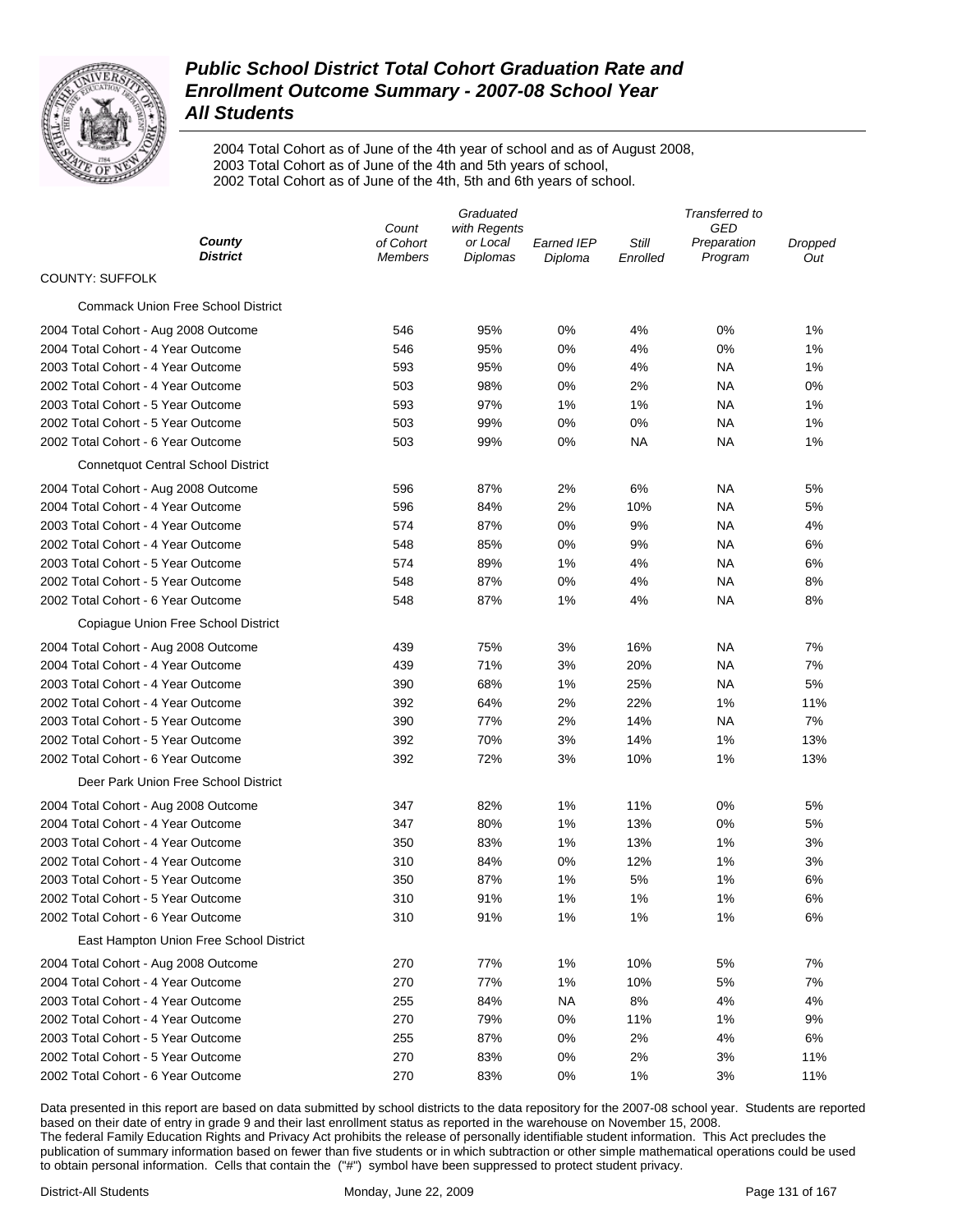

2004 Total Cohort as of June of the 4th year of school and as of August 2008, 2003 Total Cohort as of June of the 4th and 5th years of school, 2002 Total Cohort as of June of the 4th, 5th and 6th years of school.

|                                                  |                      |                      |                              | Transferred to    |                        |                |  |
|--------------------------------------------------|----------------------|----------------------|------------------------------|-------------------|------------------------|----------------|--|
|                                                  | Count                | with Regents         |                              |                   | GED                    |                |  |
| County<br><b>District</b>                        | of Cohort<br>Members | or Local<br>Diplomas | <b>Earned IEP</b><br>Diploma | Still<br>Enrolled | Preparation<br>Program | Dropped<br>Out |  |
| <b>COUNTY: SUFFOLK</b>                           |                      |                      |                              |                   |                        |                |  |
| East Islip Union Free School District            |                      |                      |                              |                   |                        |                |  |
| 2004 Total Cohort - Aug 2008 Outcome             | 400                  | 93%                  | 1%                           | 3%                | ΝA                     | 4%             |  |
| 2004 Total Cohort - 4 Year Outcome               | 400                  | 91%                  | 1%                           | 5%                | ΝA                     | 4%             |  |
| 2003 Total Cohort - 4 Year Outcome               | 391                  | 85%                  | ΝA                           | 11%               | NA                     | 4%             |  |
| 2002 Total Cohort - 4 Year Outcome               | 392                  | 89%                  | 1%                           | 6%                | NA                     | 4%             |  |
| 2003 Total Cohort - 5 Year Outcome               | 391                  | 92%                  | 1%                           | 2%                | NA                     | 5%             |  |
| 2002 Total Cohort - 5 Year Outcome               | 392                  | 93%                  | 1%                           | 0%                | NA                     | 6%             |  |
| 2002 Total Cohort - 6 Year Outcome               | 392                  | 93%                  | 1%                           | NA                | NA                     | 6%             |  |
| Eastport-South Manor Csd                         |                      |                      |                              |                   |                        |                |  |
| 2004 Total Cohort - Aug 2008 Outcome             | 284                  | 92%                  | NA                           | 4%                | NA                     | 5%             |  |
| 2004 Total Cohort - 4 Year Outcome               | 284                  | 92%                  | NA                           | 4%                | NA                     | 5%             |  |
| 2003 Total Cohort - 4 Year Outcome               | 277                  | 92%                  | NA                           | 4%                | NA                     | 4%             |  |
| 2002 Total Cohort - 4 Year Outcome               | 240                  | 88%                  | NA                           | 5%                | 1%                     | 7%             |  |
| 2003 Total Cohort - 5 Year Outcome               | 277                  | 94%                  | 0%                           | 0%                | NA                     | 5%             |  |
| 2002 Total Cohort - 5 Year Outcome               | 240                  | 89%                  | ΝA                           | 1%                | 1%                     | 9%             |  |
| 2002 Total Cohort - 6 Year Outcome               | 240                  | 90%                  | ΝA                           | NA                | 1%                     | 9%             |  |
| Elwood Union Free School District                |                      |                      |                              |                   |                        |                |  |
| 2004 Total Cohort - Aug 2008 Outcome             | 214                  | 94%                  | 0%                           | 2%                | ΝA                     | 3%             |  |
| 2004 Total Cohort - 4 Year Outcome               | 214                  | 93%                  | 0%                           | 3%                | NA                     | 3%             |  |
| 2003 Total Cohort - 4 Year Outcome               | 172                  | 94%                  | ΝA                           | 6%                | NA                     | 1%             |  |
| 2002 Total Cohort - 4 Year Outcome               | 170                  | 92%                  | 2%                           | 4%                | NA                     | 2%             |  |
| 2003 Total Cohort - 5 Year Outcome               | 172                  | 99%                  | ΝA                           | 1%                | NA                     | 1%             |  |
| 2002 Total Cohort - 5 Year Outcome               | 170                  | 93%                  | 2%                           | 2%                | NA                     | 3%             |  |
| 2002 Total Cohort - 6 Year Outcome               | 170                  | 94%                  | 2%                           | 2%                | NA                     | 3%             |  |
| <b>Fishers Island Union Free School District</b> |                      |                      |                              |                   |                        |                |  |
|                                                  |                      |                      |                              |                   |                        |                |  |
| 2004 Total Cohort - Aug 2008 Outcome             | 9                    | 100%                 | <b>NA</b>                    | NA                | NA                     | ΝA             |  |
| 2004 Total Cohort - 4 Year Outcome               | 9                    | 100%                 | ΝA                           | NA                | NA                     | NA             |  |
| 2003 Total Cohort - 4 Year Outcome               | 10                   | 90%                  | <b>NA</b>                    | 10%               | <b>NA</b>              | ΝA             |  |
| 2002 Total Cohort - 4 Year Outcome               | 3                    | $\#$                 | #                            | $\#$              | #                      | #              |  |
| 2003 Total Cohort - 5 Year Outcome               | 10                   | 90%                  | NA                           | 10%               | ΝA                     | ΝA             |  |
| 2002 Total Cohort - 5 Year Outcome               | 3                    | $\#$                 | #                            | #                 | #                      | #              |  |
| 2002 Total Cohort - 6 Year Outcome               | 3                    | #                    | #                            | #                 | #                      | #              |  |
| <b>Greenport Union Free School District</b>      |                      |                      |                              |                   |                        |                |  |
| 2004 Total Cohort - Aug 2008 Outcome             | 64                   | 64%                  | 3%                           | 20%               | 3%                     | 9%             |  |
| 2004 Total Cohort - 4 Year Outcome               | 64                   | 64%                  | 3%                           | 20%               | 3%                     | 9%             |  |
| 2003 Total Cohort - 4 Year Outcome               | 61                   | 79%                  | 3%                           | 10%               | <b>NA</b>              | 8%             |  |
| 2002 Total Cohort - 4 Year Outcome               | 62                   | 79%                  | <b>NA</b>                    | 2%                | 2%                     | 18%            |  |
| 2003 Total Cohort - 5 Year Outcome               | 61                   | 82%                  | 3%                           | 5%                | <b>NA</b>              | 10%            |  |
| 2002 Total Cohort - 5 Year Outcome               | 62                   | 79%                  | <b>NA</b>                    | 2%                | 2%                     | 18%            |  |
| 2002 Total Cohort - 6 Year Outcome               | 62                   | 79%                  | <b>NA</b>                    | 2%                | 2%                     | 18%            |  |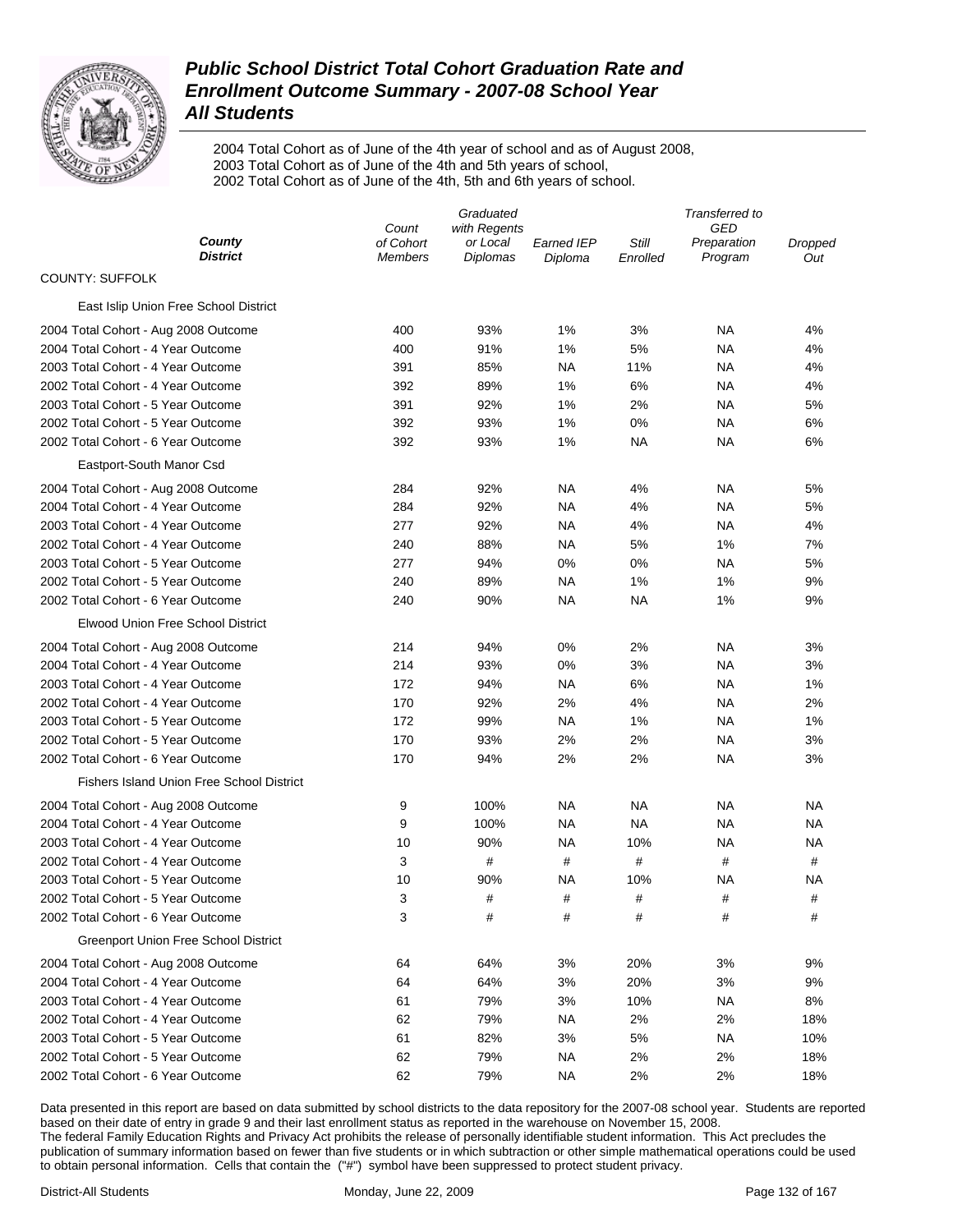

2004 Total Cohort as of June of the 4th year of school and as of August 2008, 2003 Total Cohort as of June of the 4th and 5th years of school, 2002 Total Cohort as of June of the 4th, 5th and 6th years of school.

|                                           | Graduated                   |                      |                       | Transferred to    |                        |                |
|-------------------------------------------|-----------------------------|----------------------|-----------------------|-------------------|------------------------|----------------|
|                                           | Count                       | with Regents         |                       |                   | GED                    |                |
| County<br><b>District</b>                 | of Cohort<br><b>Members</b> | or Local<br>Diplomas | Earned IEP<br>Diploma | Still<br>Enrolled | Preparation<br>Program | Dropped<br>Out |
| <b>COUNTY: SUFFOLK</b>                    |                             |                      |                       |                   |                        |                |
| Half Hollow Hills Central School District |                             |                      |                       |                   |                        |                |
| 2004 Total Cohort - Aug 2008 Outcome      | 836                         | 94%                  | 1%                    | 4%                | <b>NA</b>              | 1%             |
| 2004 Total Cohort - 4 Year Outcome        | 836                         | 92%                  | 1%                    | 6%                | ΝA                     | 1%             |
| 2003 Total Cohort - 4 Year Outcome        | 693                         | 94%                  | 1%                    | 5%                | ΝA                     | 1%             |
| 2002 Total Cohort - 4 Year Outcome        | 667                         | 95%                  | 1%                    | 4%                | <b>NA</b>              | 1%             |
| 2003 Total Cohort - 5 Year Outcome        | 693                         | 94%                  | 1%                    | 3%                | ΝA                     | 1%             |
| 2002 Total Cohort - 5 Year Outcome        | 667                         | 95%                  | 1%                    | 3%                | ΝA                     | 1%             |
| 2002 Total Cohort - 6 Year Outcome        | 667                         | 95%                  | 1%                    | 3%                | <b>NA</b>              | 1%             |
| Hampton Bays Union Free School District   |                             |                      |                       |                   |                        |                |
| 2004 Total Cohort - Aug 2008 Outcome      | 149                         | 79%                  | 3%                    | 11%               | ΝA                     | 7%             |
| 2004 Total Cohort - 4 Year Outcome        | 149                         | 79%                  | 3%                    | 11%               | ΝA                     | 7%             |
| 2003 Total Cohort - 4 Year Outcome        | 125                         | 69%                  | 2%                    | 21%               | ΝA                     | 9%             |
| 2002 Total Cohort - 4 Year Outcome        | 140                         | 81%                  | NA                    | 11%               | ΝA                     | 9%             |
| 2003 Total Cohort - 5 Year Outcome        | 125                         | 78%                  | 3%                    | 5%                | ΝA                     | 14%            |
| 2002 Total Cohort - 5 Year Outcome        | 140                         | 87%                  | <b>NA</b>             | 1%                | ΝA                     | 11%            |
| 2002 Total Cohort - 6 Year Outcome        | 140                         | 87%                  | NA                    | 1%                | ΝA                     | 11%            |
| Harborfields Central School District      |                             |                      |                       |                   |                        |                |
| 2004 Total Cohort - Aug 2008 Outcome      | 284                         | 96%                  | 2%                    | 1%                | ΝA                     | 0%             |
| 2004 Total Cohort - 4 Year Outcome        | 284                         | 94%                  | 2%                    | 4%                | ΝA                     | 0%             |
| 2003 Total Cohort - 4 Year Outcome        | 278                         | 95%                  | 0%                    | 5%                | <b>NA</b>              | NA             |
| 2002 Total Cohort - 4 Year Outcome        | 251                         | 92%                  | NA                    | 7%                | ΝA                     | 1%             |
| 2003 Total Cohort - 5 Year Outcome        | 278                         | 98%                  | 1%                    | ΝA                | ΝA                     | 1%             |
| 2002 Total Cohort - 5 Year Outcome        | 251                         | 95%                  | 1%                    | 2%                | ΝA                     | 2%             |
| 2002 Total Cohort - 6 Year Outcome        | 251                         | 96%                  | 1%                    | 1%                | ΝA                     | 2%             |
| Hauppauge Union Free School District      |                             |                      |                       |                   |                        |                |
| 2004 Total Cohort - Aug 2008 Outcome      | 328                         | 96%                  | NA                    | 2%                | ΝA                     | 2%             |
| 2004 Total Cohort - 4 Year Outcome        | 328                         | 95%                  | NA                    | 4%                | ΝA                     | 2%             |
| 2003 Total Cohort - 4 Year Outcome        | 312                         | 94%                  | NA                    | 4%                | ΝA                     | 2%             |
| 2002 Total Cohort - 4 Year Outcome        | 285                         | 95%                  | NA                    | 3%                | ΝA                     | 2%             |
| 2003 Total Cohort - 5 Year Outcome        | 312                         | 96%                  | 0%                    | 1%                | ΝA                     | 3%             |
| 2002 Total Cohort - 5 Year Outcome        | 285                         | 97%                  | 1%                    | 0%                | NA                     | 2%             |
| 2002 Total Cohort - 6 Year Outcome        | 285                         | 97%                  | 1%                    | 0%                | ΝA                     | 2%             |
| Huntington Union Free School District     |                             |                      |                       |                   |                        |                |
| 2004 Total Cohort - Aug 2008 Outcome      | 289                         | 84%                  | 1%                    | 9%                | 1%                     | 5%             |
| 2004 Total Cohort - 4 Year Outcome        | 289                         | 79%                  | 1%                    | 15%               | 1%                     | 5%             |
| 2003 Total Cohort - 4 Year Outcome        | 291                         | 76%                  | NA.                   | 18%               | 1%                     | 5%             |
| 2002 Total Cohort - 4 Year Outcome        | 283                         | 75%                  | 1%                    | 19%               | 1%                     | 4%             |
| 2003 Total Cohort - 5 Year Outcome        | 291                         | 85%                  | 1%                    | 6%                | 2%                     | 6%             |
| 2002 Total Cohort - 5 Year Outcome        | 283                         | 85%                  | 1%                    | 6%                | 1%                     | 7%             |
| 2002 Total Cohort - 6 Year Outcome        | 283                         | 87%                  | 2%                    | 3%                | 1%                     | 7%             |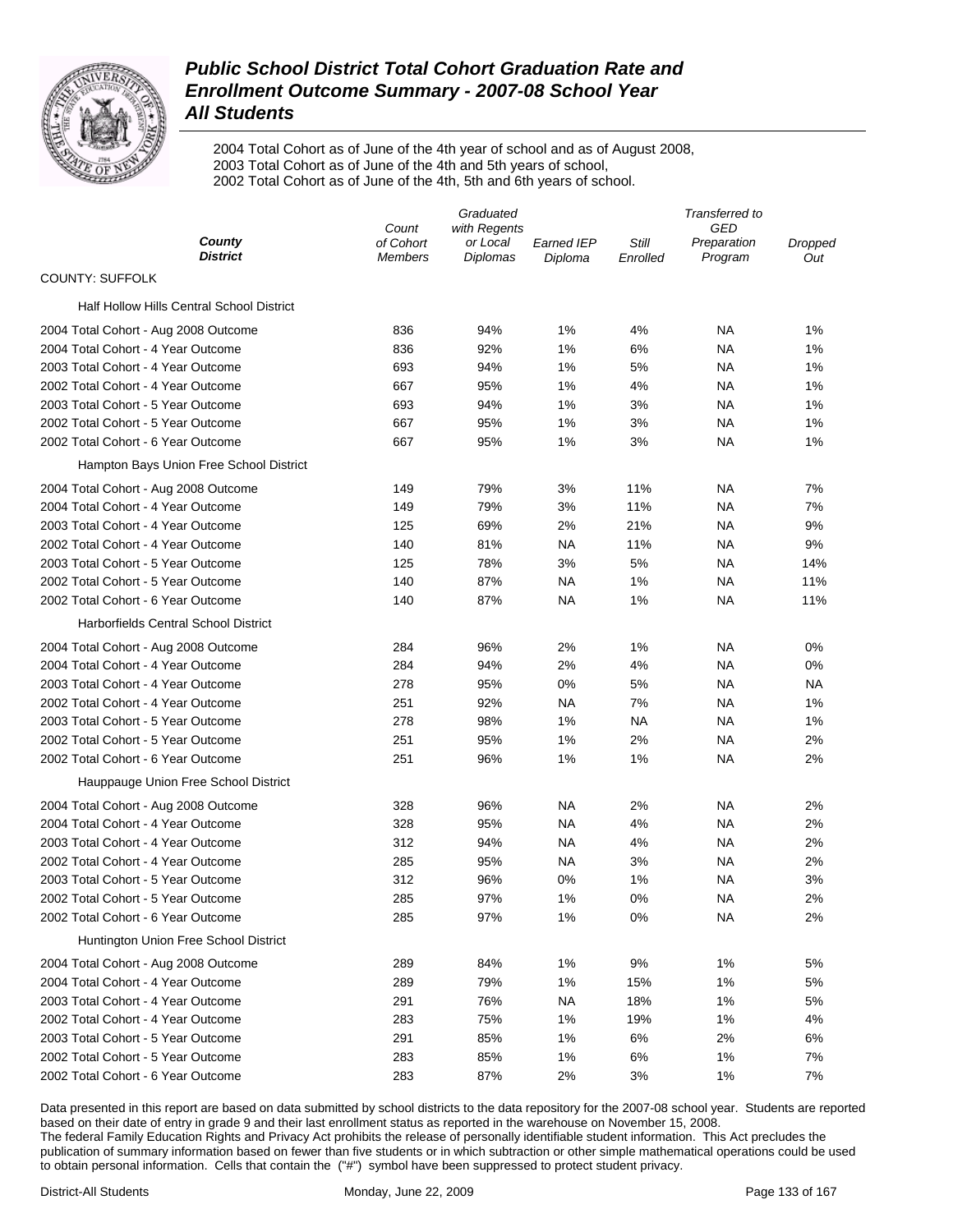

2004 Total Cohort as of June of the 4th year of school and as of August 2008, 2003 Total Cohort as of June of the 4th and 5th years of school, 2002 Total Cohort as of June of the 4th, 5th and 6th years of school.

|                                          | Graduated          |                          |                   | Transferred to |                    |         |
|------------------------------------------|--------------------|--------------------------|-------------------|----------------|--------------------|---------|
| County                                   | Count<br>of Cohort | with Regents<br>or Local | <b>Earned IEP</b> | Still          | GED<br>Preparation | Dropped |
| <b>District</b>                          | <b>Members</b>     | Diplomas                 | Diploma           | Enrolled       | Program            | Out     |
| <b>COUNTY: SUFFOLK</b>                   |                    |                          |                   |                |                    |         |
| Islip Union Free School District         |                    |                          |                   |                |                    |         |
| 2004 Total Cohort - Aug 2008 Outcome     | 284                | 94%                      | 0%                | 4%             | <b>NA</b>          | 2%      |
| 2004 Total Cohort - 4 Year Outcome       | 284                | 94%                      | 0%                | 4%             | <b>NA</b>          | 2%      |
| 2003 Total Cohort - 4 Year Outcome       | 297                | 93%                      | 1%                | 4%             | <b>NA</b>          | 2%      |
| 2002 Total Cohort - 4 Year Outcome       | 249                | 92%                      | <b>NA</b>         | 7%             | <b>NA</b>          | 1%      |
| 2003 Total Cohort - 5 Year Outcome       | 297                | 96%                      | 1%                | 1%             | <b>NA</b>          | 2%      |
| 2002 Total Cohort - 5 Year Outcome       | 249                | 95%                      | <b>NA</b>         | 3%             | <b>NA</b>          | 2%      |
| 2002 Total Cohort - 6 Year Outcome       | 249                | 96%                      | <b>NA</b>         | 2%             | <b>NA</b>          | 2%      |
| Kings Park Central School District       |                    |                          |                   |                |                    |         |
| 2004 Total Cohort - Aug 2008 Outcome     | 326                | 97%                      | 1%                | 1%             | <b>NA</b>          | 1%      |
| 2004 Total Cohort - 4 Year Outcome       | 326                | 96%                      | 1%                | 2%             | <b>NA</b>          | 1%      |
| 2003 Total Cohort - 4 Year Outcome       | 329                | 94%                      | 1%                | 3%             | <b>NA</b>          | 2%      |
| 2002 Total Cohort - 4 Year Outcome       | 290                | 94%                      | 0%                | 4%             | <b>NA</b>          | 1%      |
| 2003 Total Cohort - 5 Year Outcome       | 329                | 95%                      | 2%                | 1%             | <b>NA</b>          | 2%      |
| 2002 Total Cohort - 5 Year Outcome       | 290                | 95%                      | 0%                | 3%             | <b>NA</b>          | 2%      |
| 2002 Total Cohort - 6 Year Outcome       | 290                | 95%                      | 0%                | 3%             | <b>NA</b>          | 2%      |
| Lindenhurst Union Free School District   |                    |                          |                   |                |                    |         |
| 2004 Total Cohort - Aug 2008 Outcome     | 614                | 86%                      | 0%                | 7%             | 0%                 | 7%      |
| 2004 Total Cohort - 4 Year Outcome       | 614                | 83%                      | 0%                | 10%            | 0%                 | 7%      |
| 2003 Total Cohort - 4 Year Outcome       | 594                | 87%                      | 0%                | 7%             | 1%                 | 5%      |
| 2002 Total Cohort - 4 Year Outcome       | 617                | 85%                      | 1%                | 7%             | 1%                 | 6%      |
| 2003 Total Cohort - 5 Year Outcome       | 594                | 90%                      | 1%                | 1%             | 1%                 | 7%      |
| 2002 Total Cohort - 5 Year Outcome       | 617                | 89%                      | 1%                | 1%             | 1%                 | 9%      |
| 2002 Total Cohort - 6 Year Outcome       | 617                | 89%                      | 1%                | 0%             | 1%                 | 9%      |
| Little Flower Union Free School District |                    |                          |                   |                |                    |         |
| 2004 Total Cohort - Aug 2008 Outcome     | 5                  | 20%                      | <b>NA</b>         | 60%            | NА                 | 20%     |
| 2004 Total Cohort - 4 Year Outcome       | 5                  | 20%                      | <b>NA</b>         | 60%            | NA                 | 20%     |
| 2003 Total Cohort - 4 Year Outcome       | 1                  | #                        | #                 | #              | #                  | #       |
| 2003 Total Cohort - 5 Year Outcome       | 1                  | #                        | #                 | #              | #                  | #       |
| Longwood Central School District         |                    |                          |                   |                |                    |         |
| 2004 Total Cohort - Aug 2008 Outcome     | 801                | 76%                      | 1%                | 15%            | NA                 | 8%      |
| 2004 Total Cohort - 4 Year Outcome       | 801                | 74%                      | 1%                | 18%            | <b>NA</b>          | 8%      |
| 2003 Total Cohort - 4 Year Outcome       | 749                | 74%                      | 1%                | 16%            | <b>NA</b>          | 9%      |
| 2002 Total Cohort - 4 Year Outcome       | 735                | 74%                      | 1%                | 18%            | <b>NA</b>          | 7%      |
| 2003 Total Cohort - 5 Year Outcome       | 749                | 81%                      | 1%                | 3%             | <b>NA</b>          | 15%     |
| 2002 Total Cohort - 5 Year Outcome       | 735                | 81%                      | 2%                | 5%             | <b>NA</b>          | 12%     |
| 2002 Total Cohort - 6 Year Outcome       | 735                | 83%                      | 2%                | 1%             | <b>NA</b>          | 14%     |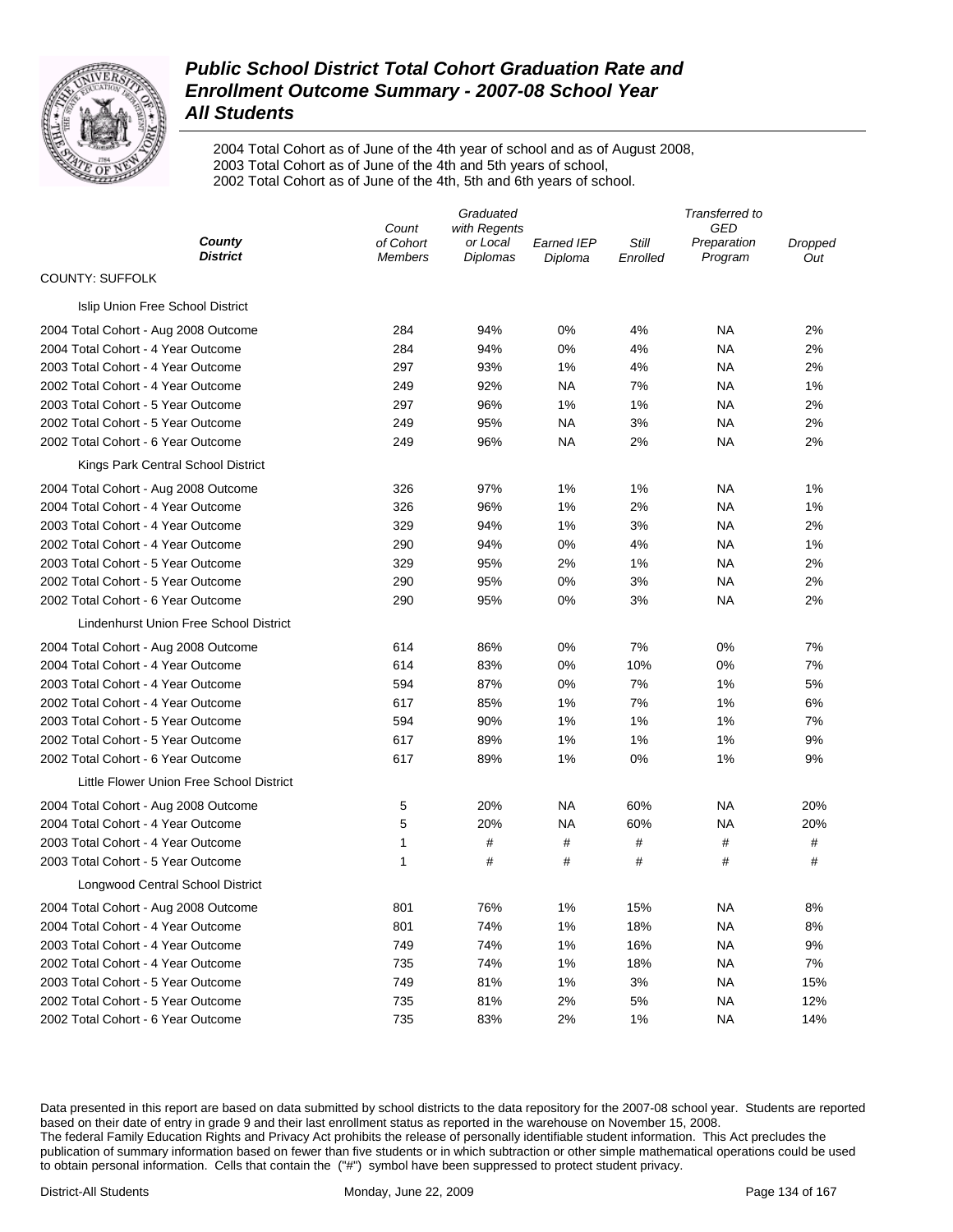

2004 Total Cohort as of June of the 4th year of school and as of August 2008, 2003 Total Cohort as of June of the 4th and 5th years of school, 2002 Total Cohort as of June of the 4th, 5th and 6th years of school.

|                                                                            | Graduated            |                      |                       | Transferred to    |                        |                |
|----------------------------------------------------------------------------|----------------------|----------------------|-----------------------|-------------------|------------------------|----------------|
|                                                                            | Count                | with Regents         |                       |                   | GED                    |                |
| County<br><b>District</b>                                                  | of Cohort<br>Members | or Local<br>Diplomas | Earned IEP<br>Diploma | Still<br>Enrolled | Preparation<br>Program | Dropped<br>Out |
| <b>COUNTY: SUFFOLK</b>                                                     |                      |                      |                       |                   |                        |                |
| Mattituck-Cutchogue Union Free School District                             |                      |                      |                       |                   |                        |                |
| 2004 Total Cohort - Aug 2008 Outcome                                       | 146                  | 91%                  | ΝA                    | 4%                | <b>NA</b>              | 5%             |
| 2004 Total Cohort - 4 Year Outcome                                         | 146                  | 91%                  | ΝA                    | 4%                | <b>NA</b>              | 5%             |
| 2003 Total Cohort - 4 Year Outcome                                         | 122                  | 91%                  | ΝA                    | 7%                | 1%                     | 2%             |
| 2002 Total Cohort - 4 Year Outcome                                         | 107                  | 91%                  | 1%                    | 3%                | NA                     | 6%             |
| 2003 Total Cohort - 5 Year Outcome                                         | 122                  | 93%                  | NA                    | 3%                | 1%                     | 2%             |
| 2002 Total Cohort - 5 Year Outcome                                         | 107                  | 91%                  | 1%                    | 3%                | NA                     | 6%             |
| 2002 Total Cohort - 6 Year Outcome                                         | 107                  | 91%                  | 1%                    | 3%                | NA                     | 6%             |
| Middle Country Central School District                                     |                      |                      |                       |                   |                        |                |
| 2004 Total Cohort - Aug 2008 Outcome                                       | 938                  | 83%                  | 0%                    | 11%               | NA                     | 6%             |
| 2004 Total Cohort - 4 Year Outcome                                         | 938                  | 82%                  | 0%                    | 12%               | NA                     | 6%             |
| 2003 Total Cohort - 4 Year Outcome                                         | 923                  | 85%                  | 0%                    | 8%                | NA                     | 7%             |
| 2002 Total Cohort - 4 Year Outcome                                         | 885                  | 87%                  | 0%                    | 6%                | NA                     | 7%             |
| 2003 Total Cohort - 5 Year Outcome                                         | 923                  | 89%                  | 0%                    | 2%                | NA                     | 9%             |
| 2002 Total Cohort - 5 Year Outcome                                         | 885                  | 88%                  | 0%                    | 3%                | NA                     | 8%             |
| 2002 Total Cohort - 6 Year Outcome                                         | 885                  | 89%                  | 0%                    | 3%                | NA                     | 8%             |
| Miller Place Union Free School District                                    |                      |                      |                       |                   |                        |                |
| 2004 Total Cohort - Aug 2008 Outcome                                       | 262                  | 89%                  | ΝA                    | 7%                | NA                     | 3%             |
| 2004 Total Cohort - 4 Year Outcome                                         | 262                  | 89%                  | ΝA                    | 8%                | NA                     | 4%             |
| 2003 Total Cohort - 4 Year Outcome                                         | 236                  | 92%                  | 1%                    | 3%                | NA                     | 3%             |
| 2002 Total Cohort - 4 Year Outcome                                         | 230                  | 89%                  | 2%                    | 4%                | ΝA                     | 5%             |
| 2003 Total Cohort - 5 Year Outcome                                         | 236                  | 94%                  | 2%                    | 0%                | ΝA                     | 3%             |
| 2002 Total Cohort - 5 Year Outcome                                         | 230                  | 90%                  | 2%                    | 2%                | NA                     | 6%             |
| 2002 Total Cohort - 6 Year Outcome                                         | 230                  | 90%                  | 2%                    | 2%                | NA                     | 6%             |
| Mount Sinai Union Free School District                                     |                      |                      |                       |                   |                        |                |
| 2004 Total Cohort - Aug 2008 Outcome                                       | 213                  | 94%                  | ΝA                    | 4%                | ΝA                     | 2%             |
| 2004 Total Cohort - 4 Year Outcome                                         | 213                  | 94%                  | ΝA                    | 4%                | NA                     | 2%             |
| 2003 Total Cohort - 4 Year Outcome                                         | 206                  | 93%                  | NA                    | 6%                | ΝA                     | 1%             |
| 2002 Total Cohort - 4 Year Outcome                                         | 173                  | 95%                  | 1%                    | 2%                | ΝA                     | 2%             |
| 2003 Total Cohort - 5 Year Outcome                                         | 206                  | 96%                  | 1%                    | ΝA                | NA                     | 3%             |
| 2002 Total Cohort - 5 Year Outcome                                         | 173                  | 96%                  | 1%                    | 1%                | NA                     | 3%             |
| 2002 Total Cohort - 6 Year Outcome                                         | 173                  | 96%                  | 1%                    | NA                | ΝA                     | 3%             |
| North Babylon Union Free School District                                   |                      |                      |                       |                   |                        |                |
|                                                                            |                      |                      | 2%                    | 6%                | 2%                     |                |
| 2004 Total Cohort - Aug 2008 Outcome<br>2004 Total Cohort - 4 Year Outcome | 379                  | 86%<br>84%           | 2%                    | 8%                |                        | 5%             |
|                                                                            | 379                  |                      |                       |                   | 2%                     | 5%             |
| 2003 Total Cohort - 4 Year Outcome                                         | 372                  | 81%                  | 2%                    | 13%               | ΝA                     | 4%             |
| 2002 Total Cohort - 4 Year Outcome<br>2003 Total Cohort - 5 Year Outcome   | 392                  | 84%                  | 1%                    | 12%               | 1%                     | 3%             |
|                                                                            | 372                  | 87%                  | 4%                    | 2%                | 2%                     | 5%             |
| 2002 Total Cohort - 5 Year Outcome                                         | 392                  | 90%                  | 1%                    | 5%                | 1%                     | 4%             |
| 2002 Total Cohort - 6 Year Outcome                                         | 392                  | 90%                  | 2%                    | 3%                | 2%                     | 4%             |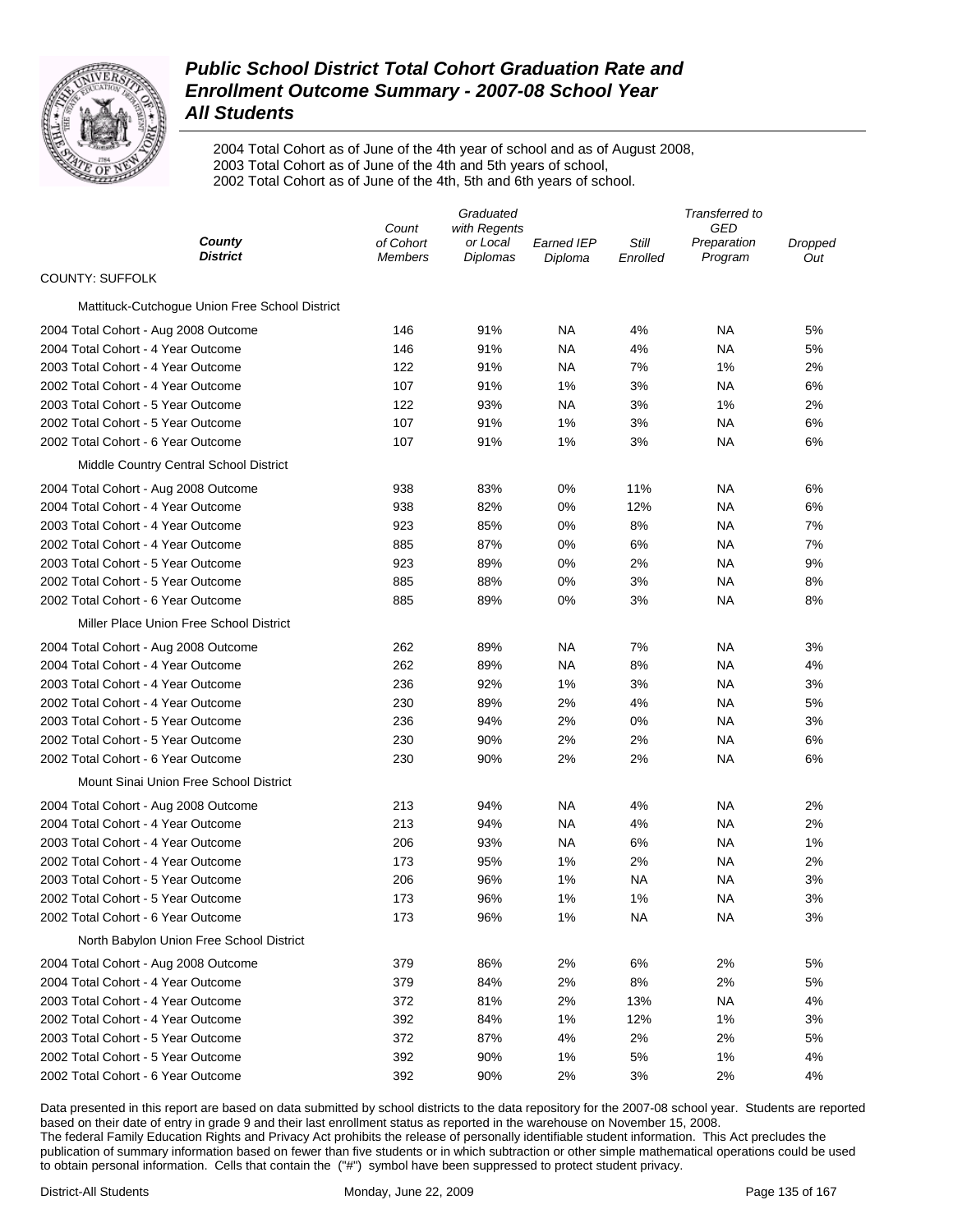

2004 Total Cohort as of June of the 4th year of school and as of August 2008, 2003 Total Cohort as of June of the 4th and 5th years of school, 2002 Total Cohort as of June of the 4th, 5th and 6th years of school.

|                                                     | Graduated                   |                             |                              | Transferred to    |                        |                |
|-----------------------------------------------------|-----------------------------|-----------------------------|------------------------------|-------------------|------------------------|----------------|
| County                                              | Count                       | with Regents                |                              |                   | GED                    |                |
| <b>District</b>                                     | of Cohort<br><b>Members</b> | or Local<br><b>Diplomas</b> | <b>Earned IEP</b><br>Diploma | Still<br>Enrolled | Preparation<br>Program | Dropped<br>Out |
| <b>COUNTY: SUFFOLK</b>                              |                             |                             |                              |                   |                        |                |
| Northport-East Northport Union Free School District |                             |                             |                              |                   |                        |                |
| 2004 Total Cohort - Aug 2008 Outcome                | 513                         | 93%                         | 1%                           | 4%                | NA                     | 2%             |
| 2004 Total Cohort - 4 Year Outcome                  | 513                         | 89%                         | 1%                           | 8%                | ΝA                     | 2%             |
| 2003 Total Cohort - 4 Year Outcome                  | 546                         | 91%                         | 1%                           | 6%                | ΝA                     | 2%             |
| 2002 Total Cohort - 4 Year Outcome                  | 464                         | 89%                         | NA                           | 9%                | ΝA                     | 1%             |
| 2003 Total Cohort - 5 Year Outcome                  | 546                         | 95%                         | 1%                           | 1%                | ΝA                     | 3%             |
| 2002 Total Cohort - 5 Year Outcome                  | 464                         | 96%                         | 0%                           | 1%                | ΝA                     | 2%             |
| 2002 Total Cohort - 6 Year Outcome                  | 464                         | 97%                         | 1%                           | 1%                | ΝA                     | 2%             |
| Patchogue-Medford Union Free School District        |                             |                             |                              |                   |                        |                |
| 2004 Total Cohort - Aug 2008 Outcome                | 741                         | 84%                         | 1%                           | 9%                | ΝA                     | 6%             |
| 2004 Total Cohort - 4 Year Outcome                  | 741                         | 82%                         | 1%                           | 11%               | ΝA                     | 6%             |
| 2003 Total Cohort - 4 Year Outcome                  | 757                         | 80%                         | 0%                           | 13%               | ΝA                     | 7%             |
| 2002 Total Cohort - 4 Year Outcome                  | 672                         | 74%                         | 0%                           | 17%               | ΝA                     | 8%             |
| 2003 Total Cohort - 5 Year Outcome                  | 757                         | 86%                         | 1%                           | 3%                | ΝA                     | 10%            |
| 2002 Total Cohort - 5 Year Outcome                  | 672                         | 83%                         | 1%                           | 5%                | ΝA                     | 11%            |
| 2002 Total Cohort - 6 Year Outcome                  | 672                         | 84%                         | 1%                           | 3%                | NA                     | 12%            |
| Port Jefferson Union Free School District           |                             |                             |                              |                   |                        |                |
| 2004 Total Cohort - Aug 2008 Outcome                | 99                          | 93%                         | <b>NA</b>                    | 5%                | ΝA                     | 2%             |
| 2004 Total Cohort - 4 Year Outcome                  | 99                          | 91%                         | NA                           | 7%                | ΝA                     | 2%             |
| 2003 Total Cohort - 4 Year Outcome                  | 93                          | 94%                         | NA                           | 1%                | ΝA                     | 5%             |
| 2002 Total Cohort - 4 Year Outcome                  | 90                          | 97%                         | NA                           | 1%                | NA                     | 2%             |
| 2003 Total Cohort - 5 Year Outcome                  | 93                          | 95%                         | <b>NA</b>                    | NA                | <b>NA</b>              | 5%             |
| 2002 Total Cohort - 5 Year Outcome                  | 90                          | 97%                         | NA                           | 1%                | <b>NA</b>              | 2%             |
| 2002 Total Cohort - 6 Year Outcome                  | 90                          | 97%                         | NA                           | 1%                | NA                     | 2%             |
| <b>Riverhead Central School District</b>            |                             |                             |                              |                   |                        |                |
| 2004 Total Cohort - Aug 2008 Outcome                | 343                         | 82%                         | 1%                           | 9%                | <b>NA</b>              | 8%             |
| 2004 Total Cohort - 4 Year Outcome                  | 343                         | 80%                         | 1%                           | 11%               | ΝA                     | 8%             |
| 2003 Total Cohort - 4 Year Outcome                  | 333                         | 81%                         | 1%                           | 11%               | <b>NA</b>              | 7%             |
| 2002 Total Cohort - 4 Year Outcome                  | 341                         | 77%                         | 1%                           | 10%               | ΝA                     | 12%            |
| 2003 Total Cohort - 5 Year Outcome                  | 333                         | 88%                         | 1%                           | 2%                | ΝA                     | 9%             |
| 2002 Total Cohort - 5 Year Outcome                  | 341                         | 82%                         | 1%                           | 1%                | ΝA                     | 16%            |
| 2002 Total Cohort - 6 Year Outcome                  | 341                         | 82%                         | 1%                           | 1%                | <b>NA</b>              | 16%            |
| Rocky Point Union Free School District              |                             |                             |                              |                   |                        |                |
| 2004 Total Cohort - Aug 2008 Outcome                | 197                         | 82%                         | 4%                           | 7%                | NA                     | 7%             |
| 2004 Total Cohort - 4 Year Outcome                  | 197                         | 82%                         | 4%                           | 7%                | ΝA                     | 7%             |
| 2003 Total Cohort - 4 Year Outcome                  | 277                         | 81%                         | 2%                           | 10%               | 0%                     | 6%             |
| 2002 Total Cohort - 4 Year Outcome                  | 239                         | 82%                         | 3%                           | 6%                | ΝA                     | 9%             |
| 2003 Total Cohort - 5 Year Outcome                  | 277                         | 88%                         | 3%                           | 1%                | 0%                     | 8%             |
| 2002 Total Cohort - 5 Year Outcome                  | 239                         | 87%                         | 3%                           | ΝA                | ΝA                     | 10%            |
| 2002 Total Cohort - 6 Year Outcome                  | 239                         | 87%                         | 3%                           | <b>NA</b>         | <b>NA</b>              | 10%            |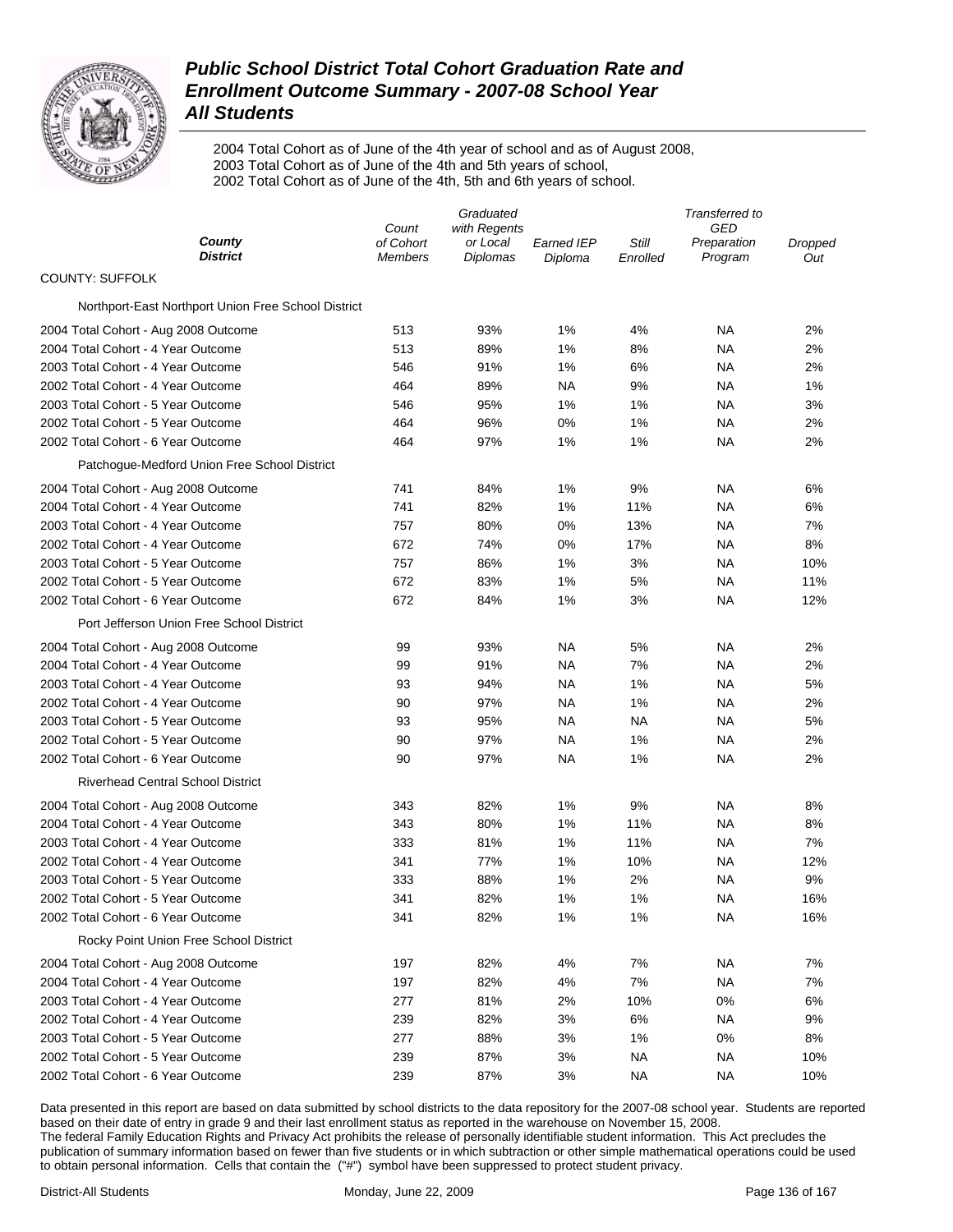

2004 Total Cohort as of June of the 4th year of school and as of August 2008, 2003 Total Cohort as of June of the 4th and 5th years of school, 2002 Total Cohort as of June of the 4th, 5th and 6th years of school.

|                                               |                             | Graduated                   | Transferred to        |                   |                        |                |
|-----------------------------------------------|-----------------------------|-----------------------------|-----------------------|-------------------|------------------------|----------------|
|                                               | with Regents<br>Count       |                             |                       | GED               |                        |                |
| County<br><b>District</b>                     | of Cohort<br><b>Members</b> | or Local<br><b>Diplomas</b> | Earned IEP<br>Diploma | Still<br>Enrolled | Preparation<br>Program | Dropped<br>Out |
| <b>COUNTY: SUFFOLK</b>                        |                             |                             |                       |                   |                        |                |
| Sachem Central School District                |                             |                             |                       |                   |                        |                |
| 2004 Total Cohort - Aug 2008 Outcome          | 1284                        | 90%                         | 0%                    | 4%                | ΝA                     | 6%             |
| 2004 Total Cohort - 4 Year Outcome            | 1284                        | 89%                         | 0%                    | 4%                | ΝA                     | 7%             |
| 2003 Total Cohort - 4 Year Outcome            | 1298                        | 88%                         | 0%                    | 7%                | ΝA                     | 5%             |
| 2002 Total Cohort - 4 Year Outcome            | 1222                        | 89%                         | 0%                    | 5%                | ΝA                     | 6%             |
| 2003 Total Cohort - 5 Year Outcome            | 1298                        | 92%                         | 0%                    | 2%                | ΝA                     | 6%             |
| 2002 Total Cohort - 5 Year Outcome            | 1222                        | 91%                         | 1%                    | 0%                | ΝA                     | 7%             |
| 2002 Total Cohort - 6 Year Outcome            | 1222                        | 91%                         | 1%                    | 0%                | ΝA                     | 7%             |
| Sag Harbor Union Free School District         |                             |                             |                       |                   |                        |                |
| 2004 Total Cohort - Aug 2008 Outcome          | 69                          | 94%                         | NA                    | 1%                | ΝA                     | 4%             |
| 2004 Total Cohort - 4 Year Outcome            | 69                          | 93%                         | NA                    | 3%                | ΝA                     | 4%             |
| 2003 Total Cohort - 4 Year Outcome            | 80                          | 96%                         | NA                    | 3%                | ΝA                     | 1%             |
| 2002 Total Cohort - 4 Year Outcome            | 79                          | 92%                         | 1%                    | 3%                | ΝA                     | 4%             |
| 2003 Total Cohort - 5 Year Outcome            | 80                          | 98%                         | NA                    | 1%                | ΝA                     | 1%             |
| 2002 Total Cohort - 5 Year Outcome            | 79                          | 95%                         | 1%                    | ΝA                | ΝA                     | 4%             |
| 2002 Total Cohort - 6 Year Outcome            | 79                          | 95%                         | 1%                    | ΝA                | ΝA                     | 4%             |
| Sayville Union Free School District           |                             |                             |                       |                   |                        |                |
| 2004 Total Cohort - Aug 2008 Outcome          | 291                         | 99%                         | NA                    | 0%                | ΝA                     | 1%             |
| 2004 Total Cohort - 4 Year Outcome            | 291                         | 96%                         | NA                    | 3%                | ΝA                     | 1%             |
| 2003 Total Cohort - 4 Year Outcome            | 293                         | 93%                         | NA                    | 4%                | ΝA                     | 3%             |
| 2002 Total Cohort - 4 Year Outcome            | 278                         | 90%                         | 0%                    | 6%                | NA                     | 4%             |
| 2003 Total Cohort - 5 Year Outcome            | 293                         | 95%                         | 1%                    | 0%                | <b>NA</b>              | 3%             |
| 2002 Total Cohort - 5 Year Outcome            | 278                         | 92%                         | 1%                    | 1%                | NA                     | 5%             |
| 2002 Total Cohort - 6 Year Outcome            | 278                         | 93%                         | 1%                    | 1%                | NA                     | 5%             |
| Shelter Island Union Free School District     |                             |                             |                       |                   |                        |                |
| 2004 Total Cohort - Aug 2008 Outcome          | 22                          | 95%                         | NA                    | NA                | NA                     | 5%             |
| 2004 Total Cohort - 4 Year Outcome            | 22                          | 95%                         | <b>NA</b>             | NA                | NA                     | 5%             |
| 2003 Total Cohort - 4 Year Outcome            | 18                          | 94%                         | 6%                    | NA                | NA                     | ΝA             |
| 2002 Total Cohort - 4 Year Outcome            | 19                          | 95%                         | NA                    | 5%                | NA                     | NA             |
| 2003 Total Cohort - 5 Year Outcome            | 18                          | 94%                         | 6%                    | NA                | NA                     | NA             |
| 2002 Total Cohort - 5 Year Outcome            | 19                          | 95%                         | <b>NA</b>             | 5%                | NA                     | ΝA             |
| 2002 Total Cohort - 6 Year Outcome            | 19                          | 95%                         | <b>NA</b>             | 5%                | <b>NA</b>              | ΝA             |
| Shoreham-Wading River Central School District |                             |                             |                       |                   |                        |                |
| 2004 Total Cohort - Aug 2008 Outcome          | 216                         | 97%                         | 0%                    | 2%                | <b>NA</b>              | 0%             |
| 2004 Total Cohort - 4 Year Outcome            | 216                         | 96%                         | 0%                    | 3%                | <b>NA</b>              | 0%             |
| 2003 Total Cohort - 4 Year Outcome            | 200                         | 95%                         | 1%                    | 4%                | <b>NA</b>              | 2%             |
| 2002 Total Cohort - 4 Year Outcome            | 191                         | 96%                         | <b>NA</b>             | 2%                | <b>NA</b>              | 2%             |
| 2003 Total Cohort - 5 Year Outcome            | 200                         | 96%                         | 1%                    | 1%                | <b>NA</b>              | 3%             |
| 2002 Total Cohort - 5 Year Outcome            | 191                         | 97%                         | <b>NA</b>             | 1%                | <b>NA</b>              | 2%             |
| 2002 Total Cohort - 6 Year Outcome            | 191                         | 97%                         | <b>NA</b>             | 1%                | <b>NA</b>              | 3%             |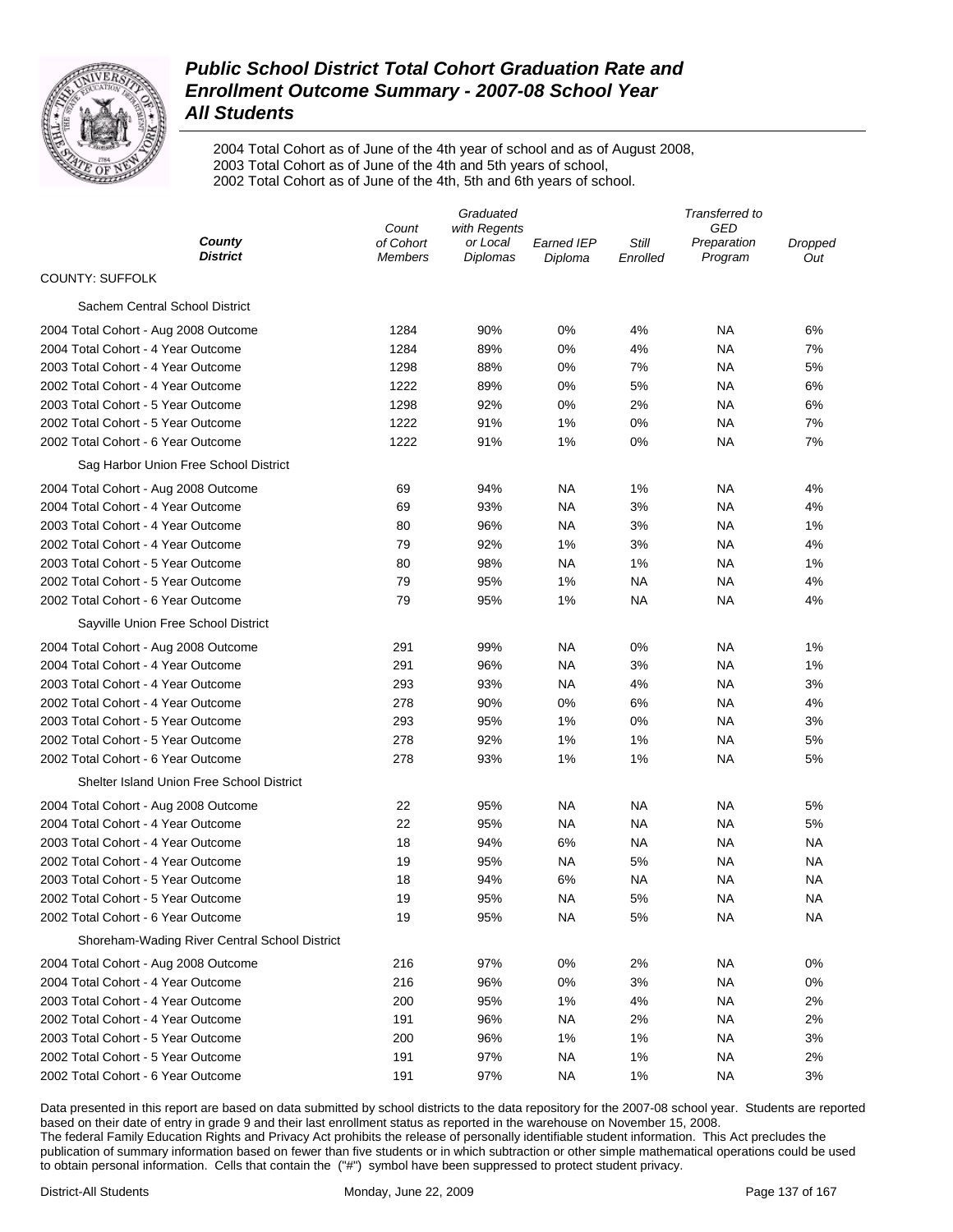

2004 Total Cohort as of June of the 4th year of school and as of August 2008, 2003 Total Cohort as of June of the 4th and 5th years of school, 2002 Total Cohort as of June of the 4th, 5th and 6th years of school.

|                                             |                             | Graduated                   |                       | Transferred to    |                        |                |  |
|---------------------------------------------|-----------------------------|-----------------------------|-----------------------|-------------------|------------------------|----------------|--|
|                                             | with Regents<br>Count       |                             |                       | GED               |                        |                |  |
| County<br><b>District</b>                   | of Cohort<br><b>Members</b> | or Local<br><b>Diplomas</b> | Earned IEP<br>Diploma | Still<br>Enrolled | Preparation<br>Program | Dropped<br>Out |  |
| <b>COUNTY: SUFFOLK</b>                      |                             |                             |                       |                   |                        |                |  |
| <b>Smithtown Central School District</b>    |                             |                             |                       |                   |                        |                |  |
| 2004 Total Cohort - Aug 2008 Outcome        | 821                         | 93%                         | 0%                    | 5%                | 1%                     | 1%             |  |
| 2004 Total Cohort - 4 Year Outcome          | 821                         | 93%                         | 0%                    | 5%                | 1%                     | 1%             |  |
| 2003 Total Cohort - 4 Year Outcome          | 758                         | 93%                         | 0%                    | 5%                | 0%                     | 1%             |  |
| 2002 Total Cohort - 4 Year Outcome          | 683                         | 94%                         | 0%                    | 5%                | 1%                     | 1%             |  |
| 2003 Total Cohort - 5 Year Outcome          | 758                         | 95%                         | 1%                    | 2%                | 0%                     | 1%             |  |
| 2002 Total Cohort - 5 Year Outcome          | 683                         | 95%                         | 0%                    | 2%                | 1%                     | 2%             |  |
| 2002 Total Cohort - 6 Year Outcome          | 683                         | 95%                         | 1%                    | 1%                | 1%                     | 2%             |  |
| South Country Central School District       |                             |                             |                       |                   |                        |                |  |
| 2004 Total Cohort - Aug 2008 Outcome        | 372                         | 77%                         | 5%                    | 9%                | ΝA                     | 10%            |  |
| 2004 Total Cohort - 4 Year Outcome          | 372                         | 74%                         | 5%                    | 10%               | ΝA                     | 10%            |  |
| 2003 Total Cohort - 4 Year Outcome          | 335                         | 77%                         | 2%                    | 12%               | 1%                     | 8%             |  |
| 2002 Total Cohort - 4 Year Outcome          | 339                         | 68%                         | 5%                    | 17%               | 2%                     | 8%             |  |
| 2003 Total Cohort - 5 Year Outcome          | 335                         | 82%                         | 4%                    | 2%                | 1%                     | 12%            |  |
| 2002 Total Cohort - 5 Year Outcome          | 339                         | 75%                         | 6%                    | 3%                | 2%                     | 14%            |  |
| 2002 Total Cohort - 6 Year Outcome          | 339                         | 76%                         | 6%                    | 1%                | 2%                     | 15%            |  |
| South Huntington Union Free School District |                             |                             |                       |                   |                        |                |  |
| 2004 Total Cohort - Aug 2008 Outcome        | 465                         | 91%                         | 0%                    | 6%                | 0%                     | 2%             |  |
| 2004 Total Cohort - 4 Year Outcome          | 465                         | 89%                         | 0%                    | 9%                | 0%                     | 2%             |  |
| 2003 Total Cohort - 4 Year Outcome          | 445                         | 91%                         | 0%                    | 7%                | 0%                     | 1%             |  |
| 2002 Total Cohort - 4 Year Outcome          | 490                         | 86%                         | 0%                    | 10%               | 0%                     | 3%             |  |
| 2003 Total Cohort - 5 Year Outcome          | 445                         | 96%                         | 1%                    | 1%                | 0%                     | 2%             |  |
| 2002 Total Cohort - 5 Year Outcome          | 490                         | 93%                         | 1%                    | 2%                | 0%                     | 4%             |  |
| 2002 Total Cohort - 6 Year Outcome          | 490                         | 93%                         | 1%                    | 1%                | 0%                     | 4%             |  |
| Southampton Union Free School District      |                             |                             |                       |                   |                        |                |  |
| 2004 Total Cohort - Aug 2008 Outcome        | 157                         | 82%                         | 1%                    | 11%               | NA                     | 6%             |  |
| 2004 Total Cohort - 4 Year Outcome          | 157                         | 81%                         | 1%                    | 12%               | NA                     | 6%             |  |
| 2003 Total Cohort - 4 Year Outcome          | 179                         | 78%                         | 2%                    | 17%               | 1%                     | 3%             |  |
| 2002 Total Cohort - 4 Year Outcome          | 149                         | 81%                         | NA                    | 12%               | NA                     | 7%             |  |
| 2003 Total Cohort - 5 Year Outcome          | 179                         | 87%                         | 3%                    | 6%                | 1%                     | 4%             |  |
| 2002 Total Cohort - 5 Year Outcome          | 149                         | 85%                         | NA                    | 5%                | 1%                     | 9%             |  |
| 2002 Total Cohort - 6 Year Outcome          | 149                         | 85%                         | <b>NA</b>             | 5%                | 1%                     | 9%             |  |
| Southold Union Free School District         |                             |                             |                       |                   |                        |                |  |
| 2004 Total Cohort - Aug 2008 Outcome        | 82                          | 91%                         | 1%                    | 5%                | 1%                     | 1%             |  |
| 2004 Total Cohort - 4 Year Outcome          | 82                          | 91%                         | 1%                    | 5%                | 1%                     | 1%             |  |
| 2003 Total Cohort - 4 Year Outcome          | 95                          | 95%                         | <b>NA</b>             | 4%                | <b>NA</b>              | 1%             |  |
| 2002 Total Cohort - 4 Year Outcome          | 76                          | 91%                         | 1%                    | 7%                | <b>NA</b>              | 1%             |  |
| 2003 Total Cohort - 5 Year Outcome          | 95                          | 97%                         | <b>NA</b>             | 1%                | ΝA                     | 2%             |  |
| 2002 Total Cohort - 5 Year Outcome          | 76                          | 95%                         | 1%                    | 3%                | ΝA                     | 1%             |  |
| 2002 Total Cohort - 6 Year Outcome          | 76                          | 95%                         | 1%                    | 3%                | <b>NA</b>              | 1%             |  |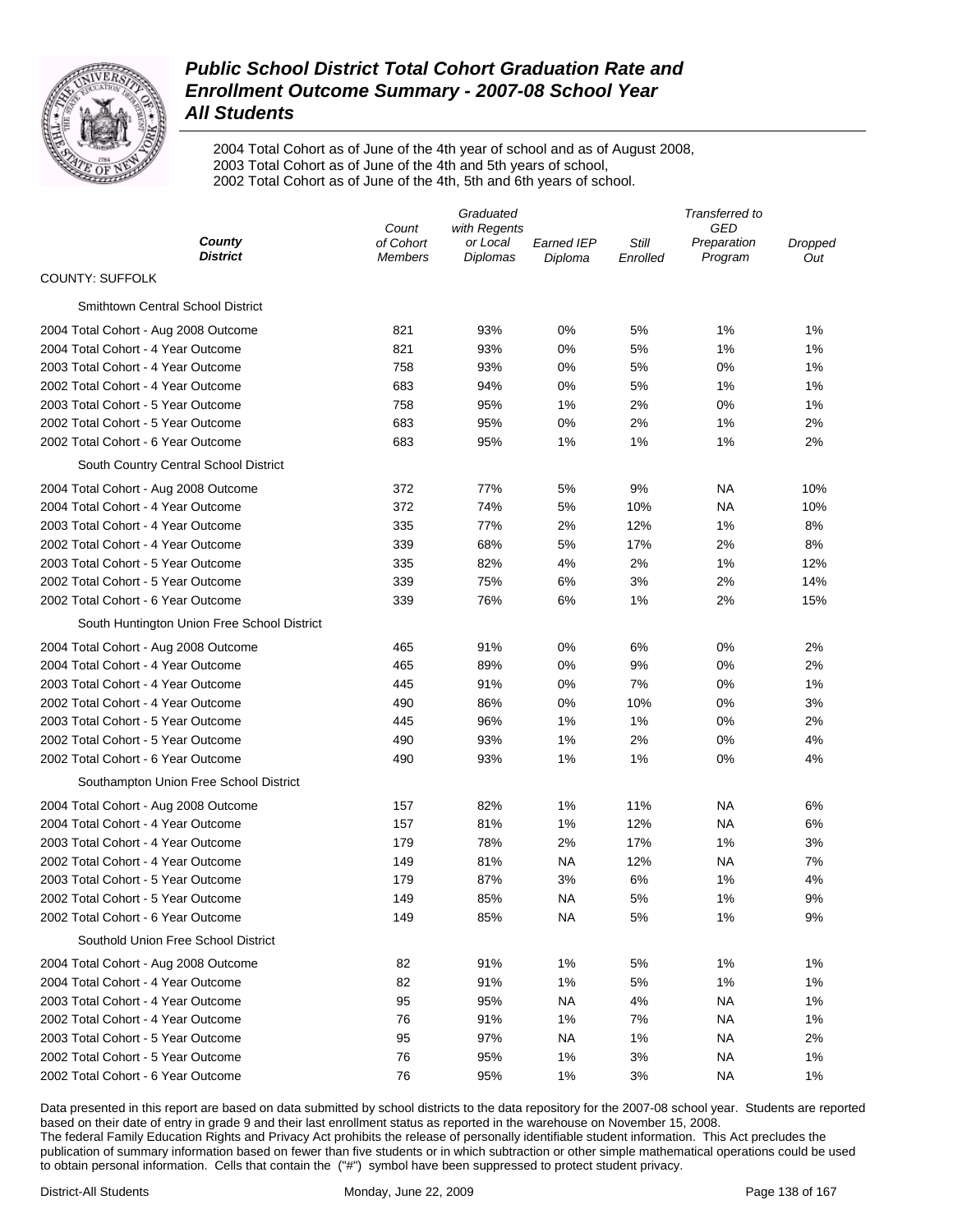

2004 Total Cohort as of June of the 4th year of school and as of August 2008, 2003 Total Cohort as of June of the 4th and 5th years of school, 2002 Total Cohort as of June of the 4th, 5th and 6th years of school.

|                                              | Graduated          |                          |                   | Transferred to |                        |                       |
|----------------------------------------------|--------------------|--------------------------|-------------------|----------------|------------------------|-----------------------|
| County                                       | Count<br>of Cohort | with Regents<br>or Local | <b>Earned IEP</b> | Still          | GED                    |                       |
| <b>District</b>                              | Members            | Diplomas                 | Diploma           | Enrolled       | Preparation<br>Program | <b>Dropped</b><br>Out |
| <b>COUNTY: SUFFOLK</b>                       |                    |                          |                   |                |                        |                       |
| Three Village Central School District        |                    |                          |                   |                |                        |                       |
| 2004 Total Cohort - Aug 2008 Outcome         | 647                | 95%                      | 0%                | 4%             | ΝA                     | 1%                    |
| 2004 Total Cohort - 4 Year Outcome           | 647                | 95%                      | 0%                | 4%             | ΝA                     | 1%                    |
| 2003 Total Cohort - 4 Year Outcome           | 629                | 91%                      | 1%                | 7%             | NA                     | 2%                    |
| 2002 Total Cohort - 4 Year Outcome           | 578                | 92%                      | <b>NA</b>         | 6%             | ΝA                     | 1%                    |
| 2003 Total Cohort - 5 Year Outcome           | 629                | 93%                      | 1%                | 3%             | ΝA                     | 3%                    |
| 2002 Total Cohort - 5 Year Outcome           | 578                | 95%                      | 1%                | 2%             | NA                     | 2%                    |
| 2002 Total Cohort - 6 Year Outcome           | 578                | 95%                      | 1%                | 1%             | ΝA                     | 3%                    |
| West Babylon Union Free School District      |                    |                          |                   |                |                        |                       |
| 2004 Total Cohort - Aug 2008 Outcome         | 428                | 86%                      | 2%                | 6%             | 0%                     | 6%                    |
| 2004 Total Cohort - 4 Year Outcome           | 428                | 84%                      | 2%                | 8%             | 0%                     | 6%                    |
| 2003 Total Cohort - 4 Year Outcome           | 375                | 84%                      | 1%                | 11%            | NA                     | 5%                    |
| 2002 Total Cohort - 4 Year Outcome           | 362                | 85%                      | 1%                | 11%            | ΝA                     | 4%                    |
| 2003 Total Cohort - 5 Year Outcome           | 375                | 91%                      | 1%                | 2%             | <b>NA</b>              | 6%                    |
| 2002 Total Cohort - 5 Year Outcome           | 362                | 93%                      | 2%                | 2%             | 0%                     | 4%                    |
| 2002 Total Cohort - 6 Year Outcome           | 362                | 93%                      | 2%                | 1%             | 0%                     | 4%                    |
| West Islip Union Free School District        |                    |                          |                   |                |                        |                       |
| 2004 Total Cohort - Aug 2008 Outcome         | 447                | 96%                      | 0%                | 3%             | ΝA                     | 1%                    |
| 2004 Total Cohort - 4 Year Outcome           | 447                | 95%                      | 0%                | 4%             | ΝA                     | 1%                    |
| 2003 Total Cohort - 4 Year Outcome           | 459                | 96%                      | 0%                | 3%             | NA                     | NA                    |
| 2002 Total Cohort - 4 Year Outcome           | 443                | 95%                      | 1%                | 4%             | NA                     | 1%                    |
| 2003 Total Cohort - 5 Year Outcome           | 459                | 98%                      | 1%                | 0%             | NA                     | 1%                    |
| 2002 Total Cohort - 5 Year Outcome           | 443                | 97%                      | 1%                | 1%             | <b>NA</b>              | 1%                    |
| 2002 Total Cohort - 6 Year Outcome           | 443                | 97%                      | 1%                | 1%             | <b>NA</b>              | 1%                    |
| Westhampton Beach Union Free School District |                    |                          |                   |                |                        |                       |
| 2004 Total Cohort - Aug 2008 Outcome         | 241                | 86%                      | NA                | 7%             | <b>NA</b>              | 7%                    |
| 2004 Total Cohort - 4 Year Outcome           | 241                | 86%                      | ΝA                | 7%             | ΝA                     | 7%                    |
| 2003 Total Cohort - 4 Year Outcome           | 196                | 88%                      | 1%                | 4%             | <b>NA</b>              | 7%                    |
| 2002 Total Cohort - 4 Year Outcome           | 213                | 91%                      | 0%                | 4%             | <b>NA</b>              | 5%                    |
| 2003 Total Cohort - 5 Year Outcome           | 196                | 91%                      | 2%                | 1%             | ΝA                     | 7%                    |
| 2002 Total Cohort - 5 Year Outcome           | 213                | 92%                      | 0%                | 1%             | ΝA                     | 6%                    |
| 2002 Total Cohort - 6 Year Outcome           | 213                | 93%                      | 1%                | <b>NA</b>      | <b>NA</b>              | 6%                    |
| William Floyd Union Free School District     |                    |                          |                   |                |                        |                       |
| 2004 Total Cohort - Aug 2008 Outcome         | 820                | 71%                      | 1%                | 15%            | 3%                     | 10%                   |
| 2004 Total Cohort - 4 Year Outcome           | 820                | 67%                      | 1%                | 19%            | 3%                     | 10%                   |
| 2003 Total Cohort - 4 Year Outcome           | 808                | 62%                      | 1%                | 18%            | 4%                     | 14%                   |
| 2002 Total Cohort - 4 Year Outcome           | 791                | 61%                      | 3%                | 16%            | 3%                     | 17%                   |
| 2003 Total Cohort - 5 Year Outcome           | 808                | 71%                      | 3%                | 4%             | 4%                     | 17%                   |
| 2002 Total Cohort - 5 Year Outcome           | 791                | 68%                      | 3%                | 5%             | 3%                     | 21%                   |
| 2002 Total Cohort - 6 Year Outcome           | 791                | 69%                      | 3%                | 3%             | 3%                     | 21%                   |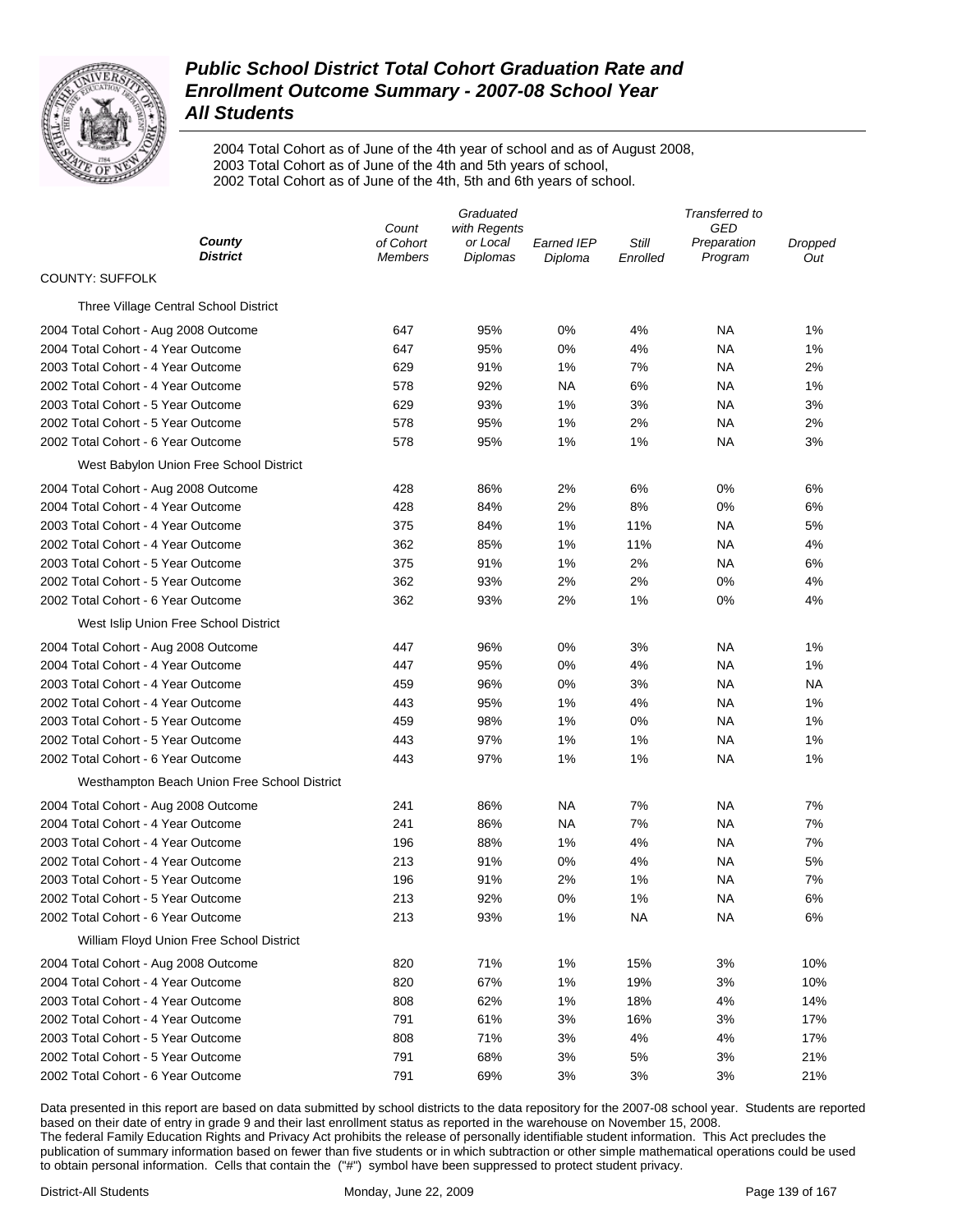

2004 Total Cohort as of June of the 4th year of school and as of August 2008, 2003 Total Cohort as of June of the 4th and 5th years of school, 2002 Total Cohort as of June of the 4th, 5th and 6th years of school.

|                                      | Graduated<br>with Regents<br>Count |                      |                       | Transferred to<br>GED    |                        |                |  |
|--------------------------------------|------------------------------------|----------------------|-----------------------|--------------------------|------------------------|----------------|--|
| County<br><b>District</b>            | of Cohort<br><b>Members</b>        | or Local<br>Diplomas | Earned IEP<br>Diploma | <b>Still</b><br>Enrolled | Preparation<br>Program | Dropped<br>Out |  |
| <b>COUNTY: SUFFOLK</b>               |                                    |                      |                       |                          |                        |                |  |
| Wyandanch Union Free School District |                                    |                      |                       |                          |                        |                |  |
| 2004 Total Cohort - Aug 2008 Outcome | 123                                | 58%                  | 7%                    | 24%                      | NA.                    | 10%            |  |
| 2004 Total Cohort - 4 Year Outcome   | 123                                | 54%                  | 7%                    | 28%                      | <b>NA</b>              | 10%            |  |
| 2003 Total Cohort - 4 Year Outcome   | 115                                | 42%                  | 6%                    | 30%                      | <b>NA</b>              | 22%            |  |
| 2002 Total Cohort - 4 Year Outcome   | 121                                | 45%                  | 4%                    | 26%                      | <b>NA</b>              | 21%            |  |
| 2003 Total Cohort - 5 Year Outcome   | 115                                | 50%                  | 8%                    | 11%                      | <b>NA</b>              | 30%            |  |
| 2002 Total Cohort - 5 Year Outcome   | 121                                | 54%                  | 7%                    | 9%                       | <b>NA</b>              | 27%            |  |
| 2002 Total Cohort - 6 Year Outcome   | 121                                | 55%                  | 7%                    | 6%                       | <b>NA</b>              | 29%            |  |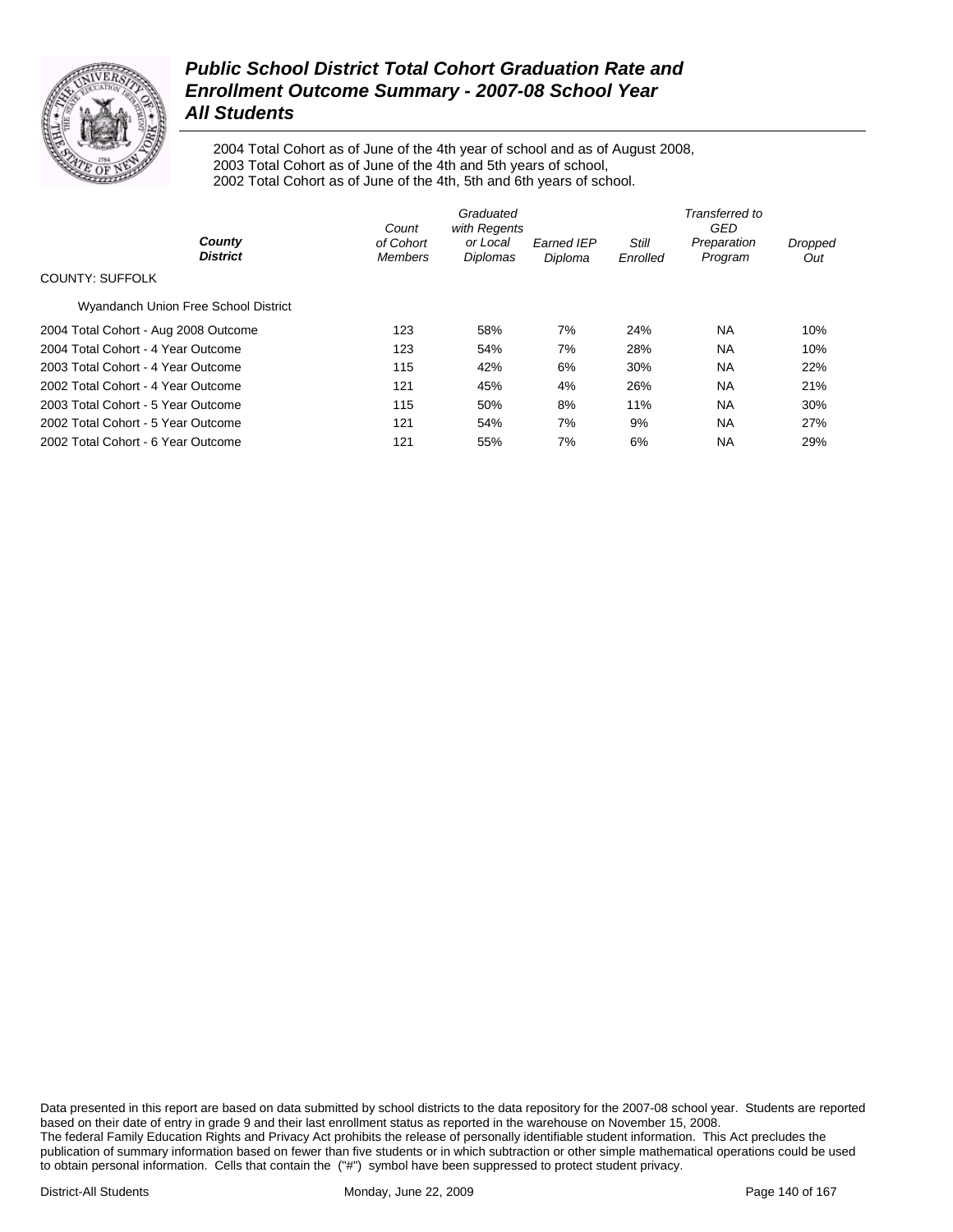

2004 Total Cohort as of June of the 4th year of school and as of August 2008, 2003 Total Cohort as of June of the 4th and 5th years of school, 2002 Total Cohort as of June of the 4th, 5th and 6th years of school.

|                                           |                             | Graduated                   | Transferred to        |                   |                        |                |
|-------------------------------------------|-----------------------------|-----------------------------|-----------------------|-------------------|------------------------|----------------|
|                                           | with Regents<br>Count       |                             |                       | GED               |                        |                |
| County<br><b>District</b>                 | of Cohort<br><b>Members</b> | or Local<br><b>Diplomas</b> | Earned IEP<br>Diploma | Still<br>Enrolled | Preparation<br>Program | Dropped<br>Out |
| <b>COUNTY: SULLIVAN</b>                   |                             |                             |                       |                   |                        |                |
| <b>Eldred Central School District</b>     |                             |                             |                       |                   |                        |                |
| 2004 Total Cohort - Aug 2008 Outcome      | 69                          | 83%                         | 1%                    | 9%                | ΝA                     | 7%             |
| 2004 Total Cohort - 4 Year Outcome        | 69                          | 80%                         | 1%                    | 12%               | ΝA                     | 7%             |
| 2003 Total Cohort - 4 Year Outcome        | 59                          | 88%                         | <b>NA</b>             | 8%                | ΝA                     | 3%             |
| 2002 Total Cohort - 4 Year Outcome        | 66                          | 86%                         | 2%                    | 5%                | ΝA                     | 8%             |
| 2003 Total Cohort - 5 Year Outcome        | 59                          | 88%                         | 2%                    | 7%                | ΝA                     | 3%             |
| 2002 Total Cohort - 5 Year Outcome        | 66                          | 86%                         | 2%                    | 5%                | ΝA                     | 8%             |
| 2002 Total Cohort - 6 Year Outcome        | 66                          | 86%                         | 2%                    | 5%                | ΝA                     | 8%             |
| <b>Fallsburg Central School District</b>  |                             |                             |                       |                   |                        |                |
| 2004 Total Cohort - Aug 2008 Outcome      | 128                         | 69%                         | 4%                    | 6%                | 3%                     | 18%            |
| 2004 Total Cohort - 4 Year Outcome        | 128                         | 67%                         | 4%                    | 8%                | 3%                     | 18%            |
| 2003 Total Cohort - 4 Year Outcome        | 113                         | 50%                         | 3%                    | 21%               | 3%                     | 23%            |
| 2002 Total Cohort - 4 Year Outcome        | 96                          | 56%                         | <b>NA</b>             | 21%               | ΝA                     | 22%            |
| 2003 Total Cohort - 5 Year Outcome        | 113                         | 58%                         | 5%                    | 7%                | 3%                     | 27%            |
| 2002 Total Cohort - 5 Year Outcome        | 96                          | 66%                         | <b>NA</b>             | 10%               | ΝA                     | 23%            |
| 2002 Total Cohort - 6 Year Outcome        | 96                          | 67%                         | NA                    | 8%                | 1%                     | 23%            |
| <b>Liberty Central School District</b>    |                             |                             |                       |                   |                        |                |
| 2004 Total Cohort - Aug 2008 Outcome      | 162                         | 70%                         | 1%                    | 6%                | 6%                     | 17%            |
| 2004 Total Cohort - 4 Year Outcome        | 162                         | 70%                         | 1%                    | 6%                | 6%                     | 17%            |
| 2003 Total Cohort - 4 Year Outcome        | 169                         | 55%                         | 1%                    | 10%               | 17%                    | 17%            |
| 2002 Total Cohort - 4 Year Outcome        | 173                         | 54%                         | 6%                    | 17%               | 3%                     | 20%            |
| 2003 Total Cohort - 5 Year Outcome        | 169                         | 61%                         | 2%                    | 1%                | 18%                    | 18%            |
| 2002 Total Cohort - 5 Year Outcome        | 173                         | 60%                         | 6%                    | 5%                | 3%                     | 25%            |
| 2002 Total Cohort - 6 Year Outcome        | 173                         | 62%                         | 7%                    | 1%                | 3%                     | 27%            |
| Livingston Manor Central School District  |                             |                             |                       |                   |                        |                |
| 2004 Total Cohort - Aug 2008 Outcome      | 55                          | 67%                         | 13%                   | 5%                | 2%                     | 13%            |
| 2004 Total Cohort - 4 Year Outcome        | 55                          | 65%                         | 13%                   | 7%                | 2%                     | 13%            |
| 2003 Total Cohort - 4 Year Outcome        | 43                          | 84%                         | 2%                    | 5%                | 5%                     | 5%             |
| 2002 Total Cohort - 4 Year Outcome        | 48                          | 81%                         | NA                    | 2%                | NA                     | 17%            |
| 2003 Total Cohort - 5 Year Outcome        | 43                          | 86%                         | 2%                    | NA                | 5%                     | 7%             |
| 2002 Total Cohort - 5 Year Outcome        | 48                          | 81%                         | <b>NA</b>             | 2%                | NA                     | 17%            |
| 2002 Total Cohort - 6 Year Outcome        | 48                          | 81%                         | <b>NA</b>             | 2%                | <b>NA</b>              | 17%            |
| <b>Monticello Central School District</b> |                             |                             |                       |                   |                        |                |
| 2004 Total Cohort - Aug 2008 Outcome      | 284                         | 64%                         | 4%                    | 14%               | 5%                     | 12%            |
| 2004 Total Cohort - 4 Year Outcome        | 284                         | 58%                         | 4%                    | 20%               | 5%                     | 12%            |
| 2003 Total Cohort - 4 Year Outcome        | 294                         | 65%                         | 2%                    | 19%               | 6%                     | 9%             |
| 2002 Total Cohort - 4 Year Outcome        | 258                         | 61%                         | 5%                    | 19%               | 3%                     | 12%            |
| 2003 Total Cohort - 5 Year Outcome        | 294                         | 73%                         | 4%                    | 7%                | 6%                     | 10%            |
| 2002 Total Cohort - 5 Year Outcome        | 258                         | 64%                         | 6%                    | 14%               | 3%                     | 13%            |
| 2002 Total Cohort - 6 Year Outcome        | 258                         | 66%                         | 7%                    | 11%               | 3%                     | 13%            |
|                                           |                             |                             |                       |                   |                        |                |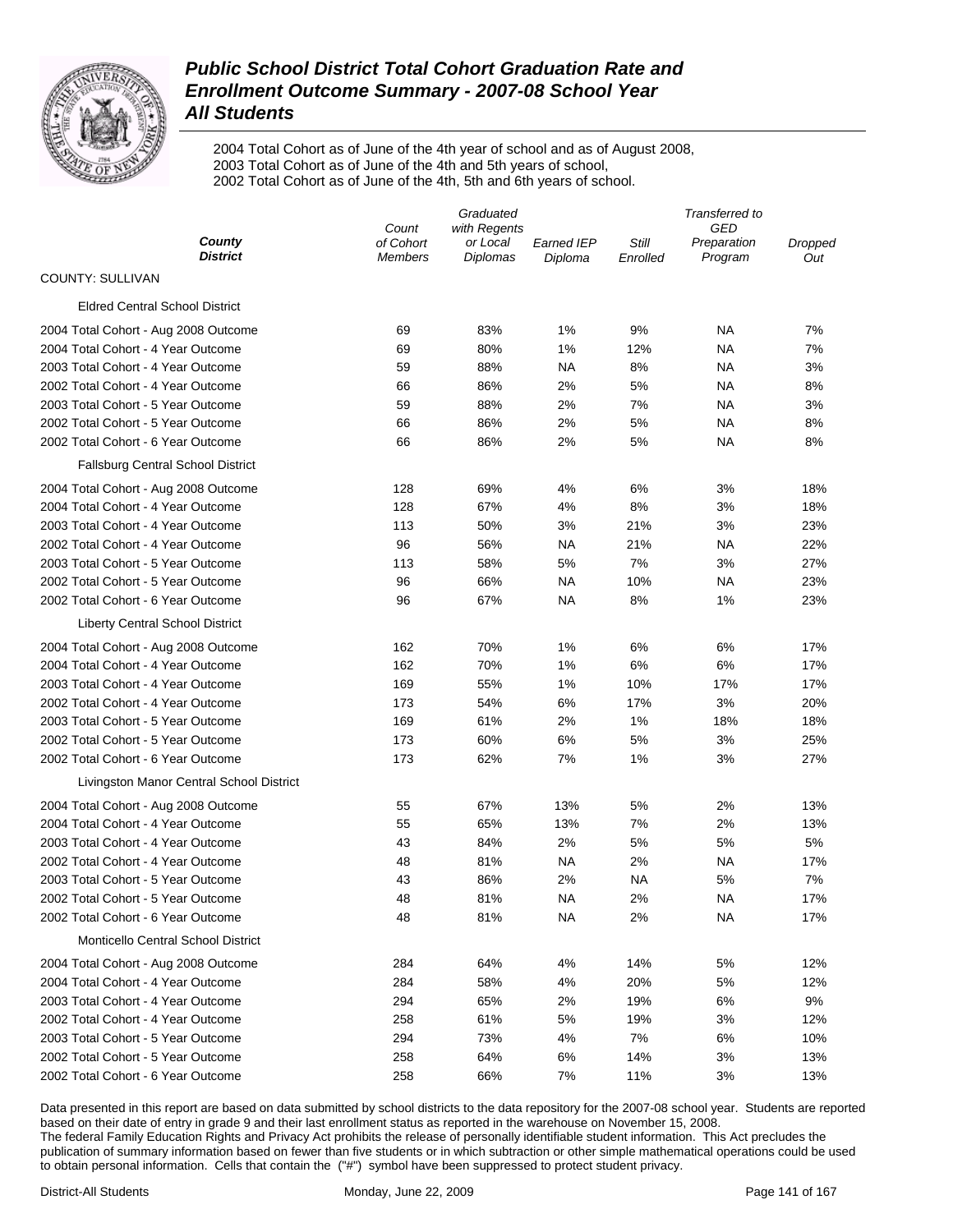

2004 Total Cohort as of June of the 4th year of school and as of August 2008, 2003 Total Cohort as of June of the 4th and 5th years of school, 2002 Total Cohort as of June of the 4th, 5th and 6th years of school.

|                                           | Count                       | Transferred to<br><b>GED</b>                |                              |                   |                        |                |
|-------------------------------------------|-----------------------------|---------------------------------------------|------------------------------|-------------------|------------------------|----------------|
| County<br><b>District</b>                 | of Cohort<br><b>Members</b> | with Regents<br>or Local<br><b>Diplomas</b> | <b>Earned IEP</b><br>Diploma | Still<br>Enrolled | Preparation<br>Program | Dropped<br>Out |
| <b>COUNTY: SULLIVAN</b>                   |                             |                                             |                              |                   |                        |                |
| <b>Roscoe Central School District</b>     |                             |                                             |                              |                   |                        |                |
| 2004 Total Cohort - Aug 2008 Outcome      | 27                          | 78%                                         | 7%                           | 4%                | 4%                     | 7%             |
| 2004 Total Cohort - 4 Year Outcome        | 27                          | 78%                                         | 7%                           | 4%                | 4%                     | 7%             |
| 2003 Total Cohort - 4 Year Outcome        | 24                          | 79%                                         | 4%                           | <b>NA</b>         | <b>NA</b>              | 17%            |
| 2002 Total Cohort - 4 Year Outcome        | 20                          | 90%                                         | 5%                           | 5%                | <b>NA</b>              | <b>NA</b>      |
| 2003 Total Cohort - 5 Year Outcome        | 24                          | 79%                                         | 4%                           | <b>NA</b>         | <b>NA</b>              | 17%            |
| 2002 Total Cohort - 5 Year Outcome        | 20                          | 95%                                         | 5%                           | NA                | <b>NA</b>              | <b>NA</b>      |
| 2002 Total Cohort - 6 Year Outcome        | 20                          | 95%                                         | 5%                           | <b>NA</b>         | <b>NA</b>              | <b>NA</b>      |
| Sullivan West Central School District     |                             |                                             |                              |                   |                        |                |
| 2004 Total Cohort - Aug 2008 Outcome      | 132                         | 84%                                         | <b>NA</b>                    | 10%               | <b>NA</b>              | 6%             |
| 2004 Total Cohort - 4 Year Outcome        | 132                         | 84%                                         | <b>NA</b>                    | 10%               | <b>NA</b>              | 6%             |
| 2003 Total Cohort - 4 Year Outcome        | 144                         | 76%                                         | <b>NA</b>                    | 13%               | <b>NA</b>              | 12%            |
| 2002 Total Cohort - 4 Year Outcome        | 131                         | 77%                                         | 3%                           | 9%                | <b>NA</b>              | 11%            |
| 2003 Total Cohort - 5 Year Outcome        | 144                         | 78%                                         | 1%                           | 7%                | <b>NA</b>              | 14%            |
| 2002 Total Cohort - 5 Year Outcome        | 131                         | 80%                                         | 4%                           | 4%                | <b>NA</b>              | 12%            |
| 2002 Total Cohort - 6 Year Outcome        | 131                         | 80%                                         | 4%                           | 4%                | <b>NA</b>              | 12%            |
| <b>Tri-Valley Central School District</b> |                             |                                             |                              |                   |                        |                |
| 2004 Total Cohort - Aug 2008 Outcome      | 109                         | 87%                                         | <b>NA</b>                    | 5%                | <b>NA</b>              | 8%             |
| 2004 Total Cohort - 4 Year Outcome        | 109                         | 84%                                         | <b>NA</b>                    | 7%                | <b>NA</b>              | 8%             |
| 2003 Total Cohort - 4 Year Outcome        | 89                          | 78%                                         | 2%                           | 6%                | 1%                     | 13%            |
| 2002 Total Cohort - 4 Year Outcome        | 97                          | 79%                                         | 4%                           | 3%                | 4%                     | 9%             |
| 2003 Total Cohort - 5 Year Outcome        | 89                          | 83%                                         | 2%                           | <b>NA</b>         | 1%                     | 13%            |
| 2002 Total Cohort - 5 Year Outcome        | 97                          | 82%                                         | 4%                           | <b>NA</b>         | 4%                     | 9%             |
| 2002 Total Cohort - 6 Year Outcome        | 97                          | 82%                                         | 4%                           | <b>NA</b>         | 4%                     | 9%             |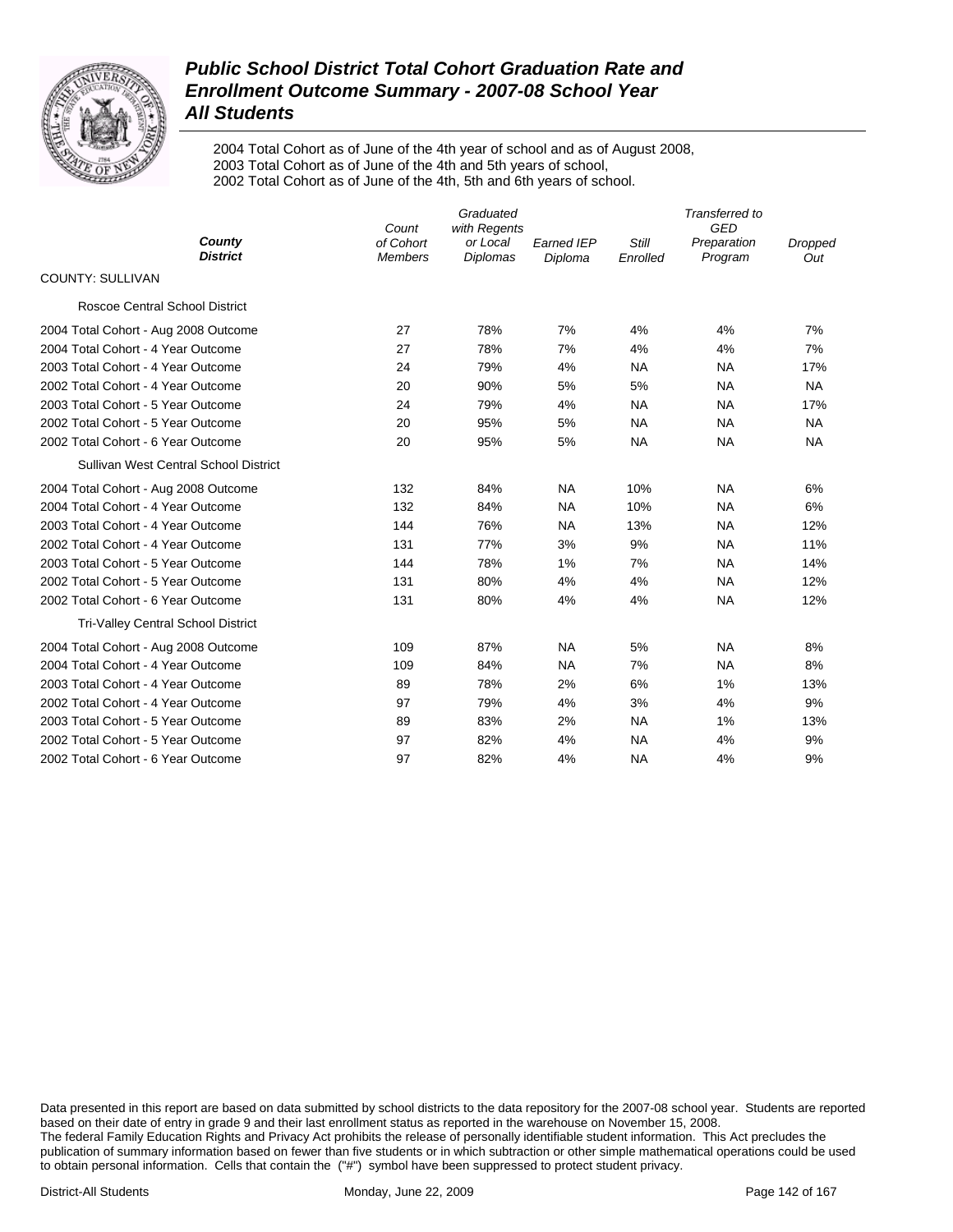

2004 Total Cohort as of June of the 4th year of school and as of August 2008, 2003 Total Cohort as of June of the 4th and 5th years of school, 2002 Total Cohort as of June of the 4th, 5th and 6th years of school.

|                                           |                             | Graduated                   |                       | Transferred to    |                        |                |  |
|-------------------------------------------|-----------------------------|-----------------------------|-----------------------|-------------------|------------------------|----------------|--|
|                                           | with Regents<br>Count       |                             |                       | GED               |                        |                |  |
| County<br><b>District</b>                 | of Cohort<br><b>Members</b> | or Local<br><b>Diplomas</b> | Earned IEP<br>Diploma | Still<br>Enrolled | Preparation<br>Program | Dropped<br>Out |  |
| <b>COUNTY: TIOGA</b>                      |                             |                             |                       |                   |                        |                |  |
| <b>Candor Central School District</b>     |                             |                             |                       |                   |                        |                |  |
| 2004 Total Cohort - Aug 2008 Outcome      | 85                          | 76%                         | 1%                    | 9%                | ΝA                     | 13%            |  |
| 2004 Total Cohort - 4 Year Outcome        | 85                          | 76%                         | 1%                    | 9%                | ΝA                     | 13%            |  |
| 2003 Total Cohort - 4 Year Outcome        | 69                          | 78%                         | 4%                    | 10%               | ΝA                     | 4%             |  |
| 2002 Total Cohort - 4 Year Outcome        | 73                          | 68%                         | 3%                    | 10%               | ΝA                     | 19%            |  |
| 2003 Total Cohort - 5 Year Outcome        | 69                          | 84%                         | 4%                    | ΝA                | 3%                     | 6%             |  |
| 2002 Total Cohort - 5 Year Outcome        | 73                          | 74%                         | 3%                    | 1%                | ΝA                     | 19%            |  |
| 2002 Total Cohort - 6 Year Outcome        | 73                          | 74%                         | 3%                    | 1%                | ΝA                     | 19%            |  |
| Newark Valley Central School District     |                             |                             |                       |                   |                        |                |  |
| 2004 Total Cohort - Aug 2008 Outcome      | 126                         | 71%                         | 7%                    | 6%                | 9%                     | 6%             |  |
| 2004 Total Cohort - 4 Year Outcome        | 126                         | 68%                         | 7%                    | 10%               | 9%                     | 6%             |  |
| 2003 Total Cohort - 4 Year Outcome        | 119                         | 78%                         | 1%                    | 8%                | 3%                     | 11%            |  |
| 2002 Total Cohort - 4 Year Outcome        | 137                         | 78%                         | 5%                    | 9%                | 1%                     | 7%             |  |
| 2003 Total Cohort - 5 Year Outcome        | 119                         | 81%                         | 3%                    | 3%                | 3%                     | 11%            |  |
| 2002 Total Cohort - 5 Year Outcome        | 137                         | 82%                         | 5%                    | 1%                | 4%                     | 7%             |  |
| 2002 Total Cohort - 6 Year Outcome        | 137                         | 82%                         | 5%                    | ΝA                | 4%                     | 8%             |  |
| Owego-Apalachin Central School District   |                             |                             |                       |                   |                        |                |  |
| 2004 Total Cohort - Aug 2008 Outcome      | 207                         | 76%                         | 4%                    | 6%                | 3%                     | 10%            |  |
| 2004 Total Cohort - 4 Year Outcome        | 207                         | 73%                         | 4%                    | 10%               | 3%                     | 10%            |  |
| 2003 Total Cohort - 4 Year Outcome        | 212                         | 70%                         | 7%                    | 15%               | 1%                     | 7%             |  |
| 2002 Total Cohort - 4 Year Outcome        | 219                         | 66%                         | 6%                    | 21%               | 2%                     | 5%             |  |
| 2003 Total Cohort - 5 Year Outcome        | 212                         | 82%                         | 7%                    | 1%                | 1%                     | 9%             |  |
| 2002 Total Cohort - 5 Year Outcome        | 219                         | 76%                         | 7%                    | 3%                | 3%                     | 11%            |  |
| 2002 Total Cohort - 6 Year Outcome        | 219                         | 78%                         | 7%                    | 1%                | 3%                     | 11%            |  |
| Spencer-Van Etten Central School District |                             |                             |                       |                   |                        |                |  |
| 2004 Total Cohort - Aug 2008 Outcome      | 90                          | 79%                         | 6%                    | 7%                | NA                     | 9%             |  |
| 2004 Total Cohort - 4 Year Outcome        | 90                          | 79%                         | 6%                    | 7%                | NA                     | 9%             |  |
| 2003 Total Cohort - 4 Year Outcome        | 85                          | 85%                         | 2%                    | 7%                | NA                     | 6%             |  |
| 2002 Total Cohort - 4 Year Outcome        | 112                         | 76%                         | 4%                    | 12%               | 1%                     | 7%             |  |
| 2003 Total Cohort - 5 Year Outcome        | 85                          | 85%                         | 2%                    | 5%                | NA                     | 8%             |  |
| 2002 Total Cohort - 5 Year Outcome        | 112                         | 76%                         | 4%                    | 11%               | 1%                     | 8%             |  |
| 2002 Total Cohort - 6 Year Outcome        | 112                         | 76%                         | 4%                    | 10%               | 1%                     | 9%             |  |
| <b>Tioga Central School District</b>      |                             |                             |                       |                   |                        |                |  |
| 2004 Total Cohort - Aug 2008 Outcome      | 103                         | 78%                         | 5%                    | 3%                | 4%                     | 11%            |  |
| 2004 Total Cohort - 4 Year Outcome        | 103                         | 78%                         | 5%                    | 3%                | 4%                     | 11%            |  |
| 2003 Total Cohort - 4 Year Outcome        | 96                          | 79%                         | 5%                    | 7%                | 4%                     | 4%             |  |
| 2002 Total Cohort - 4 Year Outcome        | 95                          | 81%                         | 5%                    | 11%               | 1%                     | 2%             |  |
| 2003 Total Cohort - 5 Year Outcome        | 96                          | 82%                         | 5%                    | 3%                | 4%                     | 5%             |  |
| 2002 Total Cohort - 5 Year Outcome        | 95                          | 85%                         | 8%                    | <b>NA</b>         | 1%                     | 5%             |  |
| 2002 Total Cohort - 6 Year Outcome        | 95                          | 85%                         | 8%                    | <b>NA</b>         | 1%                     | 5%             |  |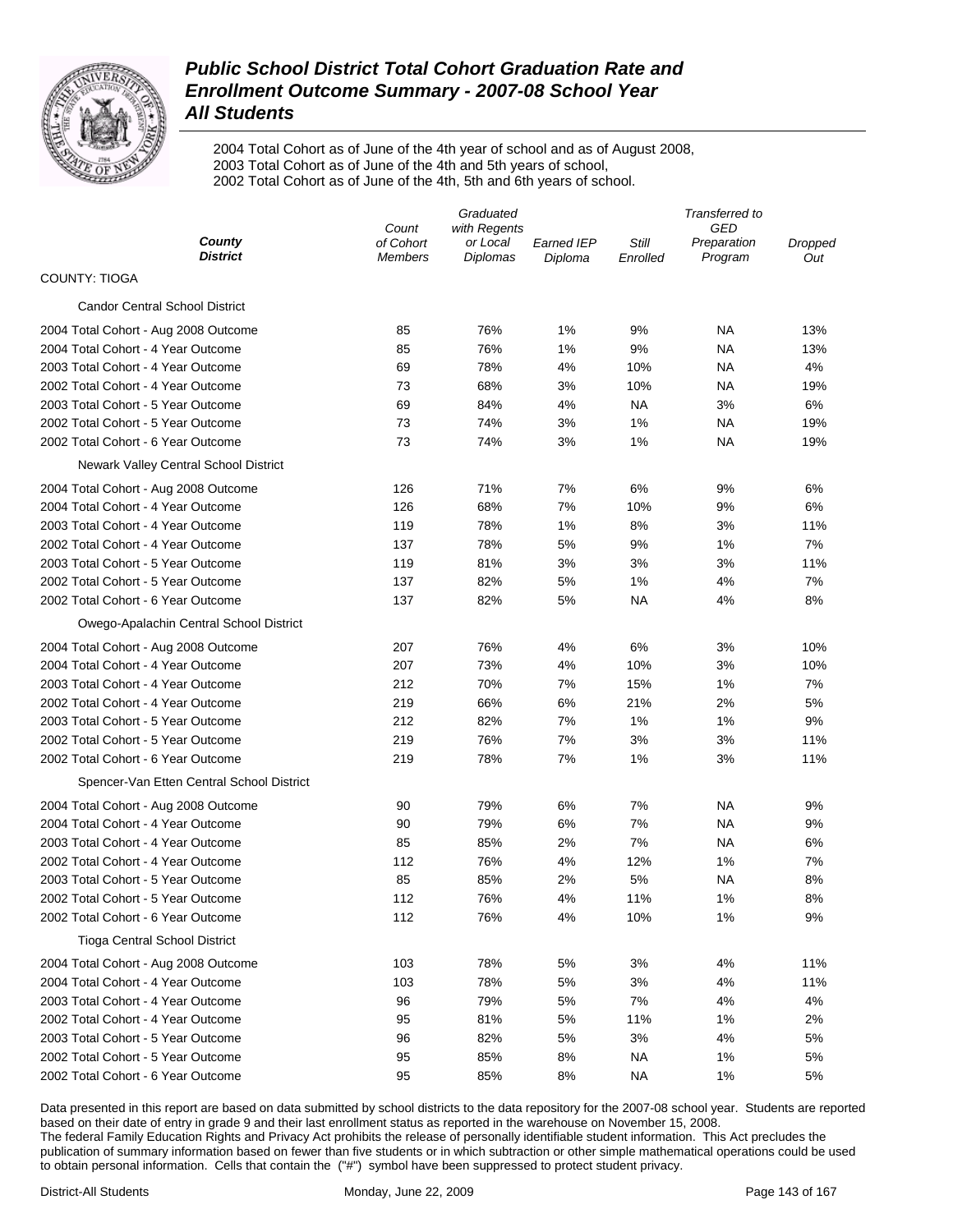

2004 Total Cohort as of June of the 4th year of school and as of August 2008, 2003 Total Cohort as of June of the 4th and 5th years of school, 2002 Total Cohort as of June of the 4th, 5th and 6th years of school.

|                                        | Graduated<br>Count<br>with Regents |                      |                       | Transferred to<br>GED |                        |                |  |
|----------------------------------------|------------------------------------|----------------------|-----------------------|-----------------------|------------------------|----------------|--|
| County<br><b>District</b>              | of Cohort<br><b>Members</b>        | or Local<br>Diplomas | Earned IEP<br>Diploma | Still<br>Enrolled     | Preparation<br>Program | Dropped<br>Out |  |
| COUNTY: TIOGA                          |                                    |                      |                       |                       |                        |                |  |
| <b>Waverly Central School District</b> |                                    |                      |                       |                       |                        |                |  |
| 2004 Total Cohort - Aug 2008 Outcome   | 148                                | 76%                  | 4%                    | 8%                    | <b>NA</b>              | 12%            |  |
| 2004 Total Cohort - 4 Year Outcome     | 148                                | 76%                  | 4%                    | 8%                    | <b>NA</b>              | 12%            |  |
| 2003 Total Cohort - 4 Year Outcome     | 147                                | 68%                  | 3%                    | 12%                   | <b>NA</b>              | 18%            |  |
| 2002 Total Cohort - 4 Year Outcome     | 134                                | 70%                  | 4%                    | 12%                   | <b>NA</b>              | 14%            |  |
| 2003 Total Cohort - 5 Year Outcome     | 147                                | 74%                  | 3%                    | 5%                    | <b>NA</b>              | 18%            |  |
| 2002 Total Cohort - 5 Year Outcome     | 134                                | 73%                  | 4%                    | 6%                    | <b>NA</b>              | 17%            |  |
| 2002 Total Cohort - 6 Year Outcome     | 134                                | 74%                  | 4%                    | 4%                    | <b>NA</b>              | 18%            |  |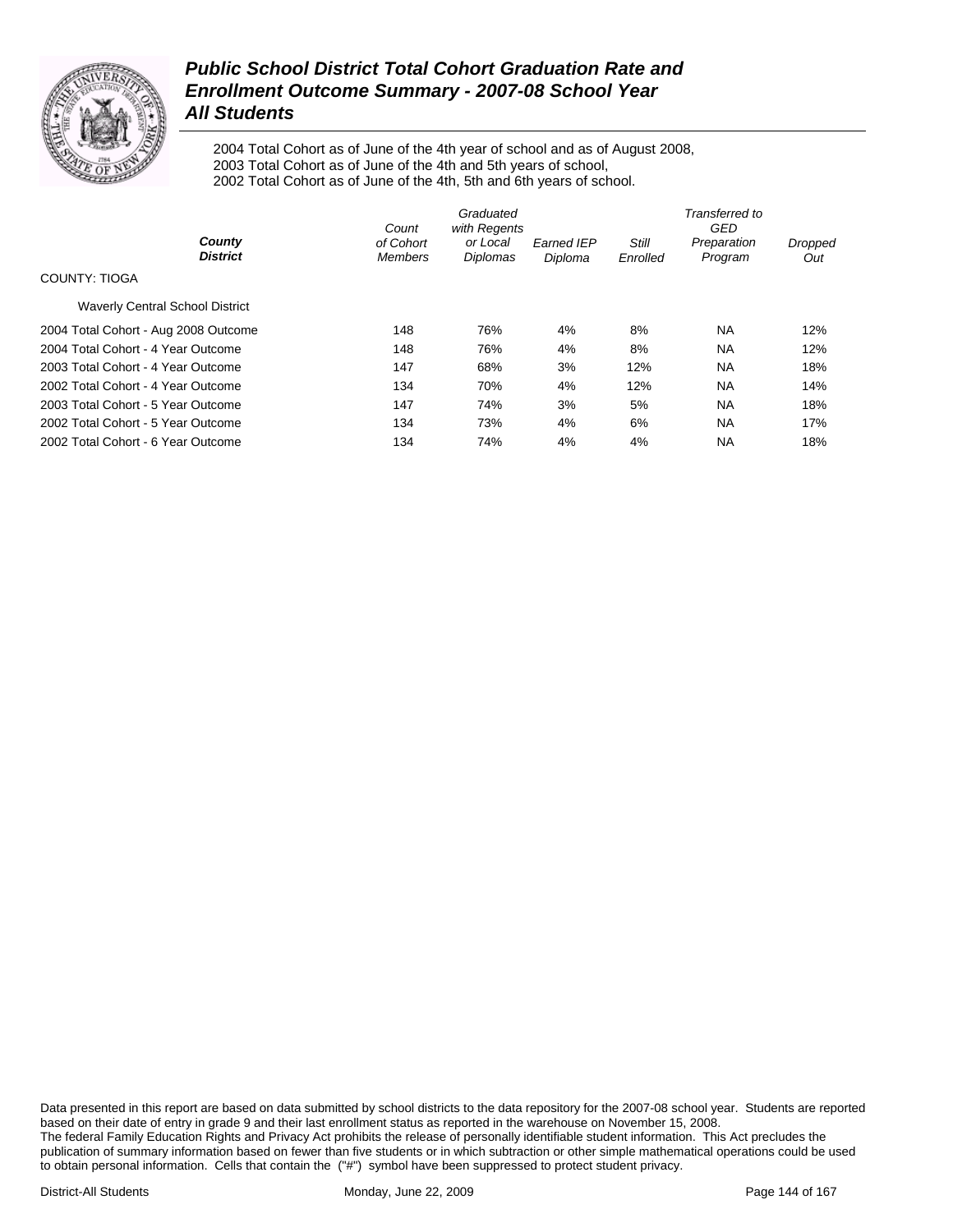

2004 Total Cohort as of June of the 4th year of school and as of August 2008, 2003 Total Cohort as of June of the 4th and 5th years of school, 2002 Total Cohort as of June of the 4th, 5th and 6th years of school.

|                                                   | Graduated          |                          |                   |          | Transferred to     |                |  |  |
|---------------------------------------------------|--------------------|--------------------------|-------------------|----------|--------------------|----------------|--|--|
| County                                            | Count<br>of Cohort | with Regents<br>or Local | <b>Earned IEP</b> | Still    | GED<br>Preparation | <b>Dropped</b> |  |  |
| <b>District</b>                                   | <b>Members</b>     | Diplomas                 | Diploma           | Enrolled | Program            | Out            |  |  |
| <b>COUNTY: TOMPKINS</b>                           |                    |                          |                   |          |                    |                |  |  |
| Dryden Central School District                    |                    |                          |                   |          |                    |                |  |  |
| 2004 Total Cohort - Aug 2008 Outcome              | 171                | 68%                      | 4%                | 12%      | 6%                 | 11%            |  |  |
| 2004 Total Cohort - 4 Year Outcome                | 171                | 65%                      | 4%                | 15%      | 6%                 | 11%            |  |  |
| 2003 Total Cohort - 4 Year Outcome                | 145                | 77%                      | 1%                | 10%      | 3%                 | 9%             |  |  |
| 2002 Total Cohort - 4 Year Outcome                | 144                | 72%                      | 1%                | 10%      | 1%                 | 15%            |  |  |
| 2003 Total Cohort - 5 Year Outcome                | 145                | 79%                      | 2%                | 2%       | 5%                 | 12%            |  |  |
| 2002 Total Cohort - 5 Year Outcome                | 144                | 77%                      | 4%                | 1%       | 1%                 | 17%            |  |  |
| 2002 Total Cohort - 6 Year Outcome                | 144                | 77%                      | 4%                | 1%       | 1%                 | 17%            |  |  |
| George Junior Republic Union Free School District |                    |                          |                   |          |                    |                |  |  |
| 2004 Total Cohort - Aug 2008 Outcome              | 9                  | 56%                      | 11%               | 22%      | NA                 | 11%            |  |  |
| 2004 Total Cohort - 4 Year Outcome                | 9                  | 56%                      | 11%               | 22%      | NA                 | 11%            |  |  |
| 2003 Total Cohort - 4 Year Outcome                | 5                  | <b>NA</b>                | <b>NA</b>         | 40%      | 20%                | 40%            |  |  |
| 2002 Total Cohort - 4 Year Outcome                | $\overline{7}$     | 14%                      | <b>NA</b>         | 14%      | 14%                | 29%            |  |  |
| 2003 Total Cohort - 5 Year Outcome                | 5                  | <b>NA</b>                | 20%               | 20%      | 20%                | 40%            |  |  |
| 2002 Total Cohort - 5 Year Outcome                | $\overline{7}$     | 14%                      | <b>NA</b>         | 14%      | 14%                | 29%            |  |  |
| 2002 Total Cohort - 6 Year Outcome                | $\overline{7}$     | 14%                      | <b>NA</b>         | 14%      | 14%                | 29%            |  |  |
| <b>Groton Central School District</b>             |                    |                          |                   |          |                    |                |  |  |
| 2004 Total Cohort - Aug 2008 Outcome              | 92                 | 67%                      | 8%                | 7%       | 4%                 | 14%            |  |  |
| 2004 Total Cohort - 4 Year Outcome                | 92                 | 64%                      | 8%                | 10%      | 4%                 | 14%            |  |  |
| 2003 Total Cohort - 4 Year Outcome                | 74                 | 70%                      | 3%                | 15%      | 1%                 | 11%            |  |  |
| 2002 Total Cohort - 4 Year Outcome                | 89                 | 67%                      | 3%                | 4%       | 4%                 | 19%            |  |  |
| 2003 Total Cohort - 5 Year Outcome                | 74                 | 77%                      | 4%                | 5%       | 3%                 | 11%            |  |  |
| 2002 Total Cohort - 5 Year Outcome                | 89                 | 69%                      | 3%                | 3%       | 4%                 | 19%            |  |  |
| 2002 Total Cohort - 6 Year Outcome                | 89                 | 69%                      | 3%                | 3%       | 4%                 | 19%            |  |  |
| Ithaca City School District                       |                    |                          |                   |          |                    |                |  |  |
| 2004 Total Cohort - Aug 2008 Outcome              | 510                | 80%                      | 1%                | 8%       | 4%                 | 6%             |  |  |
| 2004 Total Cohort - 4 Year Outcome                | 510                | 77%                      | 1%                | 11%      | 4%                 | 6%             |  |  |
| 2003 Total Cohort - 4 Year Outcome                | 470                | 77%                      | 1%                | 13%      | 3%                 | 7%             |  |  |
| 2002 Total Cohort - 4 Year Outcome                | 430                | 77%                      | 1%                | 12%      | 2%                 | 8%             |  |  |
| 2003 Total Cohort - 5 Year Outcome                | 470                | 80%                      | 3%                | 3%       | 3%                 | 10%            |  |  |
| 2002 Total Cohort - 5 Year Outcome                | 430                | 80%                      | 1%                | 5%       | 2%                 | 11%            |  |  |
| 2002 Total Cohort - 6 Year Outcome                | 430                | 81%                      | 1%                | 4%       | 2%                 | 11%            |  |  |
| Lansing Central School District                   |                    |                          |                   |          |                    |                |  |  |
| 2004 Total Cohort - Aug 2008 Outcome              | 113                | 87%                      | 1%                | 10%      | NA                 | 3%             |  |  |
| 2004 Total Cohort - 4 Year Outcome                | 113                | 85%                      | 1%                | 12%      | NA                 | 3%             |  |  |
| 2003 Total Cohort - 4 Year Outcome                | 124                | 90%                      | <b>NA</b>         | 10%      | NA                 | NA.            |  |  |
| 2002 Total Cohort - 4 Year Outcome                | 92                 | 87%                      | 2%                | 7%       | 1%                 | 3%             |  |  |
| 2003 Total Cohort - 5 Year Outcome                | 124                | 93%                      | <b>NA</b>         | 6%       | NA                 | 2%             |  |  |
| 2002 Total Cohort - 5 Year Outcome                | 92                 | 87%                      | 2%                | 7%       | 1%                 | 3%             |  |  |
| 2002 Total Cohort - 6 Year Outcome                | 92                 | 87%                      | 2%                | 7%       | 1%                 | 3%             |  |  |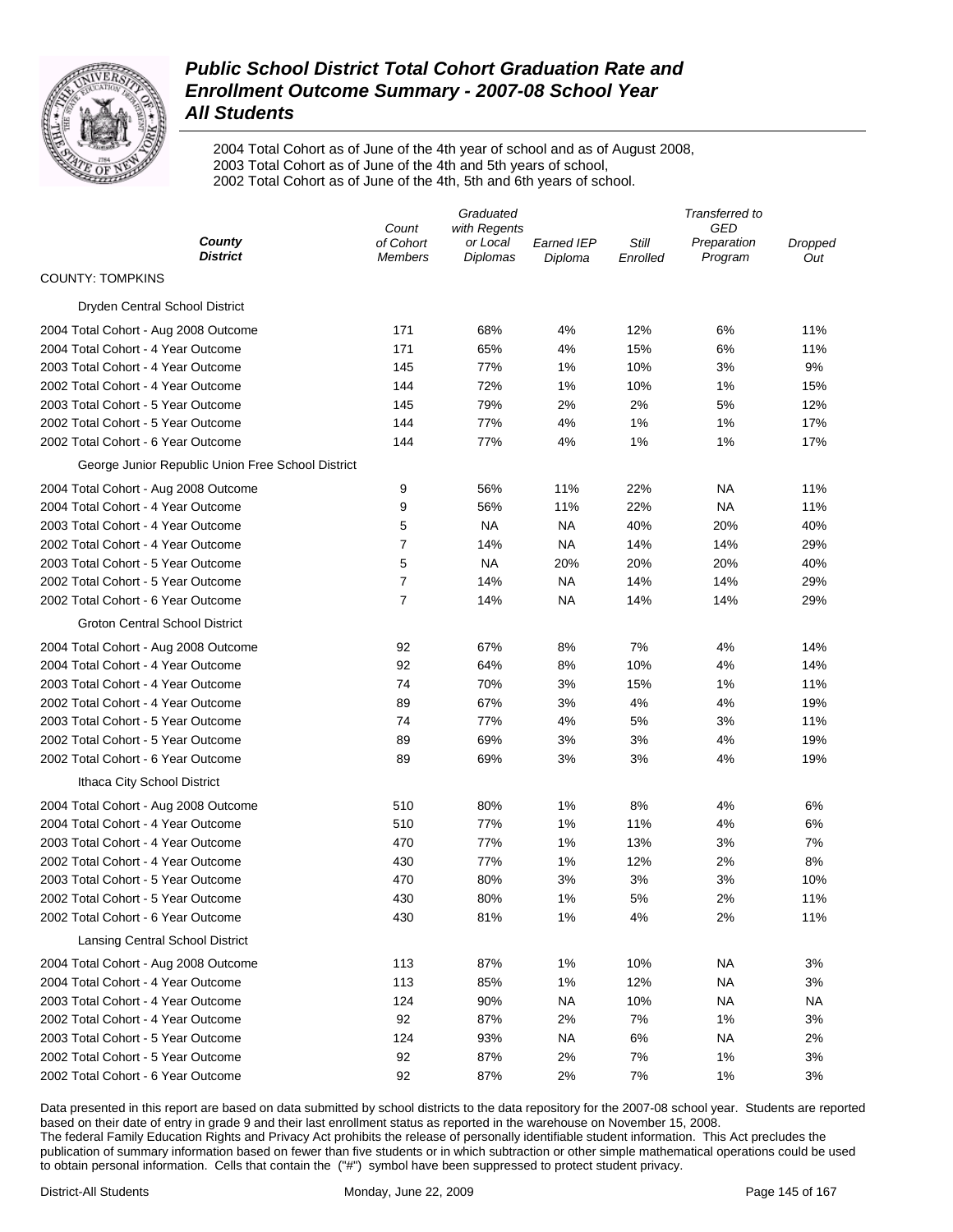

2004 Total Cohort as of June of the 4th year of school and as of August 2008, 2003 Total Cohort as of June of the 4th and 5th years of school, 2002 Total Cohort as of June of the 4th, 5th and 6th years of school.

|                                      | Graduated<br>with Regents<br>Count |                      |                              | Transferred to<br><b>GED</b> |                        |                |  |
|--------------------------------------|------------------------------------|----------------------|------------------------------|------------------------------|------------------------|----------------|--|
| County<br><b>District</b>            | of Cohort<br><b>Members</b>        | or Local<br>Diplomas | <b>Earned IEP</b><br>Diploma | <b>Still</b><br>Enrolled     | Preparation<br>Program | Dropped<br>Out |  |
| <b>COUNTY: TOMPKINS</b>              |                                    |                      |                              |                              |                        |                |  |
| Newfield Central School District     |                                    |                      |                              |                              |                        |                |  |
| 2004 Total Cohort - Aug 2008 Outcome | 68                                 | 78%                  | 4%                           | 9%                           | 1%                     | 7%             |  |
| 2004 Total Cohort - 4 Year Outcome   | 68                                 | 76%                  | 4%                           | 10%                          | $1\%$                  | 7%             |  |
| 2003 Total Cohort - 4 Year Outcome   | 65                                 | 77%                  | 2%                           | 8%                           | 3%                     | 11%            |  |
| 2002 Total Cohort - 4 Year Outcome   | 64                                 | 67%                  | 3%                           | 11%                          | 2%                     | 17%            |  |
| 2003 Total Cohort - 5 Year Outcome   | 65                                 | 82%                  | 2%                           | 2%                           | 5%                     | 11%            |  |
| 2002 Total Cohort - 5 Year Outcome   | 64                                 | 73%                  | 3%                           | 2%                           | 3%                     | 19%            |  |
| 2002 Total Cohort - 6 Year Outcome   | 64                                 | 73%                  | 3%                           | <b>NA</b>                    | 3%                     | 20%            |  |
| Trumansburg Central School District  |                                    |                      |                              |                              |                        |                |  |
| 2004 Total Cohort - Aug 2008 Outcome | 122                                | 75%                  | 2%                           | 9%                           | 2%                     | 11%            |  |
| 2004 Total Cohort - 4 Year Outcome   | 122                                | 75%                  | 2%                           | 9%                           | 2%                     | 11%            |  |
| 2003 Total Cohort - 4 Year Outcome   | 112                                | 72%                  | 4%                           | 11%                          | 4%                     | 8%             |  |
| 2002 Total Cohort - 4 Year Outcome   | 119                                | 85%                  | 1%                           | 10%                          | $1\%$                  | 3%             |  |
| 2003 Total Cohort - 5 Year Outcome   | 112                                | 76%                  | 6%                           | 4%                           | 4%                     | 10%            |  |
| 2002 Total Cohort - 5 Year Outcome   | 119                                | 87%                  | 4%                           | <b>NA</b>                    | 2%                     | 7%             |  |
| 2002 Total Cohort - 6 Year Outcome   | 119                                | 87%                  | 4%                           | <b>NA</b>                    | 2%                     | 7%             |  |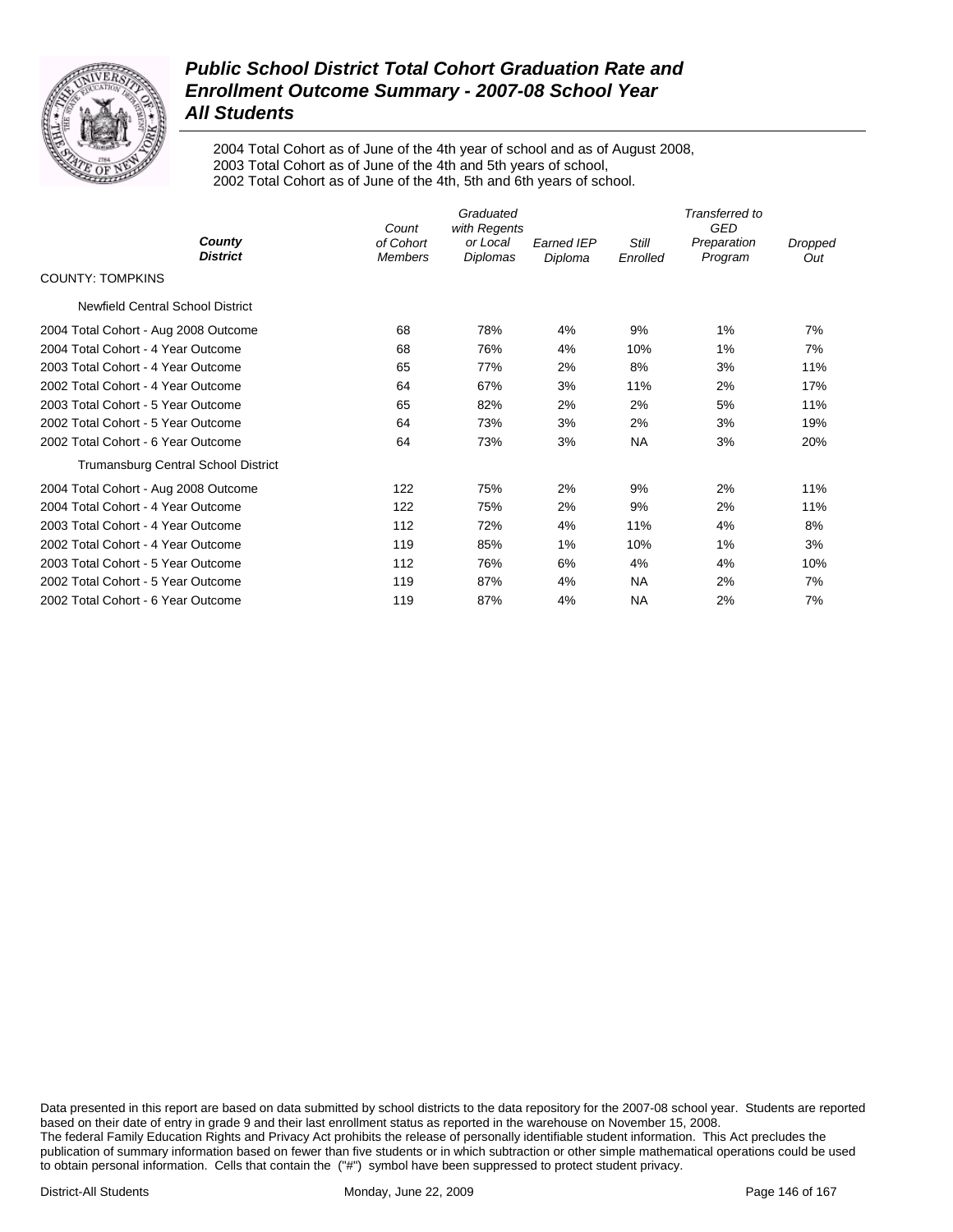

2004 Total Cohort as of June of the 4th year of school and as of August 2008, 2003 Total Cohort as of June of the 4th and 5th years of school, 2002 Total Cohort as of June of the 4th, 5th and 6th years of school.

|                                           | Graduated                   |                      |                              | Transferred to    |                        |                |  |
|-------------------------------------------|-----------------------------|----------------------|------------------------------|-------------------|------------------------|----------------|--|
|                                           | Count<br>with Regents       |                      |                              | GED               |                        |                |  |
| County<br><b>District</b>                 | of Cohort<br><b>Members</b> | or Local<br>Diplomas | <b>Earned IEP</b><br>Diploma | Still<br>Enrolled | Preparation<br>Program | Dropped<br>Out |  |
| <b>COUNTY: ULSTER</b>                     |                             |                      |                              |                   |                        |                |  |
| <b>Ellenville Central School District</b> |                             |                      |                              |                   |                        |                |  |
| 2004 Total Cohort - Aug 2008 Outcome      | 178                         | 74%                  | 1%                           | 6%                | <b>NA</b>              | 18%            |  |
| 2004 Total Cohort - 4 Year Outcome        | 178                         | 71%                  | 2%                           | 8%                | <b>NA</b>              | 18%            |  |
| 2003 Total Cohort - 4 Year Outcome        | 153                         | 69%                  | 3%                           | 10%               | 1%                     | 17%            |  |
| 2002 Total Cohort - 4 Year Outcome        | 122                         | 75%                  | 1%                           | 9%                | <b>NA</b>              | 15%            |  |
| 2003 Total Cohort - 5 Year Outcome        | 153                         | 74%                  | 3%                           | 3%                | 1%                     | 20%            |  |
| 2002 Total Cohort - 5 Year Outcome        | 122                         | 82%                  | 1%                           | 1%                | <b>NA</b>              | 16%            |  |
| 2002 Total Cohort - 6 Year Outcome        | 122                         | 83%                  | 1%                           | <b>NA</b>         | <b>NA</b>              | 16%            |  |
| <b>Highland Central School District</b>   |                             |                      |                              |                   |                        |                |  |
| 2004 Total Cohort - Aug 2008 Outcome      | 159                         | 88%                  | 1%                           | 9%                | <b>NA</b>              | 3%             |  |
| 2004 Total Cohort - 4 Year Outcome        | 159                         | 88%                  | 1%                           | 9%                | <b>NA</b>              | 3%             |  |
| 2003 Total Cohort - 4 Year Outcome        | 181                         | 78%                  | 1%                           | 10%               | <b>NA</b>              | 10%            |  |
| 2002 Total Cohort - 4 Year Outcome        | 151                         | 92%                  | 1%                           | 6%                | <b>NA</b>              | 1%             |  |
| 2003 Total Cohort - 5 Year Outcome        | 181                         | 80%                  | 3%                           | 6%                | <b>NA</b>              | 11%            |  |
| 2002 Total Cohort - 5 Year Outcome        | 151                         | 93%                  | 2%                           | 3%                | <b>NA</b>              | 3%             |  |
| 2002 Total Cohort - 6 Year Outcome        | 151                         | 93%                  | 3%                           | 2%                | <b>NA</b>              | 3%             |  |
| Kingston City School District             |                             |                      |                              |                   |                        |                |  |
| 2004 Total Cohort - Aug 2008 Outcome      | 565                         | 74%                  | 1%                           | 10%               | <b>NA</b>              | 15%            |  |
| 2004 Total Cohort - 4 Year Outcome        | 565                         | 72%                  | 1%                           | 13%               | <b>NA</b>              | 15%            |  |
| 2003 Total Cohort - 4 Year Outcome        | 617                         | 67%                  | 0%                           | 14%               | <b>NA</b>              | 18%            |  |
| 2002 Total Cohort - 4 Year Outcome        | 653                         | 70%                  | 0%                           | 9%                | <b>NA</b>              | 21%            |  |
| 2003 Total Cohort - 5 Year Outcome        | 617                         | 74%                  | 0%                           | 4%                | <b>NA</b>              | 22%            |  |
| 2002 Total Cohort - 5 Year Outcome        | 653                         | 74%                  | 0%                           | 4%                | <b>NA</b>              | 22%            |  |
| 2002 Total Cohort - 6 Year Outcome        | 653                         | 75%                  | 0%                           | 2%                | <b>NA</b>              | 23%            |  |
| Marlboro Central School District          |                             |                      |                              |                   |                        |                |  |
| 2004 Total Cohort - Aug 2008 Outcome      | 180                         | 84%                  | <b>NA</b>                    | 5%                | 2%                     | 9%             |  |
| 2004 Total Cohort - 4 Year Outcome        | 180                         | 84%                  | <b>NA</b>                    | 5%                | 2%                     | 9%             |  |
| 2003 Total Cohort - 4 Year Outcome        | 175                         | 81%                  | <b>NA</b>                    | 10%               | 2%                     | 6%             |  |
| 2002 Total Cohort - 4 Year Outcome        | 167                         | 83%                  | 1%                           | 9%                | <b>NA</b>              | 7%             |  |
| 2003 Total Cohort - 5 Year Outcome        | 175                         | 84%                  | 1%                           | 3%                | 2%                     | 10%            |  |
| 2002 Total Cohort - 5 Year Outcome        | 167                         | 86%                  | 1%                           | 2%                | <b>NA</b>              | 11%            |  |
| 2002 Total Cohort - 6 Year Outcome        | 167                         | 86%                  | 1%                           | 2%                | <b>NA</b>              | 11%            |  |
| <b>New Paltz Central School District</b>  |                             |                      |                              |                   |                        |                |  |
|                                           |                             |                      | 1%                           | 6%                | <b>NA</b>              |                |  |
| 2004 Total Cohort - Aug 2008 Outcome      | 205                         | 88%                  |                              |                   |                        | 4%             |  |
| 2004 Total Cohort - 4 Year Outcome        | 205                         | 86%                  | 1%                           | 8%                | <b>NA</b>              | 4%             |  |
| 2003 Total Cohort - 4 Year Outcome        | 201                         | 87%                  | 0%                           | 7%                | 0%                     | 4%             |  |
| 2002 Total Cohort - 4 Year Outcome        | 172                         | 81%                  | <b>NA</b>                    | 12%               | <b>NA</b>              | 8%             |  |
| 2003 Total Cohort - 5 Year Outcome        | 201                         | 91%                  | 1%                           | 2%                | 0%                     | 5%             |  |
| 2002 Total Cohort - 5 Year Outcome        | 172                         | 85%                  | 1%                           | 5%                | <b>NA</b>              | 9%             |  |
| 2002 Total Cohort - 6 Year Outcome        | 172                         | 85%                  | 1%                           | 5%                | <b>NA</b>              | 9%             |  |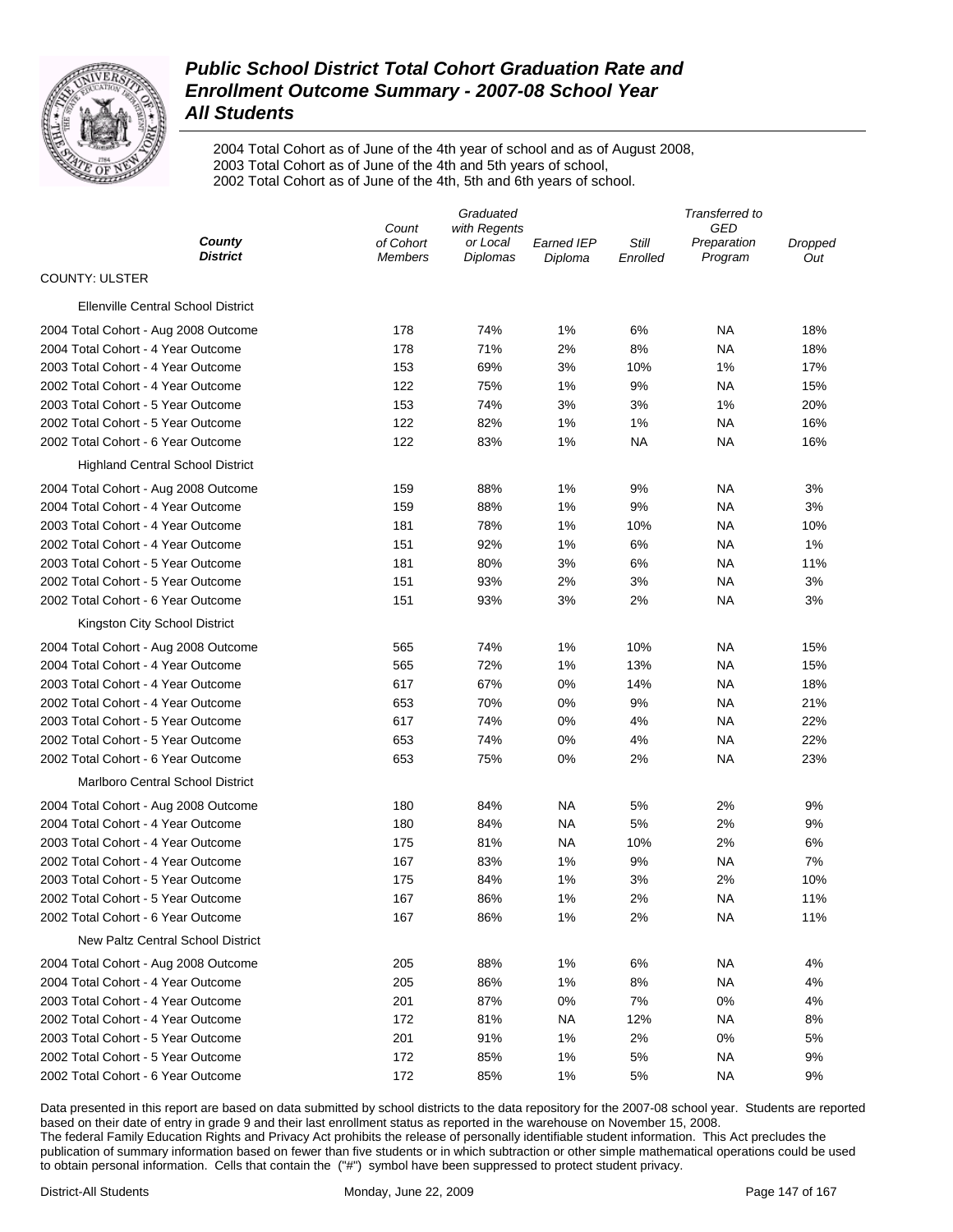

2004 Total Cohort as of June of the 4th year of school and as of August 2008, 2003 Total Cohort as of June of the 4th and 5th years of school, 2002 Total Cohort as of June of the 4th, 5th and 6th years of school.

|                                         |                    | Transferred to           |                   |          |                    |         |
|-----------------------------------------|--------------------|--------------------------|-------------------|----------|--------------------|---------|
| County<br><b>District</b>               | Count<br>of Cohort | with Regents<br>or Local | <b>Earned IEP</b> | Still    | GED<br>Preparation | Dropped |
| <b>COUNTY: ULSTER</b>                   | <b>Members</b>     | <b>Diplomas</b>          | Diploma           | Enrolled | Program            | Out     |
| <b>Onteora Central School District</b>  |                    |                          |                   |          |                    |         |
| 2004 Total Cohort - Aug 2008 Outcome    | 202                | 78%                      | 0%                | 9%       | 3%                 | 9%      |
| 2004 Total Cohort - 4 Year Outcome      | 202                | 77%                      | 0%                | 10%      | 3%                 | 9%      |
| 2003 Total Cohort - 4 Year Outcome      | 204                | 76%                      | 1%                | 10%      | 2%                 | 10%     |
| 2002 Total Cohort - 4 Year Outcome      | 189                | 78%                      | NA                | 12%      | 3%                 | 7%      |
| 2003 Total Cohort - 5 Year Outcome      | 204                | 81%                      | 1%                | 4%       | 2%                 | 11%     |
| 2002 Total Cohort - 5 Year Outcome      | 189                | 83%                      | 1%                | 4%       | 3%                 | 10%     |
| 2002 Total Cohort - 6 Year Outcome      | 189                | 83%                      | 1%                | 3%       | 3%                 | 10%     |
| Rondout Valley Central School District  |                    |                          |                   |          |                    |         |
| 2004 Total Cohort - Aug 2008 Outcome    | 270                | 79%                      | 2%                | 5%       | ΝA                 | 14%     |
| 2004 Total Cohort - 4 Year Outcome      | 270                | 79%                      | 2%                | 6%       | ΝA                 | 14%     |
| 2003 Total Cohort - 4 Year Outcome      | 263                | 71%                      | 2%                | 6%       | 1%                 | 20%     |
| 2002 Total Cohort - 4 Year Outcome      | 241                | 75%                      | 2%                | 8%       | ΝA                 | 15%     |
| 2003 Total Cohort - 5 Year Outcome      | 263                | 75%                      | 2%                | 2%       | 1%                 | 21%     |
| 2002 Total Cohort - 5 Year Outcome      | 241                | 76%                      | 2%                | 3%       | ΝA                 | 18%     |
| 2002 Total Cohort - 6 Year Outcome      | 241                | 77%                      | 2%                | 2%       | ΝA                 | 18%     |
| Saugerties Central School District      |                    |                          |                   |          |                    |         |
| 2004 Total Cohort - Aug 2008 Outcome    | 304                | 69%                      | 1%                | 11%      | 5%                 | 14%     |
| 2004 Total Cohort - 4 Year Outcome      | 304                | 67%                      | 1%                | 13%      | 5%                 | 14%     |
| 2003 Total Cohort - 4 Year Outcome      | 293                | 72%                      | 1%                | 10%      | 3%                 | 15%     |
| 2002 Total Cohort - 4 Year Outcome      | 290                | 75%                      | 2%                | 10%      | 2%                 | 12%     |
| 2003 Total Cohort - 5 Year Outcome      | 293                | 74%                      | 1%                | 4%       | 3%                 | 18%     |
| 2002 Total Cohort - 5 Year Outcome      | 290                | 79%                      | 2%                | 2%       | 3%                 | 14%     |
| 2002 Total Cohort - 6 Year Outcome      | 290                | 79%                      | 2%                | 1%       | 3%                 | 15%     |
| <b>Wallkill Central School District</b> |                    |                          |                   |          |                    |         |
| 2004 Total Cohort - Aug 2008 Outcome    | 321                | 76%                      | 1%                | 12%      | 3%                 | 7%      |
| 2004 Total Cohort - 4 Year Outcome      | 321                | 73%                      | 1%                | 15%      | 3%                 | 7%      |
| 2003 Total Cohort - 4 Year Outcome      | 319                | 74%                      | NA                | 17%      | 2%                 | 7%      |
| 2002 Total Cohort - 4 Year Outcome      | 280                | 78%                      | 0%                | 14%      | 0%                 | 8%      |
| 2003 Total Cohort - 5 Year Outcome      | 319                | 81%                      | 1%                | 8%       | 2%                 | 9%      |
| 2002 Total Cohort - 5 Year Outcome      | 280                | 81%                      | 1%                | 8%       | 0%                 | 9%      |
| 2002 Total Cohort - 6 Year Outcome      | 280                | 81%                      | 1%                | 7%       | 0%                 | 9%      |
| West Park Union Free School District    |                    |                          |                   |          |                    |         |
| 2004 Total Cohort - Aug 2008 Outcome    | 6                  | 17%                      | <b>NA</b>         | 83%      | ΝA                 | NA      |
| 2004 Total Cohort - 4 Year Outcome      | 6                  | 17%                      | <b>NA</b>         | 83%      | ΝA                 | NA      |
| 2003 Total Cohort - 4 Year Outcome      | 1                  | #                        | #                 | #        | #                  | #       |
| 2003 Total Cohort - 5 Year Outcome      | 1                  | $\#$                     | $\#$              | #        | #                  | #       |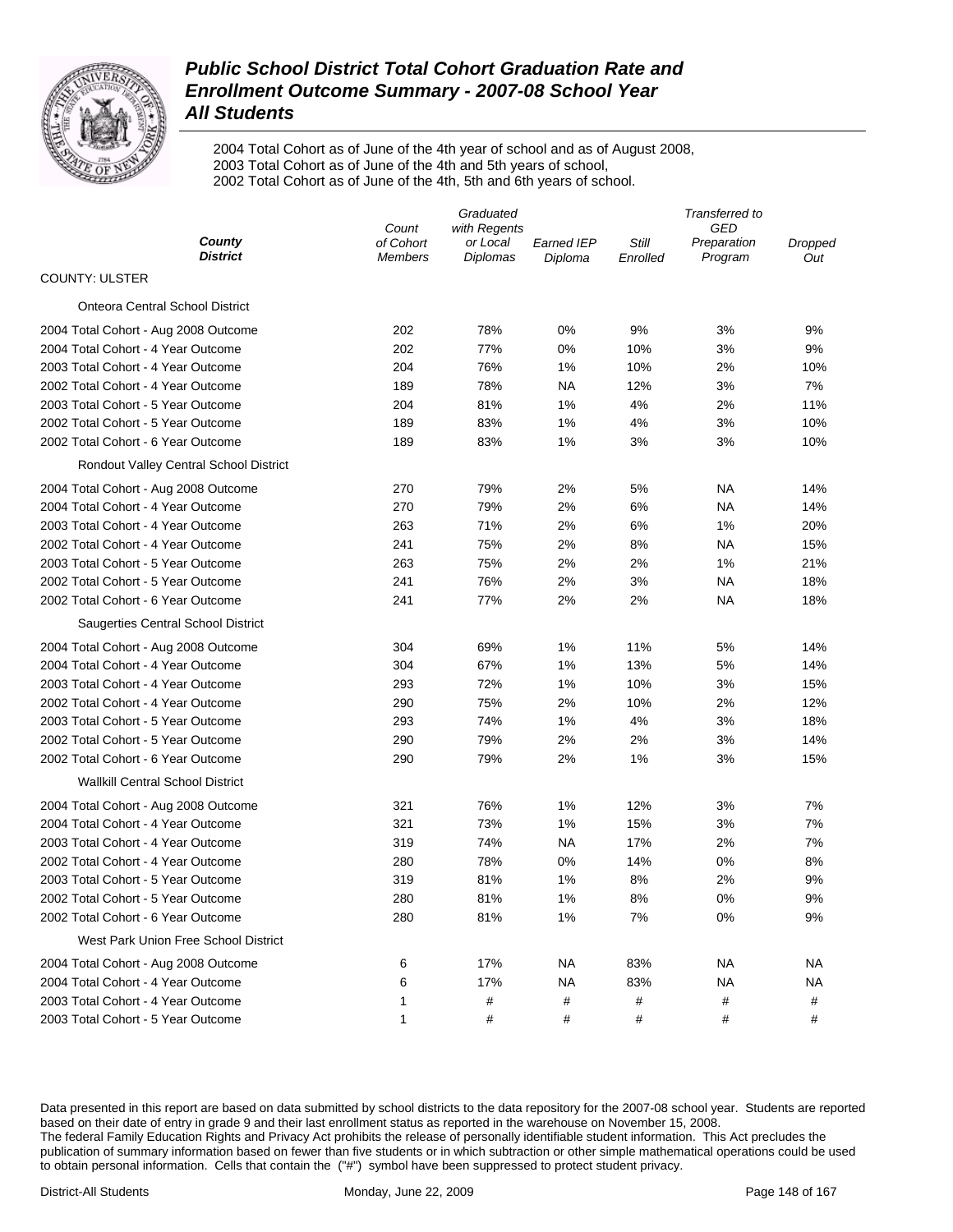

2004 Total Cohort as of June of the 4th year of school and as of August 2008, 2003 Total Cohort as of June of the 4th and 5th years of school, 2002 Total Cohort as of June of the 4th, 5th and 6th years of school.

|                                        | Graduated                   |                      |                              | Transferred to    |                        |                |
|----------------------------------------|-----------------------------|----------------------|------------------------------|-------------------|------------------------|----------------|
|                                        | Count<br>with Regents       |                      |                              | GED               |                        |                |
| County<br><b>District</b>              | of Cohort<br><b>Members</b> | or Local<br>Diplomas | <b>Earned IEP</b><br>Diploma | Still<br>Enrolled | Preparation<br>Program | Dropped<br>Out |
| <b>COUNTY: WARREN</b>                  |                             |                      |                              |                   |                        |                |
| <b>Bolton Central School District</b>  |                             |                      |                              |                   |                        |                |
| 2004 Total Cohort - Aug 2008 Outcome   | 26                          | 81%                  | 4%                           | 4%                | 4%                     | 8%             |
| 2004 Total Cohort - 4 Year Outcome     | 26                          | 81%                  | 4%                           | 4%                | 4%                     | 8%             |
| 2003 Total Cohort - 4 Year Outcome     | 25                          | 92%                  | <b>NA</b>                    | 8%                | <b>NA</b>              | ΝA             |
| 2002 Total Cohort - 4 Year Outcome     | 27                          | 85%                  | <b>NA</b>                    | 11%               | <b>NA</b>              | 4%             |
| 2003 Total Cohort - 5 Year Outcome     | 25                          | 92%                  | <b>NA</b>                    | 8%                | <b>NA</b>              | ΝA             |
| 2002 Total Cohort - 5 Year Outcome     | 27                          | 85%                  | <b>NA</b>                    | 11%               | <b>NA</b>              | 4%             |
| 2002 Total Cohort - 6 Year Outcome     | 27                          | 85%                  | <b>NA</b>                    | 11%               | <b>NA</b>              | 4%             |
| Glens Falls City School District       |                             |                      |                              |                   |                        |                |
| 2004 Total Cohort - Aug 2008 Outcome   | 248                         | 68%                  | 3%                           | 14%               | 6%                     | 10%            |
| 2004 Total Cohort - 4 Year Outcome     | 248                         | 66%                  | 3%                           | 16%               | 6%                     | 10%            |
| 2003 Total Cohort - 4 Year Outcome     | 240                         | 75%                  | 2%                           | 12%               | 5%                     | 7%             |
| 2002 Total Cohort - 4 Year Outcome     | 222                         | 72%                  | 1%                           | 13%               | 4%                     | 10%            |
| 2003 Total Cohort - 5 Year Outcome     | 240                         | 76%                  | 3%                           | 8%                | 5%                     | 9%             |
| 2002 Total Cohort - 5 Year Outcome     | 222                         | 77%                  | 2%                           | 6%                | 5%                     | 11%            |
| 2002 Total Cohort - 6 Year Outcome     | 222                         | 77%                  | 2%                           | 5%                | 5%                     | 12%            |
| Hadley-Luzerne Central School District |                             |                      |                              |                   |                        |                |
| 2004 Total Cohort - Aug 2008 Outcome   | 90                          | 70%                  | 1%                           | 12%               | 10%                    | 7%             |
| 2004 Total Cohort - 4 Year Outcome     | 90                          | 69%                  | 1%                           | 13%               | 10%                    | 7%             |
| 2003 Total Cohort - 4 Year Outcome     | 95                          | 63%                  | 2%                           | 22%               | 6%                     | 6%             |
| 2002 Total Cohort - 4 Year Outcome     | 92                          | 71%                  | 2%                           | 10%               | 5%                     | 12%            |
| 2003 Total Cohort - 5 Year Outcome     | 95                          | 77%                  | 4%                           | 4%                | 8%                     | 6%             |
| 2002 Total Cohort - 5 Year Outcome     | 92                          | 77%                  | 2%                           | 2%                | 5%                     | 13%            |
| 2002 Total Cohort - 6 Year Outcome     | 92                          | 78%                  | 2%                           | 1%                | 5%                     | 13%            |
| Johnsburg Central School District      |                             |                      |                              |                   |                        |                |
| 2004 Total Cohort - Aug 2008 Outcome   | 34                          | 76%                  | 3%                           | 9%                | <b>NA</b>              | 12%            |
| 2004 Total Cohort - 4 Year Outcome     | 34                          | 76%                  | 3%                           | 9%                | <b>NA</b>              | 12%            |
| 2003 Total Cohort - 4 Year Outcome     | 31                          | 74%                  | <b>NA</b>                    | 6%                | <b>NA</b>              | 19%            |
| 2002 Total Cohort - 4 Year Outcome     | 33                          | 55%                  | 6%                           | 6%                | <b>NA</b>              | 33%            |
| 2003 Total Cohort - 5 Year Outcome     | 31                          | 74%                  | <b>NA</b>                    | 3%                | <b>NA</b>              | 23%            |
| 2002 Total Cohort - 5 Year Outcome     | 33                          | 58%                  | 6%                           | 3%                | <b>NA</b>              | 33%            |
| 2002 Total Cohort - 6 Year Outcome     | 33                          | 58%                  | 6%                           | 3%                | <b>NA</b>              | 33%            |
| Lake George Central School District    |                             |                      |                              |                   |                        |                |
| 2004 Total Cohort - Aug 2008 Outcome   | 103                         | 88%                  | 3%                           | 5%                | 3%                     | 1%             |
| 2004 Total Cohort - 4 Year Outcome     | 103                         | 87%                  | 3%                           | 6%                | 3%                     | 1%             |
| 2003 Total Cohort - 4 Year Outcome     | 84                          | 93%                  | <b>NA</b>                    | 2%                | 4%                     | 1%             |
| 2002 Total Cohort - 4 Year Outcome     | 90                          | 92%                  | 3%                           | 3%                | <b>NA</b>              | 1%             |
| 2003 Total Cohort - 5 Year Outcome     | 84                          | 94%                  | <b>NA</b>                    | 1%                | 4%                     | 1%             |
| 2002 Total Cohort - 5 Year Outcome     | 90                          | 92%                  | 3%                           | 3%                | <b>NA</b>              | 1%             |
| 2002 Total Cohort - 6 Year Outcome     | 90                          | 92%                  | 3%                           | 3%                | <b>NA</b>              | 1%             |
|                                        |                             |                      |                              |                   |                        |                |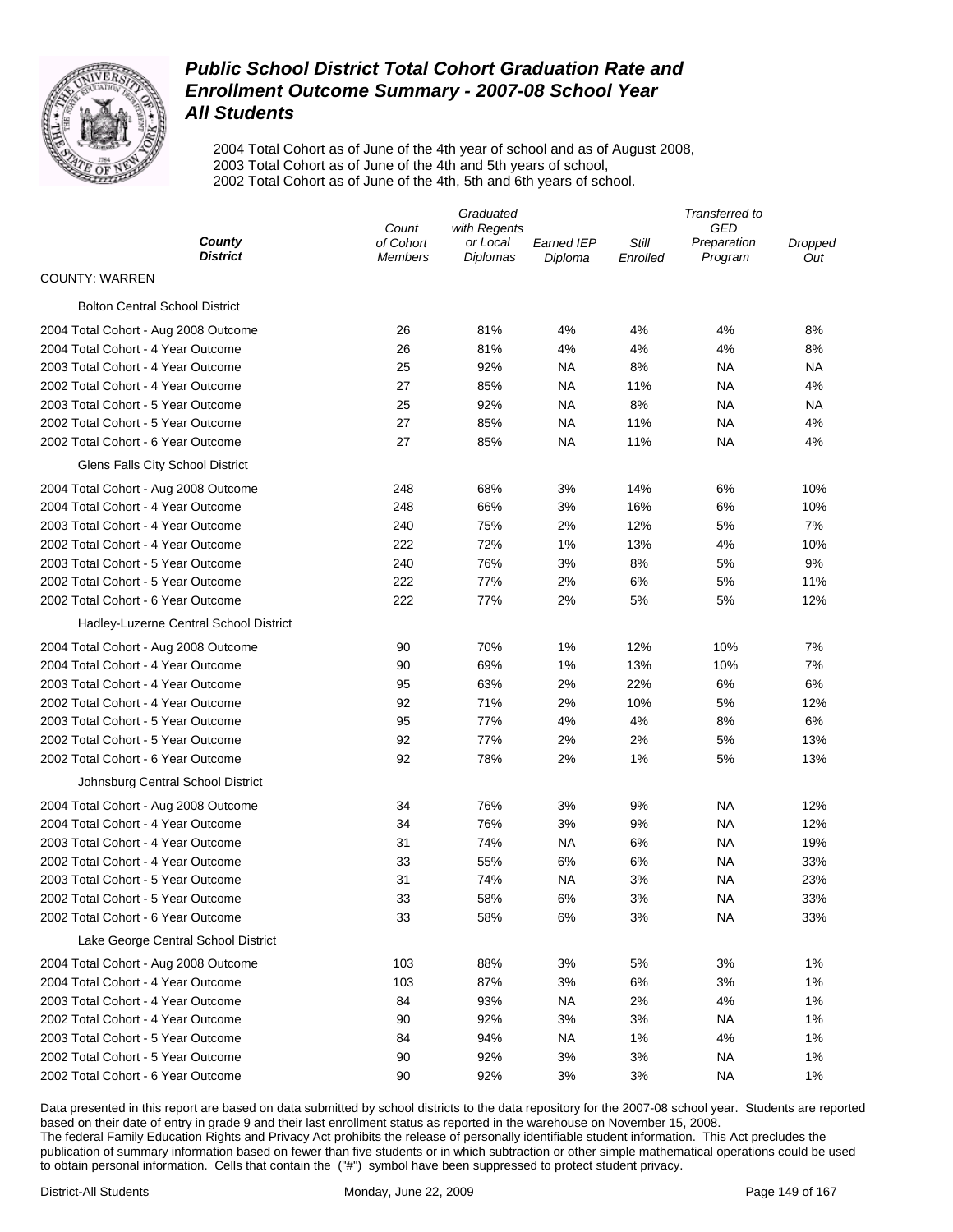

2004 Total Cohort as of June of the 4th year of school and as of August 2008, 2003 Total Cohort as of June of the 4th and 5th years of school, 2002 Total Cohort as of June of the 4th, 5th and 6th years of school.

|                                       | Graduated<br>Count<br>with Regents |                             |                              | Transferred to<br>GED |                        |                |
|---------------------------------------|------------------------------------|-----------------------------|------------------------------|-----------------------|------------------------|----------------|
| County<br><b>District</b>             | of Cohort<br><b>Members</b>        | or Local<br><b>Diplomas</b> | <b>Earned IEP</b><br>Diploma | Still<br>Enrolled     | Preparation<br>Program | Dropped<br>Out |
| <b>COUNTY: WARREN</b>                 |                                    |                             |                              |                       |                        |                |
| North Warren Central School District  |                                    |                             |                              |                       |                        |                |
| 2004 Total Cohort - Aug 2008 Outcome  | 58                                 | 81%                         | 3%                           | 5%                    | 2%                     | 9%             |
| 2004 Total Cohort - 4 Year Outcome    | 58                                 | 79%                         | 3%                           | 7%                    | 2%                     | 9%             |
| 2003 Total Cohort - 4 Year Outcome    | 55                                 | 75%                         | 5%                           | 2%                    | 2%                     | 16%            |
| 2002 Total Cohort - 4 Year Outcome    | 53                                 | 85%                         | 2%                           | 8%                    | <b>NA</b>              | 6%             |
| 2003 Total Cohort - 5 Year Outcome    | 55                                 | 76%                         | 5%                           | <b>NA</b>             | 2%                     | 16%            |
| 2002 Total Cohort - 5 Year Outcome    | 53                                 | 87%                         | 2%                           | NA                    | 2%                     | 9%             |
| 2002 Total Cohort - 6 Year Outcome    | 53                                 | 87%                         | 2%                           | <b>NA</b>             | 2%                     | 9%             |
| Queensbury Union Free School District |                                    |                             |                              |                       |                        |                |
| 2004 Total Cohort - Aug 2008 Outcome  | 335                                | 88%                         | 1%                           | 4%                    | 1%                     | 6%             |
| 2004 Total Cohort - 4 Year Outcome    | 335                                | 88%                         | 1%                           | 4%                    | 1%                     | 6%             |
| 2003 Total Cohort - 4 Year Outcome    | 309                                | 82%                         | 1%                           | 7%                    | 3%                     | 6%             |
| 2002 Total Cohort - 4 Year Outcome    | 297                                | 84%                         | 0%                           | 6%                    | 3%                     | 7%             |
| 2003 Total Cohort - 5 Year Outcome    | 309                                | 86%                         | 3%                           | 2%                    | 3%                     | 7%             |
| 2002 Total Cohort - 5 Year Outcome    | 297                                | 87%                         | 0%                           | 3%                    | 3%                     | 7%             |
| 2002 Total Cohort - 6 Year Outcome    | 297                                | 87%                         | $0\%$                        | 3%                    | 3%                     | 7%             |
| Warrensburg Central School District   |                                    |                             |                              |                       |                        |                |
| 2004 Total Cohort - Aug 2008 Outcome  | 94                                 | 86%                         | 5%                           | 6%                    | <b>NA</b>              | 2%             |
| 2004 Total Cohort - 4 Year Outcome    | 94                                 | 85%                         | 5%                           | 7%                    | <b>NA</b>              | 2%             |
| 2003 Total Cohort - 4 Year Outcome    | 72                                 | 76%                         | <b>NA</b>                    | 10%                   | <b>NA</b>              | 14%            |
| 2002 Total Cohort - 4 Year Outcome    | 72                                 | 76%                         | 1%                           | 1%                    | 3%                     | 18%            |
| 2003 Total Cohort - 5 Year Outcome    | 72                                 | 78%                         | 4%                           | 3%                    | <b>NA</b>              | 15%            |
| 2002 Total Cohort - 5 Year Outcome    | 72                                 | 76%                         | 1%                           | <b>NA</b>             | 3%                     | 19%            |
| 2002 Total Cohort - 6 Year Outcome    | 72                                 | 76%                         | 1%                           | <b>NA</b>             | 3%                     | 19%            |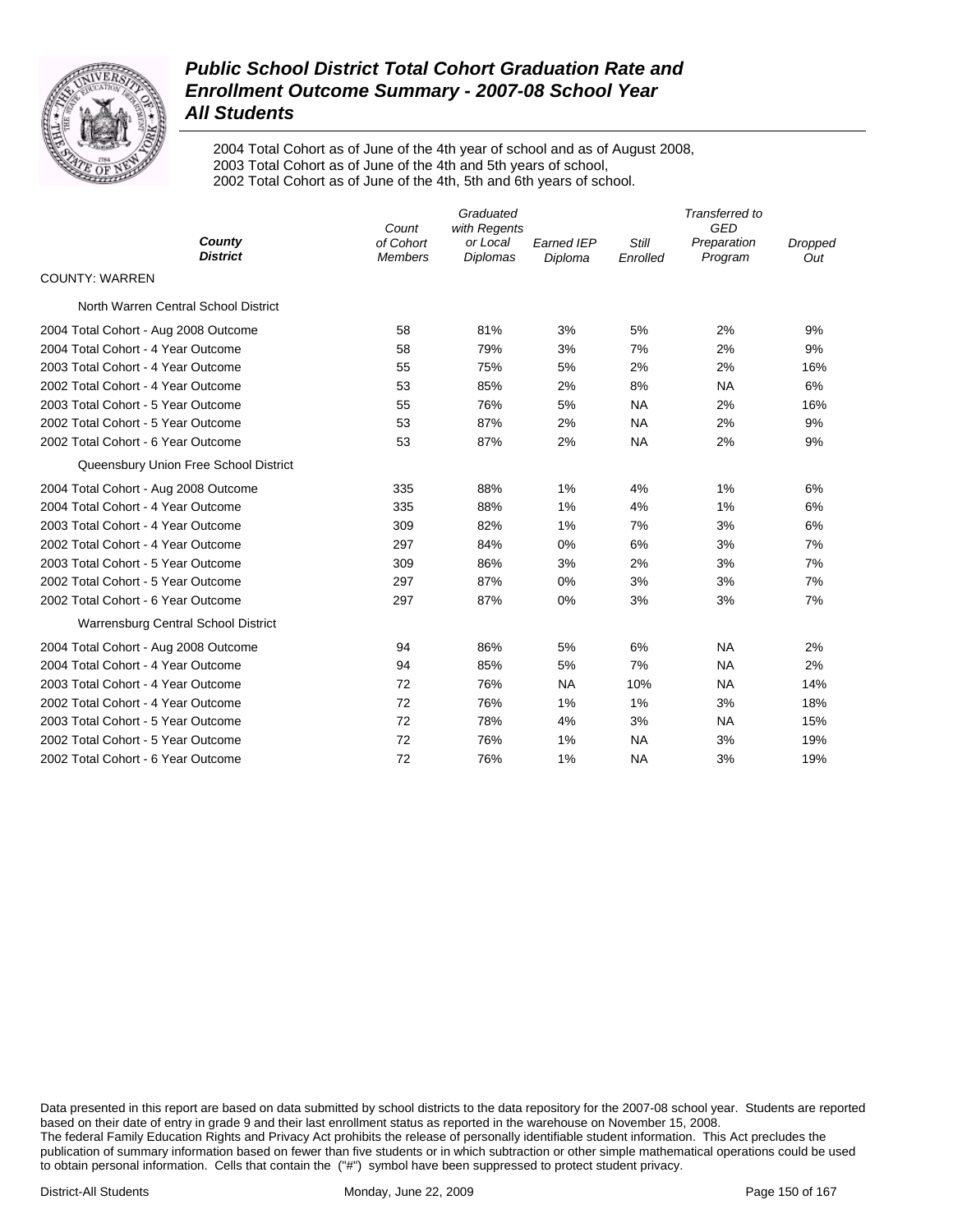

2004 Total Cohort as of June of the 4th year of school and as of August 2008, 2003 Total Cohort as of June of the 4th and 5th years of school, 2002 Total Cohort as of June of the 4th, 5th and 6th years of school.

|                                          |                             | Graduated                   |                       |                   | Transferred to         |                |  |  |
|------------------------------------------|-----------------------------|-----------------------------|-----------------------|-------------------|------------------------|----------------|--|--|
|                                          | with Regents<br>Count       |                             |                       | GED               |                        |                |  |  |
| County<br><b>District</b>                | of Cohort<br><b>Members</b> | or Local<br><b>Diplomas</b> | Earned IEP<br>Diploma | Still<br>Enrolled | Preparation<br>Program | Dropped<br>Out |  |  |
| <b>COUNTY: WASHINGTON</b>                |                             |                             |                       |                   |                        |                |  |  |
| Argyle Central School District           |                             |                             |                       |                   |                        |                |  |  |
| 2004 Total Cohort - Aug 2008 Outcome     | 57                          | 77%                         | 7%                    | 9%                | ΝA                     | 7%             |  |  |
| 2004 Total Cohort - 4 Year Outcome       | 57                          | 75%                         | 7%                    | 11%               | ΝA                     | 7%             |  |  |
| 2003 Total Cohort - 4 Year Outcome       | 69                          | 74%                         | 1%                    | 13%               | 3%                     | 9%             |  |  |
| 2002 Total Cohort - 4 Year Outcome       | 59                          | 80%                         | NA                    | 12%               | ΝA                     | 8%             |  |  |
| 2003 Total Cohort - 5 Year Outcome       | 69                          | 83%                         | 3%                    | 1%                | 3%                     | 10%            |  |  |
| 2002 Total Cohort - 5 Year Outcome       | 59                          | 88%                         | <b>NA</b>             | 3%                | ΝA                     | 8%             |  |  |
| 2002 Total Cohort - 6 Year Outcome       | 59                          | 88%                         | NA                    | 3%                | ΝA                     | 8%             |  |  |
| Cambridge Central School District        |                             |                             |                       |                   |                        |                |  |  |
| 2004 Total Cohort - Aug 2008 Outcome     | 117                         | 82%                         | 3%                    | 2%                | 9%                     | 4%             |  |  |
| 2004 Total Cohort - 4 Year Outcome       | 117                         | 82%                         | 3%                    | 2%                | 9%                     | 4%             |  |  |
| 2003 Total Cohort - 4 Year Outcome       | 100                         | 78%                         | 8%                    | 5%                | 5%                     | 4%             |  |  |
| 2002 Total Cohort - 4 Year Outcome       | 88                          | 78%                         | 6%                    | 5%                | 7%                     | 5%             |  |  |
| 2003 Total Cohort - 5 Year Outcome       | 100                         | 82%                         | 8%                    | 1%                | 5%                     | 4%             |  |  |
| 2002 Total Cohort - 5 Year Outcome       | 88                          | 82%                         | 6%                    | 1%                | 7%                     | 5%             |  |  |
| 2002 Total Cohort - 6 Year Outcome       | 88                          | 82%                         | 6%                    | 1%                | 7%                     | 5%             |  |  |
| Fort Ann Central School District         |                             |                             |                       |                   |                        |                |  |  |
| 2004 Total Cohort - Aug 2008 Outcome     | 50                          | 82%                         | NA                    | 6%                | ΝA                     | 12%            |  |  |
| 2004 Total Cohort - 4 Year Outcome       | 50                          | 82%                         | <b>NA</b>             | 6%                | ΝA                     | 12%            |  |  |
| 2003 Total Cohort - 4 Year Outcome       | 65                          | 69%                         | NA                    | 22%               | 2%                     | 8%             |  |  |
| 2002 Total Cohort - 4 Year Outcome       | 56                          | 82%                         | <b>NA</b>             | 9%                | 2%                     | 7%             |  |  |
| 2003 Total Cohort - 5 Year Outcome       | 65                          | 80%                         | 3%                    | 3%                | 2%                     | 12%            |  |  |
| 2002 Total Cohort - 5 Year Outcome       | 56                          | 86%                         | NA                    | 5%                | 2%                     | 7%             |  |  |
| 2002 Total Cohort - 6 Year Outcome       | 56                          | 86%                         | NA                    | 4%                | 2%                     | 9%             |  |  |
| Fort Edward Union Free School District   |                             |                             |                       |                   |                        |                |  |  |
| 2004 Total Cohort - Aug 2008 Outcome     | 46                          | 63%                         | 2%                    | 15%               | 2%                     | 17%            |  |  |
| 2004 Total Cohort - 4 Year Outcome       | 46                          | 63%                         | 2%                    | 15%               | 2%                     | 17%            |  |  |
| 2003 Total Cohort - 4 Year Outcome       | 41                          | 66%                         | 15%                   | 12%               | <b>NA</b>              | 7%             |  |  |
| 2002 Total Cohort - 4 Year Outcome       | 43                          | 77%                         | 5%                    | 5%                | NA                     | 14%            |  |  |
| 2003 Total Cohort - 5 Year Outcome       | 41                          | 73%                         | 15%                   | 5%                | NA                     | 7%             |  |  |
| 2002 Total Cohort - 5 Year Outcome       | 43                          | 81%                         | 5%                    | NA                | NA                     | 14%            |  |  |
| 2002 Total Cohort - 6 Year Outcome       | 43                          | 81%                         | 5%                    | <b>NA</b>         | <b>NA</b>              | 14%            |  |  |
| <b>Granville Central School District</b> |                             |                             |                       |                   |                        |                |  |  |
| 2004 Total Cohort - Aug 2008 Outcome     | 117                         | 68%                         | 4%                    | 18%               | ΝA                     | 10%            |  |  |
| 2004 Total Cohort - 4 Year Outcome       | 117                         | 67%                         | 4%                    | 19%               | <b>NA</b>              | 10%            |  |  |
| 2003 Total Cohort - 4 Year Outcome       | 150                         | 82%                         | NA                    | 10%               | 1%                     | 7%             |  |  |
| 2002 Total Cohort - 4 Year Outcome       | 139                         | 72%                         | 5%                    | 5%                | 1%                     | 17%            |  |  |
| 2003 Total Cohort - 5 Year Outcome       | 150                         | 84%                         | <b>NA</b>             | 7%                | 1%                     | 9%             |  |  |
| 2002 Total Cohort - 5 Year Outcome       | 139                         | 74%                         | 5%                    | 3%                | 1%                     | 17%            |  |  |
| 2002 Total Cohort - 6 Year Outcome       | 139                         | 74%                         | 5%                    | 3%                | 1%                     | 17%            |  |  |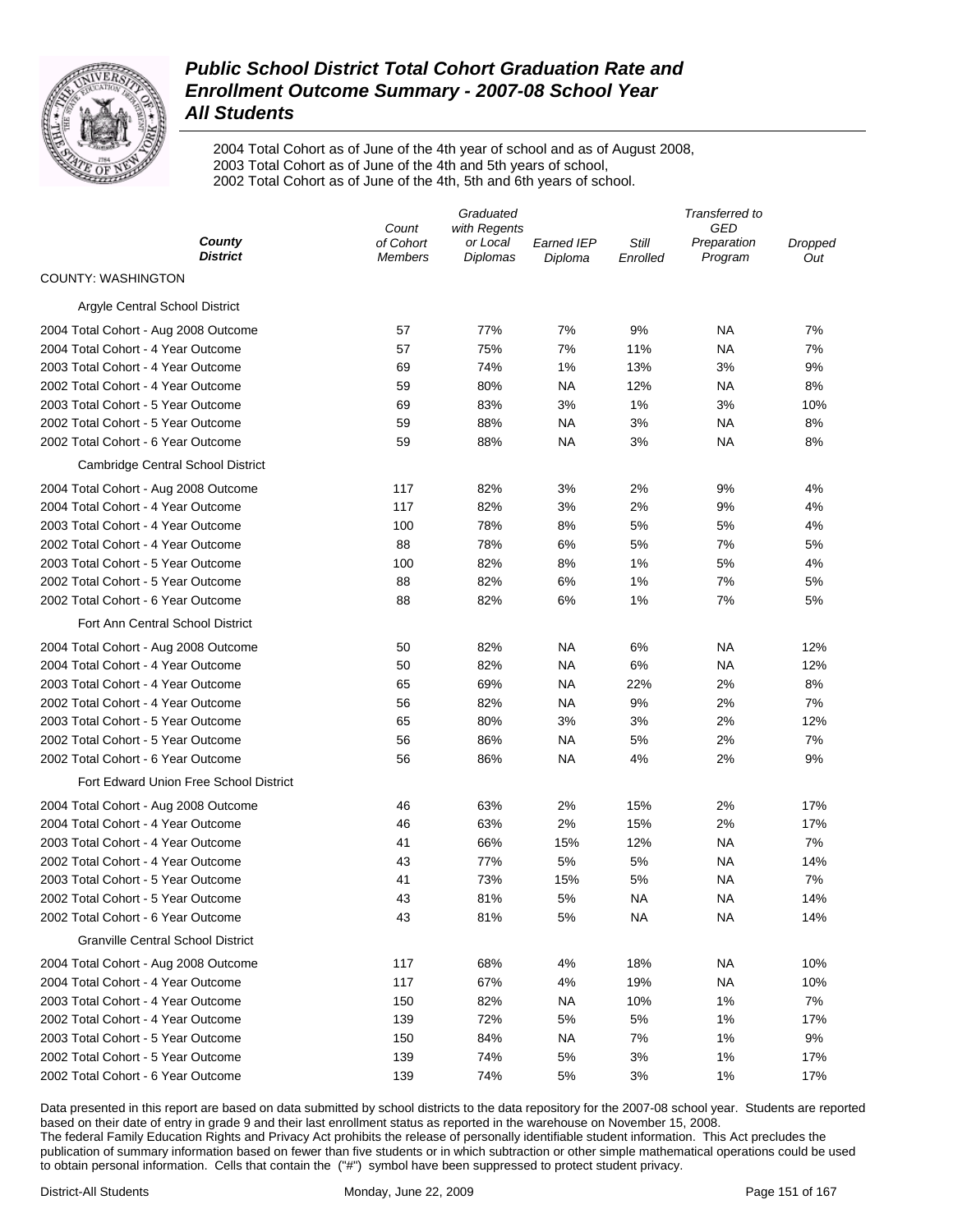

2004 Total Cohort as of June of the 4th year of school and as of August 2008, 2003 Total Cohort as of June of the 4th and 5th years of school, 2002 Total Cohort as of June of the 4th, 5th and 6th years of school.

|                                             | Graduated                   |                             |                              | Transferred to    |                        |                |
|---------------------------------------------|-----------------------------|-----------------------------|------------------------------|-------------------|------------------------|----------------|
|                                             | Count                       | with Regents                |                              |                   | GED                    |                |
| County<br><b>District</b>                   | of Cohort<br><b>Members</b> | or Local<br><b>Diplomas</b> | <b>Earned IEP</b><br>Diploma | Still<br>Enrolled | Preparation<br>Program | Dropped<br>Out |
| <b>COUNTY: WASHINGTON</b>                   |                             |                             |                              |                   |                        |                |
| <b>Greenwich Central School District</b>    |                             |                             |                              |                   |                        |                |
| 2004 Total Cohort - Aug 2008 Outcome        | 105                         | 91%                         | 1%                           | 5%                | <b>NA</b>              | 3%             |
| 2004 Total Cohort - 4 Year Outcome          | 105                         | 91%                         | 1%                           | 5%                | ΝA                     | 3%             |
| 2003 Total Cohort - 4 Year Outcome          | 94                          | 81%                         | ΝA                           | 9%                | 2%                     | 9%             |
| 2002 Total Cohort - 4 Year Outcome          | 103                         | 91%                         | ΝA                           | 2%                | <b>NA</b>              | 7%             |
| 2003 Total Cohort - 5 Year Outcome          | 94                          | 82%                         | 1%                           | 4%                | 2%                     | 11%            |
| 2002 Total Cohort - 5 Year Outcome          | 103                         | 93%                         | <b>NA</b>                    | NA                | ΝA                     | 7%             |
| 2002 Total Cohort - 6 Year Outcome          | 103                         | 93%                         | ΝA                           | NA                | ΝA                     | 7%             |
| <b>Hartford Central School District</b>     |                             |                             |                              |                   |                        |                |
| 2004 Total Cohort - Aug 2008 Outcome        | 40                          | 85%                         | 5%                           | 3%                | ΝA                     | 8%             |
| 2004 Total Cohort - 4 Year Outcome          | 40                          | 85%                         | 5%                           | 3%                | ΝA                     | 8%             |
| 2003 Total Cohort - 4 Year Outcome          | 45                          | 80%                         | 7%                           | 4%                | <b>NA</b>              | 9%             |
| 2002 Total Cohort - 4 Year Outcome          | 50                          | 82%                         | 4%                           | 6%                | 2%                     | 6%             |
| 2003 Total Cohort - 5 Year Outcome          | 45                          | 80%                         | 7%                           | 4%                | ΝA                     | 9%             |
| 2002 Total Cohort - 5 Year Outcome          | 50                          | 86%                         | 4%                           | 2%                | 2%                     | 6%             |
| 2002 Total Cohort - 6 Year Outcome          | 50                          | 86%                         | 4%                           | 2%                | 2%                     | 6%             |
| <b>Hudson Falls Central School District</b> |                             |                             |                              |                   |                        |                |
| 2004 Total Cohort - Aug 2008 Outcome        | 178                         | 71%                         | 3%                           | 6%                | 6%                     | 14%            |
| 2004 Total Cohort - 4 Year Outcome          | 178                         | 70%                         | 3%                           | 7%                | 6%                     | 14%            |
| 2003 Total Cohort - 4 Year Outcome          | 181                         | 67%                         | 7%                           | 10%               | 5%                     | 12%            |
| 2002 Total Cohort - 4 Year Outcome          | 231                         | 63%                         | 7%                           | 12%               | 3%                     | 15%            |
| 2003 Total Cohort - 5 Year Outcome          | 181                         | 72%                         | 7%                           | 2%                | 6%                     | 13%            |
| 2002 Total Cohort - 5 Year Outcome          | 231                         | 64%                         | 8%                           | 5%                | 4%                     | 19%            |
| 2002 Total Cohort - 6 Year Outcome          | 231                         | 66%                         | 9%                           | 2%                | 4%                     | 19%            |
| Salem Central School District               |                             |                             |                              |                   |                        |                |
| 2004 Total Cohort - Aug 2008 Outcome        | 64                          | 77%                         | ΝA                           | 14%               | 2%                     | 8%             |
| 2004 Total Cohort - 4 Year Outcome          | 64                          | 77%                         | ΝA                           | 14%               | 2%                     | 8%             |
| 2003 Total Cohort - 4 Year Outcome          | 53                          | 74%                         | 6%                           | 13%               | 2%                     | 6%             |
| 2002 Total Cohort - 4 Year Outcome          | 73                          | 70%                         | 4%                           | 12%               | <b>NA</b>              | 14%            |
| 2003 Total Cohort - 5 Year Outcome          | 53                          | 79%                         | 6%                           | 6%                | 2%                     | 8%             |
| 2002 Total Cohort - 5 Year Outcome          | 73                          | 74%                         | 5%                           | 4%                | <b>NA</b>              | 16%            |
| 2002 Total Cohort - 6 Year Outcome          | 73                          | 77%                         | 5%                           | 1%                | <b>NA</b>              | 16%            |
| Whitehall Central School District           |                             |                             |                              |                   |                        |                |
| 2004 Total Cohort - Aug 2008 Outcome        | 75                          | 69%                         | 1%                           | 13%               | 7%                     | 9%             |
| 2004 Total Cohort - 4 Year Outcome          | 75                          | 69%                         | 1%                           | 13%               | 7%                     | 9%             |
| 2003 Total Cohort - 4 Year Outcome          | 68                          | 74%                         | 1%                           | 10%               | 3%                     | 12%            |
| 2002 Total Cohort - 4 Year Outcome          | 69                          | 71%                         | 4%                           | 6%                | 9%                     | 10%            |
| 2003 Total Cohort - 5 Year Outcome          | 68                          | 78%                         | 1%                           | 6%                | 3%                     | 12%            |
| 2002 Total Cohort - 5 Year Outcome          | 69                          | 74%                         | 4%                           | 3%                | 9%                     | 10%            |
| 2002 Total Cohort - 6 Year Outcome          | 69                          | 74%                         | 4%                           | 3%                | 9%                     | 10%            |
|                                             |                             |                             |                              |                   |                        |                |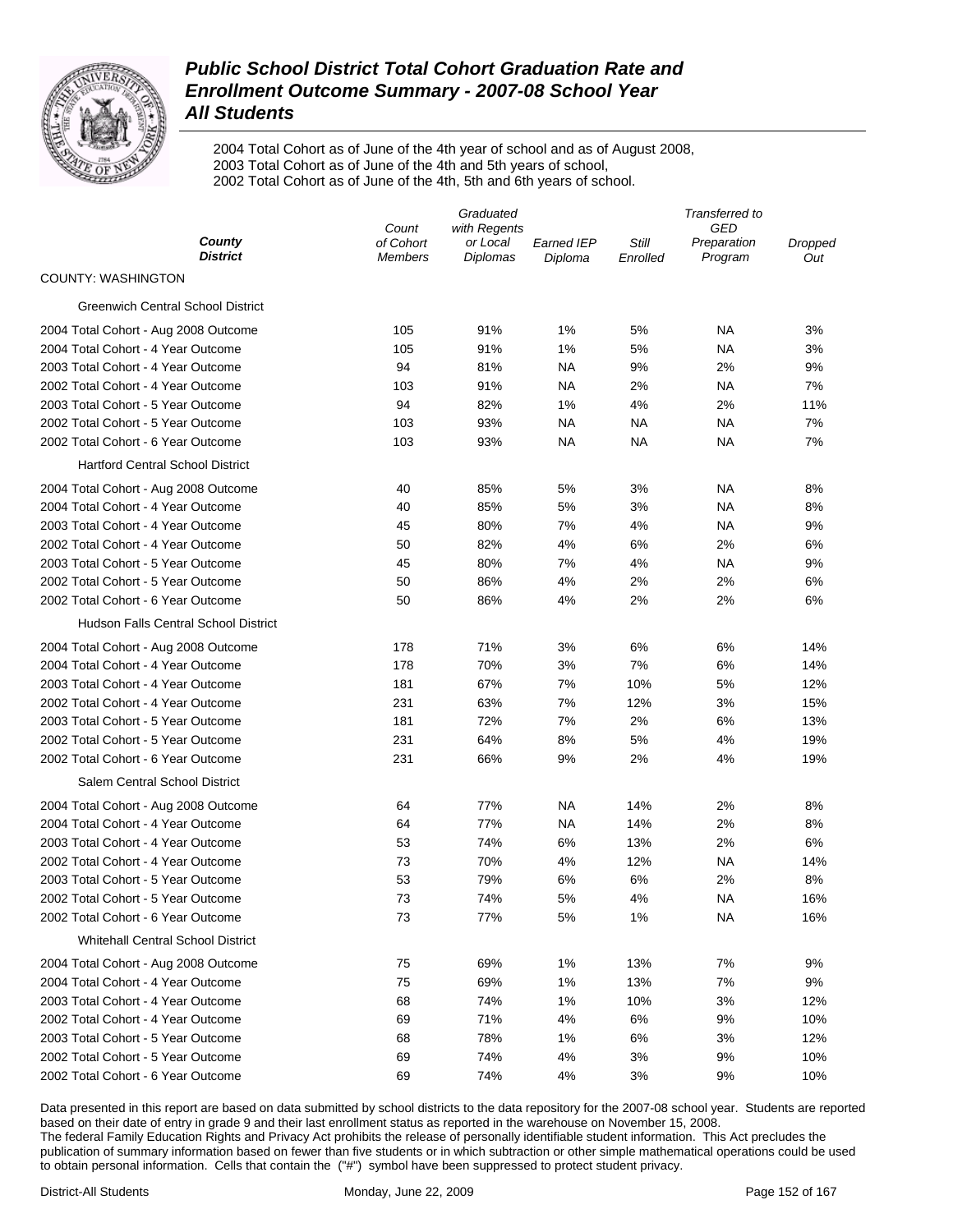

2004 Total Cohort as of June of the 4th year of school and as of August 2008, 2003 Total Cohort as of June of the 4th and 5th years of school, 2002 Total Cohort as of June of the 4th, 5th and 6th years of school.

|                                        | Graduated          |                          |                   | Transferred to |                    |         |  |
|----------------------------------------|--------------------|--------------------------|-------------------|----------------|--------------------|---------|--|
| County                                 | Count<br>of Cohort | with Regents<br>or Local | <b>Earned IEP</b> | Still          | GED<br>Preparation | Dropped |  |
| <b>District</b>                        | <b>Members</b>     | Diplomas                 | Diploma           | Enrolled       | Program            | Out     |  |
| <b>COUNTY: WAYNE</b>                   |                    |                          |                   |                |                    |         |  |
| Clyde-Savannah Central School District |                    |                          |                   |                |                    |         |  |
| 2004 Total Cohort - Aug 2008 Outcome   | 82                 | 72%                      | 4%                | 6%             | 10%                | 9%      |  |
| 2004 Total Cohort - 4 Year Outcome     | 82                 | 68%                      | 4%                | 10%            | 10%                | 9%      |  |
| 2003 Total Cohort - 4 Year Outcome     | 81                 | 67%                      | 7%                | 7%             | 1%                 | 17%     |  |
| 2002 Total Cohort - 4 Year Outcome     | 79                 | 80%                      | 1%                | 6%             | 1%                 | 11%     |  |
| 2003 Total Cohort - 5 Year Outcome     | 81                 | 70%                      | 7%                | 4%             | 1%                 | 17%     |  |
| 2002 Total Cohort - 5 Year Outcome     | 79                 | 82%                      | 1%                | 1%             | 1%                 | 14%     |  |
| 2002 Total Cohort - 6 Year Outcome     | 79                 | 82%                      | 1%                | 1%             | 1%                 | 14%     |  |
| Gananda Central School District        |                    |                          |                   |                |                    |         |  |
| 2004 Total Cohort - Aug 2008 Outcome   | 74                 | 81%                      | NA                | 9%             | 7%                 | 3%      |  |
| 2004 Total Cohort - 4 Year Outcome     | 74                 | 80%                      | <b>NA</b>         | 11%            | 7%                 | 3%      |  |
| 2003 Total Cohort - 4 Year Outcome     | 88                 | 74%                      | 3%                | 10%            | 10%                | 2%      |  |
| 2002 Total Cohort - 4 Year Outcome     | 86                 | 83%                      | 2%                | 9%             | 2%                 | 3%      |  |
| 2003 Total Cohort - 5 Year Outcome     | 88                 | 77%                      | 6%                | 3%             | 11%                | 2%      |  |
| 2002 Total Cohort - 5 Year Outcome     | 86                 | 86%                      | 3%                | 3%             | 3%                 | 3%      |  |
| 2002 Total Cohort - 6 Year Outcome     | 86                 | 87%                      | 3%                | 2%             | 3%                 | 3%      |  |
| Lyons Central School District          |                    |                          |                   |                |                    |         |  |
| 2004 Total Cohort - Aug 2008 Outcome   | 91                 | 76%                      | 4%                | 3%             | 7%                 | 10%     |  |
| 2004 Total Cohort - 4 Year Outcome     | 91                 | 74%                      | 4%                | 5%             | 7%                 | 10%     |  |
| 2003 Total Cohort - 4 Year Outcome     | 87                 | 70%                      | 8%                | 3%             | 3%                 | 15%     |  |
| 2002 Total Cohort - 4 Year Outcome     | 94                 | 63%                      | 4%                | 4%             | 7%                 | 21%     |  |
| 2003 Total Cohort - 5 Year Outcome     | 87                 | 70%                      | 10%               | 1%             | 3%                 | 15%     |  |
| 2002 Total Cohort - 5 Year Outcome     | 94                 | 64%                      | 5%                | 2%             | 7%                 | 21%     |  |
| 2002 Total Cohort - 6 Year Outcome     | 94                 | 64%                      | 5%                | 2%             | 7%                 | 21%     |  |
| <b>Marion Central School District</b>  |                    |                          |                   |                |                    |         |  |
| 2004 Total Cohort - Aug 2008 Outcome   | 107                | 81%                      | 2%                | 6%             | 3%                 | 8%      |  |
| 2004 Total Cohort - 4 Year Outcome     | 107                | 80%                      | 2%                | 7%             | 3%                 | 8%      |  |
| 2003 Total Cohort - 4 Year Outcome     | 98                 | 85%                      | NA                | 5%             | 1%                 | 9%      |  |
| 2002 Total Cohort - 4 Year Outcome     | 95                 | 75%                      | 2%                | 12%            | 2%                 | 9%      |  |
| 2003 Total Cohort - 5 Year Outcome     | 98                 | 88%                      | 1%                | ΝA             | 1%                 | 10%     |  |
| 2002 Total Cohort - 5 Year Outcome     | 95                 | 80%                      | 2%                | 6%             | 2%                 | 9%      |  |
| 2002 Total Cohort - 6 Year Outcome     | 95                 | 83%                      | 3%                | 2%             | 2%                 | 9%      |  |
| <b>Newark Central School District</b>  |                    |                          |                   |                |                    |         |  |
| 2004 Total Cohort - Aug 2008 Outcome   | 216                | 74%                      | 2%                | 12%            | 3%                 | 9%      |  |
| 2004 Total Cohort - 4 Year Outcome     | 216                | 72%                      | 2%                | 14%            | 3%                 | 9%      |  |
| 2003 Total Cohort - 4 Year Outcome     | 240                | 71%                      | 2%                | 12%            | 1%                 | 14%     |  |
| 2002 Total Cohort - 4 Year Outcome     | 227                | 75%                      | 4%                | 9%             | 1%                 | 11%     |  |
| 2003 Total Cohort - 5 Year Outcome     | 240                | 73%                      | 3%                | 5%             | 1%                 | 18%     |  |
| 2002 Total Cohort - 5 Year Outcome     | 227                | 78%                      | 4%                | 2%             | 1%                 | 16%     |  |
| 2002 Total Cohort - 6 Year Outcome     | 227                | 78%                      | 4%                | 2%             | 1%                 | 16%     |  |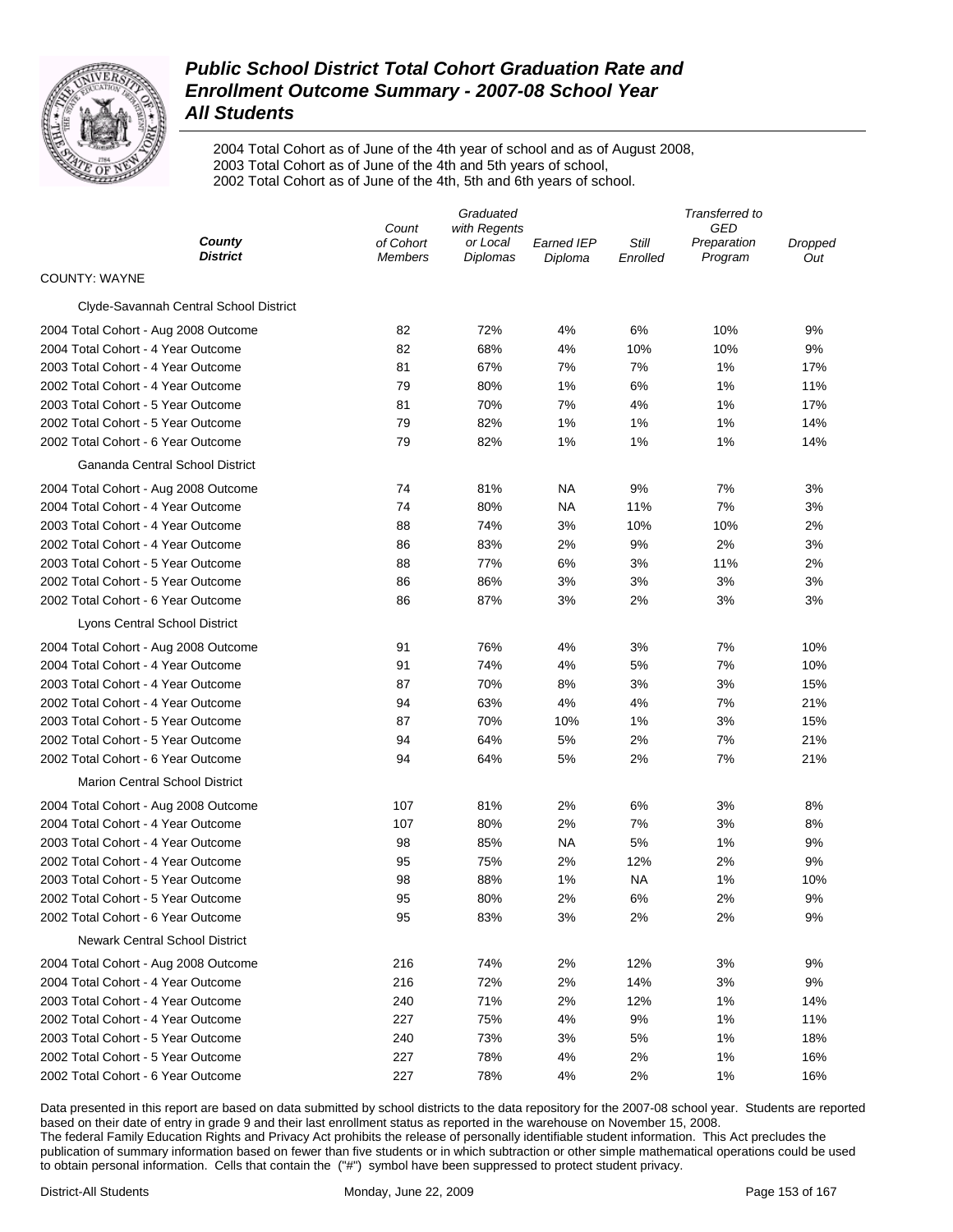

2004 Total Cohort as of June of the 4th year of school and as of August 2008, 2003 Total Cohort as of June of the 4th and 5th years of school, 2002 Total Cohort as of June of the 4th, 5th and 6th years of school.

|                                            | Graduated                     |                                      |                              |                   | Transferred to                       |                |  |  |
|--------------------------------------------|-------------------------------|--------------------------------------|------------------------------|-------------------|--------------------------------------|----------------|--|--|
| County<br><b>District</b>                  | Count<br>of Cohort<br>Members | with Regents<br>or Local<br>Diplomas | <b>Earned IEP</b><br>Diploma | Still<br>Enrolled | <b>GED</b><br>Preparation<br>Program | Dropped<br>Out |  |  |
| <b>COUNTY: WAYNE</b>                       |                               |                                      |                              |                   |                                      |                |  |  |
| North Rose-Wolcott Central School District |                               |                                      |                              |                   |                                      |                |  |  |
| 2004 Total Cohort - Aug 2008 Outcome       | 127                           | 72%                                  | 4%                           | 11%               | 2%                                   | 11%            |  |  |
| 2004 Total Cohort - 4 Year Outcome         | 127                           | 69%                                  | 4%                           | 15%               | 2%                                   | 11%            |  |  |
| 2003 Total Cohort - 4 Year Outcome         | 136                           | 68%                                  | 2%                           | 18%               | 1%                                   | 10%            |  |  |
| 2002 Total Cohort - 4 Year Outcome         | 154                           | 58%                                  | 1%                           | 15%               | 6%                                   | 19%            |  |  |
| 2003 Total Cohort - 5 Year Outcome         | 136                           | 75%                                  | 3%                           | 5%                | 1%                                   | 15%            |  |  |
| 2002 Total Cohort - 5 Year Outcome         | 154                           | 61%                                  | 3%                           | 6%                | 7%                                   | 23%            |  |  |
| 2002 Total Cohort - 6 Year Outcome         | 154                           | 62%                                  | 3%                           | 4%                | 7%                                   | 25%            |  |  |
| Palmyra-Macedon Central School District    |                               |                                      |                              |                   |                                      |                |  |  |
| 2004 Total Cohort - Aug 2008 Outcome       | 186                           | 91%                                  | 1%                           | 5%                | 2%                                   | 2%             |  |  |
| 2004 Total Cohort - 4 Year Outcome         | 186                           | 89%                                  | 1%                           | 7%                | 2%                                   | 2%             |  |  |
| 2003 Total Cohort - 4 Year Outcome         | 155                           | 78%                                  | 1%                           | 11%               | 3%                                   | 6%             |  |  |
| 2002 Total Cohort - 4 Year Outcome         | 164                           | 82%                                  | 1%                           | 6%                | 2%                                   | 10%            |  |  |
| 2003 Total Cohort - 5 Year Outcome         | 155                           | 83%                                  | 3%                           | 3%                | 3%                                   | 8%             |  |  |
| 2002 Total Cohort - 5 Year Outcome         | 164                           | 87%                                  | 1%                           | NA                | 2%                                   | 11%            |  |  |
| 2002 Total Cohort - 6 Year Outcome         | 164                           | 87%                                  | 1%                           | NA                | 2%                                   | 11%            |  |  |
| <b>Red Creek Central School District</b>   |                               |                                      |                              |                   |                                      |                |  |  |
| 2004 Total Cohort - Aug 2008 Outcome       | 93                            | 76%                                  | 4%                           | 2%                | 5%                                   | 12%            |  |  |
| 2004 Total Cohort - 4 Year Outcome         | 93                            | 76%                                  | 4%                           | 2%                | 5%                                   | 12%            |  |  |
| 2003 Total Cohort - 4 Year Outcome         | 93                            | 80%                                  | 5%                           | 4%                | 1%                                   | 10%            |  |  |
| 2002 Total Cohort - 4 Year Outcome         | 94                            | 76%                                  | 5%                           | 4%                | 4%                                   | 11%            |  |  |
| 2003 Total Cohort - 5 Year Outcome         | 93                            | 83%                                  | 5%                           | 1%                | 1%                                   | 10%            |  |  |
| 2002 Total Cohort - 5 Year Outcome         | 94                            | 80%                                  | 5%                           | NA                | 4%                                   | 11%            |  |  |
| 2002 Total Cohort - 6 Year Outcome         | 94                            | 80%                                  | 5%                           | NA                | 4%                                   | 11%            |  |  |
| Sodus Central School District              |                               |                                      |                              |                   |                                      |                |  |  |
| 2004 Total Cohort - Aug 2008 Outcome       | 125                           | 86%                                  | 4%                           | 3%                | 1%                                   | 6%             |  |  |
| 2004 Total Cohort - 4 Year Outcome         | 125                           | 86%                                  | 4%                           | 4%                | 1%                                   | 6%             |  |  |
| 2003 Total Cohort - 4 Year Outcome         | 114                           | 85%                                  | 2%                           | 7%                | NA                                   | 6%             |  |  |
| 2002 Total Cohort - 4 Year Outcome         | 124                           | 69%                                  | 6%                           | 12%               | 1%                                   | 12%            |  |  |
| 2003 Total Cohort - 5 Year Outcome         | 114                           | 87%                                  | 3%                           | 2%                | NA                                   | 9%             |  |  |
| 2002 Total Cohort - 5 Year Outcome         | 124                           | 78%                                  | 6%                           | 1%                | 1%                                   | 14%            |  |  |
| 2002 Total Cohort - 6 Year Outcome         | 124                           | 78%                                  | 7%                           | NА                | 1%                                   | 14%            |  |  |
| Wayne Central School District              |                               |                                      |                              |                   |                                      |                |  |  |
| 2004 Total Cohort - Aug 2008 Outcome       | 259                           | 84%                                  | 1%                           | 8%                | 0%                                   | 6%             |  |  |
| 2004 Total Cohort - 4 Year Outcome         | 259                           | 83%                                  | 1%                           | 9%                | 0%                                   | 6%             |  |  |
| 2003 Total Cohort - 4 Year Outcome         | 230                           | 88%                                  | 3%                           | 7%                | NA                                   | 3%             |  |  |
| 2002 Total Cohort - 4 Year Outcome         | 234                           | 87%                                  | 1%                           | 9%                | 1%                                   | 2%             |  |  |
| 2003 Total Cohort - 5 Year Outcome         | 230                           | 91%                                  | 3%                           | 3%                | <b>NA</b>                            | 3%             |  |  |
| 2002 Total Cohort - 5 Year Outcome         | 234                           | 91%                                  | 3%                           | 3%                | 1%                                   | 3%             |  |  |
| 2002 Total Cohort - 6 Year Outcome         | 234                           | 91%                                  | 3%                           | 2%                | 1%                                   | 3%             |  |  |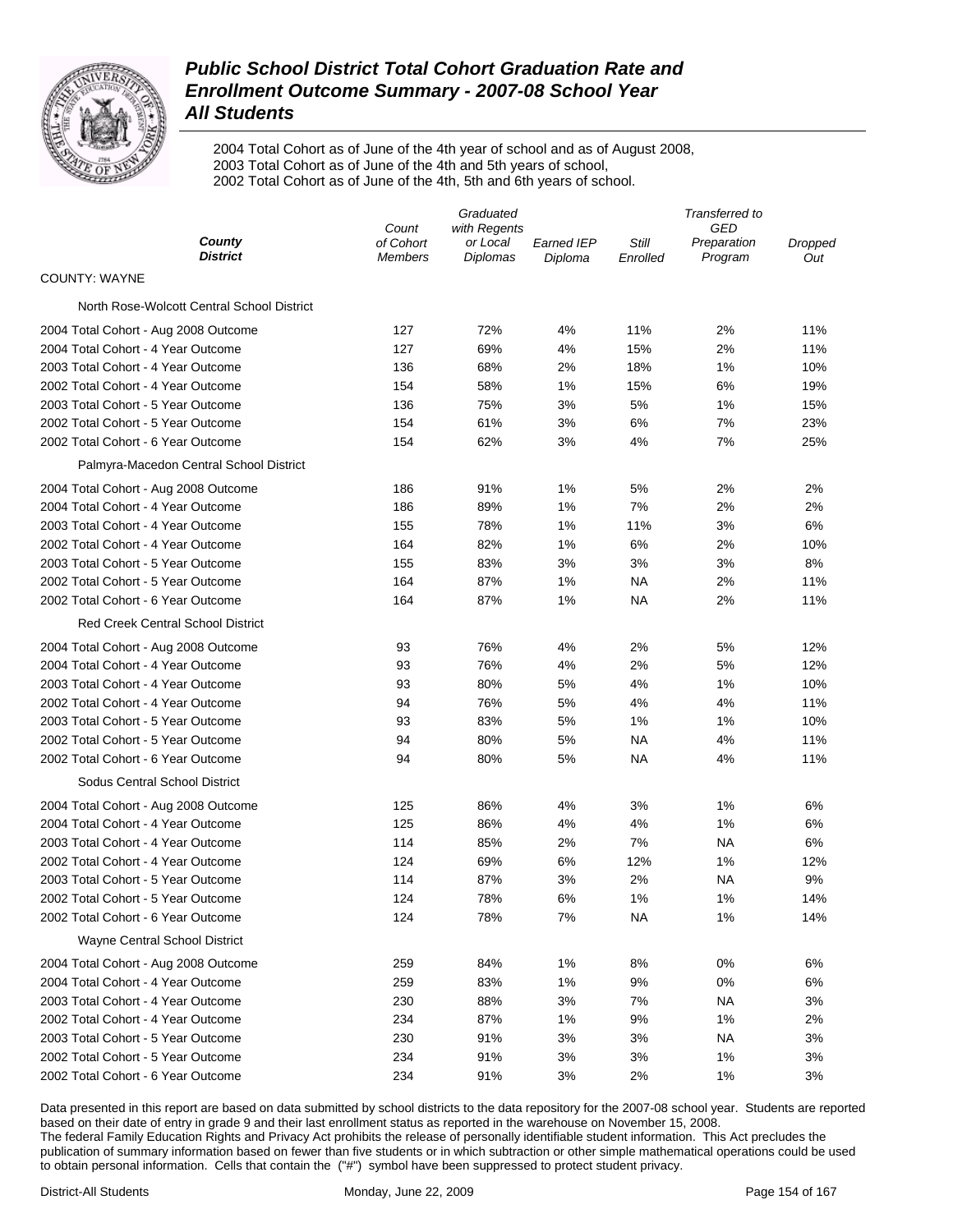

2004 Total Cohort as of June of the 4th year of school and as of August 2008, 2003 Total Cohort as of June of the 4th and 5th years of school, 2002 Total Cohort as of June of the 4th, 5th and 6th years of school.

|                                      | Graduated<br>with Regents<br>Count |                      |                              | Transferred to<br>GED |                        |                |  |
|--------------------------------------|------------------------------------|----------------------|------------------------------|-----------------------|------------------------|----------------|--|
| County<br><b>District</b>            | of Cohort<br><b>Members</b>        | or Local<br>Diplomas | <b>Earned IEP</b><br>Diploma | Still<br>Enrolled     | Preparation<br>Program | Dropped<br>Out |  |
| COUNTY: WAYNE                        |                                    |                      |                              |                       |                        |                |  |
| Williamson Central School District   |                                    |                      |                              |                       |                        |                |  |
| 2004 Total Cohort - Aug 2008 Outcome | 120                                | 88%                  | $1\%$                        | 4%                    | 2%                     | 5%             |  |
| 2004 Total Cohort - 4 Year Outcome   | 120                                | 84%                  | 1%                           | 8%                    | 2%                     | 5%             |  |
| 2003 Total Cohort - 4 Year Outcome   | 105                                | 90%                  | <b>NA</b>                    | 1%                    | 4%                     | 5%             |  |
| 2002 Total Cohort - 4 Year Outcome   | 106                                | 88%                  | <b>NA</b>                    | 6%                    | <b>NA</b>              | 7%             |  |
| 2003 Total Cohort - 5 Year Outcome   | 105                                | 91%                  | NA.                          | <b>NA</b>             | 4%                     | 5%             |  |
| 2002 Total Cohort - 5 Year Outcome   | 106                                | 88%                  | <b>NA</b>                    | 1%                    | 4%                     | 8%             |  |
| 2002 Total Cohort - 6 Year Outcome   | 106                                | 88%                  | <b>NA</b>                    | 1%                    | 4%                     | 8%             |  |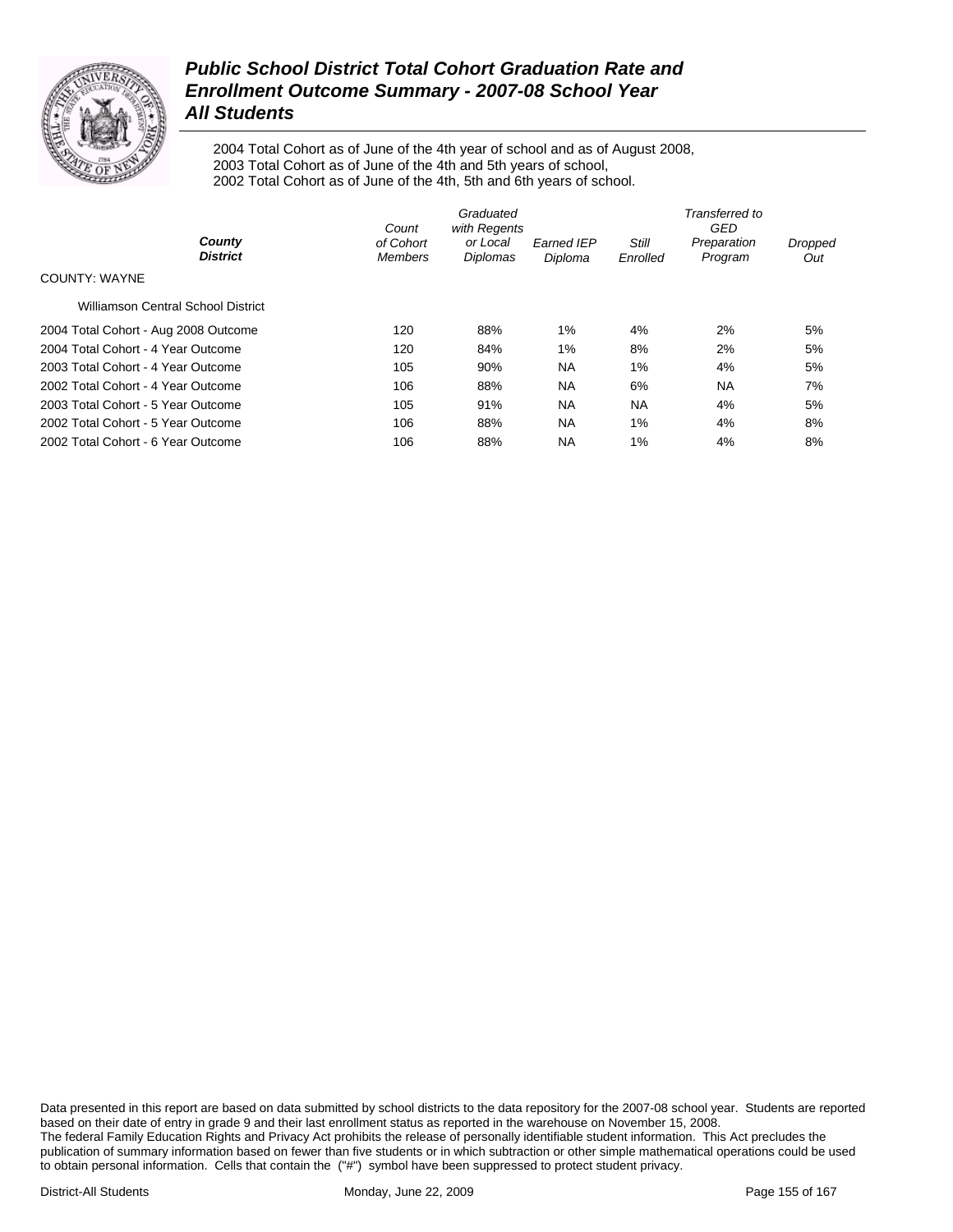

2004 Total Cohort as of June of the 4th year of school and as of August 2008, 2003 Total Cohort as of June of the 4th and 5th years of school, 2002 Total Cohort as of June of the 4th, 5th and 6th years of school.

|                                                    | Graduated                          |                      |                              | Transferred to             |                        |                |  |
|----------------------------------------------------|------------------------------------|----------------------|------------------------------|----------------------------|------------------------|----------------|--|
| County                                             | with Regents<br>Count<br>of Cohort |                      |                              | <b>GED</b><br><b>Still</b> |                        |                |  |
| <b>District</b>                                    | <b>Members</b>                     | or Local<br>Diplomas | <b>Earned IEP</b><br>Diploma | Enrolled                   | Preparation<br>Program | Dropped<br>Out |  |
| <b>COUNTY: WESTCHESTER</b>                         |                                    |                      |                              |                            |                        |                |  |
| Abbott Union Free School District                  |                                    |                      |                              |                            |                        |                |  |
| 2002 Total Cohort - 4 Year Outcome                 | 4                                  | #                    | #                            | #                          | #                      | #              |  |
| 2002 Total Cohort - 5 Year Outcome                 | 4                                  | #                    | $\#$                         | #                          | #                      | #              |  |
| 2002 Total Cohort - 6 Year Outcome                 | 4                                  | #                    | #                            | #                          | #                      | #              |  |
| Ardsley Union Free School District                 |                                    |                      |                              |                            |                        |                |  |
| 2004 Total Cohort - Aug 2008 Outcome               | 185                                | 97%                  | <b>NA</b>                    | 1%                         | <b>NA</b>              | 2%             |  |
| 2004 Total Cohort - 4 Year Outcome                 | 185                                | 96%                  | <b>NA</b>                    | 2%                         | <b>NA</b>              | 2%             |  |
| 2003 Total Cohort - 4 Year Outcome                 | 191                                | 95%                  | 1%                           | 4%                         | <b>NA</b>              | 1%             |  |
| 2002 Total Cohort - 4 Year Outcome                 | 161                                | 98%                  | <b>NA</b>                    | 2%                         | <b>NA</b>              | <b>NA</b>      |  |
| 2003 Total Cohort - 5 Year Outcome                 | 191                                | 96%                  | 2%                           | 1%                         | <b>NA</b>              | 1%             |  |
| 2002 Total Cohort - 5 Year Outcome                 | 161                                | 99%                  | <b>NA</b>                    | 1%                         | <b>NA</b>              | <b>NA</b>      |  |
| 2002 Total Cohort - 6 Year Outcome                 | 161                                | 99%                  | <b>NA</b>                    | 1%                         | <b>NA</b>              | <b>NA</b>      |  |
| <b>Bedford Central School District</b>             |                                    |                      |                              |                            |                        |                |  |
| 2004 Total Cohort - Aug 2008 Outcome               | 322                                | 90%                  | 1%                           | 4%                         | 2%                     | 4%             |  |
| 2004 Total Cohort - 4 Year Outcome                 | 322                                | 90%                  | 1%                           | 4%                         | 2%                     | 4%             |  |
| 2003 Total Cohort - 4 Year Outcome                 | 292                                | 88%                  | 0%                           | 6%                         | 0%                     | 5%             |  |
| 2002 Total Cohort - 4 Year Outcome                 | 288                                | 88%                  | <b>NA</b>                    | 10%                        | <b>NA</b>              | 3%             |  |
| 2003 Total Cohort - 5 Year Outcome                 | 292                                | 92%                  | 1%                           | 1%                         | 1%                     | 5%             |  |
| 2002 Total Cohort - 5 Year Outcome                 | 288                                | 94%                  | <b>NA</b>                    | 1%                         | 0%                     | 5%             |  |
| 2002 Total Cohort - 6 Year Outcome                 | 288                                | 95%                  | <b>NA</b>                    | <b>NA</b>                  | 0%                     | 5%             |  |
| <b>Blind Brook-Rye Union Free School District</b>  |                                    |                      |                              |                            |                        |                |  |
| 2004 Total Cohort - Aug 2008 Outcome               | 98                                 | 100%                 | <b>NA</b>                    | NA                         | <b>NA</b>              | NA             |  |
| 2004 Total Cohort - 4 Year Outcome                 | 98                                 | 100%                 | <b>NA</b>                    | NA                         | <b>NA</b>              | NA             |  |
| 2003 Total Cohort - 4 Year Outcome                 | 92                                 | 97%                  | <b>NA</b>                    | 2%                         | 1%                     | NA             |  |
| 2002 Total Cohort - 4 Year Outcome                 | 76                                 | 99%                  | <b>NA</b>                    | NA                         | 1%                     | NA             |  |
| 2003 Total Cohort - 5 Year Outcome                 | 92                                 | 98%                  | 1%                           | NA                         | 1%                     | NA             |  |
| 2002 Total Cohort - 5 Year Outcome                 | 76                                 | 99%                  | <b>NA</b>                    | <b>NA</b>                  | 1%                     | NA             |  |
| 2002 Total Cohort - 6 Year Outcome                 | 76                                 | 99%                  | <b>NA</b>                    | <b>NA</b>                  | 1%                     | <b>NA</b>      |  |
| <b>Briarcliff Manor Union Free School District</b> |                                    |                      |                              |                            |                        |                |  |
| 2004 Total Cohort - Aug 2008 Outcome               | 159                                | 99%                  | <b>NA</b>                    | 1%                         | <b>NA</b>              | NA             |  |
| 2004 Total Cohort - 4 Year Outcome                 | 159                                | 98%                  | <b>NA</b>                    | 2%                         | <b>NA</b>              | NA             |  |
| 2003 Total Cohort - 4 Year Outcome                 | 158                                | 99%                  | <b>NA</b>                    | 1%                         | <b>NA</b>              | NA             |  |
| 2002 Total Cohort - 4 Year Outcome                 | 164                                | 94%                  | <b>NA</b>                    | 5%                         | <b>NA</b>              | 1%             |  |
| 2003 Total Cohort - 5 Year Outcome                 | 158                                | 100%                 | <b>NA</b>                    | <b>NA</b>                  | <b>NA</b>              | NA             |  |
| 2002 Total Cohort - 5 Year Outcome                 | 164                                | 95%                  | 1%                           | 3%                         | <b>NA</b>              | 2%             |  |
| 2002 Total Cohort - 6 Year Outcome                 | 164                                | 95%                  | 1%                           | 3%                         | <b>NA</b>              | 2%             |  |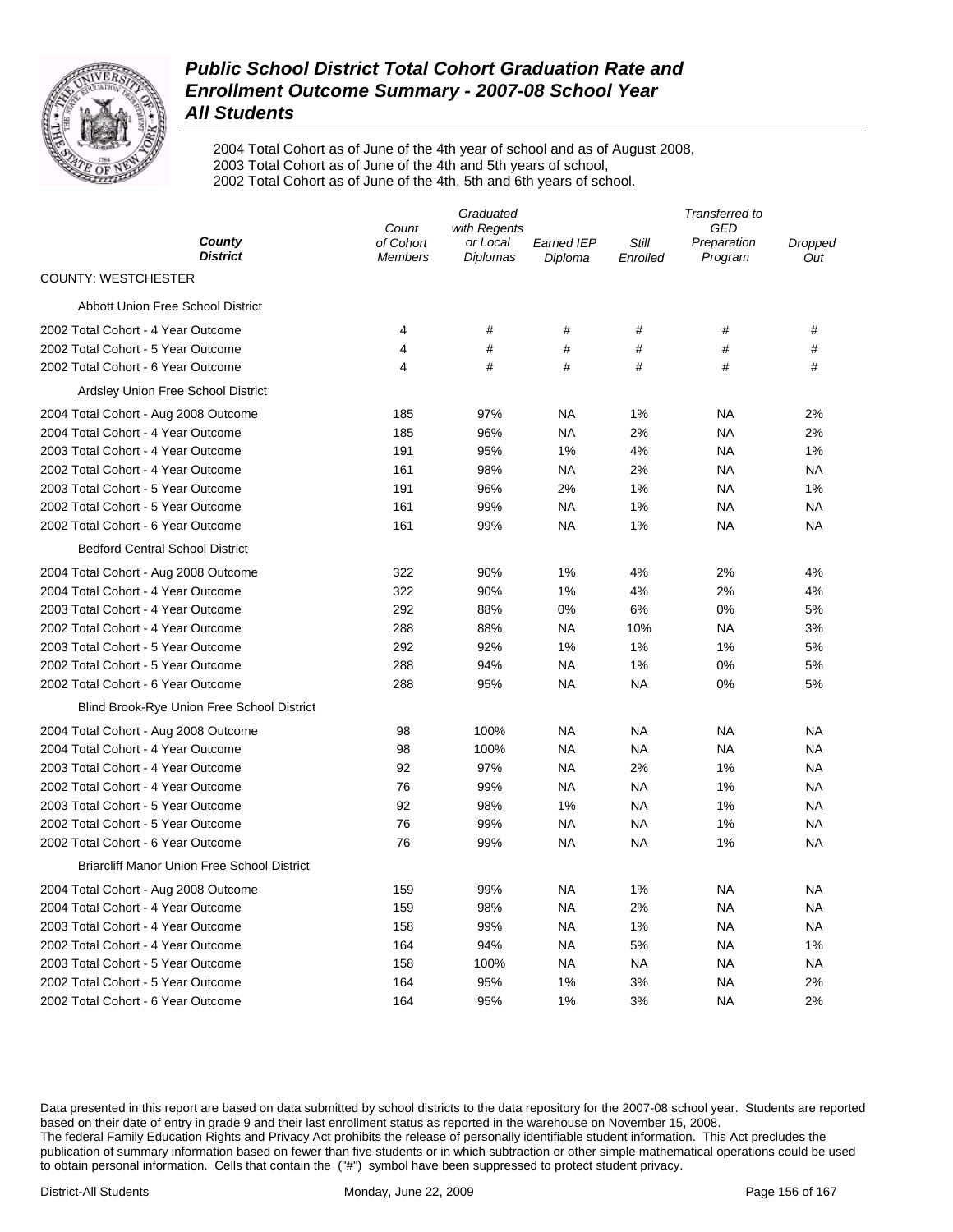

2004 Total Cohort as of June of the 4th year of school and as of August 2008, 2003 Total Cohort as of June of the 4th and 5th years of school, 2002 Total Cohort as of June of the 4th, 5th and 6th years of school.

|                                              | Graduated                   |                             |                              | Transferred to    |                        |                |  |
|----------------------------------------------|-----------------------------|-----------------------------|------------------------------|-------------------|------------------------|----------------|--|
|                                              | Count                       | with Regents                |                              |                   | GED                    |                |  |
| County<br><b>District</b>                    | of Cohort<br><b>Members</b> | or Local<br><b>Diplomas</b> | <b>Earned IEP</b><br>Diploma | Still<br>Enrolled | Preparation<br>Program | Dropped<br>Out |  |
| <b>COUNTY: WESTCHESTER</b>                   |                             |                             |                              |                   |                        |                |  |
| <b>Bronxville Union Free School District</b> |                             |                             |                              |                   |                        |                |  |
| 2004 Total Cohort - Aug 2008 Outcome         | 111                         | 100%                        | NA                           | NA                | ΝA                     | ΝA             |  |
| 2004 Total Cohort - 4 Year Outcome           | 111                         | 100%                        | NA                           | NA                | NA                     | NA             |  |
| 2003 Total Cohort - 4 Year Outcome           | 119                         | 98%                         | 1%                           | 1%                | NA                     | ΝA             |  |
| 2002 Total Cohort - 4 Year Outcome           | 101                         | 98%                         | NA                           | 2%                | NA                     | ΝA             |  |
| 2003 Total Cohort - 5 Year Outcome           | 119                         | 99%                         | 1%                           | NA                | NA                     | ΝA             |  |
| 2002 Total Cohort - 5 Year Outcome           | 101                         | 98%                         | 1%                           | 1%                | ΝA                     | <b>NA</b>      |  |
| 2002 Total Cohort - 6 Year Outcome           | 101                         | 98%                         | 1%                           | 1%                | NA                     | <b>NA</b>      |  |
| Byram Hills Central School District          |                             |                             |                              |                   |                        |                |  |
| 2004 Total Cohort - Aug 2008 Outcome         | 199                         | 97%                         | 1%                           | 2%                | NA                     | 1%             |  |
| 2004 Total Cohort - 4 Year Outcome           | 199                         | 97%                         | 1%                           | 2%                | NA                     | 1%             |  |
| 2003 Total Cohort - 4 Year Outcome           | 188                         | 98%                         | 1%                           | 2%                | NA                     | <b>NA</b>      |  |
| 2002 Total Cohort - 4 Year Outcome           | 211                         | 98%                         | <b>NA</b>                    | 1%                | 0%                     | <b>NA</b>      |  |
| 2003 Total Cohort - 5 Year Outcome           | 188                         | 98%                         | 1%                           | 1%                | NA                     | 1%             |  |
| 2002 Total Cohort - 5 Year Outcome           | 211                         | 99%                         | $0\%$                        | $0\%$             | 0%                     | NA             |  |
| 2002 Total Cohort - 6 Year Outcome           | 211                         | 99%                         | 0%                           | ΝA                | 0%                     | <b>NA</b>      |  |
| Chappaqua Central School District            |                             |                             |                              |                   |                        |                |  |
| 2004 Total Cohort - Aug 2008 Outcome         | 323                         | 98%                         | NA                           | 2%                | NA                     | 1%             |  |
| 2004 Total Cohort - 4 Year Outcome           | 323                         | 97%                         | <b>NA</b>                    | 2%                | NA                     | 1%             |  |
| 2003 Total Cohort - 4 Year Outcome           | 307                         | 96%                         | 1%                           | 3%                | NA                     | NA             |  |
| 2002 Total Cohort - 4 Year Outcome           | 301                         | 96%                         | NA                           | 2%                | NA                     | 1%             |  |
| 2003 Total Cohort - 5 Year Outcome           | 307                         | 98%                         | 1%                           | 1%                | NA                     | <b>NA</b>      |  |
| 2002 Total Cohort - 5 Year Outcome           | 301                         | 98%                         | <b>NA</b>                    | <b>NA</b>         | NA                     | 1%             |  |
| 2002 Total Cohort - 6 Year Outcome           | 301                         | 98%                         | <b>NA</b>                    | <b>NA</b>         | <b>NA</b>              | 1%             |  |
| Croton-Harmon Union Free School District     |                             |                             |                              |                   |                        |                |  |
| 2004 Total Cohort - Aug 2008 Outcome         | 127                         | 92%                         | 2%                           | 4%                | NA                     | 2%             |  |
| 2004 Total Cohort - 4 Year Outcome           | 127                         | 92%                         | 2%                           | 4%                | NA                     | 2%             |  |
| 2003 Total Cohort - 4 Year Outcome           | 123                         | 96%                         | <b>NA</b>                    | 2%                | 2%                     | 1%             |  |
| 2002 Total Cohort - 4 Year Outcome           | 95                          | 96%                         | <b>NA</b>                    | 2%                | NA                     | 2%             |  |
| 2003 Total Cohort - 5 Year Outcome           | 123                         | 97%                         | 1%                           | <b>NA</b>         | 2%                     | 1%             |  |
| 2002 Total Cohort - 5 Year Outcome           | 95                          | 97%                         | <b>NA</b>                    | <b>NA</b>         | <b>NA</b>              | 3%             |  |
| 2002 Total Cohort - 6 Year Outcome           | 95                          | 97%                         | <b>NA</b>                    | <b>NA</b>         | <b>NA</b>              | 3%             |  |
| Dobbs Ferry Union Free School District       |                             |                             |                              |                   |                        |                |  |
| 2004 Total Cohort - Aug 2008 Outcome         | 109                         | 96%                         | <b>NA</b>                    | 2%                | <b>NA</b>              | 2%             |  |
| 2004 Total Cohort - 4 Year Outcome           | 109                         | 96%                         | <b>NA</b>                    | 2%                | <b>NA</b>              | 2%             |  |
| 2003 Total Cohort - 4 Year Outcome           | 102                         | 93%                         | <b>NA</b>                    | 6%                | <b>NA</b>              | 1%             |  |
| 2002 Total Cohort - 4 Year Outcome           | 106                         | 91%                         | <b>NA</b>                    | 6%                | <b>NA</b>              | 4%             |  |
| 2003 Total Cohort - 5 Year Outcome           | 102                         | 96%                         | <b>NA</b>                    | 3%                | <b>NA</b>              | 1%             |  |
| 2002 Total Cohort - 5 Year Outcome           | 106                         | 93%                         | <b>NA</b>                    | 2%                | <b>NA</b>              | 5%             |  |
| 2002 Total Cohort - 6 Year Outcome           | 106                         | 93%                         | <b>NA</b>                    | 2%                | <b>NA</b>              | 5%             |  |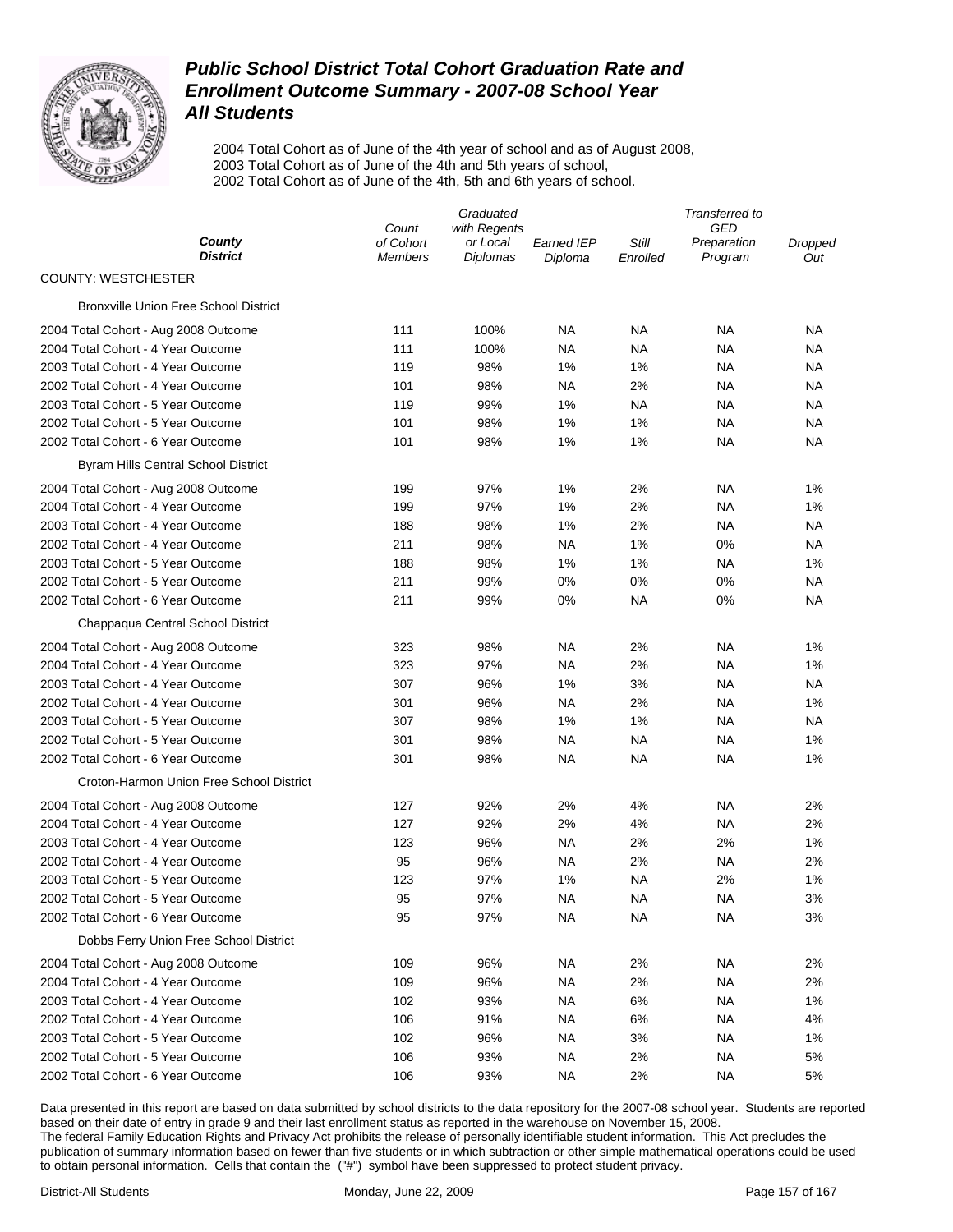

2004 Total Cohort as of June of the 4th year of school and as of August 2008, 2003 Total Cohort as of June of the 4th and 5th years of school, 2002 Total Cohort as of June of the 4th, 5th and 6th years of school.

|                                              | Graduated                   |                             |                              | Transferred to    |                        |                |  |
|----------------------------------------------|-----------------------------|-----------------------------|------------------------------|-------------------|------------------------|----------------|--|
| County                                       | Count                       | with Regents                |                              |                   | GED                    |                |  |
| <b>District</b>                              | of Cohort<br><b>Members</b> | or Local<br><b>Diplomas</b> | <b>Earned IEP</b><br>Diploma | Still<br>Enrolled | Preparation<br>Program | Dropped<br>Out |  |
| <b>COUNTY: WESTCHESTER</b>                   |                             |                             |                              |                   |                        |                |  |
| Eastchester Union Free School District       |                             |                             |                              |                   |                        |                |  |
| 2004 Total Cohort - Aug 2008 Outcome         | 205                         | 97%                         | <b>NA</b>                    | 3%                | NA                     | 0%             |  |
| 2004 Total Cohort - 4 Year Outcome           | 205                         | 96%                         | ΝA                           | 4%                | NA                     | 0%             |  |
| 2003 Total Cohort - 4 Year Outcome           | 168                         | 93%                         | ΝA                           | 5%                | NA                     | 2%             |  |
| 2002 Total Cohort - 4 Year Outcome           | 175                         | 89%                         | 1%                           | 7%                | 1%                     | 2%             |  |
| 2003 Total Cohort - 5 Year Outcome           | 168                         | 95%                         | 1%                           | 1%                | NA                     | 2%             |  |
| 2002 Total Cohort - 5 Year Outcome           | 175                         | 94%                         | 2%                           | 1%                | 1%                     | 3%             |  |
| 2002 Total Cohort - 6 Year Outcome           | 175                         | 94%                         | 2%                           | 1%                | 1%                     | 3%             |  |
| <b>Edgemont Union Free School District</b>   |                             |                             |                              |                   |                        |                |  |
| 2004 Total Cohort - Aug 2008 Outcome         | 176                         | 95%                         | NA                           | 5%                | NA                     | 1%             |  |
| 2004 Total Cohort - 4 Year Outcome           | 176                         | 94%                         | ΝA                           | 5%                | NA                     | 1%             |  |
| 2003 Total Cohort - 4 Year Outcome           | 136                         | 97%                         | ΝA                           | 3%                | NA                     | <b>NA</b>      |  |
| 2002 Total Cohort - 4 Year Outcome           | 159                         | 98%                         | 1%                           | NA                | NA                     | 1%             |  |
| 2003 Total Cohort - 5 Year Outcome           | 136                         | 97%                         | ΝA                           | 3%                | NA                     | <b>NA</b>      |  |
| 2002 Total Cohort - 5 Year Outcome           | 159                         | 98%                         | 1%                           | NA                | NA                     | 1%             |  |
| 2002 Total Cohort - 6 Year Outcome           | 159                         | 98%                         | 1%                           | <b>NA</b>         | <b>NA</b>              | 1%             |  |
| <b>Elmsford Union Free School District</b>   |                             |                             |                              |                   |                        |                |  |
| 2004 Total Cohort - Aug 2008 Outcome         | 59                          | 85%                         | NA                           | 8%                | 2%                     | 5%             |  |
| 2004 Total Cohort - 4 Year Outcome           | 59                          | 75%                         | ΝA                           | 19%               | 2%                     | 5%             |  |
| 2003 Total Cohort - 4 Year Outcome           | 79                          | 70%                         | 8%                           | 19%               | NA                     | 4%             |  |
| 2002 Total Cohort - 4 Year Outcome           | 83                          | 75%                         | 4%                           | 13%               | NA                     | 7%             |  |
| 2003 Total Cohort - 5 Year Outcome           | 79                          | 84%                         | 8%                           | 3%                | NA                     | 6%             |  |
| 2002 Total Cohort - 5 Year Outcome           | 83                          | 83%                         | 4%                           | 4%                | <b>NA</b>              | 8%             |  |
| 2002 Total Cohort - 6 Year Outcome           | 83                          | 84%                         | 4%                           | 1%                | <b>NA</b>              | 10%            |  |
| Greenburgh Central School District           |                             |                             |                              |                   |                        |                |  |
| 2004 Total Cohort - Aug 2008 Outcome         | 132                         | 92%                         | 1%                           | 5%                | NA                     | 3%             |  |
| 2004 Total Cohort - 4 Year Outcome           | 132                         | 90%                         | 1%                           | 6%                | NA                     | 3%             |  |
| 2003 Total Cohort - 4 Year Outcome           | 138                         | 72%                         | <b>NA</b>                    | 26%               | <b>NA</b>              | 1%             |  |
| 2002 Total Cohort - 4 Year Outcome           | 116                         | 74%                         | 1%                           | 24%               | <b>NA</b>              | 1%             |  |
| 2003 Total Cohort - 5 Year Outcome           | 138                         | 79%                         | 1%                           | 14%               | NA                     | 5%             |  |
| 2002 Total Cohort - 5 Year Outcome           | 116                         | 75%                         | 1%                           | 23%               | <b>NA</b>              | 1%             |  |
| 2002 Total Cohort - 6 Year Outcome           | 116                         | 79%                         | 2%                           | 16%               | <b>NA</b>              | 3%             |  |
| Greenburgh Eleven Union Free School District |                             |                             |                              |                   |                        |                |  |
| 2004 Total Cohort - Aug 2008 Outcome         | 24                          | 21%                         | 4%                           | 54%               | <b>NA</b>              | 21%            |  |
| 2004 Total Cohort - 4 Year Outcome           | 24                          | 21%                         | 4%                           | 54%               | <b>NA</b>              | 21%            |  |
| 2003 Total Cohort - 4 Year Outcome           | 30                          | 33%                         | 7%                           | 37%               | <b>NA</b>              | 23%            |  |
| 2002 Total Cohort - 4 Year Outcome           | 20                          | 35%                         | <b>NA</b>                    | 10%               | <b>NA</b>              | 50%            |  |
| 2003 Total Cohort - 5 Year Outcome           | 30                          | 33%                         | 7%                           | 37%               | <b>NA</b>              | 23%            |  |
| 2002 Total Cohort - 5 Year Outcome           | 20                          | 35%                         | <b>NA</b>                    | 10%               | <b>NA</b>              | 50%            |  |
| 2002 Total Cohort - 6 Year Outcome           | 20                          | 35%                         | <b>NA</b>                    | 10%               | <b>NA</b>              | 50%            |  |
|                                              |                             |                             |                              |                   |                        |                |  |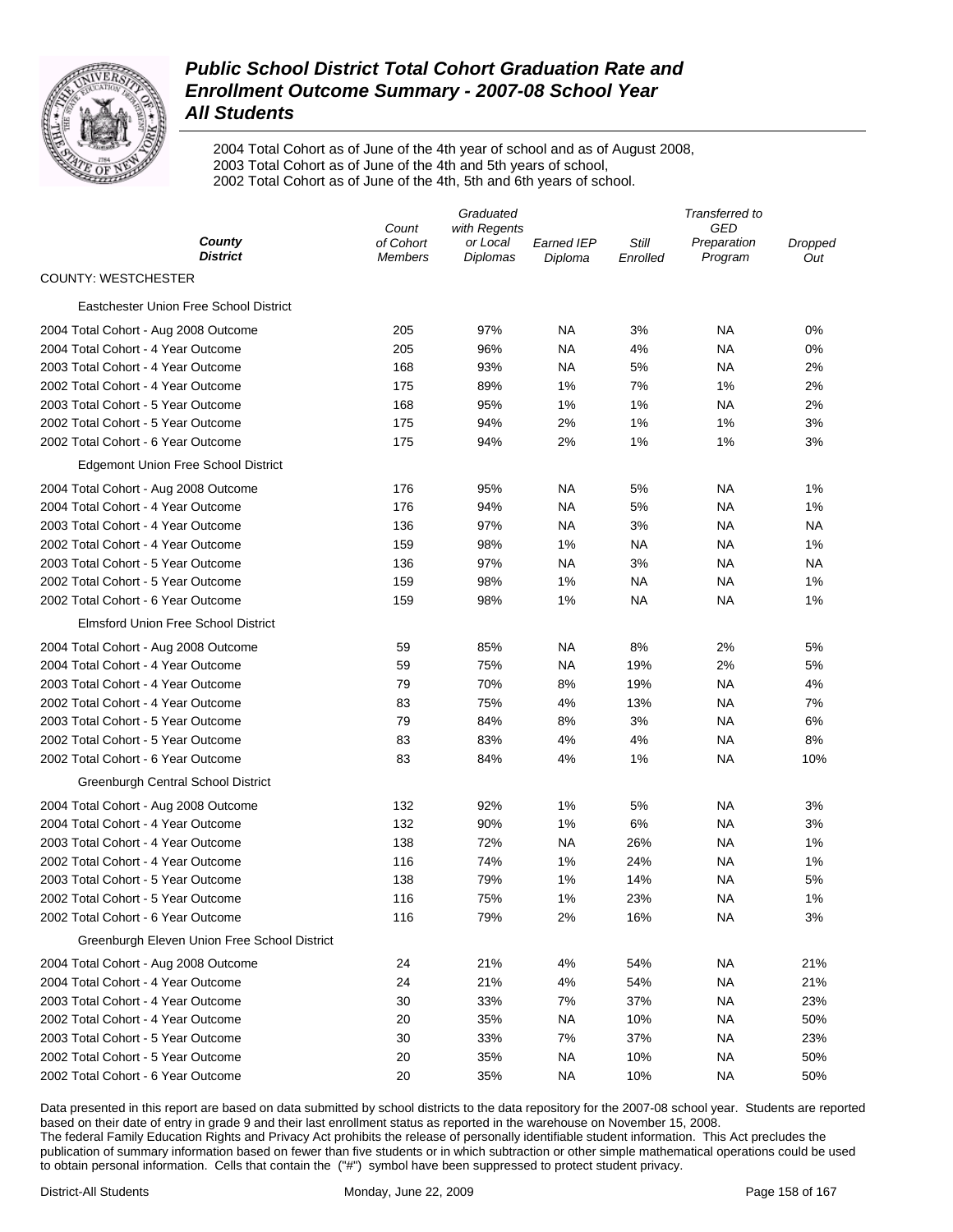

2004 Total Cohort as of June of the 4th year of school and as of August 2008, 2003 Total Cohort as of June of the 4th and 5th years of school, 2002 Total Cohort as of June of the 4th, 5th and 6th years of school.

|                                                    | Graduated          |                          |                   | Transferred to |                    |         |  |
|----------------------------------------------------|--------------------|--------------------------|-------------------|----------------|--------------------|---------|--|
| County                                             | Count<br>of Cohort | with Regents<br>or Local | <b>Earned IEP</b> | Still          | GED<br>Preparation | Dropped |  |
| <b>District</b>                                    | Members            | <b>Diplomas</b>          | Diploma           | Enrolled       | Program            | Out     |  |
| <b>COUNTY: WESTCHESTER</b>                         |                    |                          |                   |                |                    |         |  |
| Greenburgh-Graham Union Free School District       |                    |                          |                   |                |                    |         |  |
| 2004 Total Cohort - Aug 2008 Outcome               | 13                 | <b>NA</b>                | ΝA                | 69%            | NA                 | 31%     |  |
| 2004 Total Cohort - 4 Year Outcome                 | 13                 | <b>NA</b>                | ΝA                | 69%            | NA                 | 31%     |  |
| 2003 Total Cohort - 4 Year Outcome                 | 20                 | 5%                       | NA                | 40%            | 5%                 | 50%     |  |
| 2002 Total Cohort - 4 Year Outcome                 | 17                 | <b>NA</b>                | 6%                | 24%            | NA                 | 47%     |  |
| 2003 Total Cohort - 5 Year Outcome                 | 20                 | 5%                       | NA                | 35%            | 5%                 | 55%     |  |
| 2002 Total Cohort - 5 Year Outcome                 | 17                 | <b>NA</b>                | 6%                | 24%            | <b>NA</b>          | 47%     |  |
| 2002 Total Cohort - 6 Year Outcome                 | 17                 | <b>NA</b>                | 6%                | 24%            | NA                 | 47%     |  |
| Greenburgh-North Castle Union Free School District |                    |                          |                   |                |                    |         |  |
| 2004 Total Cohort - Aug 2008 Outcome               | 16                 | 6%                       | ΝA                | 94%            | <b>NA</b>          | ΝA      |  |
| 2004 Total Cohort - 4 Year Outcome                 | 16                 | 6%                       | ΝA                | 94%            | NA                 | ΝA      |  |
| 2003 Total Cohort - 4 Year Outcome                 | 26                 | <b>NA</b>                | ΝA                | 100%           | NA                 | ΝA      |  |
| 2002 Total Cohort - 4 Year Outcome                 | 17                 | <b>NA</b>                | ΝA                | 100%           | <b>NA</b>          | ΝA      |  |
| 2003 Total Cohort - 5 Year Outcome                 | 26                 | <b>NA</b>                | ΝA                | 100%           | <b>NA</b>          | ΝA      |  |
| 2002 Total Cohort - 5 Year Outcome                 | 17                 | <b>NA</b>                | NA                | 100%           | NA                 | ΝA      |  |
| 2002 Total Cohort - 6 Year Outcome                 | 17                 | <b>NA</b>                | <b>NA</b>         | 100%           | NA                 | ΝA      |  |
| Harrison Central School District                   |                    |                          |                   |                |                    |         |  |
| 2004 Total Cohort - Aug 2008 Outcome               | 245                | 93%                      | 0%                | 4%             | NA                 | 2%      |  |
| 2004 Total Cohort - 4 Year Outcome                 | 245                | 92%                      | 0%                | 6%             | NA                 | 2%      |  |
| 2003 Total Cohort - 4 Year Outcome                 | 266                | 89%                      | <b>NA</b>         | 7%             | NA                 | 4%      |  |
| 2002 Total Cohort - 4 Year Outcome                 | 235                | 91%                      | ΝA                | 6%             | 1%                 | 2%      |  |
| 2003 Total Cohort - 5 Year Outcome                 | 266                | 92%                      | NA                | 2%             | 0%                 | 5%      |  |
| 2002 Total Cohort - 5 Year Outcome                 | 235                | 95%                      | 0%                | 1%             | 1%                 | 2%      |  |
| 2002 Total Cohort - 6 Year Outcome                 | 235                | 96%                      | 0%                | 1%             | 1%                 | 2%      |  |
| Hastings-On-Hudson Union Free School District      |                    |                          |                   |                |                    |         |  |
| 2004 Total Cohort - Aug 2008 Outcome               | 158                | 95%                      | NA                | 3%             | 1%                 | 1%      |  |
| 2004 Total Cohort - 4 Year Outcome                 | 158                | 95%                      | ΝA                | 3%             | 1%                 | 1%      |  |
| 2003 Total Cohort - 4 Year Outcome                 | 129                | 97%                      | 1%                | 2%             | NA                 | ΝA      |  |
| 2002 Total Cohort - 4 Year Outcome                 | 116                | 94%                      | NA                | 4%             | NA                 | 1%      |  |
| 2003 Total Cohort - 5 Year Outcome                 | 129                | 98%                      | 1%                | ΝA             | 1%                 | ΝA      |  |
| 2002 Total Cohort - 5 Year Outcome                 | 116                | 97%                      | <b>NA</b>         | 1%             | <b>NA</b>          | 2%      |  |
| 2002 Total Cohort - 6 Year Outcome                 | 116                | 97%                      | <b>NA</b>         | NА             | ΝA                 | 2%      |  |
| Hawthorne-Cedar Knolls Union Free School District  |                    |                          |                   |                |                    |         |  |
| 2004 Total Cohort - Aug 2008 Outcome               | 10                 | 30%                      | 10%               | 60%            | ΝA                 | ΝA      |  |
| 2004 Total Cohort - 4 Year Outcome                 | 10                 | 30%                      | 10%               | 60%            | ΝA                 | ΝA      |  |
| 2003 Total Cohort - 4 Year Outcome                 | 13                 | 31%                      | NA.               | 69%            | ΝA                 | ΝA      |  |
| 2002 Total Cohort - 4 Year Outcome                 | 6                  | 50%                      | <b>NA</b>         | 50%            | ΝA                 | ΝA      |  |
| 2003 Total Cohort - 5 Year Outcome                 | 13                 | 46%                      | 15%               | 38%            | NA                 | ΝA      |  |
| 2002 Total Cohort - 5 Year Outcome                 | 6                  | 50%                      | NA.               | 33%            | ΝA                 | 17%     |  |
| 2002 Total Cohort - 6 Year Outcome                 | 6                  | 67%                      | <b>NA</b>         | 17%            | <b>NA</b>          | 17%     |  |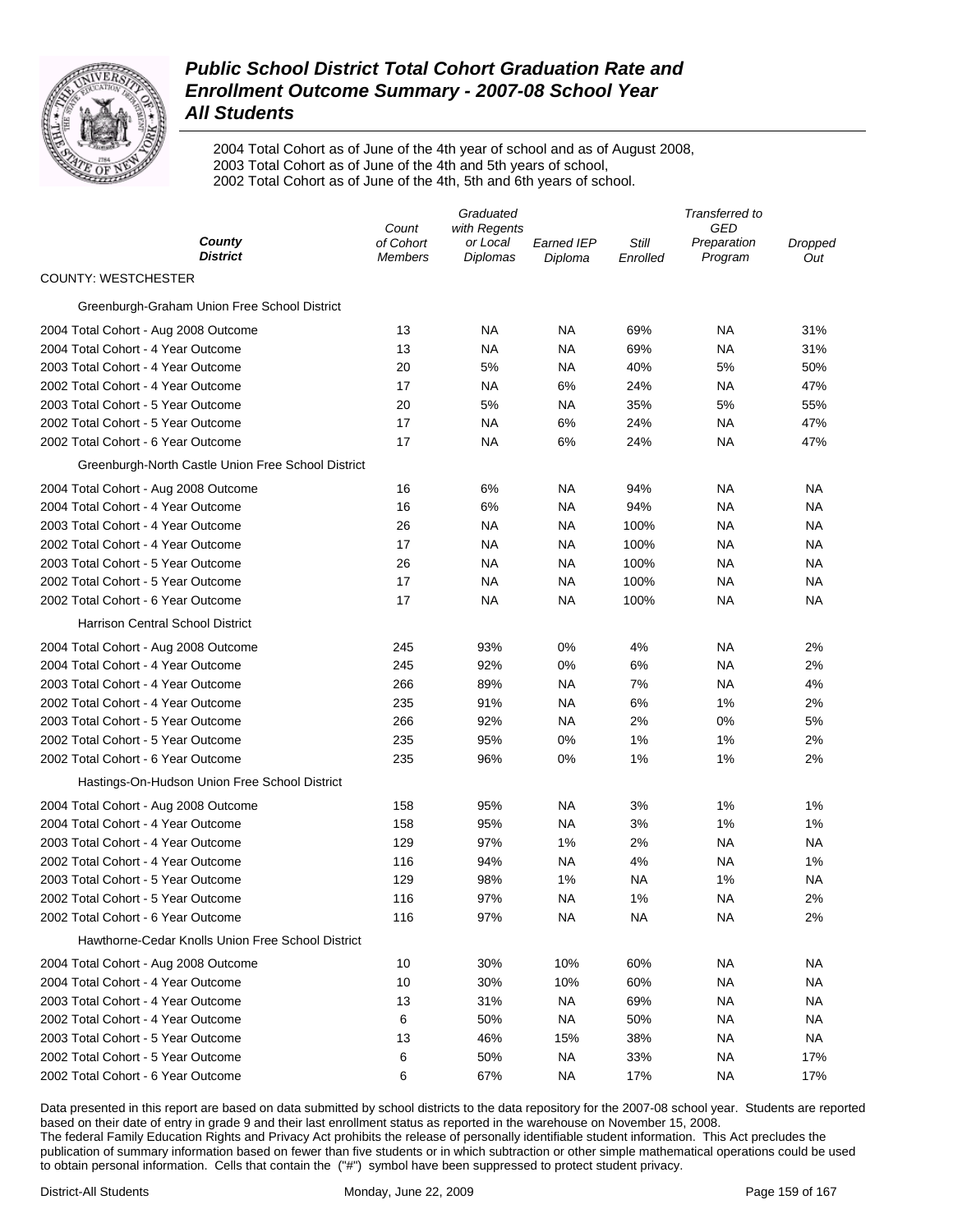

2004 Total Cohort as of June of the 4th year of school and as of August 2008, 2003 Total Cohort as of June of the 4th and 5th years of school, 2002 Total Cohort as of June of the 4th, 5th and 6th years of school.

|                                              | Graduated            |                             |                              | Transferred to    |                        |                |  |
|----------------------------------------------|----------------------|-----------------------------|------------------------------|-------------------|------------------------|----------------|--|
|                                              | Count                | with Regents                |                              |                   | GED                    |                |  |
| County<br><b>District</b>                    | of Cohort<br>Members | or Local<br><b>Diplomas</b> | <b>Earned IEP</b><br>Diploma | Still<br>Enrolled | Preparation<br>Program | Dropped<br>Out |  |
| <b>COUNTY: WESTCHESTER</b>                   |                      |                             |                              |                   |                        |                |  |
| Hendrick Hudson Central School District      |                      |                             |                              |                   |                        |                |  |
| 2004 Total Cohort - Aug 2008 Outcome         | 226                  | 89%                         | ΝA                           | 5%                | 1%                     | 5%             |  |
| 2004 Total Cohort - 4 Year Outcome           | 226                  | 85%                         | NA                           | 9%                | 1%                     | 5%             |  |
| 2003 Total Cohort - 4 Year Outcome           | 236                  | 86%                         | 1%                           | 7%                | NA                     | 7%             |  |
| 2002 Total Cohort - 4 Year Outcome           | 207                  | 84%                         | 1%                           | 9%                | NA                     | 6%             |  |
| 2003 Total Cohort - 5 Year Outcome           | 236                  | 90%                         | 1%                           | NA                | NA                     | 9%             |  |
| 2002 Total Cohort - 5 Year Outcome           | 207                  | 89%                         | 1%                           | 1%                | NA                     | 9%             |  |
| 2002 Total Cohort - 6 Year Outcome           | 207                  | 89%                         | 1%                           | NA                | NA                     | 9%             |  |
| Irvington Union Free School District         |                      |                             |                              |                   |                        |                |  |
| 2004 Total Cohort - Aug 2008 Outcome         | 158                  | 91%                         | ΝA                           | 9%                | NA                     | NА             |  |
| 2004 Total Cohort - 4 Year Outcome           | 158                  | 91%                         | NA                           | 9%                | NA                     | NА             |  |
| 2003 Total Cohort - 4 Year Outcome           | 154                  | 92%                         | NA                           | 7%                | NA                     | 1%             |  |
| 2002 Total Cohort - 4 Year Outcome           | 122                  | 97%                         | ΝA                           | 3%                | NA                     | NA             |  |
| 2003 Total Cohort - 5 Year Outcome           | 154                  | 95%                         | 1%                           | 1%                | NA                     | 3%             |  |
| 2002 Total Cohort - 5 Year Outcome           | 122                  | 99%                         | ΝA                           | 1%                | NA                     | NA             |  |
| 2002 Total Cohort - 6 Year Outcome           | 122                  | 99%                         | ΝA                           | 1%                | NA                     | NА             |  |
| Katonah-Lewisboro Union Free School District |                      |                             |                              |                   |                        |                |  |
| 2004 Total Cohort - Aug 2008 Outcome         | 347                  | 96%                         | 0%                           | 3%                | NA                     | 1%             |  |
| 2004 Total Cohort - 4 Year Outcome           | 347                  | 95%                         | 0%                           | 4%                | NA                     | 1%             |  |
| 2003 Total Cohort - 4 Year Outcome           | 316                  | 96%                         | 0%                           | 3%                | NA                     | 1%             |  |
| 2002 Total Cohort - 4 Year Outcome           | 310                  | 97%                         | ΝA                           | 2%                | NA                     | 1%             |  |
| 2003 Total Cohort - 5 Year Outcome           | 316                  | 98%                         | 1%                           | 1%                | NA                     | 1%             |  |
| 2002 Total Cohort - 5 Year Outcome           | 310                  | 98%                         | $0\%$                        | NA                | NA                     | 1%             |  |
| 2002 Total Cohort - 6 Year Outcome           | 310                  | 98%                         | 0%                           | NA                | NA                     | 1%             |  |
| <b>Lakeland Central School District</b>      |                      |                             |                              |                   |                        |                |  |
| 2004 Total Cohort - Aug 2008 Outcome         | 552                  | 90%                         | 1%                           | 7%                | NA                     | 2%             |  |
| 2004 Total Cohort - 4 Year Outcome           | 552                  | 90%                         | 1%                           | 7%                | NA                     | 2%             |  |
| 2003 Total Cohort - 4 Year Outcome           | 483                  | 89%                         | 0%                           | 7%                | 0%                     | 4%             |  |
| 2002 Total Cohort - 4 Year Outcome           | 521                  | 87%                         | 1%                           | 8%                | 0%                     | 3%             |  |
| 2003 Total Cohort - 5 Year Outcome           | 483                  | 92%                         | 1%                           | 4%                | 0%                     | 4%             |  |
| 2002 Total Cohort - 5 Year Outcome           | 521                  | 92%                         | 1%                           | 2%                | 0%                     | 4%             |  |
| 2002 Total Cohort - 6 Year Outcome           | 521                  | 93%                         | 1%                           | 2%                | 0%                     | 4%             |  |
| Mamaroneck Union Free School District        |                      |                             |                              |                   |                        |                |  |
| 2004 Total Cohort - Aug 2008 Outcome         | 360                  | 88%                         | 1%                           | 11%               | ΝA                     | 1%             |  |
| 2004 Total Cohort - 4 Year Outcome           | 360                  | 85%                         | 1%                           | 13%               | <b>NA</b>              | 1%             |  |
| 2003 Total Cohort - 4 Year Outcome           | 380                  | 88%                         | <b>NA</b>                    | 8%                | <b>NA</b>              | 3%             |  |
| 2002 Total Cohort - 4 Year Outcome           | 346                  | 87%                         | 0%                           | 11%               | <b>NA</b>              | 2%             |  |
| 2003 Total Cohort - 5 Year Outcome           | 380                  | 91%                         | 1%                           | 3%                | <b>NA</b>              | 5%             |  |
| 2002 Total Cohort - 5 Year Outcome           | 346                  | 87%                         | 0%                           | 10%               | <b>NA</b>              | 3%             |  |
| 2002 Total Cohort - 6 Year Outcome           | 346                  | 87%                         | 0%                           | 9%                | <b>NA</b>              | 3%             |  |
|                                              |                      |                             |                              |                   |                        |                |  |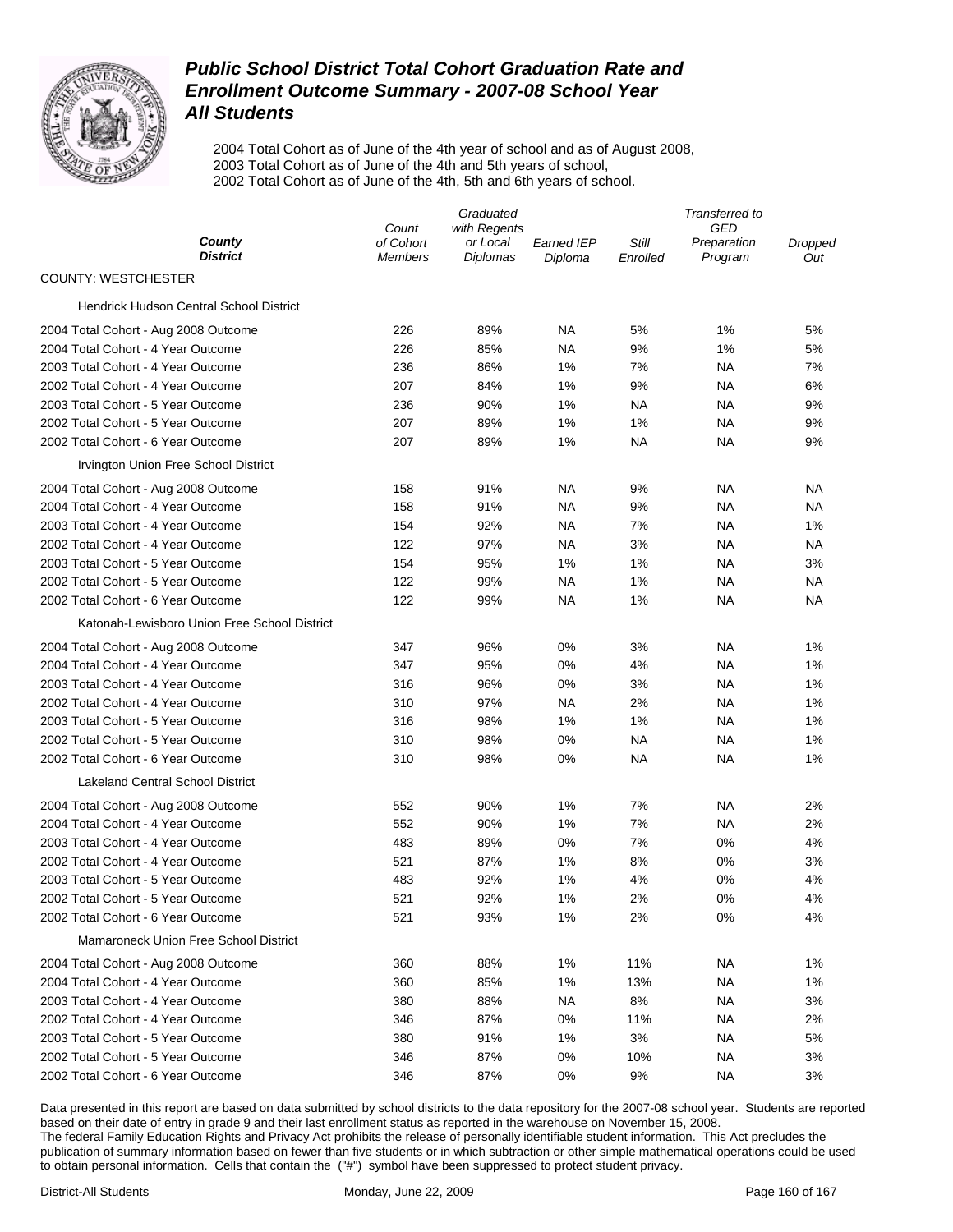

2004 Total Cohort as of June of the 4th year of school and as of August 2008, 2003 Total Cohort as of June of the 4th and 5th years of school, 2002 Total Cohort as of June of the 4th, 5th and 6th years of school.

|                                                      | Graduated                            |                                      |                       | Transferred to    |                               |                |  |
|------------------------------------------------------|--------------------------------------|--------------------------------------|-----------------------|-------------------|-------------------------------|----------------|--|
| County<br><b>District</b>                            | Count<br>of Cohort<br><b>Members</b> | with Regents<br>or Local<br>Diplomas | Earned IEP<br>Diploma | Still<br>Enrolled | GED<br>Preparation<br>Program | Dropped<br>Out |  |
| <b>COUNTY: WESTCHESTER</b>                           |                                      |                                      |                       |                   |                               |                |  |
| Mount Pleasant Central School District               |                                      |                                      |                       |                   |                               |                |  |
| 2004 Total Cohort - Aug 2008 Outcome                 | 145                                  | 93%                                  | 1%                    | 6%                | <b>NA</b>                     | NA             |  |
| 2004 Total Cohort - 4 Year Outcome                   | 145                                  | 92%                                  | 1%                    | 8%                | <b>NA</b>                     | NA             |  |
| 2003 Total Cohort - 4 Year Outcome                   | 139                                  | 94%                                  | 1%                    | 5%                | <b>NA</b>                     | 1%             |  |
| 2002 Total Cohort - 4 Year Outcome                   | 134                                  | 93%                                  | 1%                    | 6%                | ΝA                            | NA             |  |
| 2003 Total Cohort - 5 Year Outcome                   | 139                                  | 95%                                  | 1%                    | 2%                | ΝA                            | 1%             |  |
| 2002 Total Cohort - 5 Year Outcome                   | 134                                  | 98%                                  | 1%                    | NA                | <b>NA</b>                     | 1%             |  |
| 2002 Total Cohort - 6 Year Outcome                   | 134                                  | 98%                                  | 1%                    | NA                | ΝA                            | 1%             |  |
| Mount Pleasant-Blythedale Union Free School District |                                      |                                      |                       |                   |                               |                |  |
| 2004 Total Cohort - Aug 2008 Outcome                 | 6                                    | 17%                                  | NA                    | 83%               | <b>NA</b>                     | NA             |  |
| 2004 Total Cohort - 4 Year Outcome                   | 6                                    | 17%                                  | NA                    | 83%               | ΝA                            | NA             |  |
| 2002 Total Cohort - 4 Year Outcome                   | 4                                    | #                                    | #                     | #                 | #                             | #              |  |
| 2002 Total Cohort - 5 Year Outcome                   | 4                                    | #                                    | #                     | #                 | #                             | #              |  |
| 2002 Total Cohort - 6 Year Outcome                   | 4                                    | #                                    | #                     | #                 | #                             | #              |  |
| Mount Pleasant-Cottage Union Free School District    |                                      |                                      |                       |                   |                               |                |  |
| 2004 Total Cohort - Aug 2008 Outcome                 | 29                                   | 10%                                  | 3%                    | 76%               | NA                            | 10%            |  |
| 2004 Total Cohort - 4 Year Outcome                   | 29                                   | 7%                                   | 3%                    | 79%               | ΝA                            | 10%            |  |
| 2003 Total Cohort - 4 Year Outcome                   | 25                                   | <b>NA</b>                            | 8%                    | 84%               | <b>NA</b>                     | 8%             |  |
| 2002 Total Cohort - 4 Year Outcome                   | 16                                   | <b>NA</b>                            | 13%                   | 69%               | ΝA                            | 19%            |  |
| 2003 Total Cohort - 5 Year Outcome                   | 25                                   | <b>NA</b>                            | 8%                    | 84%               | ΝA                            | 8%             |  |
| 2002 Total Cohort - 5 Year Outcome                   | 16                                   | 6%                                   | 13%                   | 56%               | ΝA                            | 25%            |  |
| 2002 Total Cohort - 6 Year Outcome                   | 16                                   | 6%                                   | 13%                   | 56%               | ΝA                            | 25%            |  |
| Mount Vernon City School District                    |                                      |                                      |                       |                   |                               |                |  |
| 2004 Total Cohort - Aug 2008 Outcome                 | 633                                  | 63%                                  | ΝA                    | 26%               | 0%                            | 10%            |  |
| 2004 Total Cohort - 4 Year Outcome                   | 633                                  | 58%                                  | ΝA                    | 31%               | 0%                            | 10%            |  |
| 2003 Total Cohort - 4 Year Outcome                   | 653                                  | 53%                                  | 1%                    | 32%               | 1%                            | 14%            |  |
| 2002 Total Cohort - 4 Year Outcome                   | 639                                  | 51%                                  | 1%                    | 31%               | 0%                            | 16%            |  |
| 2003 Total Cohort - 5 Year Outcome                   | 653                                  | 66%                                  | 1%                    | 15%               | 1%                            | 17%            |  |
| 2002 Total Cohort - 5 Year Outcome                   | 639                                  | 59%                                  | 1%                    | 21%               | 0%                            | 18%            |  |
| 2002 Total Cohort - 6 Year Outcome                   | 639                                  | 63%                                  | 1%                    | 17%               | 0%                            | 19%            |  |
| New Rochelle City School District                    |                                      |                                      |                       |                   |                               |                |  |
| 2004 Total Cohort - Aug 2008 Outcome                 | 771                                  | 75%                                  | 1%                    | 20%               | 1%                            | 3%             |  |
| 2004 Total Cohort - 4 Year Outcome                   | 771                                  | 66%                                  | 1%                    | 29%               | 1%                            | 3%             |  |
| 2003 Total Cohort - 4 Year Outcome                   | 742                                  | 75%                                  | 0%                    | 23%               | 1%                            | 2%             |  |
| 2002 Total Cohort - 4 Year Outcome                   | 660                                  | 66%                                  | 1%                    | 30%               | 1%                            | 2%             |  |
| 2003 Total Cohort - 5 Year Outcome                   | 742                                  | 82%                                  | 1%                    | 9%                | 2%                            | 6%             |  |
| 2002 Total Cohort - 5 Year Outcome                   | 660                                  | 83%                                  | 2%                    | 9%                | 2%                            | 4%             |  |
| 2002 Total Cohort - 6 Year Outcome                   | 660                                  | 85%                                  | 2%                    | 5%                | 2%                            | 6%             |  |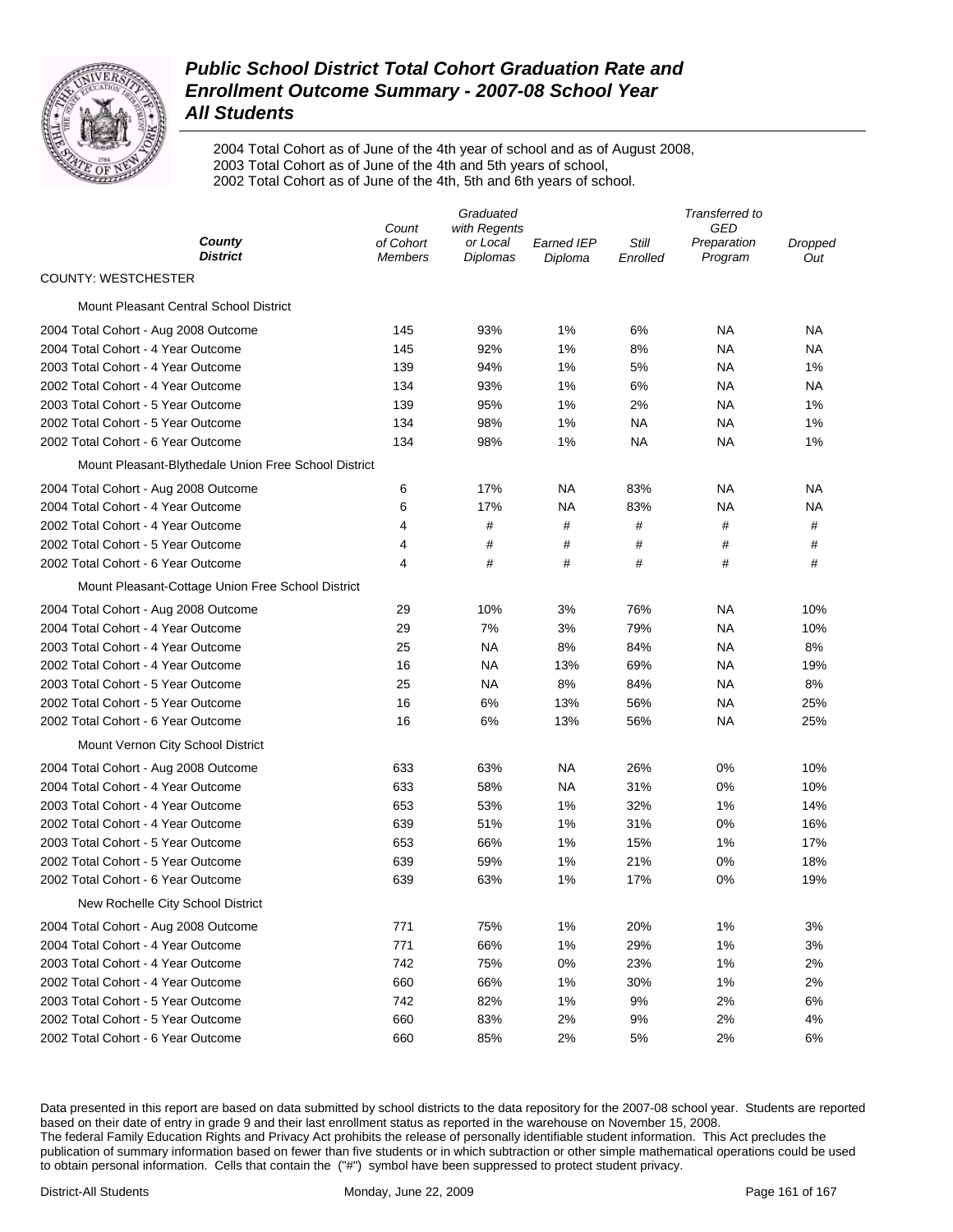

2004 Total Cohort as of June of the 4th year of school and as of August 2008, 2003 Total Cohort as of June of the 4th and 5th years of school, 2002 Total Cohort as of June of the 4th, 5th and 6th years of school.

|                                          | Graduated                   |                             |                       | Transferred to    |                        |                |  |
|------------------------------------------|-----------------------------|-----------------------------|-----------------------|-------------------|------------------------|----------------|--|
|                                          | Count                       | with Regents                |                       |                   | GED                    |                |  |
| County<br><b>District</b>                | of Cohort<br><b>Members</b> | or Local<br><b>Diplomas</b> | Earned IEP<br>Diploma | Still<br>Enrolled | Preparation<br>Program | Dropped<br>Out |  |
| <b>COUNTY: WESTCHESTER</b>               |                             |                             |                       |                   |                        |                |  |
| North Salem Central School District      |                             |                             |                       |                   |                        |                |  |
| 2004 Total Cohort - Aug 2008 Outcome     | 119                         | 94%                         | NA                    | 5%                | 1%                     | NA             |  |
| 2004 Total Cohort - 4 Year Outcome       | 119                         | 94%                         | NA                    | 5%                | 1%                     | NA             |  |
| 2003 Total Cohort - 4 Year Outcome       | 117                         | 91%                         | <b>NA</b>             | 6%                | ΝA                     | 2%             |  |
| 2002 Total Cohort - 4 Year Outcome       | 97                          | 96%                         | NA                    | 2%                | NA                     | 1%             |  |
| 2003 Total Cohort - 5 Year Outcome       | 117                         | 93%                         | 1%                    | 1%                | 1%                     | 3%             |  |
| 2002 Total Cohort - 5 Year Outcome       | 97                          | 96%                         | <b>NA</b>             | 2%                | <b>NA</b>              | 1%             |  |
| 2002 Total Cohort - 6 Year Outcome       | 97                          | 96%                         | NA                    | 1%                | NA                     | 2%             |  |
| Ossining Union Free School District      |                             |                             |                       |                   |                        |                |  |
| 2004 Total Cohort - Aug 2008 Outcome     | 353                         | 69%                         | 0%                    | 26%               | NA                     | 5%             |  |
| 2004 Total Cohort - 4 Year Outcome       | 353                         | 65%                         | $0\%$                 | 30%               | NA                     | 5%             |  |
| 2003 Total Cohort - 4 Year Outcome       | 325                         | 69%                         | 1%                    | 28%               | NA                     | 2%             |  |
| 2002 Total Cohort - 4 Year Outcome       | 320                         | 66%                         | $0\%$                 | 28%               | <b>NA</b>              | 5%             |  |
| 2003 Total Cohort - 5 Year Outcome       | 325                         | 78%                         | 1%                    | 14%               | 0%                     | 7%             |  |
| 2002 Total Cohort - 5 Year Outcome       | 320                         | 75%                         | $0\%$                 | 18%               | NA                     | 7%             |  |
| 2002 Total Cohort - 6 Year Outcome       | 320                         | 77%                         | $0\%$                 | 14%               | <b>NA</b>              | 8%             |  |
| Peekskill City School District           |                             |                             |                       |                   |                        |                |  |
| 2004 Total Cohort - Aug 2008 Outcome     | 233                         | 72%                         | 1%                    | 22%               | NA                     | 4%             |  |
| 2004 Total Cohort - 4 Year Outcome       | 233                         | 70%                         | 1%                    | 24%               | <b>NA</b>              | 4%             |  |
| 2003 Total Cohort - 4 Year Outcome       | 203                         | 67%                         | 3%                    | 21%               | NA                     | 7%             |  |
| 2002 Total Cohort - 4 Year Outcome       | 218                         | 67%                         | 1%                    | 22%               | NA                     | 10%            |  |
| 2003 Total Cohort - 5 Year Outcome       | 203                         | 77%                         | 4%                    | 7%                | <b>NA</b>              | 9%             |  |
| 2002 Total Cohort - 5 Year Outcome       | 218                         | 77%                         | 1%                    | 12%               | <b>NA</b>              | 10%            |  |
| 2002 Total Cohort - 6 Year Outcome       | 218                         | 80%                         | 1%                    | 7%                | <b>NA</b>              | 11%            |  |
| Pelham Union Free School District        |                             |                             |                       |                   |                        |                |  |
| 2004 Total Cohort - Aug 2008 Outcome     | 181                         | 93%                         | 1%                    | 4%                | 1%                     | 1%             |  |
| 2004 Total Cohort - 4 Year Outcome       | 181                         | 92%                         | 1%                    | 6%                | 1%                     | 1%             |  |
| 2003 Total Cohort - 4 Year Outcome       | 177                         | 96%                         | <b>NA</b>             | 4%                | <b>NA</b>              | <b>NA</b>      |  |
| 2002 Total Cohort - 4 Year Outcome       | 179                         | 96%                         | <b>NA</b>             | 3%                | NA                     | 1%             |  |
| 2003 Total Cohort - 5 Year Outcome       | 177                         | 99%                         | 1%                    | <b>NA</b>         | <b>NA</b>              | 1%             |  |
| 2002 Total Cohort - 5 Year Outcome       | 179                         | 98%                         | 1%                    | <b>NA</b>         | <b>NA</b>              | 2%             |  |
| 2002 Total Cohort - 6 Year Outcome       | 179                         | 98%                         | 1%                    | <b>NA</b>         | <b>NA</b>              | 2%             |  |
| Pleasantville Union Free School District |                             |                             |                       |                   |                        |                |  |
| 2004 Total Cohort - Aug 2008 Outcome     | 137                         | 96%                         | <b>NA</b>             | 4%                | <b>NA</b>              | 1%             |  |
| 2004 Total Cohort - 4 Year Outcome       | 137                         | 96%                         | <b>NA</b>             | 4%                | <b>NA</b>              | 1%             |  |
| 2003 Total Cohort - 4 Year Outcome       | 135                         | 98%                         | <b>NA</b>             | 2%                | <b>NA</b>              | <b>NA</b>      |  |
| 2002 Total Cohort - 4 Year Outcome       | 125                         | 94%                         | <b>NA</b>             | 3%                | 2%                     | 1%             |  |
| 2003 Total Cohort - 5 Year Outcome       | 135                         | 99%                         | 1%                    | <b>NA</b>         | 1%                     | <b>NA</b>      |  |
| 2002 Total Cohort - 5 Year Outcome       | 125                         | 96%                         | 1%                    | <b>NA</b>         | 2%                     | 2%             |  |
| 2002 Total Cohort - 6 Year Outcome       | 125                         | 96%                         | 1%                    | <b>NA</b>         | 2%                     | 2%             |  |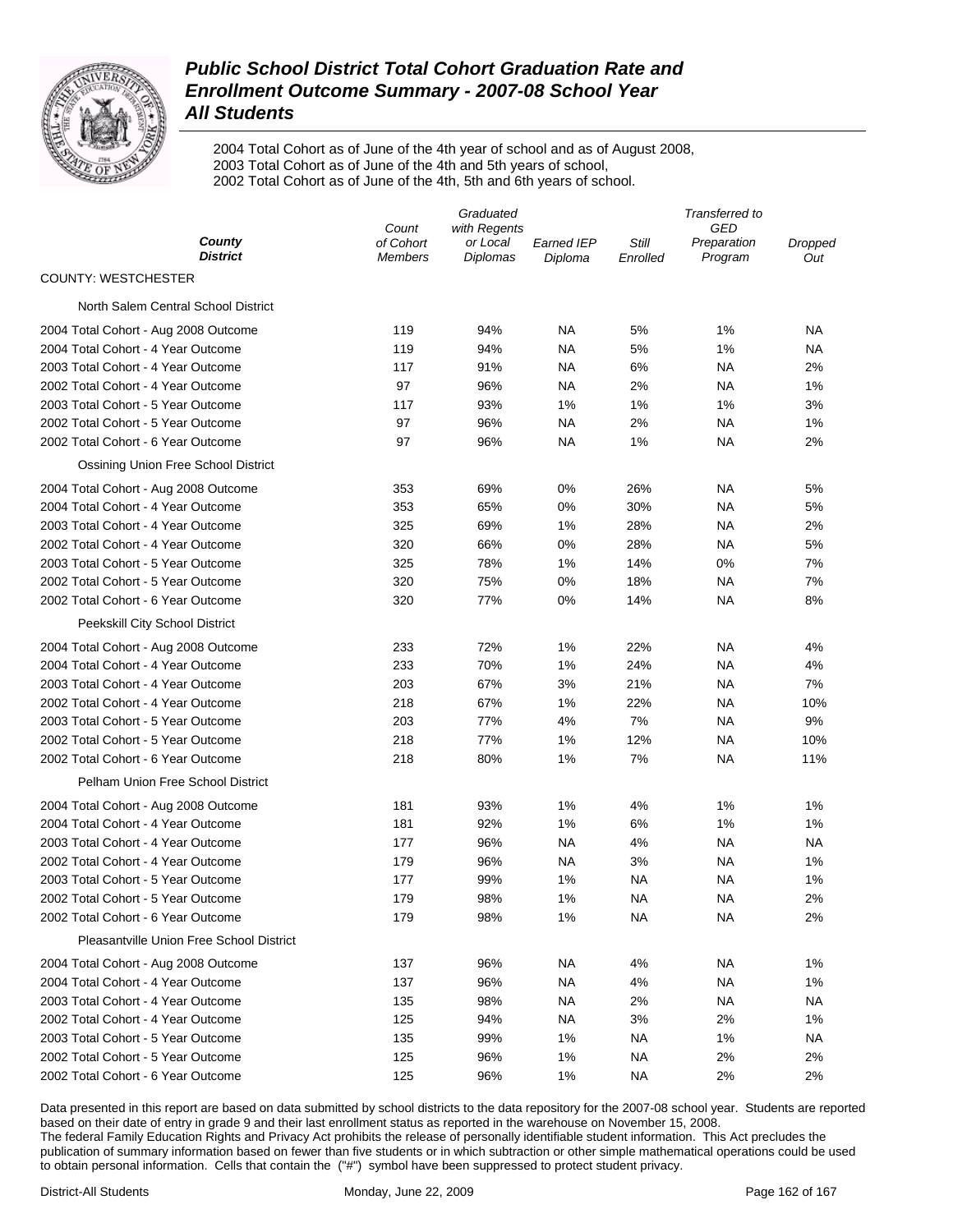

2004 Total Cohort as of June of the 4th year of school and as of August 2008, 2003 Total Cohort as of June of the 4th and 5th years of school, 2002 Total Cohort as of June of the 4th, 5th and 6th years of school.

|                                             | Graduated                   |                             |                       | Transferred to    |                        |                |  |
|---------------------------------------------|-----------------------------|-----------------------------|-----------------------|-------------------|------------------------|----------------|--|
|                                             | Count                       | with Regents                |                       |                   | GED                    |                |  |
| County<br><b>District</b>                   | of Cohort<br><b>Members</b> | or Local<br><b>Diplomas</b> | Earned IEP<br>Diploma | Still<br>Enrolled | Preparation<br>Program | Dropped<br>Out |  |
| <b>COUNTY: WESTCHESTER</b>                  |                             |                             |                       |                   |                        |                |  |
| Port Chester-Rye Union Free School District |                             |                             |                       |                   |                        |                |  |
| 2004 Total Cohort - Aug 2008 Outcome        | 263                         | 75%                         | 2%                    | 13%               | 2%                     | 8%             |  |
| 2004 Total Cohort - 4 Year Outcome          | 263                         | 72%                         | 2%                    | 16%               | 2%                     | 8%             |  |
| 2003 Total Cohort - 4 Year Outcome          | 259                         | 68%                         | 3%                    | 22%               | ΝA                     | 7%             |  |
| 2002 Total Cohort - 4 Year Outcome          | 265                         | 61%                         | 2%                    | 25%               | 1%                     | 11%            |  |
| 2003 Total Cohort - 5 Year Outcome          | 259                         | 75%                         | 5%                    | 9%                | ΝA                     | 10%            |  |
| 2002 Total Cohort - 5 Year Outcome          | 265                         | 72%                         | 3%                    | 8%                | 1%                     | 17%            |  |
| 2002 Total Cohort - 6 Year Outcome          | 265                         | 74%                         | 3%                    | 2%                | 1%                     | 20%            |  |
| <b>Rye City School District</b>             |                             |                             |                       |                   |                        |                |  |
| 2004 Total Cohort - Aug 2008 Outcome        | 171                         | 96%                         | NA                    | 4%                | ΝA                     | 1%             |  |
| 2004 Total Cohort - 4 Year Outcome          | 171                         | 95%                         | NA                    | 4%                | ΝA                     | 1%             |  |
| 2003 Total Cohort - 4 Year Outcome          | 177                         | 95%                         | NA                    | 3%                | ΝA                     | 1%             |  |
| 2002 Total Cohort - 4 Year Outcome          | 195                         | 93%                         | 1%                    | 1%                | ΝA                     | 5%             |  |
| 2003 Total Cohort - 5 Year Outcome          | 177                         | 96%                         | NA                    | 3%                | ΝA                     | 1%             |  |
| 2002 Total Cohort - 5 Year Outcome          | 195                         | 94%                         | 1%                    | ΝA                | ΝA                     | 5%             |  |
| 2002 Total Cohort - 6 Year Outcome          | 195                         | 94%                         | 1%                    | ΝA                | ΝA                     | 5%             |  |
| Rye Neck Union Free School District         |                             |                             |                       |                   |                        |                |  |
| 2004 Total Cohort - Aug 2008 Outcome        | 96                          | 96%                         | NA                    | 4%                | ΝA                     | ΝA             |  |
| 2004 Total Cohort - 4 Year Outcome          | 96                          | 93%                         | NA                    | 7%                | ΝA                     | ΝA             |  |
| 2003 Total Cohort - 4 Year Outcome          | 112                         | 87%                         | 1%                    | 11%               | 1%                     | 1%             |  |
| 2002 Total Cohort - 4 Year Outcome          | 81                          | 96%                         | NA                    | 4%                | NA                     | ΝA             |  |
| 2003 Total Cohort - 5 Year Outcome          | 112                         | 93%                         | 1%                    | 4%                | 1%                     | 1%             |  |
| 2002 Total Cohort - 5 Year Outcome          | 81                          | 98%                         | NA                    | 1%                | ΝA                     | ΝA             |  |
| 2002 Total Cohort - 6 Year Outcome          | 81                          | 98%                         | NA                    | 1%                | NA                     | NA             |  |
| Scarsdale Union Free School District        |                             |                             |                       |                   |                        |                |  |
| 2004 Total Cohort - Aug 2008 Outcome        | 366                         | 97%                         | 0%                    | 2%                | NA                     | 1%             |  |
| 2004 Total Cohort - 4 Year Outcome          | 366                         | 95%                         | 0%                    | 4%                | <b>NA</b>              | 1%             |  |
| 2003 Total Cohort - 4 Year Outcome          | 348                         | 97%                         | $0\%$                 | 2%                | <b>NA</b>              | 0%             |  |
| 2002 Total Cohort - 4 Year Outcome          | 344                         | 97%                         | 1%                    | 1%                | NA                     | 0%             |  |
| 2003 Total Cohort - 5 Year Outcome          | 348                         | 99%                         | 0%                    | NA                | NA                     | 1%             |  |
| 2002 Total Cohort - 5 Year Outcome          | 344                         | 97%                         | 1%                    | NA                | NA                     | 1%             |  |
| 2002 Total Cohort - 6 Year Outcome          | 344                         | 97%                         | 1%                    | <b>NA</b>         | <b>NA</b>              | 1%             |  |
| <b>Somers Central School District</b>       |                             |                             |                       |                   |                        |                |  |
| 2004 Total Cohort - Aug 2008 Outcome        | 233                         | 93%                         | 0%                    | 6%                | 0%                     | 0%             |  |
| 2004 Total Cohort - 4 Year Outcome          | 233                         | 92%                         | 0%                    | 6%                | 0%                     | 0%             |  |
| 2003 Total Cohort - 4 Year Outcome          | 239                         | 95%                         | 0%                    | 3%                | <b>NA</b>              | 1%             |  |
| 2002 Total Cohort - 4 Year Outcome          | 233                         | 93%                         | NA                    | 6%                | 0%                     | 0%             |  |
| 2003 Total Cohort - 5 Year Outcome          | 239                         | 98%                         | 1%                    | 0%                | <b>NA</b>              | 1%             |  |
| 2002 Total Cohort - 5 Year Outcome          | 233                         | 97%                         | <b>NA</b>             | $1\%$             | 0%                     | 1%             |  |
| 2002 Total Cohort - 6 Year Outcome          | 233                         | 98%                         | <b>NA</b>             | 1%                | 0%                     | 1%             |  |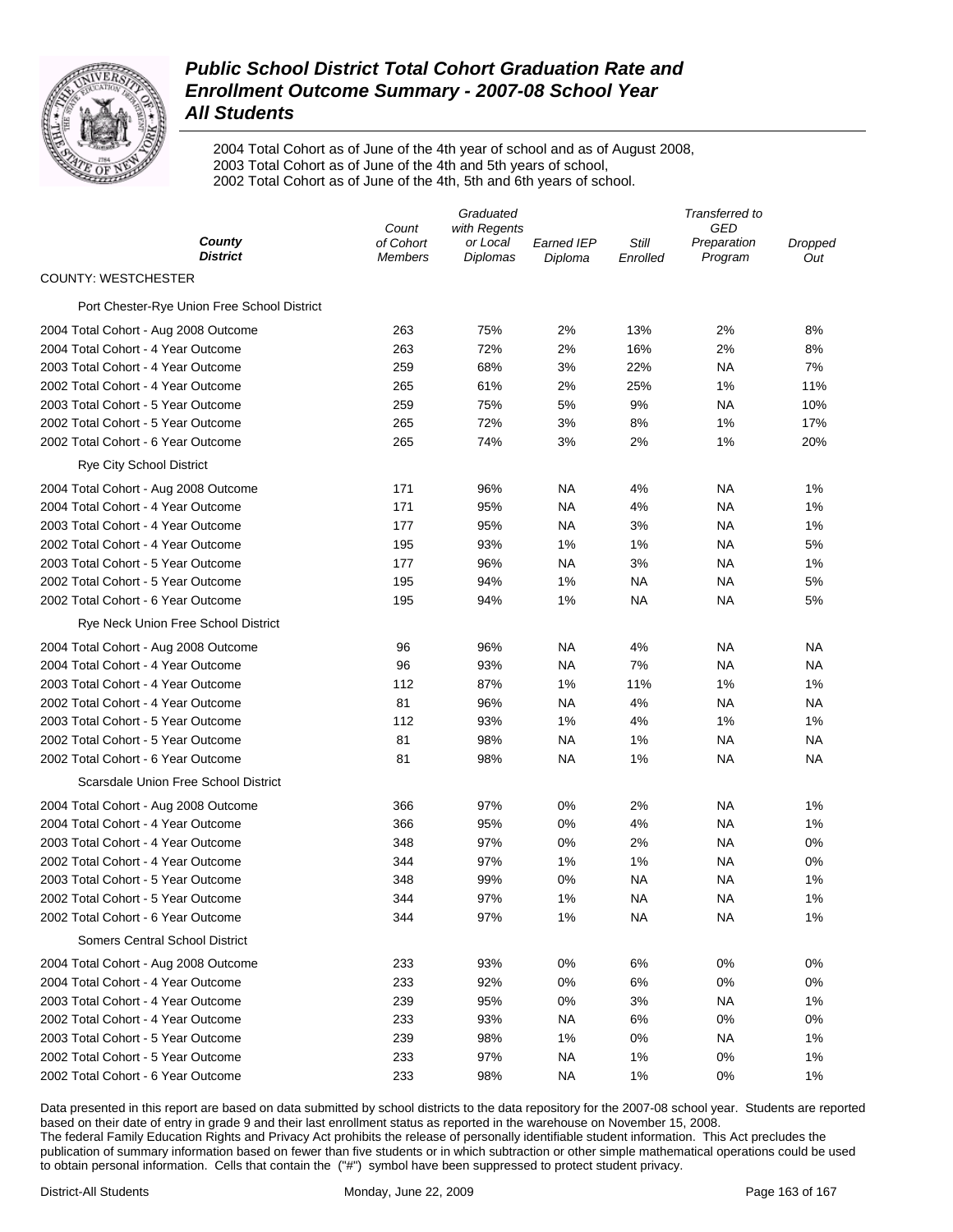

2004 Total Cohort as of June of the 4th year of school and as of August 2008, 2003 Total Cohort as of June of the 4th and 5th years of school, 2002 Total Cohort as of June of the 4th, 5th and 6th years of school.

|                                                                            | Graduated            |                             |                              | Transferred to    |                        |                |  |
|----------------------------------------------------------------------------|----------------------|-----------------------------|------------------------------|-------------------|------------------------|----------------|--|
|                                                                            | Count                | with Regents                |                              |                   | GED                    |                |  |
| County<br><b>District</b>                                                  | of Cohort<br>Members | or Local<br><b>Diplomas</b> | <b>Earned IEP</b><br>Diploma | Still<br>Enrolled | Preparation<br>Program | Dropped<br>Out |  |
| <b>COUNTY: WESTCHESTER</b>                                                 |                      |                             |                              |                   |                        |                |  |
| <b>Tuckahoe Union Free School District</b>                                 |                      |                             |                              |                   |                        |                |  |
| 2004 Total Cohort - Aug 2008 Outcome                                       | 61                   | 95%                         | ΝA                           | 3%                | NА                     | 2%             |  |
| 2004 Total Cohort - 4 Year Outcome                                         | 61                   | 93%                         | NA                           | 5%                | <b>NA</b>              | 2%             |  |
| 2003 Total Cohort - 4 Year Outcome                                         | 67                   | 90%                         | <b>NA</b>                    | 3%                | 3%                     | 4%             |  |
| 2002 Total Cohort - 4 Year Outcome                                         | 78                   | 92%                         | 1%                           | 4%                | <b>NA</b>              | 3%             |  |
| 2003 Total Cohort - 5 Year Outcome                                         | 67                   | 91%                         | ΝA                           | 1%                | 3%                     | 4%             |  |
| 2002 Total Cohort - 5 Year Outcome                                         | 78                   | 96%                         | 1%                           | NA                | <b>NA</b>              | 3%             |  |
| 2002 Total Cohort - 6 Year Outcome                                         | 78                   | 96%                         | 1%                           | NA                | <b>NA</b>              | 3%             |  |
| Union Free School District Of The Tarrytowns                               |                      |                             |                              |                   |                        |                |  |
| 2004 Total Cohort - Aug 2008 Outcome                                       | 190                  | 86%                         | 2%                           | 4%                | 2%                     | 7%             |  |
| 2004 Total Cohort - 4 Year Outcome                                         | 190                  | 84%                         | 2%                           | 5%                | 2%                     | 7%             |  |
| 2003 Total Cohort - 4 Year Outcome                                         | 179                  | 78%                         | 3%                           | 11%               | 3%                     | 6%             |  |
| 2002 Total Cohort - 4 Year Outcome                                         | 173                  | 83%                         | 2%                           | 12%               | 2%                     | 2%             |  |
| 2003 Total Cohort - 5 Year Outcome                                         | 179                  | 83%                         | 3%                           | 3%                | 3%                     | 8%             |  |
| 2002 Total Cohort - 5 Year Outcome                                         | 173                  | 88%                         | 2%                           | 4%                | 2%                     | 3%             |  |
| 2002 Total Cohort - 6 Year Outcome                                         | 173                  | 88%                         | 2%                           | 4%                | 2%                     | 3%             |  |
| Valhalla Union Free School District                                        |                      |                             |                              |                   |                        |                |  |
| 2004 Total Cohort - Aug 2008 Outcome                                       | 124                  | 96%                         | 1%                           | 2%                | NА                     | 1%             |  |
| 2004 Total Cohort - 4 Year Outcome                                         | 124                  | 96%                         | 1%                           | 2%                | <b>NA</b>              | 1%             |  |
| 2003 Total Cohort - 4 Year Outcome                                         | 109                  | 96%                         | NA                           | 4%                | <b>NA</b>              | NA             |  |
| 2002 Total Cohort - 4 Year Outcome                                         | 103                  | 96%                         | 1%                           | 1%                | <b>NA</b>              | 1%             |  |
| 2003 Total Cohort - 5 Year Outcome                                         | 109                  | 97%                         | NA                           | 3%                | <b>NA</b>              | NA             |  |
| 2002 Total Cohort - 5 Year Outcome                                         | 103                  | 96%                         | 1%                           | 1%                | <b>NA</b>              | 1%             |  |
| 2002 Total Cohort - 6 Year Outcome                                         | 103                  | 96%                         | 1%                           | 1%                | <b>NA</b>              | 1%             |  |
| White Plains City School District                                          |                      |                             |                              |                   |                        |                |  |
| 2004 Total Cohort - Aug 2008 Outcome                                       | 554                  | 80%                         | 1%                           | 16%               | 0%                     | 3%             |  |
| 2004 Total Cohort - 4 Year Outcome                                         | 554                  | 76%                         | 1%                           | 20%               | 0%                     | 3%             |  |
| 2003 Total Cohort - 4 Year Outcome                                         | 503                  | 75%                         | <b>NA</b>                    | 19%               | 1%                     | 5%             |  |
| 2002 Total Cohort - 4 Year Outcome                                         | 520                  | 76%                         | 1%                           | 20%               | <b>NA</b>              | 3%             |  |
| 2003 Total Cohort - 5 Year Outcome                                         | 503                  | 85%                         | 1%                           | 7%                | 1%                     | 6%             |  |
| 2002 Total Cohort - 5 Year Outcome                                         | 520                  | 85%                         | 1%                           | 8%                | 0%                     | 5%             |  |
| 2002 Total Cohort - 6 Year Outcome                                         | 520                  | 88%                         | 1%                           | 4%                | 0%                     | 6%             |  |
| Yonkers City School District                                               |                      |                             |                              |                   |                        |                |  |
|                                                                            | 1831                 | 62%                         | 3%                           | 16%               | 3%                     | 15%            |  |
| 2004 Total Cohort - Aug 2008 Outcome<br>2004 Total Cohort - 4 Year Outcome | 1831                 | 58%                         | 3%                           | 21%               | 3%                     | 15%            |  |
|                                                                            |                      |                             |                              |                   |                        |                |  |
| 2003 Total Cohort - 4 Year Outcome<br>2002 Total Cohort - 4 Year Outcome   | 1695<br>1670         | 57%<br>55%                  | 2%<br>3%                     | 24%<br>19%        | 1%<br>3%               | 16%<br>19%     |  |
| 2003 Total Cohort - 5 Year Outcome                                         | 1695                 | 68%                         | 3%                           | 10%               | 2%                     | 17%            |  |
| 2002 Total Cohort - 5 Year Outcome                                         | 1670                 | 65%                         | 4%                           | 6%                | 4%                     | 22%            |  |
| 2002 Total Cohort - 6 Year Outcome                                         | 1670                 | 67%                         | 4%                           | 4%                | 4%                     | 22%            |  |
|                                                                            |                      |                             |                              |                   |                        |                |  |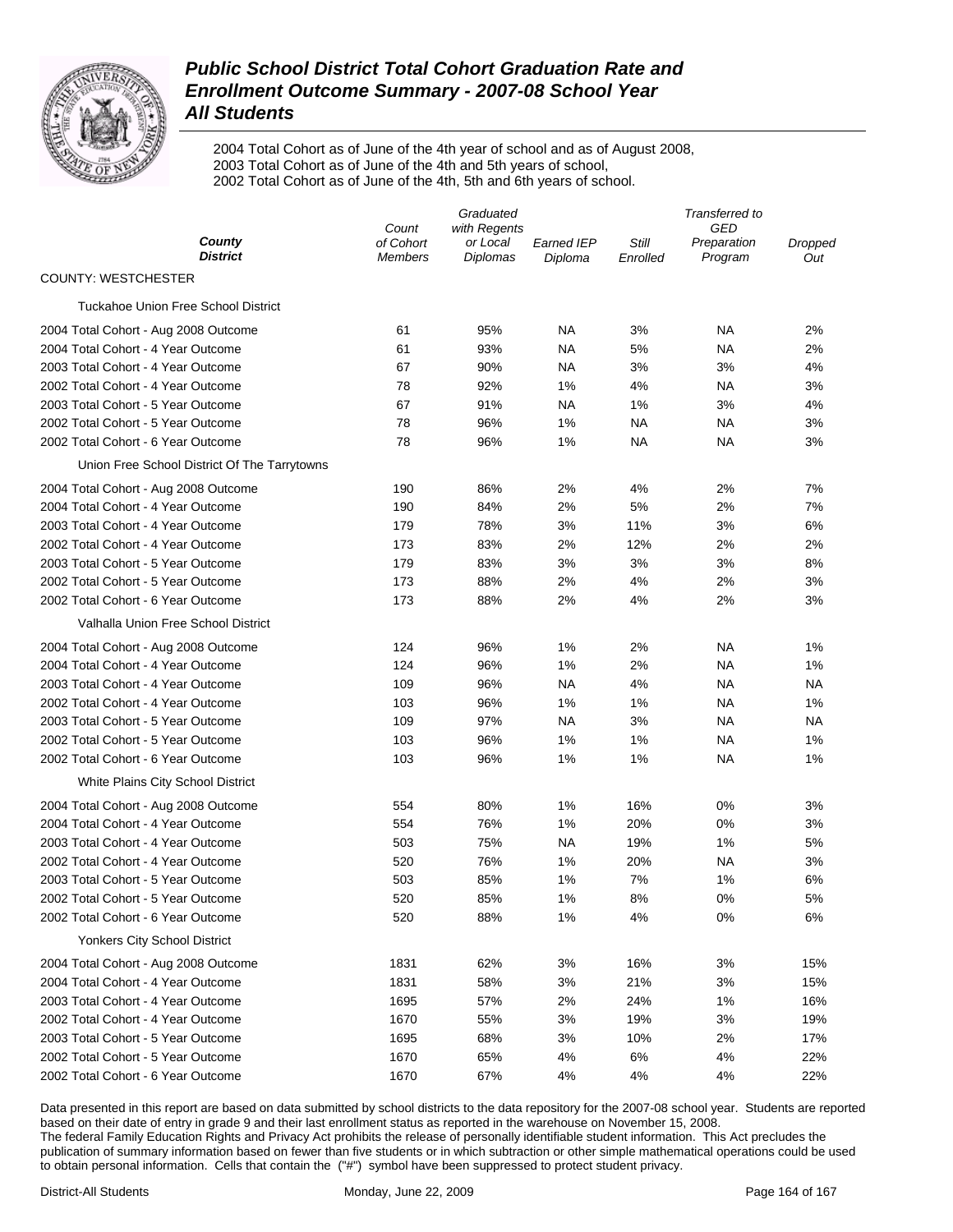

2004 Total Cohort as of June of the 4th year of school and as of August 2008, 2003 Total Cohort as of June of the 4th and 5th years of school, 2002 Total Cohort as of June of the 4th, 5th and 6th years of school.

|                                         | Count                       | Graduated<br>with Regents |                              |                          | Transferred to<br>GED  |                |
|-----------------------------------------|-----------------------------|---------------------------|------------------------------|--------------------------|------------------------|----------------|
| County<br><b>District</b>               | of Cohort<br><b>Members</b> | or Local<br>Diplomas      | <b>Earned IEP</b><br>Diploma | <b>Still</b><br>Enrolled | Preparation<br>Program | Dropped<br>Out |
| COUNTY: WESTCHESTER                     |                             |                           |                              |                          |                        |                |
| <b>Yorktown Central School District</b> |                             |                           |                              |                          |                        |                |
| 2004 Total Cohort - Aug 2008 Outcome    | 338                         | 94%                       | 0%                           | 4%                       | 0%                     | 2%             |
| 2004 Total Cohort - 4 Year Outcome      | 338                         | 93%                       | 0%                           | 4%                       | $0\%$                  | 2%             |
| 2003 Total Cohort - 4 Year Outcome      | 368                         | 93%                       | <b>NA</b>                    | 7%                       | <b>NA</b>              | 1%             |
| 2002 Total Cohort - 4 Year Outcome      | 351                         | 95%                       | 1%                           | 4%                       | <b>NA</b>              | 1%             |
| 2003 Total Cohort - 5 Year Outcome      | 368                         | 96%                       | 1%                           | 1%                       | <b>NA</b>              | 2%             |
| 2002 Total Cohort - 5 Year Outcome      | 351                         | 97%                       | 1%                           | 2%                       | <b>NA</b>              | 1%             |
| 2002 Total Cohort - 6 Year Outcome      | 351                         | 97%                       | 1%                           | 1%                       | <b>NA</b>              | 2%             |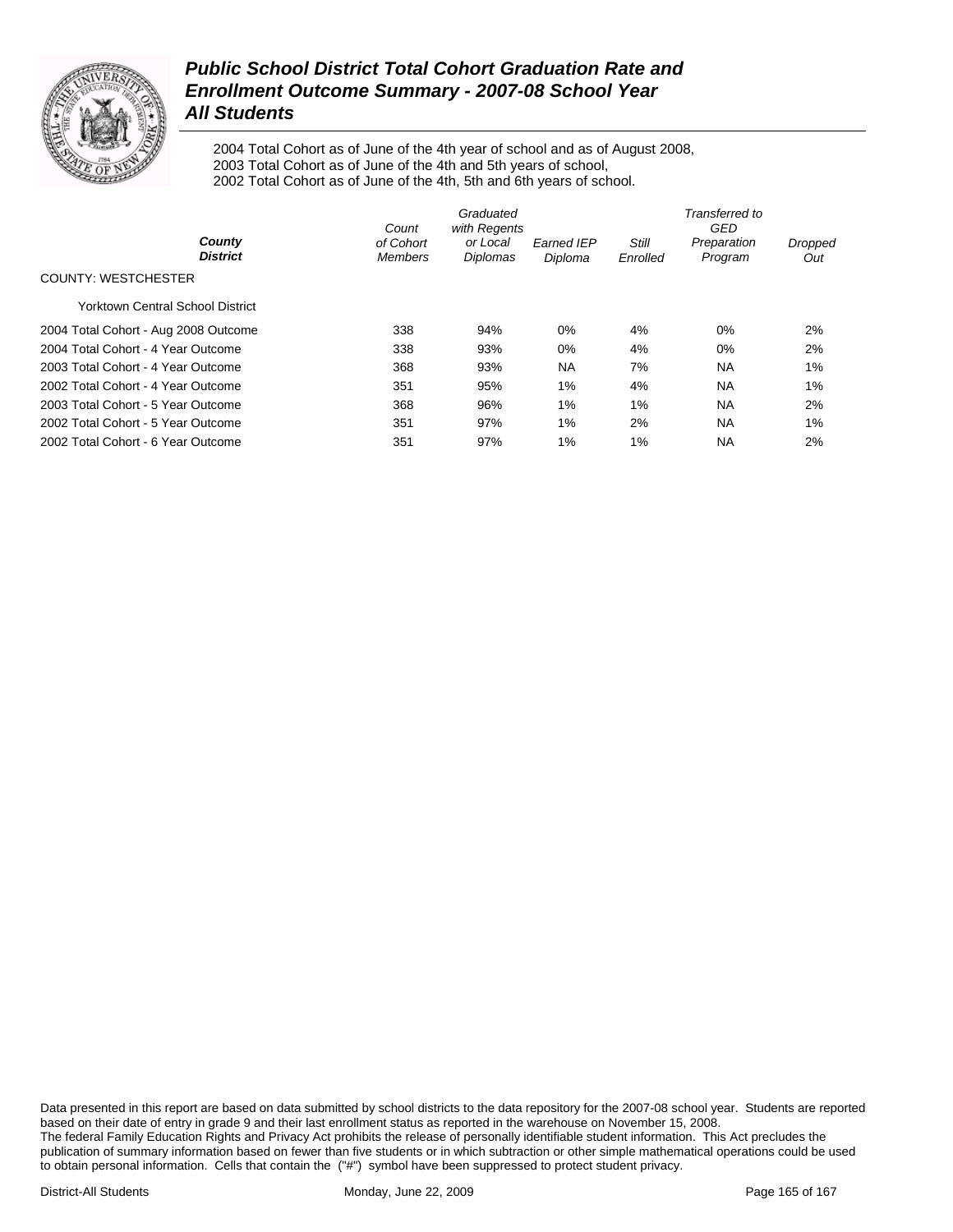

2004 Total Cohort as of June of the 4th year of school and as of August 2008, 2003 Total Cohort as of June of the 4th and 5th years of school, 2002 Total Cohort as of June of the 4th, 5th and 6th years of school.

|                                       | Graduated<br>with Regents<br>Count |          |                   | Transferred to<br><b>GED</b> |             |         |
|---------------------------------------|------------------------------------|----------|-------------------|------------------------------|-------------|---------|
| County                                | of Cohort                          | or Local | <b>Earned IEP</b> | Still                        | Preparation | Dropped |
| <b>District</b>                       | <b>Members</b>                     | Diplomas | Diploma           | Enrolled                     | Program     | Out     |
| <b>COUNTY: WYOMING</b>                |                                    |          |                   |                              |             |         |
| <b>Attica Central School District</b> |                                    |          |                   |                              |             |         |
| 2004 Total Cohort - Aug 2008 Outcome  | 148                                | 88%      | 3%                | 5%                           | 2%          | 2%      |
| 2004 Total Cohort - 4 Year Outcome    | 148                                | 86%      | 3%                | 6%                           | 2%          | 2%      |
| 2003 Total Cohort - 4 Year Outcome    | 147                                | 93%      | <b>NA</b>         | 4%                           | 1%          | 2%      |
| 2002 Total Cohort - 4 Year Outcome    | 147                                | 83%      | 3%                | 3%                           | 1%          | 10%     |
| 2003 Total Cohort - 5 Year Outcome    | 147                                | 93%      | 1%                | 3%                           | 2%          | 2%      |
| 2002 Total Cohort - 5 Year Outcome    | 147                                | 84%      | 3%                | 2%                           | 1%          | 10%     |
| 2002 Total Cohort - 6 Year Outcome    | 147                                | 84%      | 3%                | 2%                           | 1%          | 10%     |
| Letchworth Central School District    |                                    |          |                   |                              |             |         |
| 2004 Total Cohort - Aug 2008 Outcome  | 78                                 | 68%      | 3%                | 9%                           | 1%          | 19%     |
| 2004 Total Cohort - 4 Year Outcome    | 78                                 | 65%      | 3%                | 12%                          | 1%          | 19%     |
| 2003 Total Cohort - 4 Year Outcome    | 109                                | 80%      | 4%                | 7%                           | <b>NA</b>   | 9%      |
| 2002 Total Cohort - 4 Year Outcome    | 92                                 | 84%      | 1%                | 8%                           | <b>NA</b>   | 8%      |
| 2003 Total Cohort - 5 Year Outcome    | 109                                | 83%      | 5%                | 1%                           | NA          | 11%     |
| 2002 Total Cohort - 5 Year Outcome    | 92                                 | 89%      | 1%                | 2%                           | NA          | 8%      |
| 2002 Total Cohort - 6 Year Outcome    | 92                                 | 91%      | 1%                | <b>NA</b>                    | <b>NA</b>   | 8%      |
| Perry Central School District         |                                    |          |                   |                              |             |         |
| 2004 Total Cohort - Aug 2008 Outcome  | 75                                 | 84%      | 3%                | 7%                           | NA          | 7%      |
| 2004 Total Cohort - 4 Year Outcome    | 75                                 | 83%      | 3%                | 8%                           | <b>NA</b>   | 7%      |
| 2003 Total Cohort - 4 Year Outcome    | 82                                 | 76%      | 2%                | 7%                           | <b>NA</b>   | 15%     |
| 2002 Total Cohort - 4 Year Outcome    | 96                                 | 66%      | <b>NA</b>         | 20%                          | 4%          | 10%     |
| 2003 Total Cohort - 5 Year Outcome    | 82                                 | 78%      | 5%                | 2%                           | NA          | 15%     |
| 2002 Total Cohort - 5 Year Outcome    | 96                                 | 74%      | 1%                | 7%                           | 4%          | 14%     |
| 2002 Total Cohort - 6 Year Outcome    | 96                                 | 75%      | 1%                | 4%                           | 4%          | 16%     |
| <b>Warsaw Central School District</b> |                                    |          |                   |                              |             |         |
| 2004 Total Cohort - Aug 2008 Outcome  | 68                                 | 82%      | <b>NA</b>         | 13%                          | NA          | 4%      |
| 2004 Total Cohort - 4 Year Outcome    | 68                                 | 82%      | <b>NA</b>         | 13%                          | NA          | 4%      |
| 2003 Total Cohort - 4 Year Outcome    | 87                                 | 74%      | <b>NA</b>         | 21%                          | 1%          | 5%      |
| 2002 Total Cohort - 4 Year Outcome    | 96                                 | 86%      | 1%                | 3%                           | <b>NA</b>   | 9%      |
| 2003 Total Cohort - 5 Year Outcome    | 87                                 | 76%      | 1%                | 6%                           | 1%          | 16%     |
| 2002 Total Cohort - 5 Year Outcome    | 96                                 | 89%      | 1%                | ΝA                           | NA          | 10%     |
| 2002 Total Cohort - 6 Year Outcome    | 96                                 | 89%      | 1%                | NA                           | <b>NA</b>   | 10%     |